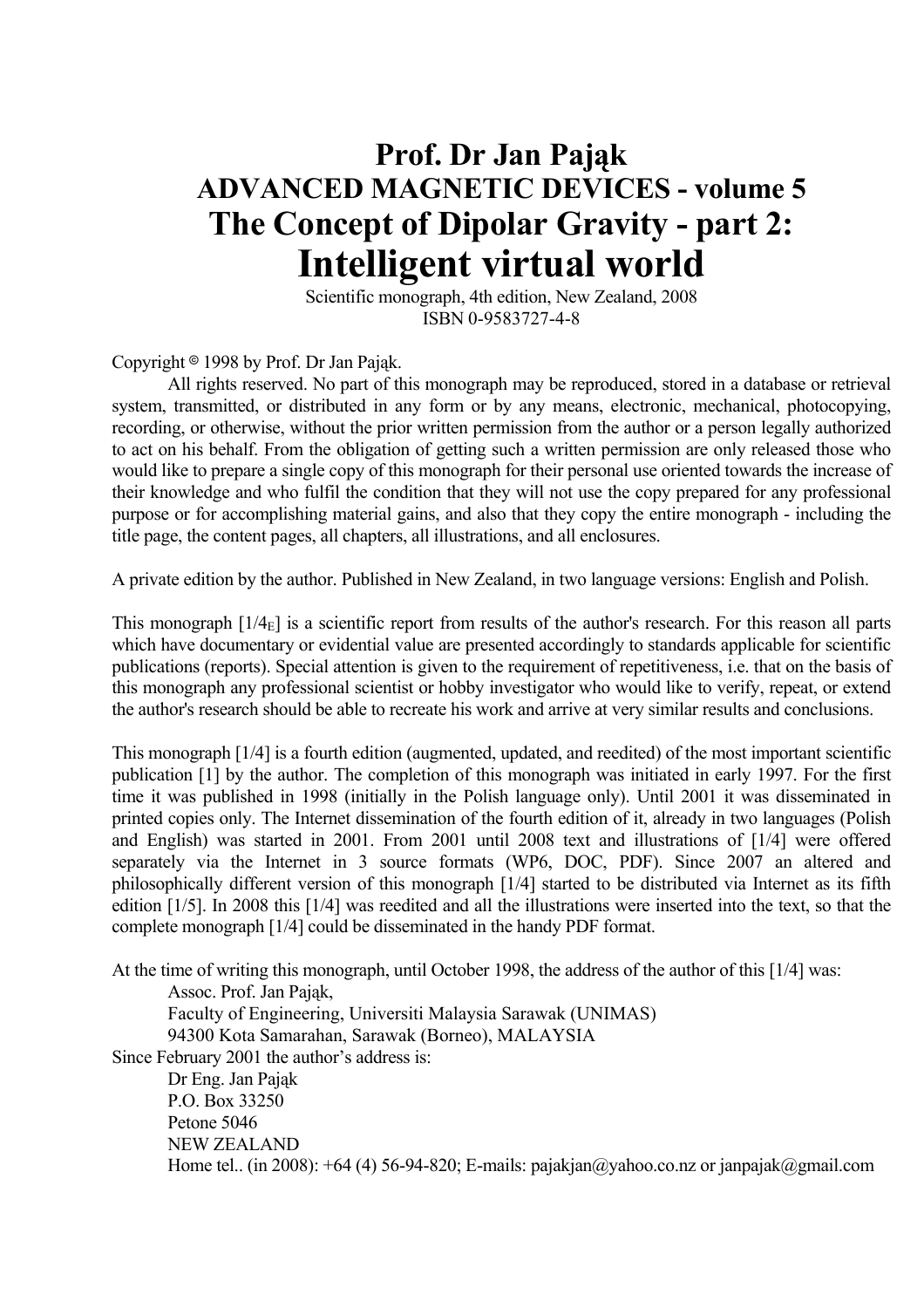#### ABSTRACT of the volume 5 of monograph [1/4<sub>E</sub>] "Advanced magnetic devices", ISBN 0-9583727-4-8.

 In several cultures of the South-East Asia there is a saying "a frog in a well" or "a frog under a coconut shell". These sayings are used to illustratively describe a state of complacent self-indulgence, which in recent years is adhered by the increasingly larger number of people. Similarly to these "frogs in a well", such infatuated with self-admiration people are continually rattling the words of self-praising about how perfect they are. They are bragging about the high knowledge they accomplished - after all, they learned almost about the entire their well. They are proud of the level of technology that their civilisation developed - although they conveniently avoid mentioning about all plagues which this technology brought to our civilisation (such as pollution, destruction of the natural environment, etc.). They also talk about how good God is that created such perfect and knowledgable creatures like them - after all, they do not allow themselves to even think about the existence of the stork. They would never believe, that the true world is concealed from them by walls of their well, and that this real world hidden from them, is much broader and more complex then their limited imagination would be capable to encompass.

 For people with the mentality of such "frogs in a well" probably the most effective manner of waking them up from this state of self-indulgence, and inspiring to work, would be to put a small periscope into their well, and to show them what is outside of the limits of their horizons. In some sense theories presented in this monograph, especially in this volume, could actually perform the function of such a periscope. Although they do not allow to see everything that was hidden from the sight, they show enough much to allow awaking and initiating a different outlook at our well.

 The Concept of Dipolar Gravity explained in the previous volume of this monograph (i.e. in chapter H) has formally proven that apart from our physical world, there is also another parallel world called the counter-world. This counter-world exerts countless influences on our physical world. For example, for people it is a source of selfawareness (meaning the knowledge that we do exist), self-identity (meaning the knowledge who we are), intelligence (meaning the ability to think and to solve complex problems), the long-term memory (meaning everything that we remember), and personality. It is also the home for these components, which religions call a "spirit" and a "soul", while this monograph calls them "counter-body" and "register". Because of the existence of this counter-world, practically we live at the same time in two different physical worlds and in the third virtual world. Our awareness is like a cursor in a computer. In the aware state it remains in this world of matter, while during dream, hypnosis, or death it switches to these remaining two worlds.

 One of the most significant properties of the counter-world is, that the substance which is contained in it (i.e. counter-matter) is capable to think in the natural constitution. Therefore, independently from physical attributes (such as weightlessness, self-mobility, formation of pressures and flows, etc.), it also carries out intellectual attributes (i.e. it can think, memorise, support the execution of algorithms, etc.). This ability of the counter-matter for thinking and memorising, is leading to several extremely vital consequences. For example it postulates the existence of the universal intellect, which in our religions is called God. The new Concept of Dipolar Gravity actually proves formally the existence of this intellect. Other examples are moral laws, the implementation of which in life ensures the philosophy of totalizm.

 The reviewing of this volume is recommended mainly to all these readers, who wish to learn the truth about the real mechanism of numerous phenomena which are stubbornly ignored or denied by present orthodox science. The understanding of a simple mechanism that hides behind these phenomena, reveals to us that what people call "unexplained phenomena" is actually not so "unexplained" at all. This volume is also recommended to people who work on new technical ideas, especially on new sources of energy, new devices for telepathic communication, new propulsion systems, etc. After all, phenomena of the counter-world were not utilised so-far in devices of our civilisation. Thus their potential still remains untapped. In my personal view, this volume should be reviewed almost obligatorily by all these, who study any physical, natural, or biological sciences. It is to reveal to them an alternative view of the universe, which is opposite to this prevailing presently. In this manner it realises, that the explanations for this world, which present orthodox science promotes, are hiding serious logic flaws and serious drawbacks. In turn for people who are interested exclusively in learning totalizm, the last three subsections of this volume (I7, I8, and I9) may turn quite interesting.

 This volume is a kind of call to reflect and to humble ourselves. It reveals that the true knowledge, technology, and moral foundations are still awaiting for being worked out, and that whatever we accomplished so-far is only a very beginning. It also opens the hope for changes in human values, and thus for the arrival to Earth new and better times. In these better times, we would start to value truth and morality above material benefits and power, and we would finally start to live in peace, justice, and in harmony with nature.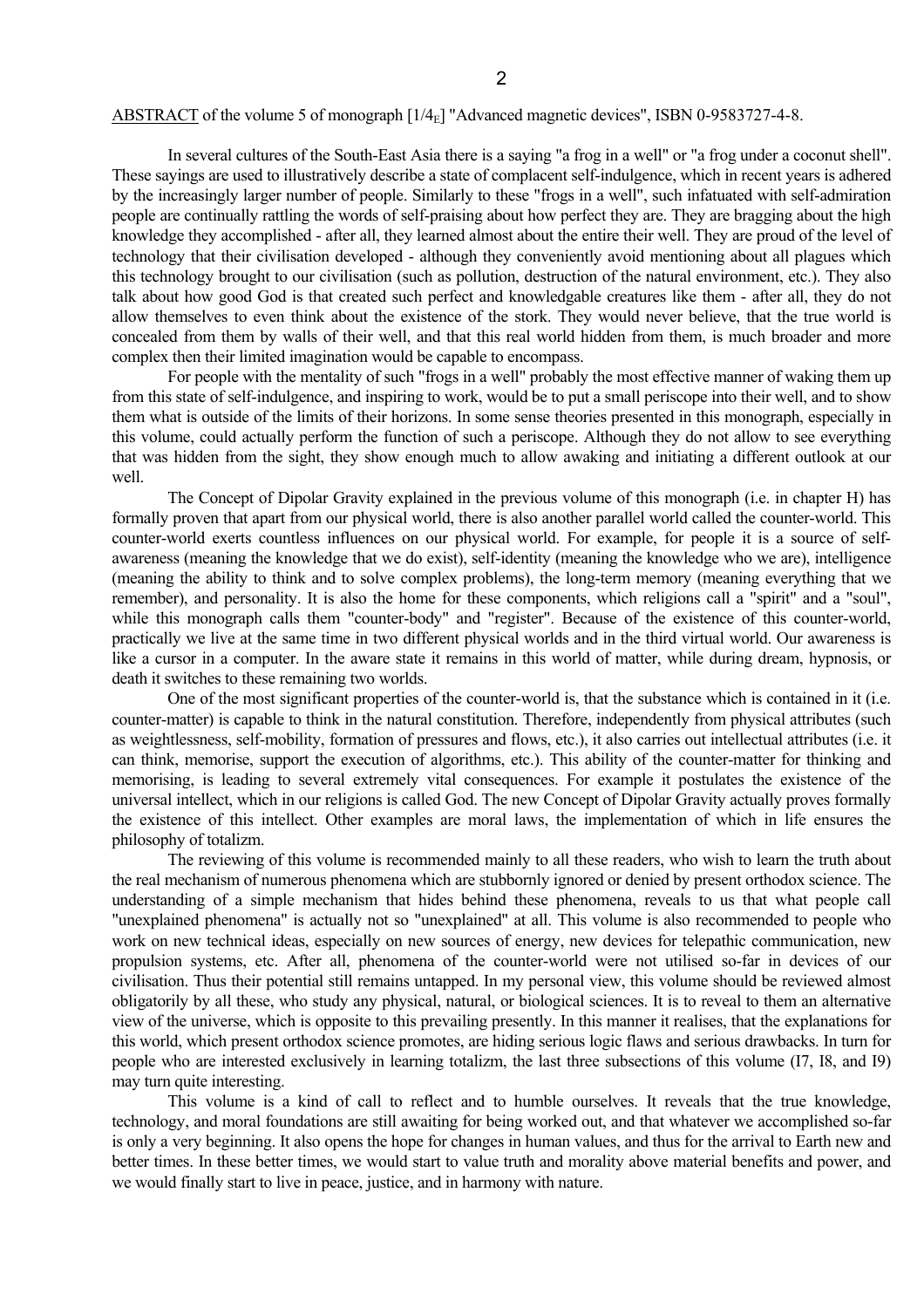# **CONTENT**

Page Chapter ─── ─────

of the volume 5 of monograph [1/4<sub>E</sub>] "Advanced magnetic devices", ISBN 0-9583727-4-8

| $\mathbf 1$ | Title page                                                                               |  |  |
|-------------|------------------------------------------------------------------------------------------|--|--|
| 2           | Abstract of volume 5                                                                     |  |  |
| 3           | Content of volume 5                                                                      |  |  |
|             | (notice that the complete content of monograph $[1/4_{\rm E}]$ is contained in volume 1) |  |  |
|             |                                                                                          |  |  |
|             | Volume 5: The Concept of Dipolar Gravity - part 2: Intelligent virtual world             |  |  |
| $I-1$       | I. THE CONCEPT OF DIPOLAR GRAVITY: INTELLIGENT VIRTUAL WORLD                             |  |  |
| $I-2$       | 11. Two counter-worlds: physical and intelligent                                         |  |  |
| $I-2$       | 12. Counter-matter: the physical but thinking substance from the counter-world           |  |  |
| $I-5$       | 13. The universe as a whole possesses its own intellect                                  |  |  |
| $I-5$       | 13.1. The universal intellect (God)                                                      |  |  |
| $I-5$       | 13.2. Attributes of the universal intellect                                              |  |  |
| $I-9$       | 13.3. Proof for the existence of the universal intellect                                 |  |  |
| $I-9$       | 13.3.1. Proof with the use of superposition method                                       |  |  |
| $I-16$      | 13.3.2. Proof with the use of exclusion method                                           |  |  |
| $I-17$      | 13.3.3. Proof with the use of matching attributes method                                 |  |  |
| $I-18$      | 13.4. How the Concept of Dipolar Gravity merges science with religion                    |  |  |
| $I-18$      | 13.5. Miracles and hoaxes                                                                |  |  |
| $-23$       | 13.6. Consistency of the universal intellect and the origin of moral laws                |  |  |
| $I-25$      | 14. Moral attributes of the thinking counter-world                                       |  |  |
| $-25$       | 14.1. Moral laws                                                                         |  |  |
| $ -31$      | 14.1.1. Examples of the most representative moral laws                                   |  |  |
| $I-55$      | 14.1.2. Regularities and characteristics detectable in moral laws                        |  |  |
| $I-60$      | 14.2. Moral field                                                                        |  |  |
| $I-60$      | 14.3. Intelligent moral energy                                                           |  |  |
| $I-60$      | 14.4. Karma                                                                              |  |  |
| $I-66$      | 14.5. Creditory karma                                                                    |  |  |
| $I-68$      | 15. Another human body from the counter-world                                            |  |  |
| $I-69$      | 15.1. Counter-material body (i.e. religious spirit)                                      |  |  |
| $I-71$      | 15.2. Registers from counter-bodies, or intellect (i.e. religious soul)                  |  |  |
| $I-75$      | 15.3. Counter-organs (mind, counter-senses, conscience, compassion,                      |  |  |
|             | karma organ, chakras)                                                                    |  |  |
| $I-76$      | 15.4. The model of the brain as an input-output device                                   |  |  |
| $I-86$      | 15.5. Feelings                                                                           |  |  |
| $I-93$      | 15.6. Energies, meridians, acupuncture                                                   |  |  |
| $I-97$      | 15.7. Magic, black magic, and love                                                       |  |  |
| $I-100$     | 15.8. Group intellects and group karma                                                   |  |  |
| $I - 103$   | 15.9. Traps of "positive thinking"                                                       |  |  |
| $I-105$     | 15.10. Praying                                                                           |  |  |
| $I-106$     | 15.11. How the universal intellect helps us                                              |  |  |
| $I-107$     | 16. Supernatural powers and their generation                                             |  |  |
| $I-107$     | 16.1. Datuk of Malaysia                                                                  |  |  |
| $I-109$     | 17. How the Concept of Dipolar Gravity explains some mysterious phenomena                |  |  |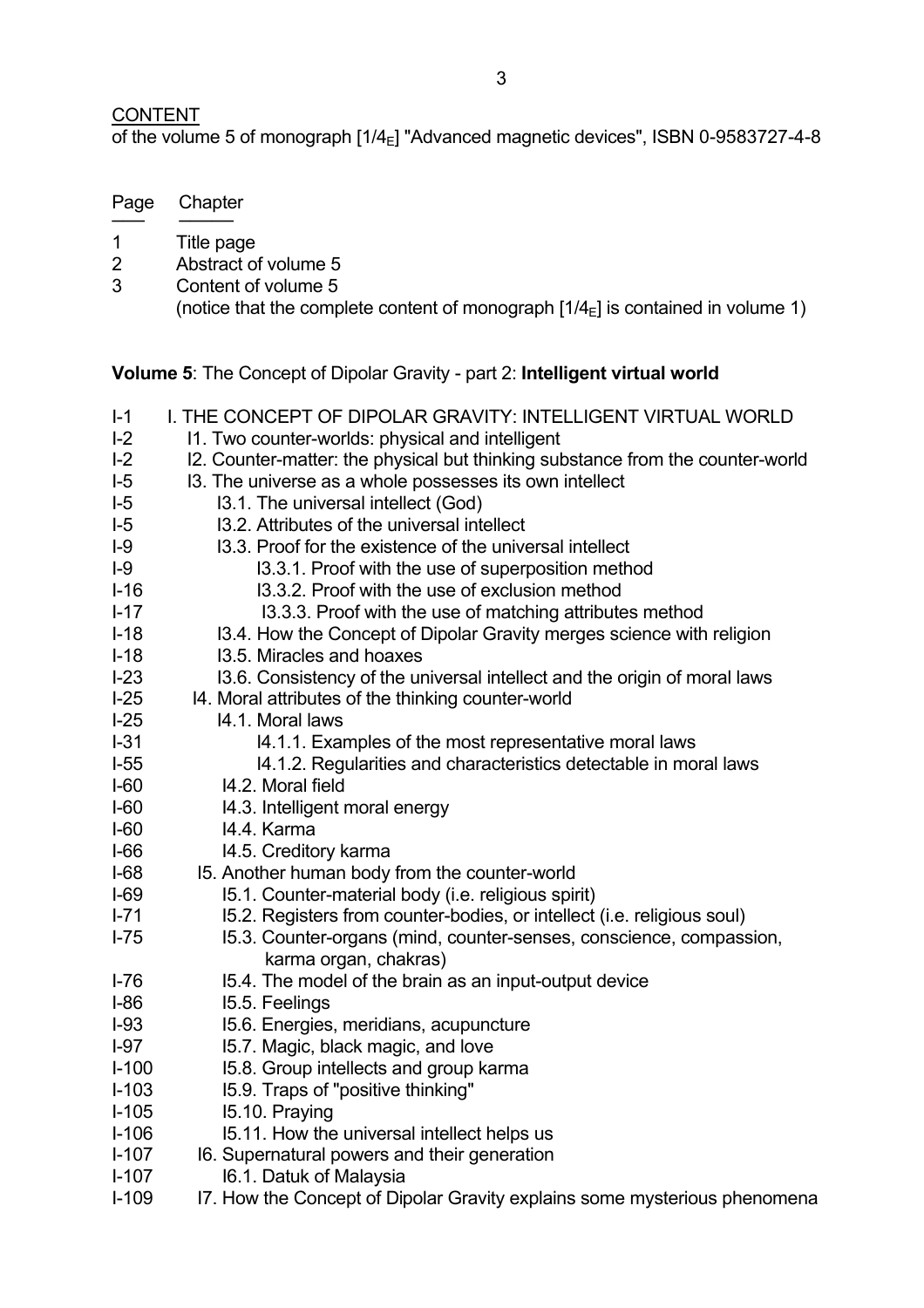| $1 - 115$ | 18. Commonly available evidence of the intellectual capabilities of the counter-matter |
|-----------|----------------------------------------------------------------------------------------|
| $I-115$   | 18.1. "Intellectual geniuses" amongst animals                                          |
| $I - 116$ | 18.2. ESP: the basic evidence for intellectual capabilities of the counter-world       |
| $1-122$   | 18.2.1. A theoretical model of ESP, the universal computer (UC), and ULT               |
| $1 - 124$ | 18.2.2. How to develop a simplest pendulum assisted ESP technique                      |
| $1 - 127$ | 19. To conclude descriptions of intelligent mechanisms of the counter-world            |
| I-130/132 | 3 Figures (11 - The universe, 12 - Allan Plank, 13 - the use of pendulum).             |

## **Notes:**

 (1) A Polish language version of this monograph [1/4] is also available. Therefore, in case there is any difficulty with accessing an English version of this monograph, while the reader knows the Polish language, then it could be beneficial for him/her to read the Polish version of this monograph.

 (3) Both language versions in this monograph [1/4], namely English and Polish, use the same illustrations. Only captions under these illustrations use a different language. Therefore, if illustrations for the English version are difficult to access or unreadable, then illustrations for the Polish version can be used equally well. It is also worth to know, that enlarged copies of all the illustrations for this monograph [1/4] are made available in the Internet. So in order to e.g. examine enlarged copies of these illustrations, it is worth to view them directly from the Internet. To find them, the reader needs to find any totaliztic web page which I authorise, e.g. by typing the key word "**totalizm**" to any search engine (e.g. to www.google.com), and then, after running a totaliztic web page, the reader needs to run from it the web page named "text 1 4.htm" available on the same server, or choose the option [1/4] from the menu of that totaliztic web page. Note that all totaliztic web pages allow also the uploading of free copies of this monograph [1/4].

 (3) In case of making a printout of the above list of content, the page numbers provided here not necessarily need to correspond to the page numbers that appear on subsequent pages. This is because the formatting of this monograph was made for the font "Arial" (size: 12 pt), and for the printer "HP LaserJet 5MP" controlled from the word-processor "Word for Windows XP". All other fonts and other printers are going to cause a different density of print, and thus also a different allocation of page numbers.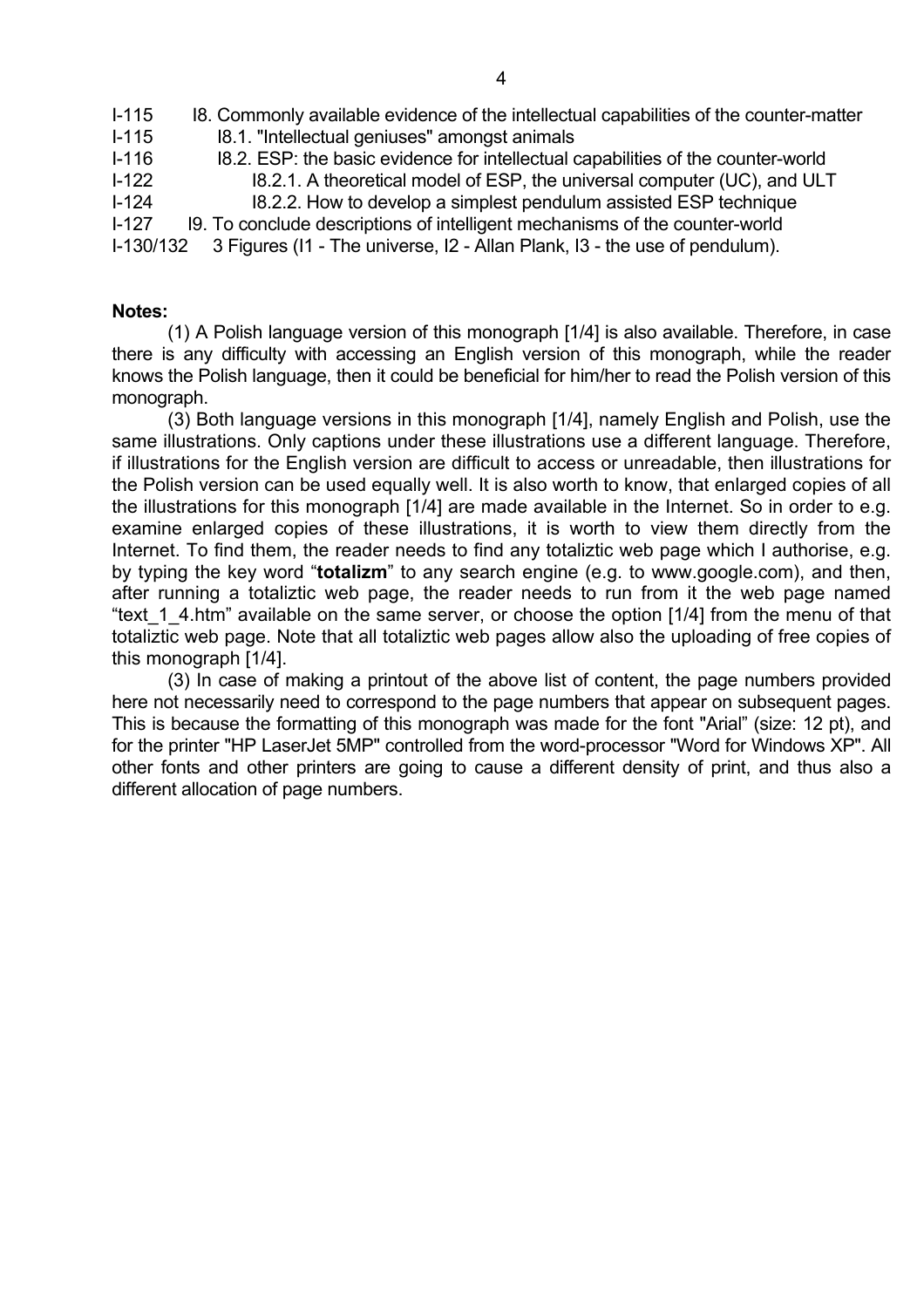# **THE CONCEPT OF DIPOLAR GRAVITY: INTELLIGENT VIRTUAL WORLD**

Motto of this chapter: "The fact that we have not learned about something, does not decrease the influence that it exerts on our lives".

 Before we begin reading of this chapter I, I would like to emphasize, that for a better understanding of it, information provided in first subsections of chapter H, namely in subsections H, H1, and H2, would be very beneficial. Therefore, if someone does not study the entire this monograph, but only digests these sections, which for some reasons are interesting for him/her, then I would like to remind, that this volume 5 (i.e. chapter I) is a second part of a voluminous scientific theory called the Concept of Dipolar Gravity. The previous part, presented in chapter H from volume 4, discussed consequences of the fact that counter-matter, similarly as matter from our world, shows also numerous physical attributes, and supports various phenomena of a physical nature. In turn this part, presented in this chapter I, addresses consequences of the fact, that counter-matter is also an intelligent substance, thus in the natural state it displays the possession of intellectual attributes and also completes various processes of intelligent nature.

 Chapter H of this monograph presented physical attributes and phenomena of the counterworld, and also revealed the influence that they exert on the course of physical phenomena in our physical world. It explained, amongst others, that the counter-world is filled up with an extraordinary substance, which is called "counter-matter". Because of the invisible and inpenetrable barrier, which separates both worlds from each other, the physiological senses or scientific instruments that are located in our world, have no access to the counter-matter. They are not able to either notice the existence of this substance, or to describe properties of it. Fortunately, counter-matter can be researched indirectly, through the analysis of the influence and consequences that it exerts on phenomena of our world.

 The research of counter-matter to-date, indicated that it has two kinds of properties. The first kind are physical properties (discussed in chapter H). Thus it has a natural ability to incite vibrations, form whirls, displace, etc. In turn because the counter-world is linked with our world via gravitational interactions, whatever phenomenon is taking place in it, immediately this phenomenon exerts its influence on the course of phenomena in our world. In this way, physical properties of the counter-matter become a source of countless phenomena observed in our world. In order to provide here examples of such phenomena, they include, amongst others: telepathy, telekinesis, changes in elapse of time, and many others.

 Independently from these physical attributes, counter-matter shows also the possession of intellectual attributes. For example, apart from being perfectly elastic, having no mass, being selfmobile, etc., it can also gather information, memorise, execute programs, think, etc. In turn each of these intellectual attributes of the counter-matter, is a source of countless phenomena of an intellectual nature, which instead of our world, are taking place in the counter-world. For example, counter-matter has the natural ability to store programs and data, to execute these programs and to make available data contained in them, to shift its programs into different locations, etc. Because of this gravitational link between our world and the counter-world, whatever intellectual phenomena takes place in it, also this phenomena immediately exerts its influence on the course of events of our world. In this way intellectual attributes of counter-matter also become the source of numerous intellectual phenomena observable in our world. In order to provide here some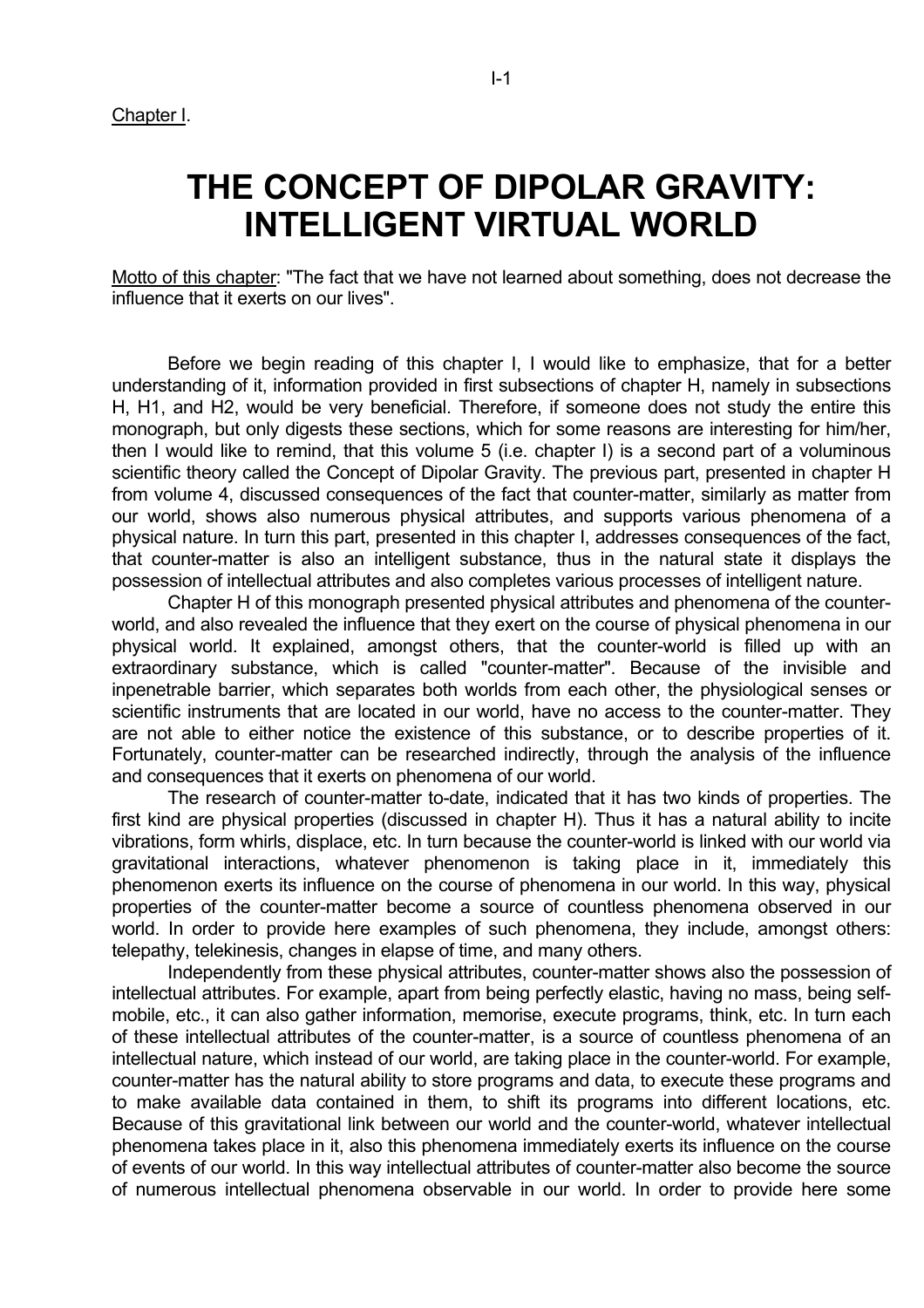examples of such phenomena, they include, amongst others: ESP, so-called "animal instinct", memory, soul, God, and many others.

 The presentation of the Concept of Dipolar Gravity would be incomplete, if we would not analyse at least the most important out of these intellectual phenomena, which originate from the counter-matter, but directly influence our world. After all, if the Concept of Dipolar Gravity and the totaliztic sciences which stem from it, do not explain these phenomena comprehensively, than the old orthodox science with its parasitic philosophy is not ever going to take the effort to research, understand, and utilise them. In turn, further ignoring of these phenomena by Earth's science, deprives humanity the enormous benefits which are to stem from their mastery. The goal of this chapter is to present such phenomena, which are released by the intellectual attributes of the counter-matter, but the influence of which extends to events, attributes, and operation of our physical world.

#### I1. Two counter-worlds: physical and intelligent

 Let us remind ourselves, what subsection H2 explained about the structure of the universe. According to its logical deductions, because of the dipolar character of gravity, the universe is subdivided into two separate worlds of physical nature, namely into "our world" and the "counter-world". But because of the existence of intellectual attributes of the counter-matter, this counter-world actually is not just a single world, but as many as two different worlds located one inside of other. The external of these two worlds is that "**physical counter-world**". It is filled up with thinking substance, which is a kind of logical circuitry for a natural computer. Therefore, independently from the name "counter-world", it can be described even more precisely with the name "universal computer" (UC). Similarly to our physical world, this physical counter-world contains and forms various objects, it sustains countless phenomena and processes of a physical nature, and it also has its own laws that are operating only in it. The description of this physical counter-world is contained in this chapter H.

 Inside of this "physical counter-world", another "**virtual counter-world**", is hidden, which we can also call with different names of a "intelligent counter-world", "software counter-world", "counter-world of souls", etc. In total, our universe is composed of three separate worlds, which are mutually separated from each other with inpenetrable barriers. We call them here: our world, the counter-world, and the virtual world. To the description of this third virtual world, and also to the description of its cooperation with the remaining two worlds, this chapter I is mainly devoted.

# I2. Counter-matter: the physical but thinking substance from the counter-world

 Let us also remind ourselves, how it happens that the universe is composed out of these three separate worlds separated from one another with impenetrable barriers. As this is explained in subsections H, H1 and H2, because gravity has a dynamic dipolar character, similar to that of a magnetic field, thus the gravitational pole which our science observes in the physical world, is only one of two existing poles of gravity. The second pole of gravity disappears behind an invisible and inpenetrable barrier, and reappears in a separate world, called the "counter-world". (The real shape of the universe, the operation of gravity, and the mechanism of coexistence of our world with the counter-world, more comprehensively are explained in subsection JE3.7.1.) This second world is filled up with an extraordinary substance called "counter-matter". Because the counter-world is reversed in comparison to our physical world, the substance which prevails in it, have all attributes exactly opposite to attributes of the matter from our world. Our orthodox science managed to learn quite well attributes of matter. They include: mass, inertia, friction, the lack of intelligence in a natural state, and several other attributes. Thus it is relatively easy to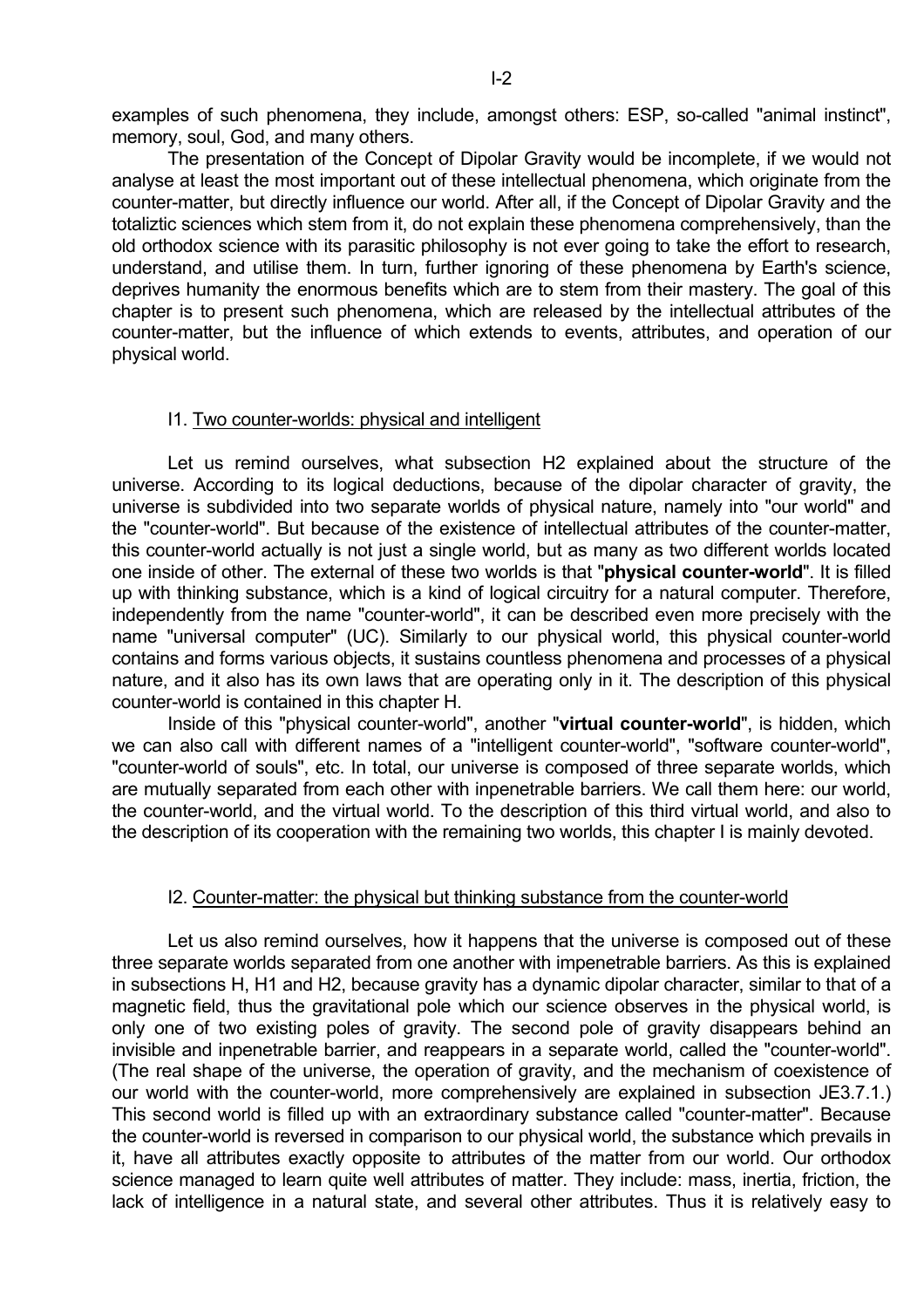deduce the attributes of the counter-matter, which must be reversed in relationship to these of matter. Therefore the counter-matter must show such attributes as: weightless (i.e. the lack of mass), self-mobility (i.e. the reversal of inertia), ideal elasticity, super-slipperiness (i.e. the reversal of friction), intelligence in the natural state, and several further attributes which are reversals of appropriate attributes of our matter.

 As this was explained in subsection H2, all attributes of the counter-matter, can be classified into two completely different classes, namely (1) physical attributes, and (2) intellectual attributes.

 The physical attributes of the counter-matter allow this substance to be e.g. compressed in this manner forming electrical fields (see subsection H5.1 for more information), circulated - in this way forming magnetic fields (for more details see subsection H5.2), incited into vibrations - in this manner forming telepathic waves (for more details see subsection H7.1), spun, etc. In turn intellectual properties of this substance cause, that it has memory (in this way storing information and programs in itself), that it constantly carries out thinking processes (thus acting as a single huge natural computer which has the size of the entire universe), that it does use the language of thoughts, in this monograph called ULT, and that it communicates via this language amongst others with people, etc.

 Out of all attributes of the counter-matter, the most important for deductions from this chapter are the **intellectual attributes**. Their existence in counter-matter can be theoretically deduced and empirically confirmed. **Counter-matter is able to think in the natural state** (i.e. it has the ability to act intelligently in the natural state in a manner similar as the human brain does it, or as it is done by some hypothetical natural computer). Because of this ability of the countermatter to think in the natural state, the entire counter-world filled up with this substance, forms a huge "universal computer", the size of which is equal to the size of the entire universe.

 The theoretical conclusion which I reached, that the counter-matter is the carrier of intellectual attributes (i.e. that, amongst others, it is capable of thinking in the natural state) requires a detailed justification, because it introduces immensely weighty implications for our understanding of reality. This conclusion resulted from the following logical deduction. As it has already been stressed, the "rule of opposite field properties at both ends of a dipole" applies to all dipolar fields, thus also to the gravity field. According to it, every attribute of matter must be reflected in the counter-matter in the exactly reversed manner. One of the main properties of matter is that in the natural constitution it is stupid and completely unable to think. Thus only after being rearranged into special structures (such as brains, or computer microchips), it gains the capability of conducting the processes of thinking. Thus, after the "rule of opposite field properties at both ends of a dipole" is applied to this main property of matter, the conclusion must be derived, that the counter-matter in the natural constitution must display the exactly opposite ability to stupidity, means that it must be able to think. Only after it is rearranged into some special structures (e.g. in the boundaries between two thinking entities that maintain the separateness of each of them) counter-matter is unable to think.

 Of course, the above deduction reveals only the principle, with the use of which I realized for the first time, that the counter-matter must be intelligent in the natural state. As such, the principle which I used, should not be confused with the reason for which the counter-matter is intelligent, or with the proof that it actually is intelligent. The reason for the intelligence of the counter-matter does not need to correspond to the manner in which we detected that it is intelligent. In turn the proof for intelligence of the counter-matter can be completed independently from the above logical deduction - and with the use of many different methods, e.g. fully theoretically, through empirical observations, through empirical experiments, etc. For example, one of the most important confirmations of the intelligence of the counter-matter is the formal proof that the universal intellect does exist (this is formally proven in subsection I3.3). Other confirmation of the intelligence of counter-matter is the proof that moral laws actually work in practice (as everyone can easily deduce it, moral laws can work in practice only if the entire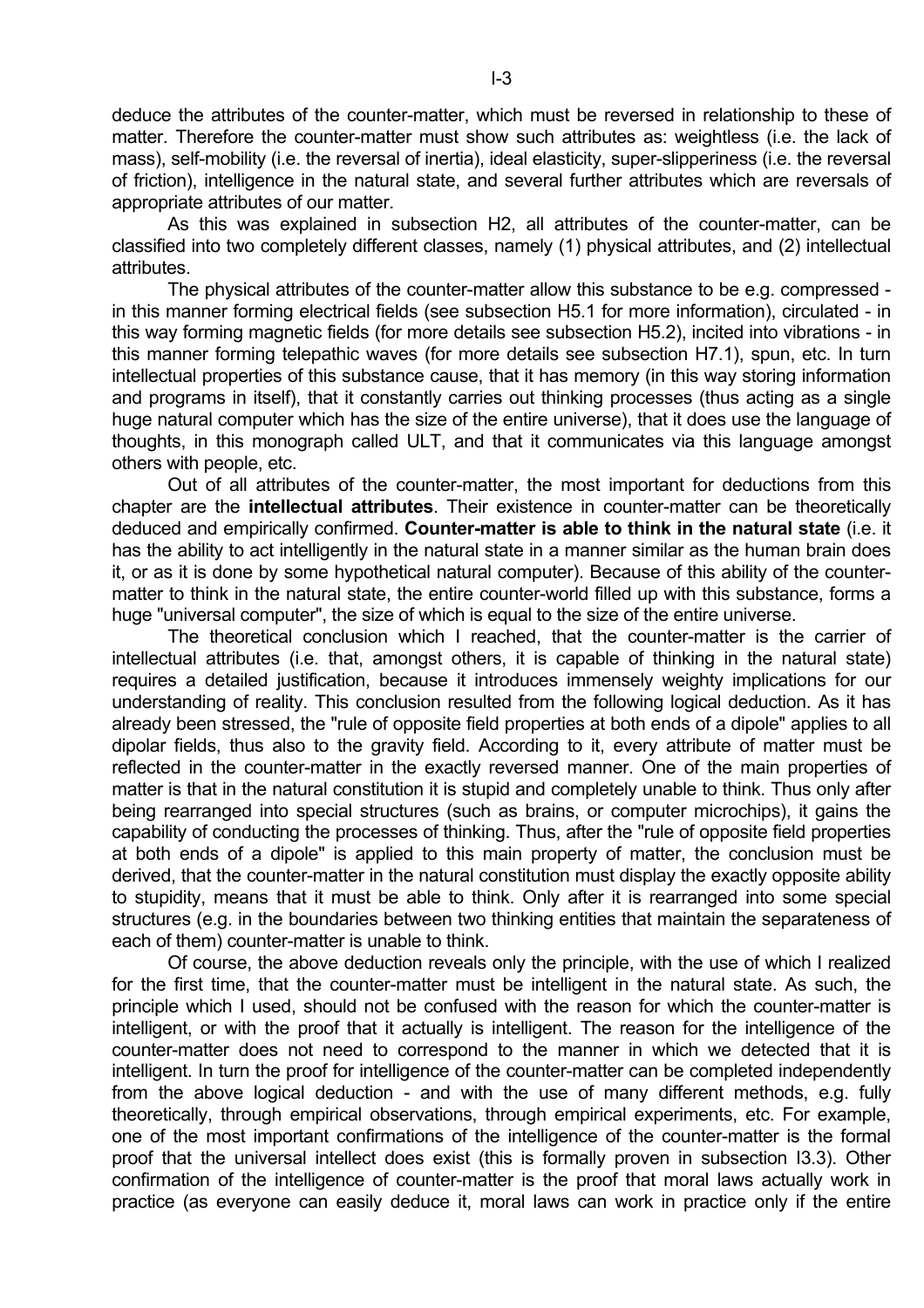universe is intelligent, means when it works as the "universal computer" mentioned earlier). Another proof depends on detecting the actual effects of operation of the "universal computer" (UC) described in subsection I3.1 - for example depends on the detection of effects of magics. In turn the simplest and the most widely known proof of the intelligence of counter-matter is the phenomenon of ESP described in subsection I8.2. For example, ordinary divining pendulums are not able to provide replies to complicated questions of disciples of radiesthesia, if the countermatter would not have intelligence. Another group of empirical evidence for the intellectual attributes of counter-matter are "geniuses amongst animals" means capabilities of some animals to solve problems that exceed human abilities. Several examples from this category of evidence is described in subsection I8.1.

 In the further stage of research, the above theoretical conclusion about the capability of counter-matter to think, can be also verified empirically. In subsections I8, and I3.1 to I5, a whole range of empirical observations is described, which confirm this conclusion. It is also possible to confirm it experimentally (the appropriate premises for such experiments are provided in subsections H1.1 and I3.3).

 Inside of the "virtual counter-world" that hides within the counter-world, various natural programs and data reside. One of numerous examples of these programs and data can be the entity, which exists in all material objects, and which this monograph calls a "register", while religions call it a "soul". These programs and data from the intelligent virtual world are located inside of the physical counter-world, similarly as our present computer programs are located inside of computers. Therefore, between the physical counter-world, and this intelligent counterworld, a mutual relationship does exists, which is very similar to the relationship which we know from the construction and operation of present computers. In this relationship the physical counter-world is an equivalent to the computer hardware, while the intelligent counter-world is an equivalent to the software or programs installed in this computer. However, there is a vital difference between the computer hardware and software, and the physical counter-world and the intelligent counter-world contained in it. This difference depends on principles of mutual coexistence between the software and hardware. In computer software is physically tied to a specific area of the memory/hardware of the computer. Therefore on its own, this software is not able to shift to a different area of the memory. But if this software is relocated over there by other programs, then in a new location it looses the ability to carry out any operation. In turn registers (souls) that reside in the intelligent counter-world have the capability of a self-controlled relocation from one area of the counter-matter into another area - keeping during this relocation the full capability to operate.

 This vital difference between the attributes of the computer software, and intellects/souls that reside inside of the counter-matter, results from the basic difference between computer hardware, and the counter-matter. As it turns out, all present computers contain a lot of memory cells, which received only one, and the most primitive, intellectual attribute, namely the ability to store programs. But present computers contain only one cell, which has two intellectual attributes, namely the ability to store programs, and the ability to carry out logical operations that are expressed by these programs. In present computers this special memory cell, which has two intellectual attributes, i.e. the ability to memorise and the ability to execute programs, is called the "**accumulator**". In turn in the counter-world, every single particle of the counter-matter carries attributes of such "accumulator", means every single particle of the counter matter can store individual commands of a program, and can also execute operations contained in this program. Therefore every separate particle of counter-matter is an equivalent to the "accumulator" from our present computers. Thus independently in which particles of the counter-matter a "program" of a given intellect resides, still this program can be executed, because all these particles have the required power of execution. Thus, if in the future people manage to build the "aware computer", which is going to display characteristics of the counter-matter, thus which is going to be able to form artificial intelligence, in this computer every separate memory cell must be capable to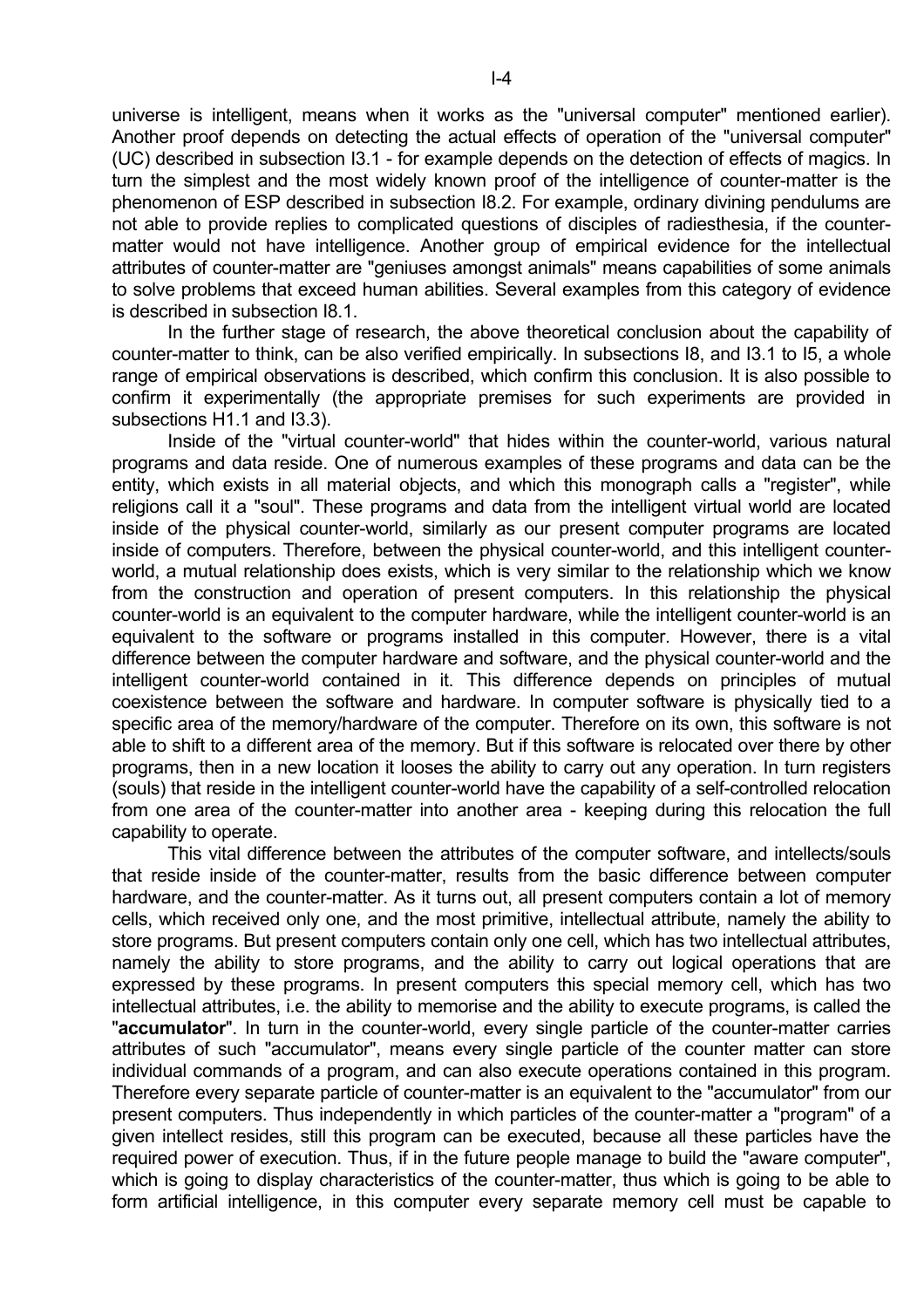simultaneously perform the function of present memory and present "accumulator". Simultaneously the gradual research and learning details of such an "aware computer", will allow the future totaliztic researchers to increasingly better decode the secrets of the counter-matter and the counter-world. This in turn means, that the development of the concept of such an "aware computer", is the key to learning the construction and operation of the intelligent universe.

 This subsection was mainly dealing with the intellectual attributes of the counter-matter. The physical attributes of the same counter-matter are elaborated in a different subsection H2, where the reader should seek further details of this extraordinary substance from another world.

# I3. The universe as a whole possesses its own intellect

 The Concept of Dipolar Gravity is the first comprehensive scientific theory, which revealed that independently from a number of physical properties, the counter-matter displays also several intellectual attributes. Manifestations of these intellectual attributes include, amongst others: (1) the capability of counter-matter to intercept and to gather information, (2) the capability of countermatter to store information, (3) the capability of counter-matter to think in the natural constitution, and (4) the capability of counter-matter to communicate with the use of language, which in subsection I5.4 is named ULT (i.e. the Universal Language of Thoughts). The Concept of Dipolar Gravity indicates also various empirical evidence, which confirms the actual existence of these intellectual attributes of counter-matter. The most widely known of such evidence, are various forms of ESP discussed in subsections I8, I4 and I2, which document that counter-matter is able to carry out process of logical thinking, that it stores/memorises information, and that it is also capable to communicate this information to these people who ask for it. The half of the universe filled up with such thinking substance is a kind of a huge natural computer, which in this monograph is called the "universal computer".

 The substance, which fills up the entire counter-world and in the natural state it gathers information, memorizes, thinks, and communicates, is a novelty for us. It introduces numerous implications of enormous significance to every aspect of our lives. Some of these implications, which concern the most sensitive and intimate area of our intellectual activities, namely the area of our religious believes, are discussed in this section.

# I3.1. The universal intellect (God)

 So far we have managed to deduce logically, and then confirm on the existing empirical evidence, that by being composed from the thinking counter-matter, the entire counter-world operates like one huge, self-programming, natural computer (described also in subsection I3.1). This computer intercepts, stores, processes, analyses, and communicates information, it analyses and replies to inquiries, it develops or alters programs that control the course of events in the world of matter, etc. - for further details see subsections I2 and I5.2. All these activities and abilities are main components of every intellect. Therefore, the counter-world which clearly displays these attributes, as a whole also documents the possessing of its own intellect, similar to a human one, i.e. characterized by the ability to communicate, memorize, think, plan, realize the own intensions, and - as this is going to be explained later - maintaining also its own self-awareness. In this monograph, the superior intellect which occupies the entire counter-world, is called the "**universal intellect**". The universal intellect described in this chapter is a scientific and a secular equivalent to the religious idea of God.

# I3.2. Attributes of the universal intellect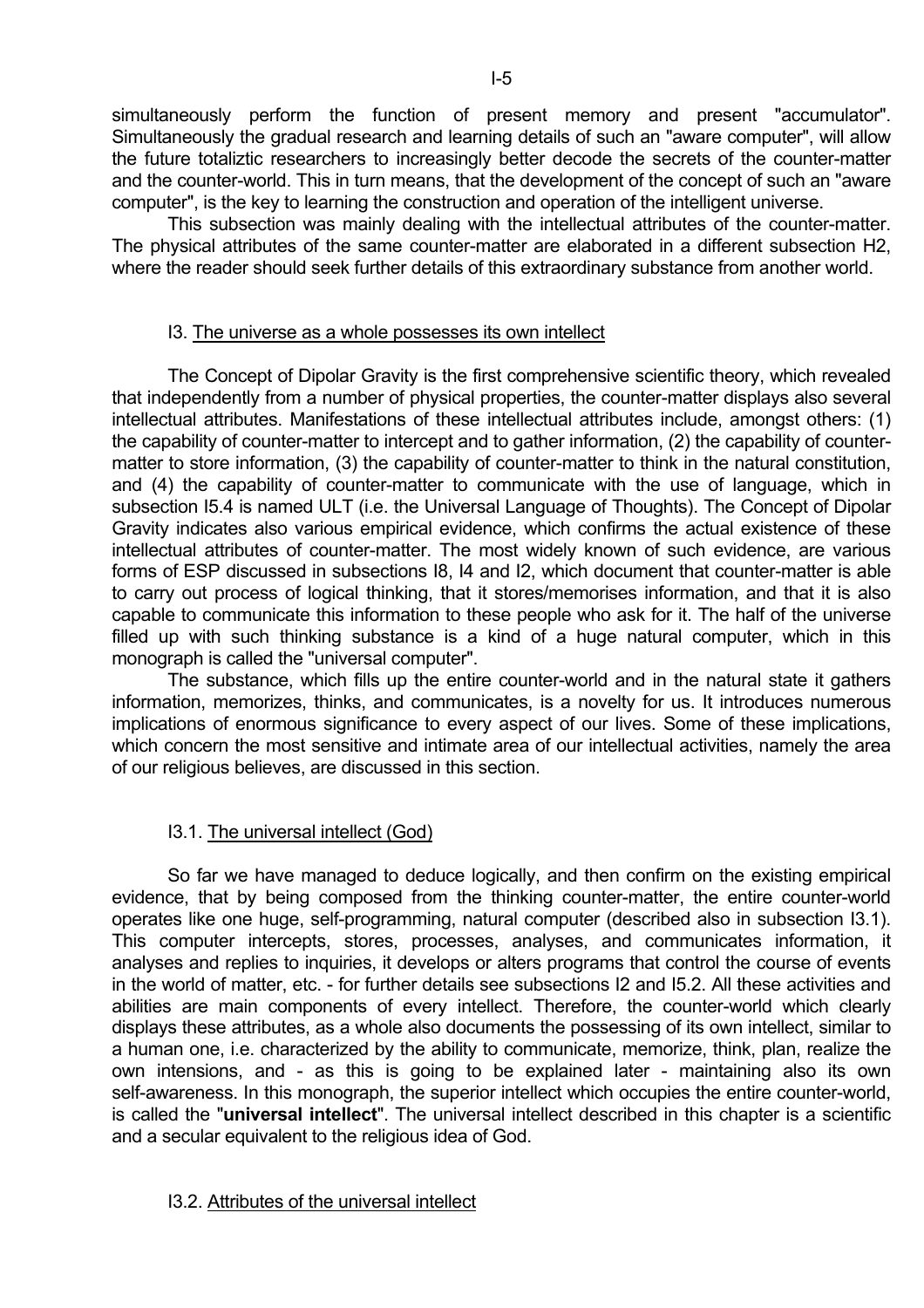Deductions from previous parts of this chapter revealed some characteristics of the universal intellect. Let us summarize below the main components of these characteristics, making sure that only the attributes, which directly result from the new Concept of Dipolar Gravity, are listed.

 (#1) **Intelligence**. This intellect is the carrier of an unimaginable intelligence, which is incomparably more powerful and more perfect than human intelligence. This intelligence is manifested in everything that it does, e.g. in the intelligent design of the universe, in the wise controlling of the course of events in the universe, in the existence of moral field, moral poles, moral laws, moral energy, etc.

 (#2) **Memory**. It is able to gather and to store information and knowledge, showing the eternal memory. This memory manifests itself in containing, and making accessible to others, registers of everything that happens in the entire universe.

 (#3) **Omni-knowledge**. It is the source and the guardian of all knowledge, but it makes this knowledge accessible to those, who ask for it. This omni-knowledge is manifested, amongst others, through ability to solve every problem, and also the capability to supply the knowledge regarding any possible subject.

 (#4) **Self-awareness**. Similarly to human intellects, this universal intellect is fully aware of its own existence, separateness, role, character, and powers. It also has its own goals, methods, and principles of conduct. The self-awareness of the universal intellect is characterised by similar attributes as the self-awareness of humans.

 (#5) **Mastery of time and space**. It shapes the universe according to its own wishes and plans, and then supervises the course of events in this universe making it run according to these wishes and plans.

 (#6) **Omnipresence**. The carrier of the universal intellect is an omnipresent substance (i.e. counter-matter), which independently from the intellectual functions performs also numerous physical functions, e.g. it forms mirror reflections of every material object existing in the universe, creates circulations known to us by the name of magnetic fields (see subsection H5.2), enables the telekinetic motion of objects, excites itself into vibrations called telepathy - which are described in subsection H7.1, etc. For this reason, every event or activity which takes place in our universe, also involves participation of the universal intellect (e.g. even the ordinary eating of bread, in fact, can literally be interpreted as consuming the "body" of this intellect).

 (#7) **Invisibility**. This intellect is invisible and undetectable to our senses, as it occupies another world, separated from ours. But it can be recognized and investigated by human intellects.

 (#8) **Immensity**. The dimensions and shape of this intellect correspond to the dimensions and shape of the entire universe - see **Figure I3**. At our present level of development the dimensions and shape of it remain unrecognizable for people.

 (#9) **Immortality**. It forms separate counter-material duplicates (i.e. religious spirits), and also separate registers (i.e. religious souls), for every physical object that has ever existed, that exists, or that will exist in the entire universe. The objects which will appear in the distant future seem to have these registers already. The body of existing evidence also ascertains that such registers are still kept (and can be accessed) after the physical destruction (death) of the object that they describe.

 (#10) **Co-existence** with every other living creature. The universal intellect is superior to human intellects and seems to control their fate. But at the same time it is also a main component of each one of them (i.e. this universal intellect is represented in the counter-body of every single person, through the counter-organ of "conscience" described in subsections I5.3, I4.1.2, and JA10). This co-existence in everything is manifested, amongst others, through the prompting us with the information what is moral and proper in a given situation, through sending to us various warnings and omens, etc. This allows the comparison of each single person to a tiny droplet of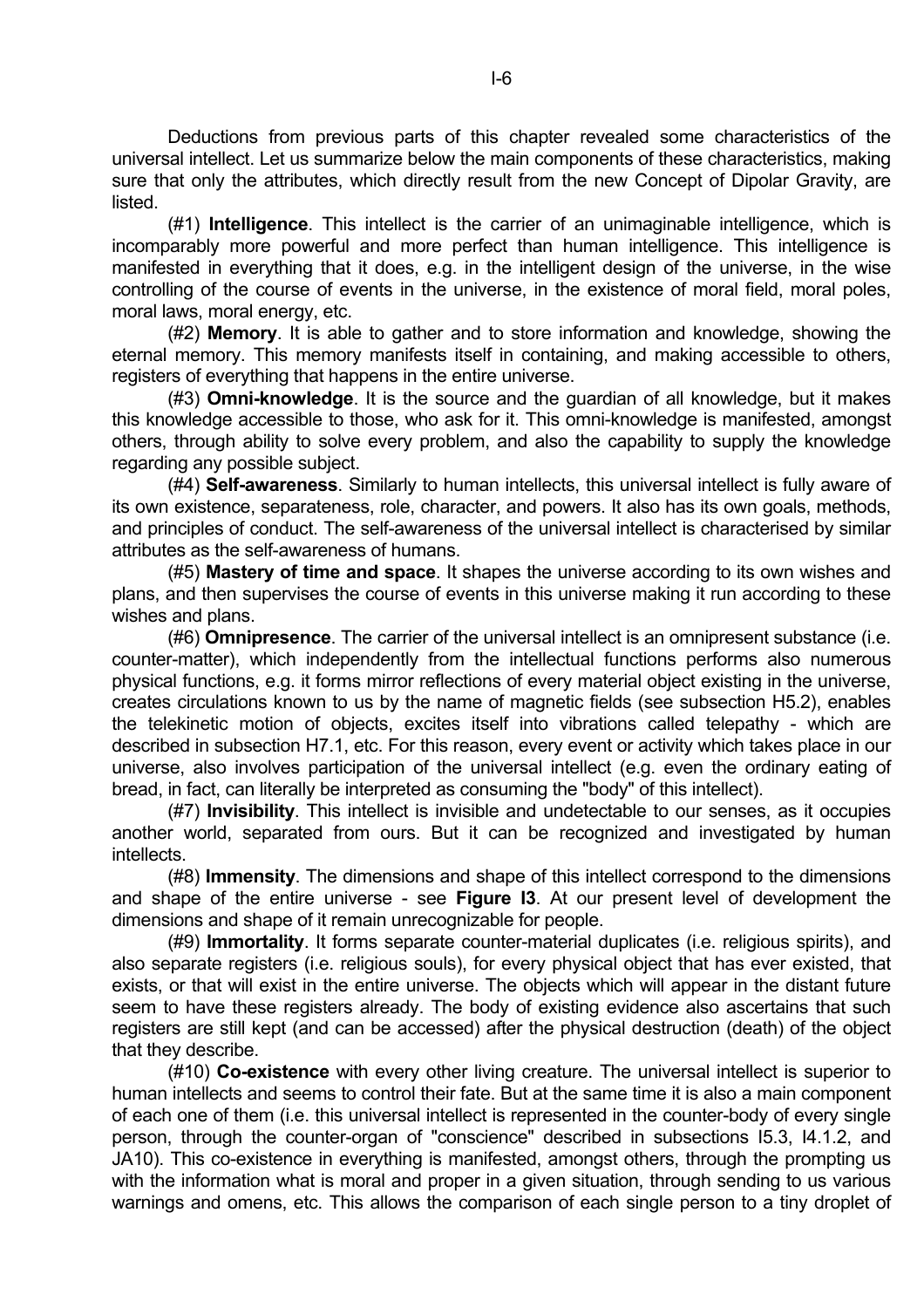water in a river, i.e. being separate, but at the same time being a part of that river.

 (#11) **Knowledge of our thoughts**. The universal intellect maintains a continuous communication with the minds of all living creatures. It talks to these creatures via their special counter-organ called "conscience" - see subsection I4.1.2. It also continually reads thoughts of these creatures via the input-output capabilities of their brains. Therefore, whatever someone's thoughts are, the brain of this person conveys these thoughts to the universal intellect, which in reply prepares appropriate responses. These responses may take various forms, e.g. directly they are forwarded as intuitive suggestions and messages from the counter-organ of conscience, while indirectly they are forwarded as memory recalls, ESP answers, responses from moral laws, so-called "coincidents", random events (especially superstition signals), etc. All of these are so designed that they are able to work for our own good.

 (#12) **Consistency**. The universal intellect, in its treatment of all subordinate intellects, is applying the universal set of highly consistent principles of behaviour, which are called moral laws. The consistency of these principles is discussed in subsection I4.5.

 Probably reader already noticed the astonishing correspondence of the above characteristics of the universal intellect revealed theoretically by the Concept of Dipolar Gravity, to the idea of God forming the nuclei of every religion. This correspondence is going even further as this is going to be explained in the later parts of this chapter. Therefore, the Concept of Dipolar Gravity is the first consistent scientific theory, which merges modern science and religions. According to the findings of this concept, the faith in God can actually become a part of physics (or more strictly - a part of a new scientific discipline called "physics of the counter-world" which, amongst others, is researching the intellectual attributes of the counter-matter - see subsection H10 and H1.3). This in turn means, that learning the truth about the universal intellect (God) can presently, and should, be subjected to the same scientific methodologies, as the learning about physical laws. Furthermore, this also means that the faith and belief in God to-date, can now be gradually replaced with a rational knowledge about God. It is worth to remember that "people can stop believing, but they are NOT going to stop knowing".

 The list of characteristics of the universal intellect provided above, reveals also the immensely important fact, that **the entire universe is an intelligent supreme being**. This being is made up of three separate components, which we can get to know better through scientific investigations. (These three components of the superior being, correspond to the Christian idea of God Son, God Father, and Holly Spirit.) Because it is extremely important for totalizm, to exactly understand these three different components of the supreme being, and also to known mutual relationships between them, let us now discuss each of these components separately. Here they are:

 1. The **physical world**. It is formed by "our" half of the universe, which remains detectable to human senses, and which is filled up with "stupid" matter. This matter, and our world that is packed with it, represent together a kind of the "**universal body**" (UB). This body (UB) does everything that is ordered to it by the "universal intellect" (UI) and that is executed by the counterworld (UC). The Christian religion symbolises this "universal body" (UB) with the use of idea of "**God Son**", whose body and blood we symbolically consume during the holly communion.

 2. The **counter-world**. It is formed by a separate half of the universe, which remains invisible from our physical world, but into which the second pole of the gravitational dipole extends. This separate counter-world is packed with the thinking substance, which shows intelligence in the natural state, and which we call "counter-matter" in this monograph. This counter-matter is extraordinary substance. It displays both kinds of attributes and phenomena, namely: (a) physical attributes and physical phenomena - similar to these displayed by matter from our physical world (such as: capability to form telepathic waves, to produce winds called magnetic fields, to complete telekinetic displacements, etc.; for description of physical attributes of counter-matter see subsection H2), as well as (b) intellectual attributes and intellectual phenomena (such as: capability to memorise, ability to think, ability to carry out logical processes,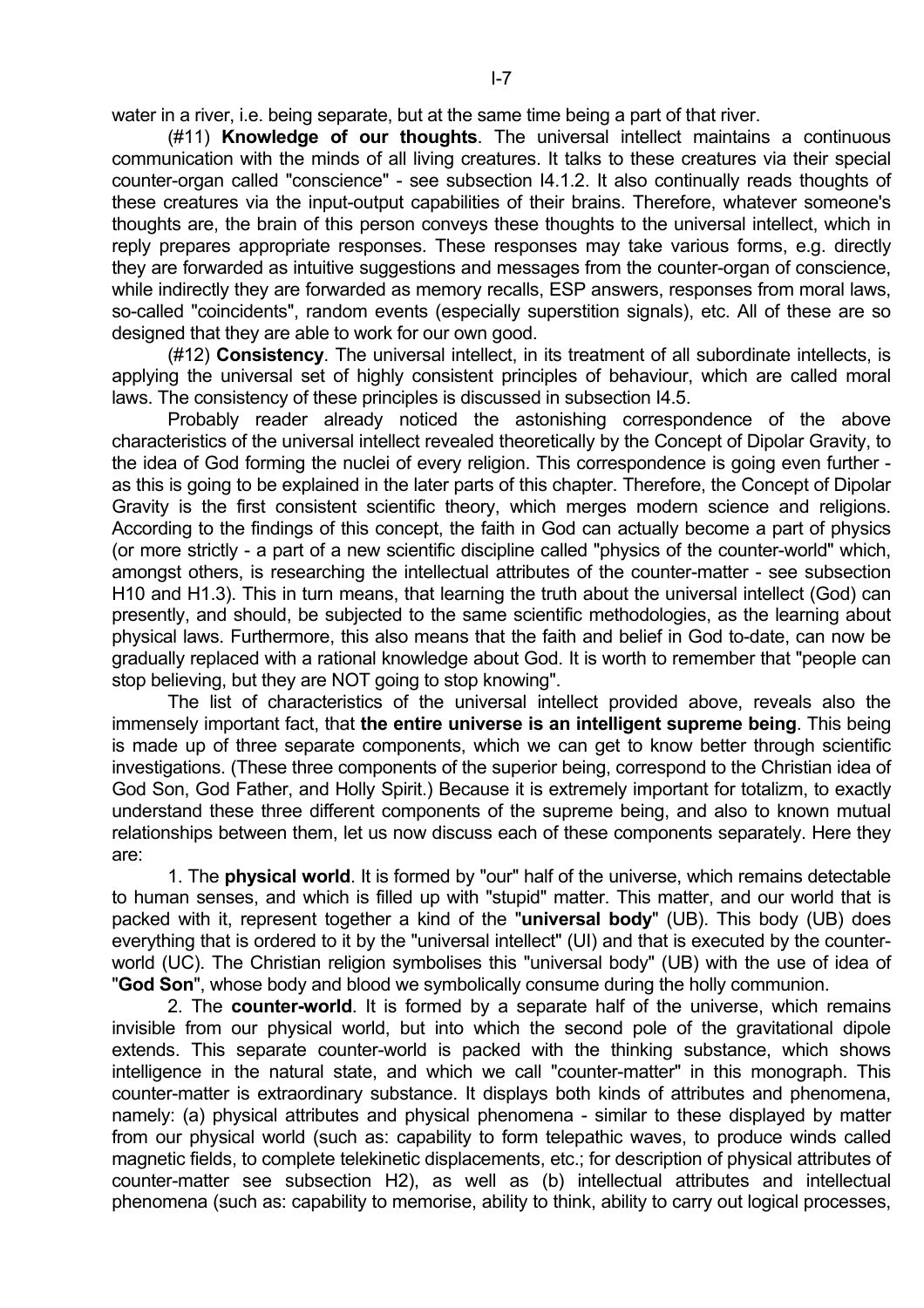etc.; for description of intellectual attributes of counter-matter see subsection I2). Because of the presence of these natural intellectual attributes, counter-matter and the counter-world form together a kind of the "**universal computer**" (UC) - in the hardware understanding of a computer. This universal computer hardware (UC), not only that is capable of executing programs - if someone supplies these programs to it and asks to execute them, but actually is eager to execute every program that is submitted to it for execution. In fact this universal computer hardware (UC) can be used by people, if these people are able to furnish it with programs appropriate for execution - e.g. through various forms of ESP. Examples of the use of capabilities of this universal computer hardware (UC) by people, include various forms of magic and healing. In this monograph, the principles of functioning of this "universal computer" are described in subsection I3.1 as so-called "Universal computer" (UC). Christian religion refers to it under the name of "**God Father**". This (UC) from the counter-world does NOT have its own/separate awareness, and thus it is not capable to understand the abstract concepts. The only thing that it is capable, is what all other hardware and computers do - i.e. to run programs that are submitted to it for execution. Therefore, if we pray to it in abstract terms, it would not be able to fulfil what we would ask it for. But it would be able to execute precisely programs that we would submit to it for the execution - if we learn how precisely these programs must be formulated with our thoughts and feelings. Therefore, methods and effects of the possible utilisation by people of the potentials that are offered by this counter-material UC, are very similar to the illustrated in the film "Star Wars" methods of utilising the "force", or to principles of practising magic.

 3. The **universal intellect**. It is the superior system of controlling programs and their data, which reside inside of the "universal computer" (UC), and which are stored in the counter-matter. This means that the "universal intellect" (UI) resides inside of the "universal computer" (UC), in a similar manner as today's software and operating systems reside inside of the present computer hardware. Contrary to the universal hardware (UC), the universal intellect (UI) is not just a natural machine, but it possesses its own self-awareness. Thus we can communicate with it (e.g. by using our spoken language, abstract ideas, symbols, etc. - actually we carry out this communication during every our prayer). For the entire superior being, which we call the "universe", these controlling programs that reside inside of the counter-matter, are carriers of the self-awareness and the knowledge of its own separateness. This monograph refers to it as to the "**universal intellect**" (UI). These programs are the reason, why the entire universe is aware of itself, its own existence, its goals, its history, etc. It is also because of these programs that the universe "works", that it has its own plan and intensions, that it established moral laws, that it created intelligent beings, that it supervises the execution of fate of individual people and whole civilisations planned in advance, that it exerts the mastership over time and over the direction of events, etc. Christian religion uses two separate names, with which it refers to this universal intellect (UI) which resides inside of the universal computer (UC). Namely, if it refers specifically to the universal intellect (UI), as to one of three different components of the intelligent superior being, called the universe, then it uses the name "**Holly Spirit**". But if it refers in the general manner to an intelligent and aware component of this superior being called the universe, then it uses the name "**God**". Therefore, when we for example carry out an abstract prayer to God, then we actually communicate with this universal intellect (UI). So if our prayers are granted, then it practically means, that this universal intellect (means the religious Holly Spirit, or God) decided to grant us whatever we asked for, and that the universal intellect already executed the appropriate control programs, which are going to complete the request contained in our prayers. In turn, when we carry out a magic or healing, we do not communicate with this universal intellect (UI) to do for us what we pray for, but we furnish our own execution programs directly to the universal computer (UC).

 In order to summarise the above, **the universe as a whole, is a huge superior being**, which actually is composed of three separate components. These components are: the "universal body" (UB), the "universal computer" (UC), and the "universal intellect" (UI). Each one of these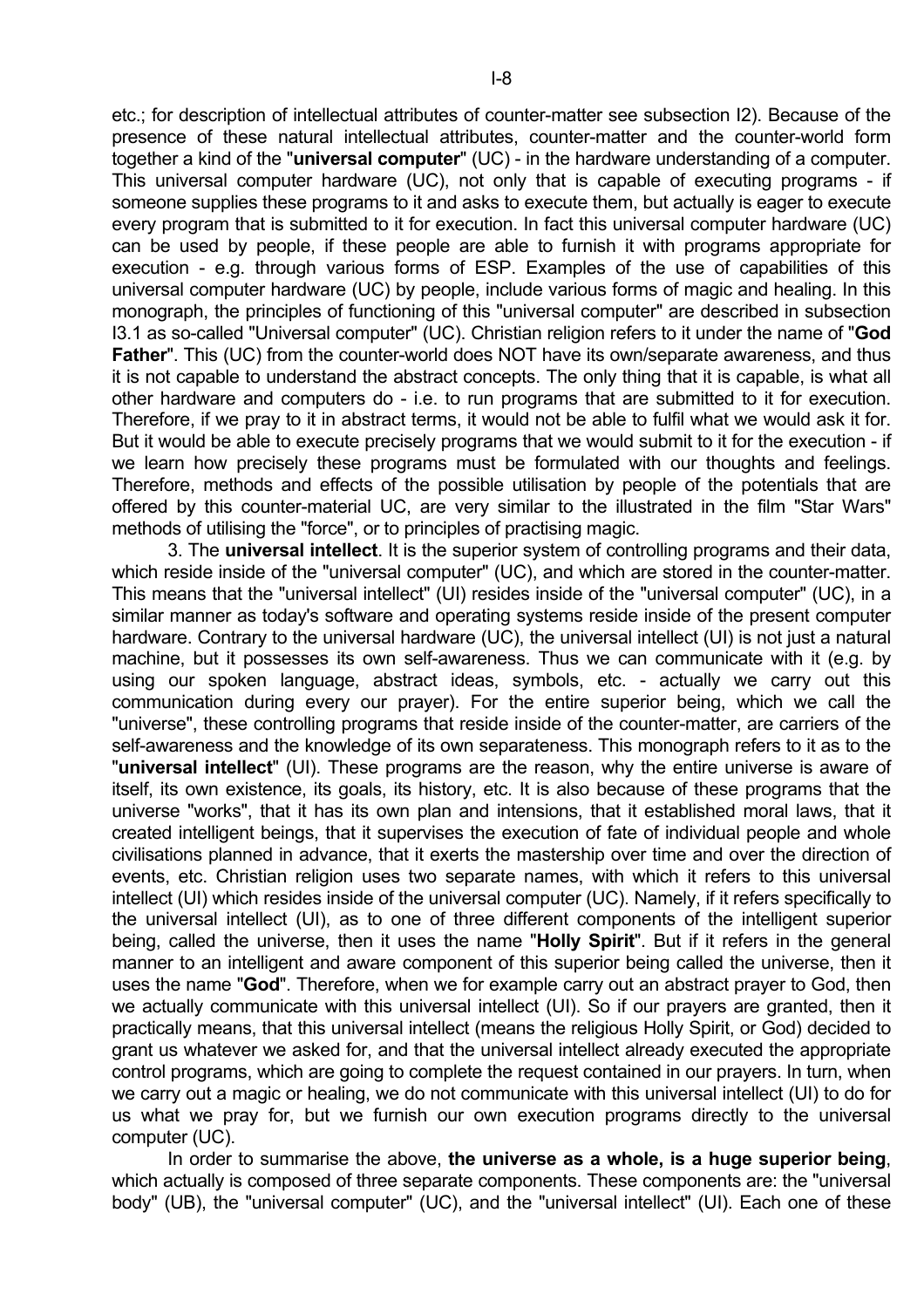three components is contained in a separate world, which is unaccessible from other worlds, but which exerts various influences on the remaining worlds. And so, the universal body (UB) is contained in our world of matter. It is composed of the entire "stupid" matter from our physical world. The universal computer (UC) is contained in the counter-world, which is the parallel world to our material one. It is composed of the entire intelligent counter-matter, and it includes the memory and execution capabilities of this counter-matter. In turn the universal intellect (UI) is contained inside of the counter-matter, i.e. inside of the virtual world which this counter-matter is storing inside of itself. It is composed of all programs and data, which reside inside of the memory of counter-world. Thus, this huge superior beings called the universe, is living an intellegent life, while us (people) are taking part in this life.

 Because of the discovery of the existence and constitution of these three separate components of the universe, and also because of the providing of explanation how these three components operate and mutually interact, the new Concept of Dipolar Gravity turned faith into knowledge. In this way, it not only lifts the previous belief in God to the level of verifiable scientific knowledge, but it also provides the knowledge base for a new philosophical-religious system called "totalizm" - see the descriptions of totalizm provided in chapters JA, JB, and JC. Of course, we weed to remember, that this new concept was formulated relatively recently (i.e. in 1985 - see subsection A4) and that an entire ocean of further knowledge still awaits to be scientifically discovered and investigated.

#### I3.3. Formal proof for the existence of the universal intellect

 The existence of the universal intellect (God) has been speculatively deducted and intuitively perceived since the beginning of our civilization. Therefore for many readers the conclusions from this chapter do not introduce any surprise. However, the formulation of the Concept of Dipolar Gravity has opened a completely new possibility in this matter, i.e. **it allows us to obtain a formal proof that scientifically confirms the existence of the universal intellect (God)**. Therefore this concept introduces to our lives the potentials of transforming religious subjects hitherto considered to be only the matter of beliefs, trust, and revelations, into the subject of objective knowledge, certainty, and scientific investigation. This in turn means, that due to the new Concept of Dipolar Gravity, instead of just believe in the universal intellect, we can gain a rational and sure knowledge about the existence and attributes of this intellect.

 There is several different ways, in which such a formal proof for the existence of the universal intellect can be obtained. Three subsections that are to come now, are to present three different methods of carrying out such a formal proof.

#### I3.3.1. Proof with the use of superposition method

 In this subsection, a way of obtaining such a proof is presented, which utilises the empirical evidence gathered so-far in several different disciplines. It is based on the scientific methodology, called the method of "superposition". This methodology splits the whole proof into several basic components, each one of which is then proved independently from the others. Then, after each one of them is independently proven correct, the conclusions from such componential proofs are recombined together again, thus constituting the overall formal proof for whatever was to be proven. For example, if an intelligence service of some country would like to prove, that a rival country has a radar station on a small, uninhabited island, it most probably would use this scientific methodology. Therefore it would split the entire proof into several components, for example it would firstly prove that such small, uninhabited island does exist and is in the power of that rival country, then it would prove that there are some radar-like installations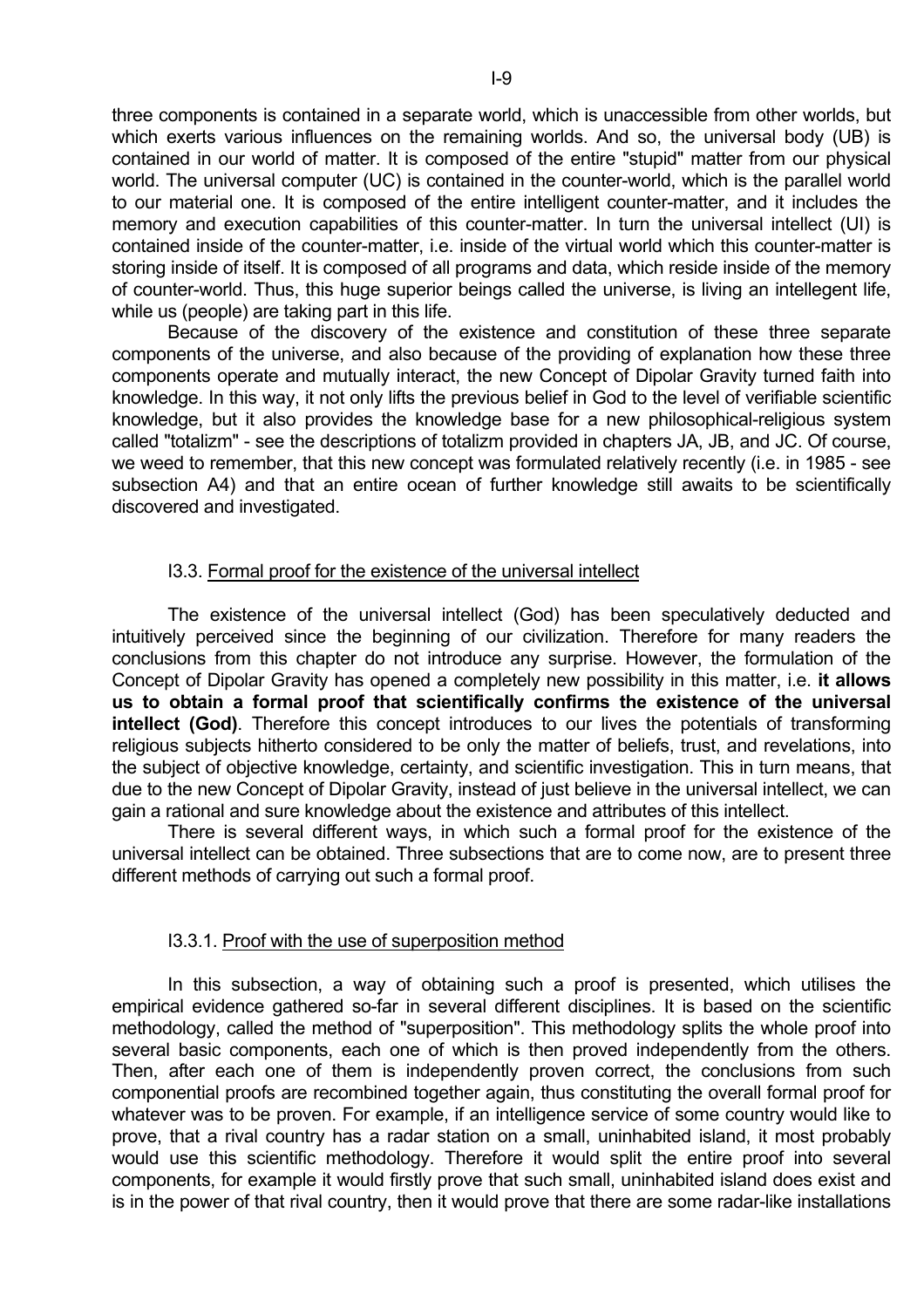located on this island, finally it would prove that these installations emit radar-type signals. In this way, by succeeding with componential proofs, the entire matter of the radar on this island would also be proven.

 In order to attain a proof that "the universal intellect does exist", with the use of the scientific methodology of superposition described above, it is enough to design, to carry out, and to successfully accomplish, the following componential proofs:

 $1^\circ$ . The counter-world does exist.

 $2^{\circ}$ . The counter-world continuously intercepts and stores information (i.e. it contains the software "registers" described in subsection I5.2).

 $3^{\circ}$ . The counter-world is capable of effective thinking, which provides the solutions for specified problems.

 $4^{\circ}$ . The counter-world (as a whole) displays the basic properties of all self-aware intellects. For example, it displays "self-awareness", "identity", has its own "intentions", "plans", "behaviour", etc. (This practically means that the counter-world is actually the carrier of an intelligence/intellect of the "universal intellect" type.)

 So let us now carry out the process of proving. We accomplish this by reviewing systematically the empirical evidence, which constitutes the componential proofs for items listed above. While reviewing this evidence, it should be noted that the existence of the universal intellect, as well as all matters which originate from this intellect, fulfil the definition of a primary phenomenon (as this primary phenomenon was defined in subsection H1.1). Therefore, for each componential proof, which leads to the overall proving the existence of the universal intellect, the principle "everything proves, nothing denies" must be fulfilled by the entire evidence that supports this proof (this principle was explained in subsection H1.1). The fulfilment of this principle in relation to all componential proofs relating to the universal intellect has such a positive effect, that if we are able to provide even a single piece of evidence, which confirms each of these componential proofs, this piece of evidence simultaneously documents that there is no evidence that would contradict this proof. Furthermore, because of this principle, each single piece of evidence which proves a given componential proof, practically suffices as a separate proof. Of course, the principle "everything proves, nothing denies" also introduces various undesirable consequences. One of these is that practically everything around us is confirming the existence of the universal intellect. Therefore, under the pressure of such overwhelming evidence, which surrounds us from all possible sides, we practically have lost the ability to notice this evidence, and also the ability to deduce how the world around us would look like, if it is not supervised and controlled by the universal intellect. Thus in the proving part that is to follow now, I am using only the most striking evidence, the significance of which is so obvious and so direct, that it does not even need to be explained.

 So here are the subsequent componential proofs, which lead to the overall proof, that "the universal intellect does exist":

### 1E. **The counter-world does exist**.

 The formal proof that "the counter-world does exist" have already been completed and it is presented in subsection H1.1. This subsection H1.1 proved to us conclusively, that the gravitational field has a dipolar character. It accomplished it due to finding and indicating the vast body of evidence, which documents the existence of the counter-world. In such formulation, the "proof for the dipolar character of gravity field" from subsection H1.1 is simultaneously "a proof for the existence of counter-world" (and vice versa). Because the proof from subsection H1.1 remains in power and does not require being repeated, we can skip forward without discussing it further.

#### 2E. **The counter-world continuously intercepts and stores information**.

 The proof that "the counter-world continually intercepts and stores information" is constituted by all these countess items of evidence, which certify that the universe actually demonstrates the information processing capabilities. Let us now list some examples of such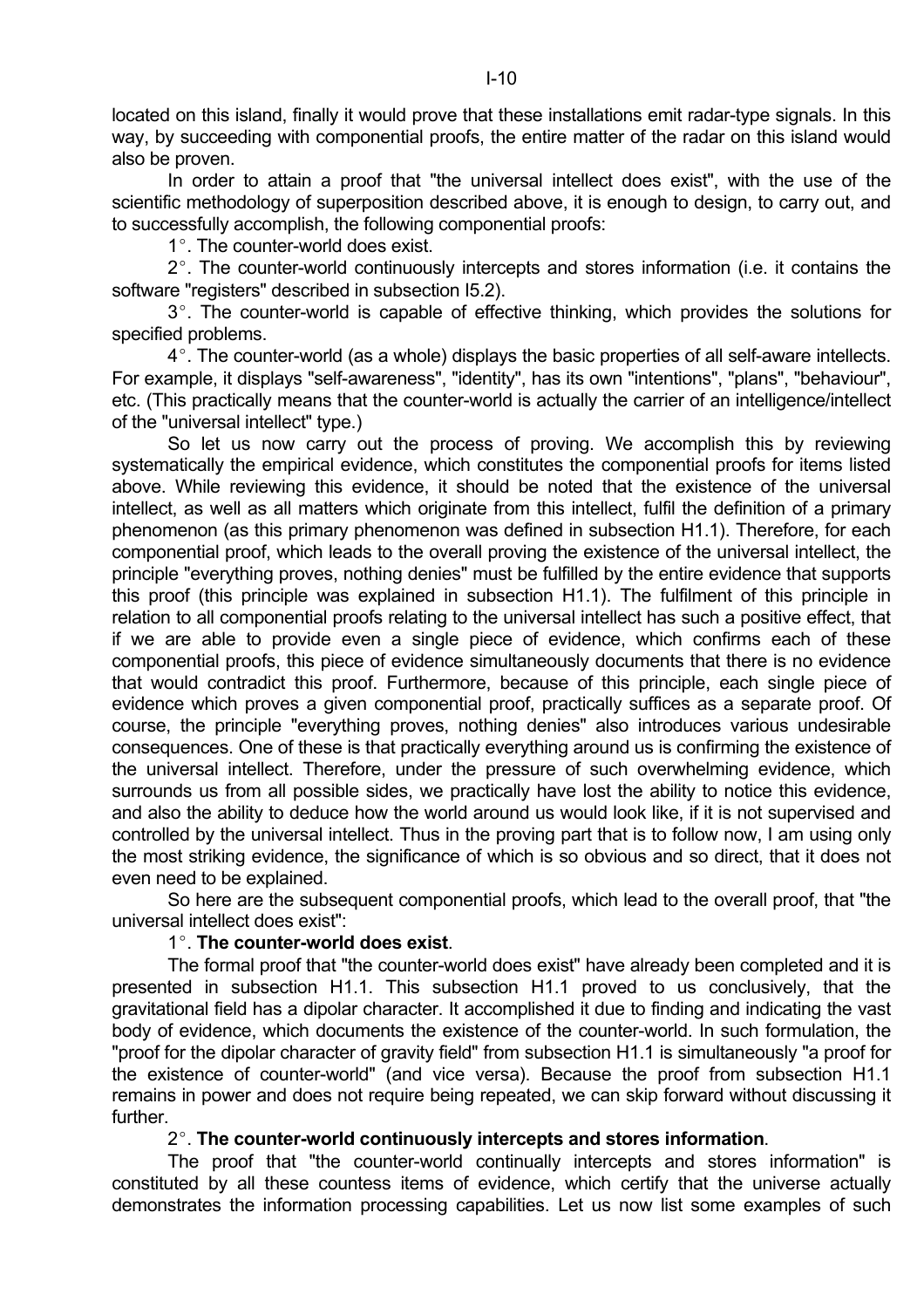evidence:

 (2a) ESP messages experienced by numerous people. Examples include technical designs carried out with the use of diving pendulums, finding underground water on maps with pendulums, diagnosing illnesses and finding remedies via trances, etc. (E.g. see Figure I1 and the content of subsection I3.1.) These kinds of ESP experience supply us with the continuous confirmation of the intellectual abilities of the universe as a whole. They prove that: (1) the intelligent components of the universe continuously collect, store, and offer access to all details on every subject; including our thoughts, feelings, attitudes, observations and other data which are our private secrets, (2) also that these intelligent components of the universe continually analyse our thoughts, understand questions contained in these thoughts, prepare answers to them, and communicates these answers to us.

 (2b) Animal instinct. As this is explained in subsection I4, animal instinct is an animal equivalent to human ESP. Examples include elephants able to find shallow streams of underground water - like human dowsers do, fish able to sense the incoming earthquake, dogs capable to save their masters, cats finding the way to their masters that changed address, and many more similar cases of effective animal ESP in action described in subsection I5.4. The fact that this instinct does exist and provides animals with the intelligent information that they require, is another proof for the capability of the counter-world to intercept, store, and make available all information required.

 (2c) The operation of human brain as an input-output device. This matter is explained comprehensively in subsection I5.4. In order our brain operates in such a manner, and in order we experience all benefits of such operation (such as long-term memory, ESP, independence of our self-awareness from the existence of physical body, the location of our sense of identity in the indestructible "registers" stored in the counter-matter, etc.), the counterworld must be capable of intercepting, storing, and accessing selective information.

 3E. **The counter-world is capable of effective thinking, which provides the solutions for specified problems**.

 The componential proof that "the counter-world is capable of effective thinking, and that this thinking provides solution to specific problems", is also confirmed by countess items of evidence. Let us now list some examples of such evidence:

 (3a) The existence of analytical ESP. Actually ESP is not a single piece of evidence, but a whole ocean of facts and events, which continually take place on our planet, and which practically affect every person. In turn the fact that there is such thing as analytical ESP, which is capable to solve complex problems that we inquiry about, and to answer questions that we impose on it, proves that the counter-world (as a whole) must be able to carry out the process of effective thinking. In order to realize how effective must be this thinking of the counter-world, let us consider the following example of problems, to which ESP provides almost an immediate solutions, but which in case of being solved by people, require a huge dose of effort, time, and thinking over by highly qualified experts with huge experience and with significant capabilities to constructive thinking:

 - The process of designing of new technical devices with the use of ESP. As an example consider here the pump of Mr Plank (described in subsection I3.1 and illustrated in Figure I1).

 - The possibility of diagnosis of complex technical devices with the use of ESP (e.g. finding technical faults in cars), and the ability to find precise reasons for their incorrect functioning (also described in subsection I3.1).

 - The diagnosis of illnesses, and prescription of natural remedies which effectively heal these illnesses, carried out with the use of ESP. (As an example consider ESP methods practised by the late Edgar Cayce (1877 - 1945), who used to prescribe effective remedies with the use of ESP. He is the founder of famous "Edgar Cayce Foundation" from Phoenix, Arizona, USA - see the book [1I5.1] pages 297-317.)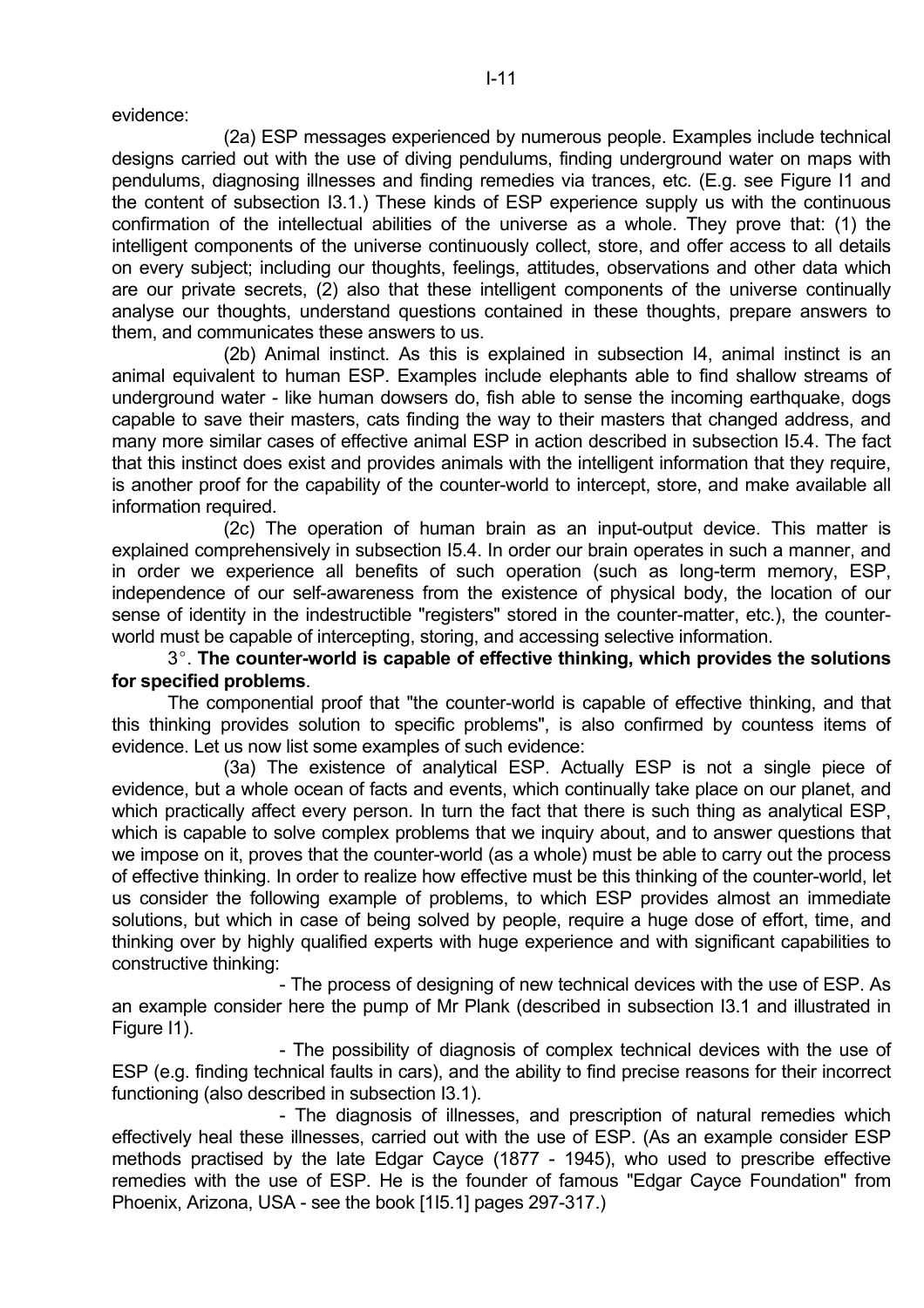(3b) Work of superstitions. The very fact that superstitions do work for some people, who believe in them, and that for these people they constitute a reliable source of information and warnings about incoming events, proves that the counter-matter is capable of thinking and issuing warnings to all those people, who are requesting such warnings and who then are willing to listen if they receive them. More about superstitions is contained in subsection I4.

 (3c) The intelligent behaviour of animals. Various animals from time to time are capable to display abilities to solve very complex problems, which sometimes are so complicated that they exceed the solving capability of people. Numerous examples of such intelligent behaviour of animals is documented in subsection I5.4 - see item #4I5.4 in there. The sole fact of existing of such cases documents, that the counter-world in fact does have the capability to think and to solve complex problems, while in critical situations it can forward to people the solutions to some significant problems via animals who are submissive to the commands of this counterworld.

 (3d) The intelligent behaviour of elementary particles. It has already been proven by numerous experiments of institutional science, that elementary particles behave in an intelligent manner. In turn such their intelligent behaviour proves the capability of counter-world to think effectively.

# 4E. **The counter-world as a whole displays the basic properties of all self-aware intellects**.

 There is a wealth of evidence, which confirms that "the counter-world as a whole displays the basic properties of all self-aware intellects". Let us now list some representative examples of the more interesting cases of such evidence:

 (4a) The existence of moral polarity. The reader probably noticed already, that our universe is so constructed, that there are two opposite poles of morality very clearly distinguishable in it, namely the pole "moral", and the pole "immoral". Numerous methods of qualifying our actions into one of these two poles, which were worked out by totalizm, are described in chapter JA. Everything that we do clearly fills into the definition of one of these two moral poles. But if we analyse conditions required for the existence of such a clear moral polarity in the universe, then it turns out, that it can exist only then, when the universe is ruled by some kind of omni-powerful intellect, which has the attributes of a self-aware universal intellect. Only then there can be an uniform moral intention behind everything that happens in our universe.

 There is enormous body of evidence, which certifies the existence of two opposite moral poles. For example, they are confirmed by our perception of every event which affects us (i.e. every event that affects us, is clearly perceived by us, either as moral, or as immoral), by the configuration of the moral field, by the laws described in subsections JA5.3, JB6 and JC11.1 which govern the flow of moral energies, by the consistency in operation of moral laws, by the fact that all actions fulfil the "unanimity rule" that is defined in subsection JA2.1 (i.e. that each single one of our actions is defined unanimously as "moral" or as "immoral" by all moral laws in the existence which apply to this action), by the fact that each single human action belongs either to a category of totaliztic good deed or to a category of totaliztic sins, or by the fact that activities which are immoral are always contradictive to activities which are moral. The consequence of this is, that if for example someone classifies a large pool of human activities into two categories, namely into: (1) activities which belong to a moral pole, and (2) activities which belong to an immoral pole, then amongst activities which belong to the same moral pole, it is impossible to find activities that would be mutually contradictive, and simultaneously activities which belong to one of two poles of morality, are exactly contradictive to activities which belong to an opposite pole of morality. But if we consider the universe which is deprived of the intellect that rules over it, then everything would need to be a chaos in it, and any moral poles simply could not appear in it. Therefore, if in such a godless universe one accumulates together a large pool of activities, which belong to the same moral pole, then in the universe that is not governed by a self-aware intellect that supervises it,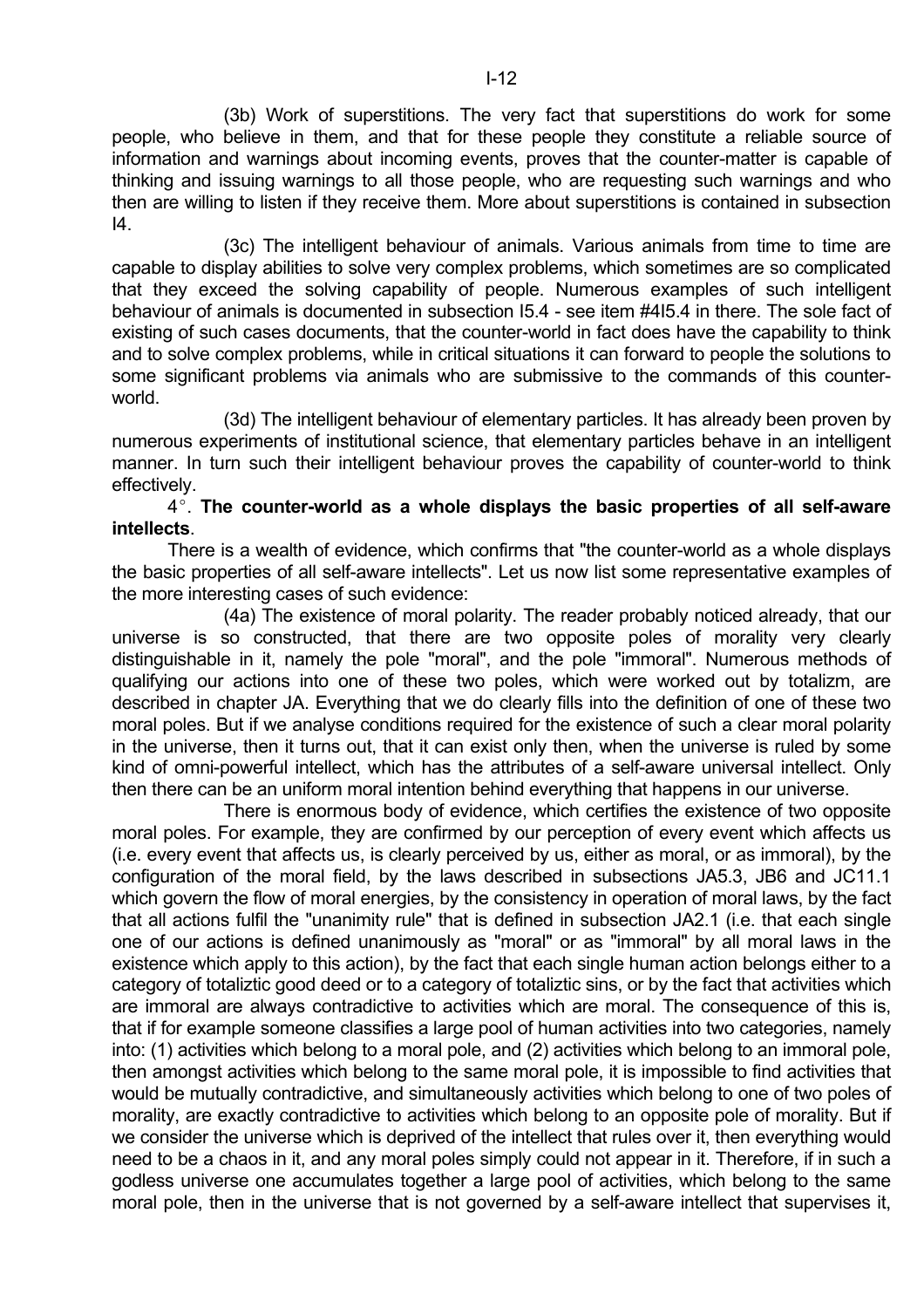amongst these activities would not exist any order. Thus, in such a chaotic universe it should be possible to find several pairs of activities, which both would belong to the same moral pole, but which would be mutually contradictive. Simultaneously in such a universe of chaos, it should be possible that two identical actions, in spite of their identity and in spite that were completed in identical systems of circumstances, would allow themselves to be qualified to two opposite moral poles (i.e. one to a pole "moral" while another to a pole "immoral"). Summarising the above, the moral polarity is only possible, if our universe is governed by some kind of the universal intellect. In a chaotic universe, the same activities could simultaneously be both, moral, and immoral.

 (4b) The existence and operation of moral laws. One of proofs for the existence of the universal intellect, that is the most easy to be accomplished, is the outcome of the existence and operation of moral laws described in subsection I4.1.1. If one analyses moral laws, one must come to the conclusion, that in order for these laws to work in practice, behind them must be hidden some omnipresent and super-powerful intellect, which controls the flow of time. One of definitions of moral laws, presented in subsection I3.6, states that they are simply consistent manners of taking action by the universal intellect. This is because in order for these laws to work in practice, this intellect must manipulate the course of events in such a manner, that they (events) fulfil whatever the outcomes of the moral laws should be for given people, families, institutions, and whole civilisations. (Means, this intellect must manipulate the elapse of time and events in such a manner, that the future fate of these people, families, and institutions is representing whatever is the reply of moral laws to their previous actions.) In turn the fulfilment of this requirement, that the future events must be coherent with moral outcomes of the past activities, imposes the necessity that the fate of intellects must be intentionally shaped by some kind of powerful intellect, and cannot be just ruled by uncoordinated and chaotic series of coincidents. This in turn practically means that **moral laws can only work if the universal intellect does exist**. For this reason, in order to prove that the universal intellect does exist and impacts everything in an intensional manner, it is sufficient to prove that moral laws work in practice. In turn such a proof for the existence and operation of moral laws is rather easy to accomplish. For example, everyone can achieve such a personal proof for himself/herself, by simple analyses of real lives of real people around us, whose moral behaviour we know, and therefore whom we can objectively judge as to whether moral laws work for them or not. As I described this in subsection I4.1, myself for almost twenty years continually carry out such observations and analyses, and in the result of them I am continually reassured in my certainty, that moral laws in fact do work in practice. Also every reader can carry out for himself/herself such a proof, through an individual observation of someone well known to him/her. Such a personal manner of accomplishing a proof for the existence and operation of the universal intellect, through the confirmation of the moral laws action, has a huge practical implication for individual readers. This is because it allows the easy and fast finding our own/personal proofs for the existence of the universal intellect, which are independent from whatever about such a proof is going to say an official orthodox science. (After all, in the situation when this science is overtaken by the philosophy of parasitism, and when individual scientists are seeking material gains instead of truth, it may take rather a long time before the official science is forced to take an official stand in this matter, and even if it takes, this stand does not need to be coinciding with the objective truth.)

 Of course, apart from such a personal proof, there is also various other evidence already available, which confirms that moral laws do exist and do work in practice. A most obvious group of such evidence emerges from the existence and action of the moral field. It is easy to prove, that the moral field does exist, because this moral field makes doing everything that is moral to be also difficult and requiring of putting a noticeable effort into it. (It is also easy to deduce theoretically, that just such a formulation of he moral field, is the only formulation that is correct and sound, because it leads to a constant perfecting of every intellect.) In turn, if such a consistent moral field does exist, than also moral laws must exist. Other evidence for the existence of moral laws is the outcome of moral energy, and nirvana. If nirvana can be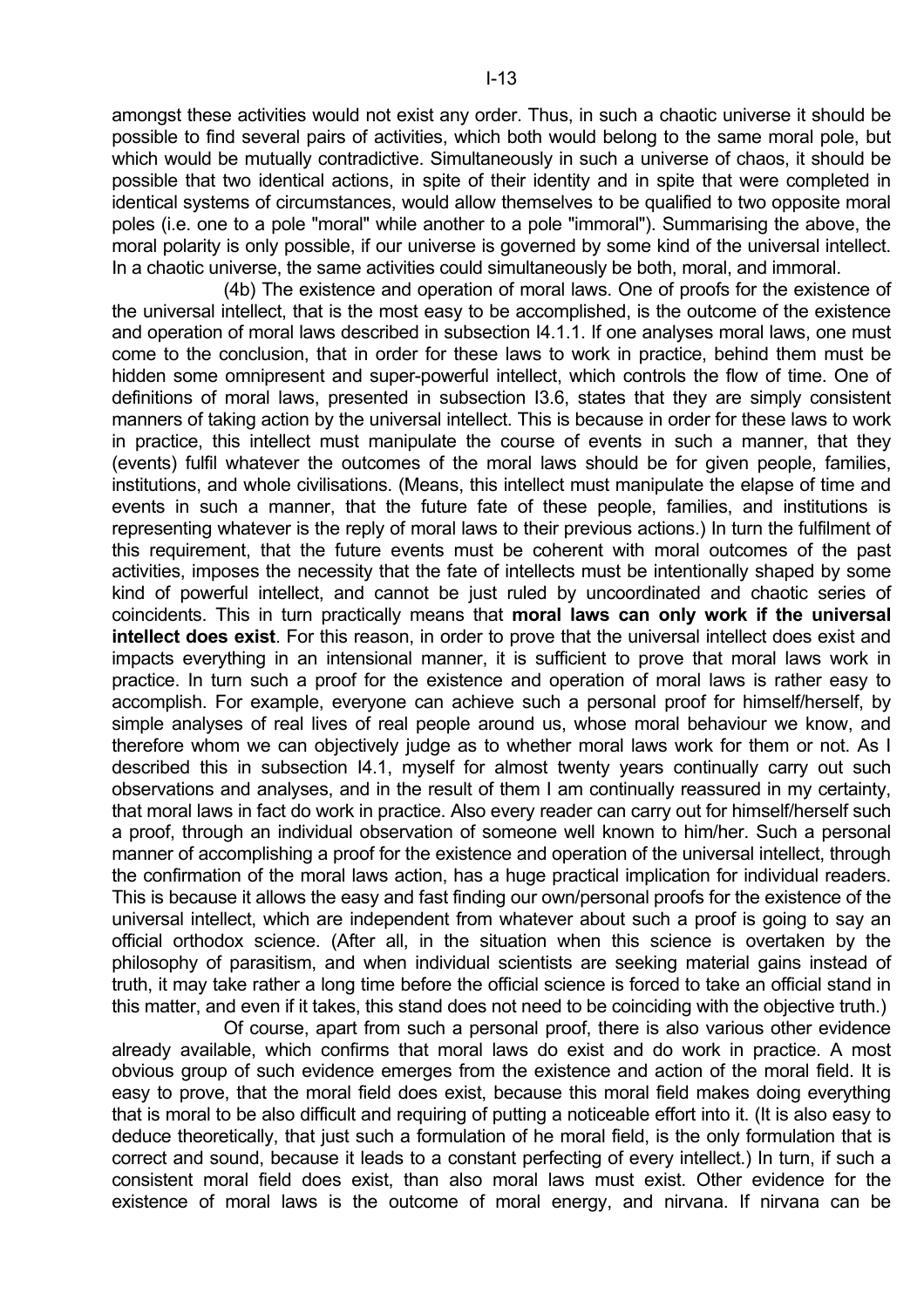accomplished in the intensional manner simply by obeying moral laws, then moral laws from which this nirvana results must also exist. Further large group of evidence for the existence of moral laws emerges from almost every religion. After all, the existence of these laws is written into the essence of religions - e.g. it was coded into the essence of Christianity. Finally this existence of moral laws is also confirmed by other numerous sources, e.g. folk wisdom, moral stories, proverbs and sayings of numerous nations, social movements, economic and social laws, recommendations and principles of totalizm, etc. Of course, independently from the ways used above, there are also various other ways of formal proving that moral laws are actually existing and operating, and various other categories of evidence that support such proof. Further examples of such methods and evidence are provided in subsection I5.1.

 (4c) The existence of the Universal Language of Thoughts (ULT). As it turns out, the existence of the Universal Language of Thoughts described in subsection I5.4, is also a proof for the existence and operation of the universal intellect. If we carry out an appropriate logical deduction, ULT language can only exist in the situation when the universal intellect also do exist. It is this intellect that must be capable of effective thinking in this particular language, and that uses it for communicating with all living creatures that populate the universe. In turn, there is a wealth of empirical evidence, which certifies for the existence of the ULT. The most convincing of this evidence is the capabilities of extraterrestrials to carry out telepathic conversations with people (this capability is already documented by overwhelming evidence accumulated so-far). If there is no such a language, aliens who originate from distant star systems would not be able to telepathically communicate with people - see treatise [7/2]. Other such evidence includes: the capability of some people to telepathically communicate with animal, insects, or even plants (some of such cases are described in subsection I5.4), the clear perception of the ULT by people who just changed their country and language, the logical deductions of the existence of such a language completed by some scientists who worked on artificial intelligence (e.g. Noam Chomsky, 1950s). The very strong evidence for the existence of ULT is the ability to build telepathic devices, which allow to exchange thoughts directly between minds of different creatures. If one analyses this matter logically, than the sole fact that building such telepathic devices is possible (frequently used for example by UFOnauts to communicate with people - see chapter T in this monograph; and recently proposed also to be build o Earth - see treatise [7/2]) confirms that the ULT language must exist.

 There is a simple logical deduction which proves, that if there is such thing as the ULT, then there must exists an universal intellect. Let us have a look at this deduction. If there is such thing as ULT, then also must exist a counter-matter, in which telepathic waves propagate. But this counter matter would not be able to develop such a language, if it would not be able to think. Therefore, this language also documents a process of thinking carried out by this countermatter. Finally, there would be no need for a language, if there is no universal intellect, which has its own plans and goals, and which would communicate with the use of this language. Therefore the existence of the ULT also means that there is the universal intellect, which developed and uses this language to communicate with all other intellects that populate our universe.

 (4d) The intelligent structure of the universe. For people with inclinations for logical deductions, there is a possibility to prove the existence of the self-aware universal intellect, just on the basis of the intelligent structure of the universe. As almost everyone who knows several different disciplines is able to justify, our universe is structured in a very intelligent and purposeful manner. Everything in the universe is logical, serves well defined purposes, and many components of the universe show their own intelligence. For example, it is known already for a long time that elementary particles show intelligence, that replies received from divining pendulums and rods prove to be intelligent, that various versions of ESP demonstrate intelligence, that animals demonstrate intelligence and ability to solve problems which are very difficult even to many people, that there is an intelligent moral energy, which is described in subsections JB3.3 and I4.3, etc. Moreover, the purposeful and intelligent structure of the universe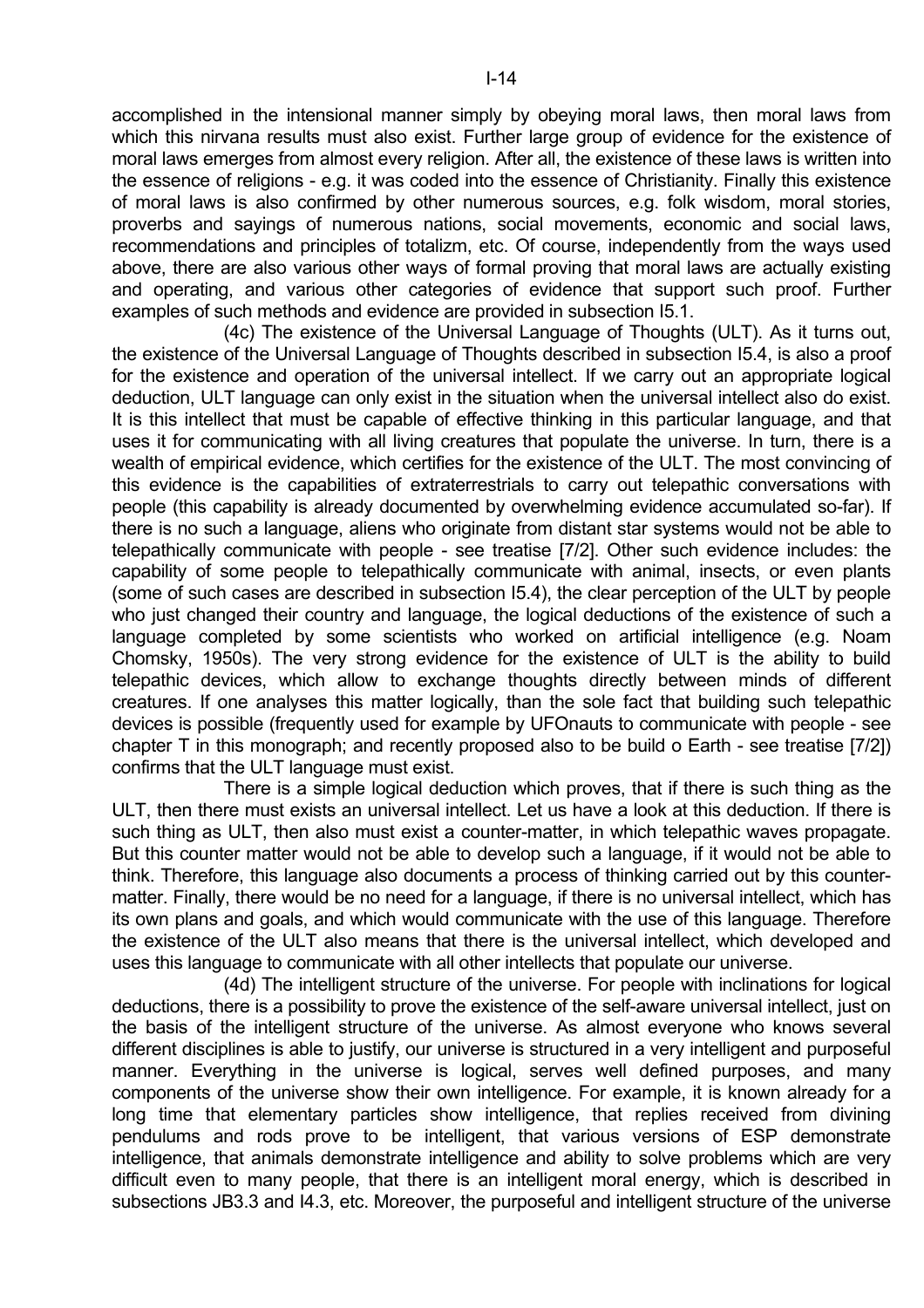is demonstrated on many different ways, for example through the fact that everything in the universe is symmetrical, that there is such principle working as the "Principle of Counterpolarity" explained in subsection I4.1.1 (i.e. which causes that every pole must have its counter-pole), that everything can be accomplished in several different ways, that all beings have their "free will" what in turn forces that no event in the universe is absolutely sure, undeniable, and unambiguous, but must contain a certain level of ambiguity (see the "canon of ambiguity" described in subsection JB7.4 and mentioned in subsection I3.5), etc.

 (4e) Near-Death Experience (NDE). Many people who returned to life after experiencing clinical death, remember and report talking to a superior being when they entered the other world. In most of these reports the being is not described as a person, but as a shapeless beam of powerful light directed at the person from a seemingly infinite distance. In the majority of NDE communications, this beam of light seems to represent the universal intellect (God). But there are also NDE reports, which specifically describe God as a thinking substance, blue in colour, which surrounds people who visit the next world. One of the best descriptions of God as a blue substance comes from the 1968 near-death experience of an Indian girl named Durdana. Her report, illustrated in colour, is published in the book **[1I3.3]** by Peter Brookesmith (editor), "Life after Death", Orbis Publishing Ltd., London 1984, ISBN 0-85613-613-1, pages 202 to 205.

 (4f) The religious evidence. The multitude of religious evidence that confirms the existence of the self-aware universal intellect (God) would be difficult to fit into the most voluminous book. For this reason readers who wish to collect this class of evidence are advised to study all miracles, revelations and divine blessings, recorded by almost every religion - see subsection I3.5. In some countries, e.g. Malaysia, various miracles take place practically every year. With a bit of good luck, during a next visit to these countries one may see some of them with his/her own eyes. It is also worth noticing that as well as spectacular religious events, in which numerous people are taking part, there is also intimate religious evidence experienced by almost every person and accentuated in almost every family. But in order to notice it, it is necessary to realize that according to the Concept of Dipolar Gravity (and also totalizm) there is no such thing as a coincident, and whatever we usually call with the name of "coincident", it actually is an open intervention of someone - e.g. the universal intellect, into our life. Therefore everything that we experience, have a cause-effect connection with the remaining part of our lives - see also subsections JA3 and I4.1.1.

 **Conclusion**. Because the above list of evidence and logical deductions, successfully concludes the truth of each of the componential proofs, and also because the existing evidence relating to these proofs fulfils the principle, "everything proves, nothing denies", the process of proving should be considered complete. This entitles us to drawing the overall conclusion that **the existence of the universal intellect is herewith conclusively proven**.

 The formal proving of the existence of the universal intellect introduces numerous practical implications. In order to realize here the most weighty of these implications, we should understand that the formal proof for the existence of the universal intellect simultaneously reveals that:

 1. The moral laws that were established by this universal intellect surely do exist and do work - exactly as totalizm tries to explain to us.

 2. The universal intellect does not have any other option as to execute from people the obedience with an iron hand, by continuous checking whether these people do obey moral laws.

 3. The universal intellect from the definition does not have any other option but to heavily punish these people who disobey moral laws and mercilessly execute on them punishments that are written into these laws. The only manoeuvre that this intellect left to itself is to choose the most educational time "when" it causes the execution of these punishments.

 4. In our vital interest lies the fastest possible adoption of totalizm in our everyday lives, as totalizm teaches us how to obey moral laws, and thus it protects us from punishments for disobeying these laws.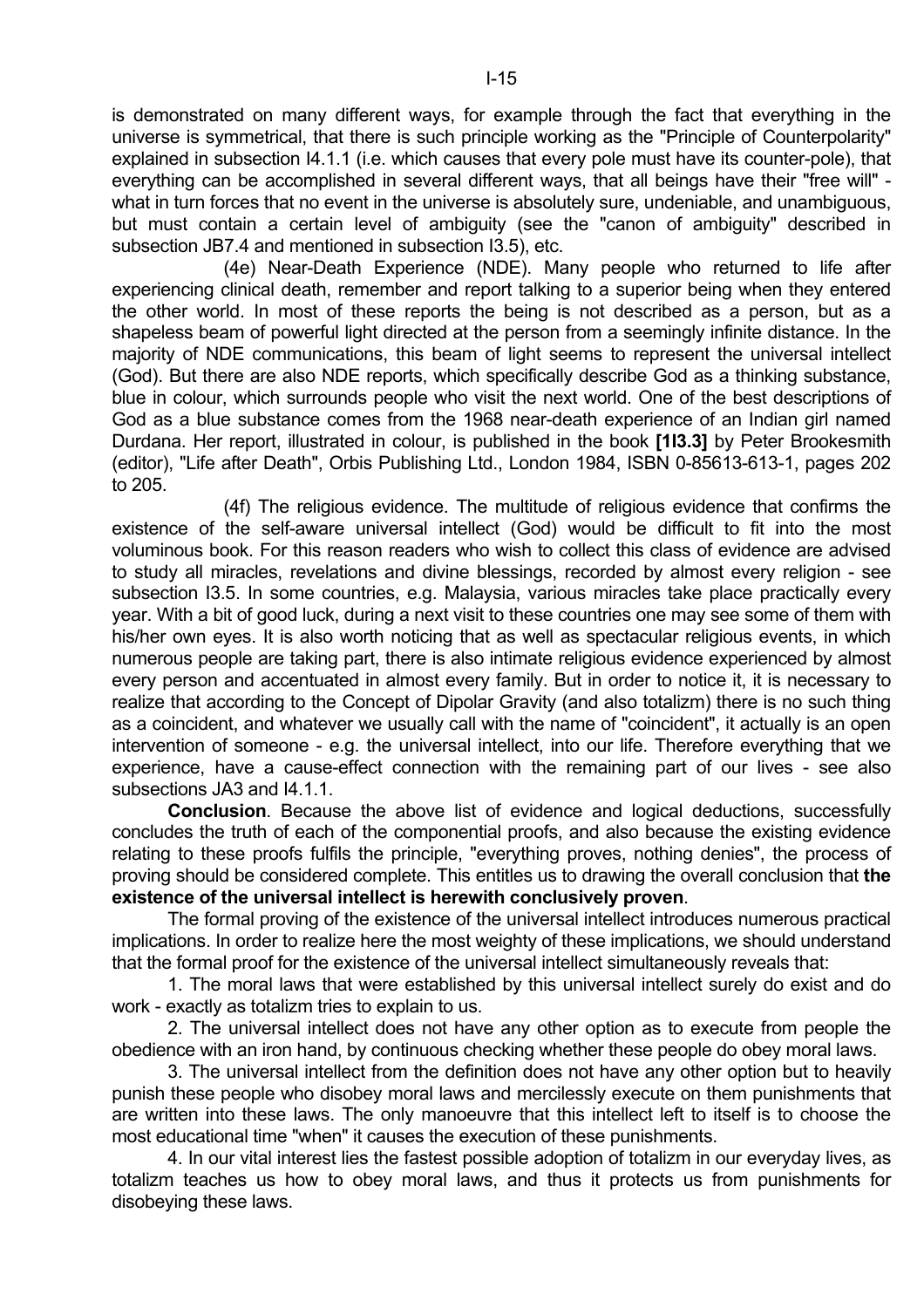#### I3.3.2. Proof with the use of exclusion method

 One of the unusual attributes of the Concept of Dipolar Gravity is that whatever this new scientific theory proves, in fact it also provides tools that it could be proven in several different manners. This attribute applies also to the formal proof for the existence of the universal intellect, presented in previous subsection. The Concept of Dipolar Gravity allows this proof to be carried out on several different manners. In order to realize here that this is actually possible, let us try now prove again the existence of the universal intellect, but this time with the use of a different method of "exclusion", which was explained and already used in subsection H1.1.2. After all, the formal proof for the existence of the universal intellect excellently suits such a method, because the universal intellect either does exist, or does not exist, and the fact of occurrence of any of these two possibilities automatically excludes the opposite possibility. Of course, the use of the method of exclusion for the formal proof discussed here can also be carried out on several different manners. But because it does not serve here the basic proving of the existence of the universal intellect, and it only demonstrates that such a proof can be accomplished with several different methods, I will limit myself here to only showing that the previous process of proving can also be based on the scientific method of exclusion, and that in such a case it also leads to the formal proving of the existence of the universal intellect. For this purpose, each one of the componential proofs discussed in the previous subsection I3.3.1, I am going to transform now in such a manner that it is going to be proven by exclusion. Here they are:

1<sup>o</sup>. **The counter-world does exist**. In subsections H1.1.1 and H1.1.2 numerous examples of various material evidence were presented, which clearly exclude the possibility that the counter-world does not exist. By excluding this possibility, the only valid alternative remains that in fact the counter-world does exist.

2°. The counter-world continuously intercepts and stores all the information. Each single example of the evidence, which is presented in items (2a) and (2b) of the previous subsection I3.3.1, could not take place if the counter-world was not able to intercept and to store all available information. Therefore, this evidence clearly excludes the possibility that the counterworld does not have the ability to intercept and to store information. Due to excluding such a possibility, this evidence proves the truth of the opposite alternative, namely that the counterworld actually continually extracts and memorises the entire information about everything that happens in the whole universe.

3<sup>o</sup>. The counter-world is capable of effective thinking, which provides the solutions **for specified problems**. Numerous examples of the evidence that is combined into items (3a) to (3d) from previous subsection I3.3.1, unambiguously contradicts the inability of the counter-world to carry out an effective thinking and to solve problems. In this way this evidence also excludes the possibility, that the counter-world is unable to think effectively. By excluding this possibility, this evidence proves the truth of the opposite alternative, namely that the counter-world is able to think effectively and that this thinking is providing solutions to even the most complex problems.

 4E. **The counter-world displays the basic properties of all self-aware intellects**. Each example out of the large body of evidence that was combined into items (4a) to (4f) from previous subsection I3.3.1, unambiguously EXCLUDES the possibility, that the counter-world does NOT display attributes of the self-aware universal intellect. In turn by excluding such possibility, this evidence proves the truth of the opposite alternative, namely that there is an intelligent component in the counter-world, which displays the basic attributes of the self-aware universal intellect.

 **Conclusion**. If one uses the method of exclusion presented here, then the systematic exclusion with the use of this method of the alternative that is unsupported by the existing evidence, leads to exactly the same overall conclusion as the one from the "superposition"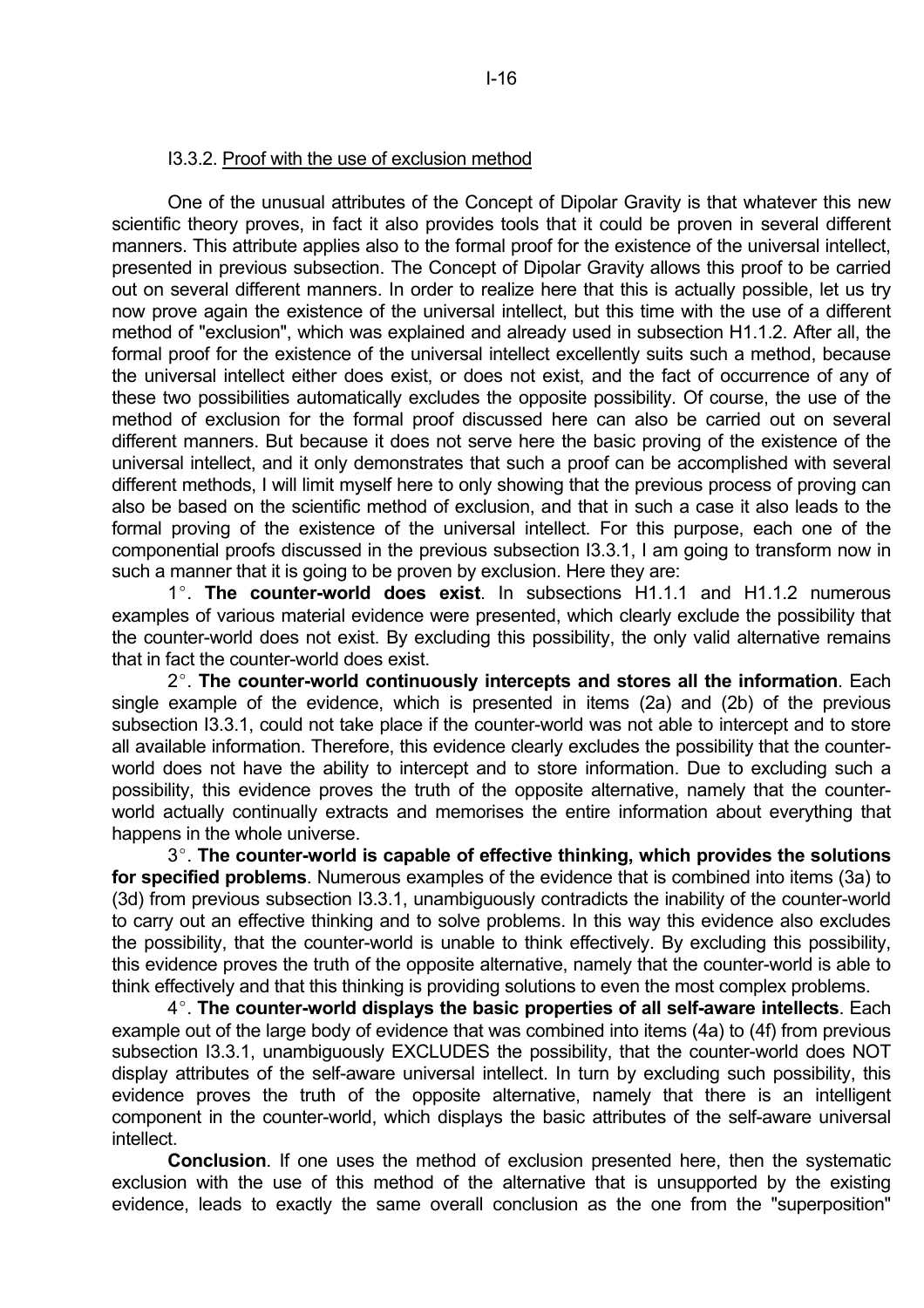method used previously for proving the existence of the universal intellect. Therefore, the completion of the method of "exclusion" also leads to the formal proving that **the universal intellect does exist**.

#### I3.3.3. Proof with the use of matching attributes method

 The fact that the new Concept of Dipolar Gravity allow to describe exactly the structure and operation of the universe, allows also to formally prove the fact of the existence of the universal intellect with several further methods. The next such a method, which allows to formally prove that the "universal intellect does exist" with a relative easiness, is the method of "matching attributes". In subsection J2 of the monograph [1e] with the use of this method it was formally proven that "UFOs do exist and they are Magnocraft which are already constructed by some other civilisation". The formal proving of the fact of existence of the universal intellect with the use of this scientific method of matching attributes, can be accomplished in a relatively easy manner. For this it is sufficient to:

 (1) Formally define several theoretical attributes, which are unique for the existence of the universal intellect. They must precisely describe the universal intellect, and must be manifested only in case when the universal intellect does exist. These attributes can be defined theoretically in a relatively easy manner. Examples as many as 12 of them are already listed in subsection I3.2. After all, they are unambiguously postulated by the structure and principles of operation of the intelligent universe rules by the universal intellect. In turn the structure and operation of such intelligent universe directly result from the statement of the Concept of Dipolar Gravity.

 (2) Accumulate the empirical evidence which documents that each one of these 12 theoretically deduced attributes that are unique for the universal intellect, actually is manifested in the reality that surrounds us. It is worth to notice, that this monograph already accumulated and presents to the reader the sufficient body of evidence, which comprehensively documents the actual manifestations of each attribute listed in subsection I3.2. Thus all that remains to conclude such a proof, is to systematically collect this evidence into a consistent logical structure, and to assign it to the respective theoretical attributes of the universal intellect, as this is done for UFOs in subsection J2 of monograph [1e].

 (3) Systematically compare each attribute that is unique to the universal intellect that was deduced theoretically, with evidence for manifestation of this attribute in the reality that surrounds us. If this comparison proves the complete and the actual correspondence of these two groups of attributes (i.e. these attributes deduced theoretically and these attributes manifested by reality), than such a correspondence represents a formal proof for the existence of the universal intellect.

 At this stage I do not see the need to build up the volume of this monograph by listing here also the complete form of this third formal proof for the existence of the universal intellect. (After all, the completion of the formal proof for the existence of the universal intellect with two different methods that was carried out in two previous subsections, at this stage should suffice for even the most hard sceptics.) But because this monograph actually provides and comprehensively describes the required evidence that is needed for the completion of such a proof also with the method of matching attributes, I suggest that for the exercising of their own logic, readers notice this material by themselves. In this way readers obtain by themselves the third formal proof for the existence of the universal intellect, this time accomplished with the scientific method of matching attributes. In case they would like to study, how a formal proof based on the method of matching attributes should be formulated, the detailed descriptions of this method, together with an example of using it for proving that "UFOs do exist and they are already operational Magnocraft", are contained in subsection P2 of this monograph, and in subsection J2 of monograph [1e].

I should add here, that the formal proof for the existence of the universal intellect,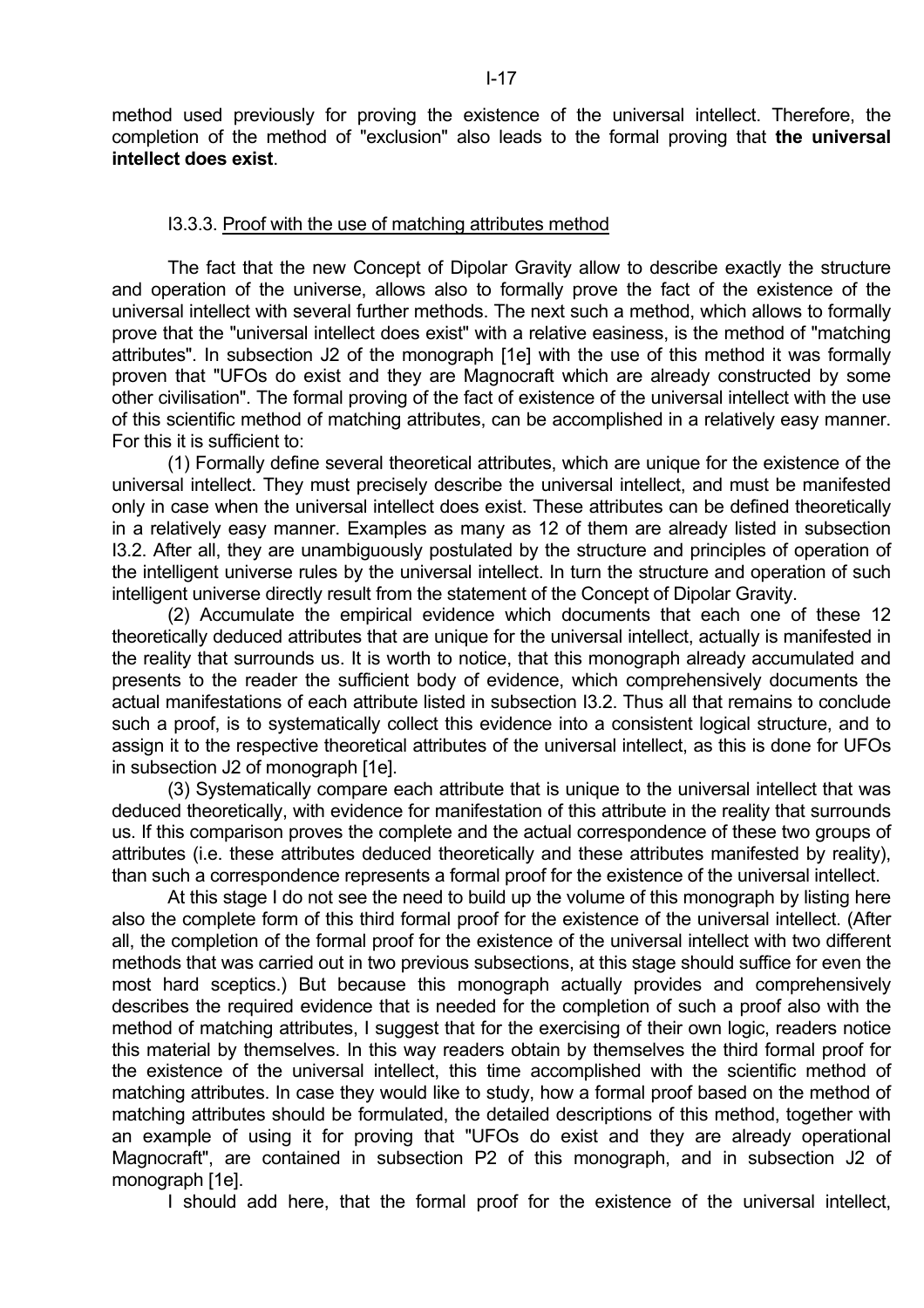accomplished with the method of matching attributes, I actually plan to include into a future edition of this monograph, as soon as all other burning and urgently needed topics are already addressed in it.

#### I3.4. How the Concept of Dipolar Gravity merges science with religion

 When one reviews what the new Concept of Dipolar Gravity accomplished in the proceeding subsections, it turns out that in a strict, scientific manner it actually has proven that the majority of statements that religions are making, is true. It has shown that apart from the our "**material world**", there is also this "another world" or "counter-world" - see subsection I2, which for centuries was acknowledged by religions, but which was stubbornly denied by our science. (It is also irresponsively denied by our science even today - see the consequences of this denial discussed in subsection H1.3.) In order to be even more interesting, this "counter-world" or "other world" is actually composed of two worlds contained one inside of the other - see subsection I2. The external one of these two worlds is called the "**physical counter-world**", while the internal one of them, which is hidden inside of this physical counter-world - similarly as computer programs are hidden inside of computer hardware, is called the "**intelligent counter-world**". The physical counter-world is populated by so-called "counter-bodies" of all material objects, means by the duplicates of all material objects but formed from counter-matter. In turn the intelligent counter-world is inhabited by "intellects" of objects, or more strictly by intelligent components of all objects. These intelligent components of every object in this monograph are called "registers", while religions call them "souls". These "registers" or "souls", actually are carriers of the intelligence in all beings. The Concept of Dipolar Gravity proved also that this intelligent counterworld is inhabited, amongst others, by a special kind of a superior awareness or intellect, which is called here the universal intellect. It is a scientific equivalent to the religious idea of God (and also to the Christian idea of Holly Spirit).

 The Concept of Dipolar Gravity documented also, that all material objects actually are composed of three separate components, which together form a single effective system. These are: (1) physical body - which for people is the biological body, (2) counter-body - which is a scientific equivalent to the religious concept of a spirit, and (3) eternal registers - which are scientific equivalents to religious souls. These registers accumulate in themselves the entire intelligence of this object, and store in themselves the entire knowledge that it has, including into this the history, memory, and karma. They have the form of programs, which always are able to withstand the physical death/destruction of a given intellect. The Concept of Dipolar Gravity states also, that there is such thing as an "awareness". This awareness is like an equivalent of a "cursor", or a pointer of control in our present computers. The awareness normally resides in the physical body. But in some cases, e.g. in people during sleep or hypnosis, it can be shifted to the counter-body. In turn during the death it permanently shifts to "registers" - by religions called "souls".

 If we combine this whole information together, then it turns out that the Concept of Dipolar Gravity in a highly methodic manner merges religion with science. In this way it becomes the first comprehensive scientific theory on Earth, which not only confirms that what religions are saying in the general sense is true, but which also additionally clarifies and extends the information provided by religions.

#### I3.5. Miracles and hoaxes

 The Concept of Dipolar Gravity defines a "miracle" as a "phenomenon for the execution of which do not suffice the capabilities of the physical world, and therefore which needs to be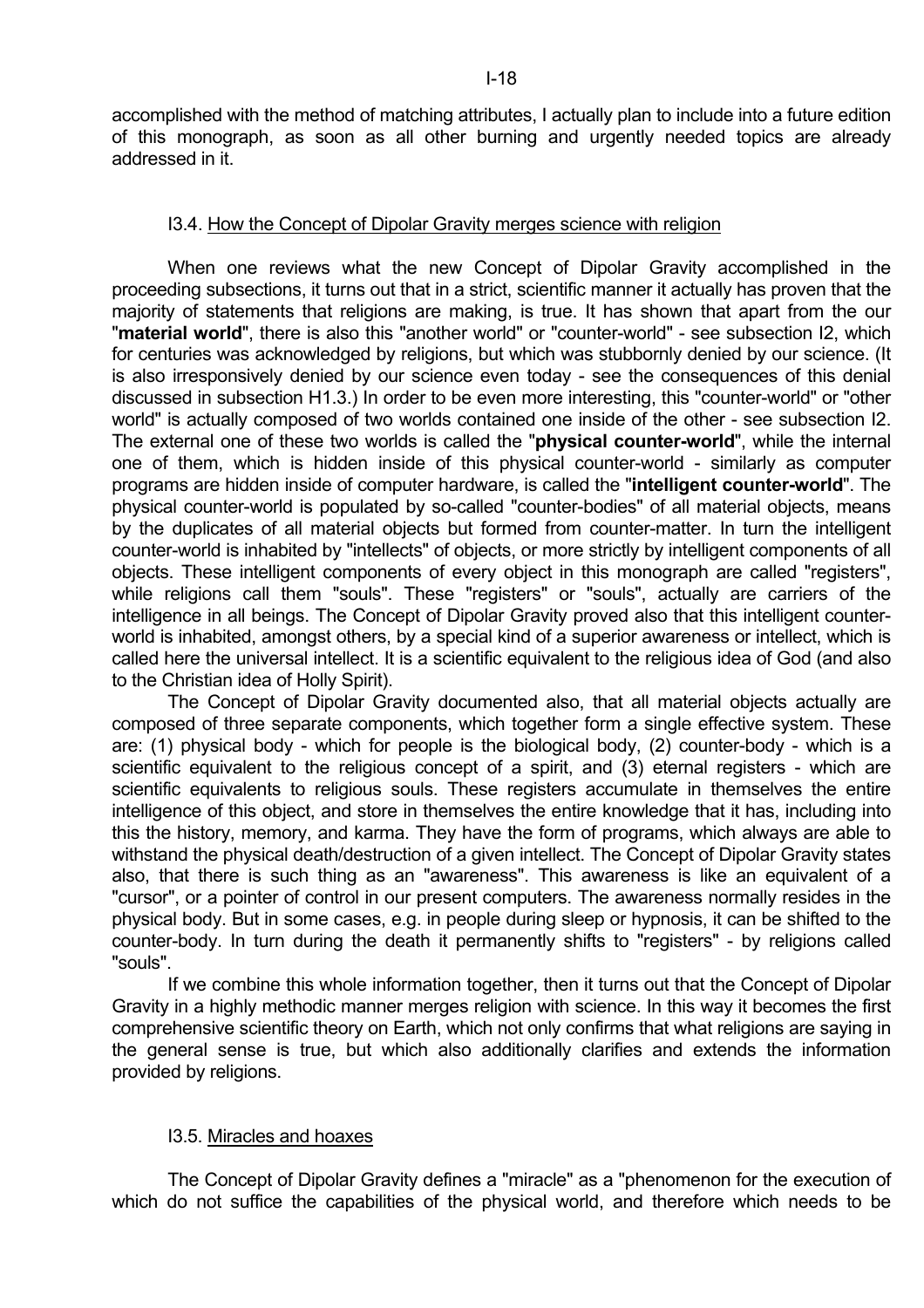caused by mechanisms of the counter-world triggered directly by the intervention of the universal intellect". Miracles in their concept definitely differ from several other supernatural phenomena, for example from magic or healing, which also utilise mechanisms of the counter world, but which are released by people - not by the universal intellect (although with the knowledge and approval from this intellect). Miracles differ also from "hoaxes", means from the fabrications of evil parasites. Evil parasites also utilize in their parasitic activities mechanisms of the counter-world, especially if with the use of such extraordinary events they are trying to accomplish benefits which serve their parasitic interests. But evil parasites accomplish these "hoaxes" with the use of their advanced technical devices.

 Unfortunately, as this is the case with everything that takes place in the physical world, also miracles must fulfil several requirements and constraints that are imposed on them. Let us list here the requirements of the philosophical nature:

 1. The ambiguity, and non-conclusive character of miracles. According to the so-called **"canon of the operation of universe**" explained in subsection JB7.4, and also on the basis of the "**canon of ambiguity**" explained in subsection JB7.4, miracles cannot be sure and conclusively convincing. They always must include some elements which allow to make a wide range of interpretations. This is because phenomena which are perfectly unambiguous and convincing, make it impossible to have any free interpretation. In turn the lack of freedom of interpretation would strip people from the right to adhere to their own views, and thus it would destroy the free will (means the lack of freedom of interpretation would deprive people of the freedom of choice as to what to believe - see subsections JE7 and JB3.3). Therefore, in spite that the capabilities of the counter-world and the universal intellect are so unlimited, that it would be easy to plan and to carry out a miracle, which could be characterised by any level of unambiguity and convincing power, in reality only such miracles are going to take place, which provide their witnesses with a large margin of possible interpretations. Only such miracles leave people with the free will as to whether they should accept their meaning. This means that according to the "canon of ambiguity" every miracle must be arranged in such a way, that people can interpret it in any possible manner, depending on their philosophy and their free will.

 2. The non-favouritism of miracles. In order to be fully consistent, as described in subsection I3.6, miracles must not favour anyone specifically. Thus they must fulfil the requirements the "**canon of consistency**" described in subsection JB7.4. If they would display any favouritism, they would become inconsistent, and thus contradictive to essence of the universal justice. For this reason, all true miracles must be planned and carried out in such a manner, that they do not favour any specific person, or any specific nation, or any specific region of the world, or any specific religion. If for some reason they must take a course, which could be misinterpreted as favouritism, they must be repeated soon afterwards in a place, manner, and in circumstances, which cancels the previous misinterpretation, and which reveals that they treat equally all people and all group intellects.

 Several times in my life I had an honour of observing some phenomena, the character of which fulfilled the definition of miracles. The most spectacular of these took place when I was still a small boy. It was in summer of around 1954 - probably around the end of June and beginning of July - wheats on fields were already tall. I saw a "rain" of small alive fish. This rain lasted for around one hour. In Poland this species of fish is called "plotka", and this particular one which fall down with that rain was around 5 cm long. This rain took place around the house of my parents in Wszewilki near Milicz, in Poland. The house is distant by only around 3 kilometres, as crow flies, from a small church of St. Anna in Karlowo near Milicz, which in old times was famous from numerous miracles. Most probably it was a Sunday early afternoon, because the whole family was at home, including my working father. I remember that we all observed through windows this miraculous phenomena and we commented it loudly. The density of falling fish was not large, after the rain one fish was lying just every 10 to 50 meters apart. In the yard, garden, and nearby road I later picked around 20 of them, as my father asked me to pick them up and let them free in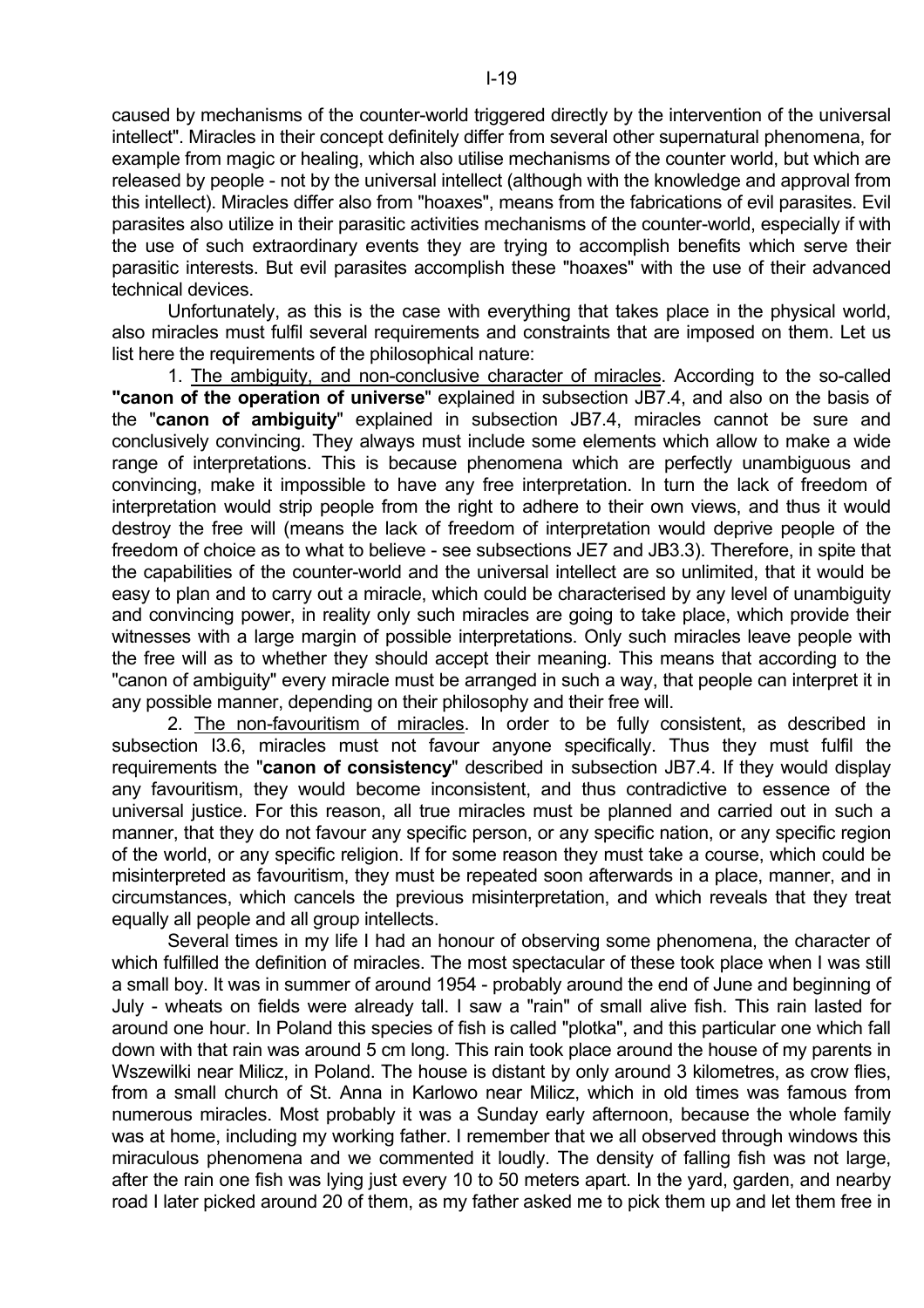a nearby pond. The frequency of appearing of subsequent fish was rather small. In the area which we observed, one fish was appearing every around two to five minutes. It actually looked as if subsequent fish was materialised in a continuous series, one after other, each next organism being materialised after the previous one already appeared successfully in our world - only that the exact spot in which each next fish materialised was changed at random. I clearly remember observing the phenomenon through the window, and indicating to parents subsequent fish with a yell - see over there is another one. Now looking backward from the time prospective, their appearances resembled the part container of a machining automat, where in an unnoticeable for eyes manner every few minutes appears a new part. I failed to notice these fish in the air, before they appeared on the ground, although their silver colouring should be noticeable during the flight. They simply kept appearing on the ground as if they were materialised in there, and were not falling from the sky. Myself, I actually believe that they were materialised on the ground, only that this materialisation was carried out during the rain for two important reasons, namely (1) to give the required "ambiguity" to the phenomenon, so that people could interpret it accordingly to their personal philosophy, and (2) to give the fish a better chance of survival, as after the materialization some of them were washed down with water to nearby water reservoirs. The thesis about their possible materialisation on the ground is supported by the fact, that after they were released into the pond, they lived in there for a long time, and none of them died because of the internal injuries. But if someone throws down a fish from the height of several stories, then because of the impact with a hard ground or concrete, such a fish dies soon afterwards in the result of internal damages. The fish that was materialised this day, appeared not only in the area, which was in the range of my sight, but also in areas which were not seen by anyone. Their decaying carcasses I saw later during next several days spread over grass and wheats in a huge area surrounding the house of my parents. All fish were the same size and the same specie (they actually looked as identical clones). One of them "fall" into our (open) well, because still alive was fished out with a bucket of water several days later. After they appeared on the ground, they were rapidly darting, showing large freshness and energy. At the time of their appearance was raining heavily, but the wind was rather mild. Thus this wind could not be charged with the ability to bring them (to bring such fish by air there would need to be a powerful hurricane or a tornado).

 It is worth adding that English people have the saying "rains dogs and cats", which probably originates from similar rains that were depositing living creatures. In various literature sources there are descriptions of large number of different living creatures that were noted to fall with the rain in various parts of the world.

 The literature existing on this subject provides various "natural" explanations for such miraculous "rains" of living creatures. According to these explanations, creatures were intercepted by a powerful wind, carried through the air at large distances, and then deposited with rain. In my personal opinion these explanations fail to come even near the real events. I remember exactly the circumstances of this particular rain, and if I compare these circumstances with the explanations from books, what books say sound naďve and totally contradictive to what I saw. For example fish from Wszewilki were very strong and lively, rapidly darting for a long time, as if they are just taken from water. But if they were to be taken by a powerful wind, and then carried a far distance in the atmosphere, and finally be thrown from the hight to the ground, they should be near-dead of the exhaustion, or completely dead, not mentioning about the inflation by the flight at high altitudes, and about damages by the fall to hard ground (some of them were found on concrete and on stone pavement). The time difference between the fall of the first and the last fish was around one hour. It is almost impossible that such a phenomena as wind would continually intercept a school of fish during a whole hour - fish simply would escape from the danger zone. In turn if all fish would be intercepted at once, but some would float in the air longer than others, then the last fish should be dead - no fish can stay fresh and full of energy in the air for around an hour. Furthermore, all fish was identical size and species, looking as identical clones. But when the wind would pick a real school of fish, then they would need to be like in reality, larger mixed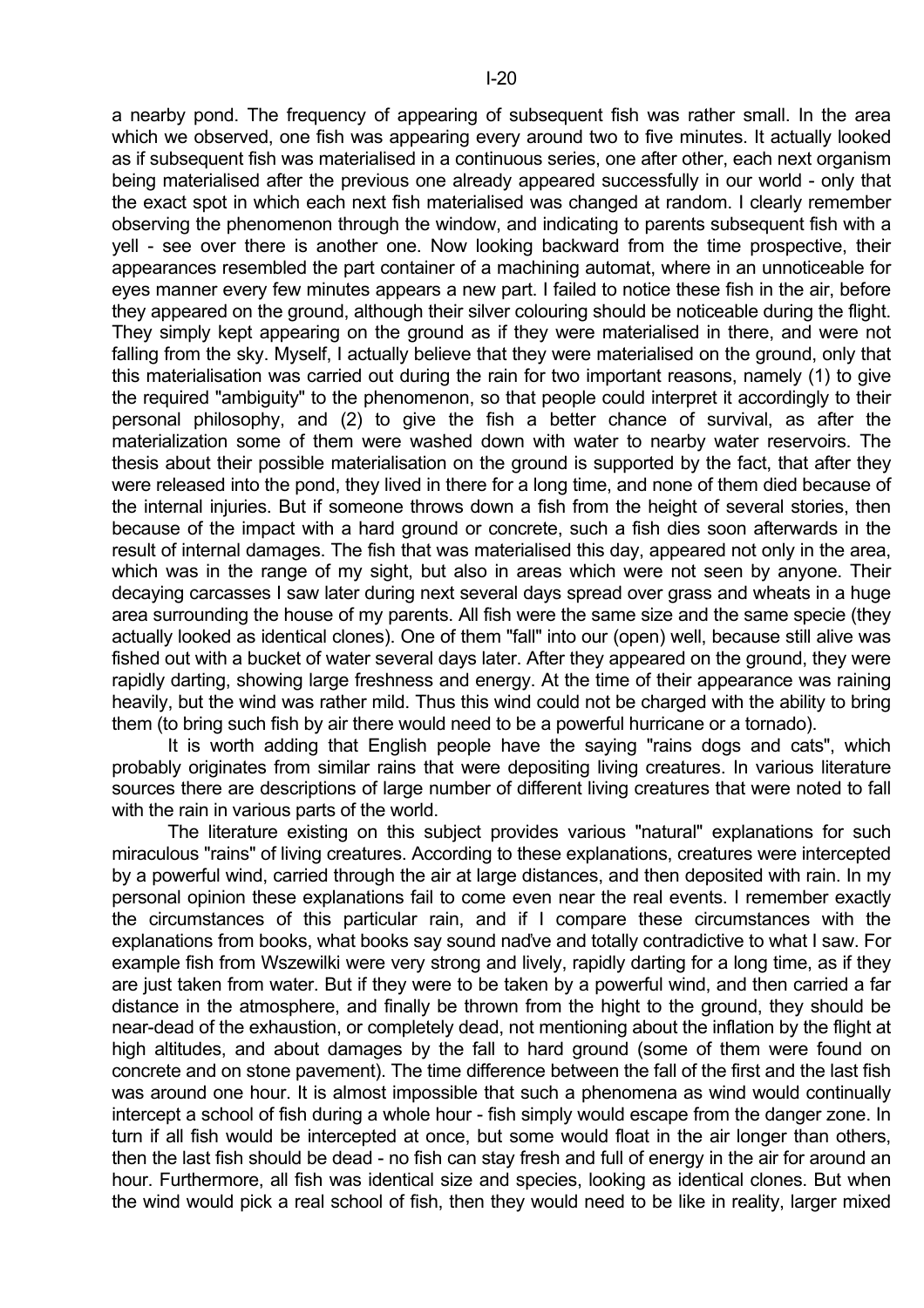with small, sometimes also including other species.

 I remember that when I was discussing with my parents the unusual character of this phenomenon, they took it as something completely normal, claiming that they saw it already before. According to their opinion, such materialisations are parts of repetitive activities of God or nature, aimed at filling with fish newly created ponds. In fact, around 10 years later, similar fish was again materialised in the same area around house of my parents. I did not see this second materialisation as it happened, but I noted the consequences. One day, when I was already in the final class of my Lyceum, I noted a decaying carcass of a small fish in the place where it should not be. Because this small carcass resembled identical carcasses that I saw before in the consequence of that "rain" from my childhood, to satisfy my curiosity I started to seek other ones. And in fact I discovered a large number of small fish, identical to one from my childhood, as in various stages of decay were randomly spread over a large area around house of my parents. I noted them up to 2 kilometres from the house, as crow flies. All this indicated that also they originated from the "rain" similar to the one that I saw in my childhood.

 Examples of present miracles, which are known most widely, include tears which were running down from eyes of Madonna statues. They are fulfilling the philosophical requirements of ambiguity and non-favouritism. They are also enough supernatural to be inspiring for people. Probably the most well known of them is the 1995 case of Madonna from Civitavecchia, Italy see "New Straits Times" (31 Jalan Riong, 59100 Kuala Lumpur, Malaysia), Friday, 3 March 1995, page 20, and Wednesday, 12 July 1995. Into a similar category of miracles can be included cases of drinking milk by statuettes of Hinduistic Lord Ganesha, which - because of the trunk that he has, is also called "Elephant God" (see "The Sun" (Fikiran Abadi Sdn Bhd, Lot 8, Lorong 51A/227B, Section 51A, 46100 Petaling Jaya, Malaysia), Saturday 23 September 1995, pages 8 and 44). The margin of ambiguity of these miracles was sufficiently wide for people who wished to believe otherwise, to be able to produce countless "scientific explanations" for them. Of course, these explanations usually were very naďve, and those people who were willing to accept the truth, had enough premises to be sure that actual real miracles took place. For example, the most popular "scientific" explanations for these miracles claims that they were caused by absorption of liquids by the material of statues. (I always wonder why these crudely atheistic explanations are called "scientific", as the Concept of Dipolar Gravity is also a comprehensive scientific theory, and it acknowledges that they were actual miracles.) But no matter how logical it may sound, this explanation runs against basic facts. In case of Madonna statues, it does not explain the chemical composition of their tears, usually identical to the composition of human tears, and also it does not explain why tears were running down of non-porous statues (e.g. made of porcelain). In turn in case of statuettes of Lord Genesha, this "scientific" explanation: does not provide for "slurping" noises that he emitted during drinking of milk, does not explain why only milk was drank - instead of all possible liquids (in Hinduistic religion only milk is the "holly" liquid, while cows which give it are "sacred" animals), and also does not reveal why this milk is not accepted from every person, but only from devoted adherers of Hinduism. Of course, accepting that some supernatural events observed on our planet represent real miracles, should not prevent all of them from being subjected to a thorough scrutiny, and from checking if they actually fulfil requirements of true miracles. After all, we are only humans, and we can make errors of judgement, so it is important to check and to re-check everything that bears such enormous significance to our civilisation. In our society and amongst evil parasites always someone can be found, who for various reasons is ready to fabricate a miracle if only no-one is watching his/her hands.

 Of course, supernatural phenomena, which also fulfil the definition of miracles, appear not only in connection with God or statuettes of God, but also in connection with ordinary people. The highest number of them appears in cases of tragical death of someone innocent. For example I heard an authentic story about an Englishman, who was unjustly accused and hang, then grass never grew on his grave. In turn in New Zealand, one of tourist attractions of the cemetery on the Barbadoes Street in Christchurch, was a tombstone of the late Margaret Burke, 22 years old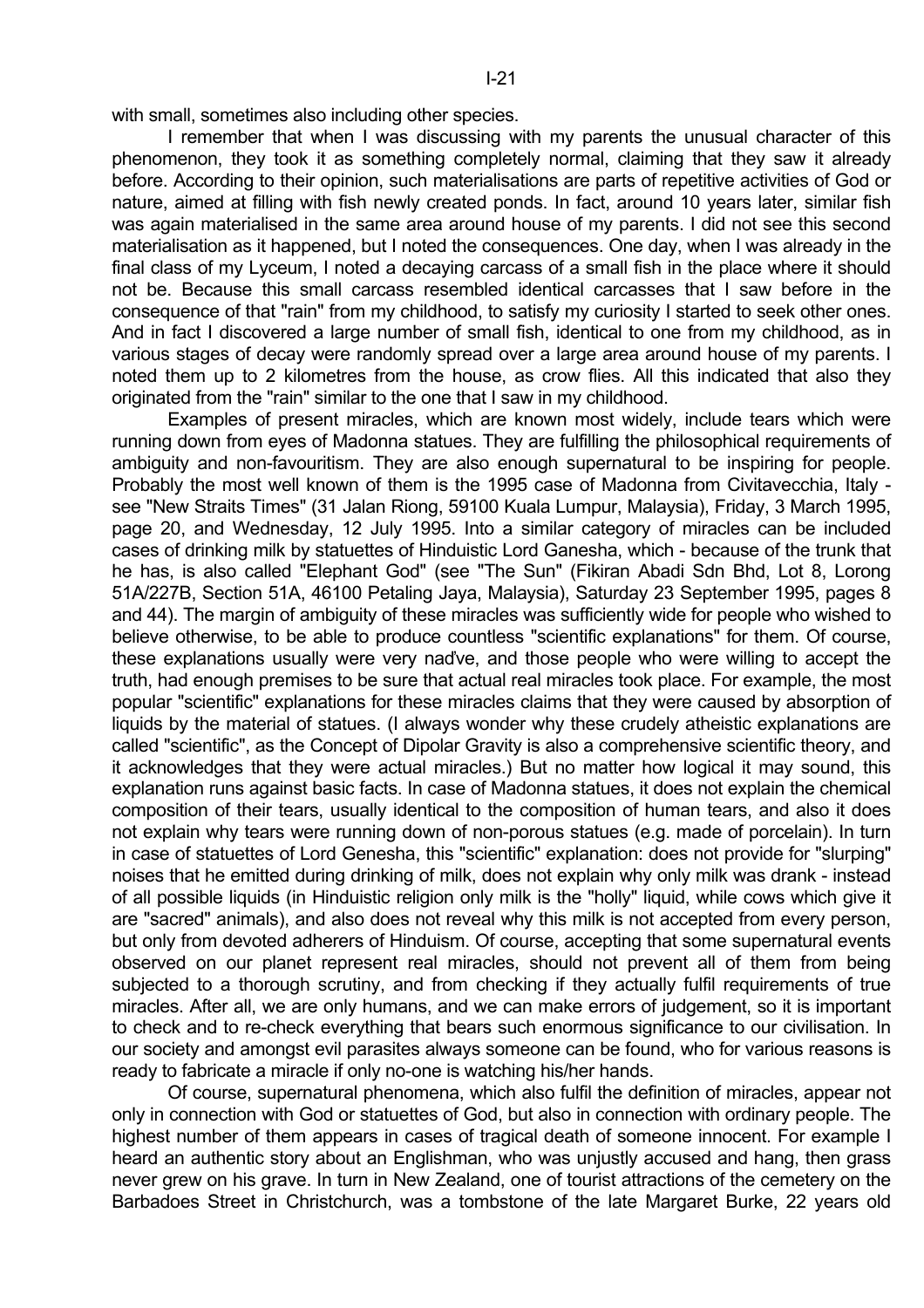servant murdered on 9 January 1871. On this stone a mark of a bleeding hand appeared. After the stone was changed into another one, the bleeding mark again reappeared. Unfortunately in 1951 this tombstone was vandalised and then disappeared together with the grave on which it was placed (probably with a help from evil parasites). Until today only a colour photograph of it survived. About this stone a documentary film entitled "Epitaph" was presented in channel 1 TVNZ, which was broadcasted on Wednesday, 7 April 1999, at 20:35. It was also briefly described in an article "'Bloodied' headstone no mystery" published on page 21 of the weekly "TV Guide, April 3 to 9", issue dated March 26, 1999 (Independent News Auckland Ltd., 155 New Road, Auckland, N.Z., Ph: (09) 302-1300). Unfortunately both, on the film, and in the article, the bleeding sign of a hand was "explained scientifically" as the leak of the impurities contained in the marble from which the tombstone was made. (Actually this "scientific explanation" was just someone's wild speculation, because it was NOT accompanied with actual subjecting these "impurities" to research, it was stated without establishing whether the blood stain really represents impurities or human blood, and without subjecting the marble to research whether it actually contains any such impurities.) People who postulated this scientific "leak of impurities" would NOT even try to explain, why only this single tombstone had this mark, and also why the same mark appeared again when the tombstone was exchanged into a new one.

 Unfortunately, as this is the case with everything that bears potentials for impacting deeply our whole civilisation, also miracles introduce a temptation to hoax them. Especially dangerous for our civilisation are **hoaxes** of miracles, which are being carried out by evil parasites, according to what is described in subsections VB5.3 and A3. After all, these evil parasites have their own agenda on Earth, and they do not refry from any move that well serves their parasitic interests. Furthermore, they also have technical devices in their disposal, which - if used properly, can amaze mere mortals and make impression on people that they are witnessing a miracle. In order to accomplish these their agendas, evil parasites are not refrying from hoaxing a miracle, because by themselves they are refined atheists (see subsection JB5). Fortunately for us, miracles which are hoaxed by evil parasites can be distinguished from real miracles, firstly because they must be accompanied by a UFO spaceship, which on some occasions can actually be seen by witnesses, and secondly because they do not fulfil philosophical requirements described at the beginning of this subsection. For example, miracles which are hoaxed by evil parasites always favour some individual person (or a small group of people) which is easy to control, and therefore which can be later exploited by evil parasites to accomplish their hidden agendas. Also miracles hoaxed by evil parasites usually do not meet the philosophical requirement of "canon of ambiguity", and in the most cases their supernatural character is very evident, is confirmed by many witnesses and by physical evidence, and sometimes it even can be captured on films.

 The most evident example of a "miracle", which seems to display all attributes present in hoaxes of evil parasites, is the report from appearance of a female believed to be Mother Mary, which took place near the village called Fatima, around 129 kilometres from Lisbon, Portugal. These appearances used to take place always on 13th of every month. In turn, as this results from the research on UFOs and is described in subsection V5.4 of this monograph, UFOs intentionally choose either 13th of any month, or 1st April, to carry out their changes of history. This is because if they introduce any changes to history during these days, they later can distinguish effects of these changes from the natural course of events. The appearances in Fatima were carried out in six subsequent months, starting from 13 May 1917. They are also known from the fact that the female which appeared in them was hostile towards communistic Russia (such a hostility, which opposes the idea of godliness, could be explained by totaliztic elements contained in the ideology of communism, which bothered evil parasites a lot). The events that took place in Fatima are described on pages 110 to 111 of the book **[1I3.5]** by Stephen Skinner, "Millennium Prophecies", Carlton Books Limited, 1994, ISBN 1-85868-034-4, 160 pages, HC. Their most evidential event, which confirms that they were hoaxed by evil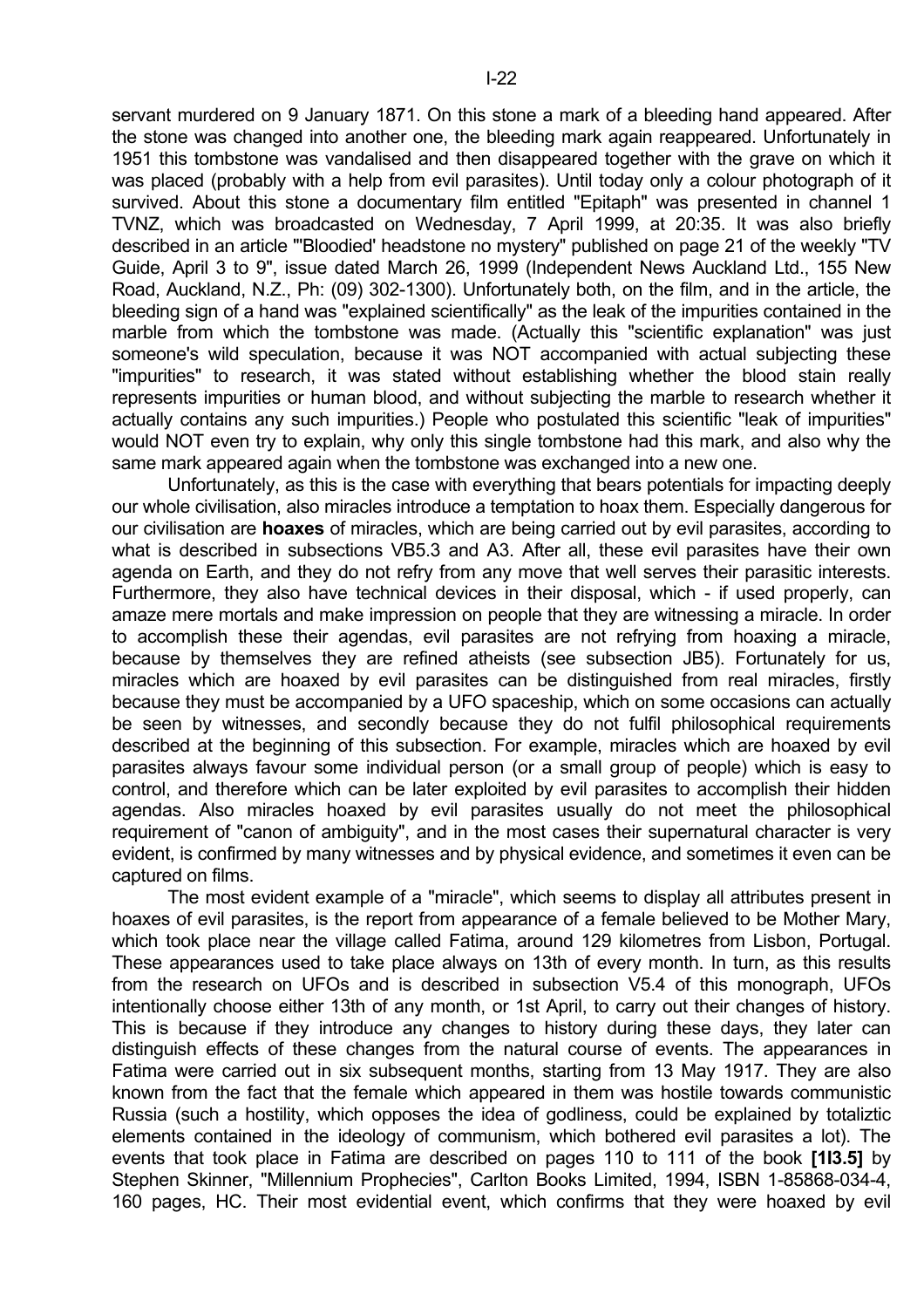parasites, is a silvery disk (a UFO vehicle), which in the process of appearance of the female being on 13 October 1917, was hiding from the sight of people in clouds, but which by the act of the universal intellect was disclosed to people for a short period of time. The disk was clearly visible to 70-thousand crowd below, when the cloud in which it was hiding accidentally opened. In spite of the efforts of UFOnauts to keep the spaceship concealed from people, the existence of it was exposed.

 Of course, the Fatima event is not the only one which fulfils all conditions of the hoaxed "miracles". Example of other ones include all cases of stigmata. Stigmata is a perfect example of an event, which can easily be caused by invisible evil parasites, which is saturated by favouritism, and which affects individual people - the further actions of which can be telepathically manipulated, and therefore which later can be used by these parasites to accomplish their own agendas. Of course, people who are affected by the stigmata do not know that they are only tools in hands of evil parasites, therefore they believe that the will of God manifests through them. Other event, which also fulfils of conditions of the hoaxed "miracle", is the growth of the white "vibudhi" powder on portraits of Sai Baba. It also promotes favouritism and allows to accomplish hidden agendas of evil parasites (not mentioning that this white powder differs from the real "vibudhi").

#### I3.6. Consistency of the universal intellect and the origin of moral laws

 The existence of moral polarity (i.e. moral or immoral behaviours), as well as the existence of the moral laws which refer to this polarity, introduces numerous consequences. One of these consequences, which probably is the most noticeable amongst all facts referring to moral matters, is that people who are enough totaliztic to stick in their activities to moral laws, are always acting "consistently".

 The term consistency applied to moral issues can be defined as "conforming to a single set of universal principles". When analysing this term, it become obvious that it expresses the abstract essence of moral laws, morality, etc. People who are highly moral, are also highly consistent in the entire their behaviour.

 If one considers theoretically any group of people which adhere to different moral values, such group must form a whole spectrum of behaviours, starting from absolutely inconsistent, and finishing on fully consistent ones. At the very bottom of this spectrum parasites will be placed, who display a very low consideration to moral rules in whatever they are doing. Therefore, their behaviour in given situations is going to be erratic (i.e. displaying a very low consistency), because it will depend on momentary caprices, moods, desires, predicted benefits, needs, etc. This is because of this, immorality and consistency are always contradictive to each other. By being inconsistent, it is impossible to be moral, and vice versa - by being always consistent, it is impossible to be immoral (to confirm this, consider a joke "'bit me' said masochist, 'nooo' said sadist"). Thus people, whose life is increasingly governed by moral laws, must display behaviours, which are increasingly consistent. Such people, in morally similar situations are going to display similar behaviours, independently what their personal feelings are (e.g. independently whether they like a given person or not), and also independently of moods, wishes, interests, etc. Therefore the most important property of people who are obeying moral laws is, that these people always are acting consistently (i.e. consistently moral). This in turn means that the vital property of consistency is that it is proportional to someone's morality. Therefore **consistency can be used for measuring the state of someone's philosophy**. For example, perfect totalizts would always strive to display consistency close to  $\varsigma$ =1 (or 100%), while the full-blown parasites always would display consistency close to  $\zeta$ =0 (or 0%).

 At this point it is worth to consider what would happen, if into the spectrum of all possible intellects, we also include such a morally perfect being, as the universal intellect. Because this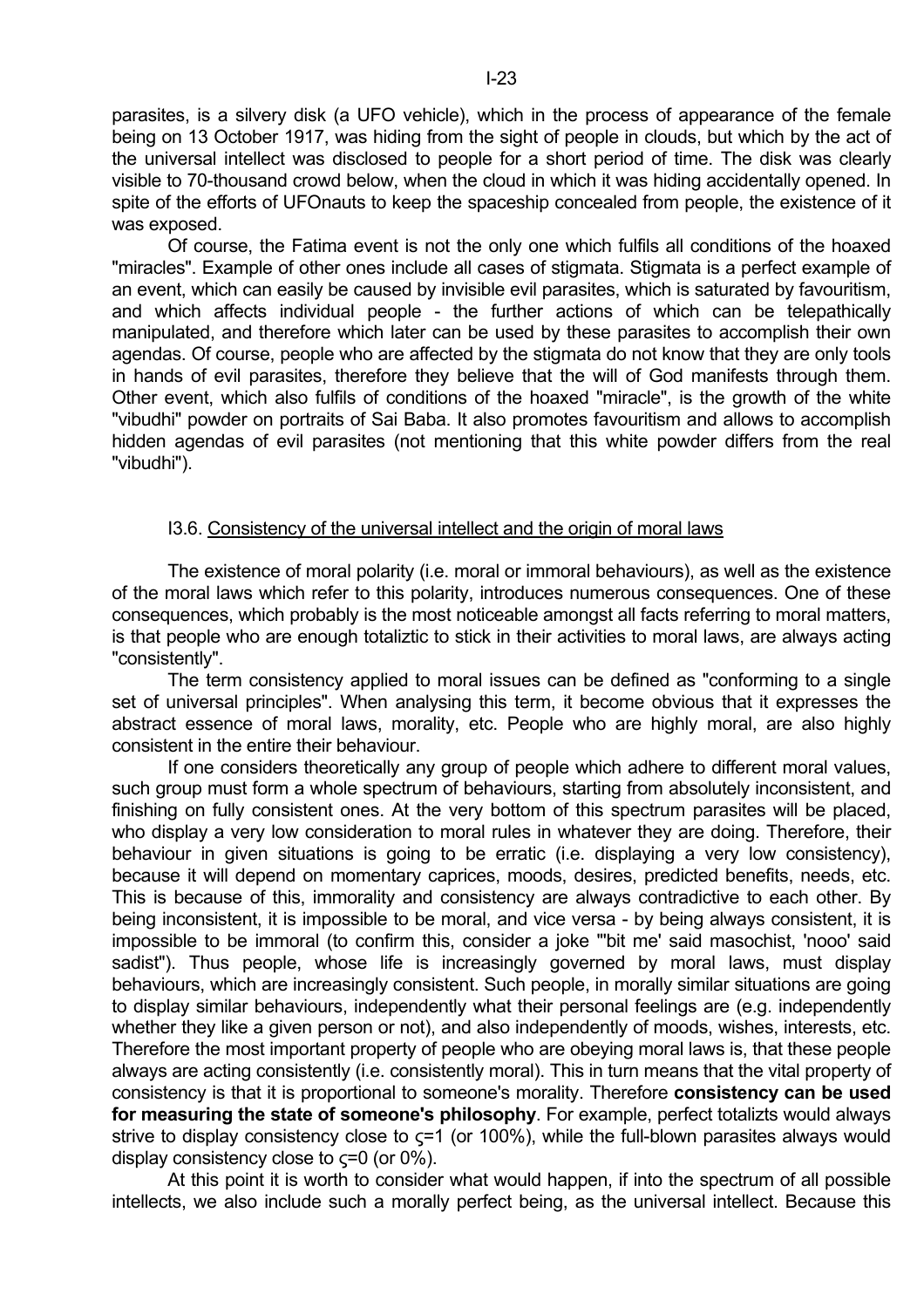intellect is going to be on the very top of the spectrum discussed here, this means that the actions of this intellect must be absolutely consistent (i.e. display the consistency equal to  $\zeta$ =1 or 100%). Such a perfect intellect, in all identical moral circumstances is going to display identical behaviour. This means that it is going to follow the same repetitive rules of behaviour. These rules would be so selected from the moral point of view, that there would be nothing better then they are. Therefore, they would represent the essence of the moral behaviour, and as such they would need to represent the "moral laws". Therefore, the above reveals another, alternative definition of moral laws. This definition states that "**moral laws are simply principles of behaviour of an intellect, which is absolutely perfect and absolutely powerful**". This definition has a huge advantage over the definition of moral laws, which is provided in subsection I4.1. This is because it allows to theoretically deduce the content of moral laws, which we have not discovered so far. So for people who practice totalizm, this definition allows to increase their consistency without waiting until all moral laws are discovered. Furthermore, the knowledge about the existence of this definition provides another theorem (and proof), which confirms the actual existence of both, the universal intellect and moral laws. (This is because this theorem discloses that "the universal intellect must exist because moral laws do exist and work in practice, and also the moral laws must exist and work in practice because the universal intellect does exist" - see subsection I3.3.1).

 The need for consistency is permanently build into our minds. We have something in us, that could be called a "counter-organ of consistency". Most probably it is a component of the "counter-organ of conscience" described in subsections I4.1.2 and I5.3. Even very small children are able to perfectly detect (and to respect or to disapprove), who amongst adults behaves consistently, and to distinguish such a person from those who behave erratically. Therefore we expect, and seek, consistency everywhere, and from everyone, although not always we are aware of this. All forms of our intellectual progress are expressed in the increase of our consistency.

In spite that we live in civilisation which is overtaken by parasites, people who behave consistently are already treated with a greater respect from people behaving erratically and changing their stand "like a flag on wind". This is because people intuitively feel that consistency is expressing the essence of morality, intellect, intelligence, worth of trust, dependence, communicativeness, etc.

 Consistency of a given person can easily be quantified and measured. It is possible to work out tests, which would reveal quantitatively how consistent a particular person is in his/her activities and views. This test could be so designed, that it could not be passed by a person who do not have a clearly defined system of moral principles and values. From the moral point of view, the consistency test would probably be a much better measure of intellectual perfection from contemporary IQ coefficient. In turn, when we know someone's morality, it would be much easier to detect who is already a victim of a moral disease which in chapter JD is called parasitism, how much progressed already parasitism of such a person, etc. This would allow us to select more correctly people for a given jobs, to choose who should get a promotion, who could be a better manager, etc., then we do it presently on the basis of education, experience, or the course of professional career. (For example, before we decide to vote for some politician, probably we would like to know the level of his/her consistency, and thus also morality. In turn before the choice of a bank, we would like to learn the level of consistency and morality of directors.) It is easy to predict that if one day our society starts to recognize and appreciate totalizm, most surely such a test soon will be developed.

 The quantitative value of consistency could be expressed by a "coefficient of consistency" (ς) which would assume values from ς=0 to ς=1 (i.e. if expressed in % it would take the range of values from 0% to 100%). This coefficient would represent a reversal of the "coefficient of deception" (φ) which is already introduced in subsection JB7.2. The mutual correlation between these two coefficients would be expressed with the equation: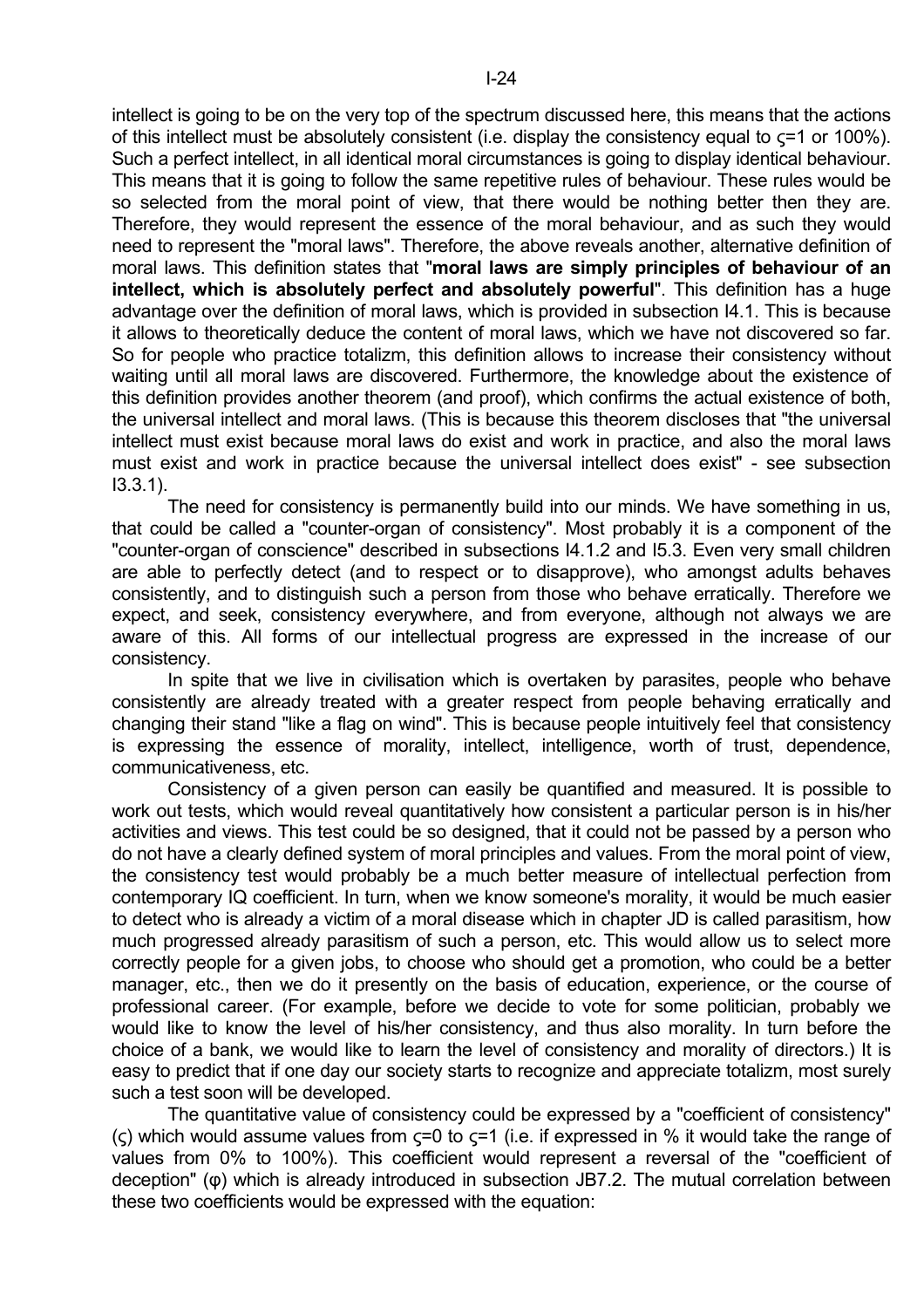# $\zeta = \cos(\frac{\omega}{2})$  (113.6) For this reason, if someone is able to determine one of these two important coefficients, is also able to calculate what the other is. This is an extremely important capability when someone needs to quantify people's behaviour and philosophy.

# I4. Moral attributes of the thinking counter-world

 Our universe is morally polarised. This polarisation causes that everything that happens in this universe, can be qualified either as moral, or as immoral. Therefore the process of thinking, which is carried out by the counter-matter, is not just manifested by an ability to store information and to carry out processing of this information, but it also displays a strict moral polarity. Thinking of the counter-world is morally oriented. This subsection I4 is to address various issues which stem from the moral polarisation of this thinking of counter-world.

# I4.1. Moral laws

Motto of this subsection: "People stubbornly reject the truth that does not suit them, the universal intellect unremittingly reminds them about the existence of this truth".

 It has been explained in subsection I5.4 that our brain operates as an input-output device. Whatever are our thoughts, intentions and actions, these are transmitted to the counter-world, and stored in our registers for further use. The communication occurring between our brain and our registers stored inside of the counter-body, is known as "long-term memory system". In turn the communication between our brain and other (not ours) registers contained in the counterworld, or between our brain and the universal intellect, is known by the name of ESP. But it would be very naďve to expect that the counter-world and the universal intellect limit their reactions only to our memory requests, and to answering our ESP inquiries. Rather it should be expected, that they always take appropriate action independently of what we think and what we do. Of course, in such a case there must be a set of consistent rules stating what kind of action should be taken to match the content of our thoughts and activities. So just as from the physical world all our physical actions receive clearly defined physical reactions, also from the counter-world all our intellectual efforts receive the appropriate intellectual responses. Thus we may conclude that every intellectual cause initiates an appropriate intellectual effect. Because the existence of the cause-effect connections is specific to the laws of nature, the set of rules that define these reactions of the counter-world on all our intellectual activities, is called here "**moral laws**". This name stresses the fact that the kind of response we are receiving from the counter-world and from the universal intellect, always depends on the moral content of our thoughts.

 The above deduction reveals the definition of moral laws. According to this definition, "**moral laws are cause-effect relationships executed by the mechanisms of the counterworld, which cause that a given type of someone's action, speech, wish, attitude, or thinking, always brings back a clearly definable, predictable and consistent type of final outcomes**". Thus what we presently consider to be morals, are in fact the intellectual laws of the world of counter-matter.

 An example of mechanism of operation from one group of such laws can be explained here on the basis of unaware telepathic exchange of programs that define feelings that we experience. A special counter-organ that is contained in our counter-bodies and that resides in the counter-world, operates in such a way, that during every contact with another person, creature, or inanimate physical object, it exchanges a special kind of algorithm with a similar counter-organ that is installed in the counter-body of this another person, creature, or object. This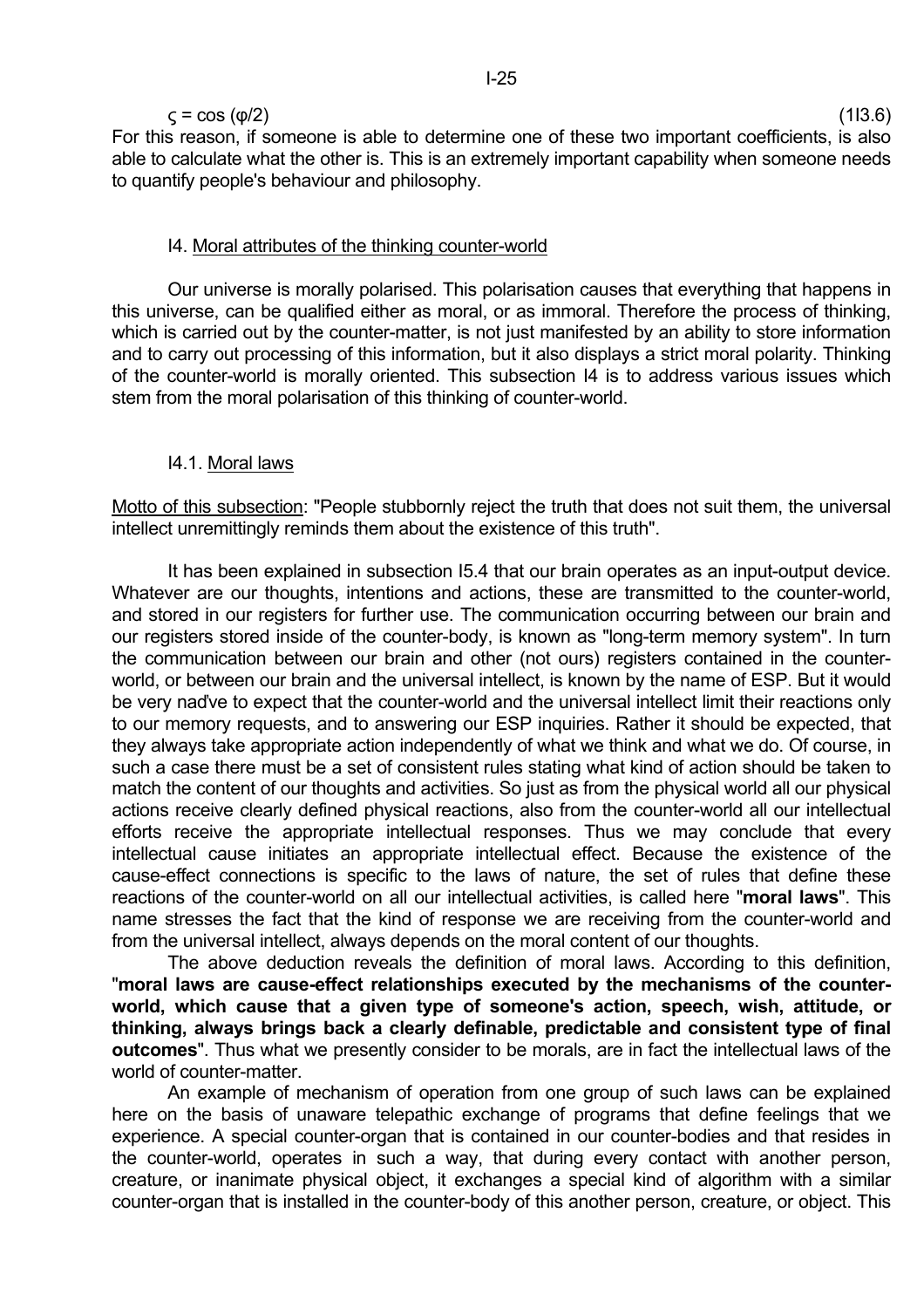algorithm is unique to the type of feelings that we induce in another person, creature, or inanimate object. In Eastern cultures this algorithm is known under the name of "karma", while the description of it is provided in subsections JA3.1 and I4.4. After karma is accepted from this other person, creature, or object, it forms a kind of screen, or input program, which carefully analyses all events that are affecting us, and assigns to each of these events appropriate feelings that we then have written into these karma algorithms. Therefore, if someone has written into his/her karma the pleasant feelings resulting from a given type of positive actions that he/she directed at other person, then when a similar type of events happens in his/her vicinity, then also he/she experiences exactly the same type of pleasant feelings, that he/she caused before in others. But people, who cause much trouble around them and conduct themselves in a nasty way, are generating karma, which one day brings back negative returns appropriate to their behaviour. In this way the mechanism of karma controls our morality to react like a boomerang - whatever feelings we induce in other people, inevitably the same feelings are going to be induced one day in us.

 The above illustrates that at this point the content of the first of moral laws can be defined. Because of the manner in which this law works, it is called here the "**Boomerang Principle**". The content of the Boomerang Principle can be expressed in an approximate and a precise version. An approximate version states that:

## "**whatever feelings you induce in others, exactly the same feelings are also going to be induced in you**".

A precise version of this law is going to be explained in subsection I4.1.1 that follows.

 The mechanism of operation of moral laws is NOT an exact repetition of the mechanism of operation of physical laws. The response of the environment to our intellectual activities, in moral laws is characterized by the "attraction of events", instead of their "triggering". This means that feelings described by the karma algorithms that reside in our counter-body, must wait until an appropriate event, which has the capability to trigger such feelings, appears in our vicinity. Only then karma can respond, and release in us exactly the same feelings as these ones that are written into it. For example, some people, who as young children behave in a certain way towards their parents, usually must wait until mature age for the appropriate return, when their own children pass through the same stage of development. Because not everyone has the ability to associate facts occurring with a significant time delay, the action of the Boomerang Principle is not realized by many people.

 The necessity to wait until a random fulfilment of the Boomerang Principle, leads to the religious idea commonly adhered in Eastern cultures, known over there under the name of "Low of Karma". The **Law of Karma** in the formulation from Eastern religions usually states something along the lines: "whatever we do, it is going to be returned to us; all our actions that cannot be returned in this lifetime are going to be returned in the next life". It is worth to notice that the Boomerang Principle states that feelings are returned. In turn the Law of Karma states that all our activities are returned - as this is explained more exactly in subsection JA3.1. The Boomerang Principle can be equalled to the Eastern "Law of Karma", if the concept of reincarnation is introduced, and if one takes a simplifying assumption that all our feelings generated because of the return of karma cause such change of events which affect us, that these events become the exact equivalents of the original events that generated a given karma (for more details on this subject see descriptions from subsections JA3.1, I5.7 and I4.1.1).

 Independently from the necessity to wait until karma attracts an appropriate type of events to us, an additional complication which disallows us to easily notice the action of the Boomerang Principle, is that the replies of our intellectual environment are obeying the law of superposition. This means that the reply of the Boomerang Principle, which we receive as a single event, actually can be a result of superposition of effects of several our previous actions. In this aspect the moral laws are identical to the physical ones, where a particular cause brings back not only the corresponding effect, but also a number of other "noise" effects originating from completely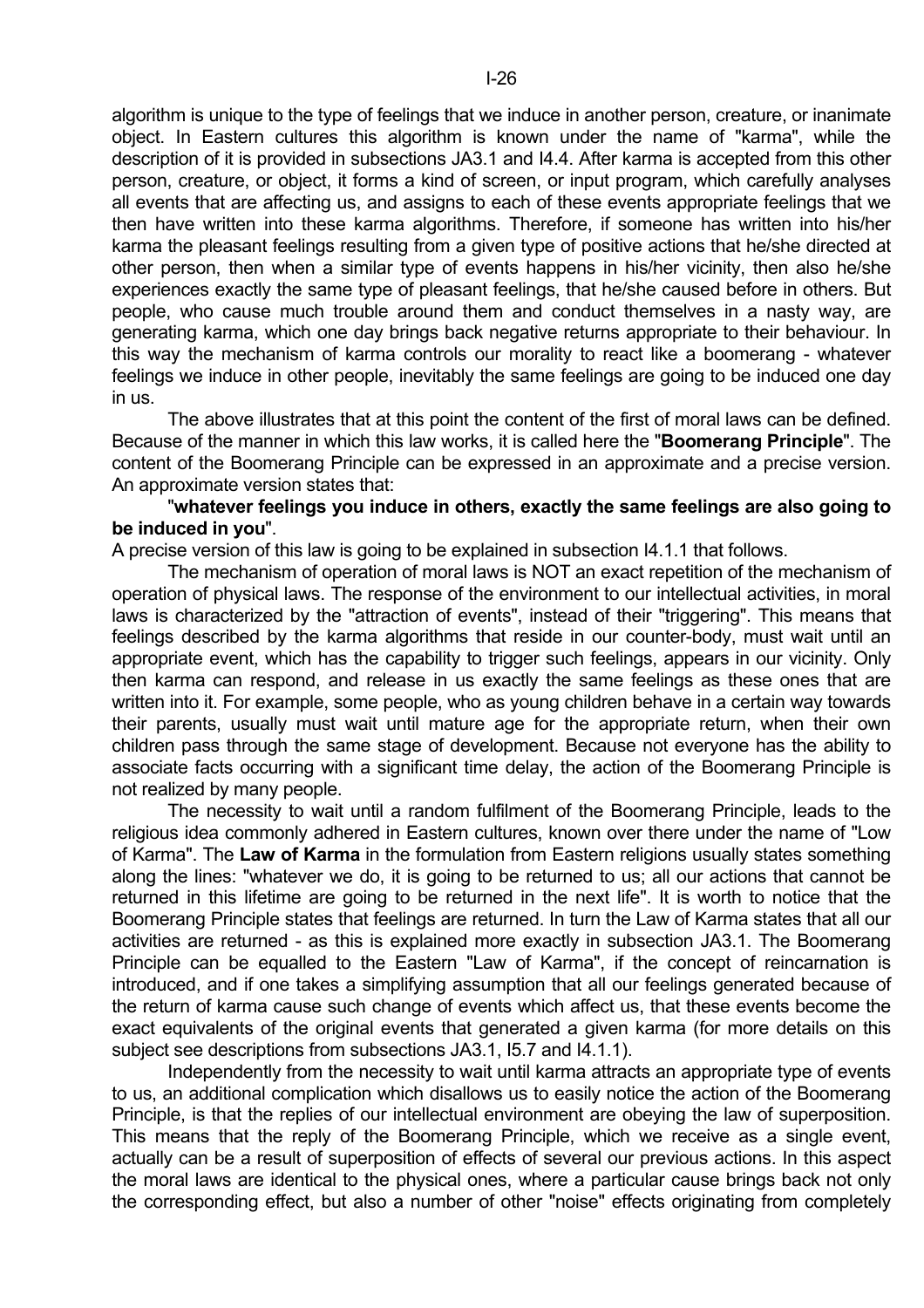different causes. For example, when we are walking along a gangway, it will bounce not only because of our weight and rhythm of stepping, but also because of sea waves, wind, the boat's movements, earthquake, etc. In the case of physical laws we have already learned how to distinguish between the real answer, and the noise caused by other reasons. But with regard to the moral laws, such distinguishing rules are still waiting to be discovered and mastered, and only then applied to our everyday lives.

 The Boomerang Principle is a moral equivalent to the physical Law of Balance, which states something along the lines that "outgoing must always be balanced by incoming". There are numerous indications that all other physical laws also have their own moral equivalents (several such equivalents already is identified and described in subsection I4.1.1).

 On our planet, where hermetic borders, fences, walls, languages, religions, races, ideologies, and interests, separate nations into different group intellects, moral laws affect not only the individual people, but also the group intellects (see subsections I5.8 and JE6.3). Examples of group intellects that are subjected to the effects of these laws are families, institutions, countries, and entire civilisations. The empirical observations prove, that there is such thing as the "group morality" or the "institutional morality". It is produced within these group intellects. According to the content of this morality, a particular group intellect receives an appropriate response from the outside world. Only that in case of institutions the return of their group karma takes place after several decades, instead of several years. In turn in case of the entire countries, the return of their karma takes place after the elapse of several generations of their citizens (e.g. the karma of colonial England is returned only just now). The formation of this group morality can be compared to the creation of gas movement within a pipe. Each particle of this gas seems to move in its own direction, but all move together along the pipe.

 We are used to thinking that military and economical strength is a basis for the security of a nation or an organisation. But numerous examples from history clearly prove that it is the moral values that decide on glory or destruction. Interesting would be to learn "how" and "when" the same moral laws are realized for complete planets and civilisations, e.g. ours and that of evil parasites.

 The theoretical deductions leading to the detection of moral laws and to the description how these laws operate, were possible only now - after the Concept of Dipolar Gravity has been formulated. Therefore, our present knowledge of moral laws finds itself in the same situation as physics in about 240 B.C., when the famous "eureka" yelled out by Archimedes proclaimed the discovery of the first principle laying the foundations for human sciences. (This first physical laws discovered on Earth in 240 B.C. by Archimedes, presently we know under the name of "Archimedes Law".) Further research now needs to be done, and numerous factors need to be distinguished and quantified, to enable us to predict the moral responses for our actions with the same accuracy, with which - after over 2000 years of development, physics is able to foresee the responses from the world of matter. So before we become impatient that the moral laws are still concealing their patterns, we perhaps need to remind ourselves that in the time of Archimedes the physical world also seemed similar, and people were sure that the behaviour of nature was ruled not by any laws, but by accidents and by caprices of powerful gods.

 Myself, for almost twenty years I am observing the action of not only the Boomerang Principle, but also the operation of other moral laws that are described in subsection I4.1.1. In the result of these observations I confirmed, that **moral laws definitely work in practice**, only that because of our lack of knowledge about their operation people usually do not notice their consequences. After all, we are somehow build in such a manner, that in normal circumstances we are not able to notice what is not known to us previously. Furthermore, we must remember, that our life is not just governed by the action of moral laws, but it is also subjected to the misleading activities of evil parasites, who by intensive dumping of their unwanted karma onto us, are trying to distort for us the outcomes of moral laws - see descriptions from subsection JA3. Thus we are not at all in the situation of free creatures that are subjected exclusively to the action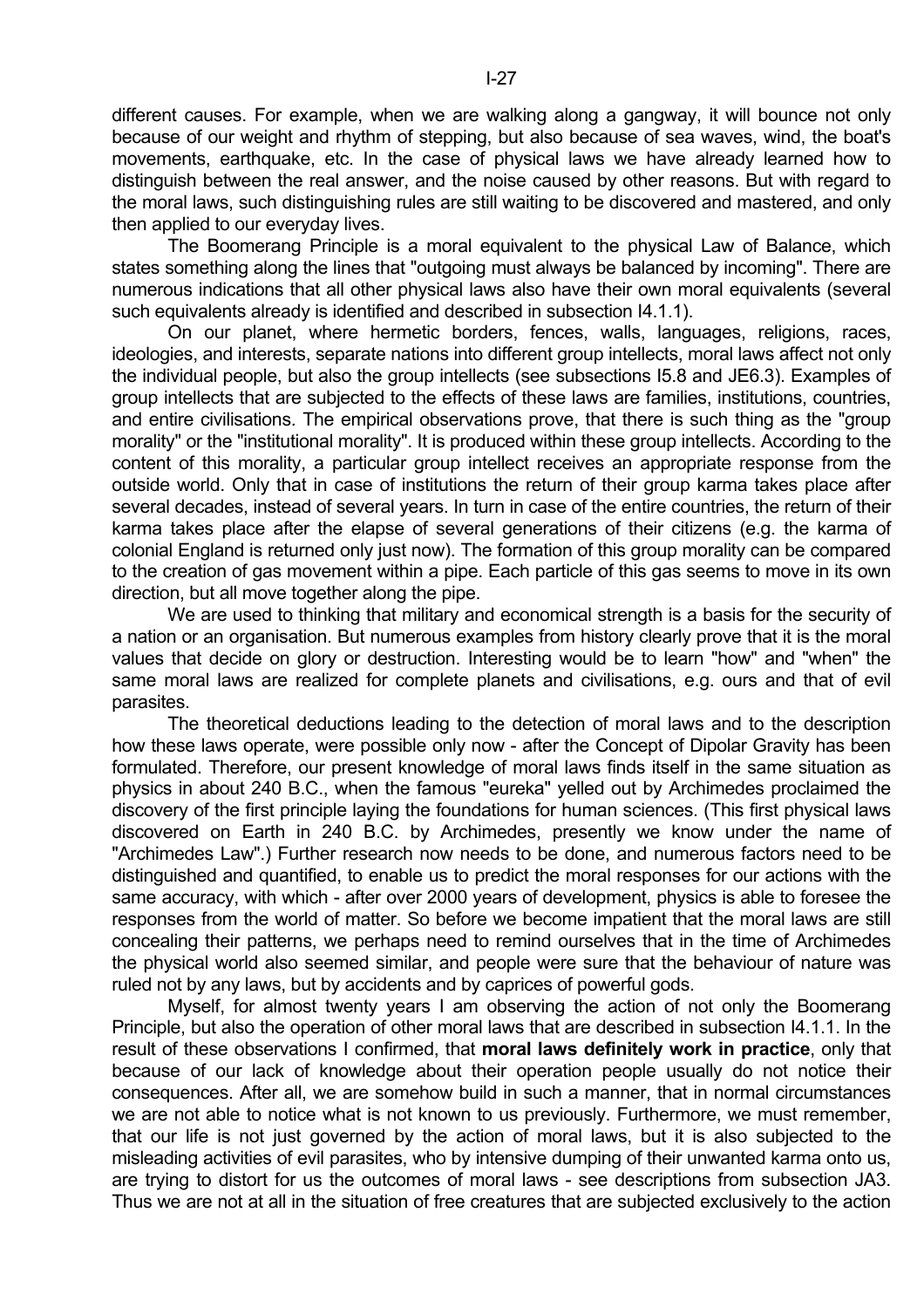of laws of nature, but in the situation of animals in a barn, for which everything that affects them is co-dependent not only on the nature, but also on the interests and actions of the farmer who forages them. However now, when my publication turned our attentions on the existence and operation of moral laws (and also on the existence and operation of evil parasites, who walk around these laws on our cost), everyone is having an opportunity to observe them in action. The action of these laws is the most easy to notice on people, whom we know for a very long time, but with whom we are not linked by some strong feelings, therefore towards whom we can afford a great dose of objectivity. (E.g. we rarely can be objective towards ourselves, and also towards those ones, whom we love.) In case of such people well-known to us, without difficulties we can notice, that everything that affects them is the response of moral laws for their earlier actions, stands, wishes, views, etc.

 When the Boomerang Principle is concerned, in my own case it works with the time delay of typically around 5 years. The interesting aspect of my own experiences is also a kind of "echo effect", or "checking effect". After a certain time since the "return" of specific karma generated by the Boomerang Principle (when I am the "receiver" of feelings which several years earlier I was the "giver"), there is a repetition of a very similar situation, when this time I am again the "giver" while the circumstances are so selected that they could cause the similar reaction, as in the first place. In case of "failing" again this "resit exam", a given moral lesson is repeated - but this time with much greater force. It looks as if the universal intellect is systematically carrying out the "repetition of the previously learned material" and checking whether the "previous lesson was learned properly" and whether it is possible to go to a next topic.

 On the basis of the to-date (not very enthusiastic) reception, which the Concept of Dipolar Gravity encountered, I noted that the most difficult part for many people is to accept the fact of the existence of moral laws. A significant difficulty also causes the acceptance, that every action we take, one day is going to receive the appropriate reply from moral laws, and that this reply is going to be served with an iron consequence. The argument usually stated is the emotional type, something along the lines "I live on this world for so many years, and so-far I never noticed the action of any moral laws". This argument actually represents not the real state of things, but a secret wish of these people stating "I do not want moral laws do exist, because if I recognize their existence then I would be forced to change my behaviour to suit them". In order to polemize with this type of stands, I would like to remind here that humanity for the last several thousands of years did not know about the existence of physical laws, and still was living somehow - although the quality of this life was limited because of this lack of knowledge of the physical laws. Also a child which is sitting on a swing is not having a clue, that the experiences through which it is going, are an outcome of the operation of physical laws - the existence of which is still not learned by it.

 Of course, if something objectively does exist, it always can be proven. Therefore there are also various ways of formally proving that moral laws do exist and do work in practice. Some of them are discussed in subsection I3.3.1. One of such ways was already accomplished in this monograph, because it depends on formal proving that the universal intellect exists and operates, while when this intellect exists and operates then also moral laws must exist and must operate in practice - see what about this matter is stated in subsection I3.6. The another way of proving the existence and operation of moral laws depends on a theoretical documenting that the stands and moral behaviours of people contain the presence of all attributes that are unique for the presence of moral laws - means the presence of such attributes which have the chance to appear only if moral laws do exist and do operate, while which would not appear if these laws do not exist and do not work. Although in this monograph I do not intend to carry out such a proof (but perhaps it will be included into the content of my next scientific monograph [8/2] on totalizm), I am going to show here several such unique attributes. Here are the most important of them:

 (a) Moral inertia. This inertia causes that a person who represents a given type of morality, is not going to change its behaviour in spite of exerting a significant external pressure on it. This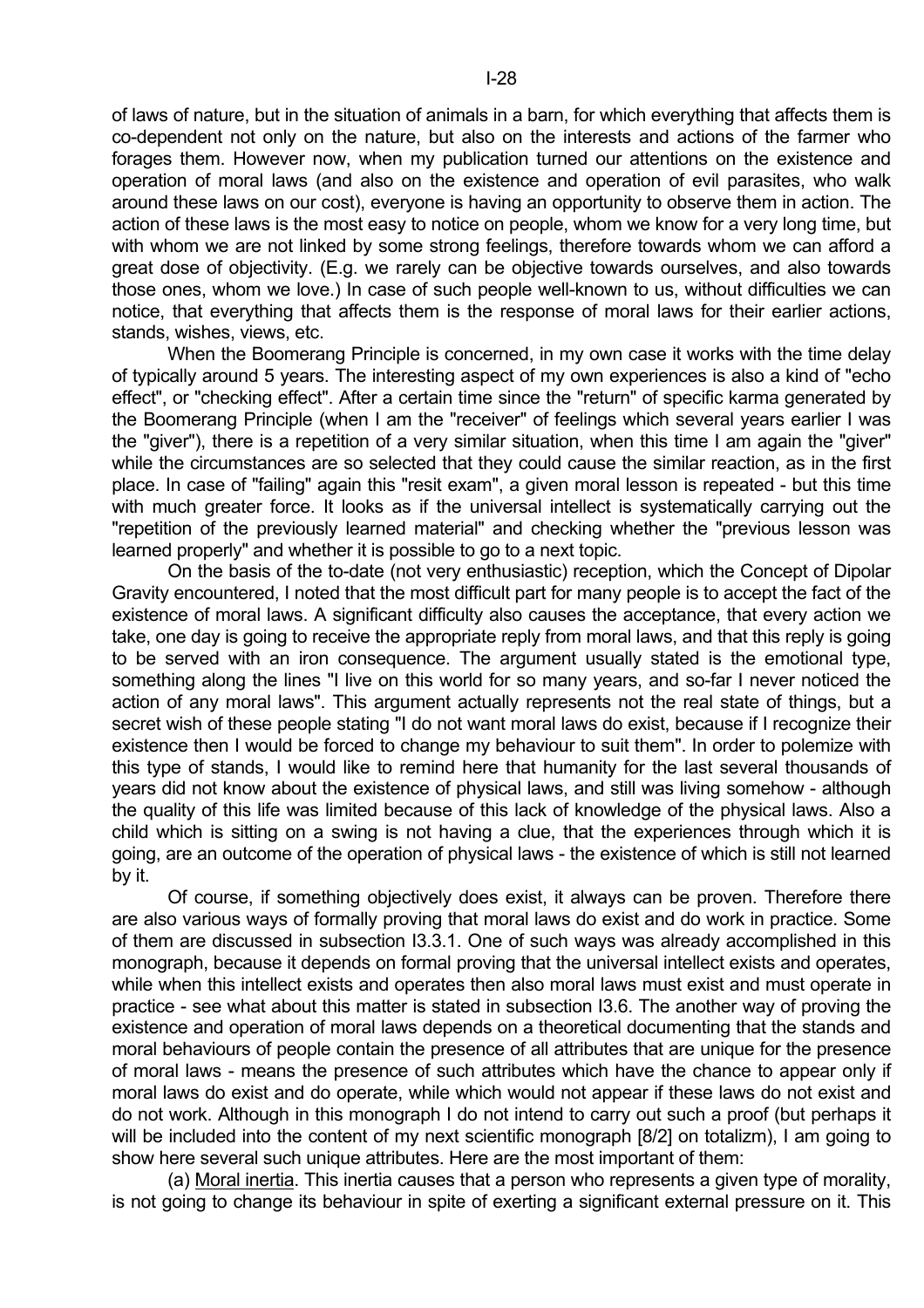fact is expressed with many proverbs, for example with English "The leopard never changes its spots" or with Chinese "Sej jap cop kong kuk sing lang koi" meaning "Though a snake enters a bamboo tube, it is difficult to alter it's wriggling nature". Well, if one analyses the laws of nature, then it turns out that the existence of inertia is always a sign, that these laws do work in practice. For example the child that was mentioned earlier, can swing only because the existence of physical laws allowed its own body mass to manifest itself in the form of physical inertia.

 (b) Moral polarity. This polarity causes, that amongst all possible directions of human activities, two moral poles can clearly be distinguished. One of them is "moral" while other is "immoral". In turn human actions always show the tendency to a maximal approaching close to one of these two poles. Therefore people who are moral in nature, are trying to improve their morality and become even closer to the "moral" pole. In turn people who in nature are immoral, are doing everything in their powers to become even more immoral and in this way come closer to the "immoral" pole. This causes a whole range of observable consequences. For example evil parasites are going to act similarly evil, as very bad people (see subsection JD7.1). Also all dictators are going to show the same behaviour independently what is the ideology of their dictatorships, meaning independently whether they are religious, military, proletariat, or capitalistic dictators. (E.g. every dictator: always masks itself as someone other and never openly admits that the power intercepted and keeps by force or by a trick, gradually destroys the nation that it oppresses, limits freedom, destroys opposition, represses all critics, organises censorship, liquidates and fight out the freedom of press, introduces bans on discussing certain topics, practices the propaganda of success, pretends of being perfect and unmistakable, always pushes on others the responsibility for own errors and incompetence, distorts the truth and disallows to learn it, tells one thing but does the other, shows the inconsistency in the goals and course, bends laws, replies with repressions, induces nationalistic hysteria, instigates fights, practices megalomania, never voluntarily leaves the office and thus looses the power only if dies or if someone else removes him/her with force, etc., etc.) In turn if moral laws would not exist and work, then it would not be possible to have such moral polarity, while human activities would cover in a random manner all possible directions of action.

 (c) Moral consistency. It is another attribute, which would not be able to appear, if there are not moral laws. It is explained more comprehensively in subsection I3.6.

 Independently from the theoretical ways of proving the existence of moral laws explained above, it is possible also to prove the existence of these laws in an empirical way. It generally depends on practical observing of such phenomena, which confirm the existence and operation of moral laws. A perfect example of such phenomena, can be the described in chapter JD of this monograph the fact of occupation of Earth by evil parasites, and the brutal treatment that people receive from their cosmic occupants. According to moral laws described in subsection I4.1.1 and according to the operation of group karma described in subsection I4.4, the occupation of Earth is a moral consequence of colonialism and slavery practised on Earth in the past, and also the moral consequence of the present exploitation of some nations by others and exploitation of domestic animals by people. After all, if we are not occupied and exploited as a civilisation by such brutal cosmic relatives of ours, then the group intellects such as wealthy countries and their citizens, never would have the opportunity to pay back the karma that they accumulated during the times of colonialism, slavery, and during the present time of exploitation of animals and emigrants from poorer countries. Perhaps it is worth to remember about this, when we have a temptation to kick some animal, which stands on our path, or to give a squeeze to someone who is dependent from us. After all, whatever we do now to beings that are weaker and dependent on us, one day is going to be returned to us from someone who is stronger and who has power over us (e.g. from UFOnauts).

 At the end of this subsection the most relevant evidence confirming the operation of the Boomerang Principle, which I managed to gather so-far, is reviewed below. It is as follows:

#1I4.1. The folk wisdom of almost every nation recognizes the Boomerang Principle and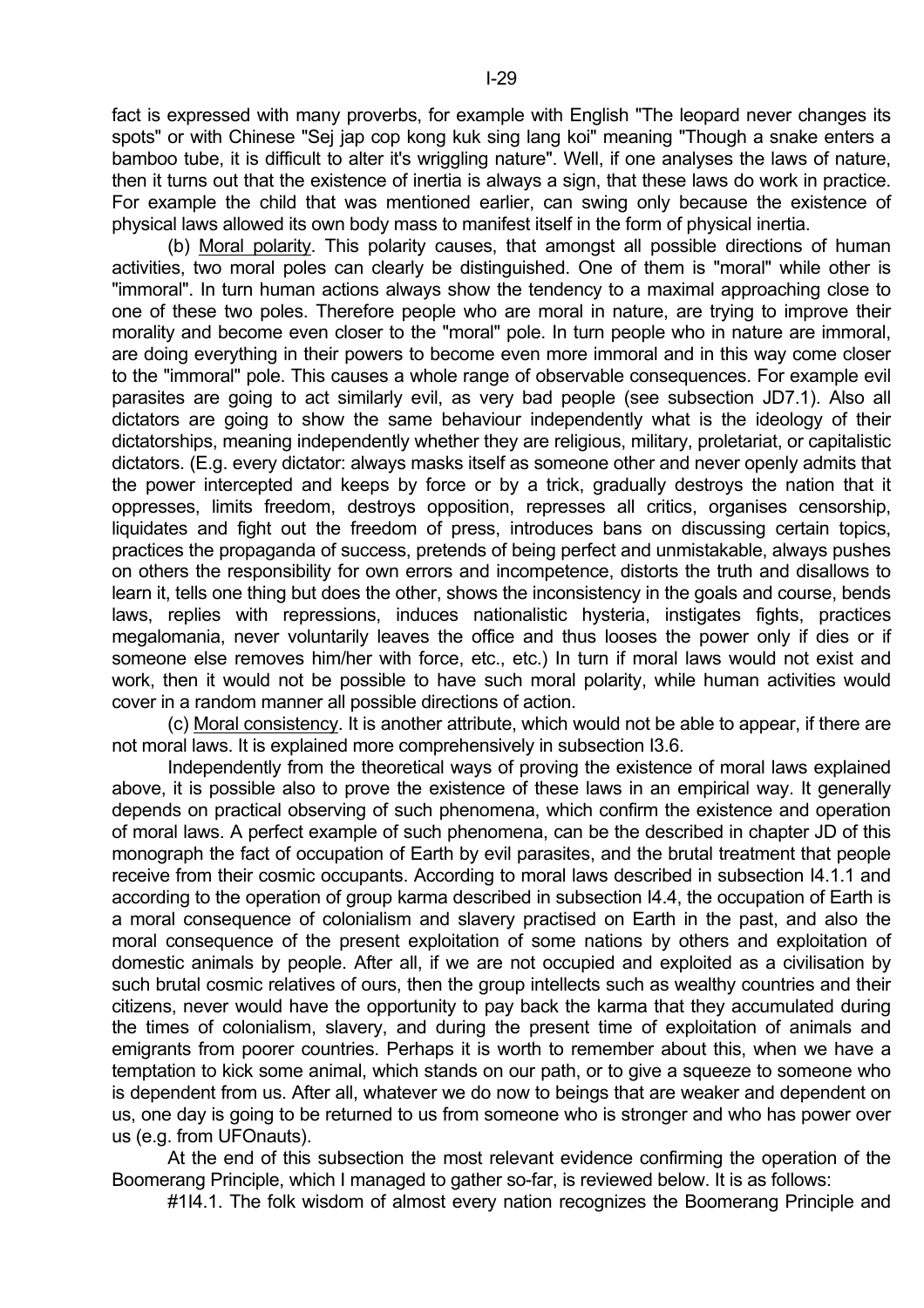expresses its content in numerous proverbs and sayings. Examples of such proverbs are: the English proverb: "Curses, like chickens, always come back home to roost", the French saying: "Honi soit qui mal y pense" (i.e. "Evil be to him who evil thinks"), the German: "Was du nicht willst, dass man dir tut, das füg' auch keinem andern zu" (i.e. the Golden Rule: "Do unto others as you would have them do unto you"), the Italian: "Non fare agli altri quello che non vorresti che fosse fatto a te" (i.e. "Don't do to others what you wouldn't like to be done to you"), the Turkish proverbs: "Kendin için ne düşünüyorsan arkadaşin için de düşün" (i.e. "Whatever you think for yourself you have to think for your friend") and "Önce igneyi kendine, sonra çuvaldızı baskasina batir" (i.e. "Firstly experience a needle put into yourself, if you are going to stick a nail into somebody else"), the Polish "Jak Kuba Bogu tak Bóg Kubie" and its English equivalent "One gets paid in one's own coin", etc.

 Of course, to provide guidance for all typical life situations, every nation uses more than one such proverb. Some idea about the multitude of ways in which various proverbs express the same principle that the Boomerang Principle does, can be gained from the following review of common sayings in English and Polish (these English sayings expressing the operation of the Boomerang Principle are followed in brackets by their Polish equivalents): "As you give so shall you receive" ("Nie czyń drugiemu, co tobie nie miło"), "As you make your bed, so you must lie upon it" ("Jak sobie pościelisz, tak się wyśpisz"), "Do right and fear no man" ("Nie czyń zła i nie obawiaj się nikogo"), "Good seed makes a good crop" ("Jaką miarką mierzysz, taką ci odpłacą"), "Hoist with your own petard" ("Kto pod kim dolki kopie, sam w nie wpada"), "If you play with fire, you get burnt" ("Kto igra z ogniem, ten od ognia ginie"), "Love begets love" ("Dobro rodzi dobro"), etc.

 #2I4.1. Numerous references to the action of the Boomerang Principle are contained in the Bible. Some of these references so infiltrated the every-day language, that they became popular proverbs. Examples of these are the following biblical verses: "Eye for eye, tooth for tooth" (see Exodus 21:24, Leviticus 24:20, Deuteronomy 19:21, Matthew 5:38), "Do not judge, and you will not be judged", "The standard you use will be the standard used for you" (see Matthew 7:1 & 7:2), "He who lives by the sword dies by the sword" (see Matthew 26:52), "One reaps what one sows" (see Galatians 6:7), etc.

 It should be highlighted here that the Bible puts a significant stress on the explanation of the Boomerang Principle. This stress is manifested in two ways. Firstly the action of this principle is illustrated in it not by one, but by many completely different formulations, which relate to the multitude of real life situations. For example there formulations can be found, which are equivalents of almost every proverb stated in previous item #1I4.1. Secondly the Bible enforces the formulations of the Boomerang Principle by frequent repetitions of the same ideas in numerous phrases and terminological versions, practically occurring every few pages. Due to the use of different interpretations and numerous repetitions, the Bible tries to make sure that the meaning of this moral laws is well understood and has the chance to reach the awareness of every reader. The huge number of repetitions in the Bible of the more significant formulations of the Boomerang Principle can be realized from the references to the previously stated reminder, that taking from someone a specific part of body, is going to cause that the same body part is going to be taken from us - e.g. "eye for eye" (this warning is repeated in Bible at least 4 times in Exodus 21:24, Leviticus 24:20, Deuteronomy 19:21, and Matthew 5:38).

 #3I4.1. The content of the Boomerang Principle forms the moral foundations of almost every religion. For example the "Law of Karma" from eastern religions is an equivalent to the Boomerang Principle, but with action extended far beyond one's current lifetime. Also the set of Christian commandments, represents an interpretation of the Boomerang Principle when this is applied to most common life situations. The commandments, in fact, are versions of the Boomerang Principle, only formulated in a manner comprehensible to mere mortals.

 #4I4.1. In spite of adhering to the philosophy of parasitism described in chapter JD, UFOnauts that occupy our planet actually revealed to us that they know the Boomerang Principle.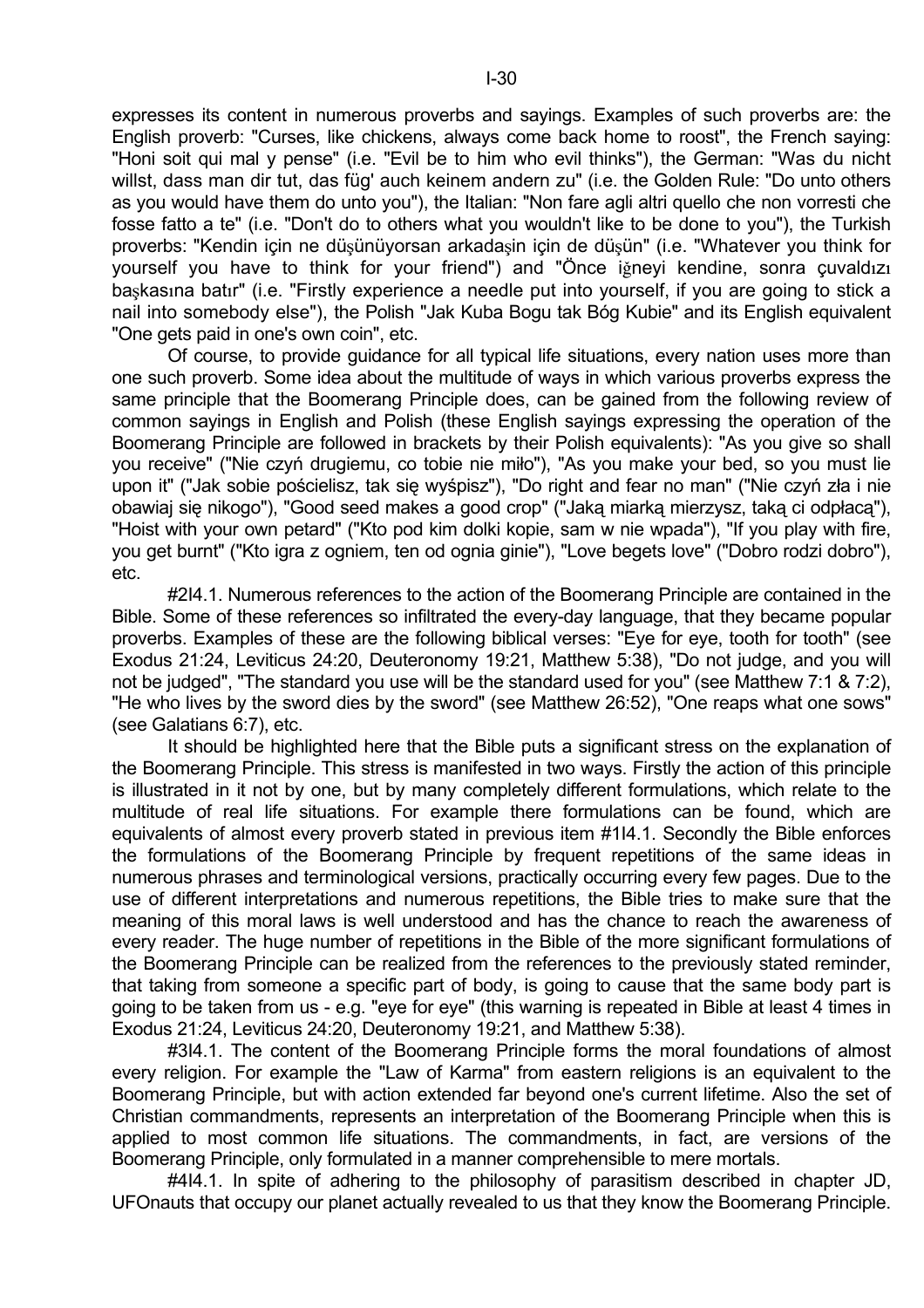The action of this law they explained to one of UFO abductees, that is known to me in person. Below I am quoting a small part from the report of the citizen of New Zealand, who was abducted to a UFO vehicle in December 1980 (the complete text of this report is provided in appendix Z to monograph [2e] - see paragraph N-116 in there):

 "... you play by the rules, you never use it to hurt anybody because it's, the law of positive and negative applies in the way that whatever you do comes back to you because you, your brain works in a certain way and when it gives out it work, it, the brain is made, your brain gives out and puts your brain in a certain order or pattern which means that it's, it is open to receive the same type of thing that you actually made your brain give out. So therefore if you make your brain give out good things you'll make your brain be in the right pattern to bring in good things."

 It is worth to notice that the UFOnaut explains the action of the Boomerang Principle with the use of properties of human brain, not with the use of intellectual attributes of our counterbody. This in turn means that his civilisation learned about the action of moral laws in an empirical manner, through the accumulation and analysis of observations, not theoretically as I did this due to the formulation of the Concept of Dipolar Gravity. Thus this civilisation surely belongs to the confederation which still adheres to the old concept of monopolar gravity - as this is explained in subsection JD7.1, not to the family that recognises the Concept of Dipolar Gravity. Surely it is one of these civilisations that currently occupy Earth - see subsection JA3. It is also worth mentioning that if the Boomerang Principle would be already learned by today scientists from our planet, they would also explain the operation of it by properties of the human brain, simply because they still do not recognize the new Concept of Dipolar Gravity. In order to explain the Boomerang Principle with the intelligent activities of the counter-world, as I did this, it is necessary to recognize firstly the Concept of Dipolar Gravity (and therefore also to recognize the existence of the universal intellect).

 The above quotation also directly confirms the correctness of our model of the brain as an input-output device (described in subsection I5.4).

 In the paragraph N-138 of the same report (quoted in appendix Z from monograph [2e]) the UFOnaut directly confirms the existence of moral laws by informing that, quote: "Because what we consider to be morals are actually the laws of the universe."

 The presentation of moral laws would not be complete, if we would not try to list in this monograph the most important of them, which at the time of writing this monograph were already known to us. Thus in the next subsection I am going to list and explain the most important out of the already identified moral laws.

#### I4.1.1. Examples of the most representative moral laws

 $\star \star \star$ 

 Let us now review the most representative examples of moral laws, the content of which is already identified. In this subsection I am providing several of them. In my opinion they represent almost all basic types of these laws. Thus they should give the reader a reasonable good idea, as to what all moral laws are about. During reading about these laws, one should note several interesting regularities, the summarising of which is going to be provided in subsection I4.1.2. For example, the most striking such regularity is that each moral law originates from some more general principle of the operation of universe, which usually have the philosophical character. This principle is usually the source of several detailed moral laws, and also several detailed laws of physics. Another striking regularity is, that almost every moral law is very similar to a law of physics. Thus, it is very similar to what is already identified and learned by people (if we still do not know a law of physics, which would be similar to a given moral law, this probably means that the appropriate law of physics still awaits to be discovered). Of course, the moral laws listed here do not exhaust or represent all moral laws in existence, as in operation there is a large number of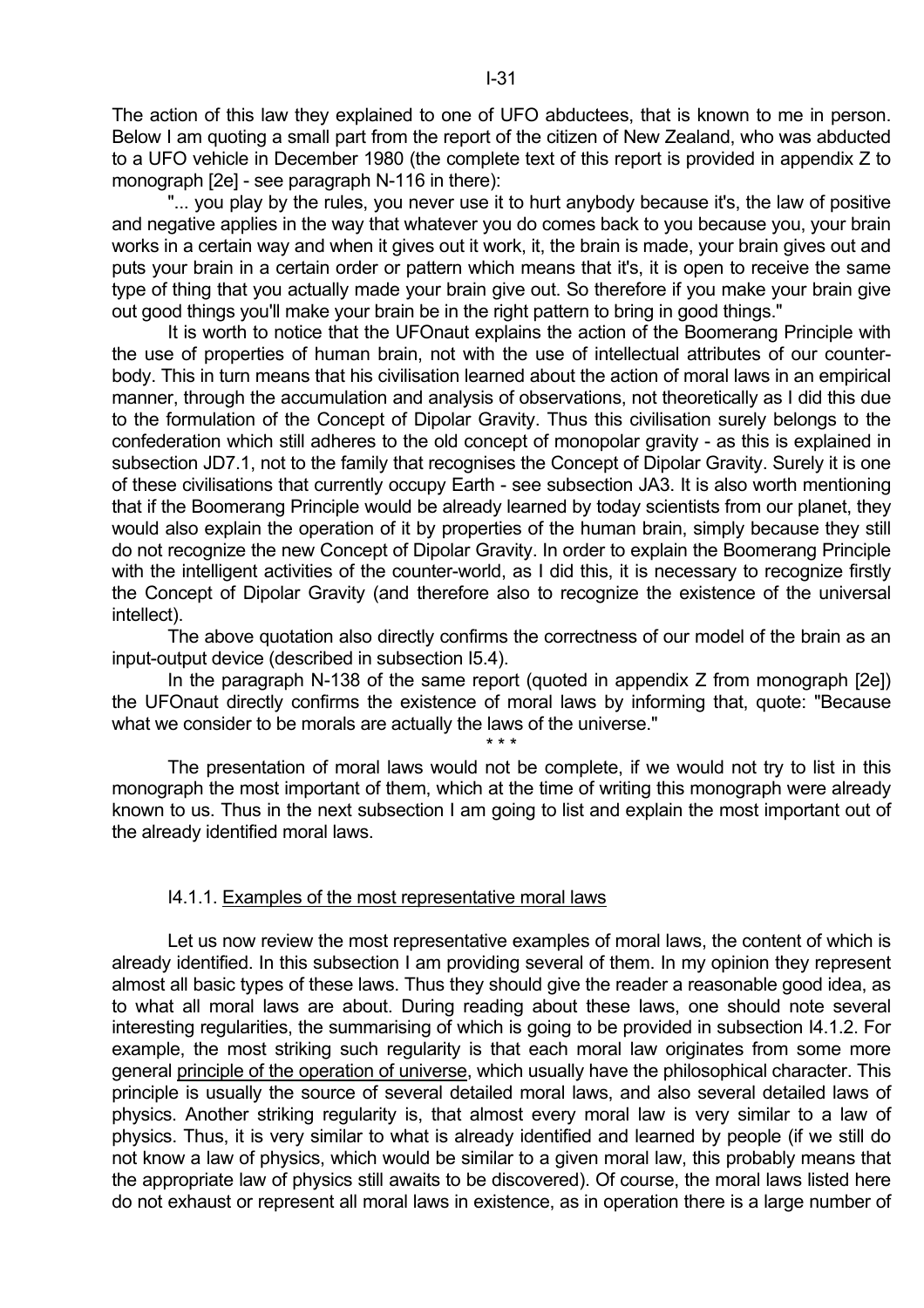them, and it is going to keep busy numerous generations of totalizts to identify and to learn all of them. Actually, a clue as to how many different moral laws are there, may give us the total number of already known laws of physics, as every law of physics is simply a gravitational equivalent of appropriate moral law (i.e. laws of physics and moral laws obey the DeBroglie's Principle of the Symmetry of Nature). One may even learn new moral laws by simple translation of physical terminology from laws of physics, into moral terminology used in moral laws. For example, one can translate a physical term "energy" into a moral term "moral energy"; physical term "force" into moral term "feeling" or "emotion"; term "path" or "dislocation" into "motivation"; "form of motion" into "practised philosophy" (e.g. the "linear motion" into "philosophy of totalizm" while "spinning motion" into "philosophy of parasitism"); "acceleration" into "responsibility"; "mass" into "intelligence"; "gravity" or any other physical field into "moral field", etc. Here are examples of moral laws about the existence of which we already know.

 #1. **The Principle of Cause and Effect**. This is one of the most basic philosophical principles of the intelligent universe. Many detailed moral laws and laws of physics originate from it. It states that "initiative always releases the reply", or that "action always causes a reaction". In order to explain here what this means, let us realize that whatever event takes place in our universe, always this event (means this "cause") triggers also the occurrence of an anti-event (means an "effect") which corresponds to it. Let us use here some well-known examples in order to explain this better:

 - Actions and reactions in physics. All actions with an active force (i.e. with "action") always are triggering the appearance of the appropriate force of resistance (i.e. "reaction").

 - The force of acceleration and inertia. Amongst phenomena of physics, every appearance of the force that results from accelerating of an object, must be accompanied with the simultaneous appearance of the force of inertia, which opposes to this force of acceleration.

 - Generation of energy in the physical world. This generation always must be accompanied with the simultaneous use of similar portion of some other form of energy.

 From the Principle of Cause and Effect several detailed laws originate. In case of laws of physics, examples of their manifestations include the physical "law of balance", which states that "incoming must always balance the outgoing". Also in case of moral laws this principle is the source of the entire array of them. Let us now discuss the most important of these detailed moral laws that result from the Principle of Cause and Effect.

 #1A. The **Boomerang Principle**. This is one of the most fundamental out of all moral laws. It acts with the iron hand, and is especially merciless when it gets to punish all immoral sinners. Therefore, in everything that we do, we must in the first instance consider consequences of this law. It states that "whatever feelings you cause in others, unspecified time later exactly the same feelings are also going to be experienced by you". Because, according to what is stated in subsection I5.7, our feelings in turn modify the actions to which we are subjected, Hinduism and Christianity explain the operation of the Boomerang Principle with the rough claim that "whatever you do to others, the same is going to be done to you" (e.g. "who lives by a sword, also dies by a sword"). However, the Concept of Dipolar Gravity explains, that such a formulation of this law is only approximate, because it assumes that the following mechanism of action takes place in every possible case: "whatever someone does to others, this triggers in others feelings that are written into the karma of the doer, then this karma triggers in the doer the same feelings when similar other events take place, but these feelings in turn modify the course of the other events which triggered them on similar principles as magic does, thus causing that these other events become identical to the ones that the doer did originally". But not in all situations this mechanism is going to be triggered to the full - although in many life situations it acts perfectly. Therefore, according to the Concept of Dipolar Gravity, the correct expressing of this law would state something along the lines that "whoever lives by a sword, is going to die from something that feels exactly as being stricken by a sword".

The Boomerang Principle is the moral equivalent of the several laws of physics, that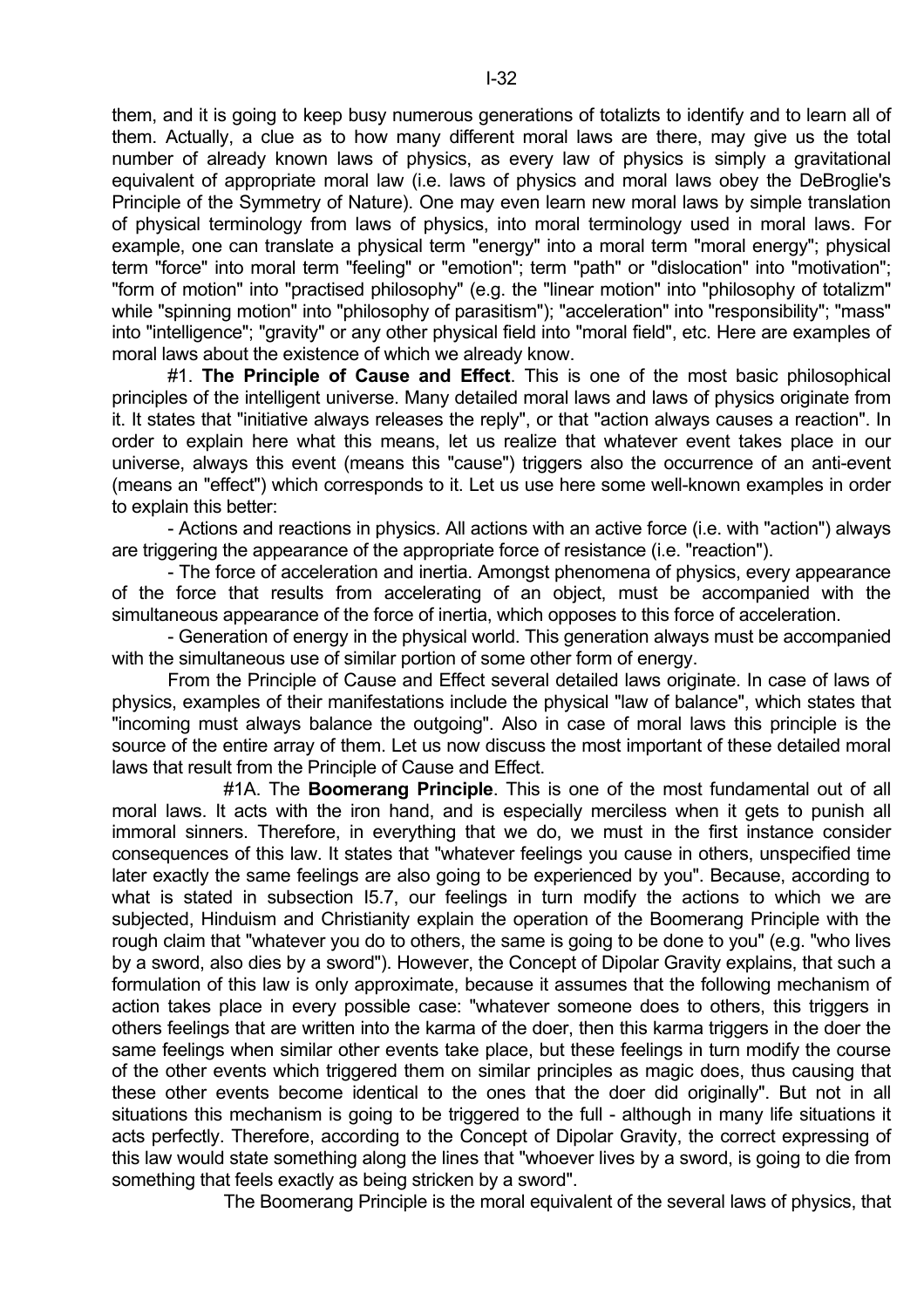are outcomes of the Principle of Action and Reaction. For example it is an equivalent to the physical "law of balance", which states something along the lines that "whatever outgoes it must be exactly balanced with the incoming". The operation of Boomerang Principle depends on the fact that during doing anything that affects others, we always cause the conversion of physical energy into moral energy (i.e. we turn our action into moral energy). Later this moral energy wants to convert itself back into action, and only waits for an opportunity to do this converting. Of course, independently of converting energy, our action also generates in the counter-world appropriate "karma" algorithms, which describe how this moral energy can convert itself back into action. The moral energy, together with karma algorithms, could be compared to the air compressed (or vacuumed) in a bottle, which slowly pushes a cork, or to the spring in old type of mechanical clocks, which gradually unwinds itself propelling the clock. So whenever an opportunity arises in our vicinity, this moral energy is activating itself through these karma algorithms, and converts itself into action, which is a mirror reflection of action that originally generated this energy. In such a manner the mobility of the moral energy causes that as soon as such opportunity arises, whatever feelings we induced in others, these feelings are returned back to us.

 The action of the Boomerang Principles is a proof for the fact, that each our though, attitude, feeling, or action, generates a special kind of the execution algorithm, which is written to our "register", and which in the philosophies of East is called "karma" (in European cultures this algorithm is usually described as the "**fate**", because it defines precisely what type of feelings that are outcomes of specific events, we are not able to avoid in our life, and thus they must affect us in the future). This karma, after being written into our "register", acts as a kind "magnet", which attracts to us the incoming events that are capable of generating feelings similar to these described by the karma. (What exactly this "register" is, this is explained in subsections I5.2 and I5 - at this stage we can accept that this is what religions call a "soul".) When one of the events that are matching content of our karma, is realized in our close proximity, then the karma causes that we are affected with the outcomes. In turn the affecting us with outcomes of this event causes, that the karma that corresponds to it transfers to the register of another person, which is responsible for inducing this event. In this way karma, since it is once written to our registers, is always realized only once. But it never disappears, because after it is realized it goes to a next person, who is responsible for the event that just affected us. Thus karma never diminishes, but only changes the owner. In order to give here some example, the former murderer is carrying in his/her register the karmatic record, which is going to cause, that when he/she finds himself/herself in the situation, that in the vicinity is going to be committed a form of murder, he/she becomes a target for it. In this way he/she relives all feelings that his/her victim experienced previously. Of course, it can happen, that the whole life of this murderer takes place in circumstances, that such a situation never would eventuate. Then this karma is going to remain in his/her registers until the next life. When finally he/she falls a victim of a murder, his/her karma is rewritten to the register of his/her murderer, who killed him/her. Then this murderer is going to attract to himself/herself a similar murder, and so on. Such sequence of similar events we call a "karmatic chain".

 It should be stressed here that the Boomerang Principle informs about returning to us not our actions, but feelings and altitudes that our actions induce in other people. This is the reason, why all feelings with the elapse of time are going to be reciprocated (although not necessarily from their original object). Especially fast this can be noted for feelings of high intensity - for example for feeling of powerful love, hatred, or the lack of respect, and also for all group feelings - for example racism, group feeling of superiority over others, lack of tolerance, fanaticism, etc. Such feelings usually are returned almost immediately and frequently directly by their original object/recipient. Thus if some group of people (e.g. a nation, race, or family) intensively does not like other group of people, with the elapse of time this other group of people with the similar intensity starts to dislike the original donors of this feeling. In this manner families, races, or nations, which have a high opinion about themselves, and which look at others from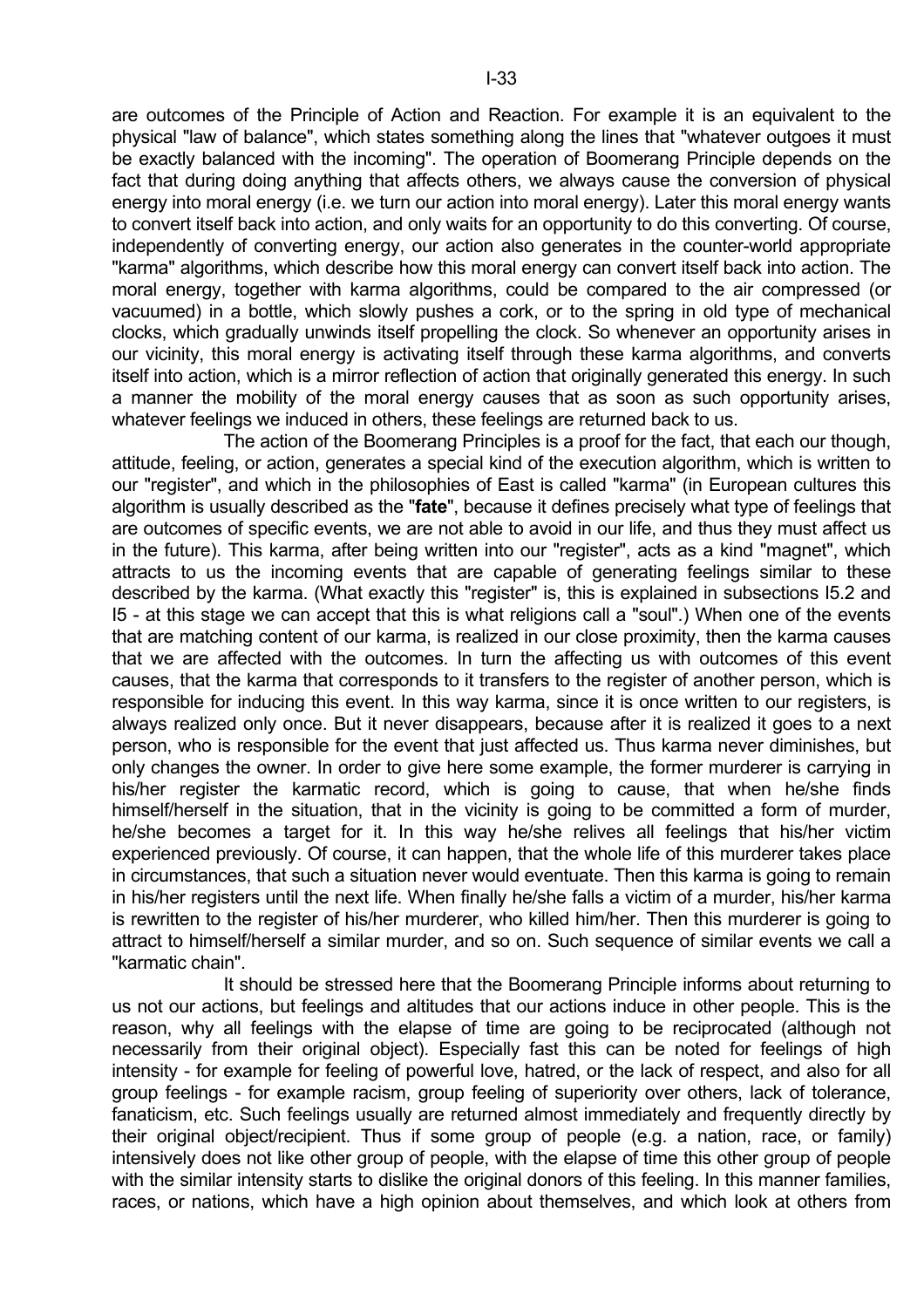above, or which discriminate others in any manner, loose their respect very fast, are not liked any more, and are treated in the same manner by others as they treat others. Similarly single people, which are snobbishly oriented, and who has a low opinion about everyone else, with the elapse of time are isolated, and treated in exactly the same way.

 The interesting consequence of the action of the Boomerang Principle is, that some trends, movements, ideologies, and enterprises that exert a significant influence on the fate of many people, cannot be entirely eliminated from our planet. After all, the karma that carries them out never disappears, but only circulates from one person to another, and from one group intellect to another. Thus even if they are eliminated in one country, then they appear in a different country, so that people who under them were voluntarily givers of specific suffering or specific turn of events, in the next their incarnation are the receivers of the same suffering and the same turn of events. Examples of such impossible to eliminate trends, movements, ideologies, and enterprises, are: racism, bureaucracy, corruption, war, concentration camps, etc.

 Consequences of the Boomerang Principle include a wide range of outcomes. Let us list here some examples, which most frequently manifest themselves in the everyday life:

 (a) The consequence of the Boomerang Principle, which can be noted frequently in real life, is that "every action, which tries to hold back, or delay the realization of karma that is already generated, in the final effect always cause the acceleration of this realisation of karma". For example, if we have a personal enemy, and in our karma lies the confrontation with him/her, than all our efforts to avoid this enemy cause, that we confront him/her even faster. (Chinese for the description of this situation have an excellent proverb which states that "if you have an enemy, then all roads become narrower" - what we should interpret as that "if you have an enemy, than the more you try to escape from him/her, the faster you confront him/her". In the original Cantonese dialect this proverb sounds approximately like this: "Yin kar low chak".)

 (b) In item 1C another moral law is described, which also results from the same Principle of Cause and Effect. It states that "karma once written must be once realised". Therefore, whatever is written into us with the use of karmatic algorithm, it becomes our "destiny", and we never can escape from it. This in turn has several consequences. For example people, who with the use of ESP methods are able to read our karmatic records, are also able to learn what awaits us in the future. Similarly, in the moment when we learn how to build devices that are able to read our karmatic records (for the idea of such devices see subsection D3.4 of treatise [7/2]), we also are going to be able to read, what is going to happen to us in the future - only that we are not going to be able to determine with these devices the approximate time, when this is to happen (but the time we can determine precisely with the use of time vehicles).

 (c) The Boomerang Principle causes that every action which in subsection JA5.1 is called a "totaliztic good deed", even if immediately does not change the level of our moral energy (e.g. because it is the good deed of a type "inspiration"), still in the final effect it is to cause the increase of this energy in us at some stage. In turn every action, which in subsection JA5.2 is called the "totaliztic sin", even if it immediately does not cause the decrease of the level of our moral energy, because a direct victim of it falls someone else (e.g. it is the totaliztic sin of "exploitation" type), still in the final effect it is going to cause somehow the decrease of this energy in us. Thus, it is not important whether we do any action in an open manner, or do it anonymously, whether we know a person for which we do it, or whether it affects someone whom we completely do not know, whether the recipient of this action is going to reciprocate it or not; always the long term final effect will be the same for us - the return of our action is going to come back to us like a boomerang. This in turn leads to one of the most important recommendations of totalizm that is described in subsection JA5.3: "if you wish to lead fulfilled and happy life, do as many totaliztic good deeds as only possible, while try to avoid committing totaliztic sins as much as you can".

 #1B. The moral law of **Obligatory Defence**. It states that "if anyone attack you actively without your provocation, than you have a moral obligation to defend yourself with the use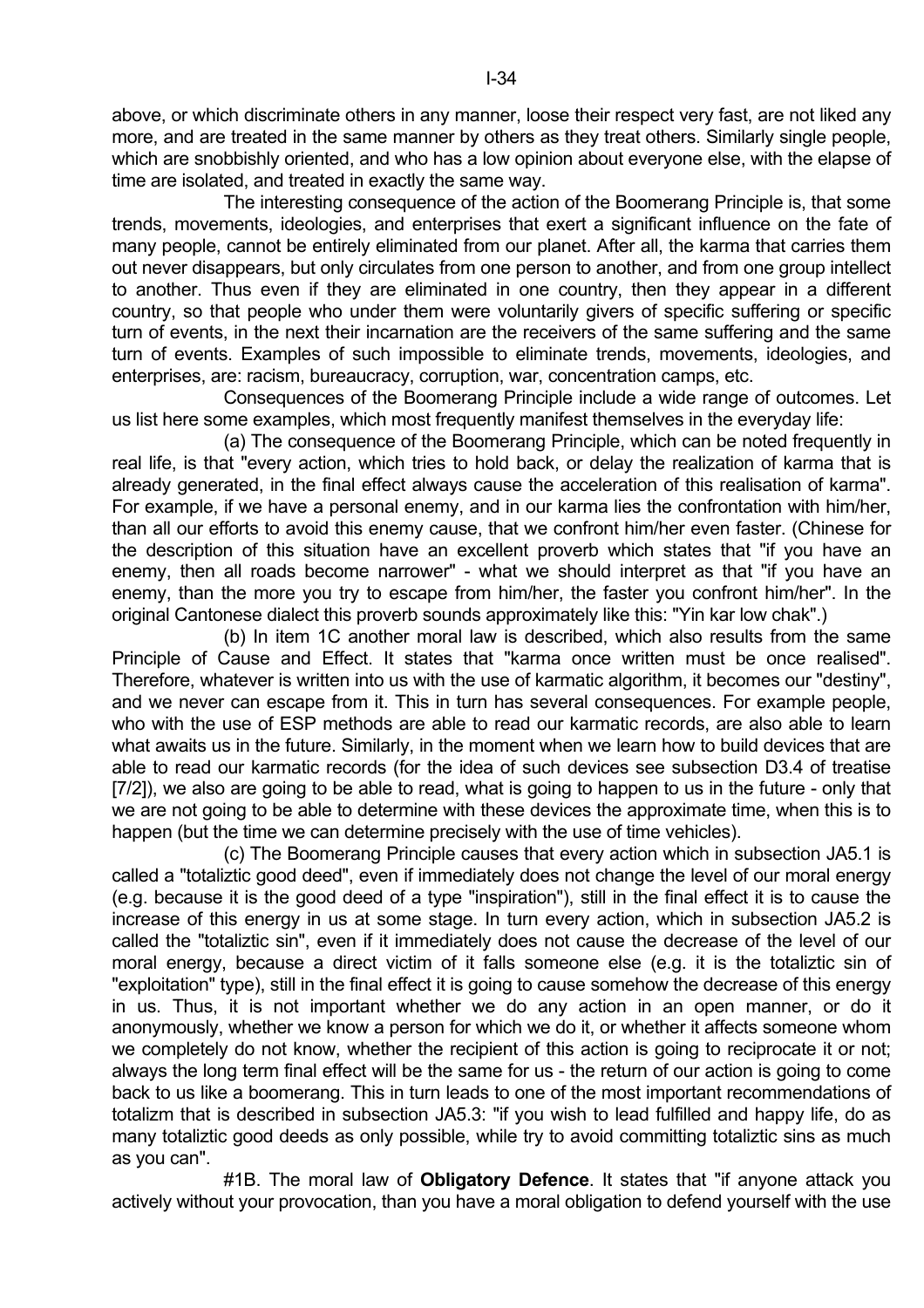of similar force and similar methods of fight, that your attacker is using on you". This moral law realizes to us, that the universe was intentionally build in such a manner, while the moral laws were intensionally designed so, that everyone who is attacked actively, has a duty to defend himself/herself, and that the duty of undertaking the self-defence is completely agreeable with the intensions of the universal intellect and even written into the content of moral laws. The law of Obligatory Defence is a moral equivalent of the "action and reaction law" from physics, which teaches us that e.g. "if someone hits a wall, this wall is going to defend itself and simultaneously is going to hit back with exactly the same force". The existence and operation of the moral law of Obligatory Defence reveals, that the defence against someone's aggression is not only an expression of the survival, or the command of logic, but also an obligation of the moral life, the fulfilling of which is ordered to us by content of moral laws.

 In matters of aggression and defence, the various philosophies tried to interpret the intentions of the universal intellect in different manners. For example the philosophy of Christianity claims, that the intention of the universal intellect is, that all people attacked aggressively should not defend themselves at all - as an example consider the biblical claim that "if someone hits you in one cheek, expose for hitting also another one". The commonly known is also the philosophy of a different religion, which believes that the intension of their God is a constant aggression against adherers of other religions - in order to express this view the symbol of this religion is a sword. Unfortunately, the majority of philosophies speculate their interpretations of the intensions of the universal intellect without any actual analyses of the world around us, and without any analyses of laws that rule this world. But if, as this is done by totalizm in subsection JC11.1 of this monograph, someone analyses the universe around us and analyses laws that prevail in it, then it turns out, that they very clearly indicate, what actually is the intention of the universal intellect. Unfortunately, in order to discover this intention, it is necessary to know the so-called "canon of consistency" described in subsection JB7.4, or more strictly it is necessary to know that in our universe the action of all laws is perfectly consistent, and therefore for example laws of physics and moral laws are agreeable with each other in every detail. But this "canon of consistency" was only discovered and described by totalizm - therefore only totalizm is able to determine the real intensions of the universal intellect regarding aggression and defence. After all, these intensions are expressed by analogies between the laws of physics and the moral laws. If, as this is done by totalizm, someone analyses thoroughly this intension, than it turns out that **the universal intellect orders with the content of moral laws that those attacked without provocation must effectively defend themselves**. This intellect realizes also through moral laws, that while defence is a "moral" action, aggression remains completely "immoral" - unless the re-attacking of the offender is only one of necessary forms of defence, which takes place only after someone was attacked first. Thus attack is "moral" when a reply with an attack becomes the only alternative for securing a permanent peace and for preventing the further attacks of the same enemy. Thus, according to moral laws, the one being attacked has a duty to defend himself/herself, although if no one attacks us first, then it if "immoral" to show an aggression. These exact intensions of the universal intellect are expressed with laws that this intellect established - and this is done simultaneously in many different ways. For example it is expressed with the law of "action and reaction" from physics, combined with the "canon of consistency". These intensions are also expressed with the fact revealed in analyses from subsection JC11.1, that defence carries all attributes of a good deed, not attributes of a sin. Furthermore, such intensions are indirectly written into the formation of immoral parasitism and into the attributes which characterise parasitism as an anti-moral philosophy. It is clear that the universal intellect deliberately imposed on the parasitism the function of a constant aggressor of others, whose purpose is to constantly inspire totalizm to strive towards continuous development and improvement of its morality and knowledge - as this is explained in subsection JD11.

 The law of Obligatory Defence realises, that the moral life depends not only on promotion of peaceful co-existence with everyone who lives in peace and friendship with us. But it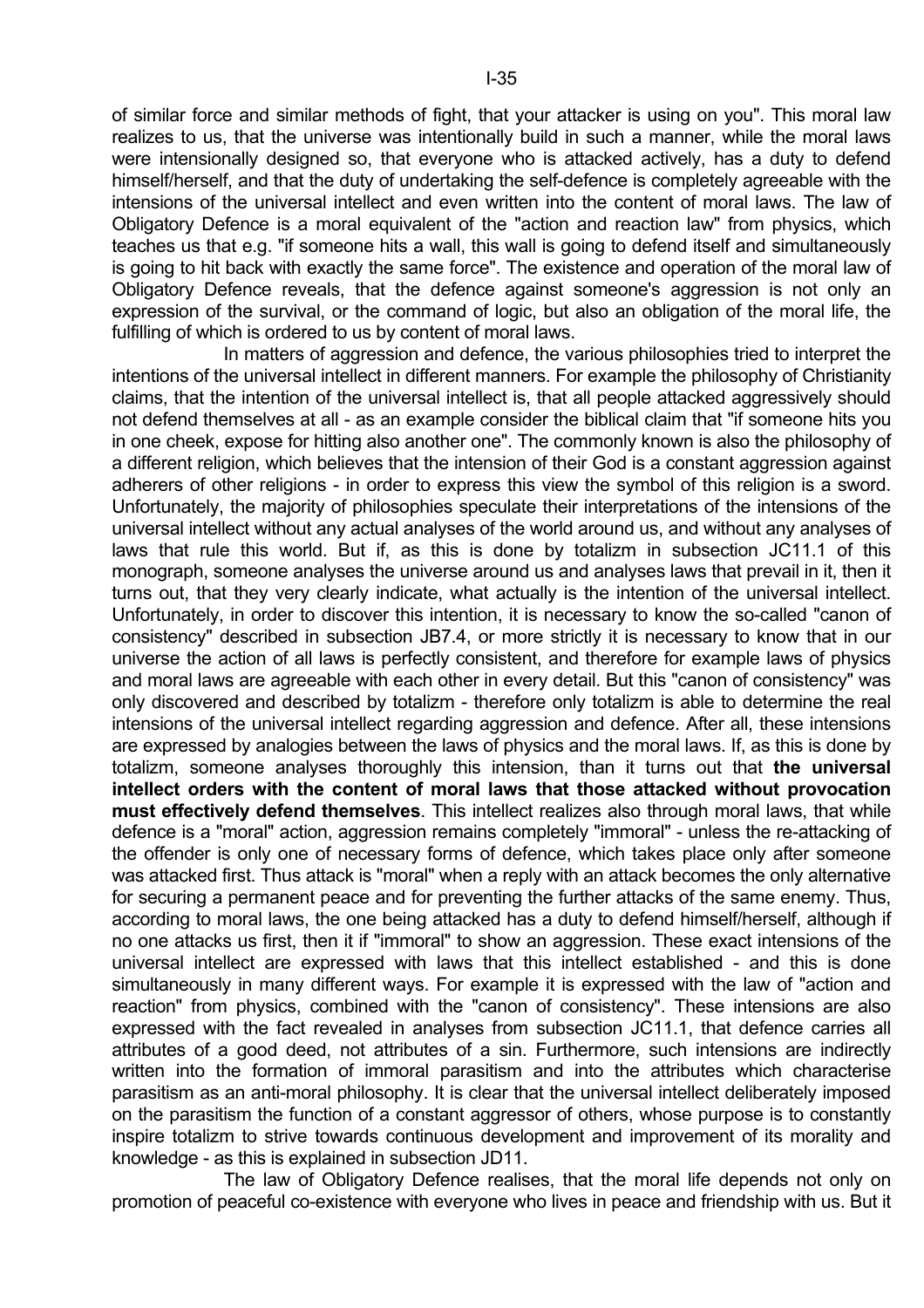depends also on making impossible for evil to transfer into our living space, means on the ability to effectively defend ourselves from those aggressors who attack us and who wish to disturb our moral life. If evil attacks us, moral behaviour depends on giving to this evil the deserved reprimand, so that it is not allowed inside of our living space and is unable to disturb our peace. In turn these two aspects of the moral life, i.e. (1) practising peace towards these who live in peace, and (2) decisive reprimanding with a defencive fight all those who attack us, imposes onto totalizts the duty of mastering two totally different classes of skills, namely (1) skill of moral, peaceful and friendly co-existence with all those, who wish peace and live in peace, and (2) the skill of effective defence fight with all those aggressors who attack us and who want a war. (The topic of agreeability of defence with the content of moral laws is also elaborated in details in subsection JC11.1.)

 #1C. The **Law of Unavoidable Fulfilment of Karma**. It states that "karma once generated by us, must once return to us" (in simplified version this can be expressed as "the pain which we cause in others, must be equal to the pain that others cause in us"). This law means that normally there is no way of escaping karma, which someone already written into his/her registers by the previous actions. Therefore this karma is going to fulfil, even if the person who carries it has a perfect excuse for whatever he/she has done (e.g. generated it on a direct order from someone else), if for his/her actions he/she received the absolution of sins from leaders of all possible religions, or if he/she would try to escape from the responsibility by travelling in time (and, for example, by trying to kill his/her own mother before she gave birth to him/her), or even if he/she would show the absolute remorse and the improvement of his/her further behaviour. From the point of view of moral laws, the realization of karma is the same automatic as the action of a computer, or the outcomes of forces of gravity. Moral laws grant no forgiveness, and give no absolution to sins. For example, if someone gives a hypothetical command "shoot him", according to the action of moral laws, in the case of carrying out this command, in the final effect three people are to die, namely: the victim just being shot, the executor who took on himself/herself the karma of a personal carrying out this execution, and also the person who generated in himself/herself the karma of judgement of the victim, and issuing the command "shoot" (but his death would occur in the result of a complex chain - firstly someone would order to him the command to shoot in circumstances that he would not be able to refuse, then he would get shot in the effect of a karma that he would generate after he was forced to shoot). It is also worth to notice that the law discussed here is the source of many limitations that exist in travelling through time - see subsection M1.

 #1D. The **Law of Asking**. It states that "in order to receive anything, one needs firstly ask for it". This law causes that practically without previous asking for something with our actions, stands, or words, we never receive anything. In the physical world the manifestation of this law is a physical version of the "cause and effect". According to it, in order to e.g. have bread, we firstly need saw crops, then we need to harvest grain, then we need to transform grain into flour and make bread out of it. In case of moral actions, it is because of this Law of Asking, people who wish to receive some kind of a favour from the universal intellect, firstly must ask for this favour either with their prayers, or with their actions, longing, day dreams, etc. Because of this law, superstitions do not work for people who do not believe in them - because with their behaviour and thoughts they do not ask for correct omens, and even if they receive them, they still do not believe in them. Finally, the action of this law is already written into the culture of people, and for example no-one is going to receive a new job or a deserved holiday, unless asks for it - e.g. by writing an appropriate application.

 #1E. The **Law of Inspiring with Unexpected Arrival**. It concerns random events, which arrive to us from the outside world, i.e. such which are not provoked by our own actions and thus which do not represent an immediate outcome of these actions. It states that "out of all events which may affect us in a random manner, for realisation always are chosen these ones, for the arrival of which we conscientiously are not ready, thus which are going to surprise us in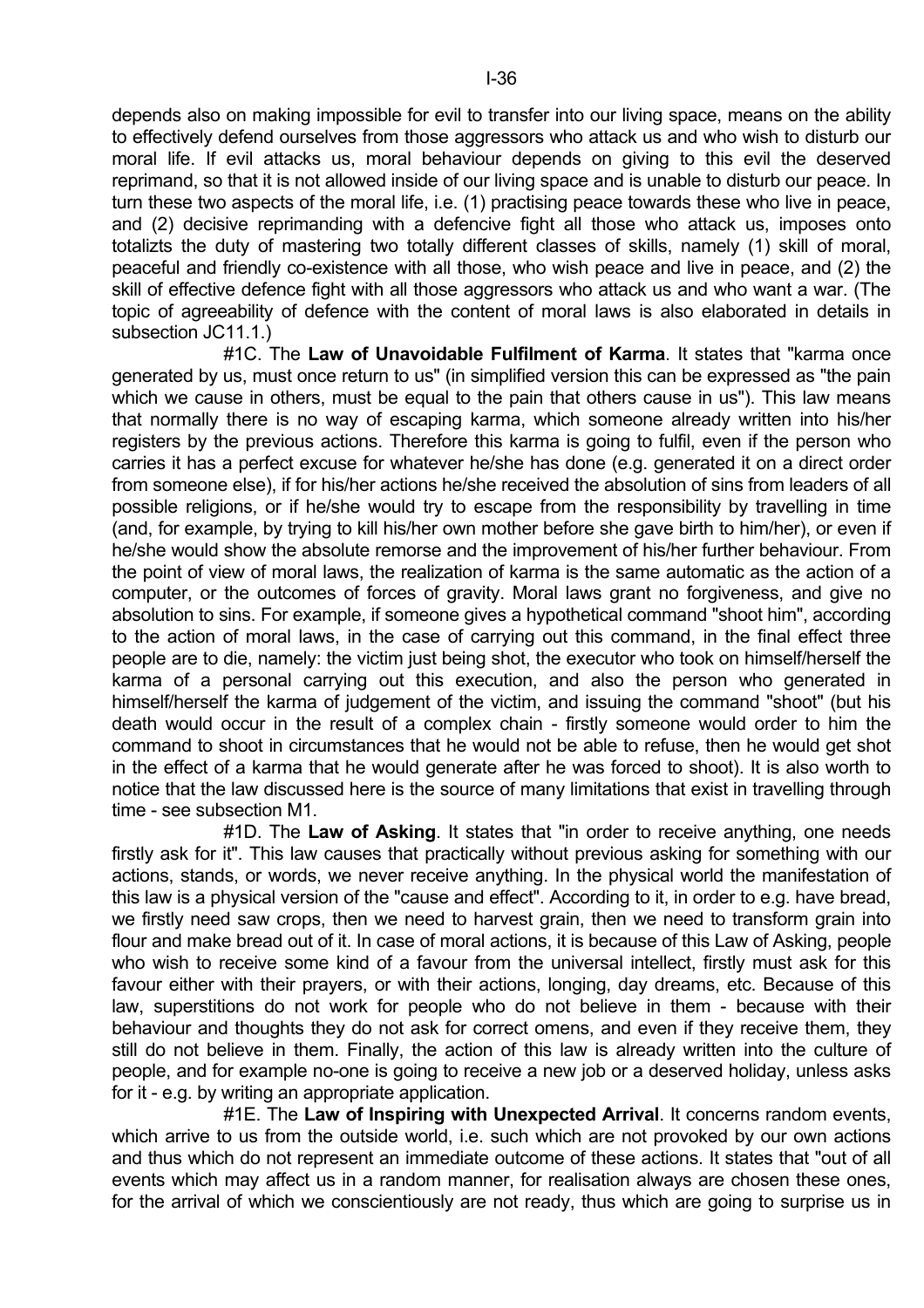unreadiness". For this law, the cause is our lack of readiness to accept an incoming event, while the effect is the arrival of this event, to inspire us in this way to prepare ourselves better in the future. This moral law allows to eliminate the undesirable events by an ordinary analysis and predicting them on the conscious level. If we deduce what actually can happen, and then we thoroughly prepare for the arrival of these events, we are eliminating their arrival (means this law acts along the known Roman proverb, stating that "if you wish peace you need to prepare for a war"). It should be noted, however, that the action of this law does not eliminate the arrival of events that we predicted on the sub-conscious level (e.g. through fears, omens, ESP, etc.), which we are afraid of - but consciously we are not prepared to their arrival and we do not protect ourselves from their consequences. In order to eliminate chances of occurring such undesirable events, we must predict them on the conscious level, and also must undertake some actions aimed at preventing us from their consequences (i.e. "God help those who help themselves").

 #1F. The **Law of Cause-Effect Chain**. It states that "all events which happen in our lives, and all situations in which we find ourselves, are effects of a whole chain of our previous thoughts, intensions, actions, and knowledge, that we gathered so-far, while our thoughts and behaviours taking place during these events, provide next causes for further events and situations which are to arrive in the future". In this law it is vital to notice that every event (i.e. every effect) is combined from a whole chain of causes, not just from a single cause. It is important to realize this, because according to this law, whatever affects us has a multidimensional and continuous character, although our science accustomed us to a simplified thinking that it has a single dimension and a discrete (non-continuous) character. Therefore, if for example on a road an accident takes place, currently we consider only chronologically the most recent cause, e.g. who hit whom. Only in very exceptional situations we also consider a cause that proceeds this one, e.g. whether one of the drivers was drunk. (While in case of discovering that in a given situation this "drunk" driver was also the "innocent" one, immediately there is a moral dilemma, what to do with such a case - currently in many countries the guilty is always the drunk one, even if he/she was absolute innocent, and it was not him/her who caused the accident.) But of one considers such events from the point of view of moral laws, than it turns out that for each such an effect, the number of causes can grow infinitively. For example, let us consider such an event that "someone died because of hanging". Chronologically the most recent cause of his/her death was hanging. But before this happened, there was a previous cause in the chain, namely that he/she was sentenced to death by some kind of court. But even this was not a last cause, as before that he/she was accused (and sometimes even conclusively proven) that he/she killed someone. But even before he/she was accused, or proven to be guilty, he/she must find himself/herself in a wrong place at a wrong time, etc., etc. This chain can be extended infinitively.

 If someone analyses this type of cause-effect chains, than it turns out, that moral laws do not act on the principle of a single cause and a single effect. Rather they act on the principle of "accumulation of a sum of energy from many causes, which (the energy) after reaching a specific threshold value causes the release of the affect that corresponds to this cause". In turn this "energy based" principle of operation of moral laws explains why, e.g. one criminal does something and immediately he/she is cought (because previously he/she accumulated the sufficiently high energy of causes), while another criminal commits the same crime many times and he/she gets away with it (because his/her previous actions generated energy of a different type).

 The Law of the Cause-Effect Chain tries to express several different aspects of the fate that affects us in our lives. Depending on the aspect, which it concerns, the formulation of this law can assume the shape of one of several specific versions of this law. Here are some of these versions:

 - The law of purpose and relevance of every single event. It states that "in our life every single event, even this least significant one, results from our actions and thoughts in the past, and has specific meaning for a chain of other events, which are to take place in the future".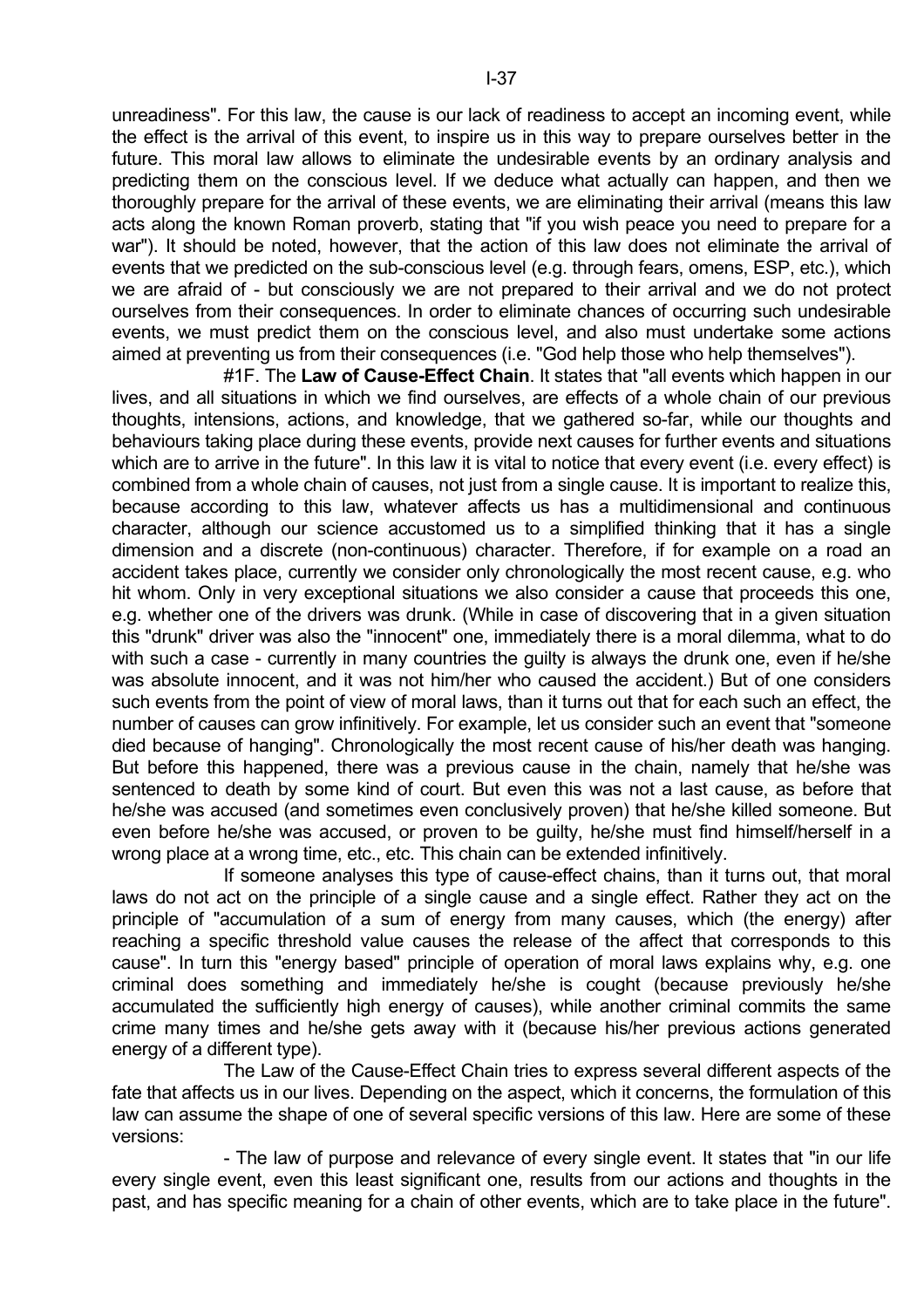This version of the Law of Cause-Effect Chain tries to express one of the most important aspects of the intelligent universe, which states that "nothing in our lives happens by a chance, or because of a coincident, but everything has important causes and goals". Thus everything that affects us, is the result of something else, that earlier we did, or wished for, or thought, and it is simultaneously a bridge to whatever is to happen in the future. According to the Concept of Dipolar Gravity in life does not exist such a thing as a "coincidence", or an "insignificant event" which would not introduce any consequence to our life. For more details see also subsection JC7.

 The law of purpose and relevance has many consequences. One of the rarely realised out of them, is that everything that is significant for us, in the final effect usually turns out to wait just in front of our nose, while we tried to find it out in the big world. Other consequence is the purpose and correctness of sources of our inspiration. If for example creators of a whole range of films present the idea of occupation of Earth by some evil aliens, practically this means, that there is a need and reason for inspiring people with this idea (i.e. that the planet Earth actually is occupied by evil aliens, and this inspiration serves for giving to people the "fair" chance of realizing the situation in which they are - see chapter U). In turn when someone unexpectedly receives a letter with an article inside, usually this means that this article contains an important information or idea, which should supply the recipient with the required intellectual inspiration. Similarly, the multiple encountering of the same information in various sources, usually means that this information has a vital significance for us, and that better is we analyse it thoroughly. The next consequence of the law of purpose and relevance is the significance of "random" events. For example, if we throw something out with a great reluctance, immediately a day later we are going to need it badly. If someone offers some assistance to us, soon afterwards we find this assistance extremely helpful (especially if we do not use it - see subsection JA5.3, which states that "preventing someone from doing a totaliztic good deed is a totaliztic sin").

 The law of independence of temporary effect from our intensions. It states that "the outcomes of every our action are not only dependent on our intentions, but also on our moral energy and karma, and thus on all our previous actions and intentions". The action of this law is described by many proverbs, e.g. by Polish "People shoot but devil carries the bullets" (i.e. "Czlowiek strzela ale kule nosi diabel" - see [9]). It tries to express a different aspect of the Law of Cause-Effect Chain, which states that the outcome of every our action can be completely different than we originally planned (sometimes even completely opposite to that planned one), because this results is influenced not only by what we intended at the moment when we carry out a given action, but also it is influenced by our current level of moral energy and our karma - means everything that we thought, wished, or did in the past (sometimes even very distant one). According to this law, e.g. if we shift back in time, and try to kill our own mother before we were born, it would turn physically impossible, because it would make impossible the fulfilment of karma that we accumulated before this shifting back in time. Thus only these our actions are going to produce the desirable outcomes, the results of which do not prevent the fulfilment karma of ourselves, and all other people affected by them.

 #2. The **Principle of Counterpolarity**. This is another fundamental principle of the intelligent universe. It is also the source of numerous detailed moral laws, and laws of physics. Their examples are going to be provided here. This Principle of Counterpolarity states that "in our universe nothing can be generated with a single polarity only, and therefore everything is always generated with the balanced amounts of both poles". To explain what this means, whatever is generated in this universe, it always is generated with the same amount of positives, as negatives of it (or Ns and Ses, or INs and OUTs). Let us use here several examples, in order to explain this better:

 - Positive and negative electricity. If we generate electricity, we do not generate one type of charges, e.g. only positive charges, but we always generate also the opposite charges, e.g. negatives, in the same numbers as the previous ones.

- Magnetic poles. The formation of only a single magnetic pole (e.g. only "S") is impossible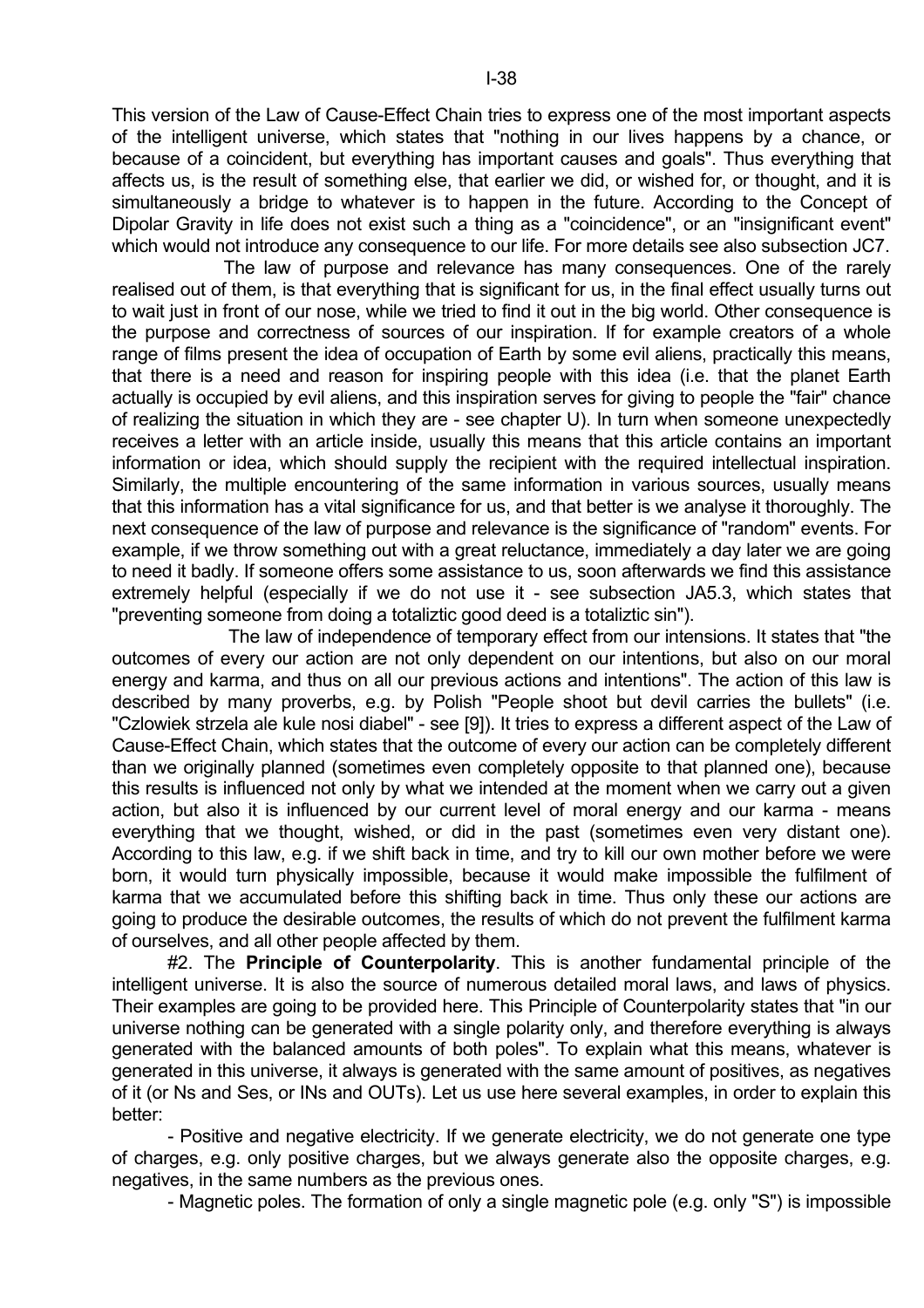without forming also the opposite pole (i.e. "N"), and vice versa.

 - Inlets and outlets. If something has an outlet, or is subjected to outgoing, it must also have an inlet, or earlier must be subjected to incoming, and vice versa.

 The action of the Principle of Counterpolarity extends also to feelings. According to totalizm feelings are like electromotive forces (EMF) in electric cells, i.e. they always create two opposite poles, out of which one reveals itself immediately - when we generate this feeling, while the second appears only after certain time. This results from the mechanism of feelings described in subsection 15.5. According to it, generation of any possible feelings simultaneously builds up a potential for corresponding anti-feeling, which is to break loose soon after a given feeling is released. If for example we experience love, this love creates a potential on our counter-bodies, which later is to be experienced as hatred. If we experience pain, simultaneously with experiencing it, we also generate the same amount of potential for pleasure, and vice versa (the mechanism involved in generation of anti-feeling to a given feeling is explained in subsection I5.5).

 Apart from feelings, counterpolarity also manifests itself in almost all other moral phenomena. E.g. doing any type of good, causes the same amount of bad consequences, and vice versa. Etc., etc. The reason why, for all moral phenomena we usually do not notice these anti-poles, is that in all moral phenomena they typically manifest themselves differently than in physical phenomena. For example, in all physical phenomena, whenever we release one pole, we simultaneously must also release the other pole. Therefore, in order to create a flow of electricity, we need to create a close circuit in which both charges flow simultaneously in both directions. The same is with physical forces. But in moral phenomena, such release of anti-feeling takes place in a different time, can be directed at different objects by our motivations, or can be revealed into different areas, may take a different form, etc. For example, when we experience love today, we can release the corresponding hate tomorrow at the same person, or we can use our motivations to keep this hate under control for some time, and release it at a completely different person several days later.

 The Principle of Counterpolarity is a moral equivalent to the physical "law of equilibrium" which states approximately that "in the state of equilibrium the sum of all actions must balance to zero". For those who learn how to utilise practically this moral law, it has an enormous range of different applications. For example it provides a starting equation, which allows to express mathematically, or to quantify, the majority of moral laws. It also provides a totaliztic recipe how to neutralize unwanted feelings, how to withstand undesirable pressures, how to put up a moral and peaceful resistance, etc.

 The Principle of Counterpolarity exerts a powerful influence on practically every aspect of our lives. One of the areas of such influence, which we normally are not aware of, and therefore which is worth explaining here in more details, are **feelings**. The mechanism of feelings is discussed in subsection I5.5 of this monograph. According to this mechanism, whenever someone experiences any aware feeling, he/she simultaneously charges his/her counter-body without even knowing it, with the same amount of unaware anti-feeling, which only awaits to strike someone. This aware feeling, and unaware anti-feeling, accumulated on our counter-bodies, can be imagined as a kind of opposite electric charges - positive and negative (or as a couple of mutually opposing forces - action and reaction) accumulated in our physical body, and in our counter-material body. The aware feeling is formed into a type of lightning bolt, which we direct mentally, and strike the selected object with it. In the result, when this feeling is a pleasant one, the stricken object experiences pleasure, but when it is unpleasant, the stricken object experiences unpleasantness. In turn the unaware anti-feeling accumulates in our counter-body, and awaits for an occasion to strike some close object. Therefore, if for example we experience a feeling of love to someone, we can imagine it as a spark of positive electricity which strikes the person whom we love, and which forms pleasant experiences. But without knowing this, together with this love we also generate the anti-feeling of hatred of an equal amount, which accumulates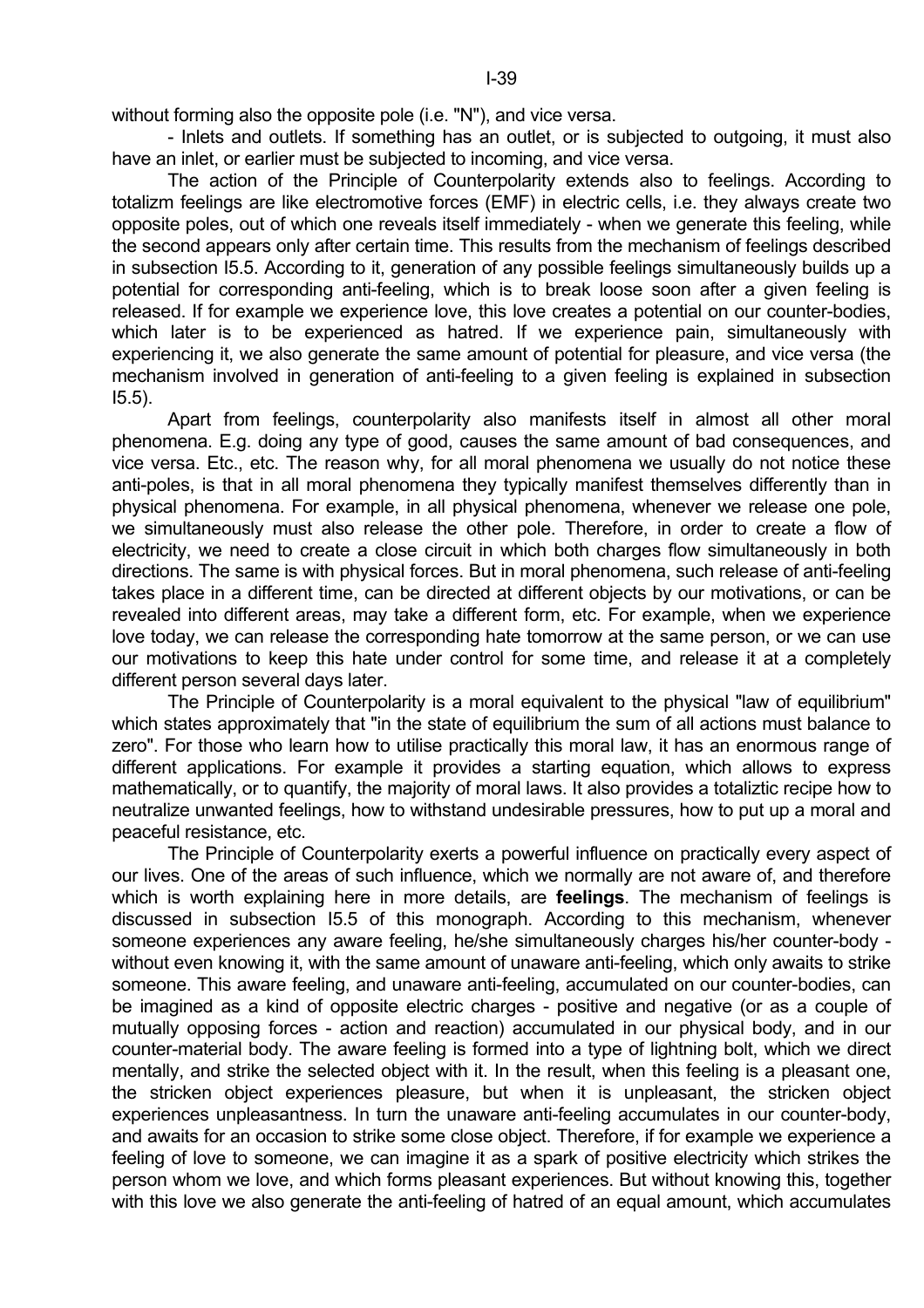in our counter-body, and which only awaits to strike someone near us. If there is no-one onto whom we could discharge this anti-feeling, the unpleasant bolt of hatred may accidentally strike the very person we loved only a while earlier. Because of this unaware anti-feeling, many couples in love viciously argue shortly after they made love (hence the English proverb: "The course of true love never runs smooth"; or a Polish proverb: "kto sie lubi ten sie czubi" approximately meaning "these who love must also quarrel"). Also because of this mechanism, the football fans are causing street fights shortly after on a stadium they euphonically discharged their admiration to the favourite football team.

 The Principle of Counterpolarity practically **invalidates** the whole to-date approach to feelings, which was disseminated by various philosophies, religions, naturalistic groups, official science of psychology, etc. After all, the majority of them were encouraging us to generate love completely being unaware that according to this principle, when we experience love we simultaneously generate the equal amount of destructive hatred. Slightly more agreeable with this principle is Buddhism, which encourages us to avoid the generation of any feelings, which are above-threshold. Unfortunately it does not explain why, while by promoting the reserve towards feelings, it deprives the adherers a very important ingredient of pleasures and fun of life, and also the basic source of physical health. Only the philosophy of totalizm started to discover the similarities of feelings to physical forces and electrical charges, and started to indicate laws that govern feelings. Totalizm also discovered that the generation of uniformly varied feelings, is not only the natural consequence of leading a normal, healthy, and happy life, but also a basic condition of sustenance of our body in the life energy, and therefore the basic requirement of maintaining a physical health (see the description of health consequences of feelings, presented in subsection I5.6). Therefore totalizm directs the attention not towards utopian generating only love at all costs (as various home-grown gurus are trying to teach us, thus completely disregarding the Principle of Counterpolarity and the mechanism of generation of feelings), or towards ascetic suppression of all feelings (as Buddhism teaches us), but towards learning laws that govern feelings, and towards skilful using these laws to increase the quality of our lives. Totalizm teaches us that with feelings we should deal in the same way as engineers deal with physical forces or electrical charges - i.e. we should learn laws that govern their behaviour and then utilise these laws in our everyday life.

 The method of **peaceful resistance** is just one of many possible methods of self-defence, which results from the practical applications of the Principle of Counterpolarity. This method is very effective in all situations, when someone is attacked verbally, or via any subversive campaign, and when the attackers are adherers of a parasitic philosophy. If the attacked person adheres to totalizm, the method described here provides an excellent means of moral defence, which is peaceful, and thus which does not require the mastery of methods of fight. Thus, this method can prove useful to totalizts, as many of them fail to acquire skills of active defence fights, while simultaneously moral laws oblige them to carry out their defence when they are attacked. In cases of such attacks, the Principle of Counterpolarity recommends to do as follows: (a) allow the aggressors to generate as much negative feelings as they wish, and to spread as many lays as they may like, (b) do not charge our body with any feelings at all, or, if we are able, charge ourselves with only pleasant feelings - the easiest way to accomplish this is to tell ourselves that the attackers are actually "poor little things" as they allow evil parasites to manipulate on their feelings and actions in such a powerful manner, and also to remind ourselves, that the real reason of all our problems are evil parasites - not the marionettes/collaborators whom these parasites use to bring these problems onto our heads, (c) concentrate on consequences of problems that are caused by the aggressors, not on people that cause these problems - trying to logically and coldly determine how these consequences affect us, and also how they affect all other people around us, (d) impartially and without any negative feelings: tell/inform everyone around that such-and-such people are attacking us, how exactly they are attacking us, what consequences these attacks are going to bring for us, and what consequences they are going to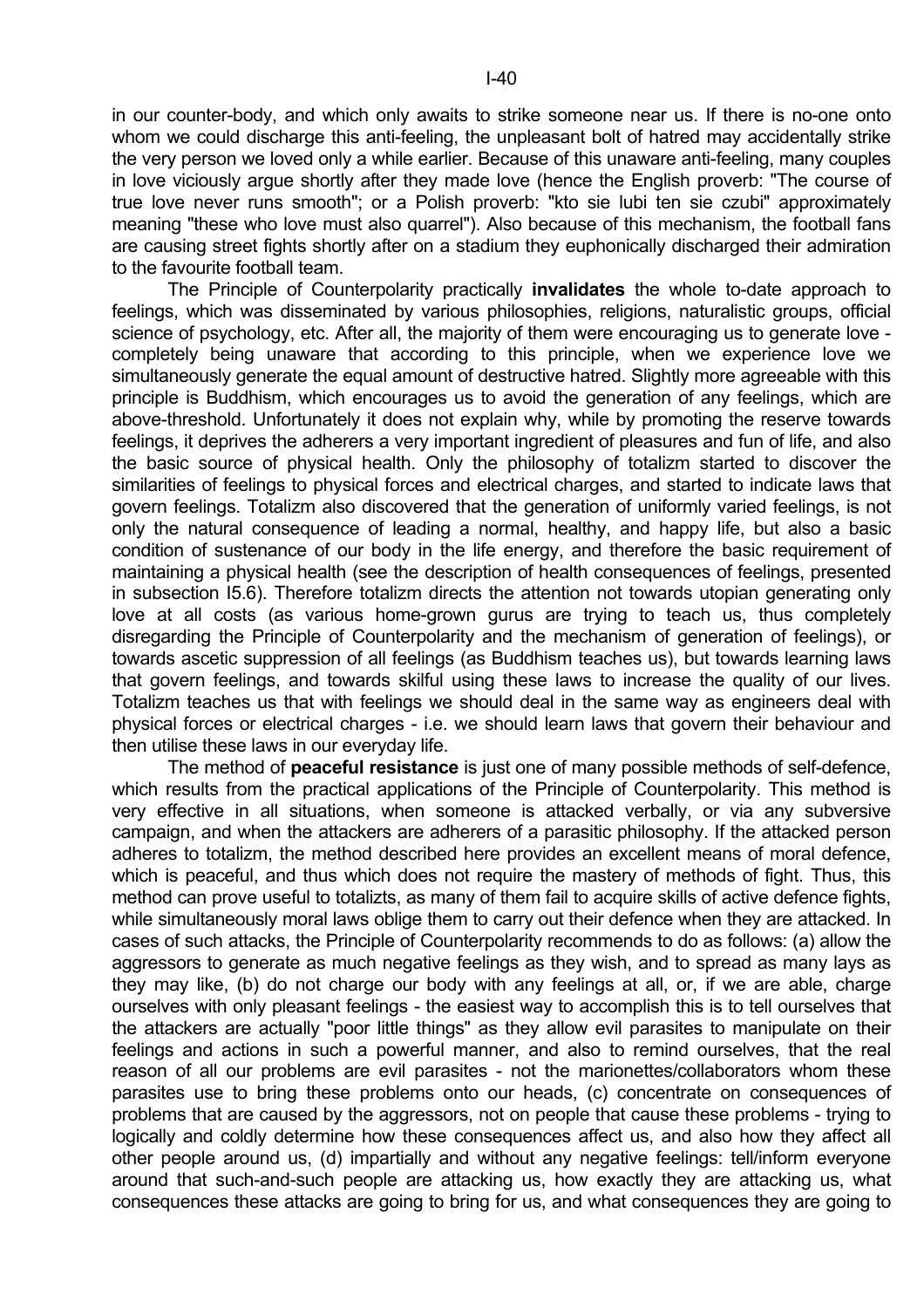bring to all other people around us. Although the sparse information regarding feelings outlined here does not allow to explain exactly at this point how this method of peaceful resistance works, generally it utilises numerous similarities existing between feelings and physical forces, plus it utilises the way that the Principle of Counterpolarity works. In order to summarise this explanation briefly, our aggressors always charge their bodies with a lot of unpleasant feelings, and attack us with them (these unpleasant feeling we can imagine as a cloud of hurtful lightning bolts that they direct to strike us). If in response to these feelings we also charge our bodies with unpleasant feelings, our own feelings are confronting feelings of attackers, and thus we accept the attack on ourselves, trying to withstand it alone. But if we do not charge our bodies with any feelings in response to a given attack, or we charge them only with pleasant feelings (e.g. we feel sorry for the attackers, or we like and appreciate good points in them), then we do not accept bolts of feelings that were directed at us (in all moral and intellectual matters: similar attracts while opposite repels). Thus these bolts of feelings pass by us with no effect, and spread into our environment (this we can imagine that, because we are not charging ourselves with any feelings that would attract these deadly incoming lightning bolts, they pass near us without actually hitting us and without doing any harm). So, if simultaneously we tell everyone around us the entire truth about the attack, and about the consequences this attack is going to bring to us and to others, our environment forms a kind of closed circuit, which generates feelings that are to neutralize feelings of aggressors. Therefore, it is our environment, which is going to fight down these aggressors for us. The self-defence method described above works almost miracles, and it always surprises me in action, because its results manifest themselves in manners, which at our level of knowledge sometimes cannot be explained. For myself it already proved itself surprisingly effective (e.g. in the first attempts of firing me from the job at the beginning of 2000, which are described in subsection A1 of treatise [7/2]). However, initially it is very difficult to implement correctly, because we have a natural tendency to response with the same feelings as these generated towards us by our attackers. But when used correctly, it is a perfect illustration of the Principle of Counterpolarity. For example, if we manage to induce in ourselves only positive feelings towards our attackers, than we actually attract towards ourselves also the positive feelings, which attackers generate together with the negative ones, but which they try to direct elsewhere. Therefore such positive feelings compel attackers to feel positively towards us, and even to assist us in our defence. Of course, while implementing this method, we need to remember that the final outcome is depending on such factors as: (a) how well we managed to extinguish the unpleasant feelings in ourselves (i.e. the stronger are our unpleasant feelings, the smaller is the response of our environment and the larger portion of attack we need to take on ourselves), (b) how many people we managed to brief into a given attack, (c) how well we managed to deduce and to present the true implications that a given attack has for us and for other people, (d) what is the state of morality in people who support our side. The above it is worth to supplement with the speculation that perhaps the famous Christian rule "to expose the other cheek, when we were hit into the first one" is a very crude and imperfect way of expressing this method of peaceful defence.

 The Principle of Counterpolarity is one of the primary principles of the intelligent universe. From it a whole range of secondary laws and principles originate. Let us discuss here several examples of such detailed moral laws, which are secondary for this principle.

 #2A. The **law of two-sided swords**. It is a moral equivalent to physical "law of equilibrium". It states that "the sum of all positive and negative (short term and long term) consequences of every event or action must balance to zero if it is considered in the absolute frame of reference". According to it nothing in our universe can have only positive, or only negative consequences, while the expression "this is good" or "this is bad" are true only if understood as the substitutes for the expressions "this is moral" and "this is immoral".

 The law of two-sided swords is expressed in numerous proverbs, the exhausting list of which is provided in publication [9]. In order to provide here some examples, in the English language such proverbs state that "out of something bad there is always something good", or that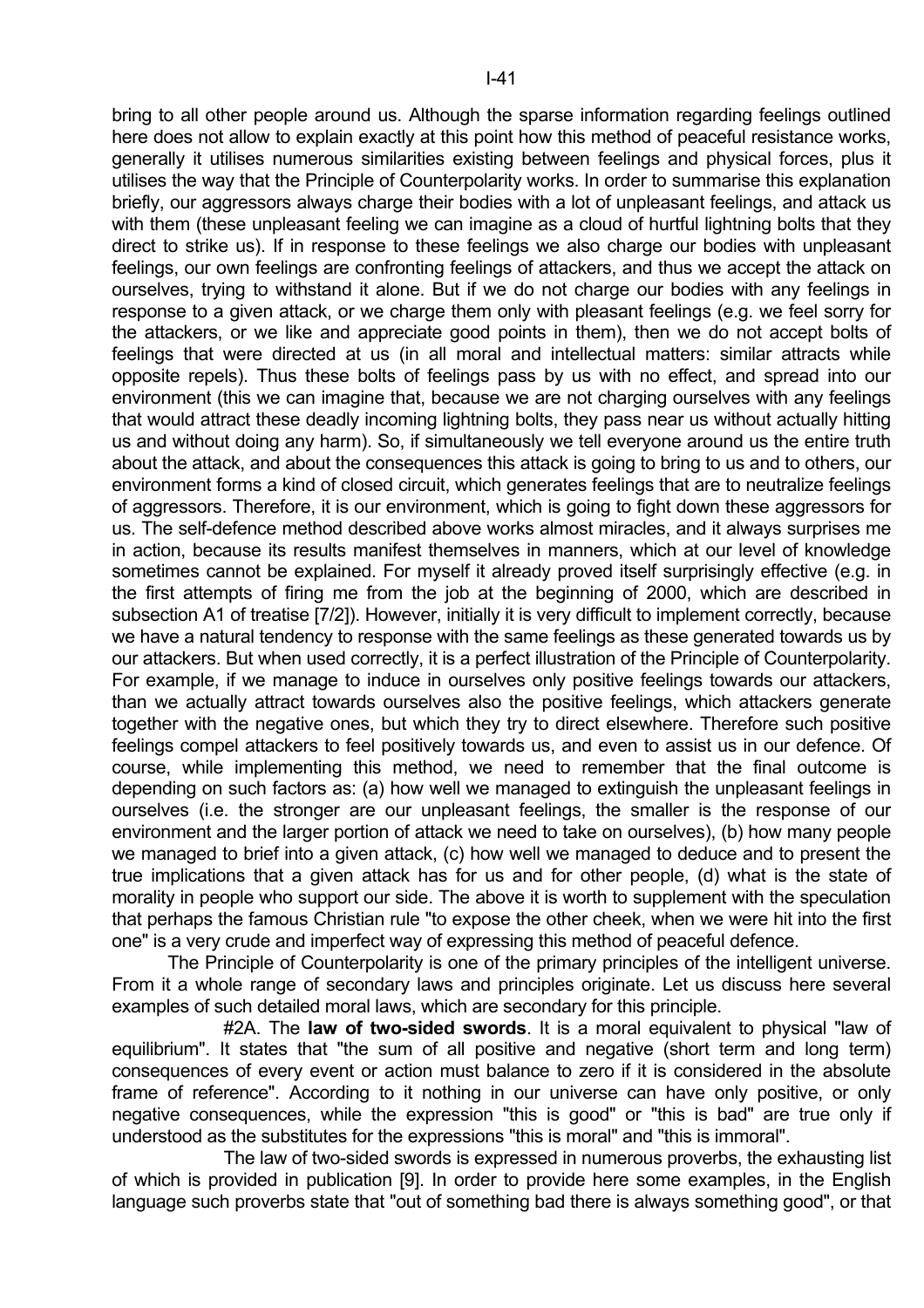"every cloud has a silver lining", or proverbs which claim the exact opposite of this, e.g. that "there is a thorn in every rose", or the Dutch proverb "De één z˙n brood, is de ander z˙n dood" that can be translated that "the bread for one is a death for others". What all these proverbs are trying to express, is just the essence of the law of two-sided sword, means the fact that in the absolute and long term sense, "good does as much bad, as bad does good", that "everything contains in itself also the exact opposite", and that "every problem contains its own solution". In order to list here several illustrations for the law of two-sided swords, the example of it can be: drinking an alcohol (initially pleasure and feeling high, then hangover and suffering), support to someone poor whom we allow to earn some money (the negative consequence is our lost of this sum of money, the positive consequence that compensates this loss is the induction of appreciation from the poor, the creation of the credit of good will, earning the return via the Boomerang Principle, etc.), eating a sweet (a pleasant taste at the moment of eating, but the pain of tooth and the bad taste afterwards), or going to a dentist (initially the pain and suffering, but then the peace and health).

 The law of double-sided swords can be described mathematically. Examples of such mathematical expression of it can be the following equation:

 $\sum P - \sum N = 0$  (114.1.1)

where  $\Sigma$ P represents the sum of positive consequences for a given person (for example a sum of moral energy which was generated by a given event or action), while  $\Sigma N$  represents the sum of negative consequences of a given event or action, for a person who introduced it to the circulation (for example the sum of physical energy that was used in order to realize a given action or event).

 #3. The **Energy Conversion Principle**. This moral principle states that "whenever in a closed system there is a conversion between moral and physical energies, the sum of both types of energies before and after the conversion remains unchanged". This can be expressed as:

 $E_B + P_B = E_A + P_A$  (214.1.1) where:  $E_B$  and  $E_A$  are moral energies before and after the conversion, while  $P_B$  and  $P_A$  are physical energies before and after the conversion. (Note that physical energies are potential energy and kinetic energy, which are defined and mathematically expressed in exactly the same manner as present science defines and expresses them.) The moral energies  $E_B$  and  $E_A$  from the equation (2I4.1.1) are defined by the formula (2A6):

 $E = FS + \Sigma n(\mu/\mu_r)f_r s_r$ 

where subsequent symbols carry the following meaning: (F) are feelings, while (S) are motivations of a giver (this means that (F) and (S) are feelings and motivations generated within the person who is causing a conversion of energies under the analysis);  $(f_r)$  i  $(s_r)$  are feelings  $(f_r)$ and motivations  $(s<sub>r</sub>)$  of receivers (that means these are feelings and motivations which are induced in any one out of the people who receive products of the activity that causes this particular conversion of energies) - note that in formulas for moral energy, the upper case Latin letters concern the giver, while lower case Latin letters concern the receiver of a specific moral activity. Symbol  $(\Sigma)$  means the process of summing along all recipients of a considered activity (e.g. if the giver is a teacher, then symbol (Σ) would mean the sum of feelings (fr) multiplied by motivations  $(s_r)$  that were generated in all students of this teacher). Coefficient (η) represents the efficiency of the telepathic communication between the giver and the receiver of the analysed activity. (Note that if receivers do not see the giver with their own eyes, the value of (η) drops so much, that practically it can be assumed n=0. For this reason for all activities carried out without the visual contact between the giver and receivers, a simplified equation is in power which takes the form (1A7):  $E = FS$ ). Coefficients ( $\mu/\mu_r$ ) are expressing the moral compatibility of the giver and a receiver, that means the mutual ratio of their levels of saturation with moral energy. Note that the feeling (fr) not always must be positive and in some cases can be highly negative (i.e. when a given action caused an envy or hatred), even if the intensions of it were positive - i.e. when the giver generated positive feeling  $(F)$ . Similarly the motivation  $(s<sub>r</sub>)$  of the receiver not always must be positive and in some negatively motivated people it can take negative values (e.g. represent intentions of causing pain, represent a disapproval of a given action, etc.). Therefore, there are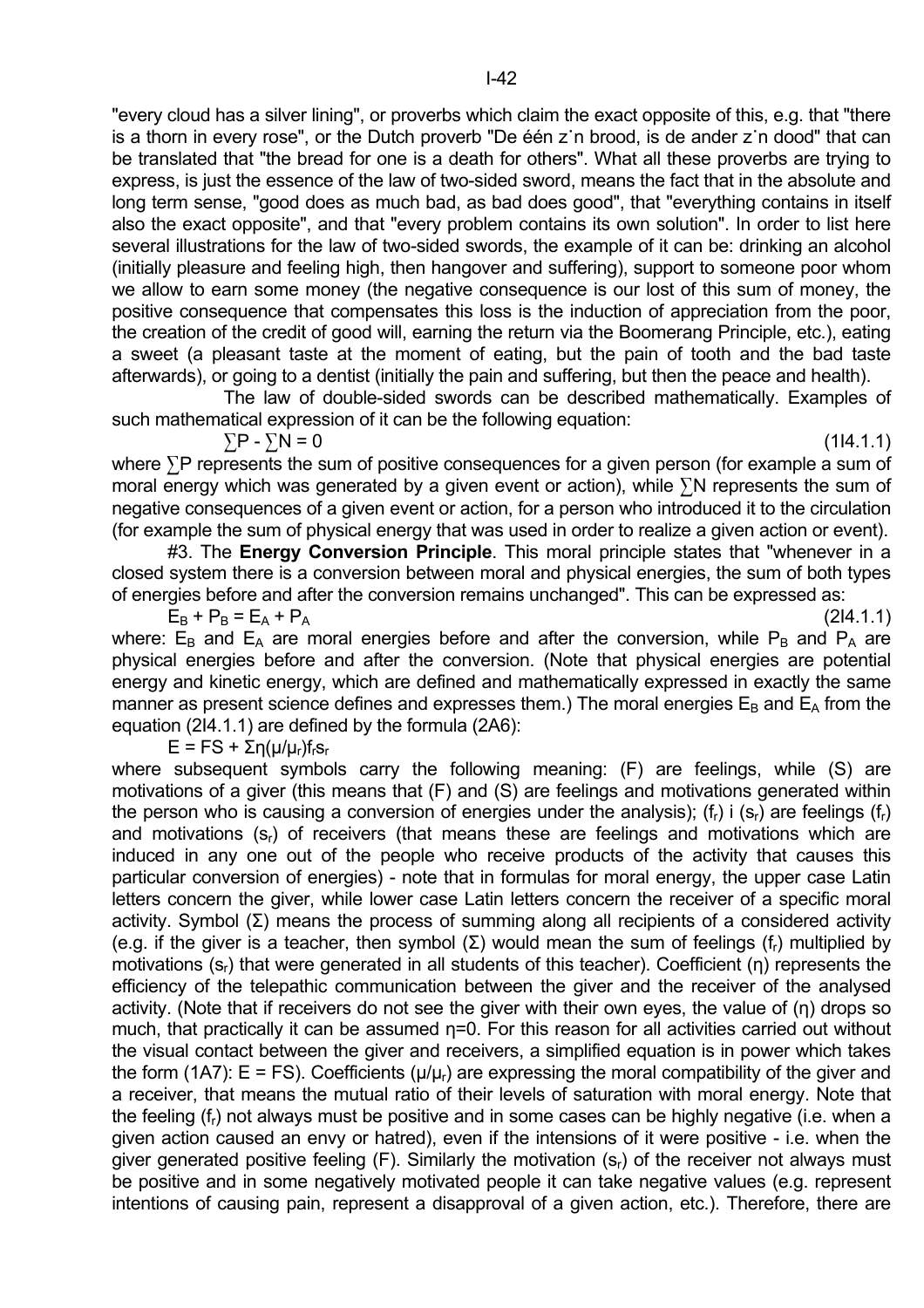situations when acting within the sight of recipients of our efforts, instead of increasing our moral energy (E), we can decrease this energy. (For this reason "totalizm", as well as some religions the creators of which knew about the action of the Energy Conversion Principle, do not recommend doing good deeds in a manner that recipients know who did them - they state that good deeds should be done anonymously.)

In order to explain in simple words the significance of the Energy Conversion Principle, it is providing mathematical foundations which realise that whenever we carry out an activity which generates any moral energy, then we simultaneously must contribute to this activity the equivalent amount of physical energy, and vice versa. It is because of this principle that whenever we climb "uphill" in the moral field, we must put a noticeable physical effort into this climbing, whereas whenever we slide "downhill" of the moral field, we do this effortlessly, and with generating a noticeable amount of pleasure.

 The Energy Conversion Principle is the moral equivalent of the physical "principle of conservation of energy", which states that "when a rigid body, or a system of rigid bodies, moves under the action of conservative forces, the sum of the kinetic energy and the potential energy of the system remains constant". This moral principle is equally important as its physical counterpart, and can be utilised in countless occasions when moral effects of anyone's actions are to be calculated or quantified. For example, it can be used for determining the amount of mental work being equivalent to a given physical work. After all, according to equation (2I4.1.1), every type of mental work depends on the motion of our intellects within the moral field, and therefore it must cause the conversion of physical energy into moral energy. (Of course the direction in which this conversion occurs, meaning whether it disperses or generates moral energy, is described by the mechanism of feelings - as this is explained in subsection I5.5 of this monograph.) Actually the Energy Conversion Principle forms one of the basic principles of the new discipline named "**totaliztic mechanics**", which is described in chapter JE of this monograph, and also in the Polish monograph [1/3]. This new discipline allows us to calculate such matters as amount of someone's effort when this person wishes to reach the state of nirvana, or amounts of moral energy generated during various physical activities, etc. In turn having a tool which allows such calculations, gives moral phenomena the same power of utilisation, as currently physical phenomena have. Thus, the only reason why people still break moral laws and continually get punished for this breaking, is that the knowledge about these laws, although already published and available for people for a long time, is blocked from being disseminated by evil parasites and by various scientists and officials.

 #3A. The moral **law of earning everything**. It states that "in life we need to earn everything - the gains which someone is getting without previous earning, is in the material sense either waisted or must be earned later with pain, effort, and shortages". The more exact illustration of this law was contained in treatise [7]. The action of it is observed by people for centuries, and is even expressed with numerous proverbs (see [9]). For example it is expressed with the proverb "No pain no gain". This law has several detailed versions, which relate to its action in different life situations. Their examples include:

 - The law of total justice. It states that "everyone receives in life whatever he/she deserves".

 - The law of wasting gifts. It states that "all gifts are wasted, unless the receiving person previously earned them, or unless their long-term effects are going to be negative proportionally to their value".

 - The law of worthlessness of unearned benefits. It states that "all benefits accomplished by someone without previous earning, are going to be wasted, or the bill for them is going to come later". This law is especially respected in some Eastern cultures, for example in Chinese culture. Because of it, Chinese even divide money into "good money" and "bad money". For example, money originating from theft, cheating, black mailing, extortion, lottery, etc., are considered by them to be "dirty", and Chinese believe that they are going away very fast, without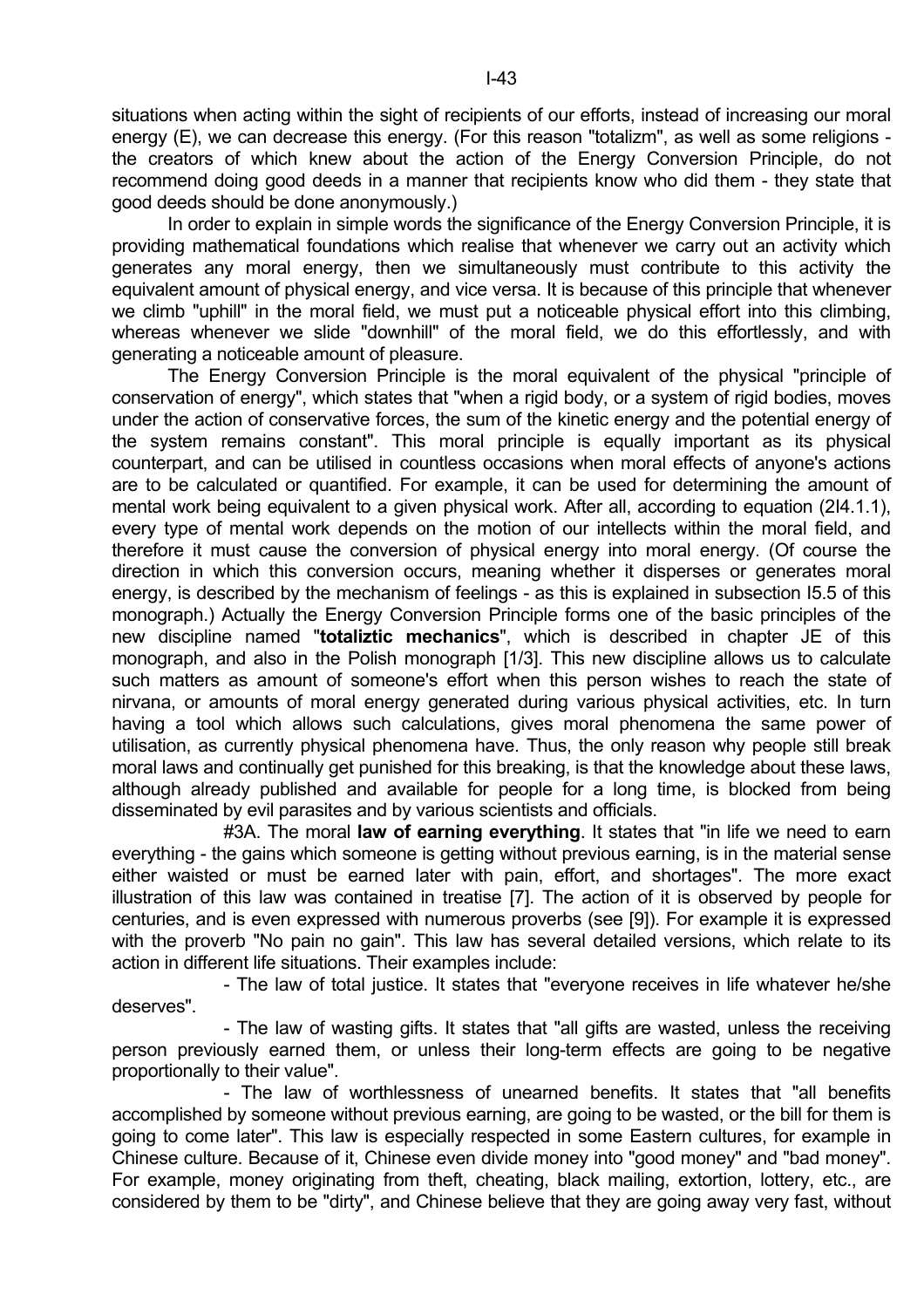giving any satisfaction to the owner, or become a source of some troubles and unpleasant consequences that are proportional to their value.

 - The law of intellectual inertia (the effort consuming attribute of every change). It states that "every change of the currently existing situation (i.e. the intellectual status quo) requires putting an effort, which is proportional to a number of people affected with this change" (means literally: F=ma). From this law results, that introduction of new ideas, proofs, or views, always receives an intellectual resistance, that the views or scientific theories which are once introduced into the circulation, are then very difficult to withdraw or to change - even if they turn to be wrong, etc. In order to illustrate here how merciless is the action of this law, let us assume for a while, that the reader knows and accepts the evidence presented in monographs from series [5] that "the tunguska explosion from 1908 was caused by the blasting of propulsors in a cigarshaped flying complex of three UFOs type K6". But at any attempt of repeating of this evidence to friends, this person will probably be corrected and reassured, that is at wrong because the tunguska explosion was caused by the fall of a huge meteorite - as such explanation was disseminated in the first publications on this explosion.

 #4. The **Principle of Moral Purpose**. It states that "all laws of our universe, including into this also moral laws, are so designed, that obeying them in all our actions leads us and the universe to the constant development and continuous moral improvement". Therefore all actions, which are agreeable with these laws, at the moment of realisation must be difficult to accomplish, effort consuming, or pain inducing. Thus undertaking such efforts can occur only in cases when the strength of someone's intellect dominates over natural inclinations of the body of this person. In turn everything that at the moment of realisation is easy, fast, and pleasurable, must simultaneously be directed against moral laws. Therefore the supporting of our natural tendencies to "move along the line of the least intellectual resistance", means accepting in life only what is pleasurable, easy, and fast, is going to lead to a simultaneous disobedience of moral laws - see the philosophy of "totalizm" described in chapters JA, JB and JC of this monograph. Expressing the above in the form of much simple statements, "everything that is moral is always difficult", and "everything that is fast, easy, and pleasurable, for sure is immoral".

 The Principle of Purpose is also one of the primary principles of the intelligent universe. Also from it various other laws and principles of the secondary level originate. Let us discuss now some examples of the detailed moral laws, which are secondary in relationship to this principle.

 #4A. The **law of most beneficial course of events**. It is probably the most difficult to prove out of all moral laws. The only theoretical premise for the existence of it results from the definition of moral laws provided in subsection I3.6. However, the actual action of this law I observed not only on myself, but also I noted on my relatives and friends during analyses of actual their life experiences. The action of this law could be expressed in the following way: "out of the huge number of various events that we could be affected with in every moment of our lives, selected and realized are for us only these events, which provide the fastest and the most effective spiritual development for us, and also for all other people who are going to be affected with their outcomes or who are going to be aware of our fate". This is because of the action of this law, all people are always satisfied with their fate and would not change it for life of anyone else. The above law can be expressed with several other formulations. Here are some of them:

 - "In life we always receive whatever in the absolute sense is the most beneficial for us", even if at the moment when we receive it, we do not take it as being beneficial. Thus, if we are affected by the unpleasant events, then they obey the proverb "out of something bad is always something good" - therefore in difficulties we should seek their teaching power and the future positive consequences they are to bring.

 - "In life everyone receives guidance", only not everyone takes notice of them. These guiding information is passed to us with the means and possibilities of our world, thus for many people it remains unnoticeable.

- "In life we always are affected by events that we did not predicted" - as this was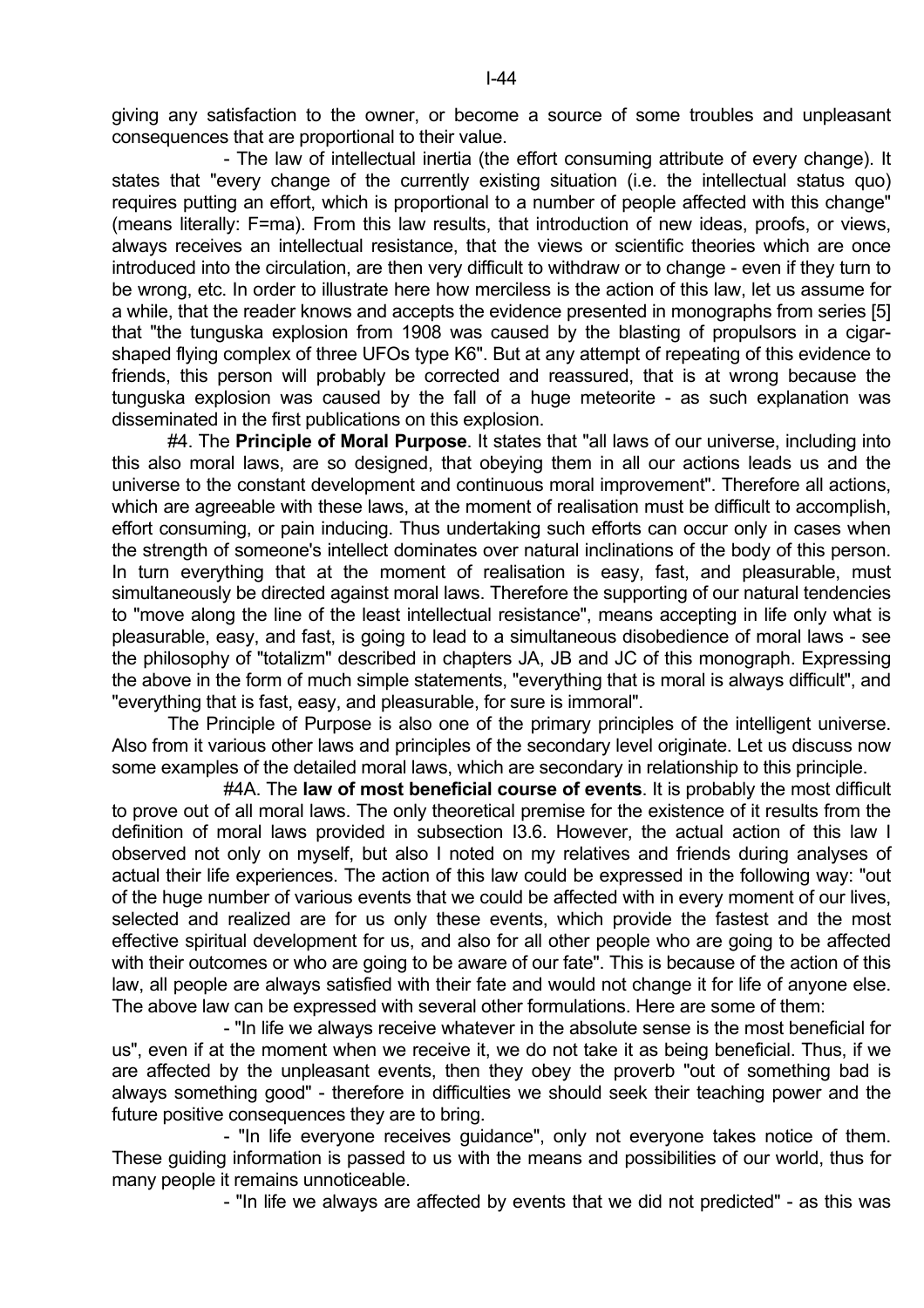already pointed to us by the law discussed before. An excellent proverb which expresses this says "it is unexpected that always happens". In my personal view, the reason why events that were not predicted, are dominating over events which are predicted, is that due to continuous bombardment of us with events which we would not predict, the universal intellect forces us to train our own mind in the analysis and prediction of all possibilities that can happen in a given situation. It is worth to add here that in some Eastern cultures (e.g. in the Chinese one), mechanisms were worked out, which constantly remind ordinary people to consider possibilities of appearing of unexpected, and thus to prevent mentally the release of it. These mechanisms are based on superstitions. In these cultures a very complicated system of superstitions was developed, which direct people's attention into omens and various signs of warnings. This system in turn forces people to constantly consider the possibility of appearing of some unexpected event. In turn by considering such possibility, it turns this event into a "predicted" one, and thus prevents its release.

 - "Be appreciative for everything", even if it is not exactly what you wanted or what you expected. Everything what we receive is always served in amount, quality, and manner, which is the most appropriate for our good, and for our spiritual development. Also if we receive something, we should compare it to whatever others received. After all, the known Buddhist saying states that "Cling not to nothing for at the end everything goes away" (see [9]). But we should learn by the analysis of fate of other people.

 - "Let us learn on our own errors and let us carefully analyse each our defeat". If in life we are affected by some kind of defeat, it happened in a given moment and extend at least for two reasons, i.e. in order to let us learn that (1) something is wrong with our actions, and we should work towards correcting it, and (2) we previously did something that according to the Boomerang Principle or with the Maximal Teaching Effect now is bringing to us just such a return - thus in future we should be careful not to repeat such an action.

 - "In the duration of a single lifespan almost all generated karma is paid back". We should be prepared that almost everything that we do now, is going to be returned still in this lifetime, so that for a next life almost no karma is carried out. It is worth to notice that to the carrying out to another lifetime, only this karma is designated, which is impossible to be returned in this lifetime (for example childless people cannot receive the return that they generated towards their own parents, while the castrating woman cannot receive her return until she is incarnated as a man).

 - "For a given person all events which affect it are subjectively balanced in sense of their positive and negative influence (relating to actual level of a given person)". Chinese this principle of balancing call "Yin and Yang". The above means that for example if someone receives a gift, which was awaiting for a long time, then together with this gift some other event will arrive, which for the receiving person is going to spoil the reception, in this way subjectively balancing the pleasurable (good) with unpleasant (bad) effects of receiving this gift. In turn if a person is affected by a disaster or a loss, it is going to be connected (via time or via causes) with some other positive event, which is going to subjectively balance the negative consequences. On the same principle every famous piece of art has some detail which spoils it, while every technical device has not only drawbacks, but also advantages. The action of the above principle of balancing is reflected by numerous proverbs and sayings. Let us quote some of them: "When one door closes another opens", "what goes round comes round". This principle also manifests itself in the law that states "the more primitive is a given civilisation, the more supernatural intervention is in its affairs". This laws results from the fact that in primitive civilisations do not exist scientific or technical achievements, that would balance the bad events that affect them. Therefore, in order to still balance these events, the universal intellect must use the divine intervention. In turn in civilisations that are highly developed scientifically and technically, there are various methods of balancing of bad events without the necessity of resorting to divine intervention. Therefore in the highly developed civilisations, the ratio of supernatural phenomena in everyday life rapidly drops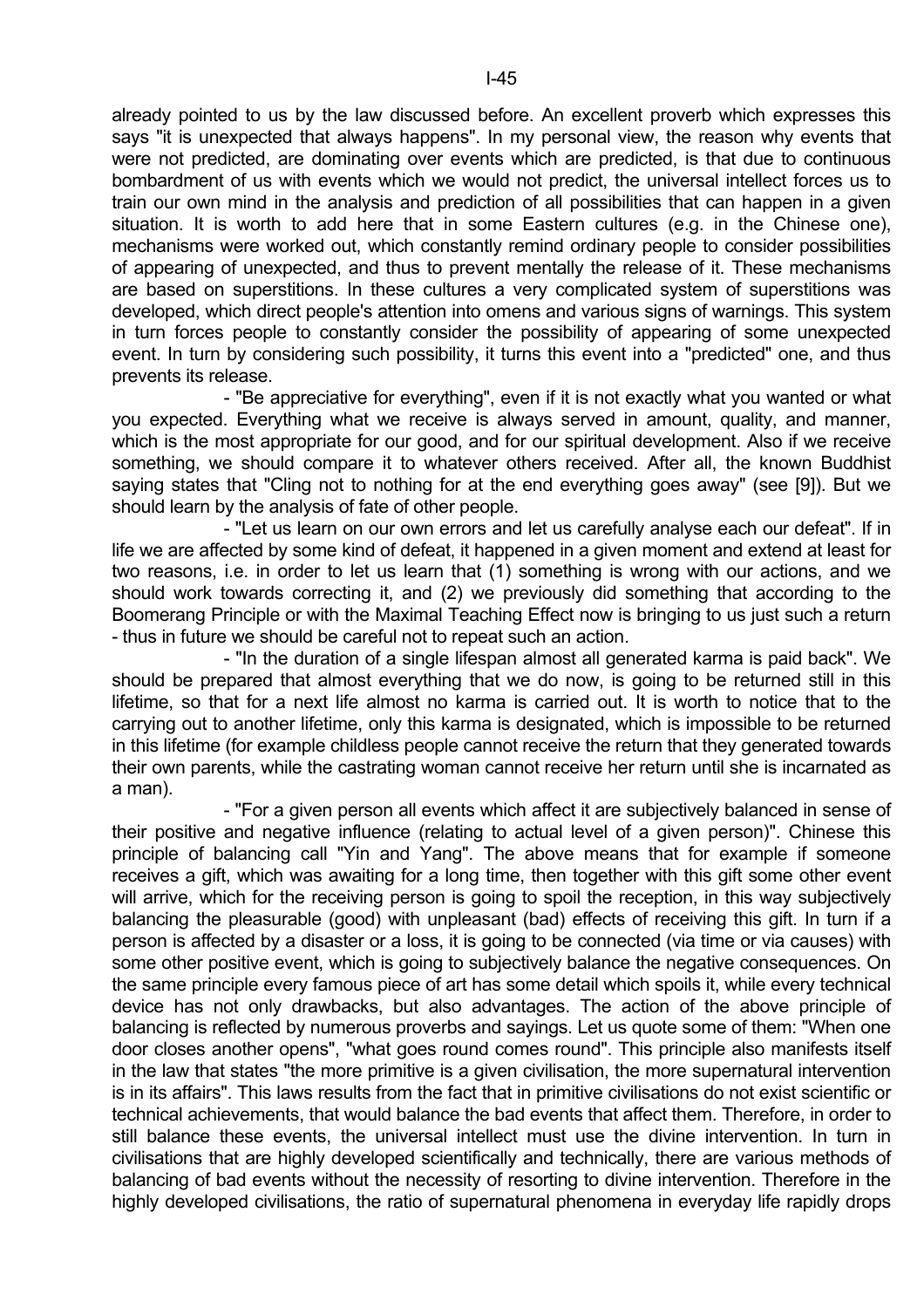down.

 #4B. The **Law of Maximal Teaching Effect** of every event. This law is the result of combining together the Principle of Cause and Effect, with the law of most beneficial course of events. It states that "every event which affects us, is carefully selected from the point of view of the type of effects that it brings to us, their intensity, power and ways of affecting us, and the exact moment and circumstances when this event happens, so that the teaching power of it is maximal, while the moral lesson that it teaches us concerns simultaneously the maximal number of levels and problems". From this law results, for example, that if something falls down, it falls in a manner that causes the most damage and thus is giving us several different moral lessons at the same time, that flu always gets people in the less appropriate moment - when everything becomes really urgent, or that problems usually arrive in packs and concern many matters at once so that they most effectively force us to think our matters over and to reflect. It is worth to notice here, that because of this unique action of the Law of Maximal Teaching Effect: (a) "all attempts to push onto others the responsibility or guilt for our own defeats and errors, is the avoidance of accepting the moral lesson that was just applied to us - thus in the future this lesson is going to be repeated with much higher power", and (b) "every defeat and unpleasantness that affects us in life, we turn into our personal gain and the feeling of accomplishment if we manage to realize the content of moral lesson that it supposed to teach us".

 The Law of Maximisation of Teaching Effect is characterised by one very vital attribute, which should be explained here. This is the fact that **the Law of Maximisation of Teaching Effect has the power to extend the Boomerang Principle for additional unpleasant experiences**, and to generate "creditory karma". This means that it has the power to cause that some unpleasant experiences that affect us in life, not necessarily must originate from the Boomerang Principle and not necessarily are written in our karma, but they simply can be served to us "in addition", to give us a mortal lesson in the area which definitively needs to be learned either by us, or by someone who observes our fate (this lesson is so selected, that it is maximally teaching for us and for possibly widest audience of people who are aware of our fate).

 From the to-date analyses of the mechanism, with which this Law of the Maximization of Teaching Effect extends its actions above of whatever we have in our karma, it appears that this law is a kind of cause-effect reversal of the Boomerang Principle. In order to explain this mechanism here, if we are affected by an event for which we have no karma as yet, than this event generates in us a so-called "creditory karma". This creditory karma has this property, that it can be materialised, although does not need to. It causes, that only in cases, when in the future we commit something that is programmed in it, than for this action we are not going to pay back - because we already payed it earlier. But if we do not commit such thing voluntarily, then this karma does not need to be materialised. This in turn means, that in cases when according to the Law of Maximal Teaching Effect something affects us, than we receive for this event a karmatic credit, which we can use up later. It is worth to notice, that because of the existence of this creditory karma, it constitutes one out of several possible mechanisms of breaking down the "karmatic chains". Our learning of these mechanisms is very vital, because their practical utilisation allows the gradual improvement of the world in which we live.

 The interesting aspect of the Law of Maximal Teaching Effect, which I managed to observe during cases known to me when it was released, is that people who are to be affected with some undesirable experience for which they do not have karma, are always somehow asked for permission to get this experience. This asking is not obvious and open, but it takes place at the subconscious level, by checking whether a given person accepts the evil that is just coming at him/her. If someone subconsciously rebels against a given experience, and does not want to accept it, then it is not served, and there is some divine intervention which either modifies it, or completely eliminates it. Thus experiences which are outcomes of this law, are only served to those people, who by their subconscious acceptance or resignation, or through decisive selection, accept the unpleasant experience which they do not deserve with their earlier behaviour.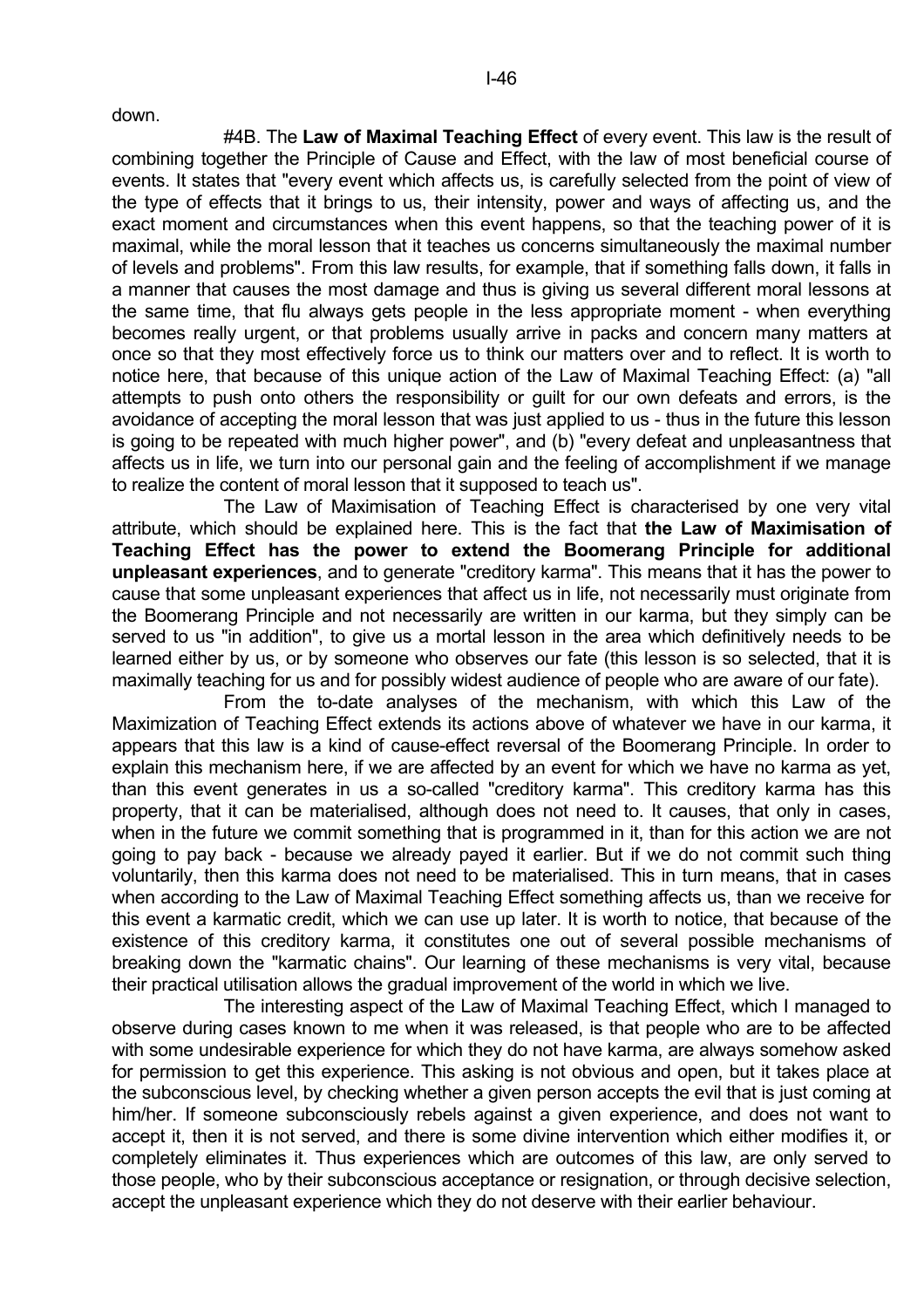Out of all possible reasons of releasing the action of this law, especially vital is the voluntarily release. It takes place always in cases, when a given person undertakes a conscious decision, that should voluntarily undergo through some kind of undeserved suffering, in order to serve as an example to others, or to direct them into a proper path, or to realize to them an important lesson, etc. There is a lot of examples of such voluntarily releases of this law. In order to indicate at least some of them here, they include: Socrates (Greek philosopher from Athens, c. 470 B.C. - 399 B.C.), Jesus, Scotsman Sir William Wallace (1270-1305), Joanne D'Arc, Father Kolbe (who voluntarily let himself killed by Germans in a concentration camp to spare the life of another prisoner), Mother Teresa. In every case of a voluntarily release of this law, the moral impact of it is huge - this is another evidence that behind the action of moral laws stands the universal intellect, which maintains the memory of those who obey laws that it imposed on people.

 #4C. The **Law of Multidimensional Moral Consequences**. It also results from the Principle of Purpose, or more strictly from the fact that nothing in life happens by a coincidence, and every event that affects us has several deep reasons and purposes. The result of this law is that all events which affect us in life, always have many moral dimensions, means that they serve several moral purposes simultaneously. This multidimensional nature of events causes, that the same event always provides us with several different moral lessons for several different topics (although we not always realize all these lessons). For example, if we get a powerful flu, when we would not listen mum and we dressed too light, when we kissed someone who just had a flu, and when landing in a bed makes impossible for us to meet members of our gang, than the subsequent dimensions of the same moral lesson called "flu" realise to us: start to listen to what mum is telling, start to notice the requirements of a hygiene, and revise our relationship with gang members. Therefore, the content of the Law of Multidimensional Moral Consequences can be expressed in the following way: "everything that affects us in life, has more than one major purpose, and more than one moral consequence". This law orders us to seek consequences and goals others than the ones that are obvious, in everything that we are affected with. In fact the number of levels that we are able to detect in a given event, is an indicator of our moral maturity. For example, moral ignorant always sees in a given event only the most obvious and the fist level - i.e. whether this is pleasant or unpleasant for him/her (e.g. in eating a sweet he/she sees only the level: "tasted good" or "how unappetising"). People in the first stadium of learning totalizm start to see also the next level of long-term consequences (e.g. in eating a sweet, they also see the influence into teeth or diabetes - thus they start to realize also the operation of the law of twosided sward). Finally people with an advanced knowledge of totalizm start to realize consequences of even further level (e.g. in eating a sweet they start to see the effort and love of mother who bought it, the morality and moral energy of the factory which produced it, etc.).

 #4D. **The Law of Superiority of moral laws over physical laws**. It is the outcome of the superiority of the counter-world over our physical world. It states that "in all cases of collisions of laws, and also in relation to intellects that have over-critical amount of moral energy, laws of physics are under control of moral laws". The action of this law is manifested in several different manners. Here are explanations for some of them.

 - The deformation of physical laws which is progressing with our age. Laws of physics are working precisely according to their content only in case when from their outcomes does not depend the fulfilment of any moral law. Therefore in our young age, when we still do not have accumulated a high karma, or do not have the level of moral energy that is any different from normal - and thus which would affect the action of physical laws, many events that we observe are ruled exclusively by laws of physics. But proportionally as with the progress of our age, the accumulation of our karma is growing, and the level of our moral energy becomes either higher or lower than normal, this two factors (i.e. karma and moral energy) cause the change of action of laws of physics. Therefore for older people, the action of laws of physics is not so unambiguous as for young people. Many phenomena and effects, which according to laws of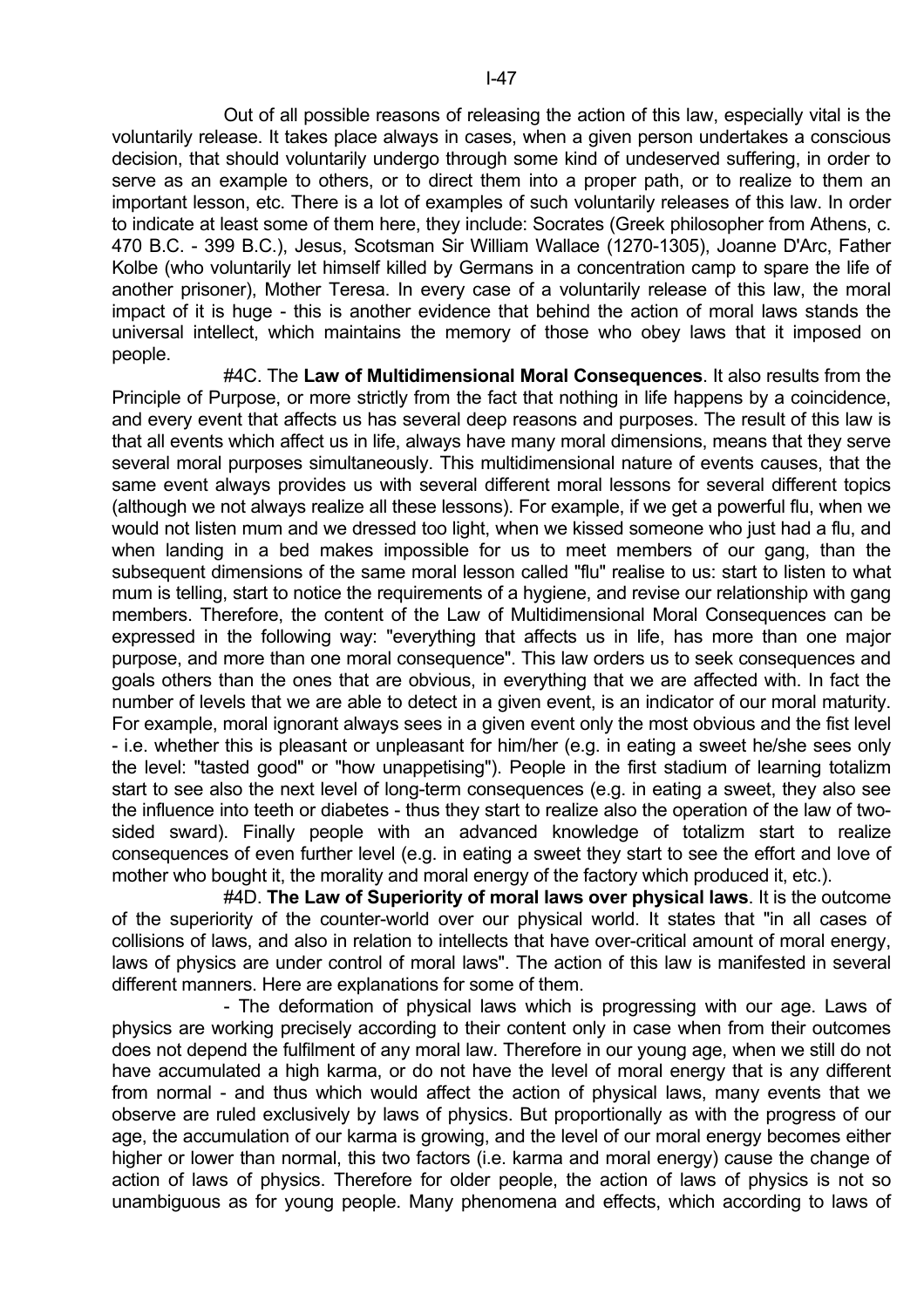physics would work in a given manner, actually for older people start to work in a completely different manner, and sometimes fully contradictive to laws of physics.

 - The possibility of mental redirecting the action of laws of physics. People with very uniform accumulation of karma, or with decisively different from average level of moral energy, just by their taking part in some events and by thinking about the outcome, can influence the cause of appropriate laws of physics. This includes people either very good in moral sense, and thus having especially high level of moral energy (e.g. saints, high priests, innocent children, legendary virgins, people doing many totaliztic good deeds, healers, people practising martial arts, etc.), or people specially evil, and thus characterised with almost a complete lack of moral energy (e.g. people very envious or aggressive, exploiters, despotic dictators, long-term unemployed, executioners, etc.). Therefore in the presence of such people, improbable events may take place, such as for example the correct use by a layman of a device that requires a lot of skills and training, or a complete impossibility to use a device that one knows perfectly, unexpected work of a device which should not work at all (from this law originates the well-known folk claim that "gun once per year shoots without ammunition"), or the jamming and disintegration of devices after someone touches them, results of experiments that are opposite to expected, telekinesis, appearance or disappearance of aggressiveness in animals, rapid recuperation or illness, opening body with hands - means "bloodless operations" (which are only possible by healers who accumulated especially high level of moral energy), etc.

 - Moral modification of laws of physics. Laws of physics work according to their content only when no moral law modifies their outcomes. But there can be situations when outcomes of laws of physics would be contradictive to someone's karma. In such situations outcomes of laws of physics are either cancelled (e.g. by shifting time backwards - as below this is described in relationship to outcomes of head-on collisions of cars), or these laws completely refuse to work . A drastic example of cancellation of outcomes of action of laws of physics was reported to me by my close friend Dr J. (Bob) Valkenburg (P.O. Box 39, Te Kuiti, New Zealand). In 1995 together with his friend (Refris Templer) he was driving a car at a high speed. When he was overtaking a cyclist and thus moved on the other side of the road, from another direction a fast moving truck emerged. The car of my fried had a head-on collision with this truck. For the duration of around 15 seconds my friend and his companion were experiencing the state of blackout and being shifted somewhere, and the physical absence in the area of accident. Then both find themselves again in the car, driving the same point of the road, but there were no a cyclist or a truck any more in there. (On the basis of my research to-date I am convinced that there was a shift of time for my friend and his companion - see subsection M1, combined with the simultaneous de-synchronisation of their time and time of a cyclist and a truck.) As a curiosity I should add here that I know in person many more people (at the time of writing this paragraph as many as three), who take part in fatal car accidents, but for whom the fact of occurring of this accidents was subsequently annulated in almost an identical manner. A next person known to me, who driving a car also had a head-on collision with another car, and then the entire event was shifted back in time and erased, is Mrs. Enid Tata of New Zealand. The third such person I got to know, would not allow to publish his name. As a child he used to ride his childish bicycle down the road that passed by his home. One day during such riding he went straight under wheels of a huge truck that emerged from the opposite direction. For a short duration he experienced blackout and would not know what happened to him. When he wake up he was lying in his bed in the house - in one piece and without a slightest damage. After he told surprised parents the entire event, they all went to see the area of this accident. They found his bicycle in there - whole smashed and flattened with wheels of a truck. I also heard about a fourth similar case, but it was slightly different. I was visiting a friend from Roxburgh, New Zealand, while family of his friends was also there. A lady from this family told us their experience that they just had with their car. During driving it they took a short cut of a corner and went onto a wrong side of the road. From the opposite side emerged a fast moving car. But before there was a head-on collision, something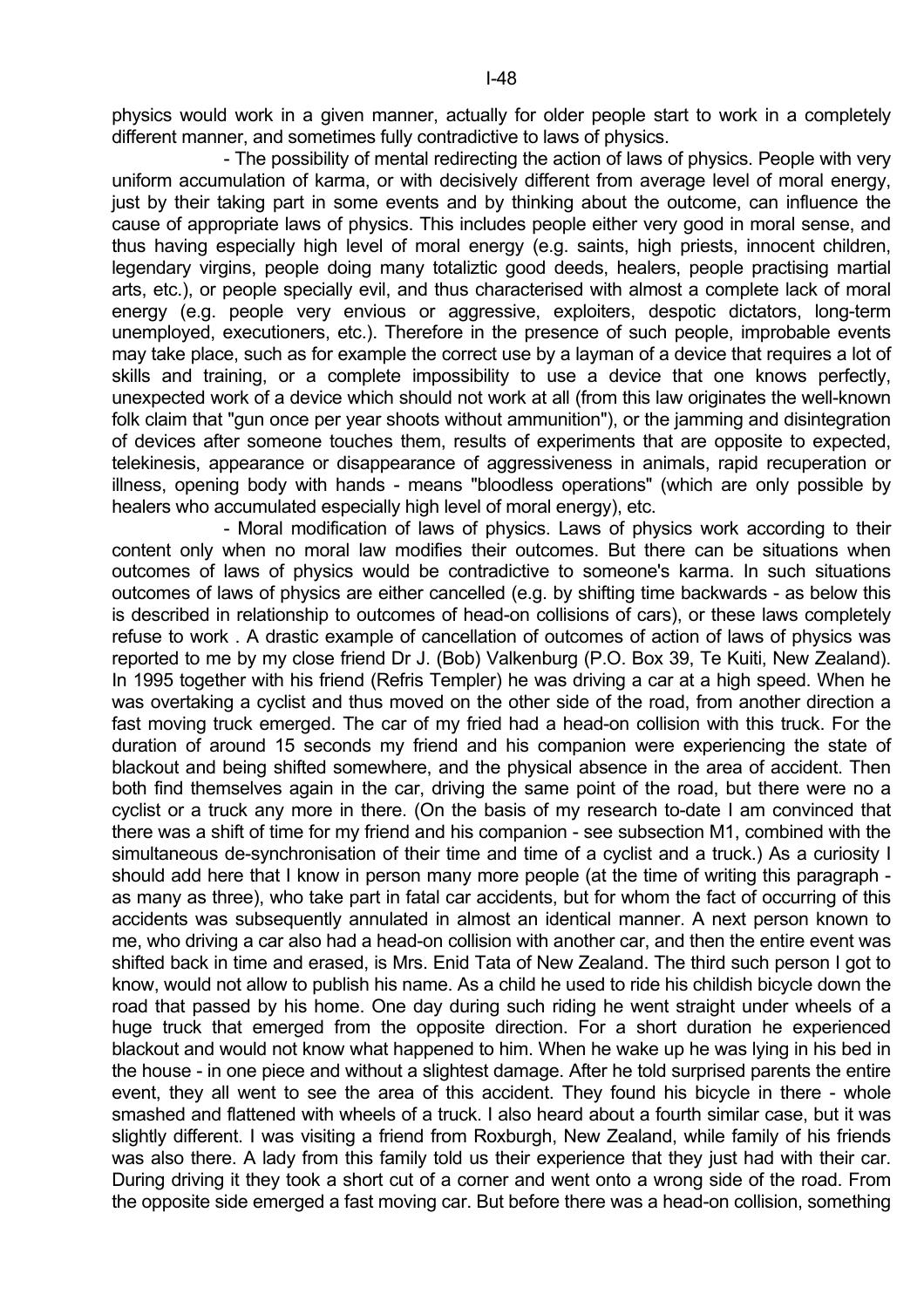happened and they all felt as if they are floating in the air. Afterwards they found themselves on a correct side of the road, while there was no any other car in the vicinity. Actually this event I heard before any other one. Thus I did not realise that there is a repetitive pattern in such events, and also I did not ask for details of these people.

 #5. **Principle of Personal Responsibility**. The action of laws of physics is based on the principle, that the responsibility for everything lies beyond the object that completes a given action. For this reason, for example the responsibility for the fact that a river flows in a complicated manner lies in forces of gravity, in the rotation of Earth, in the geology of the land, etc. - means in everything but the river itself. This principle of laws of physics, that the responsibility for everything must be pushed away on something or someone else, are trying to cultivate also people who in their personal philosophies are following the line of the least intellectual resistance - means who adhere to the philosophy of parasitism described in chapter JD. According to their claims, the responsibility for everything lies in other people, in the prevailing laws and regulations, in circumstances, etc. - means in everything and everyone except for themselves. But moral laws define the location of responsibility in a completely different manner. According to moral laws, the direct responsibility for everything lies in the doer who completes a given action. In this way moral laws are making accountable everyone - they do not consider whom can be charged with responsibility for a given action or event, but they always punish or reward the direct doer of this action or event. This drastic change of location of responsibility in moral laws, when compared to laws of physics, is expressed with the use extremely important Principle of Personal Responsibility. This principle states that: "we ourselves take the personal and undivided responsibility for everything that we do in our lives, and also for everything that according to moral laws we should do - but we neglected doing it".

 The above we should supplement with the information that totalizm and the Concept of Dipolar Gravity define the responsibility as a moral equivalent to the idea of "acceleration" from physics and classical mechanics - see also descriptions from subsection JA8, JA2.3 and JE3.5. In the light of totalizm, taking the responsibility is a moral action which is the equivalent of accelerating our own motivations. In turn pushing responsibility away is the equivalent of a rapid deceleration our motivations. As such, the concept of responsibility is by itself a very significant "indicator of the moral correctness" - see descriptions in subsection JA2.3.

 The Principle of Personal responsibility is also a source of detailed moral laws. Let us state here some examples of them.

 #5A. The **law of personal responsibility for our ignorance**. Because one of the more vital moral laws states that "constantly lift your knowledge of moral laws", the content of the law of personal responsibility for our ignorance can be defined in a following manner: "ignoring to learn the action of any of moral laws does not release anyone from the personal responsibility for obeying this law and for suffering all consequences in case this law is broken". Expressing this in other words, tolerance of our own ignorance in any area, e.g. of the knowledge of laws of universe, is a serious moral crime for which a given person (and also a given group, organisation, nation, or civilisation) is going to be punished, through subjecting it to increasingly weighty situations, in which these laws are going to be executed with ever increasing power. The outcome of the action of this law is that from our initiative, responsibility, thoroughness, consistence, openness to truth and new knowledge, depends how our life is going to unfold. We should not expect that someone should, or that something is going to assist us to direct or to settle this life. We also should not push responsibility for our defeats at someone or something else. The key for our happiness and success lies in our own hand.

 #5B. The **law of personal responsibility for each single our action**. Moral laws charge us with the personal responsibility for the entire activity that we lead, or for the lack of action in situations when the moral acting was required from us. It can be expressed with the wording that "for moral laws all effects of our actions remain our personal responsibility, independently onto whom or what we would try to push this responsibility". For example, many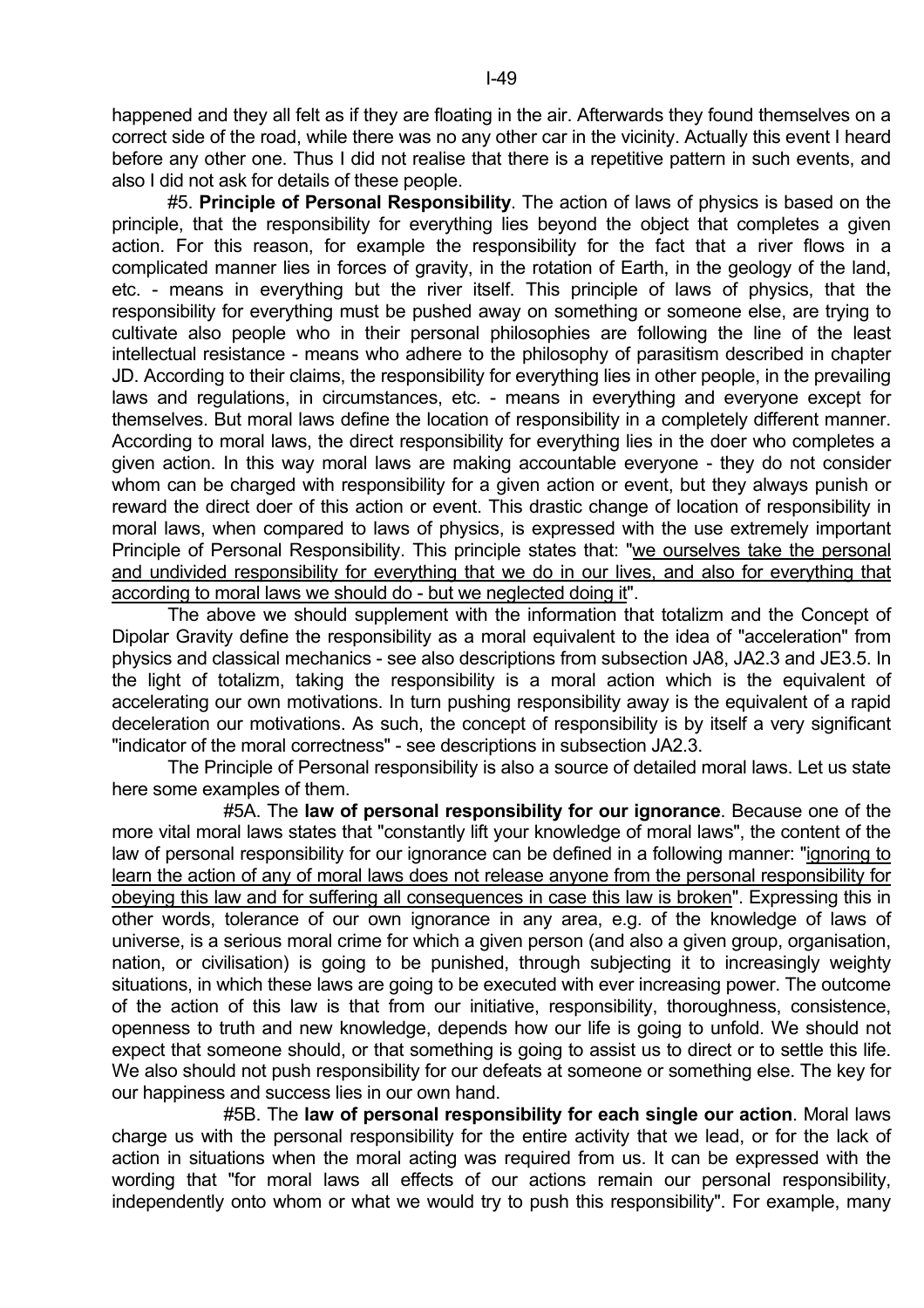people show in their lives the tendency to do various atrocities, if they only have some excuse, justification, or a pretext for them. And so many people is ready to start killing, torturing, oppressing, putting down, or exploiting others, if they only do it because of the order of their superiors, or in the name of interests of the nation, country, or company, or because of the recommendation of leaders of their religion, or because they were taught so by their lecturers and textbooks, etc. But according to moral laws, it is not vital what excuse someone has for a given behaviour, because always he/she takes the personal, full, and unavoidable responsibility for everything that is doing. Thus in the effect of these laws, everyone unavoidably receives a response, which is an exact equivalent and consequence of whatever was done. The effects of the law of personal responsibility for each single our action are manifesting themselves in several different manners. Here are explanations for some of them.

 - "From the responsibility one does not escape". Thus if someone did something, for what - according to moral laws - he/she must then take the responsibility, than wherever this person would hide this responsibility is going to find him/her.

 - "The escape from responsibility accelerates the arrival of it". If someone tries to escape the responsibility that falls on him/her, than all actions aimed at avoiding it, only accelerate the arrival of it. It is expressed by various proverbs, e.g. "the attempts to ignore a problem cause this problem to grow".

 #6. **The Principle of Rewarding Moral Behaviour and Punishing the Immoral Behaviour**. It states that "whenever in the real life a situation of a conflict between two sides appears, with one side acting morally while other one - immorally, then the action of a group of moral laws is initiated, which in various ways support and reward the side which acts morally, but simultaneously limit and punish the side that acts immorally".

 Moral laws that belong to the principle discussed here, are these ones that cause the frequent appearance of phenomena which border with small miracles. I personally many times in my life had an opportunity to notice manifestations of action of moral laws that result from this principle, and they always induced my deepest astonishment. They demonstrate the occurrence of small-scale miracles, which literally appear at our wish, and which show their power to serve only us. Therefore, for me personally the discovery and confirmation of the actual operation of this principle, together with moral laws that stem from it, was a huge astonishment. It realised to me, that behind the action of moral laws, a super-intelligence is hiding. So moral laws do not act blindly and automatically like physical laws.

 The action of every moral law that stems from this principle, is always conditioned by various requirements. These requirements are so designed, that they make impossible to enjoy benefits of these laws by people who do not act morally. Therefore in order to cause the operation of these laws in the real life, the best way is to initiate this operation via the use of methods of our moral acting that are especially devoted to them. Examples of just such methods are described in subsections W6.1 and W6.2.

 Until now I managed to identify and to formulate several moral laws that result from the Principle of Rewarding Moral Behaviour and Punishing the Immoral Behaviour. Here are these laws:

 #6A. **The law of a highway through a sea**. The name of it refers to probably a well-known to the reader case described in the Bible, when waters of the Red Sea parted to form a path for Israelites that were escaping from the Egyptian slavery. The reason for just such a name is the fact, that in real life the action of this law is a reflection of that Biblical situation. This is because the discussed moral laws states that "if in the situation of a conflict between two sides, one of which acts decisively morally while other one - decisively immorally, the side which acts morally is put into a situation without exist by the side that acts immorally, then moral laws automatically form a safe exit from such a trap, even if for this purpose they need to form a highway through a sea". However, for benefiting from the fruits of this law, one needs to know that this safe exit from the trap situation formed automatically by moral laws, is always well hidden.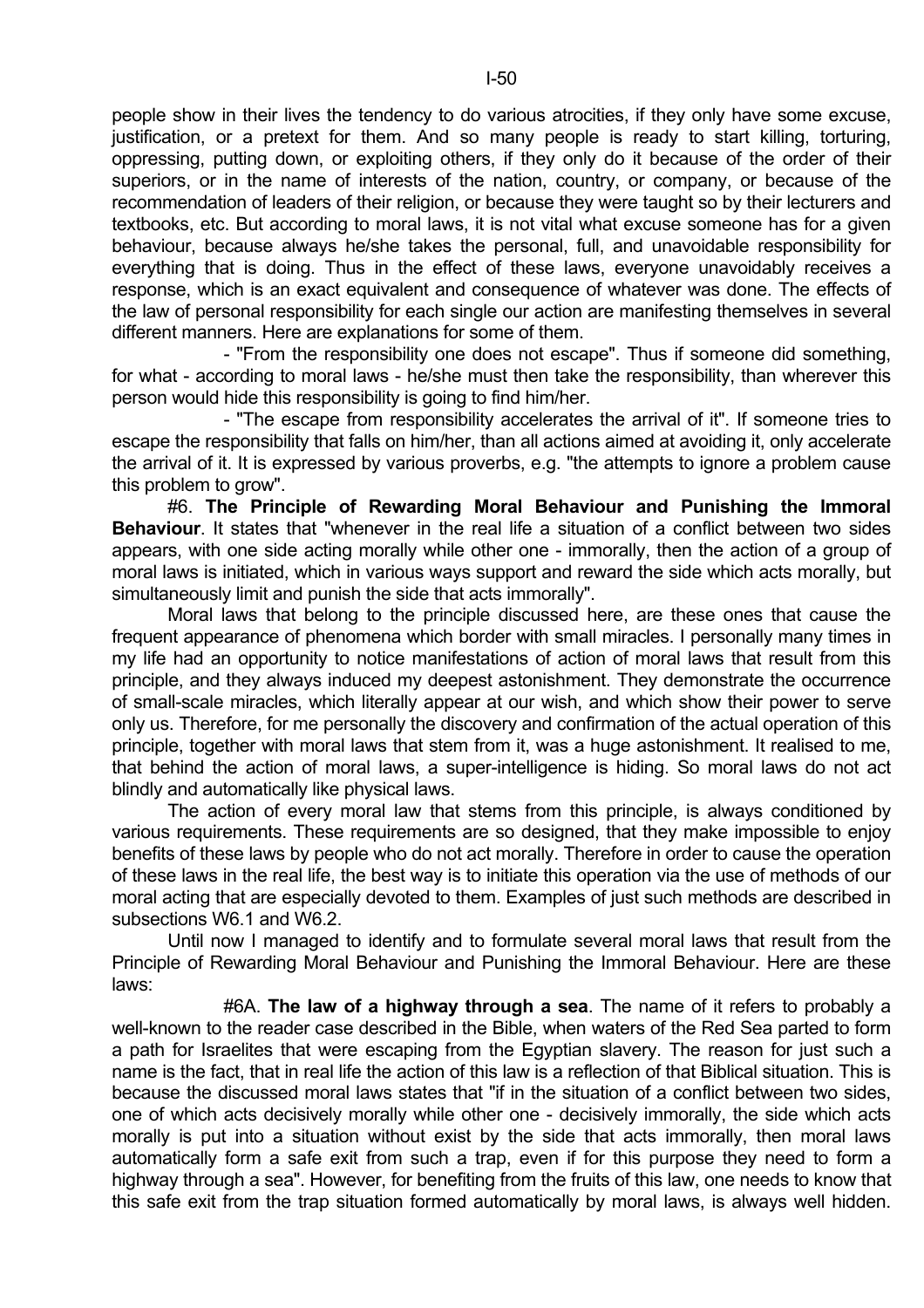Therefore, in order to use it, the side that acts morally must firstly put an effort in finding it. But this exit never is allowed to be used by the side which acts immorally, even if this side puts a significant effort to find it.

 In order to explain in other words the essence of the above moral law, it acts exactly as this is described in the Bible for Moses and Israelis when they cross the Red Sea through the road that was formed after water parted. Whenever anyone with evil intentions intends to destroy someone that acts morally, then this moral law initiates the action, and forms the path especially for the use of this side which acts morally and was put into a given trap. But the problem is, that this escape path, or a safe exit from a difficult situation, is always well hidden. In order to find it, it is necessary to put a bit of intellectual effort into the search. The reason is, that the side which acts morally must prove through such searches, that really wants to find the exit from this difficult situation and that trusts in power of the universal intellect to create appropriate exit. So-far people did not know about the existence and operation of this moral law. So usually, when pushed into a corner, they gave up and did not seek the exit. While this exit actually was waiting for them hidden somewhere nearby. Therefore now, when the operation of this moral laws is finally discovered, we must remember that if we act morally, then this safe exit from the situation always awaits for us and we only need to find it.

 I discovered the action of this moral law gradually, after I formulated around 1999 the so-called "method of a blind samurai" that is described in subsection W6.1. The operation of this method is based on the action of the law discussed here. It depends on a fast finding a path around any obstacle that stands on our way to a moral goal. Since the times when I developed this method, I applied it hundreds of times in my everyday life. It turned out to be extremely effective. During using it I noticed with astonishment, that in many cases a way for an easy walking around a difficult obstacle, appeared rapidly in places, where normally this way was absent. After I analysed these cases I finally started to understand, that such exits from difficult situations are formed automatically by moral laws, separately for each case of such difficult situations that look as if they have no exit at all. For more details see the description of the "method of a blind samurai" provided in subsection W6.1.

 #6B. **The law of automatic transformation of a moral victory into a physical victory**. This law states that "if in a real life exists a situation of confrontation or fight between two sights, out of which one acts morally while the other - immorally, and during this confrontation the side that acts morally accomplishes a moral victory, but physically becomes defeated, then with the elapse of time this physical defeat becomes automatically transformed into physical victory by the action of moral laws themselves". A best example of operation of this law was the death of Jesus. UFOnauts managed to defeat Jesus physically through his crucifixion with telepathically manipulated Jews - as evidentially reveals this Figure O7. But Jesus was victorious over UFOnauts morally. So with the elapse of time his moral victory was automatically transformed into a physical victory through the sole action of moral laws. A large number of similar cases, that confirm the repetitive work of this law in every case that pertain to it, we know from everyday life and from textbooks of history. These who accomplish physical victories, but are defeated morally, with the elapse of time have their physical wins automatically transformed into defeats. In turn moral victories of their opponents, with the elapse of time are automatically transformed into the physical victories.

 The moral law discussed here is enormously important. This is because it introduces a number of practical consequences. For example, it illustrates that the universal justice is NOT blind like the justice of people, but acts intelligently. In this case, with the use of moral laws this universal justice gives a significant advantage to these ones, who defend themselves morally against an aggressor that physically dominates over them with force. It evens chances in a fight between a weak assaulted, and a powerful aggressor. This law illustrates also, that the defence is a highly moral activity and is supported by moral laws, while the aggression is immoral and is combated by moral laws - what is explained in subsection JC11.1.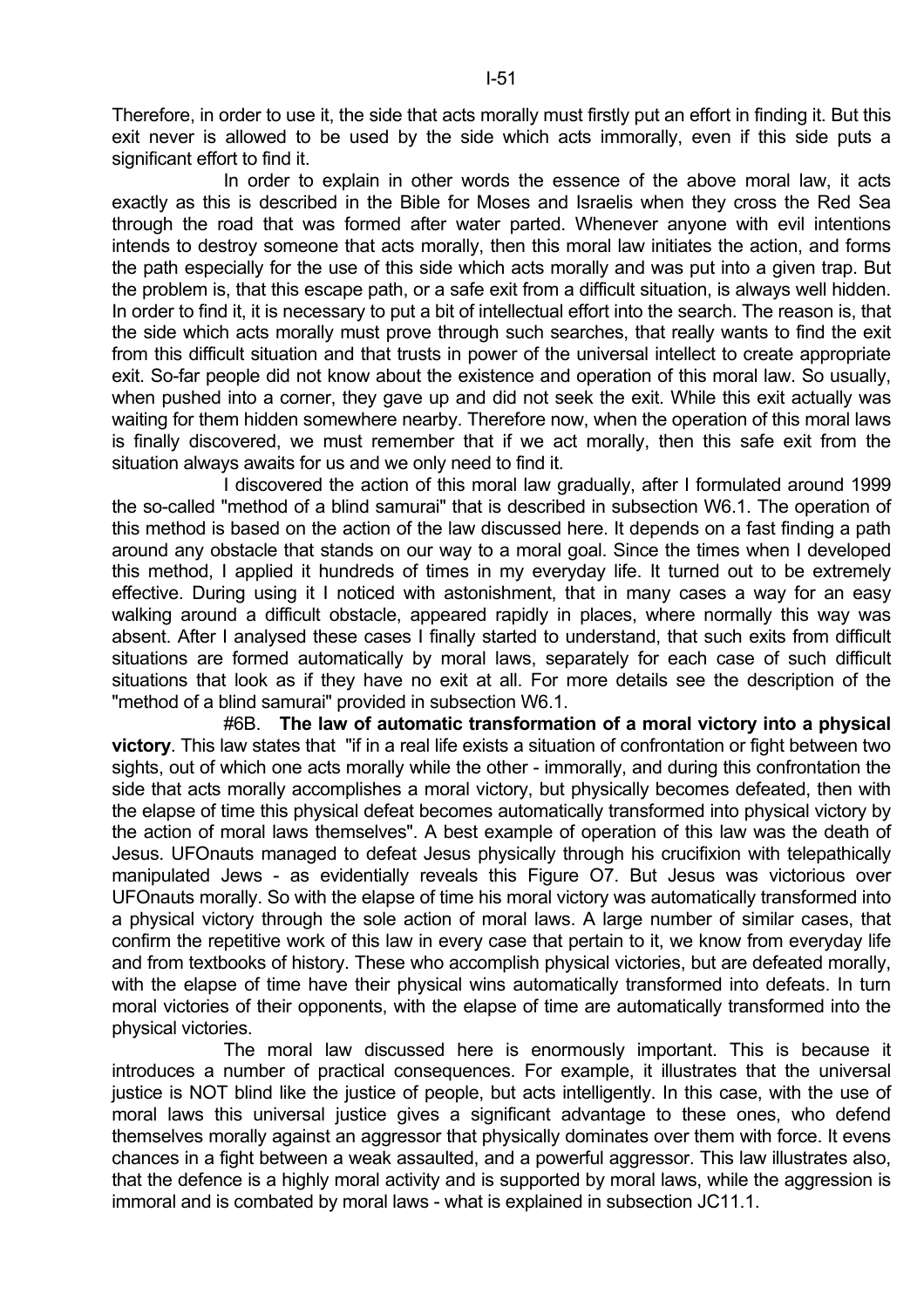The first signs of the operation of this law I noted personally in Timaru in 1999. At that time the management of my employer over there instigated against me a long campaign of immoral actions aimed at removing me from the job. I write about this campaign in subsection A4, and in treatise [7/2]. In my pedantically moral defence against this aggression, I intuitively was using the method described in subsection W6.2, although at that time I had no principles of it formulated yet. My defence was shockingly effective, in spite that I had against me the entire management of my employer. I lost physically this continuous defence only at the end of 2000, when I was made redundant from the job over there. Beginning from that time, I started to gather and analyse observational facts about the action of the law discussed here. The present form of this law I managed to formulate in December 2003, when I developed an effective method of defence that practically utilises the action of this moral law. I called this new method with the name of the "method of Jesus", because Jesus was the first on Earth who used it in an intended and fully aware manner. The "method of Jesus" is extremely effective in all fights and confrontations. It allows to win a morally justified fight with even the most powerful enemy. It is enough that a physically weaker participant wins the fight morally. In turn moral laws automatically transform this moral win into a physical win. More details about this law and the "method of Jesus" that implements it practically provides subsection W6.2.

 #6C. **The Law of Partnership Ladder**. It acts during a dynamic selection of partners. This moral laws states that "in case when we change our partners, our next partner is going to be much more moral from the previous one - if in our last partnership we were this side which is more moral from our previous partner, or our next partner is going to be less moral from our previous one - if in our last partnership we were less moral than our previous partner". In other words, our new partner is going to be better suiting our current moral level in a given area of partnership, than was our previous partner. In this definition by the term "partner" one must understand any person, institution, animal, or even an object, with which we temporally are going into a kind of relationship. For example it can be our wife or husband, sympathy, boss, employer, subordinate, client, teacher, student, friend, acquaintance, neighbour, car, television set, telephone, cow, horse, dog, cat, etc. In order to explain the action of this law, let us consider a hypothetical situation of a married couple, who started the life together, in the marriage matters initially being on the same moral level. But with the elapse of time morality of each one of them has changed, so that this couple was forced to take a divorce (see the consequences of "moral creeping" or "moral tearing apart" described in subsection JD1.2). To simplify the matter, let us assume hypothetically that the morality of the first member of this couple went down, while the morality of the second one - got improved. According to the action of the law described here, the next partner of the first member of this couple (means the one who decreased own morality) is going to have much worse morality than the original partner. In this way the morality of this next partner is going to be more adequate to the current (lower) level of morality of this former family member. In turn the second member of this family (who improved the morality) is going to receive a next partner, which is going to have much higher morality than the original partner. Because life depends on constant changes of our partners, therefore by dynamic comparison of partners which we receive in a given point of time, with partners that we had in past, we can monitor our current morality related to a given area of our life activities. Thus we can also deduce, which aspect of our current morality requires work at a given stage of our life.

 The above can be expressed in a very simplified form. If a given partnership is disintegrating, than next partners of the same couple (for the same type of partnership) are going to be better or worse, depending on who was morally undergrown and who was morally overgrown in the previous partnership. This in turn means that **change of our partners is like climbing a ladder**. Depending how we behave while standing on a given step, with our next partnership we either are going to be advanced one step higher, or degraded one step lower. Of course, every partnership limits itself to selected aspects of morality of both sides. Therefore the effect of carrying it out into the future partnership only occurs in this next partnership, which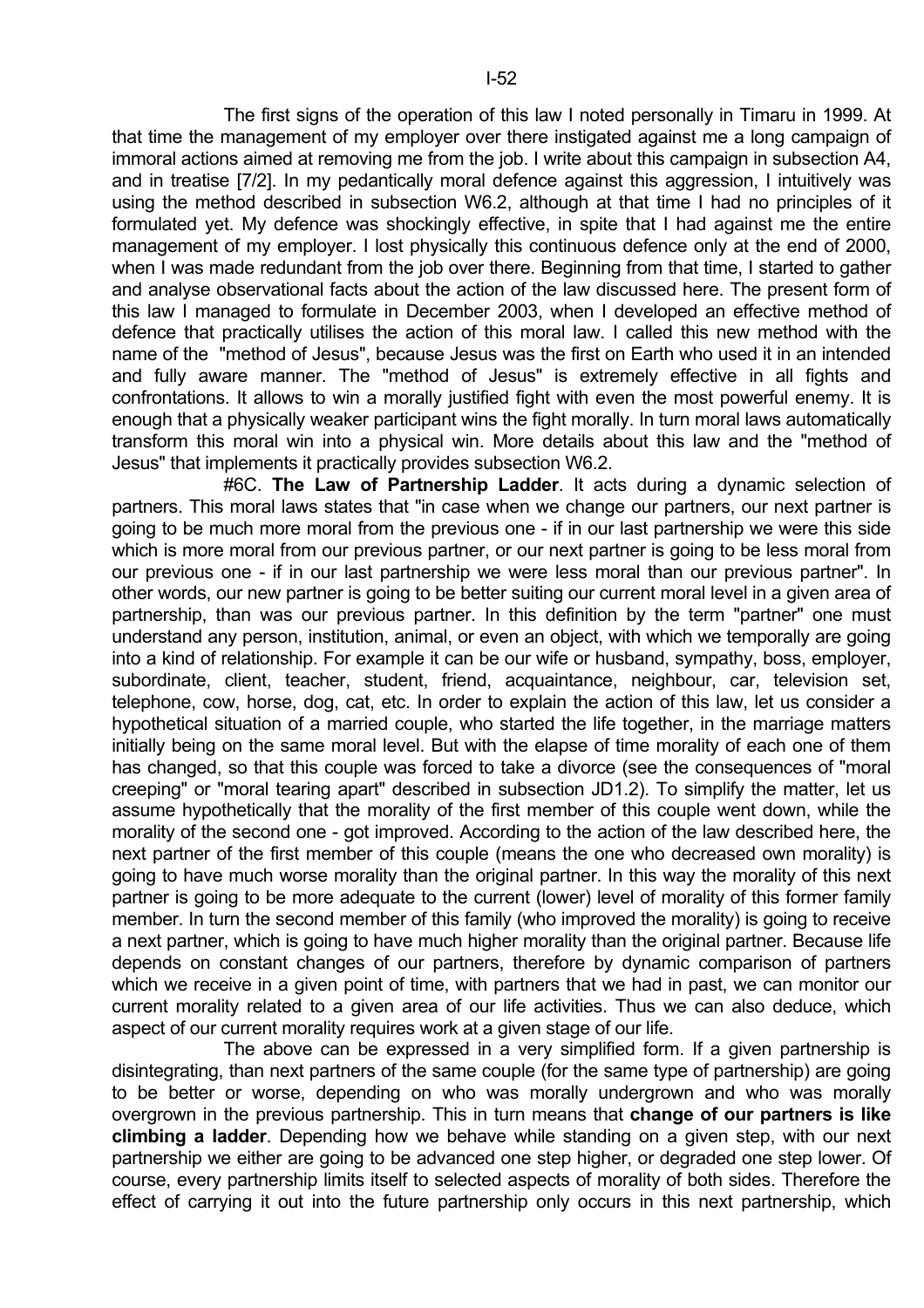concerns the same moral aspects (e.g. the present treatment of our emotional partner defines the calibre of our next emotional partner, while our treatment of, let say, our boss, defines the calibre of our next boss).

 I also observed a very interesting mechanisms of executing in everyday life the law described here. From my observations it appears, that in case of attempt of starting a partnership by two candidates with much different moral levels, the side which refuses this attempt - thus practically which makes impossible starting a given partnership, is always characterised by morality which is too low. This leads to a very comforting conclusion, that "if someone refuses our offer of partnership, practically this means that he/she is not good enough for this partnership" (such a behaviour probably results from the law of earning everything).

 As a curiosity it is worth to add here, that according to my analyses, the Law of Partnership Ladder acts also for animals, and even for devices, buildings, and for any other objects, especially these more favoured, or extremely vital to someone's style of living. For example, if a farmer has a very efficient and tamed cow, or working and obedient horse, or a family has a very intelligent dog or a car that rarely breaks down, in case of arrival of unavoidable change, the next animal or device is going to behave better or worse depending on the moral attitude of this farmer and his/her family to the predecessor (means depending how they treated this predecessor). In old times many believes and folk practices existed that resulted from this aspect of the moral law discussed here. For example, they boiled down to treatment of important animals and objects like members of own family or like close friends. (In Malaysia even today a special type of ritual dagger called "kris" is treated as a friend, and every Friday it is "fed" with a juice from small lemon and with smoke from incense.)

 Because all group intellects are also subjected to moral laws, the Law of Partnership Ladder acts for such group intellects as well. For example, a type of leaders that in a specific period of time rule a given country, nation, or organisation, depends on the current level of group morality of all members of this group intellect. Thus leaders of a high calibre are ruling only these countries, nations, or organisations, the group morality of which in a given period of time is sufficiently high. (I.e. "a high calibre of leaders must be earned by all people who are led by these leaders", and "the morality of leaders is always representative to a group morality of people who are led by these leaders".) Because the moral state of a society can change rather rapidly in a dynamic political conditions, in such unstable circumstances subsequent leaders can display even quite significant differences in their moral level.

 #6D. **The law of punishing those who blame unjustly**. The work of this law causes, that "if the blame for causing our pain we push onto someone completely innocent, then we are going to feel this pain twice as intensely as we would feel it if we push the blame onto someone who is truly quilty of this pain". The mechanism of acting of this law is based on the action of karma explained in subsection I4.4. Namely, in each case when we emotionally blame someone for our pain, the karma for this pain is sent to registers of this someone. But if this person is innocent, and receives this karma without actually deserving it, the organ of conscience of this person is sending a copy of this karma back to us. This copy in turn duplicates our pain and consequences of it. Such and no other action of this moral law obviously was designed by the universal intellect to inspire people for searching the true causers of every their pain, and also to discourage people from blaming for each their suffering nearest "escape goats" which happen to accidentally found themselves nearby. In turn the fact that this moral law works with an iron consequence in every case which applies to it, gives to our hands a very effective method of decreasing at least by half, and sometimes even to zero, the pain that we currently experience. This decrease of the pain we accomplish due to a simple charging the blame for this pain onto UFOnauts that really caused it. As I already confirmed it many times, the effect of the use of this method in practice is truly astonishing.

Of course, our learning of moral laws from definition never is going to be finished and final.

 $\star \star \star$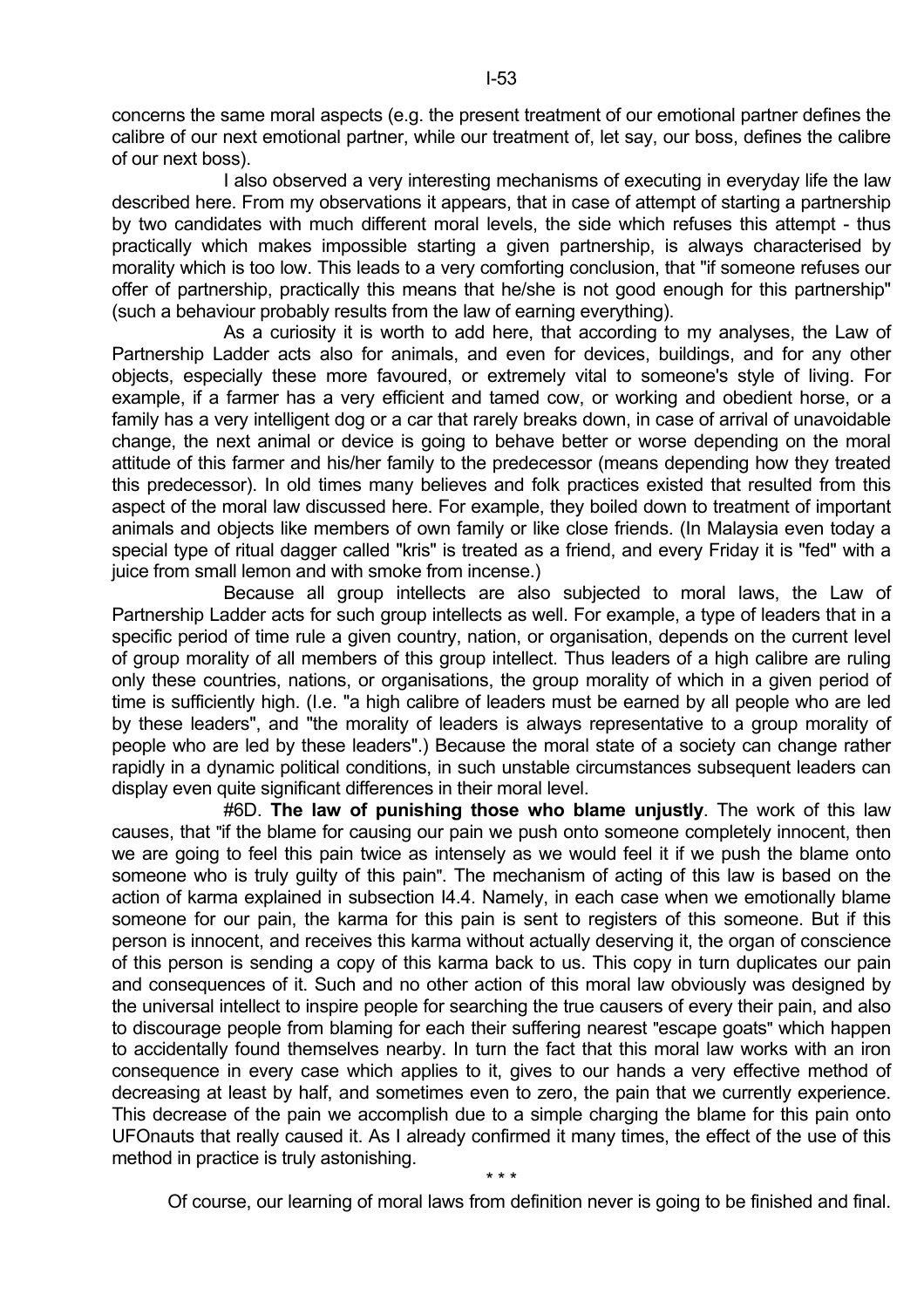Surely the list of these laws provided in this subsection does not contain neither their final formulations or do not represent their complete list. From my to-date research it appears that the best manner for realizing the existence of moral laws (i.e. for their discovery), and for leading our lives according to them, is to: (1) consult our conscience (intuition), (2) analyse proverbs of various nations (thus the need for monograph [9], which is devoted to such analysis), (3) interpret in the light of the Concept of Dipolar Gravity the content of various religious texts, (4) analyse the real fate of real people, and also (5) translate into the moral terminology the content of known laws of physics. As this is postulated in subsections JA10, D4.2, I4.1.2 and I5.3, our conscience (intuition) is pre-programmed for the obedience of moral laws, only that by the falling into various temptations, ambitions, and desires, with the elapse of time we learn how to suppress it. In turn proverbs in their majority are simply interpretation of the action of moral laws related to specific life situations - see [9]. Various old religious texts can be explained as ancient equivalents to present textbooks, which to readers of a specific level of awareness try to explain the existence and operation of the counter-world, the universal intellect, and moral laws. Finally the analysis of fate of real people whom we know in person gives to us the obvious illustration to the action of moral laws. (However, at this point it should be remembered, that heros from books, journals, films, and from other invented - means non-real creativity, usually do not respect the action of moral laws. Therefore basing our lives on their model would be highly unwise and leading to notorious breaking of moral laws. Thus totalizm decisively discourages following whatever "pieces of art" are stating, as this almost never is entirely based on the fate of real people.)

 The awareness of the existence of moral laws, and the knowledge of operation of the most important of them, gives to our hands much greater control over our own life. If we know about the existence of these laws, and simultaneously we notice that in our life something does not go as it should, then it forces us to consider, the obeying of which moral laws we ignored, and what steps we should undertake to improve our situation in the future.

 Moral laws influence the fate of people in a very weighty manner. Their iron consequence of action causes that fate of individual people always must be contained somewhere between two extremes, which could be called "the model of narrowing spiral", and "the model of expanding spiral".

 The model of life, which can be symbolised by the **narrowing spiral,** is characterised for intellects, which constantly break moral laws (i.e. thus according to subsection JD1.2 they follow the downhill philosophical life-cycle). In the result, as time elapses these intellects gradually get "trapped" by punishing consequences of continuous breaking of these laws. Their lives become increasingly difficult, while the replies of the environment to their actions increasingly harmful. Therefore with the elapse of time these intellects become increasingly sour, disillusioned, and evil. Such a model of life sometimes is also called "Kafka model", because it is disseminated and emphasized in works of the Czech writer of the Jewish origin (who used to write in German) called Franz Kafka (1883-1924).

 The model symbolised by the **expanding spiral** is characteristic for intellects, which always try to obey moral laws (the obedience of which was taught to them by parents, religion, own intuition, ethics, rightness, etc.). Therefore, with the elapse of time the replies of the environment to their actions are increasingly pleasant for them, opening for them many more possibilities and pleasant consequences. Their previous accomplishments are also mobilising them to even higher obedience of moral laws, thus increasing their personal happiness, feeling of success, fulfilment, etc.

 Of course, in the real life every person can follow a path, which lies somewhere between these two extremes, as in some parts it is going to be obeying moral laws, in other part - breaking them. Only especially perfect and especially evil people are going to follow exactly one of these two models.

 It should be added here, that because of the existence of the "group morality", fate of all separate groups of people (such as families, factories, organisations, nations, countries,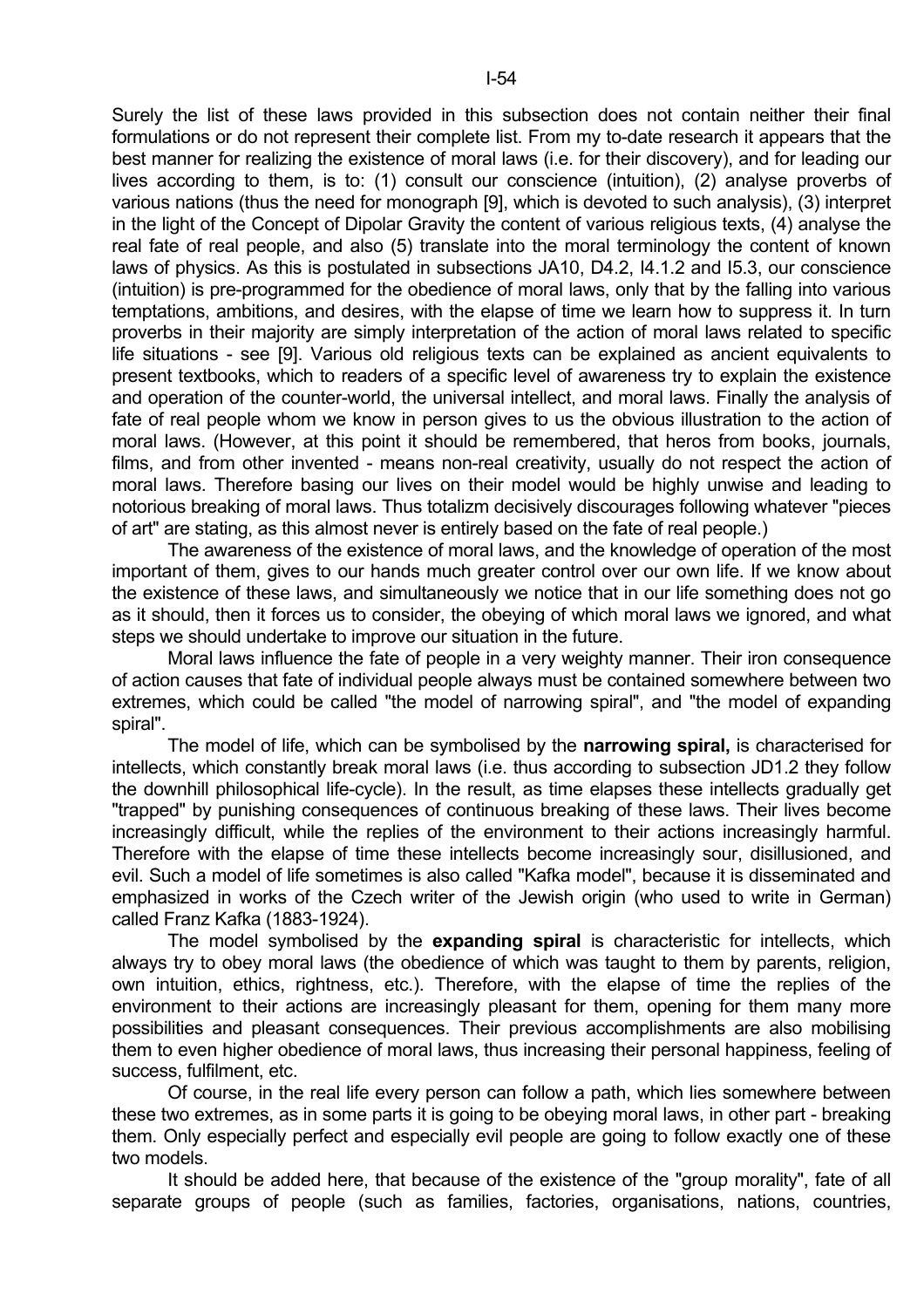civilisations, etc.) also are subjected to the action of moral laws, thus also are following one of the above models. This is because of this model, that at the very end of every civilisation which practices the institutional parasitism, and thus which constantly breaks moral laws, always lies the self-destruction.

## I4.1.2. Regularities and characteristics detectable in moral laws

 Previous subsection listed moral laws that were identified so-far. For these readers, who already accepted the existence and operation of moral laws, the next important step is to learn basic regularities and attributes which characterise them, as well as to learn major differences between moral laws and laws of physics. Although these regularities and attributes are stemming directly from the deductions presented in previous subsections, for the better understanding of moral laws they require to be summarised and emphasized separately. Here they are:

 #1. **Moral laws are superior towards laws of physics**. Their superiority results from the fact that the intelligent counter-world, in which these laws prevail, is superior in relationship to the physical world, in which laws of physics prevail. Practically this has the consequence, that moral laws are capable to rule the laws of physics and to trigger their operation. In order to use here some illustrative example, if - let say, two people during a duel in an identical manner release the action of laws of physics (i.e. they both press the triggers of their pistols the same precisely), the outcome of the duel is going to depend on the action of moral laws relating to people who are taking this duel (e.g. whose karma would not be able to fulfil if he was killed in this duel). This superiority of moral laws over laws of physics is so important, that in itself it represents one of the important moral laws listed in the previous subsection.

 #2. **There is a high symmetry between moral laws and laws of physics**. Our universe is highly symmetrical. This symmetry also extends to mutual relationship between moral laws and laws of physics. As we already noted this in previous subsection, actually every law of physics is an equivalent of appropriate moral law, and vice versa. Only that moral laws are relating to the conditions of moral field and counter-matter, instead of relating to conditions gravity field and the world of matter.

 Of course, by knowing about this symmetry, we can utilise it practically. For example, as this is already explained at the beginning of subsection I4.1.1, there is a possibility to learn new moral laws by just translating physical terminology from physical laws, into moral terminology used in moral laws. But we must also remember that there are various differences between both worlds in which both groups of these laws prevail. These differences one needs to take under account during such translation. The most important of these is **the reversal of equivalents**. The intelligent counter-world and the dumb physical world are reflecting each other on the principle of "reversed mirror images", not just by copying directly each other. This means, for example, that attraction from the physical world must be replaced by repulsion in the counter-world, and vice versa (thus in moral laws, like attract each other while unlike repel each other; while in physical laws like repels, and unlike attracts). Furthermore, every property must be reversed. For example physical inertia is replaced in the counter-world by self-mobility, weight - is replaced by weightlessness, stupidity - is replaced by intelligence. Finally, whatever in our world absorbs, the same in the counter-world must emit, and vice versa. For example, objects which in our world absorb light and thus are dark, in the counter-world emit light and thus glow, and vice versa.

 #3. **Moral laws guarantee leaving records of every action**. Our universe is organised on purpose in such an intelligent manner, that every action of any possible law always leaves traces after it is completed. For this reason no activity can be carried out in complete secrecy, and it is possible to restore the course of every set of events. This general rule of "leaving traces" does not have any exception. Therefore also the action of moral laws lives appropriate traces, only that so far we had no idea what are these traces, and where to look for them. This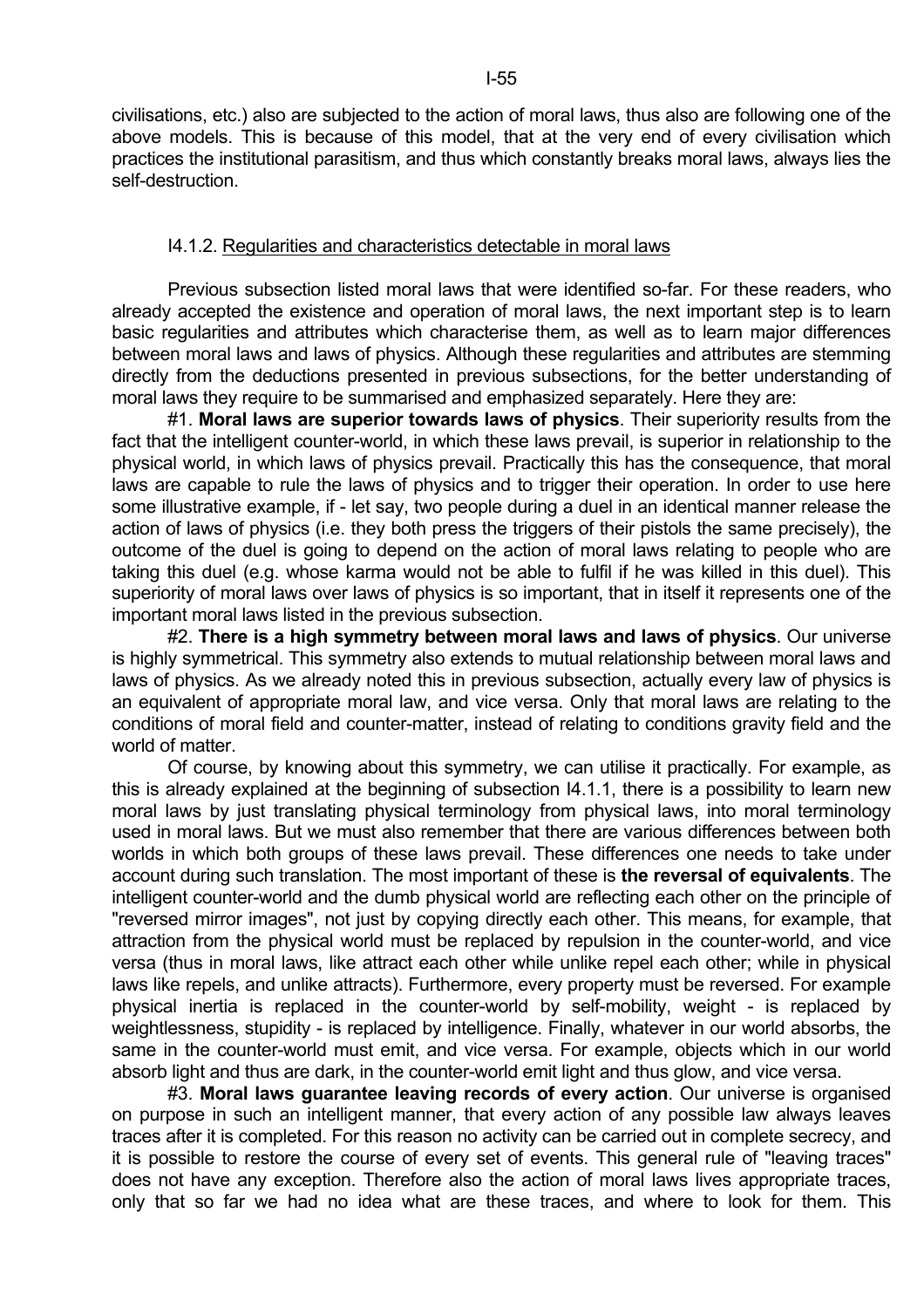monograph reveals two separate carriers of the traces of action of moral laws. These are: "karma" described in subsection I4.4, and "moral energy" described in subsection I4.3. Of course, it is my believe that there is much more such carriers of the traces, but it may take some time before we discover all of them. For example I am quite sure that there is also a natural carrier, which registers all changes to the natural elapse of time. Therefore, one day we will be able to discover what and why was changed in the course of events on Earth due to the introduction of technical changes to the natural elapse of time on our planet.

 #4. **Moral laws do not know "forgiveness"**. Therefore in relationship to every person they act "automatically" and in the exactly the same unavoidable manner. No-one can escape the effects of their action, no-one can count on "forgiveness" of his/her behaviour, no-one is going to receive any preferential treatment, also no human being is able to release, change the course, or protect others from effects of these laws. The only situation, when the return of consequences of a given action can be suspended because of the action of these laws, thus which could be interpreted as "forgiveness", is the case when a given person forgiven previously someone else, and was appealing to the universal intellect to cancel for someone else the responsibility for harm that this someone else was causing. In such a case, according to the Boomerang Principle, also a return of the similar action can be annulated to this particular person. Although from the definition from subsection I3.6 behind the action of moral laws there is an omnipowerful intellect, the consequences of these laws are the same automatic, unavoidable, repetitive, and predictable, as consequences of starting a computer, or finding ourselves in the range of gravity field. The only difference is, that the effects of starting a computer or gravity pull usually can be noted immediately, while for the effects of operation of moral laws one needs to wait quite a substantial amount of time. (I.e. the returns from moral laws usually come only after the period of time which exceeds the range of short-term memory in people affected by these returns, so that such people usually forgotten in the meantime about their own actions, which caused given types of returns.)

 #5. **Differences in applicability of laws**. There is a whole range of basic differences between the applicability of moral laws and the applicability of laws of physics. Let us summarise here the most important of these:

 - Sphere of influence. Laws of physics rule the fate of physical objects. In turn moral laws rule the fate of intellects - including human intellects. From the above stems the recommendation regarding the most proper behaviour in our life. It states that "we should learn to so utilise the laws of physics, which we know of, that they cause the possibly most beneficial fate of our body; and simultaneously we should learn to utilise the moral laws that are known to us, that they direct the fate of our intellect towards the course which is the most beneficial from the point of view of our wishes". Of course, the proper utilisation of moral laws is only then possible, when one knows (in an aware or unaware manner) that they do exist and work in practice, and also when one knows the principles and procedures of using them in everyday life (i.e. when one knows "totalizm" described in chapters JA, JB and JC).

 - Relationship to time. In the material world, in which laws of physics work, the elapse of time obliges. But in counter-world, in which moral laws work, time does not exist. Thus for laws of physics applies the rule of "time dependent causes and effects". This rule makes that in the physical matters causes and effects are always positioned towards each other in the chronological order (means the causes appear first, and the effects come later). For example, according to laws of the physical world, and along with content of subsection JB6.3, a person with a low level of moral energy most probably is going to be prone to illnesses of lungs, because the state of depression into which the low level of this energy puts such a person, inclines this person to breath incompletely, to sigh, and to produce other effects (or more strictly produce their lack) that strain his/her lungs. Thus the cause would be here the "low level of moral energy", while the time dependent effect would be an "illness of lungs". In turn for moral laws, because of the nonexistence of the concept of time in the counter-world, this one-directional principle looses its validity. Therefore, **in relationship to moral laws a different rule of "time independent cause**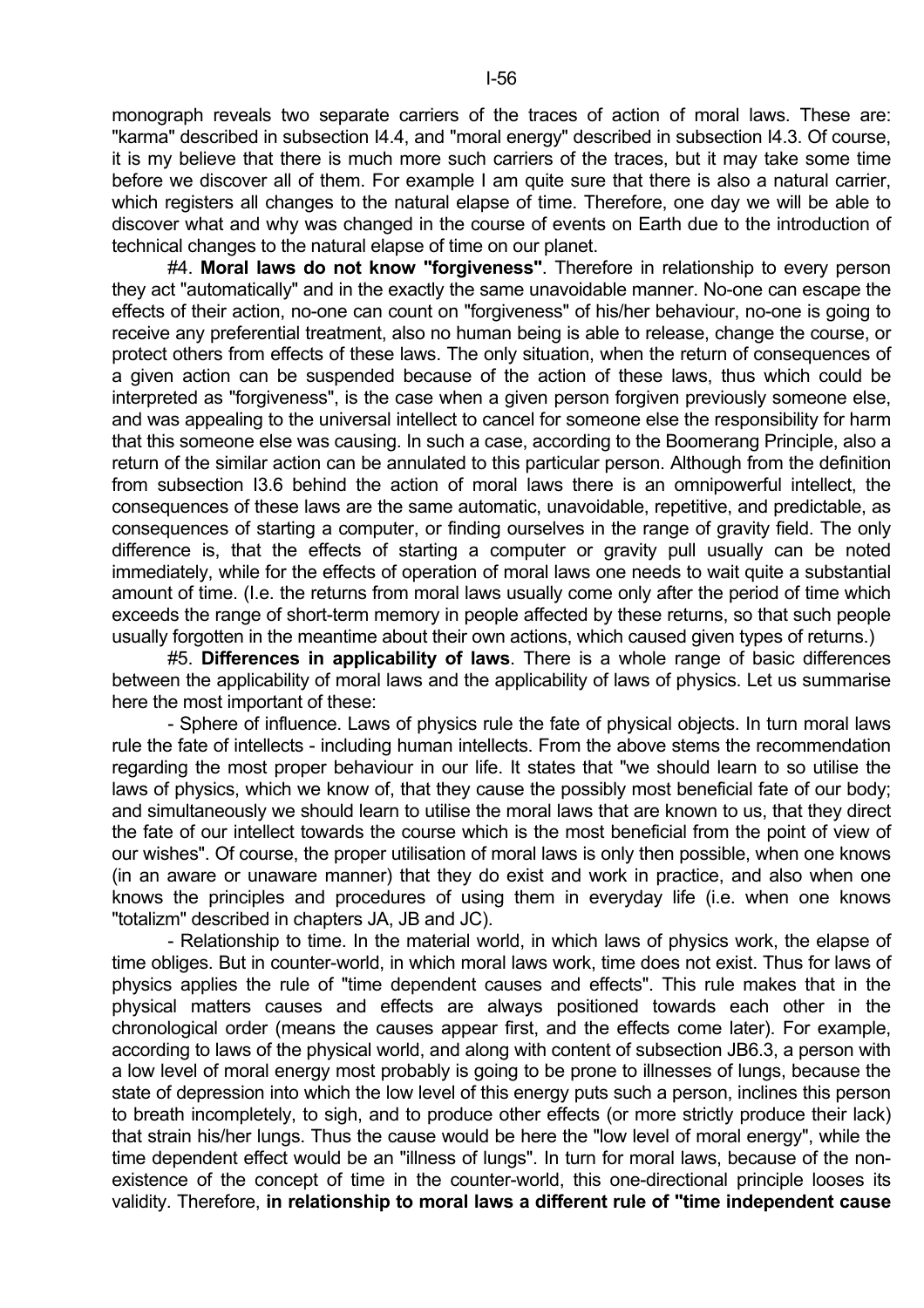**and effect" obliges, in which the chronological order of events is not respected: i.e. where the effect is also the cause, and the cause is also the effect**. Therefore, in everything, the outcome of which depends from the action of moral laws, there is a two-way relationship in which "cause rules the effect, but simultaneously effect rules the cause". Because, in the previous example of depression and the illness of lungs, someone's level of moral energy depends on the action of moral laws, thus also this two-way relationship applies to it. Therefore, for example, people who are depressed are going to be prone to illnesses of lungs, but also people whose lungs are ill, are going to be prone to depressions. In turn from this can result much more consequences. For example, according to the Concept of Dipolar Gravity, we can improve the state of health of our lungs both morally - by carrying out totaliztic good deeds, which are to eliminate the state of depression in us, and physically - by doing any possible actions (e.g. work, fast walks, or gymnastic exercises) which are to force us to deep breathing. Simultaneously these two prevention measures are going to be effective also for the low level of our moral energy, as well as for our tendency to fall into depressions.

 #6. **The mechanism that executes the operation of moral laws is permanently build into us**. Using the computer terminology "it is hard-wired into us". Thus we are not able to eliminate it from us, nor we can count that it is not going to work. The only thing that remains to us, is to accept the existence of this mechanism and to obey moral laws in our lives. Intellects, which have not accepted moral laws in their lives, are going to be reminded the existence of these laws in the increasingly powerful manner, until on the principle of "trials and errors" finally the action of these laws is going to get into their minds. In this aspect our lives we could compare to "a path through a long and dark, although logically formed tunnel". The regular corners and obstacles in this tunnel represent moral laws. Thus, if we do not respect their action, our trip over this tunnel is overflowing with bumps, tripping, breaking of our noses, scratches, and other unpleasant experiences. But after several experiences of this type, these more clever amongst us slowly are learning how one needs to move through such a tunnel. (Moral laws, proverbs, folk wisdom, and directions of religions, can be compared to good advices of our predecessors, who already walked through this tunnel, and who left for us the information how we should avoid repetition of their bruises and scratches.)

 Independently from tradition, folk wisdom, and from religions, all of which more or less directly try to informal us, what is agreeable with moral laws, and what runs against them, the counter-material duplicate of every person has permanently build-in a special warning counterorgan. Commonly this counter-organ is called the "**conscience**". It is discussed also in subsections I5.3 and A10 of this monograph. As my research indicate this, in spite that the conscience is located in our own counter-body, actually this counter-organ is a part of the universal intellect. This belonging of the conscience to the universal intellect allows to compare us to a single living organism called "coral". Although each such individual coral carry out all its functions completely independently from others, in fact the skeleton that it uses is connected with the whole colony of other corals, thus forming a huge coral island. Therefore, whatever happens to this individual coral, it is known immediately to the whole colony. Because our counter-organ of conscience has a direct and constant connection with the universal intellect, this organ is obeying the intellect, not us, and it is also replying to the intellect's orders, not to ours. Thus, it is a kind of the direct "hot telephone line", permanently hard-wired into us, which links our own mind and the universal intellect. With the use of this hot telephone line, the communication in both directions takes place, i.e. every our question receives the direct response. (Notice that conscience is the only open channel of constant two-way communication between us and the universal intellect, that we have in our disposal. From this channel we always receive the clear response to every our question.) Even in very primitive creatures, their counter-organ of conscience is very complex and perfect. It is similarly real and reliable organ, as our heart, lungs, or kidneys are. Only that instead being located in our physical body, it occupies our counter-body. Also it performs moral functions, not physical functions. It constantly checks the moral legality of each our thought and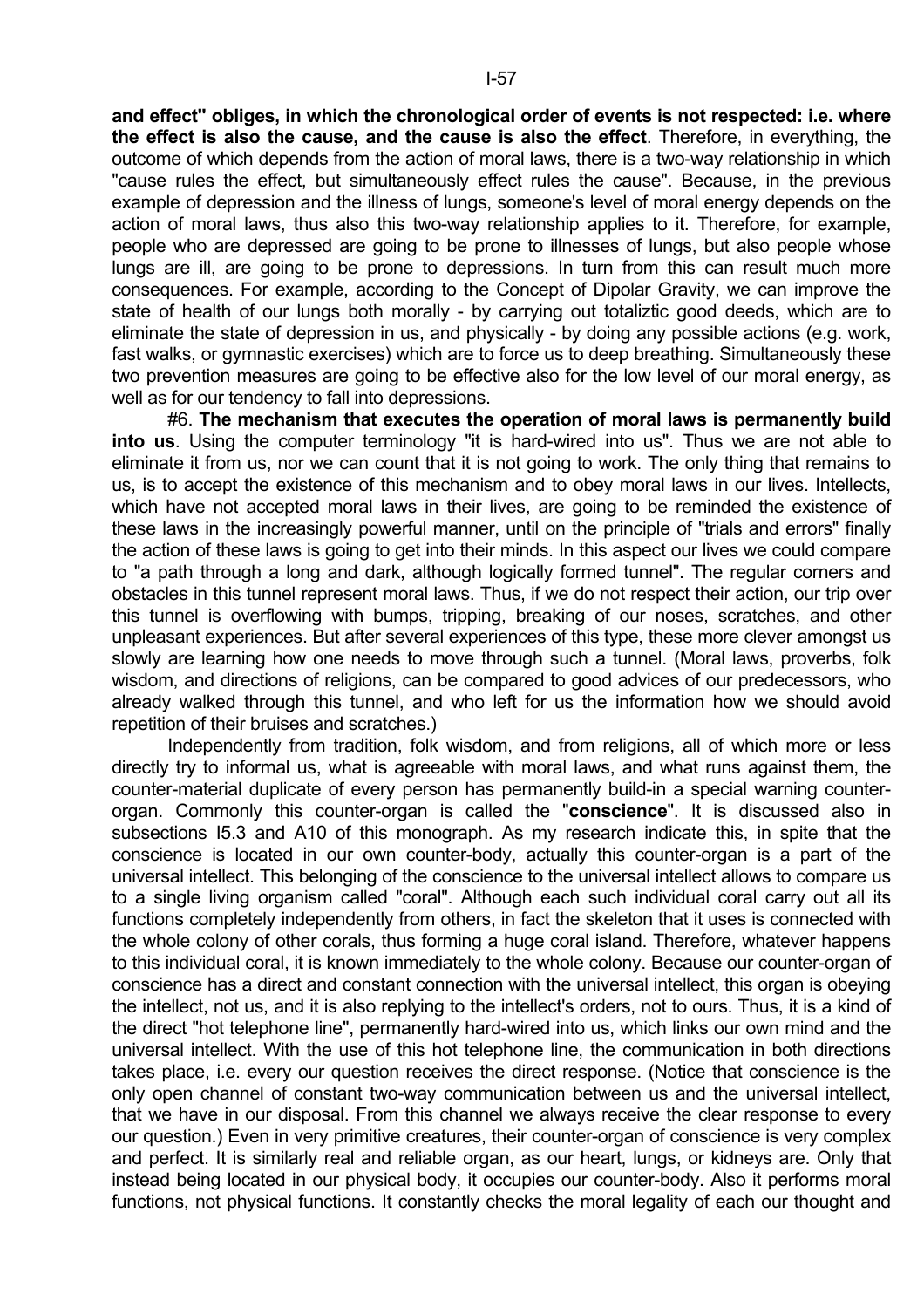action, and alarms our awareness is we are doing or thinking something that runs against moral laws and against intensions of the universal intellect. It also knows the future consequences of every single of our actions, and in the majority of cases it warns us against consequences that are going to come. Unfortunately, by following various temptations, desires, and life ambitions, with the elapse of time we learn how to quieten down the suggestions that this counter-organ is whispering to us.

 The existence of the counter-organ of conscience that is hard-wired into us, is causing that the moral behaviour is for everyone the skill with which we are born, while only the immoral behaviour we need to learn in our lives. Thus people who are evil in a premeditated manner, usually must be older in age, as the acquiring of skills of purposeful suppression of conscience usually requires a long time to be developed (one should not confuse here the premeditated evil, with a spontaneous evil which is the outcome of stupidity, which frequently appears in young people). A good expression of this fact is the English proverb "No man ever became thoroughly bad all at once".

 Interesting that the existing facts seem to confirm, that also animals have their organ of conscience, which is almost identical to human one. They demonstrate this with their behaviour. For example a dog, which done something wrong, is almost looking the same guilty, as a guilty child. In turn parents of predatory animals must teach their youngsters how to suppress the conscience. This in turn means, that aggression in animals and attacking victims are learned - not genetic as the theory of evolution seems to postulate. Many domesticated animals clearly demonstrates the guilt and remorse each time, when they did something that is contradictory to orders of their conscience. It should be noted, that such manifestation of guilt by animals absolutely would not be possible is their conscience would not have an access to the moral laws and procedures of moral verification of every their action.

 It is worth to notice practical consequences of the fact revealed above, that each single person has inside the permanent two-way communication channel with the universal intellect via the counter-organ of conscience. Let us list here the most important of these consequences.

 #6a. The ability to **identify criminals** who suppressed their conscience. One of them is the possibility of experimental confirmation of the truth of what is stated in this section. Such counter-organ must produce characteristic outcomes of its operation, which should be registered during the monitoring of the electrical activity of the brain (see subsections I5.1 and I5.6). Therefore, for example effects of action of the brain in people, who suppressed their own conscience (e.g. in mass murderers) must be noticeably different than these in people who do not suppress their conscience. E.g. the exchange of signals in the brain between the centre that cooperates with the conscience, and the centre which cooperates with feelings, should be blocked or decreased in them. This in practice means that, after we find a model for the major methods, and reasons, of suppressing the conscience, a specific type of criminals (e.g. rapists or murderers) should be detectable and identifiable by an ordinary checking the model of electrical activities of their brain.

 #6b. The possibility of **two-directional communication with the universal intellect (God)**. So-far we used to believe that the communication with the universal intellect (God) is in one direction only - i.e. we do all the talking, while apart from extremely rare cases of miracles, He almost never replies back to us. But it turns out that the truth is such, that the communication between us and the universal intellect is actually two-way and continuous, only that it is carried out with the use of the so-called ULT language (means described in subsection I5.4 the "language of God"), which is uncomprehensible for majority of us. This because the only manner to understand this language, is to learn to listen to whispers of our conscience. After all, these whispers are just carried out with the use of the ULT language. If, by constant tuning into our counter-organ of conscience, we finally learn to understand this unspoken language of the counter-world, than we start to understand every single reply, that we constantly are receiving from the universal intellect to everything that we ask Him. **Actually, our communication with**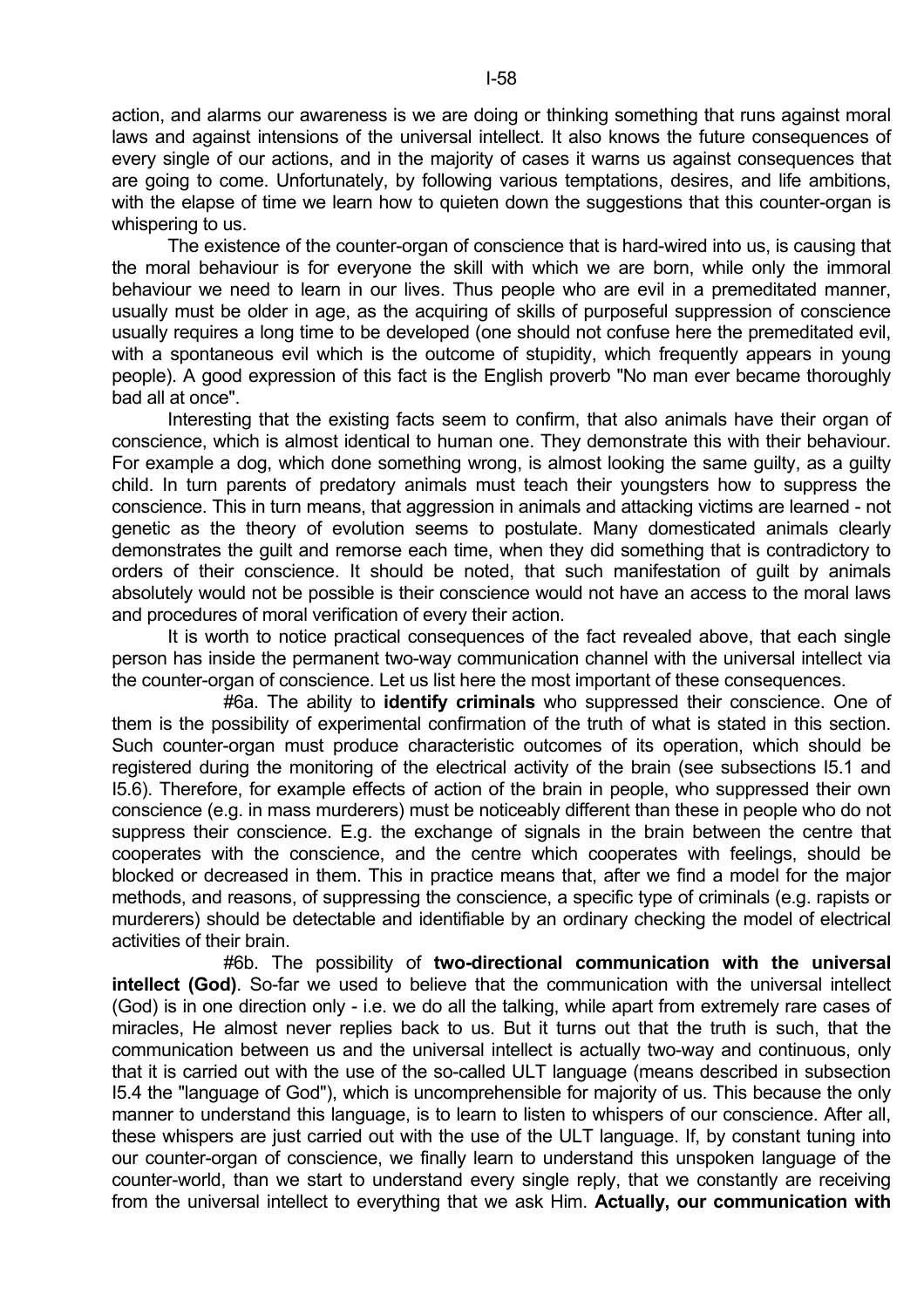**the universal intellect (God) is continually two-way one, only that to understand it we must firstly learn the ULT language which this intellect uses in its replies to our questions**.

 #6c. The only practical **way of the aware learning of the ULT** (i.e. the "Universal Language of Thoughts", or the "language of God"). This language can be learned at the aware level through the constant listening of our own conscience, similarly as people typically are learning other languages by the constant listening of those ones who use these languages everyday. Our conscience is the only human organ, with the use of which the expressions in this language are arriving to the conscientious level of people. Because the ULT is the "language of God", the learning of any of its fragments at the conscious level opens for the people who mastered it a whole range of very beneficial opportunities. For example, by knowing this language it is possible to receive the immediate and absolutely correct answer to practically every question that one may ask the universal intellect. This in turn means, that knowing that specialised language in a given area, one receives the access not only to the unlimited scientific and technical knowledge from this area, but also receives the access to knowledge about the future, about events that are going to happen, about music that still remains uncomposed, etc. Parts of this language were known not only to all geniuses, who based their creativity on the replies received from the universal intellect (God), but also to all people with visions, all prophets, etc. It is commonly believed that such people had some special capabilities or attributes. But, as it turns out, they were like each one of us, only that by the careful listening to their own conscience they learned the ULT, and in this manner they become capable of the aware understanding of the replies given to them by the universal intellect to their queries. Practically each one of us, with a bit of effort and good will, is capable of learning this "language of God". But this language is quit specialised and rather complicated. Therefore people usually learn at the aware level only a small fragment of it, which concerns the area of activity in which they constantly listen to their conscience. Although even learning some basic expressions of this language is giving to such people an enormous advantage over all other people.

 As this is indicated in the above explanations, morality is not - as some people believe, human invention, which can be treated as anyone pleases. It is a complicated and extremely important mechanism of the universe, coded permanently into us and ruling our fate with the iron consequence. The sooner we accept the fact of operation of moral laws, the less unpleasant surprises is going to await us in further life.

 #7. **Manner of action**. The action of moral laws depend on "attracting" the appropriate response of the environment, instead on forcing this response, as this is the case with laws of physics. This is the major difference between moral laws and laws of physics. It causes that moral reply of the environment to our behaviour is going to come not immediately, but only when an appropriate situation is going to eventuate in our vicinity, and it can be "attracted" by us with the algorithms of karma that we generated previously. For example - according to this action, people who do not save others the words of support, are having higher chance of receiving support and the acknowledgement, if in their vicinity is someone who is going to emit them. In turn parents, who as children were obedient and disciplined, have much higher chance than others to have similar obedient and disciplines children. Finally people, who generously give to others, with their actions are writing into their registers the karma that supports their selection as subjects of receiving from others (i.e. "the more someone gives, the more is going to receive", but also "those who refry from giving, with the elapse of time stop to receive").

 #8. **Illustrative function of evil**. One of the interesting implications of moral laws is, that in order for them to work effectively, it is necessary that in the society are people who do evil things to others. This is because such people are balancing evil in their environment, thus allowing victims, and victims' witnesses, to practically and in person experience what this evil is about and how it feels. Although according to moral laws people who do a lot of evil in the final effect always unavoidably are going to pay back for every bit of what they done, the mechanism of moral laws is going to act for them with a significant time delay, because in the absolute dimension the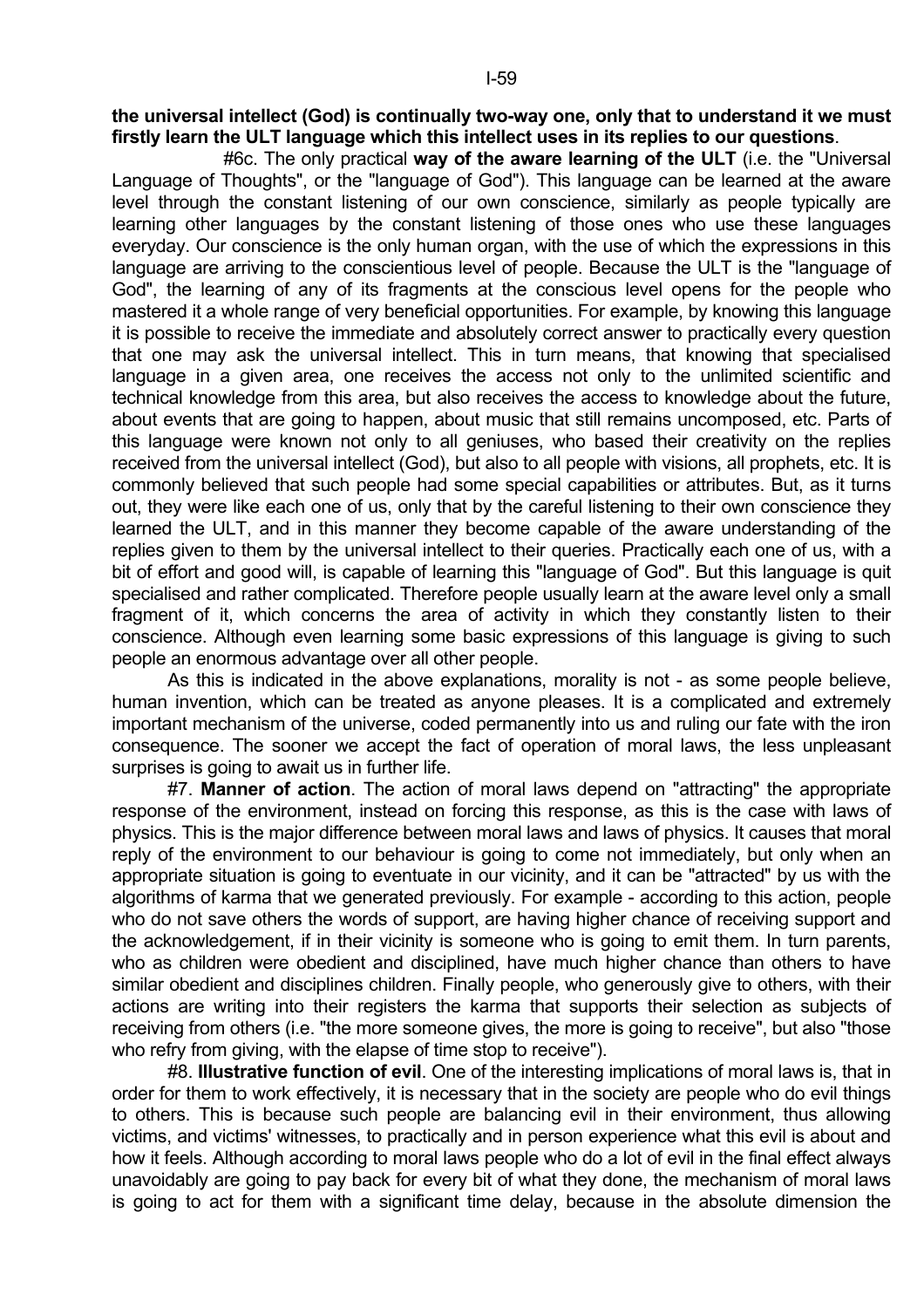effects of their evil deeds are needed by other people to experience how such evil tastes. Thus, when the next time we are hurt by one of such people, instead of asking, "why mother Earth is carrying someone like this", we should rather realise, that because of the experience that we are receiving from this person, we are actually having the chance to understand morality and immorality better, and thus to turn our experience into a moral lesson that allows us to improve ourselves.

# I4.2. Moral field

 The extend to which moral laws are obeyed by individual intellects would be impossible to establish, if the entire universe is not permeated by a very unique type of primary field called the "moral field". Moral field was already described quite extensively in subsections JA1, JA4, and JB3.2. Therefore, in this subsection only the most important properties of this field are to be summarised.

 Moral field is an intelligent equivalent of gravity field. It originates from the counter-world, although it also extends to our physical world. It is the quantity, which in the most precise manner describes the moral quality of everyone's actions. The morally best actions are those ones, which climb uphill in the moral field into the most steep direction. In turn the most immoral actions, are these ones, which slide downhill along the steepest slope of the moral field. In turn morally acceptable (although not highly recommended) actions are all those ones, which move horizontally along the moral field.

 The highest gradient of the raise of moral field always lies in the direction of the so-called line of the maximal intellectual effort. In turn the highest gradient of the decline of the moral field lies in the direction of the so-called line of the least intellectual resistance. For this reason, totaliztic mechanic claims, that the line of the maximal intellectual effort and the least of intellectual resistance (means the vertical axis of the moral field), together with the lines of the maximal physical effort and the least physical resistance, and the maximal emotional effort and the lest emotional resistance, form three-dimensional moral space, in which all moral actions take place - for more details about this space see subsections JC11.8 and JA4.1.

### I4.3. Intelligent moral energy

 Moral energy is the intelligent form of energy which is either generated in our counterbody, or is reduced in this counter-body, during our motion within the range of moral field. Moral energy differs from physical energy or life energy by having intelligence. (As we know, physical energy is "stupid".) Therefore moral energy completes our mental orders, obeys moral laws, etc. This energy is discussed in details in subsections JA1, JA5 to JA7, and JB3.3. But the best understanding of its nature one accomplishes after reading subsection I5.5, which describes the mechanism of our feelings.

 From the point of view of intellects, intelligent moral energy is the "life-giving fluid", which decides about the entire well-being of this intellect (see subsection JD1.6.3).

### I4.4. Karma

 In the operation of moral laws, a most important quantity is a type of algorithm called karma. This algorithm is accumulated in registers of every individual intellect (i.e. every person, being, or object), and also in registers of every group intellect to which a given individual intellect belongs (i.e. every family, institution, nation, country, or civilisation). To the Concept of Dipolar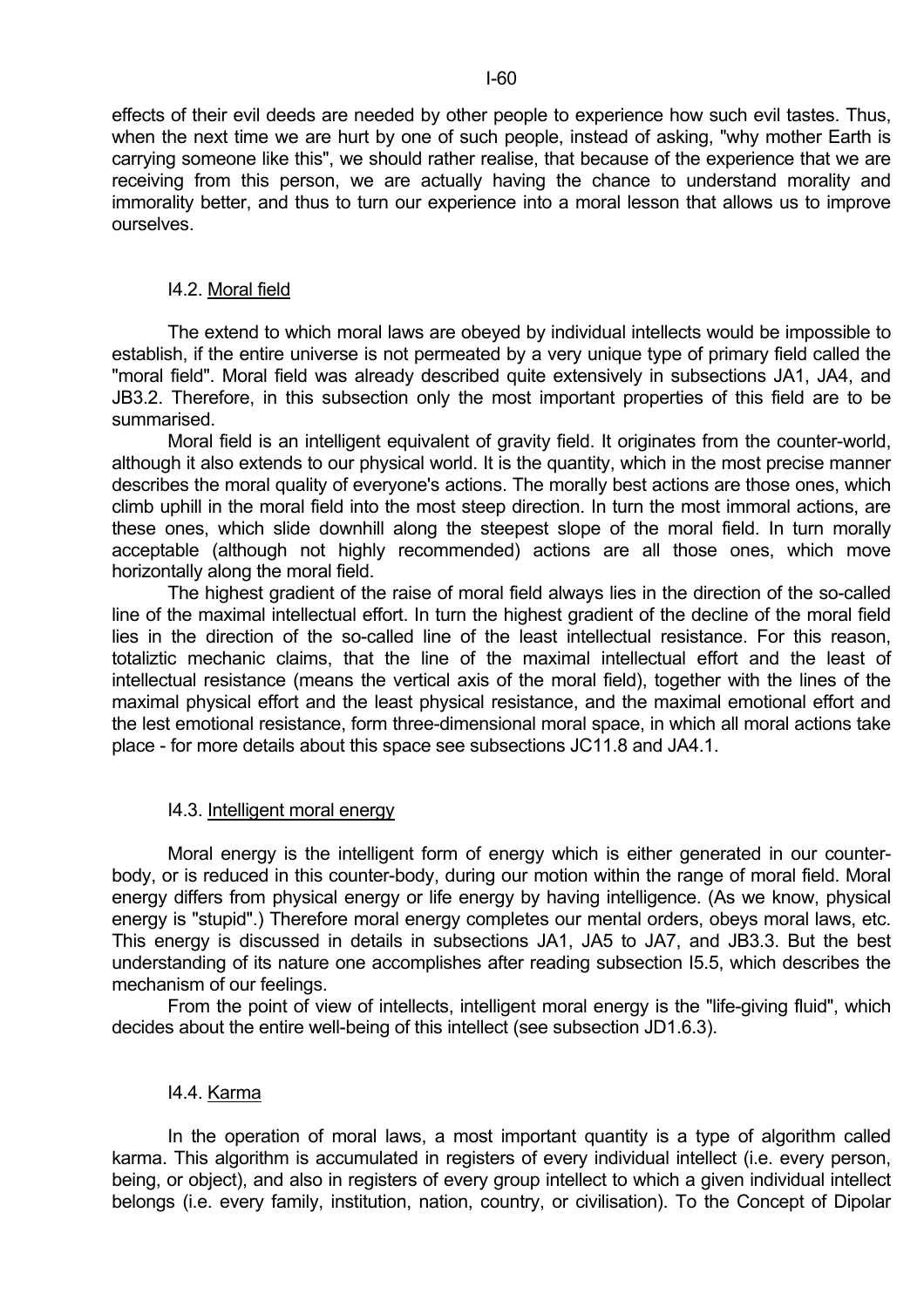Gravity the term "karma" itself, was adopted from religions and philosophies of the East. But in the old religious understanding it was very vague and unspecific, and also overgrown with various paradoxes and inconsistencies (for details see subsection JA3.1). Therefore it needed to be redefined by the Concept of Dipolar Gravity, and supplemented with precise information, which is an outcome of this concept. Although karma was already partially discussed in subsections JA1, JA3, and JB3.4, for the scientific exactitude it is also discussed in this subsection.

 The Concept of Dipolar Gravity, and totalizm which stems from this concept, both define karma is a unique type of the execution algorithm, which is continually exchanged by people, to be always attached to the register (soul) of a given carrying intellect. The reader can imagine a single item of karma, as a kind of a computer program, which is written into our soul, and which describes a course that a specific event in our life is going to take. Our whole life is actually controlled by such single programs/algorithms, which execute themselves one after another. Karma is a bit like energy - namely it cannot be created or destroyed, and it only is shifted from one person to another one. During this shifting it can be modified a bit, means new feelings can replace those described in it previously. After it is shifted to a new person, it only waits an opportunity to shift again, means to fulfil itself. Each time it is shifted, it causes that a specific range of feelings unveils, which is the exact reflection of feelings which are written in a given karma algorithm. Karma is a counter-material equivalent of time, except that time relates to gravity field which prevails in the physical world, while karma relates to the moral field which prevails in the counter-world (see subsection JB3.4). Karma algorithms are being attached to registers of all intellects in existence. This includes individual intellects, such as individual people, as well as group intellects, such as families, institutions, countries, and civilisations. A new portion of this algorithm is attached each time when a given intellect interacts with any other intellect. This new portion always describes the feelings which are induced by this intellect in the intellect that is interacted with. During such an interaction, the counter-organs of karma, which reside in the counter-material duplicates of these intellects, are communicating with each other telepathically and exchange karma algorithms. The telepathic contact is unaware and is carried out without the knowledge and intention of both intellects that interact with each other. Depending on the type of interaction, the karma algorithm which describes feelings generated during this interaction is being removed from the register of one intellect and written into the register of another intellect. Always the karmatic algorithm is being taken from the "taking" intellect, and written into the "giving" intellect. For example, if a given interaction is killing, than the karma algorithm which describes the feelings induced during this killing is being removed from the register of the victim, and written into the register of the killer. Of course, in the majority of cases a given interaction has a character of two-directional flow of actions and feelings that are induced by these actions. For example one intellect is bitting up another one, while this another one is swearing at the first one. In such cases the appropriate karma algorithms are flowing in both directions. Therefore the individual intellects are writing into their registers new karma in the result of each single activity, thought, and altitude. After being written, karma defines what feelings the carrying intellect is going to experience during a next similar interaction.

 The property of karma, that it describes everything a given intellect is going to experience, has a practical application in foreseeing the future, in visions, in foretelling, in prophecies, etc. All such clairvoyance activities are depending on reading what karma says, and then on repeating this karma descriptions in the form of foretelling.

 My observations to-date indicate that there is a direct link, between the conditions in which karma eventuates, and the gravitational conditions (see also subsections JE9 and JE9.3). For this reason, e.g. there is a possibility of astrological predictions what types of karmatic records are going to be released in specific periods of time. There is also a chance for distinguishing gravitational cycles - in which specific tendencies are going to dominate. There is a chance to define configurations of the land, in which a specific types of events are going to take place. Etc., etc.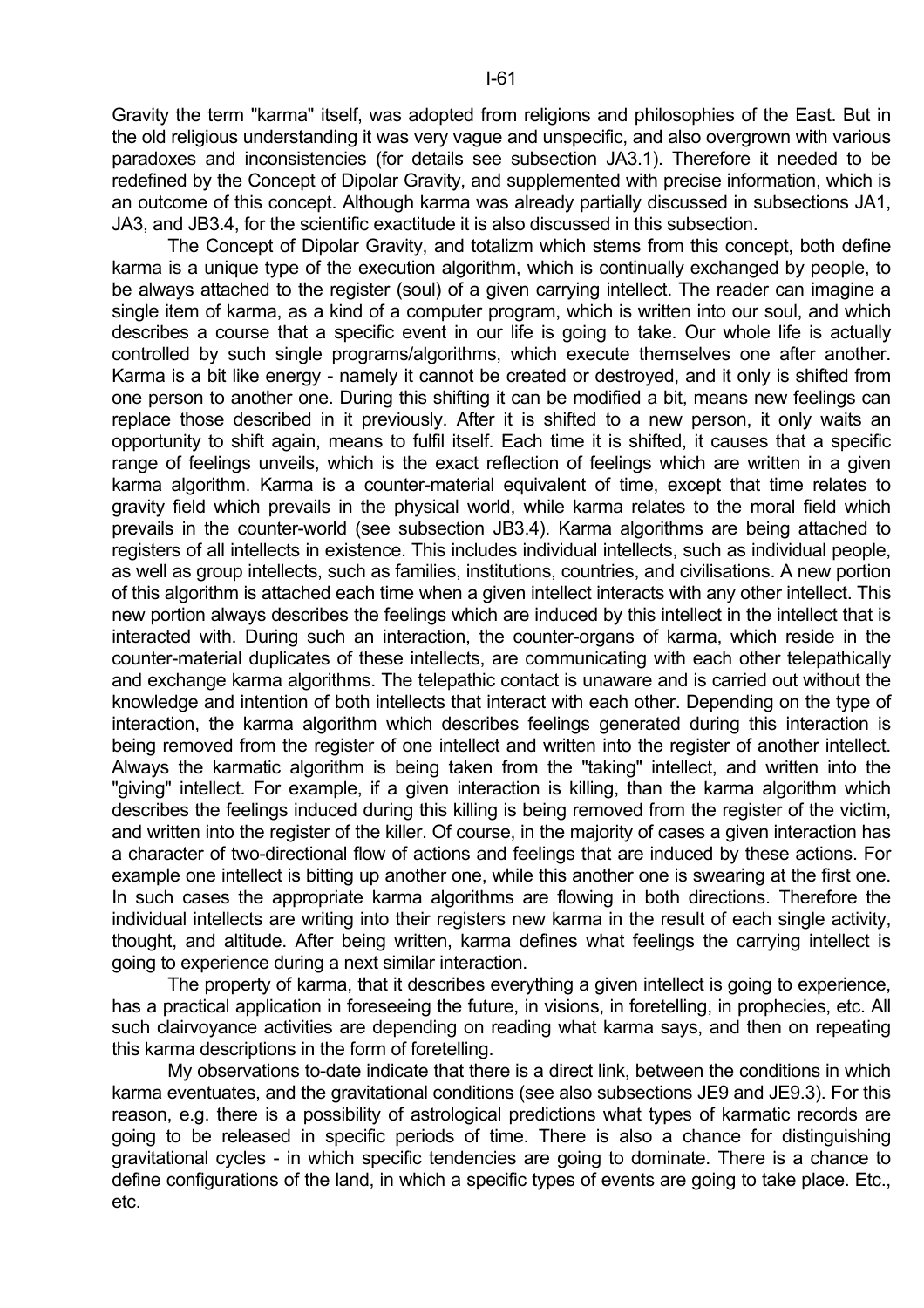Although the reader can be surprised with my discovery, that there is a direct link between the release of karma and gravitational conditions in which this release is taking place, I based this discovery on many empirical observations, which in my life of continuous globetrotter I managed to accumulate. In order to provide here examples of these observations, the most commonly known case of such a link, is the fact that on sea shores people tend to die when sea is in its tide out. (Sea tides in turn depend on the gravitational conditions.) Far from a sea people do not note the connection between the gravity and karma, simply because there is no such a visible indicator of gravity, as sea tides, which would realize this link to them. But still for example hospital personnel, policeman, and journalists, noted that suicides, accidents, heart attacks, insanity, serious crimes, etc., have the tendency to pile up in specific days and specific hours. Usually these peak times are connected with Moon cycle, and thus clearly are connected with gravity fluctuations. Unfortunately, so far no one actually did research on the connection between the gravity field and the eventuation of karma, although there are numerous research concerning connection of some events with weather and with the state of Moon.

 Other commonly known example of connection between karma and gravity is astrology. Astrologers utilise this connection for centuries in order to design horoscopes. Such horoscopes are simply predictions as to what kinds of karma are going to be released by a given gravitational configuration. Very similar connection between karma and gravity is also expressed by the ancient Chinese knowledge of "fung shui". This knowledge states that whatever we experience in a given place depends on the gravitational configuration of this place. Therefore, our house or office should be build only in strictly defined areas, which are characterised by a "good fung shui" (means characterised by a beneficial gravitational configuration and desirable conditions of reflection of the telepathic waves - see also subsection H7.1). A next example of the connection between karma and gravity is the location of battlefields. Although presently the reasons why a given area was selected for a battlefield, is explained by topography, the real reason is gravity. Topography as a reason for such a selection can be eliminated, because with the change of military technology, also drastically changes the requirement for the topography which suites this technology. But, as historic examples teach us, specific areas usually are selected for battlefields many times, in completely different eras, and when a completely different military technology prevailed. For example, in old civilisation centres, such as Middle East, specific areas were selected for battlefields many times, in many different ages, while other areas were never used as battlefields. A next example of the link between karma and gravity, is the widely practised in old Polish folklore dependency between the state of the Moon and the moment of planting and harvesting. For example, according to this folklore, crops, vegetables, new trees, and everything that is born above the ground level, should be saw and planted shortly before the full moon, e.g. when it is in three-quarters full, when the gravity reaches the lowest value, because it facilitates the large and fertile grows. In turn everything that grows under the ground, e.g. potato, onions, radishes, beetroots, and flower bulbs, should be planted shortly before the new Moon, then they also are growing large and fertile. Weeds should be removed several days before the new Moon, or more strictly shortly before it completely disappears - when the gravity reaches the higher value, because then they do not regrow. Similarly chair is best to cut shortly before the new Moon.

 For me personally, the most convincing proof for the connection between gravity and karma, is the distribution of "white crosses" along roads of New Zealand. In New Zealand there is a custom, that a place where someone died in a road accident, is marked by a small white cross. This cross is then respected by local authorities and road services, and remains unremoved until family takes it away, or until it decays from age. On 18 November to 5 December of 1998 I was travelling in my car for the seventeen-days long trip through New Zealand, in search of a job. I was driving at that time through over 3600 kilometres on New Zealand roads, passing from Dunedin up until the Coromandel at the level of Auckland. During this long trip I managed to gather a lot of observations regarding the distribution of these white crosses. Their unique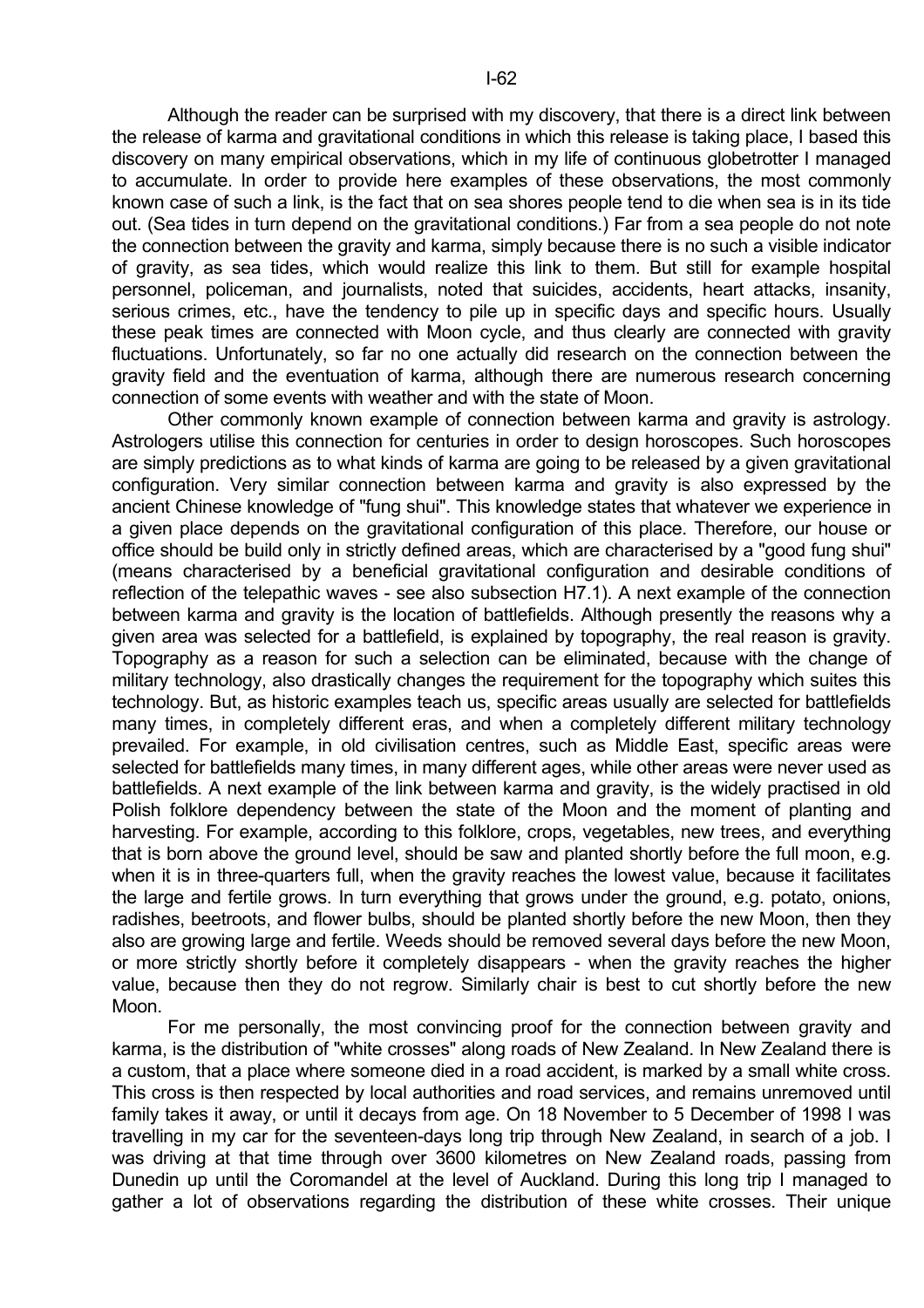property is that they tend to cluster. There are roads which have none of them, then there is an area where many of them are clustered together at short distance from each other, although there is no apparent reason which would explain why. For example, such clusters can be noted on completely straight, wide, well visible roads, which have no apparent hazards or any reason why people should die on them. But if one analyses the points where such white crosses are clustered, it turns out that they represent areas where the gravity field is disturbed. For example, when a straight and perfectly visible road goes through a valley, crosses are going to cluster in the point where this road passes above the extension of another valley which is joined to the one with the road. This means that under the road, invisible for people, there is some disturbance of land formation, which caused the local changes in the gravity field. Similar situation is on bridges. Logic states that when there is an accident on a bridge, it should be at the beginning of it, when the hazard hits a driver. But in reality white crosses are located around centres of bridges, namely in the areas where under the ground surface so-called "fault" is passing, which strongly alters the gravity field.

 In order to understand better the mechanism involved in operation of the moral algorithm called karma, let us now review a case of the individual exchange of this algorithm. Let us consider that we observe a case of a terrorist, who is choosing a victim for an execution. The terrorist slowly is walking along the hostages standing in a row, and looks carefully in face of each hostage. But he does not know that his conscience, which is acknowledging his decisive will to kill someone, is reading the karmatic records of each person at whom he is looking. In case when a given person does not have the karma for killing in the registers, the conscience is saying to the terrorist "not this one". So the terrorist keeps walking. In some moment his conscience meets a person who actually has a killing in his karma (e.g. left in there from the previous life). So the conscience is telling the terrorist "this one". The terrorist points the gun. The conscience is quickly prompting "without pain" because in the karmatic register of this person there is a description of the killing done in a "technical" manner, means without unnecessary pain and suffering. The terrorist points his gun into the forehead of the hostage and shuts. In this moment the karmatic record of killing is removed from the register of his victim, and written to his own register, with a small modification which describes the current feelings that about own death has the victim (e.g. "it happened so fast and almost without a pain"), and with the feeling that the victim generated because of the moral attitude of the killer. When the similar situation is going to repeat in future, and someone needs to be executed, this next time the terrorist will be chosen, because of this karma.

 Of course, as this was highlighted many times in chapters JA and JD, frequently people learn how to not listen the conscience. Let us now assume a different situation, that the terrorist met in a row of hostages a person who resembles him someone that he hates, but that this other person does not have killing in his/her karma. So when approaching such a person, the conscience of the terrorist is prompting "not this one". But the terrorist does not listen the conscience and decides "I do not like him, so I shut him". But the conscience still does not give up and argues "but he like yourself has a wife and children which become orphans". But let us assume that the terrorist does not listen and proceeds with execution. In this moment the conscience is passing the matter to the universal intellect, because the supernatural intervention becomes necessary. Depending on the karma of the victim, and on the teaching influence which according to the Principle of the Maximal Teaching Impact is going to be exerted by this execution on all parties involved (see subsection I4.1.1), the universal intellect decides what is to happen next. Depending on this decision, either the execution is carried out, although gives the outcomes totally different from expected (e.g. someone tries to take the gun from the terrorist and he shuts himself instead of the victim), or the moral laws take control over physical ones and the terrorist is disoriented and misses (if the victim has karma for wounding, the terrorist wounds him), or something does not work (e.g. a pistol refuses to shut), or an event occurs which cancels the execution in the last moment (e.g. the leader of the terrorist group yells: do not shut - the officials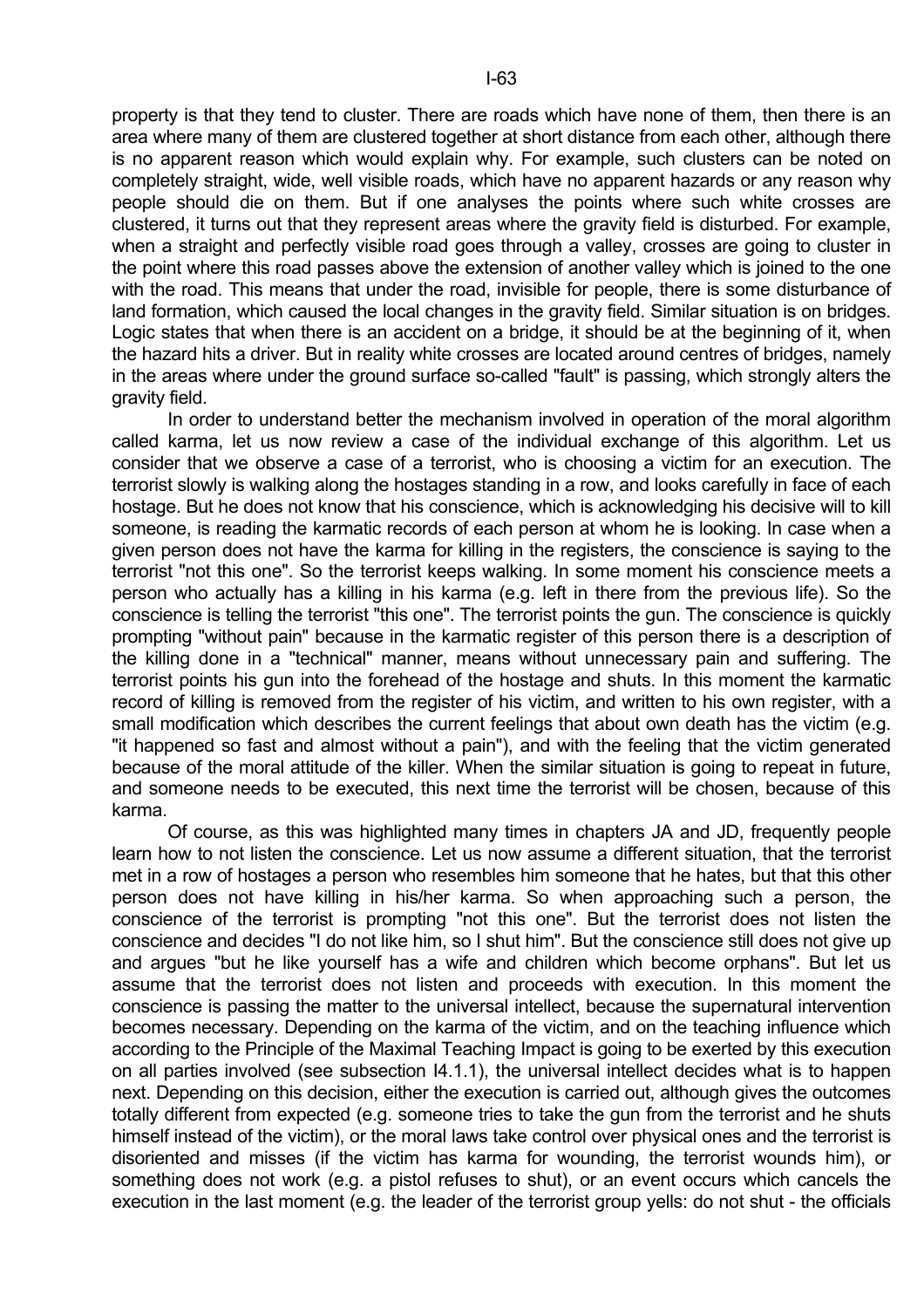agreed to pay the ransom).

 Of course, karma is exchanged during the interaction between any two objects in the universe, not just during the interaction between two people. This is because every possible object has its counter-material duplicate. In turn every counter-material duplicate contains the counter-organ which manages karma. Only that in case of inanimate objects it is not so-complex and universal as in case of people. For example a hooligan who breaks a sit in park also receives from this duplicate a karmatic record, which is going to carry in his/her register until it is returned. Thus many years later, when as a fragile oldie with weak bones, he sits on a sit in a park, this sit may rapidly break under his weight (on the occasion breaking also some of his bones), although it initially would not look so weak. Of course, instead of reminding himself his behaviour in youth times, this former hooligan is going to complain to the management of the park that they use so fragile sits. In a similar way karma is also exchanged by counter-material duplicates of animals and vegetation. Thus it should not surprise anyone that sharks' fisherman usually finishes in the mouth of a shark, that lion hunters are usually eaten by lions, while woodcutters are sometimes finishing crushed by a tree log, or by a falling branch.

 The summary of each exchange of karma from one individual register to another (e.g. from one person to another) is also recorded in registers of all group intellects to which a given individual intellect belongs (e.g. to a register of a nation from which this person belongs, to the register of this civilisation, etc.). But the karma records in registers of such group intellects are governed by different laws that the records in individual registers. For example, to the group register of a given civilisation or country as a whole, significant are only these karmatic algorithms, which are stating what this country or civilisation did to members of other countries or civilisations. Everything that was done within its own boundaries, is going to be returned within its own boundaries. In turn for records of group karma, significant are details which are not vital for the individual karma. As an example let us consider a situation, that a UFOnaut who occupies Earth, kills either a leader of a superpower on Earth, or kills a leading scientist on Earth who supposed to cause a huge change of view on Earth. From the point of view of the individual karma of this UFOnaut, it is going to be responsible for killing a human (if, of course, he/she does not use some sort of a "trick" in order to shift the karma for this crime onto some innocent human). This means that at some stage of the existence, this UFOnaut is going to be killed. But from the point of view of the group karma of the civilisation to which this UFOnaut belongs, the matter is not being cleared because of the killing of one of its citizens. In order to fulfil this karma for the killing of an important politician or scientist, who influenced karma of many other people, this civilisation must also loose one day in similar circumstances one of its own leaders of leading scientists. The above tries to realise, that laws that rule the group karma impose the requirement that the group intellects should take a good notice what they are doing to other group intellects.

 The flow of karma between the registers of intellects which interact with each other, is governed by specific laws, which needs to be researched. Our knowledge of these laws would allow us to conduct our lives much better. In order to give here an example of such laws, one of them states that "karma is only taken away from the register of one person, when it is simultaneously written into the register of another person". (This practically means that karma is always only exchanged, not created or copied.) Other such law states that "the balance (means non-neutralised excess) of the karma that flows between two individual registers, is also charging all group registers to which these individual ones belong".

 Karma is managed very precisely and reliably, so that no portion of it can be lost or dispersed, and no portion can be executed more than one time. The management of this algorithm by mechanisms of the counter-world is even much more strict and much more precise then the financial accountancy is in today banks. The flow of karma is independent from the will or awareness of parties involved, and is carried out completely without their participation, knowledge, and influence. As such, karma is very resistant on someone's attempts to avoid its fulfilment. However, our universe is so designed, that everything is possible, including the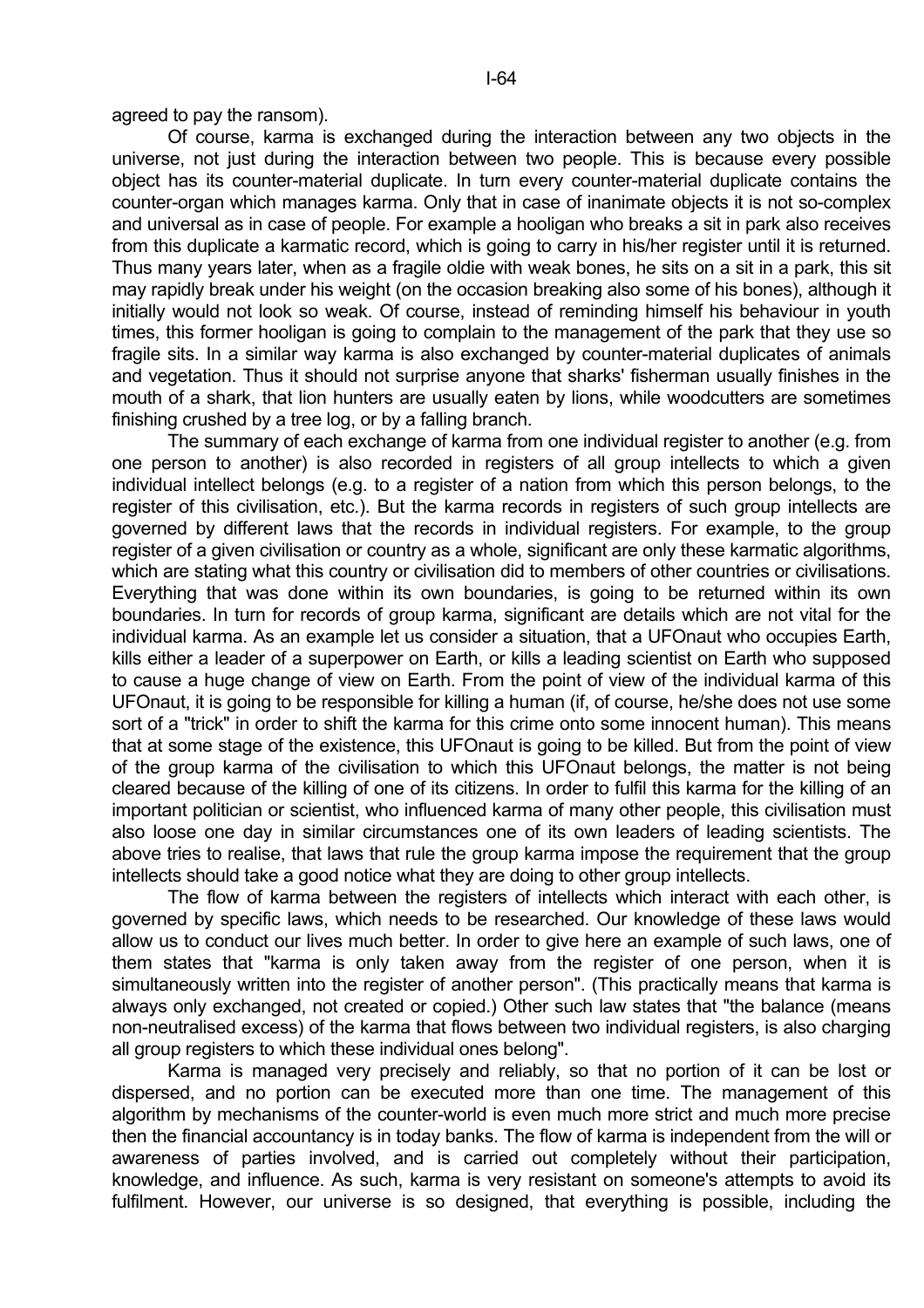avoidance of fulfilment of karma (see subsections JD2.1 and B5). Wherever there are some laws, to the intellects which are subjected to these laws the free choice is left, whether they wish to obey these laws, wish to break them, or wish to walk around them (means not breaking them but also not obeying them). Thus karma is not an exception here. Therefore, philosophy of the refined parasitism described in chapter JD, is going to make point from mastery of methods, which allow parasites to escape the fulfilment of karma. Especially crucial this avoidance is for "evil parasites". They commit in their lives a lot of nasty things, therefore they are not prepared to take back karma for whatever they are doing. The reader probably is interested how they are doing this. Well, here is the explanation.

 Some hints as to how one can go around laws which govern the fulfilment of karma, can be found in nations which used to keep vivid contacts with "evil parasites" described in subsection A3. After all, evil parasites use everyday methods of avoiding karma, so some of these methods were passed to people, which kept contacts with them. I found examples of such methods in some folklore practices of India. Generally speaking, they boil down to tricking, or forcing, another intellect to accept someone's undesirable karma. Of course, if the tricked intellect knows what is getting into, it would not accept this undesirable karma belonging to someone's else. But when is tricked, or forced, then has no other choice. The basic condition of passing karma onto someone else, is the knowledge of our karma, and also the knowledge and correct implementation of a method, which allows to shift this karma onto someone else. An excellent example of a principle on which such a passing of karma can be accomplished, is the so-called "**mock wedding**", which is practised in some regions of India, and also by some Indians that live in Malaysia. It is carried out when horoscopes indicate that the first spouse of a given person is going to die soon after the wedding. In such cases, in order to avoid the actual widowing, a given person firstly is marrying a tree in a special ritual. (Most frequently a banana tree is selected for this purpose, because of the supernatural abilities associated with these trees, although when banana is unavailable, then any other tree can do.) This very special ritual wedding, is called the "mock wedding". After the tree dies (or sometimes even before this death) a given person marries again, this time the chosen partner, facing a life which is undisturbed by someone's premature death. From several real examples, that I managed to trace in Malaysia, it turned out that the tree truly died soon after such "mock wedding". In one case I know of, the tree died in spite of efforts of several botanists and gardeners, who tried to keep it alive in order to prove that this believe is just an unjustified superstition, which does not work in reality.

 Another method of passing an unwanted karma on someone, depends on assuming the appearance of another person during committing a given crime. In such a case, the victim who is confused by this change in appearance, recognizes the attacker as someone else, and passes the karma to the register of an innocent person whose appearance was taken, while the real criminal gets away without getting the karma for his/her crime. This manner of passing karma is frequently used by "evil parasites", which currently are exploiting our planet. For example, when they rape a women from Earth, they always assume the appearance of someone from Earth, who is standing close by, so that the woman is passing the karma for this rape to this innocent bystander, while the evil parasite who commits the rape, is getting away without receiving karma that he deserves. A specific case, which describes such a passing of karma during a rape, is described in subsection T4 of this monograph. Of course, it is very important for us to learn about these methods of shifting karma to innocent bystanders, not in order to practice them (totalizm forbids any manipulations on karma) but to defend ourselves from evil parasites when they try to pass their karma on us. I am currently researching such methods, and I will publish them as soon as I conclude my research.

 Karma significantly differs from the moral energy, which is described in subsections JB3.3, JE3.7, and also mentioned in subsection I4.3. The management of moral energy is not so strict, as this is the case with karma. Also the flow of moral energy can be controlled by the mind of a given person, who has a significant influence on the destination that it flows to, an the way it is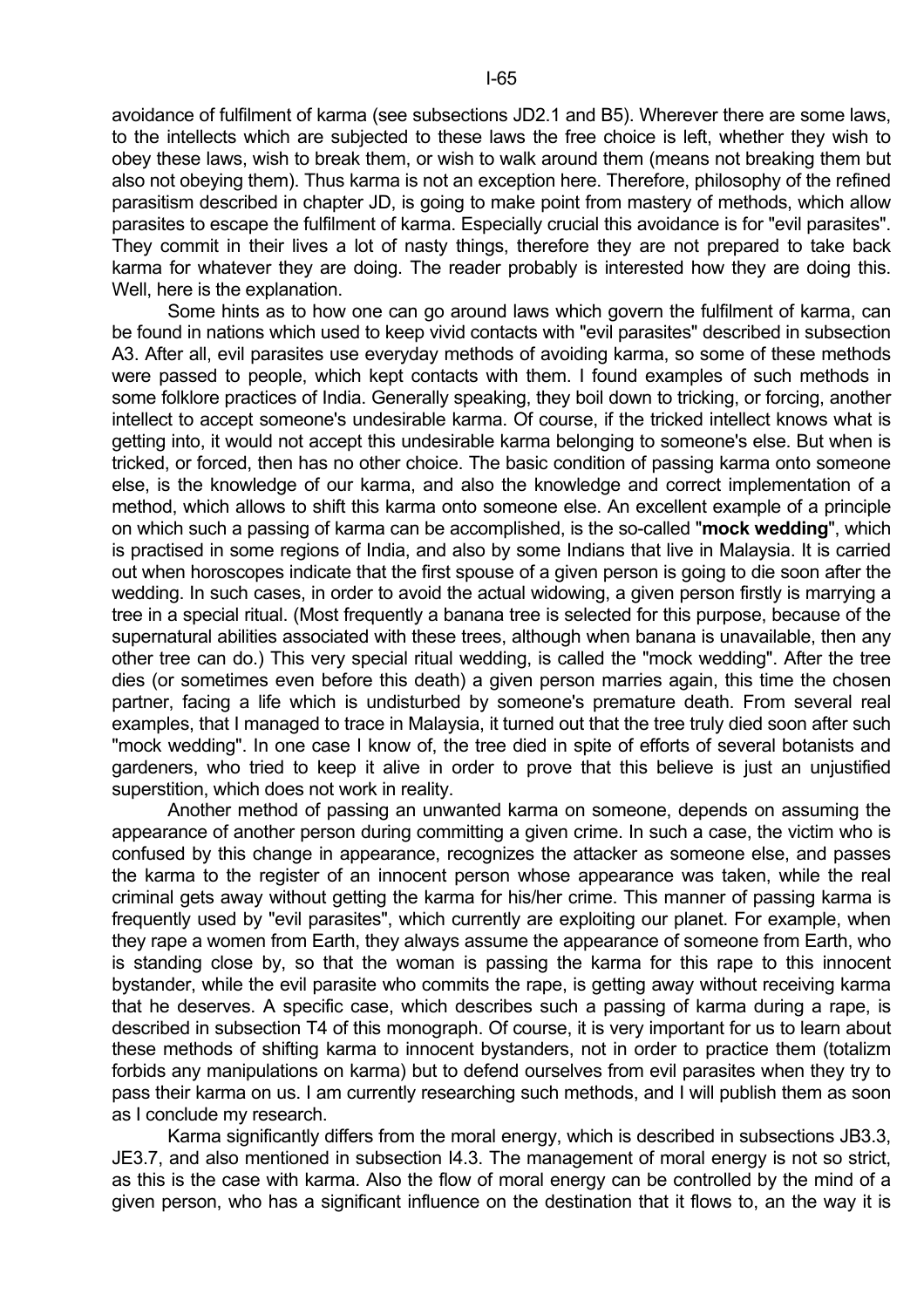used or released, on the current level, etc. Therefore, the moral algorithm of karma must be clearly distinguished from moral energy. There are several distinct differences between these two, the most important of which are as follows:

 (a) Attributes. Karma is an algorithm, while moral energy is a form of energy which carries an appropriate memory records.

 (b) Location. Karma is located in the "register" of a given person (means in the religious "soul"). In turn moral energy is always compressed in the counter-body of a given person (means in the religious "spirit", or in "energy body" from acupuncture, or in "aura" from occultism, etc.). Moral energy can easily flow forth and back between counter-body and physical body.

 (c) Manifestations. Karma defines feelings that we are going to experience in future. Moral energy forms a field around us, which (the field) apart from transforming into feelings, can later transform also into many other consequences, e.g. into ability to act, into other form of energy, into energy which supports our life, etc.

 (d) Mechanism of flow. Karma is written into our registers by other people, namely by the special counter-organ of karma placed in the person with which we interact in a given moment of time. Therefore the content of karma depends on the feelings that our actions are inducing in other people. In turn moral energy is compressed in our counter-body by our own counter-organs controlled with our own motivations and feelings. The amount, direction and use of moral energy flow is directly controlled by our own motivations and feelings, although it can be triggered by telepathic messages received from other people.

 (e) The manner of generation. Karma cannot be generated, but it only flows from one person to other, sometimes being slightly modified during this flow. In this way the karma flow creates a karmatic chain, which cruises around, until someone breaks it out. In turn moral energy is generated by counter-organs of our own counter-body.

 (g) Method of reduction. It is not possible to remove karma, and it goes away only when we pass it to another person. In turn moral energy can be reduced or dispersed by each counterorgan in our counter-body. This reduction is controlled by our own motivations and feelings, as described in subsection JE5.5.

 (g) Permanency. Karma cannot be removed until it is fulfilled. Therefore, in case we travel in time, or we die, it remains in our "registers" (means "souls") to be fulfilled during a next passage through time or life. In turn moral energy can be dispersed, reduced, or passed to other people, at any will. In case of death, the remaining part of moral energy remains with the counter-body (spirit), and is not taken with the register (soul). In case some remains of moral energy stay with a counter-body, then this energy may influence the further fate of body of such a person.

 (h) Character. Karma is a counter-material equivalent of time. Moral energy is a countermaterial equivalent of physical energy.

 In order to summarise these differences, karma defines feelings which we are going to experience, independently whether we are going to accept them, or we are fearing them. In turn moral energy defines the feelings, which we are going to experience only if we wish they eventuate.

### I4.5. Creditory karma

 Apart of the karma, there is also another algorithm stored in the karma registers, which in subsections JA2 and JA3 was called "creditory karma". Creditory karma differs from karma. It is actually a very special type of karma, which is given directly by the universal intellect. It is granted when a given person, for the good of other people accepted a treatment, which is not deserved by his/her previous actions, and thus which is not represented in his/her own registers. Example of creditory karma can be sufferings that Jesus experienced during crucifixion.

Creditory karma has enormous significance for morality and for spiritual life. It can be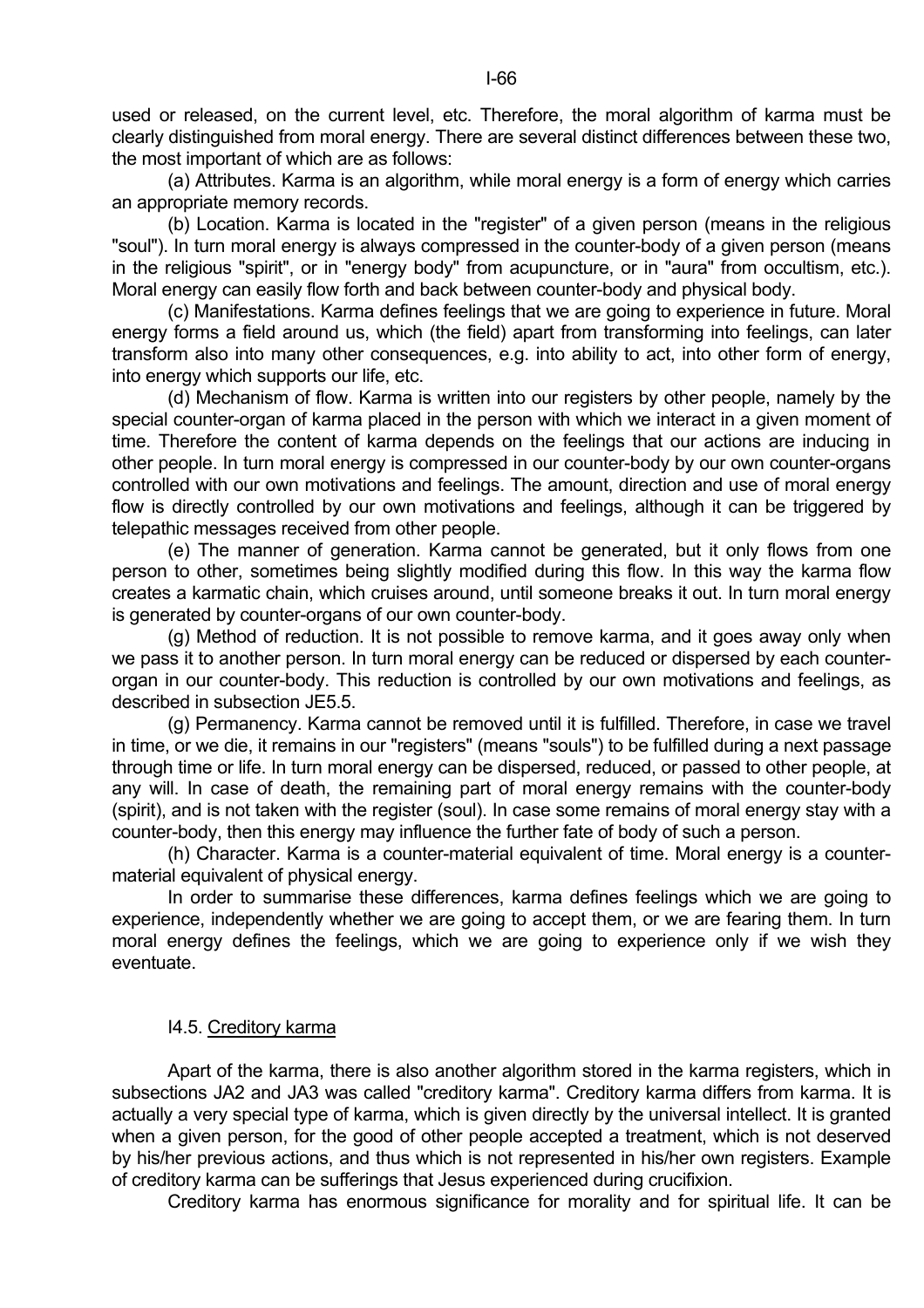compared to kind of a moral credit, which is open directly with the universal intellect by doing something in service of this intellect, and which is later paid back to us with methods that this intellect uses. This credit has guarantees of the universal intellect itself, and is always honoured by this intellect. On this karma we know very little so-far (after all, the discovery of the creditory karma was done only recently by the Concept of Dipolar Gravity). But already at this stage we can notice that it is described by following laws:

 1. "If you intend to make a significant impact on the improvement of fate of our civilisation, you must pay for it with the voluntarily taking on yourself the amount of creditory karma that is proportional to this influence". The principle is here, that the higher creditory karma someone agrees to take on himself/herself, the larger and the more positive influence his action is going to exert on the fate of a given civilisation. For example, if we consider any person from the history of our planet, who exerted a significant influence on the fate of human civilisation, then this person always paid this influence with the creditory karma. Examples of people who generated a noticeable creditory karma were: Jesus, St. Peter, Joanna D'Arc, Mahatma Ghandi.

 2. "The voluntarily acceptance of the creditory karma is the measure of someone's greatness, morality, and the purity of intensions". Expressing this in other words, the readiness of someone to accept creditory karma, is a much higher and much more difficult level of morally correct action, then the everyday carrying out of effort of scrupulous obeying moral laws. Therefore people who manage to generate creditory karma, always are receiving from the universal intellect a type of the "VIP treatment".

 Creditory karma is not served as a normal type of karma - meaning automatically and without any question. Before it is served, the universal intellect always clearly and unambiguously asks a given person, whether he/she voluntarily and fully aware agrees to accept a given treatment. Only in case when a given person knows what is getting into, and agrees to receive it, the universal intellect serves this creditory karma.

 An almost perfect example of the manner of serving the creditory karma is the life of Jesus. As this is currently known to us, in times when Jesus was born and lived, old religious scriptures were existing, which were foretelling the arrival of a new Messiah on Earth. These scriptures were describing the life and fate of the Messiah with tiny details. They were so accurate, that for example they quoted every single word that the Messiah is to say in a given situation (e.g. during the crucifixion), and every detail of events that are going to be accompanying it. Thus at the moment when Jesus was born, everyone knew his future fate - for example consider gifts of Three Wise Men, who knew whom he becomes for humanity, or the fact that as a small boy Jesus was already "playing" with building crosses for himself. It is also known now, that during the process of gaining his education Jesus exactly learned the content of these old religious scriptures. Actually he practically memorised them, like a good actor memorises his role. Then later, when he was completing his mission, whenever he was doing anything or saying anything, he put a lot of attention to use words which were the exact repetition of words that he memorised from old scriptures, and to do exactly what these old scriptures were saying. Thus Jesus exactly knew from the youngest age, what fate is going to await him, if he chooses the path that was described by these scriptures. So if he wished to avoid this fate, he could stop doing what scriptures were saying at any moment of time, and his fate would change. Yet, in spite of such possibility, Jesus voluntarily decided to do precisely what old religious scriptures were saying. In this way he accepted with his own will to take on himself the creditory karma that these old scriptures were foretelling. Research show that even Judah did his dishonourable task with the full knowledge and with a direct order from Jesus. Of course, the creditory karma of the crucifixion, which Jesus voluntarily and fully aware took on himself, were huge - practically it is difficult to even imagine any creditory karma that would be greater that this one. So also the influence of this karma of the fate of our whole civilisation is equally huge.

 The interesting fact that is coming to mind here, is that to our present times various prophecies and visions also apply, stating that from the time of the symbolical revival of the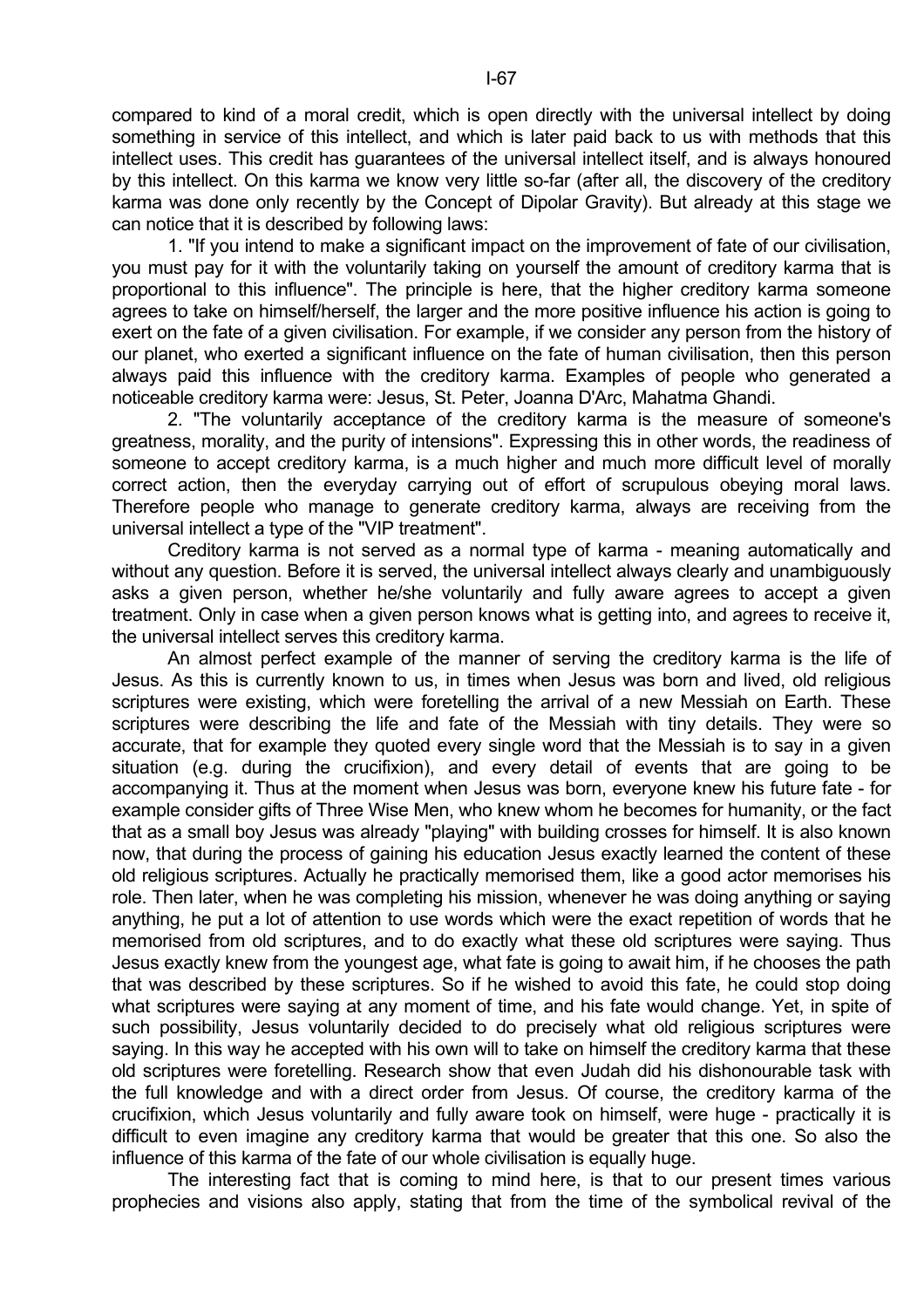Roman Empire (means when the "Euro" currency was introduced on 4 January 1999), the socalled "Second Jesus" is completing his mission on Earth in a completely open manner. Some fragments of these prophecies are described in subsection F1 ofmonograph [8]. Unfortunately, our present prophecies and visions are not so precise as these ancient scriptures that were existing in the times of Jesus. Thus from them it is not sure what supposed to be the creditory karma that the Second Jesus is going to accept on himself. Probably because of this lack of popular knowledge about his mission and the type of karma that he is going to accept, the biblical prophecy is going to fulfil that the Second Jesus is going to come to Earth furtively like a thief, and that he will go unrecognised by the majority of people - with the exception of a sparse number of devoted adherers of his mission.

 The descriptions of the creditory karma are also contained in subsections JA2.3 and JA2.4.

#### I5. Another human bodies that reside in the counter-world

 According to the Concept of Dipolar Gravity, we simultaneously live in two worlds of a physical nature - namely (1) in the material world and (2) in the counter-world, and additionally in the third world of a software nature - i.e. (3) in the intelligent virtual world (see also other descriptions of these three worlds presented in subsections I2 and I3.4). In each one of these three worlds we have separate bodies, which in this monograph are called respectively: (1) "body", also called "biological body", (2) "counter-body", also called "counter-material duplicate", and (3) "register", also called "virtual body". Our biological body is linked with the counter-body from another world via the gravitatonal dipole, which creates forces of gravity. In turn our register simply "lives" inside of our counter-body, like a computer program lives inside of a computer. In religions these three our bodies are called correspondingly: (1) body, (2) spirit, (3) soul. In turn in parasciences they are described with various names, e.g. as (1) body, (2) aura or subtle body, (3) subconsciousness. According to the Concept of Dipolar Gravity, independently from these three bodies, we also have something that is like a "cursor" in a computer. In this monograph it is called "**awareness**". This awareness is residing mainly in the biological body from the world of matter, therefore it does not know about the existence of another bodies. But in special circumstances, such as hypnosis, dreams, or euphoria, our awareness can shift to the counter-body from the counter-world. In turn during the death it shifts permanently to our register from the virtual world. In all cases when it shifts over there, we are able to read information, which is available to us in these other worlds.

 The reason for which we normally are not able to realize the existence of our three bodies, is that our awareness is almost constantly residing in the biological body. Thus it does not experience the existence of the counter-body and the register. But in special circumstances, such as hypnosis or euphoria, our awareness can be shifted to the counter-body. In such cases we are able to read correctly the information that is available in the counter-world. In turn after the death, our awareness is shifted permanently to the software register form the virtual world.

 A very interesting finding accomplished by the Concept of Dipolar Gravity is, that the counter-material duplicates and registers are owned by all material objects from our physical world, not just by people. This in turn means, that all objects have, what religions call "spirits" while we call here "counter-bodies" or "counter-material duplicates". Also all object have, what religions call "souls" while we call here "registers".

 Because the counter-material duplicates and registers introduce significant implications to many aspects of our world, several different sections of this monograph must refer to their existence and attributes. (E.g. because of the significance of the counter-material duplicates for the phenomenon of telekinesis, they are also described in subsection H6.1.) In this subsection is combined the most important information about their physical structure and about intellectual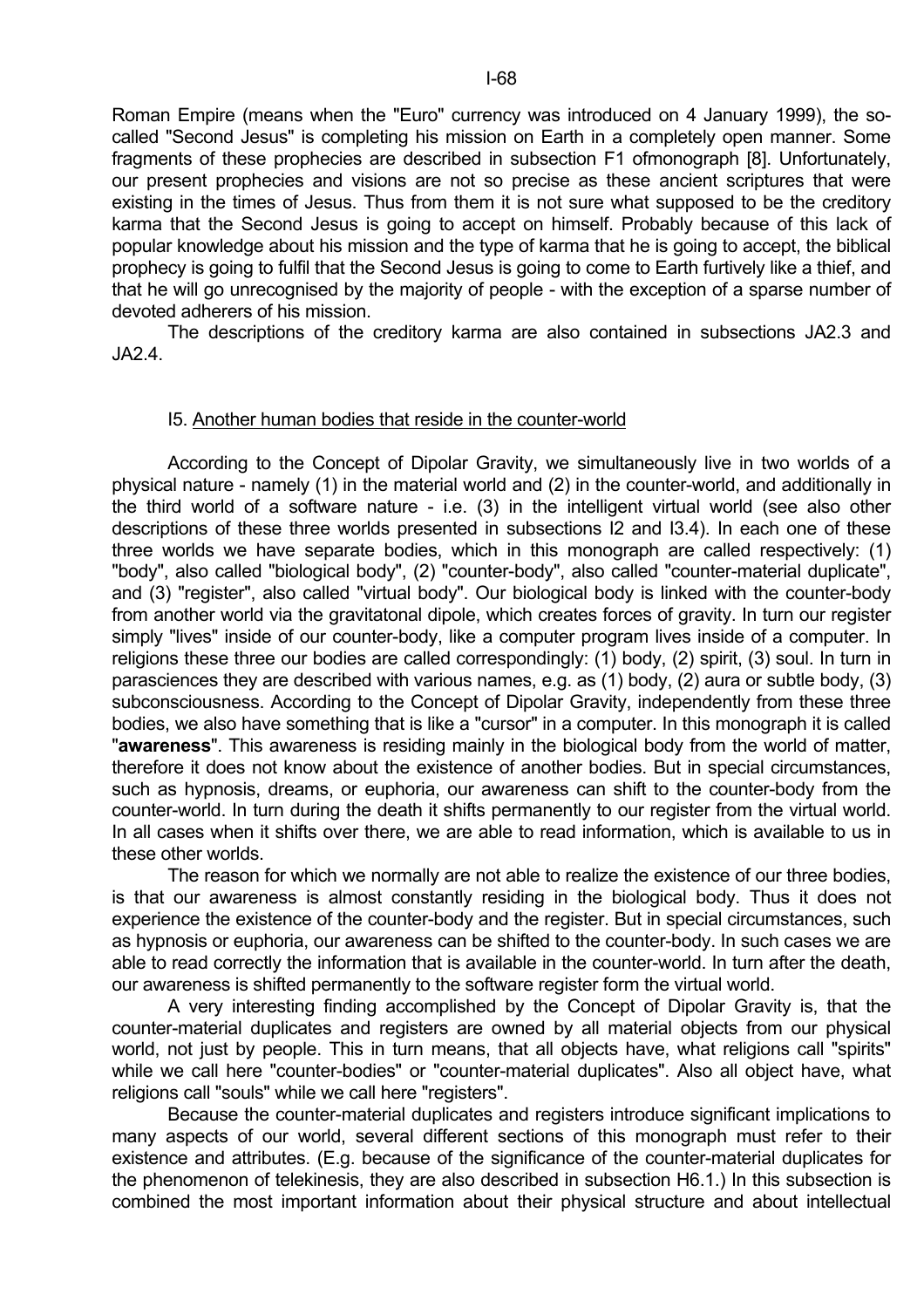attributes stored in this physical structure.

 The existence of the counter-material duplicates of every object directly results from the "principle of opposite properties on both ends of a dipole" described in subsection I2. According to this principle, the gravitational dipole must cause the exactly opposite field conditions to prevail in both physical-type worlds of our universe. These opposite conditions in turn mean, that all substances, attributes, and laws, prevailing in our world of matter, must be reversely duplicated in the counter-world. For example, in our world inertia is one of the basic attributes of matter, thus in the counter-world the equivalent of this attribute must be a self-mobility, means the reversal of inertia, that is assigned to the substance that prevails in there.

 The only connection between our world and the counter-world is via gravity forces. As this is explained in subsection H6.1, in order to balance the forces of gravitational dipole, it is necessary that every elementary particle existing in our world of matter, must be linked in the counter-world to an identical particle that is formed from the gravitationally excited counter-matter. In this manner, every material object that exists in our world of matter, must have an identical duplicate (like a kind of identical mirror reflection) existing in the counter-world. For people, such counter-material duplicates are going to be their second bodies identical to their physical bodies. These duplicates are capable of almost similarly independent life as their physical bodies. This monograph uses the term "**counter-bodies**" to name these second human bodies formed in the counter-world from the counter-matter. In turn religions call them "spirits".

 Of course, having as many as three different bodies (two of the physical nature, and one of the software nature), and simultaneous living in three different worlds, introduces various vital consequences, which so-far were completely ignored by modern people. Their example can be the donation of organs. The present medicine is able to link the donated organs at the level of physical bodies. But because of the lack of knowledge about the existence of the counter-world, it is unable to incorporate them correctly at the level of counter-bodies. (For this reason it is necessary to establish urgently the "medicine of the counter-world", mentioned in subsection H10.) So it should be no surprise that until today a large body of evidence was collected, which consistently confirms, that in case of medical transplants of hearts or other organs, consequences of these transplants spread not only to our world, but also to the counter-world. A large number of such consequences of transplants that originate from the counter-world, is described in an interesting note published on pages 8 and 9 in number 5 (37) of a magazine "Nexus", September-October 2004 issue. One of such consequences is, that together with a given organ, also a significant portion of memory of the original donor is "transplanted" into a new owner. (After all, as this is explained in subsection I5.4, human memories are contained in counter-bodies from the counter-world. So together with counter-material duplicates of given organs, parts of these memories are "transplanted" to new owners.) For example, in the article mentioned above, case of an eight year old girl is described, to whom the heart was transplanted from a 10 years old boy who was murdered. After this transplant the girl started to have nightmares, due to which she revealed details of the murder that in turn allowed police to catch the murderer. Other easily noticed consequences of transplants, which originate from the counter-world, include acquiring together with the transplant taste, sexual, and musical preferences of the donor, his/her selected abilities, skills and talents, personality, allergies, phobias, etc.

 Several next subsections of this chapter are to systematically describe various components of our triple system of biological body ("body"), counter-material body ("spirit"), and virtual body ("soul"), which so-far are not recognised by human science. They are also to explain attributes that these components display, mechanisms that they are subjected to, and basic consequences of their existence.

# I5.1. Counter-material body (i.e. religious spirit)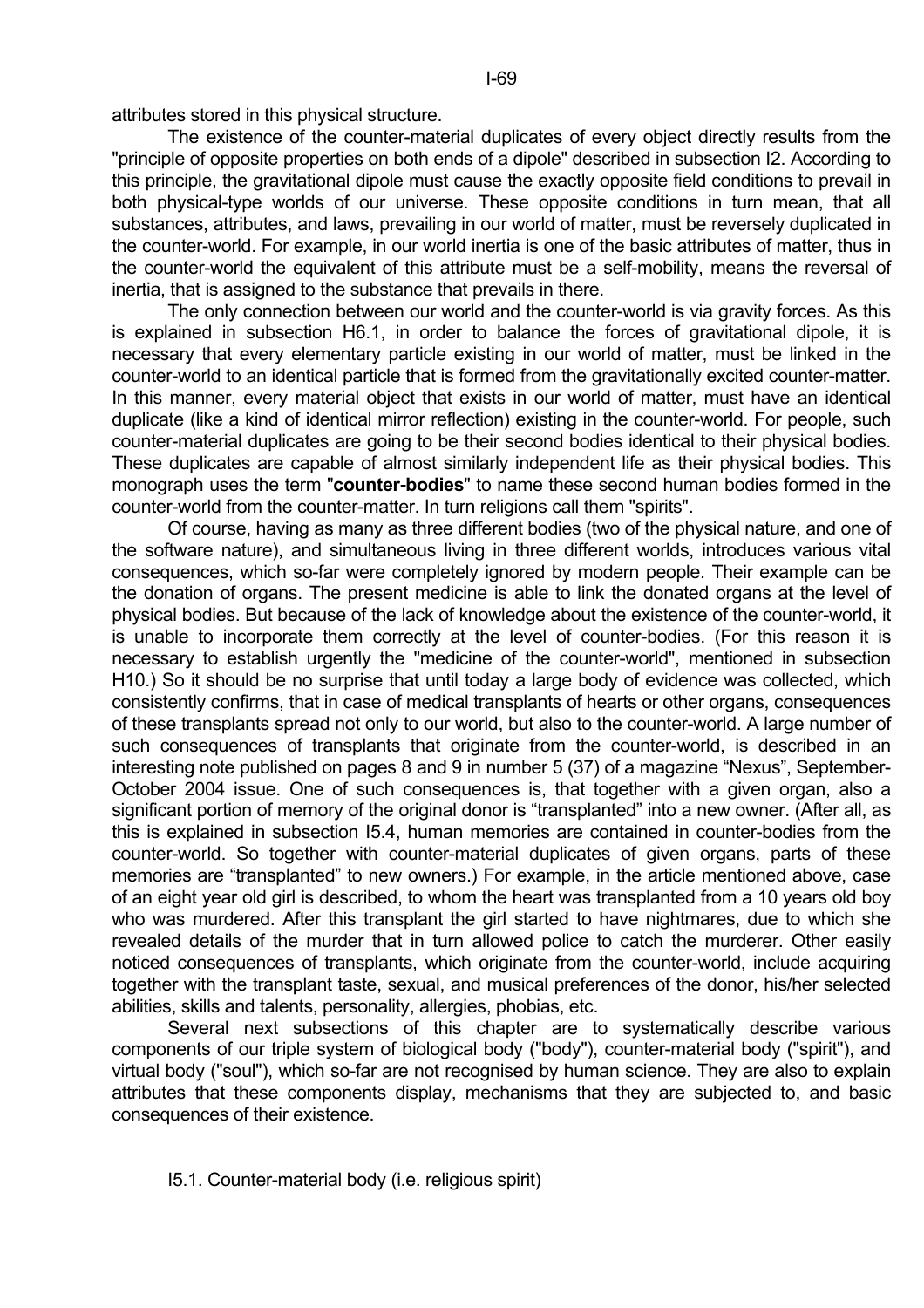As this is explained in previous subsection, **according to the Concept of Dipolar Gravity, people and also all other creatures and objects that surround us, have as many as three parallel bodies, which live/exist simultaneously in two parallel worlds of the physical nature, means in our world and in the counter-world, and in the additional third virtual world**. In our world of matter lives their physical body, in the counter world lives an exact duplicate of this physical body, means their counter-body, while in the intelligent virtual world lives their register - means a kind of software model of their bodies. Our awareness can be compared to a "cursor" in a computer, which moves to one of these three existing bodies. This awareness can switch from one world into another one, depending on the state of a given creature, normally residing in the physical body, but during dreams or hypnosis shifting to the counter-body (from the physical counter-world), while after the death landing in the register (from the intelligent counterworld). In case of people, such switching of their awareness to the counter-body contained in the counter-world, takes place only during special circumstances, out of which the most frequently taking place are dreams and hypnosis. After our awareness is switched to the counter-world, everything that we experience in there is equally real as events that affect us in the physical world. But because physical-types of laws that rule the counter-world are opposite to laws that rule our world of matter, and also because in the counter-world there is no elapse of time, our material understanding of reality to-date causes, that whatever we experience in the counterworld during dreams or hypnosis, is automatically qualified as "unreal events". In turn after our death the awareness shifts to the register (soul), in order to break away with this register from ties with the biological body and the counter-body.

 Our counter-body, in religions usually is called a "spirit". But when it appears to other people it is called a "ghost", a "phantom", or an "apparition". Many religions quite clearly distinguish between the "spirit", and the "soul" (in this monograph a "soul" is called a "register"). But in spite of distinguishing between them terminologically, religions usually are quite confused when comes to explaining the differences between these two. Fortunately the Concept of Dipolar Gravity is able to explain these differences quite simply. If we compare a counter-body (i.e. a "spirit") to a natural computer hardware, then the register (i.e. a "soul") can be compared to a collection of software and data, which resides in this computer. Therefore, in spite that a counterbody (i.e. a spirit) is capable of thinking, this thinking is unstructured and uncoordinated unless some kind of register (i.e. a soul) resides in it. Therefore the spirit is dumb and deprived of memory, while the soul is intelligent and full of memories, and also have its own personality. Furthermore, a spirit/counter-body is a kind of hardware, thus it can appear, and be visibly seen (e.g. by marking its outlines with the "extraction glow" produced during telekinetic motion - see subsection H6.1). In turn the soul/register is a kind of software residing in the virtual world, thus is invisible and unable to appear to anyone.

 The counter-body is also recognized by various other disciplines. For example, acupuncture calls it "energy body", healers call it "etheric body", psychics call it "astral body", etc.

 The knowledge that we have the triple system of bodies, bears an enormous significance for the understanding of some previously unexplained aspects of human lives and some behaviours of our awareness. For example our counter-body forms in cooperation with physical body an unique kind of dual electrical system. This system displays a highly complex, intricate operation, which is explained in subsections I5.3 to I5.6, and in I4. This dual electrical system continually exchanges energy between counter-body and physical body, creates electrical fields and flows of electrical charges, converts moral energy into life energy and vice versa, and operates in hundred intricate manners that still await to be demystified. This monograph undertakes attempts to explain at least the initial part of this complex system. Because in these explanations further details about our counter-body need to be revealed, subsection I5.6 is additionally extending the description of the counter-body provided here.

 There is a wealth of evidence and observations available at present, which confirms the correctness of the conclusion of the Concept of Dipolar Gravity that every material object has its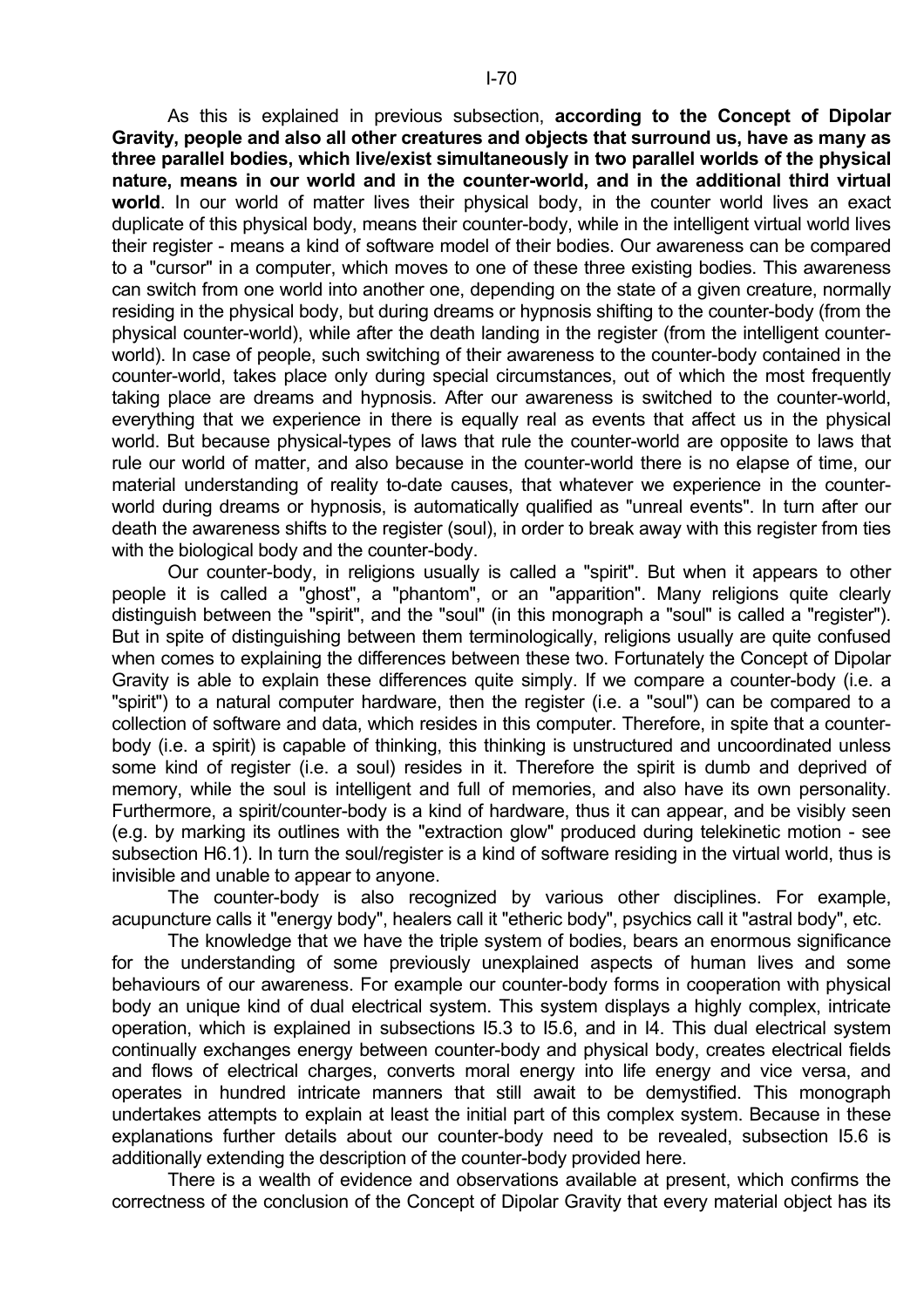mirror, counter-material duplicate (spirit) in the counter-world. Listed below are some examples of this evidence:

 #1I5.1. The existence of the non-physical bodies. The conclusion derived from the Concept of Dipolar Gravity that "every material object has a counter-material duplicate (which in turn contains a register)", only provides a new, scientifically based justification to the very old finding, which was presented to us by various sources for centuries. In religions this counter-body is called "spirit". Healers and psychic call it "etheric body". Acupuncture refers to it "energy body". The dynamically pumped component of this body many people call "aura". The mutual correspondence between a counter-body derived theoretically from the Concept of Dipolar Gravity and an "etheric body" so successfully utilized in Psychic Healing, is best expressed in the book **[1I5.1]** by David St. Clair, "Psychic Healers" (Bantam Books, New York, 1979, ISBN 0-553-02056-0). On page 244 of this book the famous American Psychic Healer, Reverend William Brown, explains the principles involved in his healing. Here is an excerpt from his explanations:

 "The etheric body is an exact copy of the flesh and blood body with every muscle, bone, organ, and nerve reproduced but in a finer density. The principle is that this body, being more basic than the physical, can be adjusted more rapidly and bloodlessly. Each condition corrected in the etheric body is reflected back into the physical body, thus adjusting the physical back to health".

 It is amazing how closely this explanation of Reverend Brown regarding his "etheric body" corresponds to the definition of the "counter-body", and to the methods of altering the counterbody with the use of so-called "Telekinetic Effect" described in subsections H6.1 and L1.

 #2I5.1. Non-physical seeing. If, according to the Concept of Dipolar Gravity, every material object has in the counter-world a counter-material duplicate, than people who are in states when their senses are switched into the reception from counter-bodies, should be able to perfectly see even when their eyes are closed. According to information from subsections I2 and I5.4, the special states - during which such switching of senses into the counter-body takes place, include dream, hypnosis, euphoria, etc. Actually, some experiments carried out with people in these states, and also popular knowledge about these states (e.g. about "sleep walkers", and about people by the folk wisdom called "lunatics"), indicate that such people actually perfectly see their environment and all existing obstacles, in spite that their eyes remain closed all the time.

 #3I5.1. Kirlian photography. Counter-bodies from the counter-world are actually registrable on a photographic film. The technique which allows the registration of these counter-material images is called the Kirlian photography.

### I5.2. Registers (i.e. religious souls) from counter-material bodies

 Because of the intellectual attributes of counter-matter, the counter-material duplicate of every possible object, on one hand has its own shape and dimensions - thus it is characterised by physical form, while on the other hand it contains its own algorithms and data - thus it is characterised by intellectual content. The mutual relationship between the form and the content can be described as similar to this existing between the electronic circuitry of a computer, and programs with data stored in this circuitry. In order to distinguish between these two separate aspects of the counter-matter during further analyses, we introduce here the name "**register**" to describe the intellectual content of the counter-material duplicates. Such registers are simply collections of algorithms and data, which are stored inside of the counter-material duplicates of all objects, and which have the capability of self-learning. For the Concept of Dipolar Gravity they are scientific equivalents of "souls" from religions. In order to understand better what they are, it is handy to compare our counter-body to a modern computer. The substance which forms this counter-body is like electronic circuitry in a computer, means it can think in the natural state, and it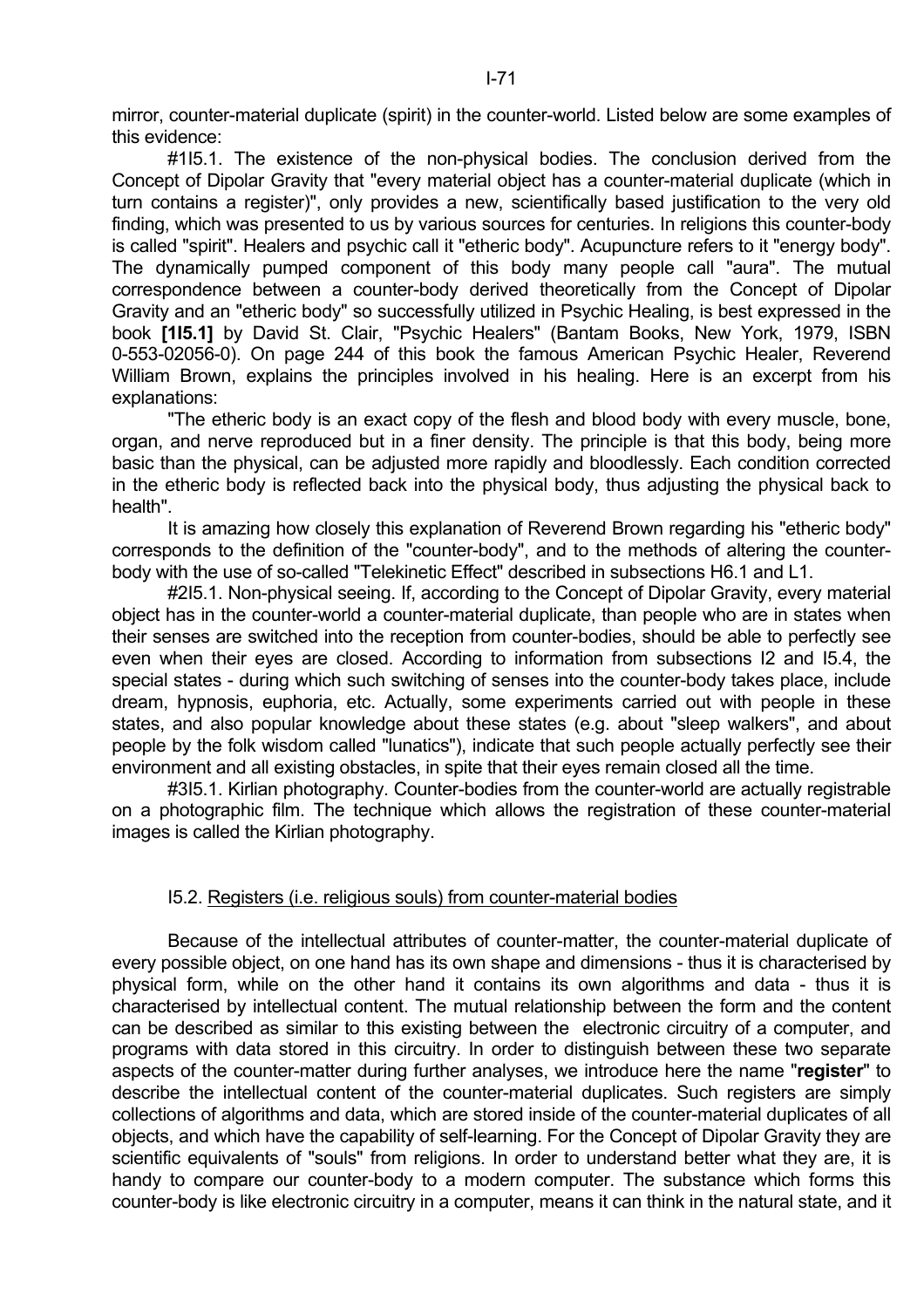can also memorise (store information). But similarly as does it every hardware in a computer, also our counter-body must have its own software to work properly. Means the operation of our counter-body must be organised by appropriate programs and data. Thus these programs and data which control our counter-bodies, and which also reside inside of our counter-bodies, we call "registers" in this monograph, or "souls" in religions. Registers are present in the counter-bodies of all physical objects that exist in the entire universe, means not only in people, but also in animals, plants, and even inanimate objects. The only difference between a register, let say - in a piece of stone, and a human register, lies in the level of sophistication and in the level of knowledge that so-far it managed to accumulate.

 After the introduction of the name "registers", we should note that according to the Concept of Dipolar Gravity every physical object is composed from as many as three components, namely: (1) a physical body (e.g. a biological "body" in people), (2) counter-material duplicate, which is an exact copy of the physical body (i.e. a religious "spirit"), and (3) the register, which is the software model (containing memory, knowledge, history) of a given object, stored inside of the counter-material duplicate of this object (i.e. a religious "soul").

 As this is highlighted in several sections of this monograph (e.g. see subsections JA9 or JE3), each one out of these three components, is a source and an abode for a separate dimension of the so-called "moral space", and thus is also a source and an abode for different capability of people. And so, physical body is a source of actions and events. Thus, without our body (e.g. during a dream) we are not able to carry out any action. The counter-body (spirit) is the source of feelings. This is because of it, the mechanism of feelings described in subsection I5.5 cannot be implemented without the existence of counter-body. This is also because of it, after our death, when registers are separated from their counter-body, we are not able to relive any feelings. In turn registers (souls) are the source of our intellectual capabilities. Without the existence of these registers we would not be able to think or to remember. This can be summarised that our body is acting, our counter-body (spirit) is feeling, while our register (soul) is thinking and remembering.

 The shape and dimensions that constitute a physical form of every counter-material duplicate (i.e. constitute its religious spirit), results from the nature and the manner it is formed. Probably this form exactly copies the physical body of the object that it reflects. It also reflects all the attributes of this object, means it describes the shape of this object, composition, structure, etc. Thus, the counter-body is a precise duplication of the external form and internat structure of a physical object.

In turn the intellectual content that constitute registers of counter-material objects (i.e. constitute its religious souls), include such attributes, as for example the ability to self-learn, means gather, store, and process information, and also such features as programs and data stored in this duplicate.

 At this point it is possible to explain the name "register" introduced here. A "**register** is a self-learning system of programs and data that control a given material object, which is stored, updated, and executed by the counter-material duplicate of this object that exists in the counterworld". A register is composed of two basic components, namely programs and data. The programs are sequences of commands which are executed by the intellectual attributes of the counter-matter (as this was explained in subsection I2, counter-matter is a "thinking substance", which in the natural state is capable of thinking, memorising, communicating, etc.). In turn data from registers, are simply sequences of information that a given object accumulated from the beginning of its existence. Counter-matter is gathering and memorising data on all events that a given object was subjected to (i.e. it "remembers" the detailed history of every object). Furthermore, registers describe the present state of this object and also the general direction in which future events are going to affect it (see "karma" from subsection I4.4).

 Mechanisms, physical phenomena, and principles of operation, which determine the behaviour and properties of registers, are described relatively well at the end of subsection I2.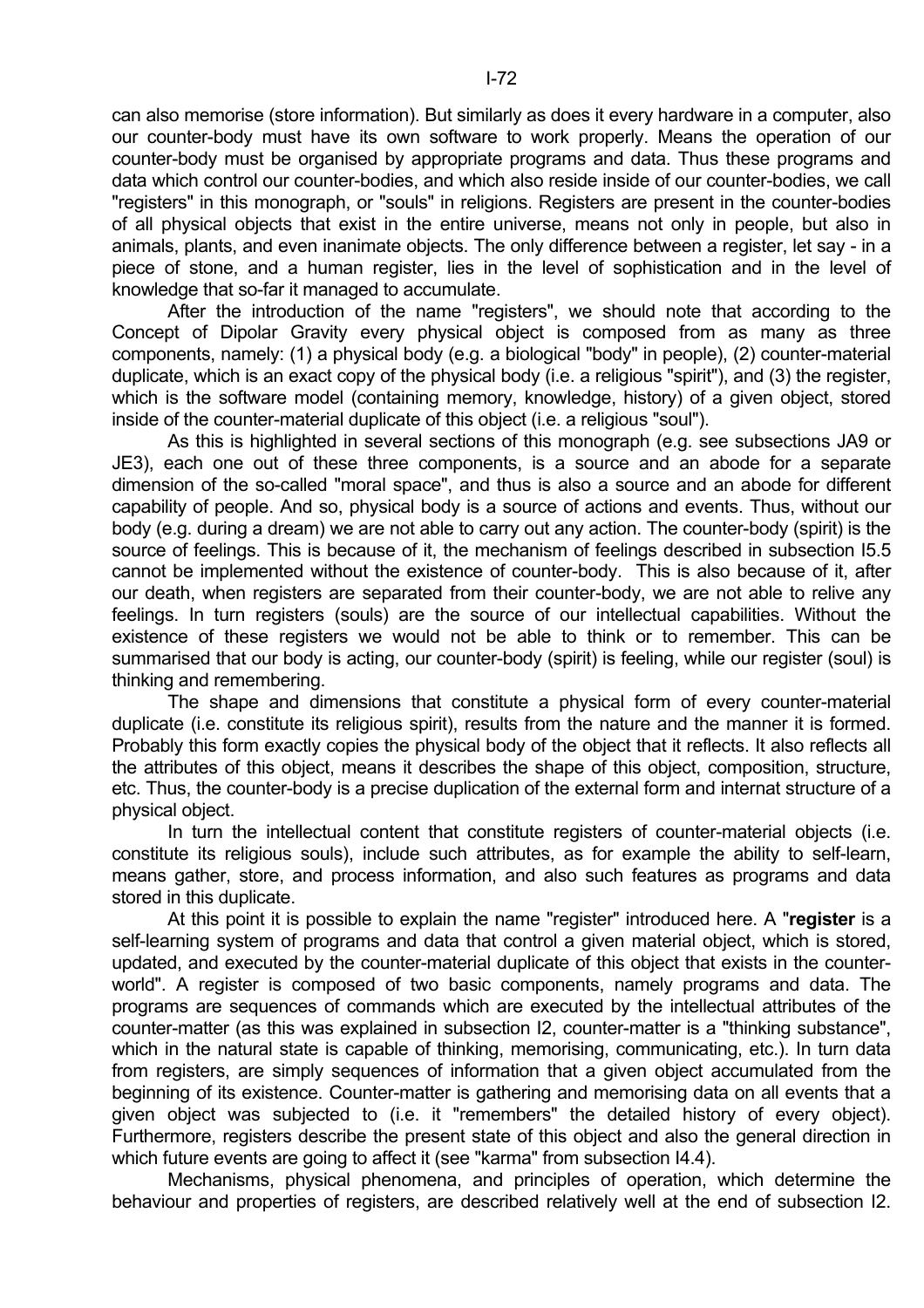They result from the fact, that every individual particle of counter-matter actually have all the attributes of the so-called "accumulator" from present computers. It means that such a particle can not only memorise information, but also it has the ability to carry out logical and executional operations that are independent from other counter-matter. Thus independently what volume of counter-matter a given register occupies, and in what region of the counter-world it currently resides, it still is capable of the same effective thinking and acting.

 Because of the unambiguous nature of these mechanisms, principles of operation, and phenomena, that rule the behaviour and properties of registers (religious souls) from inside of counter-material duplicates of all possible objects, these registers must be characterised by a whole array of attributes that are identifiable for people, and that directly result from these mechanisms, principles of operation, and phenomena. Let us discuss here the most important of these, which was possible to identify so-far:

 1. The existence in every physical object. The important attribute of registers is that every possible physical object contains such a thinking register (i.e. every possible object contains a "soul"), not just people - as this is claimed by some religions. Only that for objects other than people, these registers had no opportunity to accumulate sufficient amount of knowledge and algorithms to be equally sophisticated and capable as in people.

 Because these registers reside in the counter-material duplicates, they do exist only for material objects (i.e. they cannot be formed for ideas or abstractions, although inside of such registers any possible ideas or abstractions can be stored and developed).

 2. Strictly defined shape, dimensions, and appearance. Registers are very similar to programs from our present computers. Similarly as our programs occupy appropriate length of computer memory, these registers also occupy appropriate volume of counter-matter. Only that their location in counter-matter is three-dimensional (voluminous), not just linear as in our present programs stored in computer memories. Because of this occupying an appropriate volume of counter-matter, registers have strictly defined shape, dimensions, and appearance. Actually, from the so-called near-death experience (NDE) it is already known, that the shape, dimensions, and appearance of registers of any objects, are identical to the shape, dimensions, and appearance of objects to which these registers belong. (For example, registers/souls of individual people can be recognised by their relatives just because of this their appearance.) In addition to this, registers have the capability to exchange information with their environment, and to think logically. This exchange of information and this thinking cause, that in the counter-world the registers "see" other registers, are capable to recognise other registers from their appearance, and even are able to analyse and describe their appearance.

 A very intriguing aspect of "seeing" of one registers by others, is the matter of so-called "**black souls**" and "white souls". Folklore of old Poland, as well as folklore of several other nations, states that souls (i.e. registers) of people who lead immoral lives, are black. In turn souls (i.e. registers) of moral people are glowing white. The more moral life someone leads, the more white and glowing his/her soul supposed to be. This folkloristic claims in recent years seem to be confirmed empirically by the so-called near-death experience (NDE), the participants of which claim to see souls of their dead relatives. They state that souls of their dead relatives and friends whom they met on the "other side" glow with a white light, while this glowing for different people seem to have different level of whiteness. Also logical analysis of totalizm and parasitism described in this monograph tells us that people who adhere to these two opposite philosophies must have two drastically opposite ways of thinking. In turn these two drastically different ways of thinking must cause, that their registers are recording different algorithms and data. The physical manifestations of these different algorithms and data in the counter-world, may be a different type of emission. Thus, it is quite probable and plausible, that immoral people who practice philosophy of parasitism, in the counter-world emit an information which by other registers is perceived as a black colour. In turn moral people, who practice some form of totalizm, in the counter-world emit an information which is perceived by other registers as a white glow. This would explain the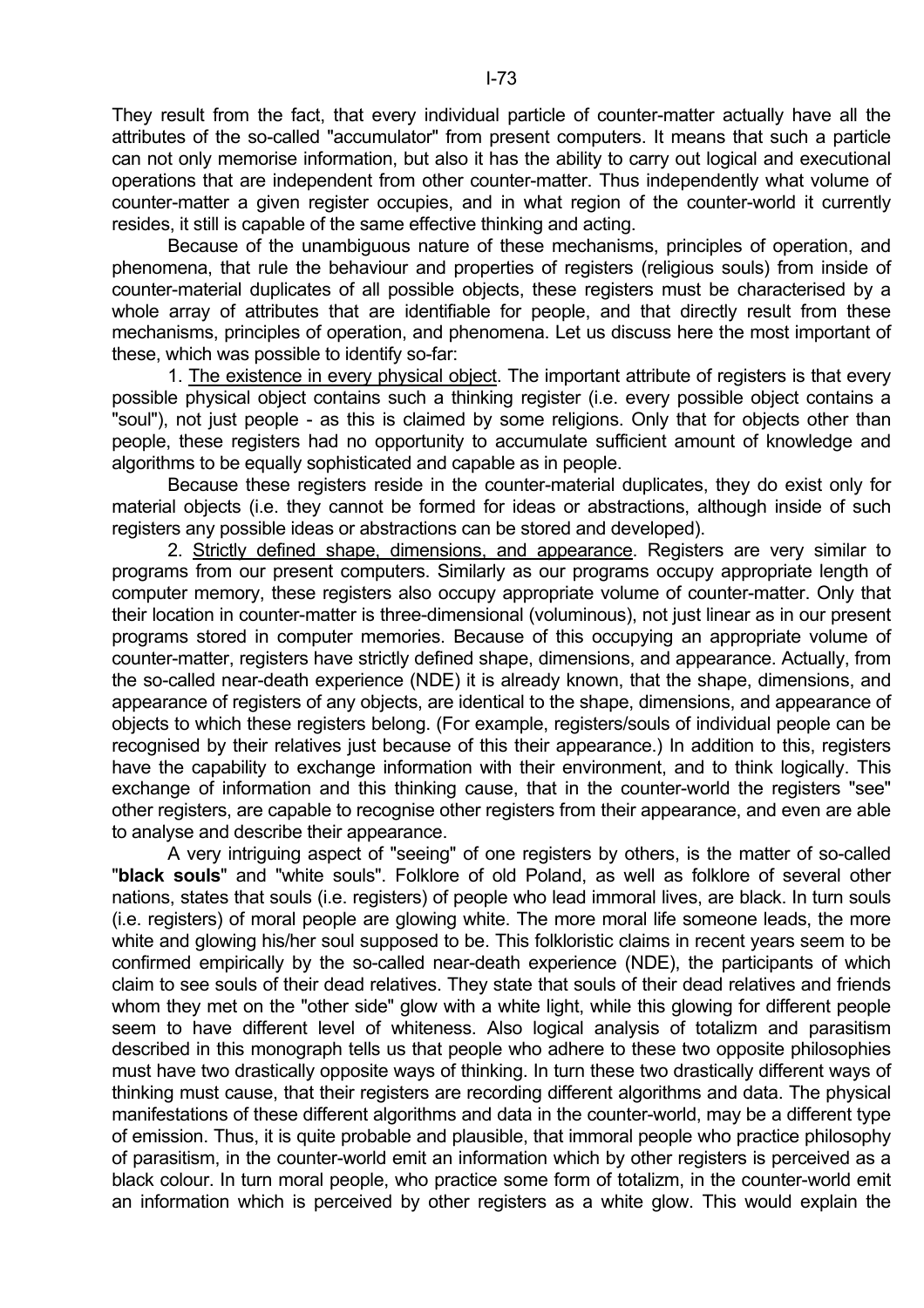mechanism, with the use of which, on the subconscious level (i.e. on the level of registers souls), moral and immoral people immediately recognise each other, and also why immoral people (i.e. adherers of the philosophy of parasitism) always aggressively oppress moral people (i.e. adherers of any form of totalizm).

 3. Ability to think. This thinking is realized by counter-matter, in which these registers reside, although it is organised and controlled by algorithms contained in these registers. For this reason registers are capable to think during the entire span of their existence, even after the physical death of their owner.

 4. Modular structure. The registers which reside in our counter-material bodies are composed of smaller components. These components simply are collections of different algorithms and data, which together make up the registers. We already know some of these components. For example, we are already aware of the following components of our registers:

- Karma algorithms. These describe karma, which still awaits to be fulfilled.

- Fate algorithms. These describe the general course of life of a given person.

 - Time execution algorithms. These handle the passage of a given person/object through time.

- Long-term memory. These consist records of the entire history of a given person.

 - Memory of the previous incarnations. These store history of previous lifetimes, and history of previous people that a given person ("soul") was before.

 It is worth to notice, that each one of these individual modules in our registers can be read and written only with the use of the method that is appropriate for it, and which differs from methods used for writing and reading of other modules. For example our long-term memory can be read with the use of our brain, but the memory of previous incarnations requires the hypnotic regression. The karma algorithm is written into us with our own actions, but removed only by events which affected us. The algorithm of execution of time can be changed with our psychological altitude. In turn the algorithm of fate can be changed with the use of prayer.

 5. Inability to experience feelings. In order to experience feeling, it is necessary to have a separate physical body and a counter-body, both of which exchange energy with each other (see the mechanism of feelings described in subsection I5.5). Therefore registers by themselves are unable to experience feelings, although they contain the memory of feelings that a given body experienced during the lifetime. Very interesting is the fact, that the complete lack of any feelings, must also be perceived as a kind of feeling. It is described by people as the "feeling of absolute peace". Therefore registers deprived of physical bodies can only experience this feeling of the overwhelming peace.

 6. Indestructiveness. This property of our registers and counter-material duplicates requires some explanation. Otherwise than this is with physical objects, registers from our counter-material duplicates cannot be destroyed by any action carried out in our world of matter. Therefore physical objects which ceased to exist, still have their registers contained somewhere in the counter-world. Religions describe these registers of the physically non-existing people under the name of "souls". According to the Concept of Dipolar Gravity, such indestructible registers ("souls") belong not only to people, but also all other objects, including animals, vegetation, and even objects that we currently call "inanimate". But the majority of religions, including Christianity, claim that only people have souls (a long ago it was claimed that only half of people have them - e.g. to women of that time the right to have souls was refused). Only some very old native religions, e.g. pre-Christian believes of Maori or Slavian, and also believes of American Indians, recognised the existence of souls not only in people, but also in animals and in inanimate objects. Out of the more modern religions, I am aware of such a belief in Buddhism. For example, in the last days of 1997 a mass killing of chicken was carried out in Hong Kong (over a million of chicken), because they carried out viruses of the deadly flu that was attacking people. According to the newspaper article **[1I5.2]** "Chicken cull continues, monks pray for souls", published in the Malaysian daily Sun (Sun Media Group Bhd, Lot 6, Jalan 51/217, Section 51,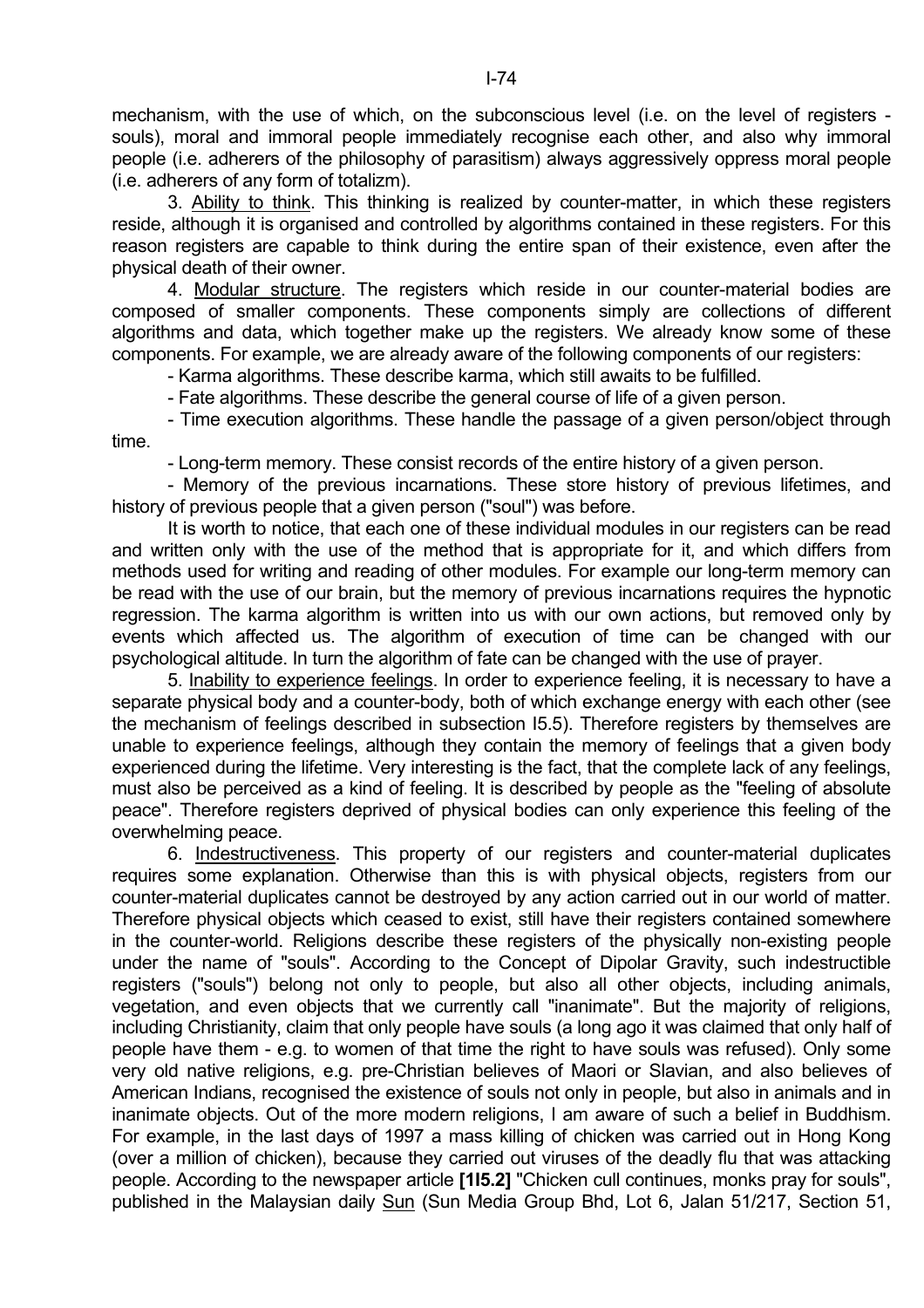46050 Petaling Jaya, Selangor, Malaysia), Thursday 1 January 1998 edition, page 42, Buddhist monks organised over there 7-day long mass prayers for souls of these chicken, in order to facilitate their return to life in the reincarnation cycle.

 There is also evidence and observations available, which confirm the correctness of the conclusion that every material object has its own counter-body, and its own registers which reside inside of this counter-body. Listed below are examples of this evidence:

 $\star \star \star$ 

 #1I5.2. The loss of weight during the death. In 1906, Dr. Duncan McDougall of Massachusetts General Hospital conducted some precise measurements of weight of people just before and after their death. These measurements revealed that the human body at the moment of death loses as much as 7 to 28 grams in weight. The above loss of weight can be explained as changes of gravity in a component of the counter-material duplicates. Because all components of counter-bodies are attached to the physical bodies by gravitational forces, any change in their gravitational properties must cause changes in gravitational interactions, which in turn would be detectable as the change of weight.

 Note that a similar mechanism is causing the "death flash" to appear, as described in item #1L6.5.

 It is interesting, that after these "ancient" experiments completed in 1906, actually no-one repeated the same research, in order to confirm of disprove their outcomes. Probably this is caused by the scientific "taboo" that in the meantime evil parasites managed to put on research connected with human deaths and with spiritual phenomena. But the Concept of Dipolar Gravity provides the information, which allows to verify these old experiments, without the necessity to precisely weight people just before and after the death. After all, this concept informs that "souls" are also contained in animals. Thus, if the escape of a "soul" at the moment of death, influences the weight of a body that this soul leaves, than such a change of weight must be also noticeable at the moment of death of animals. Therefore, in order to detect it, it is enough if a veterinary doctor, who at the order of a client "puts into sleep" an animal, after making the deadly injection simply places this animal on a precise electronic scale, and notices the indications of this scale. Such electronic weighting of animals that are "put into sleep" should not only show how much is the change of weight at the moment of death, but also show in which exactly moment of time this change of weight takes place (means when exactly "soul" escapes from the body).

#2I5.2. For the existence of a direct link between human soul and gravity forces points out also the known observation of people living on sea shores, that the natural death of older people always takes place during the tide out in a given area - for more details see subsections I4.4 and JE9.1.

### I5.3. Counter-organs (mind, counter-senses, conscience, compassion, karma organ, chakras, etc.)

 Our counter-material body ("spirit") is an exact copy of our physical body, with a duplicate of every cell, tissue, and organ present in it. Therefore, similar as this is the case with parts of a physical body, each part of a counter-material body is also fulfilling some specific functions. But functions that these parts fulfil in the counter-world, not necessarily correspond to functions that they fulfil in the physical world. For example, in the counter-world we can move just by an act of will, therefore we do not need legs. So legs can be used for other functions. This brief subsection is to summarise, what is currently known about functions of specific counter-organs from our counter-body.

 All the counter-organs, which we have in our counter-body, can be subdivided into several categories. Let us list them here.

- **Chakras**. These are counter-material duplicates of our physical organs, which in the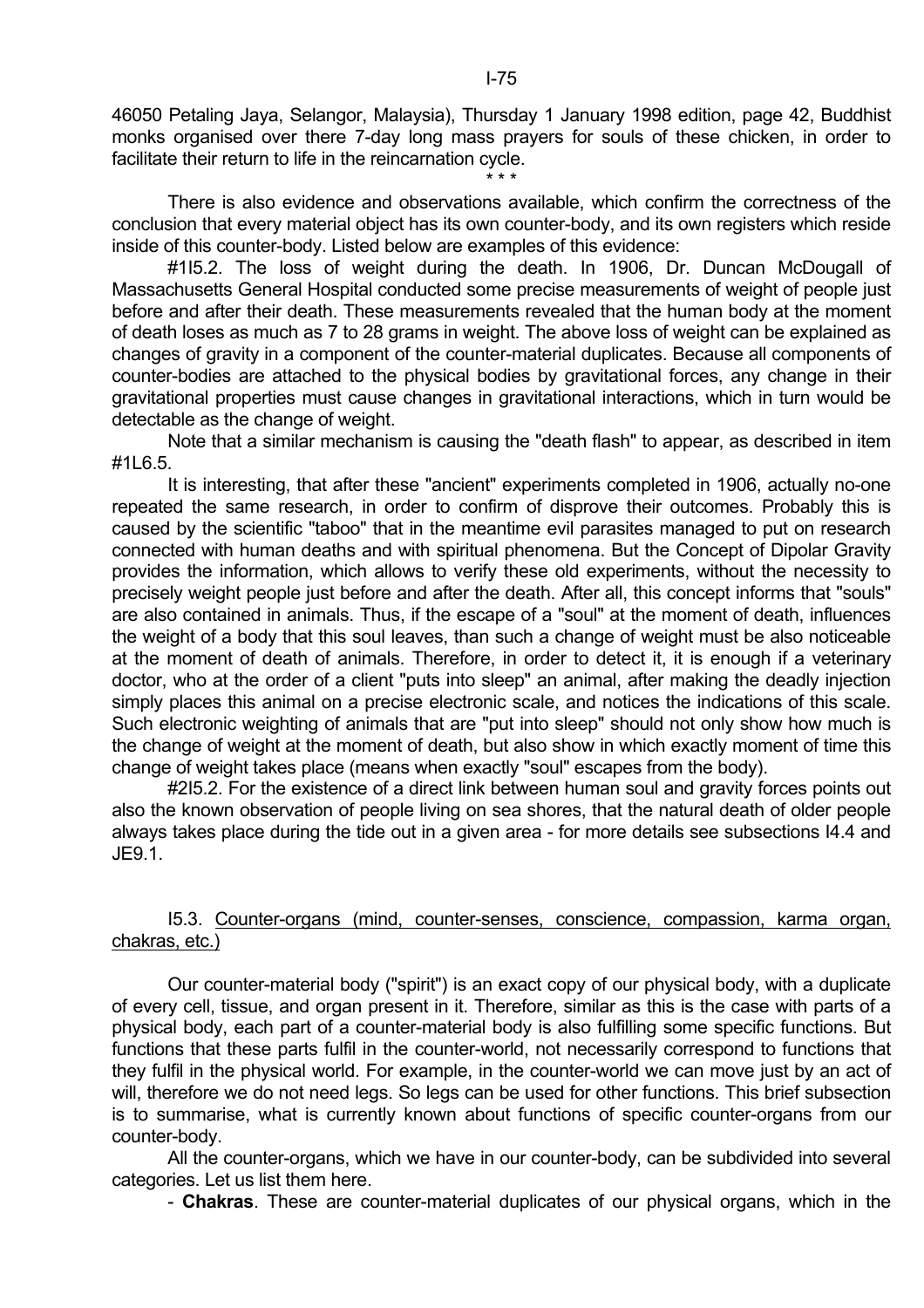counter-world are "unemployed" (means which in the counter-world do not fulfil the functions for which they are created in the physical world). Because of this "unemployment", in the counterworld chakras are utilised for the control of the flow of moral energy between themselves and their material counterparts. For example, chakras include the counter-organ of our stomach, which in the counter-world does not need to digest food, therefore which is used to control the flow of energy between itself and the physical stomach. Similarly, every other "unemployed" part of our physical body, such as legs, lungs, neck, shoulders, hands, etc, in the counter-world is used as a chakra - i.e. to control the flow of moral energy. The exact locations of energy "valves" from these chakras are described in subsection JA6.2.

 - **Mind**. This is a counter-organ for the physical brain. It performs all intellectual functions, including memory recalls, thinking, mental feelings, etc.

 - **Counter-senses**. These are counter-material equivalents of our physical senses, namely eyes, nose, ears, etc. They also fulfil similar functions in the counter-world. In addition to these functions they also control the flow of moral energy.

 - **Conscience**. This is a counter-organ, which has no physical equivalent. The location of this counter-organ is not known yet. It is possible, although it seems to shock in the first consideration, that the function of conscience may actually be performed by the counter-material duplicate of "intestines" from our physical body (hence the English expression of having a "gut feeling"). After all, in the counter world they do not perform their digestive functions, and also they are the only counter-organs which cooperate with energies and substances that are not components of our body, thus which provide a blending connection with the universe around us. It is also interesting to notice, that if we receive the whispers of conscience, they actually seem to radiate from our intestines.

 - **Compassion**. This is another counter-organ, which has no equivalent in the physical world. It is used to transfer the moral energy from a counter-body of one person or animal, directly to a counter-body of another person or animal. Thus, it is used during healing, moral support, and also during moral vampirism. Folklore claims that its function is performed by the counter-material duplicate of physical "heart".

 - **Karma organ**. This is one more counter-organ, which does not have its physical equivalent. It is used to manage exchanges of karma. Most probably its function is performed by the front part of the brain, hence the idea of the "third eye" emphasised by Hinduism and by some Eastern philosophies.

 Apart from the specialistic function, each counter-organ performs also a function of a compression pump, and a decompression valve, for the moral energy contained in our counterbody. Because during a flow of the moral energy through a given counter-organ, an unique sensation is created, which people perceive as a "feeling", the functions of counter-organs for energy transfer are going to be comprehensively explained in subsection I5.5.

 Our counter-organs fulfil functions, which are equally important as those performed by their physical counterparts. Therefore, human science needs to start investigate them urgently.

# I5.4. The model of the brain as an input-output device

 In order to summarise here what was already established in previous subsections, according to the Concept of Dipolar Gravity every material object exists simultaneously in two worlds of the physical nature, and additionally in the third world of the virtual nature. This also includes our brain. Out of two physical copies of the brain, which exist simultaneously in two different worlds, the biological copy prevails in the world which specialises mainly in performing biological functions. Only the counter-material duplicate prevails in the counter-world, which specialises in performing intellectual and information-processing functions. Furthermore, only this counter-brain contains the "register" which stores programs and data, means which decides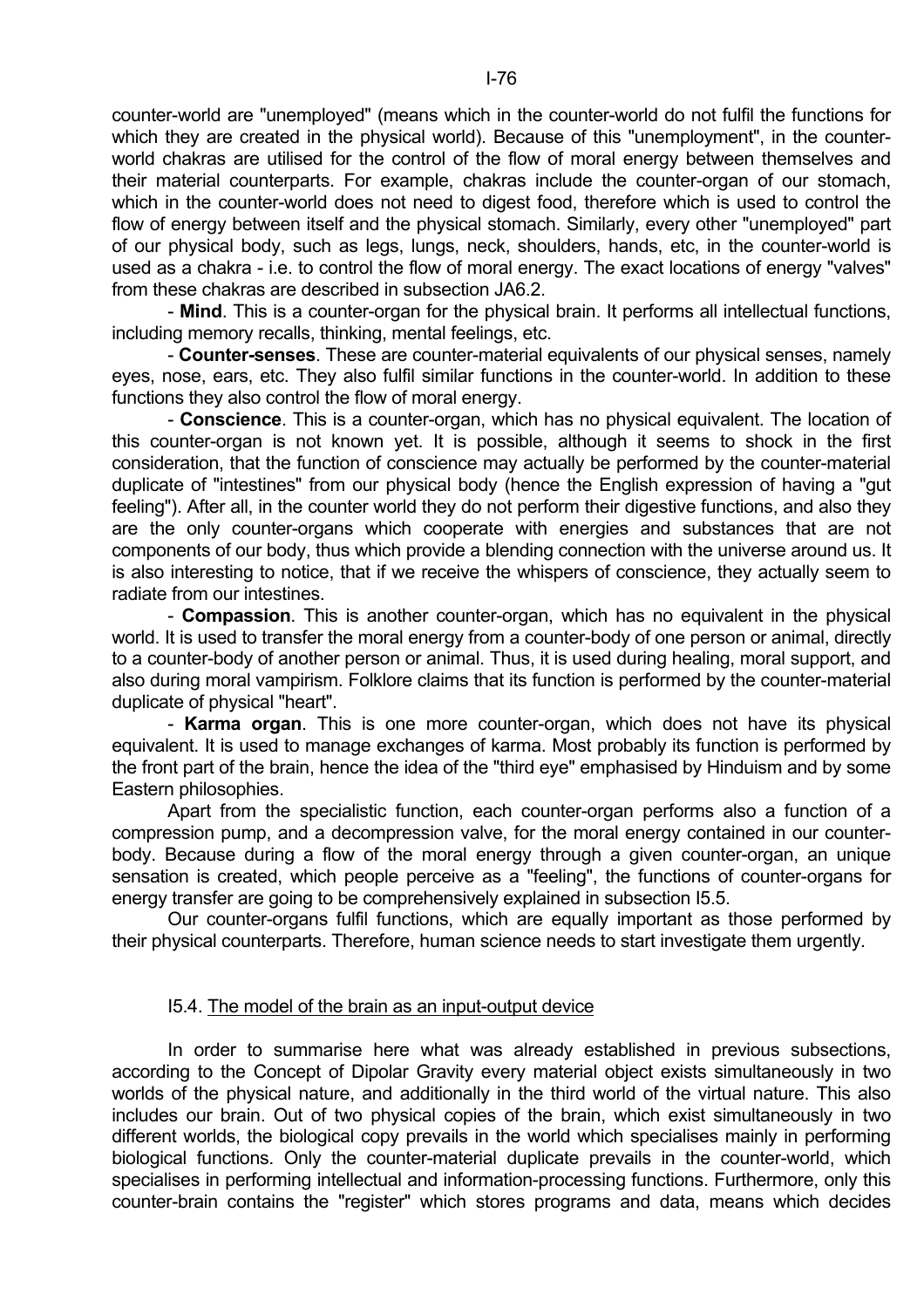about the fate of a given organism and which remembers everything. The natural consequence of this situation is that in the process of evolution, all life forms (e.g. all people, animals, plants) must develop some organs, which surely take advantage of the specialisation of each world. Therefore they must have developed organs that have the capability to link together the copies from both worlds, and to benefit from the natural capabilities of both worlds. The brain by nature is such an organ, which must be capable of linking both worlds.

 As we know, in the course of ages scientists tried to explain the principle, on which our brain operates. In order to illustrate somehow this principle, and also to introduce a simple mechanism that reveals the structure and operation of this complicated organ and explains the basic functions of the brain, our science introduced theoretical concepts of the operation of our brain, which are known as "models of the brain". Thus by the name "**model of the brain**" we should understand a type of illustrative analogy, which tries to explain how the human brain is build, on what principle it works, where the basic attributes of it come from - such as short-term memory, long-term memory, ability to learn and to forget, etc.

 The fact of assigning to the brain the function of the basic organ that communicates with the counter-world, completely revolutionises our present understanding of the structure and operation of this organ. Furthermore, the fact that our brain communicates with the counter-world, shifts to the counter-world the location of many significant attributes, which until now were assigned to the biological brain, such as intelligence, memory, speed of thinking, instinct, etc. For this reason, the discovery that the brain is a communication device which links us with the counter-world, leads us to the formulation of a completely new "model of the brain", which for the first time was introduced to the use by the Concept of Dipolar Gravity. This new model of the brain is called here the "model of the brain as an input-output device".

 The "model of the brain as an input-output device" is the third theoretical model of this organ, so-far introduced to use. Let us now list all three models of this organ known so-far, briefly explaining their operation, basic properties, and the level of agreeability with the empirical findings.

 1. The model of the brain as the "**collection of pigeon holes**". It was the first and the oldest of models of this organ introduced so-far. It assumed that our brain works like a kind of a huge catalog filled up with various grey cells, or "pigeon holes", into which data are introduced and then stored - similarly as documents are stored in closed files, or as data items are stored in computer memory.

 Unfortunately, against this model a lot of empirical findings certifies. For example, in many cases it was registered that the memory remains even when portions of brain are surgically removed (see **[1I5.4]** "Intersections of Holography, Psi, Acupuncture, And Related Issues" by D. J. Benor, American Journal of Acupuncture, Vol. 11, No. 2, April-June 1983, pp. 105-118). This in turn contradicts the understanding of the brain as a collection of "pigeon holes" into which data is packed and stored. After all, if we sugically remove a significant portion of such "pigeon holes", then also their content should be removed and lost. Therefore, the long-term memory needed to be explained in some another way. Contemporary medicine prepared another explanation of memorizing, based on the so-called "holographic model of the brain".

 2. The "**holographic model of the brain**". This model is the second description of the operation of the human brain, introduced by our science so-far. It assumes that the information being memorised is distributed amongst all cells of the brain, similarly as this happens in a hologram, so that every cell contains a complete information about everything. Therefore, independently which part of the brain is removed, the same information is still preserved in other parts.

 But this "holographic model of the brain" still does not match the existing facts and empirical observations. There is an increasing number of facts clearly indicating that the memory of events can be preserved or passed on, even while the brain that registered them was nonexistent (i.e. was already dead, or was not born yet). These kinds of facts originate from the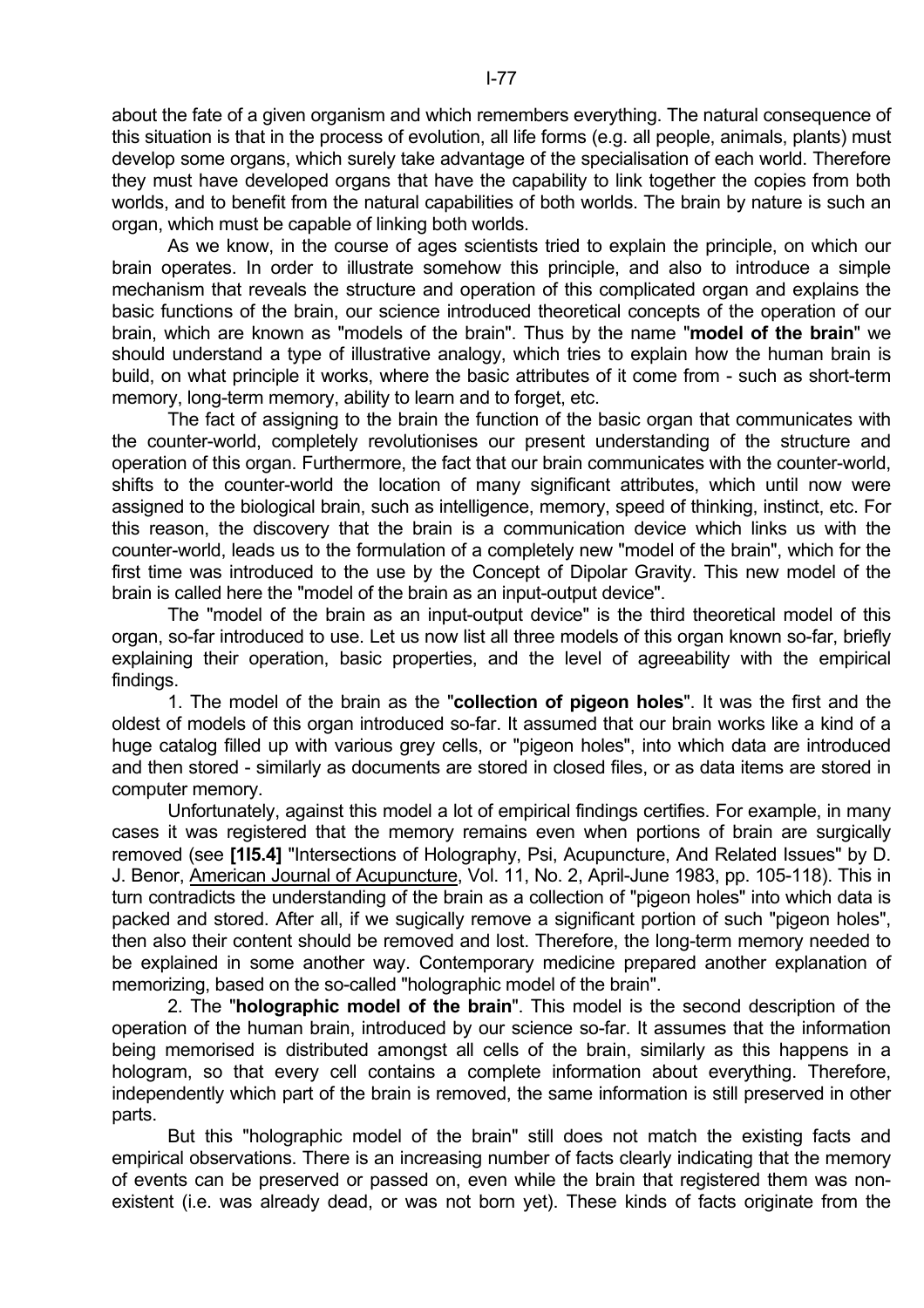so-called "psychic" experiences. An example of such experiences can be learning about a murder directly from the victim, or learning about past life ("reincarnation") when the subject of this life is already dead, or remembering some special events, which would not happen to us, but to our parents. None model of the brain, which is based on the single-world universe, is able to satisfactory explain such facts. Therefore it is necessary to introduce one more model of the brain, which stems from the new Concept of Dipolar Gravity.

 3. The "**model of the brain as an input-output device**". This one was unknown to human medicine, as the introduction of it was proposed only by the Concept of Dipolar Gravity. It leads to the explanations, which match all evidence in the existence. This is because it is based on a triple-world universe, in which the counter-matter which is filling up the counter-world, is the one that displays the intelligence and the attributes of a natural computer, i.e. it intercepts, stores, processes and outputs the information. Thus, the existence of such a thinking and memorizing substance, allows us to store and to process information in our registers contained in the counter-world, not in our physical brains. The model of the brain as an input-output device postulates, that the entire memory of a given creature is accumulated and stored in the software registers from the counter-world. Also these registers are the source of intelligence. To our world are only shifted these parts of this memory, which are needed in a given moment of time.

 In the "**model of our brain as an input-output device**" it is accepted, that we do not have in our heads any long-term storage (memory) nor the powerful information processing device, but rather a primitive input-output device with a short-term memory, which only exchanges information with registers contained in the counter-world. Using "computer" terminology, our brain is not a computer itself with its own memory, but only the equivalent of an intelligent terminal. This terminal is able to perform some limited processing by itself, as it possesses its own short-term memory (i.e. memory so small that the packing of new facts into it requires the removal of facts remembered earlier). However, in all important cases requiring the long-term memorising, it refers to the information contained within the counter-world. The process of exchanging of this information between our own brain and the register contained in the software counter-world, is known by the name of "long-term memory system".

 One of the most important consequences of the model of brain discussed here, is that it defines the intellect and the long-term memory, not as an attribute of the biological body, but as a software content of the counter-material duplicate of this body. Thus in this model, our biological body is only a vehicle and the access organ (interface), which allows the effective use of this intellect and memory located in a completely different world.

 The model of the brain described above provides an excellent explanation for all facts and phenomena observed to-date. For example, such phenomenon as **hypnosis** is defined as switching our brain entirely onto the perception of signals from the counter-world. **Telepathy** is exchanging the messages between different brains via the sound-like vibrations that propagate through the counter-matter. **Dreams** can be explained as adventures of our counter-bodies in the counter-world, or adventures of our registers (souls) in the virtual world (this is why there are two types of dreams). **Multiple personalities** can be explained as switching our brain to cooperate with more than one register of memories. **Reincarnation** is simply linking the brain of an alive person with these registers, which belonged to a person who is already dead.

 The model of the brain as an input-output device, not only that explains various mysterious phenomena known to us for centuries, but it also points our attention to new phenomena, about the existence of which our civilisation had no idea. One of these phenomena, which is going to be discussed here, because it introduces various implications to the major thesis of this monograph, is the matter of so-called "communication capacity of the brain". From the research on computers to-date it is known, that one of the most important parameters that describe a given channel, through which some flow of information takes place, is the speed with which this information is passing through a given channel. This speed is usually defined as the so-called "communication capacity". In case of computers this capacity decides for example about the speed with which an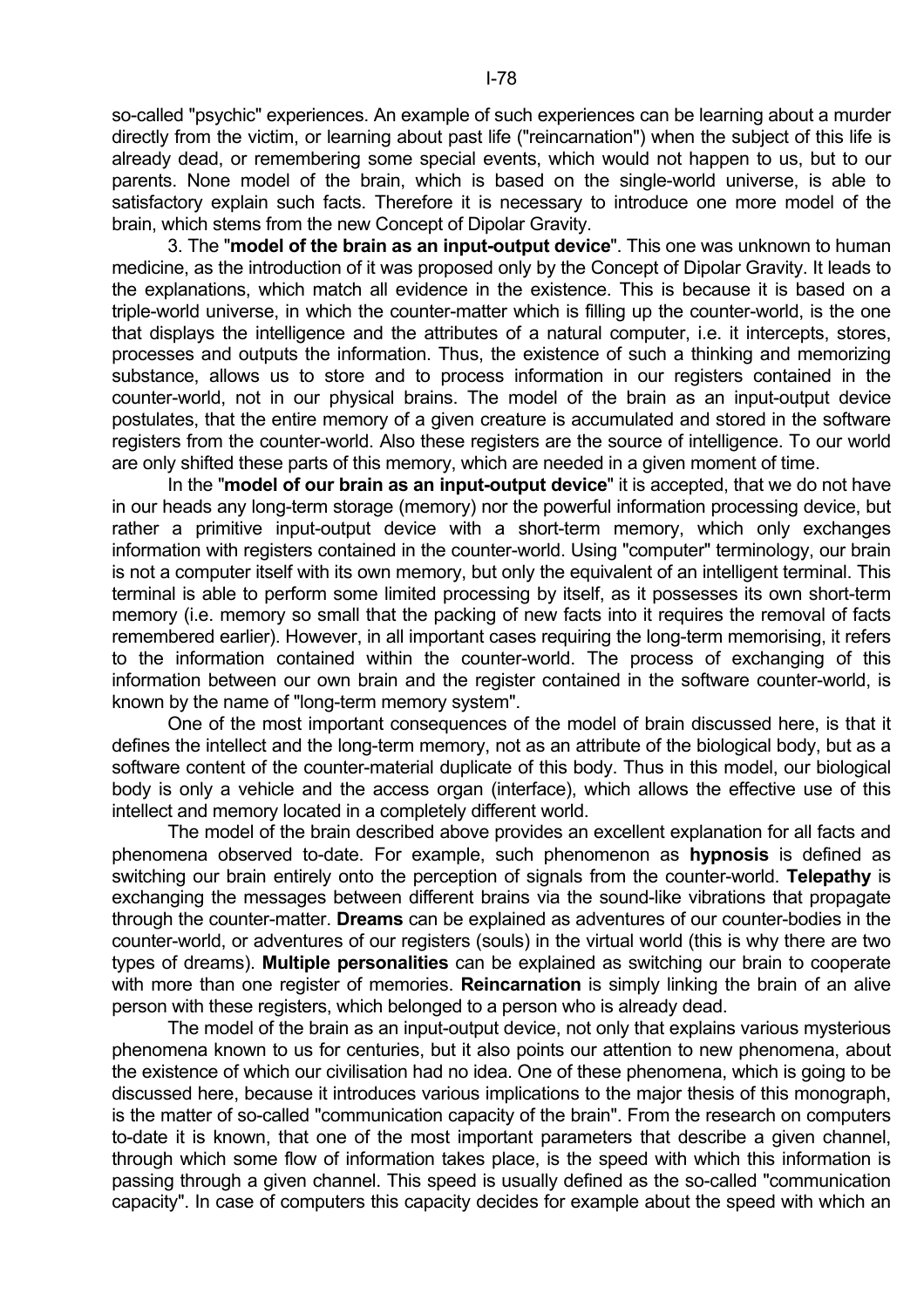information is retrieved from an external memory (e.g. from a diskette), thus also about the time when the information that we are seeking is going to be made available to us. In turn in the model of the brain discussed here, this capacity is going to decide about the speed with which the information is shifted to our brain from the counter-material duplicate. Thus practically it is almost synonymous with the idea of the "speed of thinking". Of course, the communication capacity is only a quantitative parameter which describes the human brain, thus it does not describe the quality of someone's intellect, such as for example the intelligence, logic, precision, depth, imagination, or creative potential.

 In the result of relative simple deductions, I come to the conclusion that the "communication capacity" in intelligent beings must depend on level of their civilisation. This conclusion can be expressed in the form of a following thesis, the correctness of which is easy to deduce theoretically, but is much more difficult to prove empirically: "the increase of the advancement of civilisation must cause the evolutionary favouring of individuals with the higher communication capacity, simultaneously eliminating the individuals in which this capacity is smaller". In order to support the correctness of this thesis, a simplified example of a duel of two hypothetical knights could be used. The knight, who thinks slower because his communication capacity is lesser, of course is going to die first. In this way the higher chance of leaving the descendants have the knight with a higher communication capacity. In turn the consequence of this evolutionary favouring of individuals with a faster thinking is, that with the increase of civilisation, this speed of thinking must increase. This in turn leads to a simple conclusions, that members of older civilisations are going to think faster from members of younger civilisations. Therefore for example the average speed of thinking of an UFOnaut should be faster than the average speed of thinking of a human being. In turn the average speed of thinking of a Chinese (whose race to civilisation started several thousands years earlier than in the surrounding nations) should be greater than the average speed of thinking for example Malays, Maori, or Australian Aborigines. Inside of the same population (e.g. Poles or Chinese) also there should be differences in the communication capacity. For example city dwellers should think faster than farmers.

 The next consequence of the model of the brain as an input-output device is that it completely invalidates, and changes, the to-date understanding of the process of learning, memorising, remembering, recalling, etc. For example, according to what was understood so-far, the process of forgetting depends on the lost or de-completion of the information that someone stores. But in the model discussed here information once gathered cannot be lost or decompleted - because it is remembered forever in the registers of a given person. Therefore, if someone forgets something, this means that somehow he/she lost the ability to find this information in the huge layers accumulated in his/her register. But the information still is there and in the appropriate circumstances it can be found. Furthermore, even if we intentionally are unable to recall it, our subconscience (i.e. the selected intellectual organs from our counter-body) still has the access to it. Thus the knowledge, which was remembered in the aware level, still is available to us on the subconscious level.

 Another vital implication of the model of the brain as an input-output device is that it postulates the existence of a "**universal language of thoughts**", i.e. a language in which the counter-matter thinks, and thus which is used by the entire universe. This language could be called the "**language of God**", as all mental processes of the universal intellect, and also all communications with this intellect, are going to take place through it. In this monograph it is referred as the **ULT** (i.e. the "Universal Language of Thought"). This language is a natural equivalent to binary "machine code", in which our computers "think". It differs from the human spoken languages, and is the language in which all living creatures conduct their thought processes. It would also be the language in which all creatures living in our universe could directly communicate with one another. It is not an exaggeration to claim that ULT is the "language of God". After all, it is the language with which the whispers of our own conscience are formulated -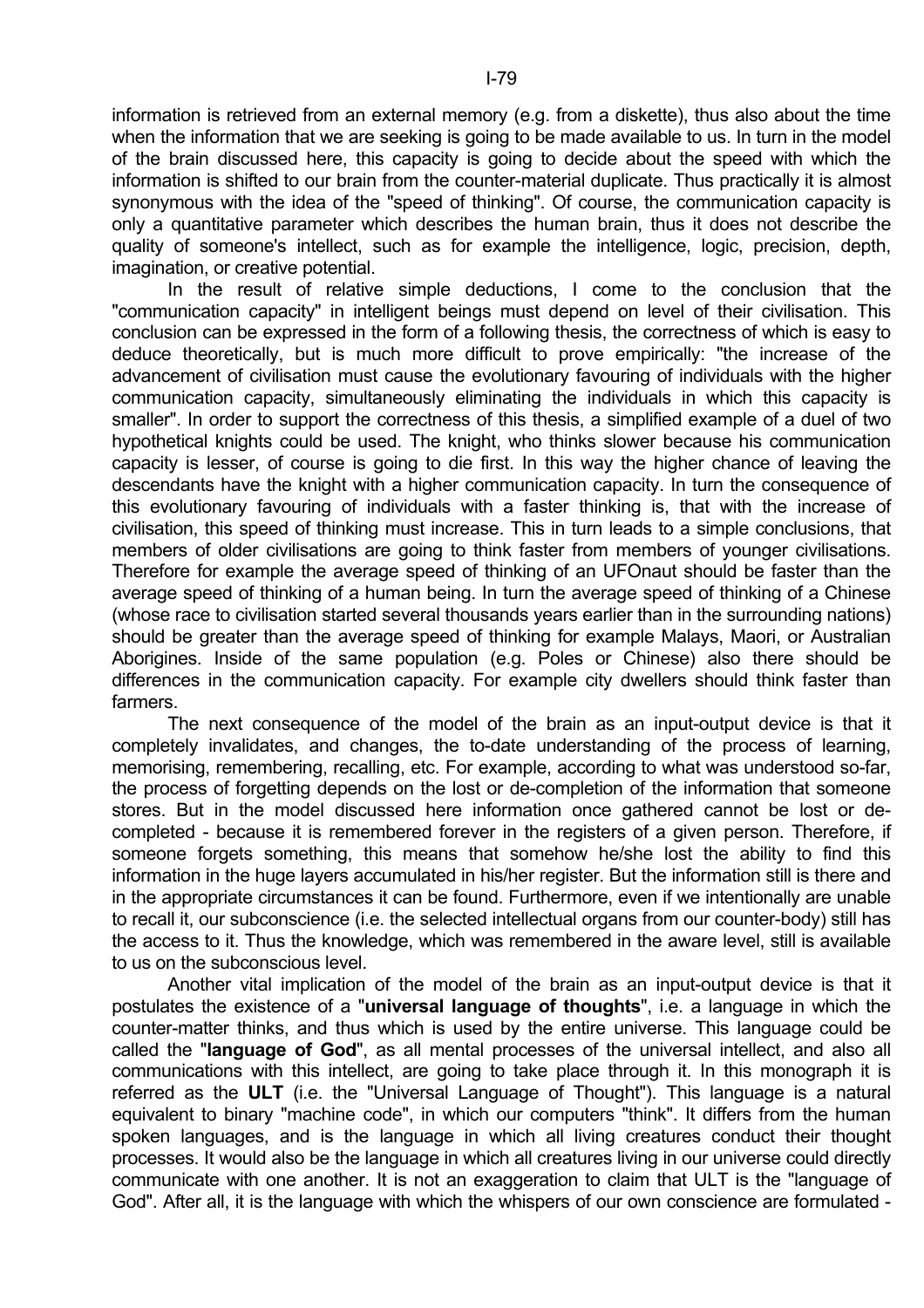see subsection I4.1.2, and also the language, the aware mastery of which allows us to directly communicate with God. The existence of such an universal language not only enables brains to communicate with their counter-material duplicates, but also enables communication between one creature and another (e.g. humans with animals, humans with plants, UFOnauts with humans, etc.). It is extremely interesting that the existence of such an universal language was already suggested indirectly in the late 1950s by Noam Chomsky in his research concerning generative grammar.

 At this point it should be stressed that the existence of such a universal language of thoughts (ULT) introduces numerous philosophical implications. Probably the most important of them is that this language must consist only the "words" which correspond to the ideas and possibilities already recognized and applied in the universe. Practically, this means that we (humans) are not able to think or to imagine anything that exceeds the capabilities of the universe, as it simply would not have the appropriate "word" to be expressed in our minds. Putting this in another way, in the form of an intellectual law that prevails in our universe, "**every goal which is possible to image in also possible to achieve**" - see subsection JB7.3. (Other version of the same would state that "everything that someone is able to invent, must exist, existed, or is going to exist in the universe at some point of time and space".) The problem with comprehending the above principle lies in the frequent mixing up goals with ways of achieving them. For example the idea discussed in chapter G of an antigravitational field in the old concept of monopolar gravity, in fact represents only our demand addressed to the universe and requiring it to operate in a particular way. Therefore antigravity thus defined represents only the way of achieving a goal, not a goal itself. If antigravity is limited to a pure goal only, i.e. to the formation of a force that repels one mass from other masses, than a number of possibilities for achieving it can be found. Two of these (e.g. the Magnocraft and the telekinetic vehicle) are explained in this monograph - see subsections F1, A2 and H6.1.1.

 An especially important consequence of the discussed model of the brain is that it provides a perfect explanation for all forms of Extra-Sensory Perception (ESP). In this explanation, ESP is a body of methods for perceiving additional information (i.e. the information not stored by our own brain) from the counter-world. In order to gain this information, the brain of an ESP practitioner accesses registers contained in the counter-material body of the object subjected to ESP inquiry, and reads all the information required from these registers.

 There is a wealth of evidence, which confirms the correctness of the "model of our brain as an input-output device" discussed here. Let us briefly review some of this evidence.

 #1I5.4. Communication between people and UFOnauts. There are numerous cases reported and documented in the UFO literature, when members of UFO crews communicated with people using some telepathic devices. In this monograph such cases are mentioned in subsection A3. These devices caused a direct and soundless transmission of thoughts between the brains of humans and the brains of UFOnauts. Such a direct exchange of thoughts is only possible when the universal language of thoughts (ULT) mentioned earlier does exists. The existence of this language in turn confirms the operation of our brains as input-output devices.

 #2I5.4. Communication between people and plants. The universal language of thoughts (ULT) allows us to communicate with every possible inhabitant of the universe - even including pot plants. It has been confirmed that pot plants grow better when someone talks to them with love and care. Moreover, there were experiments completed, which utilized encephalographs, i.e. equipment similar to lie detectors - see experiments of Cleve Backster described in [7] and [7/2]. These experiments proved that plants react with panic to our thought intentions to harm or to destroy them. In television I also saw a program ("Facts or fiction"), in which they reported about a case, when the panicky reaction of a flower that was favoured by a murdered owner (this flower was connected to such an encephalograph) allowed the initial selection of this one amongst all suspects that murdered the owner in the vicinity of the flower.

#3I5.4. Communication between people and animals. It is well known that many people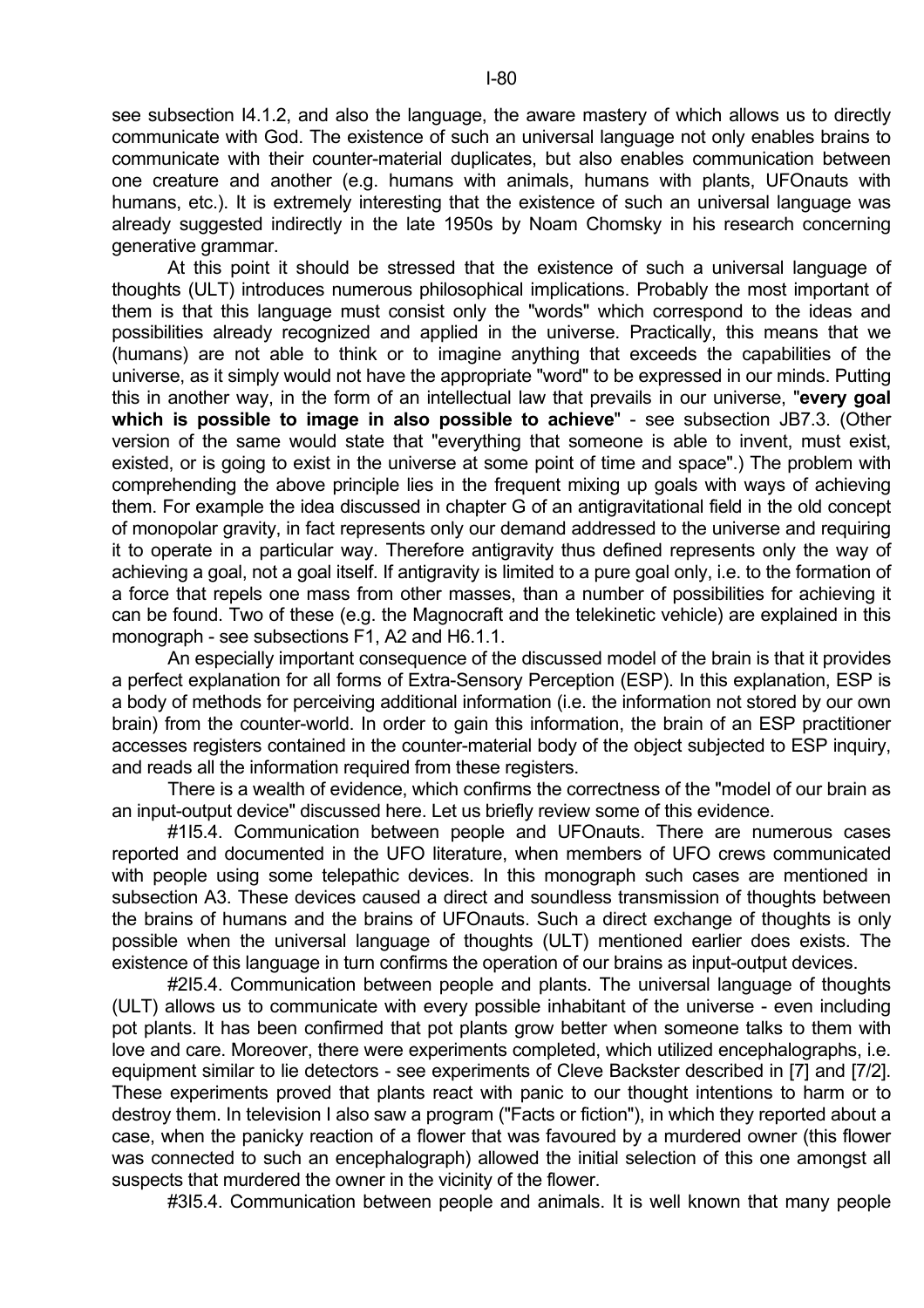are able to "say" something to a favourite animal, or insect, and that the message conveyed gets through somehow to the addressee, whose further actions prove the complete understanding of what was said. Any rational explanation for such communication must involve the operation of all brains (also those of animals and insects) as input-output devices.

 The most well known person utilizing such communication was the late Mrs Barbara Woodhouse, whose frequent appearance on British TV gained her world-wide fame (especially her "sit!" command, which was addressed to dogs, but was frequently completed also by owners of these dogs).

In central Europe (especially in Poland, Germany, Czech, and Slovakia) there is a vivid tradition of **peripatetic rat-catchers**. Those extraordinary people earned a living by ordering rats, mice, and even insects to follow them beyond the boundaries of the village that paid for this form of debugging. The most frequently their action depended on playing a pipe, or on monotonic singing of magical words, with the simultaneous ordering to mice or rats to follow a given person. The column of these pests, looking as if they were drank or hypnotised, was then lead beyond the boundaries of the village, where it was drowned in a river or burnt in bales of old straws. Thus the popular opinion that such rat-catchers were "charming" or "mesmerising" their victims. The last ones amongst these rat-catchers were supposed to be still operative in the area of present Poland at the beginning of this century - for example in the Polish village of Cielcza (around 4 kilometres north from Jarocin) the local manor was de-rated in this manner in 1930s. Another report that I heard originated around 1910s from the village of Koszarawa, Poland. A flea-catcher operated over there, who used to monotonously sing spells, causing that all fleas from the entire room were falling into a trance and gradually accumulated on the stick inserted in the centre of the room. This stick was then burned together with lethargic fleas forming a ball on the top of it.

 Also other nations had similar "rat-catchers". One of the romantic records of these people survived in the form of the German legend of the **Pied Piper of Hamelin** (the main event of which supposed to take place on 23 July 1284). The description of his action is even contained in some encyclopedias, e.g. see the prestigious "Encyclopedia Britannica", 1959 - entry "Hameln". According to this description, in 1284 the township of Hamelin from Lower Saxony (near Hannover), which is positioned at the converge of rivers Waser and Hamel, was infested with plague of rats. Then this rat-catcher appeared. After receiving the offer of a good payment, he led rats out of the city and drown them in the Waser river. But after fulfilling his part of the deal, citizens of Hameln accused him of the trickery and refused to pay the contract. Then, exactly on 23 July 1284, he played again his pipe. In the reply all children of Hamelin left their homes and walked like hypnotised behind him. After they walked to the local hill called Koppelberg, huge gate opened on the slope. The rat-catcher with it all children - but except for one lame, disappeared inside of this hill, while the gate shut after their passage. The interesting aspect of this legend is that the spoken version of it that I had an opportunity to hear, describes a glossy tunnel leading inside of the Earth, that was hidden behind these gates in the Koppelberg. The hypnotised children marched thorough this tunnel. Its description coincides with the glossy tunnels formed on Earth by UFOs, one example of which is shown in Figure E3 from this monograph.

 Cases of issuing telepathic commands to pests, are also known outside of Europe. Here is a case from China, which refers to the abilities of so-called Taoist mystic (i.e. a Taoist equivalent of a Saint from Christianity), quoted from page 93 of an excellent book **[1#3I5.4]** by Frena Bloomfield, "The Book of Chinese Beliefs", Arrow Books Ltd. (17-21 Conway Street, London W1P 6 JD, England), London 1983, ISBN 0-09-931900-4. (Note that Taoism, next to Buddhism and relatively new Christianity, for Chinese is one of three most important religions, and simultaneously their oldest religion.) "There was the Taoist mystic of the fourth century BC whose clothes were chewed up by rats. Far from being unconcerned with his material welfare, the mystic cast a spell and summoned all the rats in the neighbourhood to him and then proceeded to give them a firm piece of his mystical mind. He warned all the rats who had not chewed his clothes to go away and stay away if they knew what was good for them, but those who were guilty of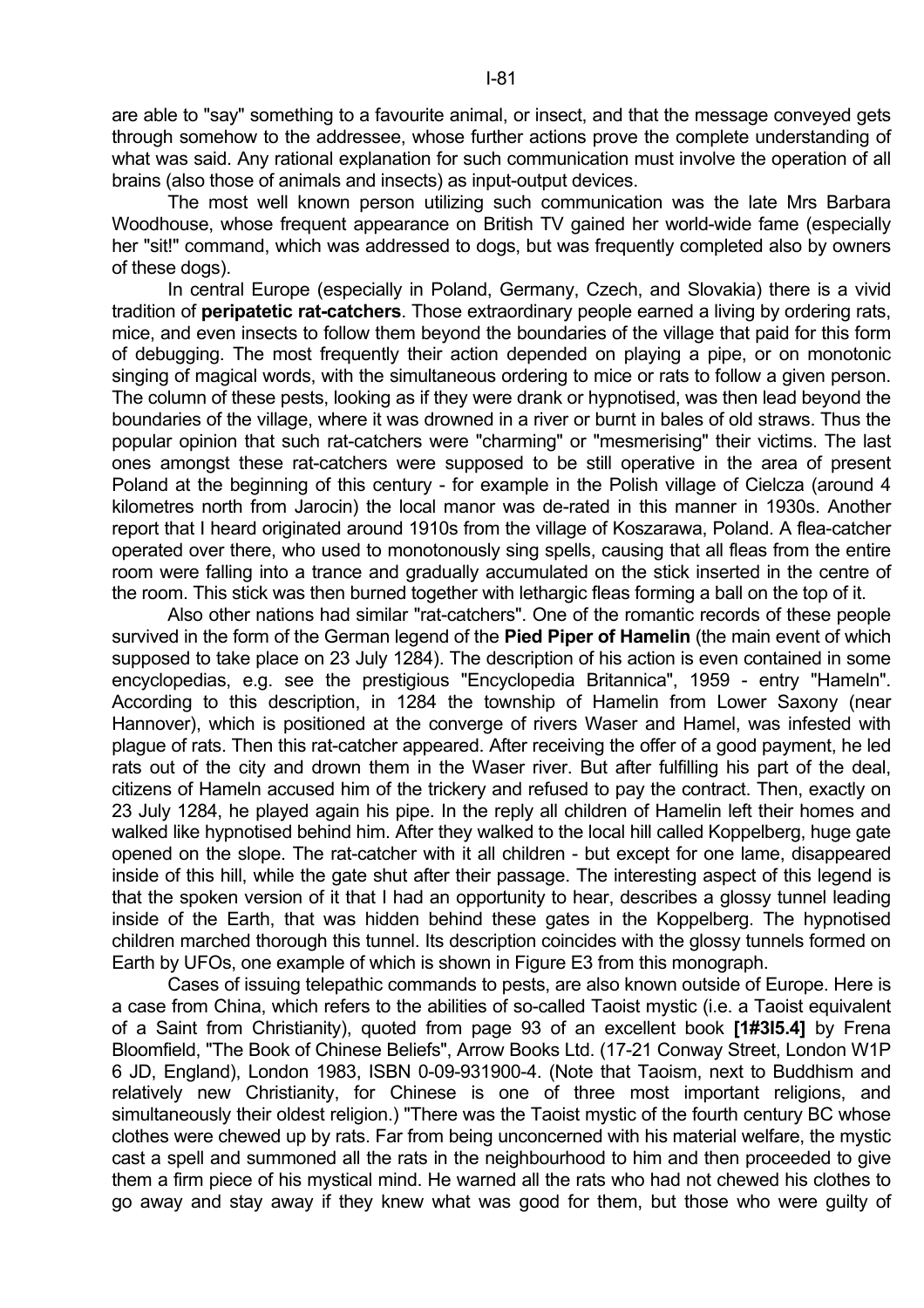molesting his apparel were to remain behind. All the rats but one scampered away, leaving the miscreant rooted to the spot by magic until presumably it learned the error of his rattish ways."

#415.4. Animal instincts. It is well known that animals display abilities to resolve problems which definitely extend beyond the capabilities of their (or even human) brains. According to the model of the brain discussed here, all brains (also those of animals and insects) must have the ability to access and to read registers from the counter-world. Thus the so-called instinct is only an animal equivalent to human ESP abilities. Animals can gain knowledge of correct behaviour in a particular situation by searching through the appropriate registers in the counter-world. There is a mass of evidence supporting this possibility. Only some of this will be reviewed below.

 (a) Knowledge of correct behaviours in critical situations. We can observe how a sick animal somehow recognizes the best food and treatment for a particular disease. During periods of drought, elephants, like our dowsers, find the location of shallow underground water sources, saving themselves and other animals. Dogs know the best way to save their masters in a moment of emergency. One of countless examples of such instinctive knowledge of a dog is contained in the notice **[1#4I5.4]** of AFP agency "Dog dies in bid to save boy", published in the Malaysian daily Sun (Sun Media Group Bhd, Lot 6, Jalan 51/217, Section 51, 46050 Petaling Jaya, Selangor, Malaysia), issue from Wednesday, 31 December 1997, page 44. According to this note, on Monday, 29 December 1997, in Chicago a dog called "Missy" pushed a 6-year old boy from wheels of the arriving car, thus saving the life of the boy, but dying itself. Other similar behaviour, this time showed by a cat, is described in the article **[2#4I5.4]** "Tibby saved my life, says woman", published in the New Zealand newspaper The Dominion (Wellington, New Zealand, www.stuff.co.nz), issue from Tuesday, 3 April 2001, page 1. According to this article, when a tablet blocked the throat of a lone old lady, obstructing the breathing, her cat "Tibby" arrived with a help. The cat pushed with its own paw a piece of an old cheese through the open mouth and throat of the old lady. It managed to unblock the squeeze of the tablet, and save the old lady from almost a sure death by suffocation.

 (b) Reading and hearing warnings of bad events. It is almost legendary that dogs can predict an imminent natural disaster and howl loudly as an alarm. In Japan they raise a special kind of aquarium goldfish which can detect an earthquake a few hours in advance. There is the well known claim of sailors that rats foresee a coming disaster and abandon in advance the ship that is going to sink. Similar observation is respected amongst miners, who say that when rats run out of a mine, people should follow them. Similarly rats, mice, fish, and even ordinary mosquitos, excellently read human thoughts when someone want to kill them, and run panicky. In Malaysia anglers get furious if someone asks them "what are you doing here", because it is believed by them, that answering, or just thinking, "I catch fish", is warning fish under the water, and causes that none lets itself catch after such a question. Similarly in Chinese houses is forbidden to ask, or even to think, what the mouse trap is for, and all discussions about catching these pests need to be done with the use of some conspiracy pseudo-name, e.g. "long-tail", so that when a rat "hears" the plan being discussed, is not able to deduce that the plan is for catching it. Favourite pets know about the death of their masters. Birds do not sing at the site of some former concentration camps. Some farm animals seem to know exactly when they are designated to be killed, and "cry" on the way to a slaughter-house.

 (c) Pets foreseeing their master's return. It has been observed that favourite pets know several minutes in advance that their master is going to return home, and know also at which entrance they should wait to welcome him/her. Similar knowledge is displayed by little children, who know a few hours in advance that their favourite relative is coming and he/she has something good for them (they usually know also what he/she is going to bring for them).

 (d) The migration and navigation instincts of animals. The only satisfactory explanation for the migration and navigation instincts of some birds and fish seems to lie in ESP. Sea birds have no orientation points and they still return to their nests without error. There are known cases of dogs and cats returning home having been taken hundreds of kilometres away in windowless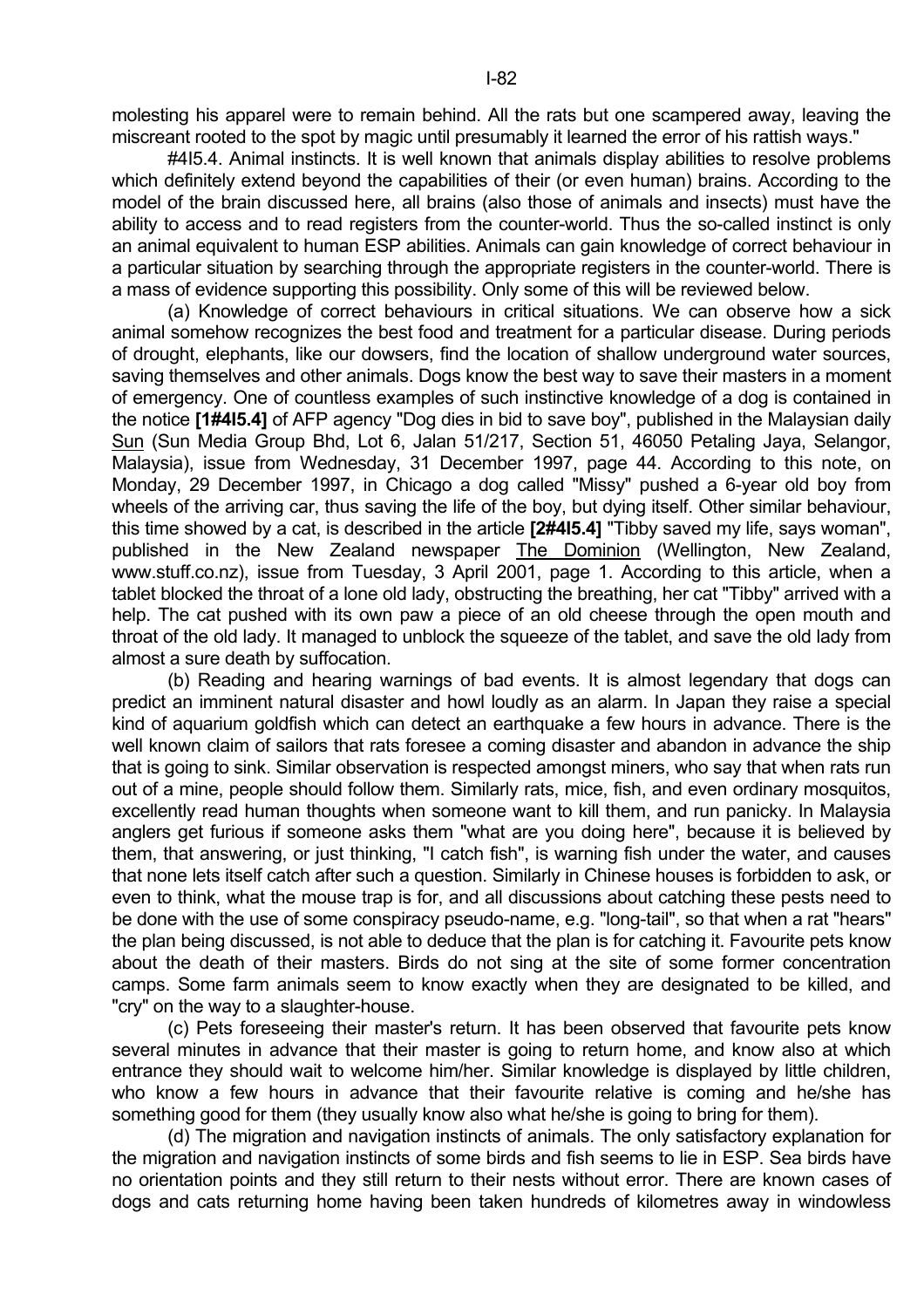boxes. Some dogs are famous because of finding the way to their owners, after those owners changed city or even country.

 (e) Synchronization of the movements of birds and fish. We may observe flocks of birds and shoals of fish as they manoeuvre simultaneously. No known physiological senses explain such perfect synchronization. A similar effect can also be experienced by two bicycle riders or car drivers who unexpectedly face each other on a collision course. They will repeat exactly the same manoeuvres until they crash. (A more exact explanation of this phenomenon s contained in subsection JE5.3). A similar phenomenon is suspected for causing the collisions of aeroplanes in the air.

 (f) Synchronisation in insects. An unusual case of synchronisation shows a kind of Malaysian miniature beetle from the Lampyridae (Pteroptyx tener species) called "firefly" in English, or "kelip-kelip" in Malay. It flies in the air glowing intensively in a pulsating manner with the frequency of around 3 flashes per second. The pulsation of light in all these insects are mutually synchronised. At the outlet from the river Kuala Selangor, in the mangrove swamps, in 1994 soon after the sunset literally whole trees were surrounded with clouds of these insects, which in a pulsating manner were lighting them up night by night during a whole year. The trees that they choose for formation of these clouds in subsequent nights, must meet many conditions, thus they are spread in rather large distances from one another (local fishermen are known from using these glowing trees of the characteristic shapes, for their night navigation points). The rhythmic flashes of light from these clouds of insects are lighting the selected trees like electric lamps on Christmas trees. In 1994 I had the pleasure to float along this river in a quiet rowing boat and to observe the extraordinary fiery manifestations of these insects. For my large surprise I had an opportunity to notice with my own eyes how precisely all these insects synchronise their pulsations of light, even if they are not able to see each other because of the dense bush which hide one group of insects from other ones. They all flash in the same moments. Thus all trees selected by these insects pulsate identically with the rhythmic light, looking as if they all are connected to the same control device. After I saw this extraordinary synchronisation, I started to look in the existing literature how present science describes the principle on which it is carried out - in order to find out whether this science can explain it without the use of ESP and the counterworld. With the benefit to the model of the brain discussed here I noted, that scientists openly admit, that currently they still are unable to explain neither the method of this extraordinary synchronisation of flashes in the "firefly", nor the reason for this synchronisation. (For more details about Malaysia "fireflies" one can turn to: Mohd Jalaludin Bin Mohd Isa, Kelip-kelip, Kampong Kuantan, 45600 Batang Berjuntai, Selangor Darul Ehsan, Malaysia.)

 (g) Solving problems by animals and insects. For many animals their capabilities to utilise the intelligence of the counter-world can differ, similarly like differ ESP capabilities in individual people. Therefore, from time to time, people discover an animal or an insect, in which this capabilities are especially developed. Such special animals become especially famous, because they are able to solve mathematical or logical problems, the level of difficulty of which exceeds the capability of many people. Amongst many examples of such cases that I encountered, in 1970s I saw a documentary program about a horse which was able to read numbers and arithmetic operators (type +, -, \*, /) and solve rather complicated mathematical equations (unfortunately, in November 2001 when I was writing this sentence I did not remembered details of this extraordinary horse). In turn on Saturday, 23 November 2001, from 19:30 to 2:30, on channel 2 of TVNZ, an American documentary serial was broadcasted entitled **[3#4I5.4]** "Ripley's believe it or not". In this serial a dog called "Ajzik" (spelled phonetically) appeared. The owner of this dog was some American citizen. This dog could carry out errorless arithmetic calculations, such as adding, subtracting, multiplying, and dividing of two small numbers, and taking a quare root from a small number (less than 100). The order to do these calculations was given to it with a voice. This means that the dog could recognise the value of a number and the name of the operation to be carried out, and that it could carry out operations on these numbers. The ability of this dog were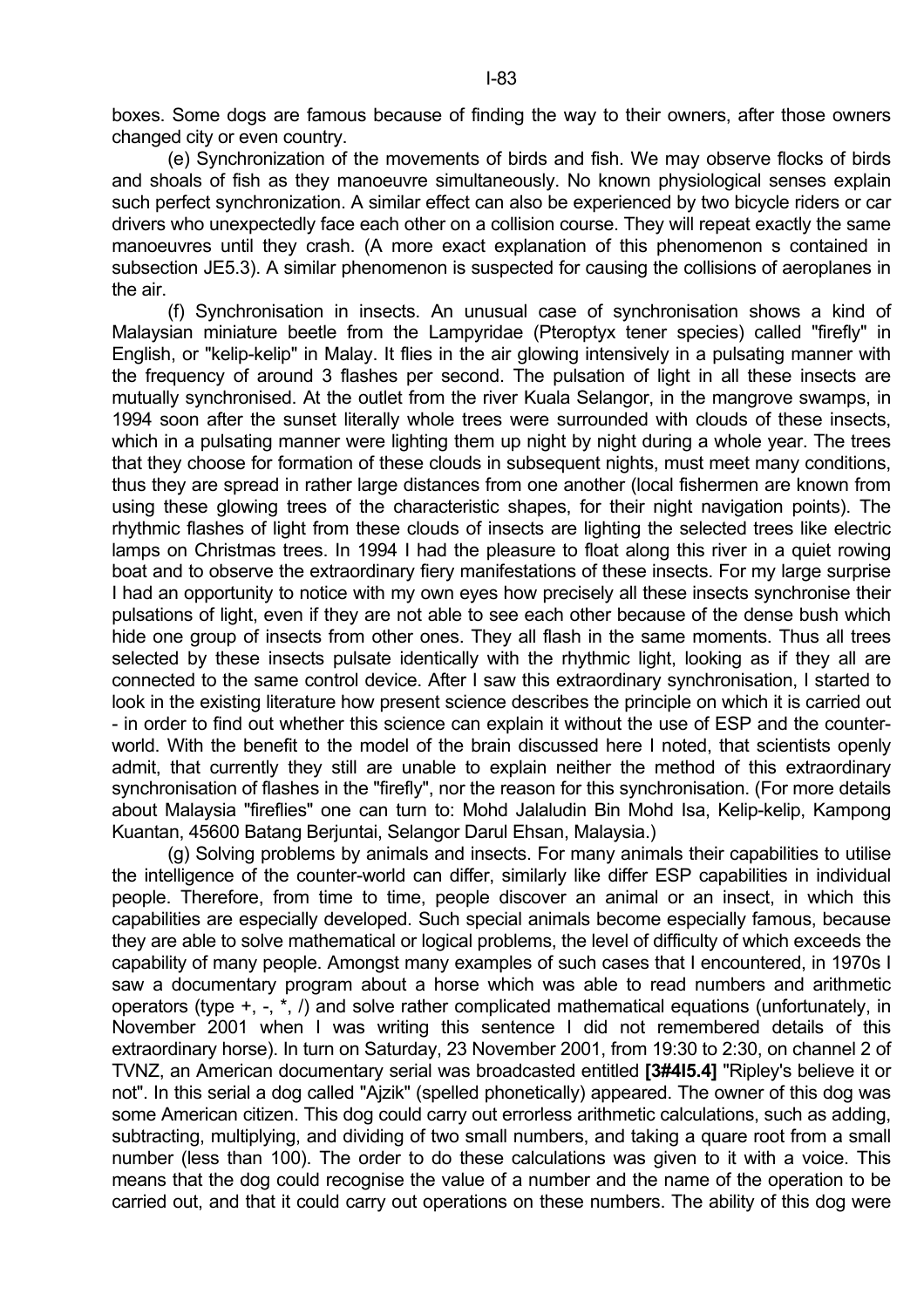checked in the control conditions of a TV studio, when to eliminate the chances the owner had covered eyes and demobilised hands.

 Of course, independently from the mathematical abilities, some animals and insects show various other capabilities, which prove their ability to solve complex problems. For example in past was quite well known the existence of so-called "flea circuses", in which fleas used to show various tricks. Almost legendary is the ability of rats to solve even the most difficult puzzles and finding the correct way in even the most complicated labyrinths. In 1970s there was a plague of tomtits in England, which learned how to open milk bottles. In turn newspaper article **[1#2I8.1]** "Stray dog trapped 23 days taps survival instinct" published on page 1 of the New Zealand newspaper "Dominion", issue dated on Saturday, 16 November 2002, an extraordinary case is described, when a dog was locked accidentally without food nor water for the period of 23 days. This dog still survived, only because it was able to open for itself a tap with water.

 #5I5.4. Review of ones own life during the so-called Near Death Experiences (NDE). It is widely documented that the dying person relives again the most important events from his/her own entire life. Mr Mike Irving of 120 Terrace St., Invercargill, New Zealand - one of the numerous people known to me in person, who has experienced this - describes it thus: "It was not just reviewing a three-dimensional movie of my life. It was as complex as in reality. I was there and I felt, thought, and saw everything again. The only difference was that I observed myself as an outside witness and that I could not change anything in this review".

 The review discussed here contains one element, confirmed by many participants, which excludes the possibility of the brain origination of these pictures, i.e. their nature is holographic. If the pictures were only a display of the biological memory content, they should present the events exactly in the same form as the eyes of the dying person saw them while they happened. But this is not the case. The review consists also of pictures of the person, presenting him/her as if he/she were filmed by an outside cameraman who tries to record all the important details. Moreover, during the review details also are visible, which could not be noticed in a real experience, because they were inappropriately located towards the subject (sometimes scenes are presented, which are happening behind some physical obstacles and by no means could be seen by the person involved). This characteristic indicates that the discussed review can not originate from the brain itself, but is read by the brain from the bank of information stored within the counter-world.

 More information about the above phenomena can be found in the book **[1#5I5.4]** by R.A. Moody, "Life After Life", Stackpole Books, 1976, ISBN 0-8117-0946-9, pp. 61 to 69.

 Very interesting are reports of some people abducted to UFOs, that on UFO decks similar reviews of someone's life can be triggered on every wish of the abductors, with the use of a special technical device (i.e. the TRI of the third generation - see subsection JD3.3 in treatise [7/2]).

 #6I5.4. Double or multiple personalities. In the paper **[1#6I5.4]** "Multiple Mix-ups", published in OMNI, Vol. 8, No. 2, November 1985, p. 94, some examples of people who experience complete changes of personalities are discussed. It seems that the same body can be occupied in turns by two or more completely different persons (registers/souls). The differences in these personalities can be so significant, and their switching so complete, that they affect not only the psychological, but also the biological state of a person. For example the different personalities (of the same physical person) may require different optics of glasses, or be allergic to different foods and medicines. The existence of this phenomena provides a further evidence in support of the model of our brain as an input-output device. This is because any rational explanation of multiple personalities must account for the switching of someone's brain to the register of a different person - synchronized with the simultaneous taking control over the entire body by this register (i.e. by the "soul" of a different person).

 #7I5.4. Reincarnation. The details of previous lives can be recalled. Some children during normal activities, and also various adults during hypnotic regression or dreams, are able to recall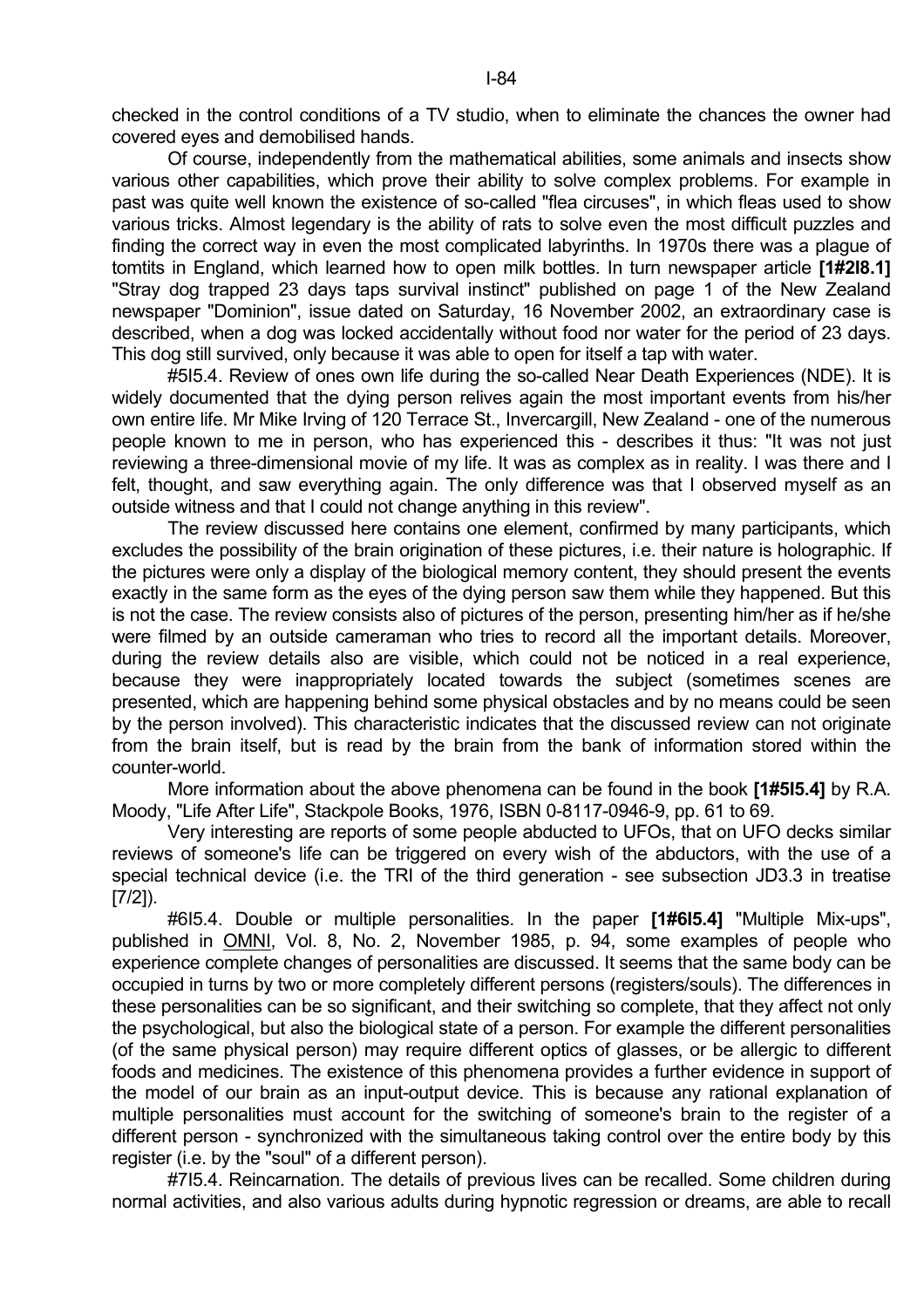details from previous lives. These details are very vivid, and prove themselves correct when verified by historical research or in a field confrontation. In addition other evidence, such as the rapid appearance of non-learned abilities or birth marks corresponding to injuries from a previous life, also confirm the concrete origin of these experiences. The main puzzle in all these recalls is where the remembered information is stored, as the previous physical bodies (brains also) are dead. The Concept of Dipolar Gravity provides the answer: in the registers stored in the counter-world. So the recalls of previous lives are simply accessions made to these registers. Numerous cases of recalling past life are documented in the book **[1#7I5.4]** by Joe Fisher, "The Case for Reincarnation", Granada Publishing Ltd., London 1984, ISBN 0-246-12650-7.

 The Concept of Dipolar Gravity not only that accepts the phenomenon of reincarnation, but also promotes it to the range of the primary spiritual phenomena, which allows to explain many mechanisms that decide about our growth, perfecting, personality, memory, subconscious knowledge, appearance, etc. For example, such mysterious phenomenon as the evolution of personal interests along our life, can be explained as the access to various reincarnation layers in our long-term memory changeable with time (means like a reincarnation equivalent to the evolutionary principle that the "foetogenesis is the repetition of filogenesis"). If during our childhood we are interested - let say in fights, this is because in one of our early incarnations we were a warrior. If in the primary school we are interested in poems, this is because during one of the next our incarnations we were a poet. Then we are interested in music, because in the next incarnation we were a musician. Etc., etc.

 #8I5.4. Problem-solving in a sleep. There is a well-known method of acquiring solution to our problems during a night's sleep. If we clearly specify just before falling asleep what our problem is and what kind of solution we are looking for, when waking up in the morning we may find out that we know the answer. As the knowledge that is acquired during the night must be input from somewhere, the above phenomenon additionally supports the model of our brain as an input-output device.

 #9I5.4. Superstitions. According to the Law of the Most beneficial Turn of Events (see subsection I4.1.1) if we subconsciously wish this, than the arrival of every significant event is foretold to us with a most optimal advance of time. This foretelling is always arriving through the channel that we acknowledge - usually in the form of a superstition. Thus, it is well known that for some people superstitions are a reliable source of information on events that are going to happen. As every person sets his/her own warning signals, thus, making superstitions work, must involve some kind of communication occurring between the brain of a superstitious person and the counter-world. The principle of this communication is identical to the one applied in involuntary forms of ESP, only that obtaining a reply does not involve pendulums or divining rods, but events happening randomly. Therefore, the claim of numerous people that superstitions work for them, is the next confirmation of the correctness of the model discussed here.

 The explanation for the operation of superstition derived from the Concept of Dipolar Gravity also reveals why it works for some people, and does not work for others. The reason for this is that one must have a clearly defined interpretation for the signals received, and also the information that he/she obtains must be used. Devoted believers in superstitions adhere to one set of unambiguous signals, which they always interpret in the same way. Therefore they work for them perfectly. The scoffers do not have their own signals, and only temporarily adopt someone else ones while they are in the right mood, or want to prove something. Naturally in such circumstances the superstition may not work for them.

 #10I5.4. People with an undersized brain. Contemporary medicine registers numerous people, who display full intellectual capabilities, but simultaneously have an undersized brain. A number of such cases are documented in the book **[1#10I5.4]** by Dr. Benito F. Reyes, "Scientific evidence of the existence of the soul" (Theosophical Pub. House, Wheaton, Ill. 1970, ISBN 835601927). In some cases the size of the brain of these people does not exceed the kernel of a walnut. The existence of such people provides further evidence that the intellectual capacity of a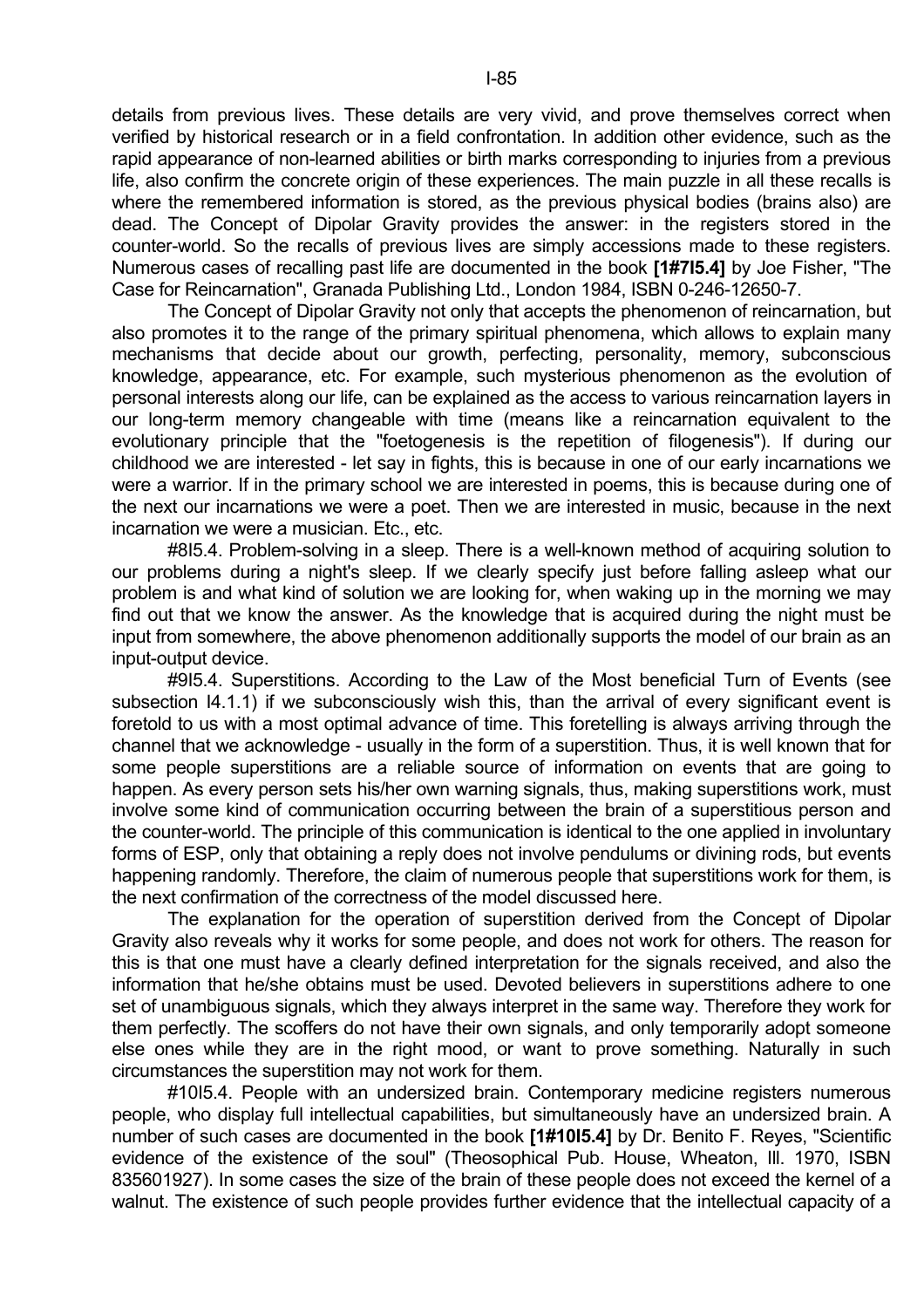person is not dependable on the size of the brain. This in turn proves that intelligence must originate from another source than the physical brain (i.e. from the counter-material duplicates and registers of a given person) and that the physical brain is only an input-output device (terminal) which links people with their source of intelligence.

#### I5.5. Feelings

 The knowledge gathered by the Concept of Dipolar Gravity and by totalizm, already allows to develop also a model, which describes a mechanism involved in forming our feelings and motivations. This model enables us to explain, and to understand, how feelings and motivations work. The aim of this subsection is to describe this model in as simple words as possible, so that it can be understood and utilised by all interested. To accomplish such a simplification, the model describes as complex phenomena as feelings, with the use of simple terms and comparisons with which the majority of people are familiar. Of course, the simplification our explanations of this model does not change the fact, that in reality feelings and motivations are very complex and multilevel phenomena, and that previously whole generations of scholars broke their teeth on attempts to explain them.

 The reason why totalizm and the Concept of Dipolar Gravity insist, that we should understand what feelings and motivations are, and how they work, is that when we realize the mechanism behind them, then it is much easier to channel them and to manage morally, even when formal tools for this channelling and managing still await to be developed with higher precision.

 The mechanism, which explains how feelings and motivations work, is based on the flow of the intelligent moral energy between our physical body and our counter-material body. I discovered this flow of energy empirically during my nirvana experiences, and explained it in subsection JA6.3. Let us summarise it briefly here. It compares the counter-material body (means the body contained in the counter-world - as described in subsection I5.1) to a kinds of a rubber tube from a tyre, in which we store our intelligent moral energy. In turn it compares our moral energy to a perfectly elastic gas, which is compressed in this rubber tube (the pressure of this gas in the tube is described by the value of "µ" coefficient). When we accumulate moral energy in our counter-body, we actually pump this energy from our physical body into the counter-material body (means we pump this gas-like energy to compress it and to store it in this elastic rubber tube). When the pressure " $\mu$ " of moral energy in the tube reaches the nirvana level ( $\mu$ =0.6), then "chakras" automatically open, and the energy starts to flow back into our physical body, causing the pleasurable nirvana phenomenon.

 As it turns out, also all other our feelings and motivations can be explained with exactly the same mechanism of the energy flows between our physical body and counter-material body. To provide this explanation, we firstly need to define more precisely what our counter-organs actually are. Well, the new Concept of Dipolar Gravity explains that we have two bodies, namely a physical one - which resides on this physical world, and a counter-material one - which resides in the counter-world. Each of these two bodies is composed of several separate organs. Earth's science so-far discovered only organs contained in the physical body. So we know that we have, for example, a heart which pumps our blood, lungs which provide us with oxygen, hands which allow us to do work, etc. But our formal science does not explain that we also have another body in the counter-world, which have another set of counter-organs. Totalizm already identified several different types of counter-organs contained in this our counter-body - see subsection I5.3. These include, amongst others: (1) the counter-organ of "conscience" described in subsections JA10, I4.1.2, and I5.3, (2) the counter-organ of "mind" which thinks and also performs the function of an intelligent terminal that exchanges information between the physical brain and the countermaterial body (see subsection I5.4), (3) a whole array of "chakra" organs described in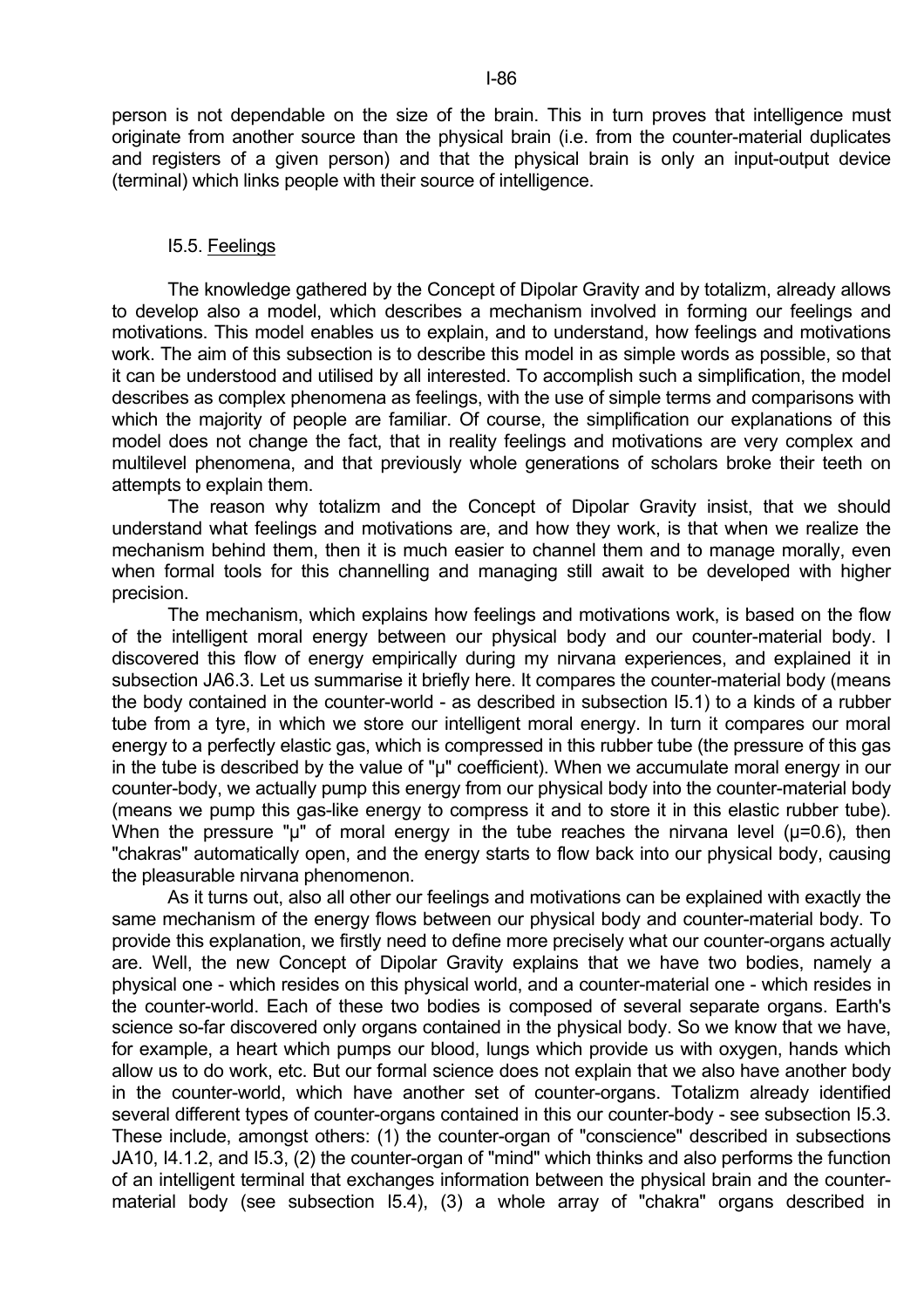subsections JA6.3 and I5.3 (as I experienced during my nirvana, practically every "unemployed" organ from our physical body has its own "chakra" which is the equivalent of this organ in the counter-material body), (4) our counter-senses, means equivalents of our ears, eyes, nose, etc., but contained in the counter-body, (5) the very special counter-organ of "compassion", and more. The above reveals that a majority of counter-organs can be defined as the counter-material equivalents for all organs that we have in our physical body (e.g. so-called "chakras" are countermaterial equivalents of our hands, legs, stomach, lungs, etc.). There are, however, exceptions from this rule, and there are also various counter-organs in our counter-body which do not have their equivalents in our physical body. Examples of them identified so-far include counter-organs of "conscience" and "compassion". As this was already indicated in subsections JA6.3 and I5.3, apart from their normal function, all counter-organs also perform special functions with respect to moral energy. For example "chakras" during nirvana serve as "safety valves" for moral energy. Actually from the moral energy point of view, our counter-organs could be described as a kind of two-way pumps and valves for moral energy. They can compress moral energy in our countermaterial body - means they can transfer this energy from our physical body to the countermaterial body. They can also let escape the energy compressed in our counter-material body means they can let this energy to flow from our counter-material body to the physical body.

We control these counter-organs through our motivations. We can imagine these motivations as kinds of motors which operate the subsequent "pumps" and "valves". If we supply the energy of motivations to them, they start to work propelled by our energy of motivations. For example, in case of our "chakras", when we supply our energy of motivations to them, they pump moral energy from the physical body to the counter-material body. In turn when we want these chakras let escape some moral energy from the counter-body, it is sufficient to "open" them and the energy flows on its own without our effort.

 During such "compression work" of our pumps/chakras, we perceive their operation as unpleasant sensations, or unpleasant bodily feelings (namely as pain, effort, struggle, hotness, etc). In turn when we let our motivations loose, and allow them to reach the negative values of laziness, the chakras start to work as escape valves which let our moral energy to decompress, and to flow from the counter-material body to our physical body. This direction of energy flow through our chakras is perceived by us, as pleasurable sensations, or pleasurable bodily feelings (e.g. as cosiness, comfort, pleasure, etc.).

 The above mechanism discloses that what we usually call bodily feelings, or sensations (such as pain, tiredness, hunger, etc.), in fact can be defined in the following manner. "**Feelings are flows of moral zwow energy through various chakras in our counter-body, and sensations which these flows are inducing in our physical body**". In turn our motivations are actually our mental control energies, which we need to supply to these chakras in order to cause them to work and to pump moral energy. Note that such definition of bodily feelings, explain why for example a pain and a pleasure are actually the same feeling caused by the same chakra, only that caused by flows of moral energy in two opposite directions. It also explains why our motivations can have positive value and thus compress our moral energy in the counter-body, or can have a negative value and thus let our moral energy out of the counter-body. Furthermore, it also explains why we have such a large number of different bodily feelings. (The reason is that each our chakra creates a different kind of bodily feeling, and also that usually several different chakras are working at the same time, thus generating a compound feeling. Therefore we can form almost unlimited number of different compound feelings by blending sensations each time produced by a different series of individual chakras.)

 Each feeling is described by a single parameter, namely by a **level**. From the energy point of view, the level of a given feeling is an equivalent to a velocity with which a given volume of energy flows between our two bodies (or a speed with which a given "chakra pump" rotates). Therefore, the higher the feeling, the higher the velocity of energy flow. The lower a feeling - the lower velocity of the energy flow. In turn the motivations are characterised by two parameters.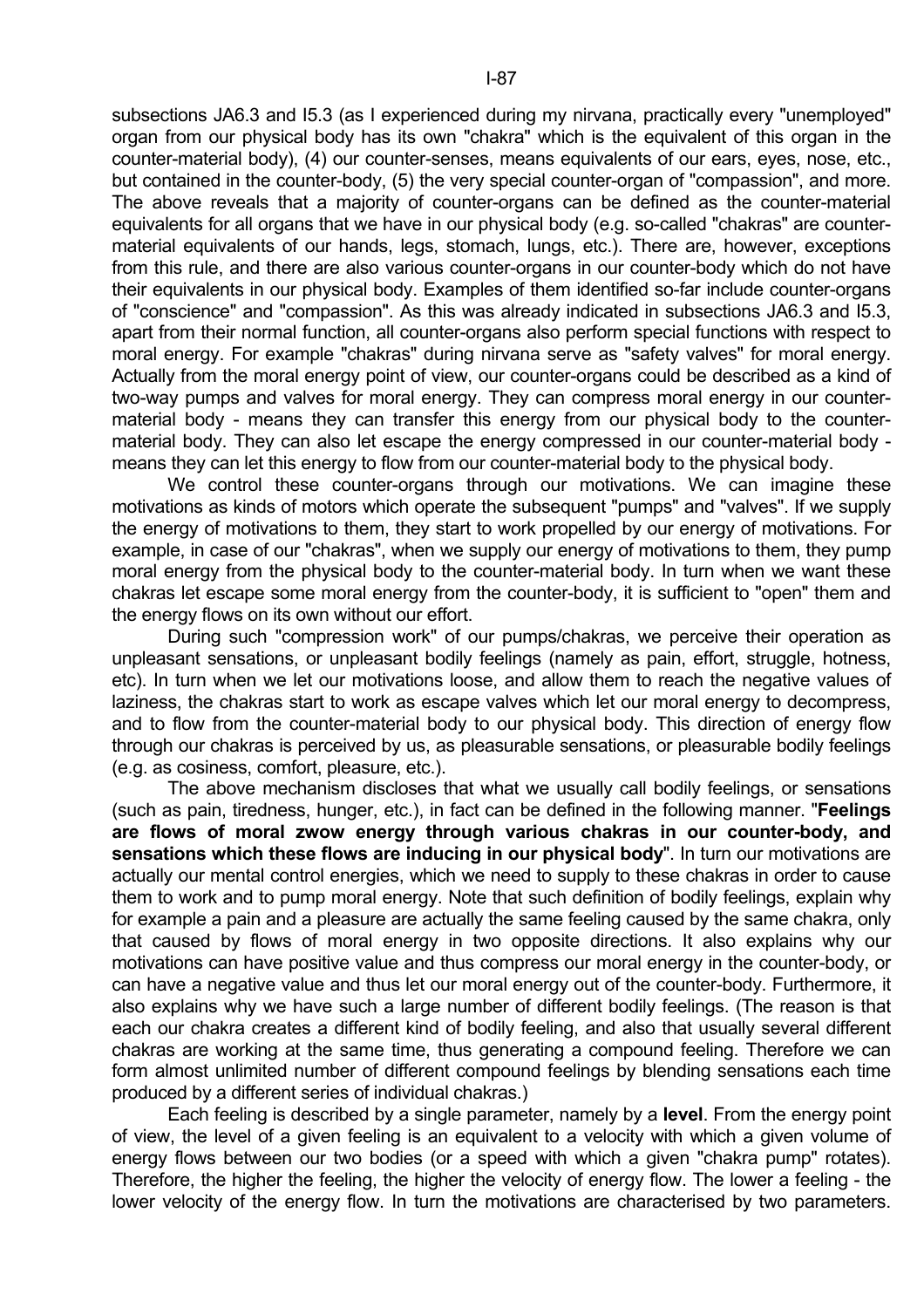The first of these is the **direction**. Motivations either have the "in" direction - means they require an effort to be put into a given chakra to compress moral energy, or they have an "out" direction means they do not require from us any effort, because they are propelled by the energy escaping through a given chakra. If we imagine chakras to be kinds of pumps, which compress energy, then the direction of our motivation is the direction in which these pumps work, i.e.: they either compress moral energy and thus require we put effort into them, or they release this energy and thus they do not need any effort from us. The second parameter, which describes our motivations, is the energy involvement or **our effort**. Motivations can involve either a lot, or a little, of our mental energy to control them. This second parameter of motivations we could simply imagine as a kind of valve which controls the volume of moral energy that a given chakra pumps through.

 The model of feelings and motivations starts to be more complicated when we include into the consideration another counter-organ, namely the counter-organ of "mind" . The reason is that, apart of intellectual operations, our mind can also work in a manner similar to every other chakra. This means that mind is also able to compress moral energy in our counter-material body, or let this energy out. In both these cases it generates appropriate mental sensations. But **mind works exactly opposite to chakras**. When our mind is compressing moral energy, it generates the pleasurable perceptions (e.g. that of happiness, optimism, security, etc.). In turn when our mind is letting moral energy out, it produces the unpleasant perceptions (e.g. that of depression, worry, fear, etc.). Fortunately, motivations, which control the mind, work on the same parameters as for chakras, i.e. if we put an effort into motivating our mind, we make it compress moral energy, thus creating pleasurable mental perceptions, while if we do not put any effort and let our mind loose, it starts to disperse moral energy thus creating unpleasant mental perceptions.

 Because of such opposite operation of our mind and our chakras, we need to clearly differentiate two basic types of feelings that we discussed previously. The first basic type, are all feelings from the category of bodily sensations (such as: pain, ache, tiredness, hunger, thirst, etc.). These are generated by our chakras. The second basic type, are all feelings from the category of mental perceptions (such as: depression, sadness, fear, courage, cheerfulness, happiness, etc.). These are generated by our mind. As it is revealed by the model of feelings explained here, moral energy is generated only if we make ourselves to withstand unpleasant bodily sensations, or if we make ourselves to generate pleasant mental perceptions. In turn our moral energy is dispersed always when we allow our motivations to experience pleasurable bodily sensations, or to experience unpleasant mental perceptions.

In turn, from the point of view of our motivations, the effects of their operation are always consistent. This is because the motivations always cause the compression of moral energy when we must put an effort to direct them into a given mode of operation.

In case we think that the mater of feelings is already enough complicated, there is much more to it. The first reason for additional complications are other counter-organs, which have their own, unique operation. This especially concerns our conscience, compassion, and our countersenses. For example, our counter-organ of **conscience** accepts moral energy from the universal intellect and compresses it in our counter-body only when whatever we do, or think, is "moral", or "morally justified" and thus approved by the universal intellect. But when it considers a given action, or thinking, to be "immoral" or "morally unjustified", it disperses our moral energy. Of course, while it compresses or disperses moral energy, our conscience creates its own unique feelings, which can be classified as "moral approval" or "moral disapproval". For example the "feeling of guilt for something" is an example of moral disapproval generated by our conscience which causes the dispersion of our moral energy, while the "satisfaction of doing something right" is a feeling of moral approval generated by our conscience, which causes the compression of moral energy.

 Another counter-organ which also operates on its own, unique principle, is "**compassion**". This counter-organ has the ability to link with the same counter-organ of other people, and it gives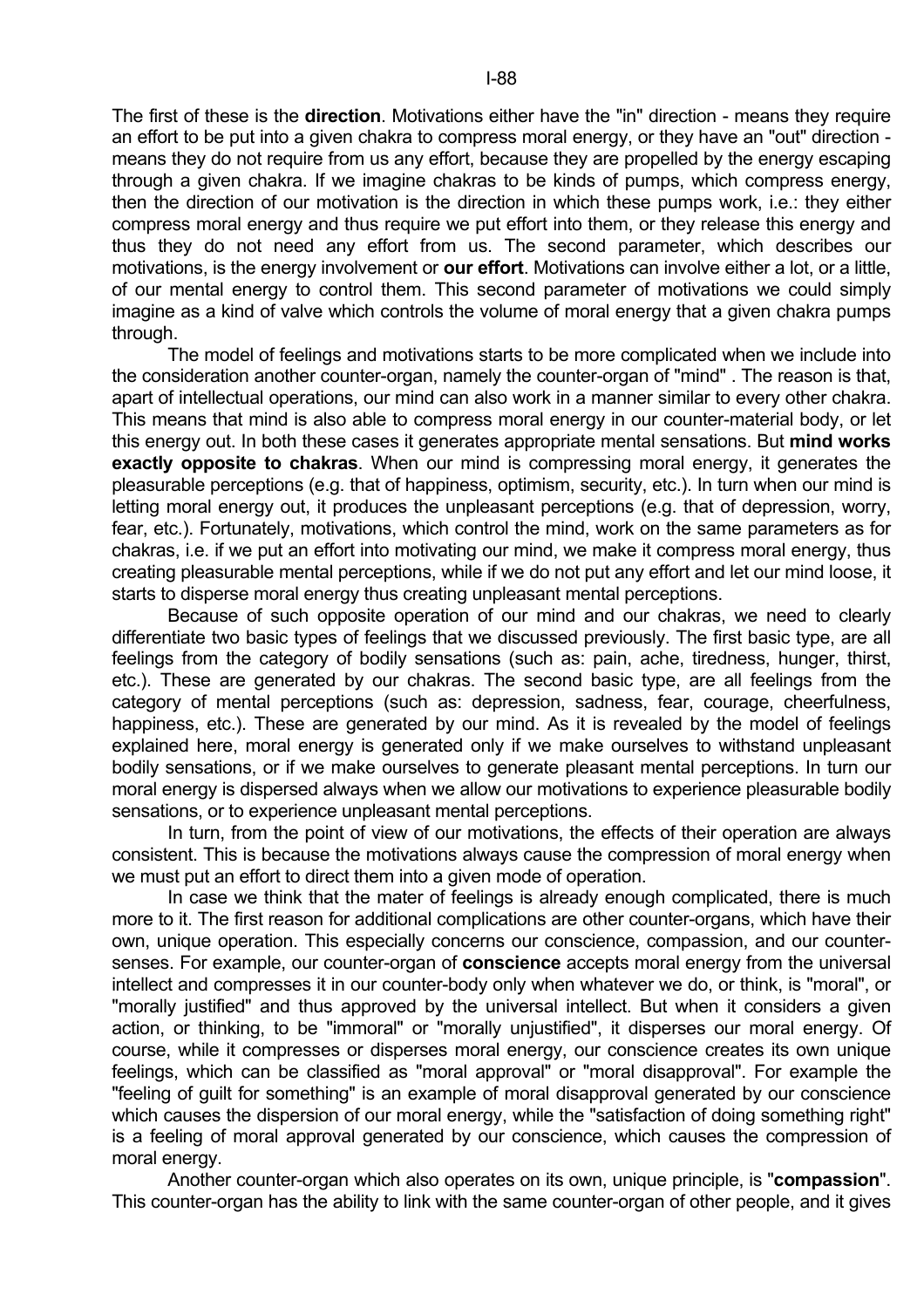to them our moral energy, or sucks from them this energy. Thus it works as a kind of "emergency pipeline", or "emergency pump", which allows to transfer moral energy from our counter-body directly to the counter-body of anyone we wish, or to take this energy from anyone's counter-body and pump it directly to our own counter-body. Depending from whom to whom this energy flows, it is also controlled by appropriate feelings. Compassion is the counter-organ, which needs to be studied extensively in the future, because, amongst others, it enables the "moral vampirism" (means it allows some people to feed directly on moral energy extracted from the counter-bodies of other people). It also allows "moral healing". So far I managed to establish, that it only transfers energy when we are in the visual contact with a given person, or when a given person and ourselves can visualize each other (e.g. one person writes a sorrow letter and imagines another person, while later another person reads this letter and visualises the first person). Also we know that the counter-organ of compassion gives our moral energy to such other people when we feel sorry for them, while we look at them or visualize them. The folk wisdom claims that "compassion" is not a completely separate counter-organ, but only a "compassionate" mode of operation of the heart-chakra. It is interesting whether future research on this counter-organ confirms this folkloristic knowledge. It should be noticed, that the operation of "compassion" can be "moral" or "immoral". When it is "moral", then the organ of "conscience" replenishes/complements for us the entire moral energy that we give to someone, so we do not loose any energy. For example, if some healer is healing a morally healthy patient, he/she pours his/her own moral energy to the patient through the counter-organ of compassion. But he/she simultaneously receives the same amount of moral energy from his/her own counter-organ of conscience. Thus in total, the healer only feels that through his/her body flows a stream of energy, which originates from the universal intellect, flows into his/her counter-body through the organ of conscience, and then flows to the counter-body of the patient through the counter-organs of compassion of both people that are connected with each other (frequently healers describe the sensations of feeling this flow of the stream of energy through their counter-body). But when the operation of our compassion is "immoral", then we loose a double amount of energy which we give. (This happens for example when we give our moral energy to a healthy but lazy son who supposed to earn this energy by himself.) This is because during an immoral compassion we loose energy not only through giving it to someone, but also through the conscience. Of course, after what was explained in subsections JA5.2 and JC11.2, it does not need to be repeated here, that such "immoral" compassion is a totaliztic sin of sacrifice/vampirism, and we should not allow it to happen.

 The most difficult to recognize and to manage are feelings generated by our countersenses. For example our counter-ears work on principle of telepathy, and they perceive every single attitude of other people with whom we are in visual contact. Then they report to us this attitude of other people in the form of a very subtle sensation which tells us that these others are either "pro" or "against". For example, they report the attitude "against" when other people think, or feel, bad about us, are jealous, hide something from us, have dishonest intentions towards us, etc. Simultaneously, our counter-ears compress moral energy each time when the telepathic attitude they perceive from other people is "pro", and disperse our moral energy, when they perceive the attitude "against".

 In order to confuse us completely, almost every activity that we are carrying out in real life, includes various types of feelings, which are generated simultaneously by several different counter-organs. Even in the most simple cases, our feelings are composed of at least two parts, namely of our bodily sensations and our mental perceptions. For example, let us consider such simple activity as digging a hole in the ground (let us say, that it involves no witnesses, so that our counter-ears do not work, and do not make the matter even more complicated). If we are hostages of some terrorists, and they ask us to dig a hole, we would suffer two feelings: a mental fear that this hole can turn to be our grave, and a muscle pain - as digging requires a significant effort. Therefore during such digging two processes would occur simultaneously: our chakras would compress moral energy, while our mind would disperse it. Thus the summary effect of this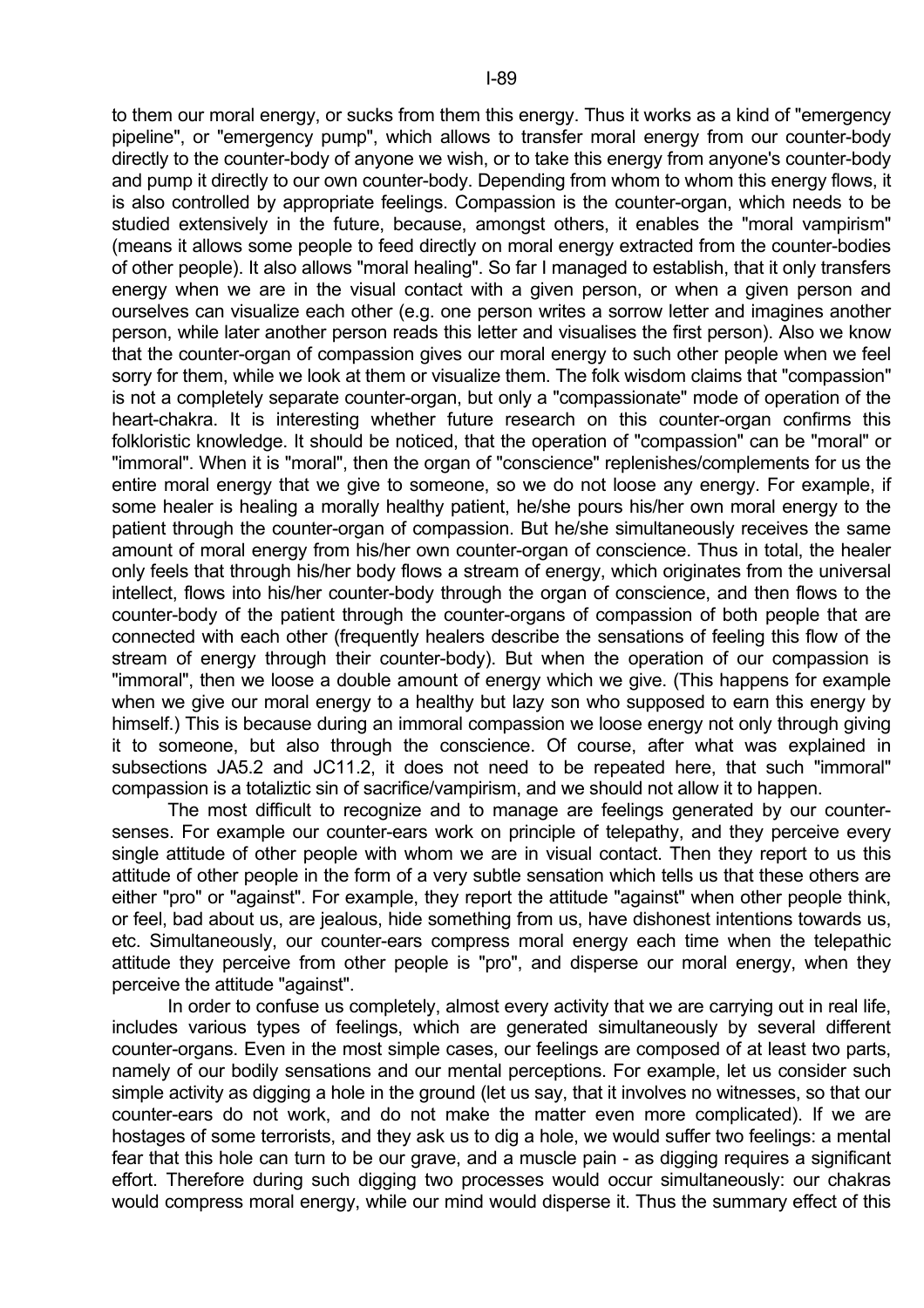digging would be close to zero. In turn if we would dig a hole to plant a rare rose that we managed to collect after years of searches and efforts, our body would ache, but our mind would sing of happiness. Thus both, our chakras, and our mind, would compress moral energy (of course, the volume that would be compressed, would depend on our motivations). The above reveals, that the total outcome of every activity, is actually depending on the sum, or on the difference, between the outcomes from all counter-organs involved, in this case - from chakras and from mind. So whatever we do, we need simultaneously manage feelings and motivations for all counter-organs involved.

 Of course, there is a whole range of consequences of the mechanism of feelings explained here, which require addressing. One of them is the "**reactive potential**" already briefly mentioned in subsection JA7.1. Whenever any energy is shifted from one object to another, a difference of potentials is created between them. As an example consider electrical energy shifted from one plate of a capacitor to another plate - the outcome is that such a capacitor is charged, and it may electrocute us - if we touch it. Similarly is with the operation of our counter-organs. When they shift the energy of feelings from our physical body, to our counter-material body, or vice versa, they "charge" these two bodies with a unique "reactive potential", which represents a kind of memory of these feelings. Therefore, every feeling that we go through, as a byproduct always produces a unique reactive potential, which is loaded into our two bodies, and which only awaits to discharge on someone from our vicinity. To make it more interesting, the potential which is generated during experiencing a given feeling, in normal conditions is an electromotive force for anti-feeling of this feeling. Means, it tends to reverse and to go back through the same counterorgans, only in an opposite direction, thus producing appropriate anti-feeling. To put this in another words, **experiencing a given feeling always generates a reactive potential, which shows a tendency to convert into the anti-feeling to this feeling** (e.g. if we experience love, than we also generate a reactive potential which later is going to try to turn itself into hate, and vice versa). Thus our feelings always obey the Principle of Counterpolarity explained in subsection I4.1.1, working very similar to forces of action and reaction (i.e. each action produces a reaction, and vice versa). Feelings are also very similar to electrical charges (generation of each electrical charge, causes the simultaneous appearance of similar but opposite anti-charge). This comparison of feelings to mechanical forces and to electrical charges is rather useful, and gives a lot of hints how to properly manage our feelings. Of course, this capability of feelings to charge and to discharge, introduces a lot of further implications, which needs to be elaborated in details in a separate subsection JE5.3.

 The reactive potential, however, has this unique properties, that it can be **modified** with above threshold motivations. Therefore, if in an exact moment of time, when someone experiences a given feeling, this someone has some powerful motivations of the above threshold value, than the reactive potential that this feeling is building up, can be preprogrammed to release a feeling that is different from the anti-feeling to this feeling. In order to explain this on an example, if someone is experiencing a powerful physical pain, but simultaneously does not experience any motivations, than this pain builds the reactive potential that is going to turn into bodily pleasure - means the reversal of pain (and vice versa). But of someone experiences a powerful physical pain, but at the moment of experiencing it is motivated by the above threshold value of rebellion and disagreement, then this physical pain is not going to generate the reactive potential for pleasure, but a reactive potential for the mental feeling of hatred. This is because of this modification, when we bit someone who does not deserve to be bitten, means who rebels against being bitten, than the pain of such someone is transforming in this person into the feeling of hate towards us. In turn if we experience a pain, but during this pain we have the above threshold motivation of waiting and wanting, then this pain is generating the reactive potential for love. This is because of this modification, mothers who experience the pain of birth with the strong motivation is waiting and wanting, this pain is then transformed into a powerful feeling of love. The knowledge of this mechanism of modification of the reactive potential, has an enormous meaning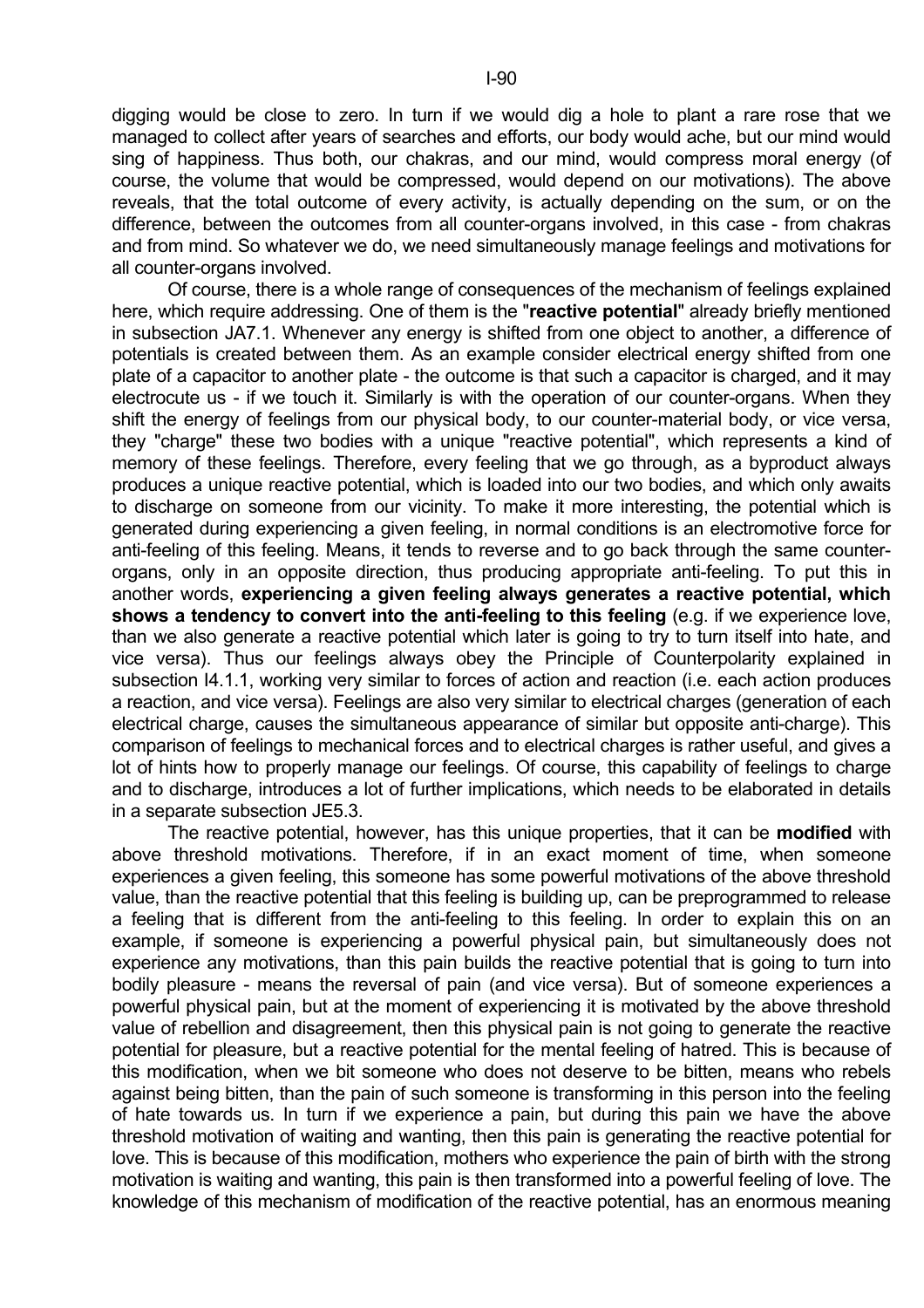for the totaliztic management of feelings. Due to a skilful utilisation of it, it allows to transform immoral feelings into moral feelings. A present form of a totaliztic method of such transforming is described in subsection JA7.2.

 Another consequence of the mechanism of feelings is that it explains simply what actually **the precess of ageing** is. According to this explanation, our intelligent counter-organs exactly measure the amount of moral energy that flows through them to the physical body and then turns into the life energy. (Life energy is described in next subsection. It is a physical, means "stupid", product of transformation of intelligent moral energy. It differs significantly from moral energy because it lacks intelligence. Thus the behaviour of life energy is ruled exclusively by laws of physics.) The algorithm, which describes exactly this measured amount, is then superimposed on the life energy that currently flows out of our counter-organs. Therefore, when this energy arrives to subsequent parts of our biological body in order to revitalise them, it simultaneously given to them this algorithm. In turn after receiving this algorithm, given parts of our body start to transform accordingly to the records from this algorithm. This transformation is observed by us as a process of ageing. If we try to provide here a definition of what or process of ageing is in the light of the Concept of Dipolar Gravity, then we could define it as follows: "the process of ageing is a phenomenon of reprogramming of our body by algorithms carried in the life energy, and the record from which represents an information about the entire life energy that flown from the counter-body to our biological body since the moment of birth". In order to express this in other words, the length of our life is defined directly by the entire volume of life energy that on the command from our motivations is let loose from our counter-body to our biological body. Indirectly the length of our life is defined by the kinds of motivations which control the transformation of moral energy into life energy. As the amount of this energy is increasing, the algorithms that are superimposed on this energy are so modifying our biological body, that this body adjusts to the actual phase of our life defined by these algorithms. Thus if someone robs our life energy, as this is done by evil parasites described in subsection U4.1, the result is such that they actually rob the proportional fraction of our lives.

 The mechanism of ageing described above, is actually confirmed by quite extensive empirical observations. The most meaningful out of these observations concern the extension of lifespan of monkeys due to the systematic starving them. As experiments prove this, if monkeys systematically receive 30% lower doses of food, than the doses which these monkeys would naturally ate, the length of their lifespan is extended by unproportionally higher percentage. From the point of view of the mechanism of ageing described here, this means that the counter-organ of stomach in these monkeys, not only is measuring 30% lesser amount of energy that it lets to their physical body in order to induce the pleasure of eating, but it also increases the level of moral energy in these monkeys, instead of decreasing it. This in turn causes the unproportional increase in the length of their life. It is also worth to notice, that these experiments with monkeys on benefits of starving, point our attention at the significance of totaliztic fasting described in subsection JC1.

 Consequences of the mechanism, which governs our feelings and motivations, and which was explained here, do not finish with what was already explained here. This mechanism introduces also a lot of further implications. Let us list here at least some of them.

 1. It explains that ghosts and souls cannot have feelings. It order to be able to experience any feeling it is necessary to have a physical body. So, if we introduce an idea of "peace" to be the "feeling" which depends on having completely no feelings, then intellects which died, and thus who have no physical body to experience any feelings, will be overwhelmed by this peace means by the feeling of having no feelings.

 2. It explains why objects, currently considered to be "inanimate", such as various sculptures, totem poles, stones, trees, cars, computers, old skeletons, and even so-called "zombie", actually are able to experience feelings, because they posses both the physical body and the counter-body. Therefore we should not be surprised, that some objects that so-far we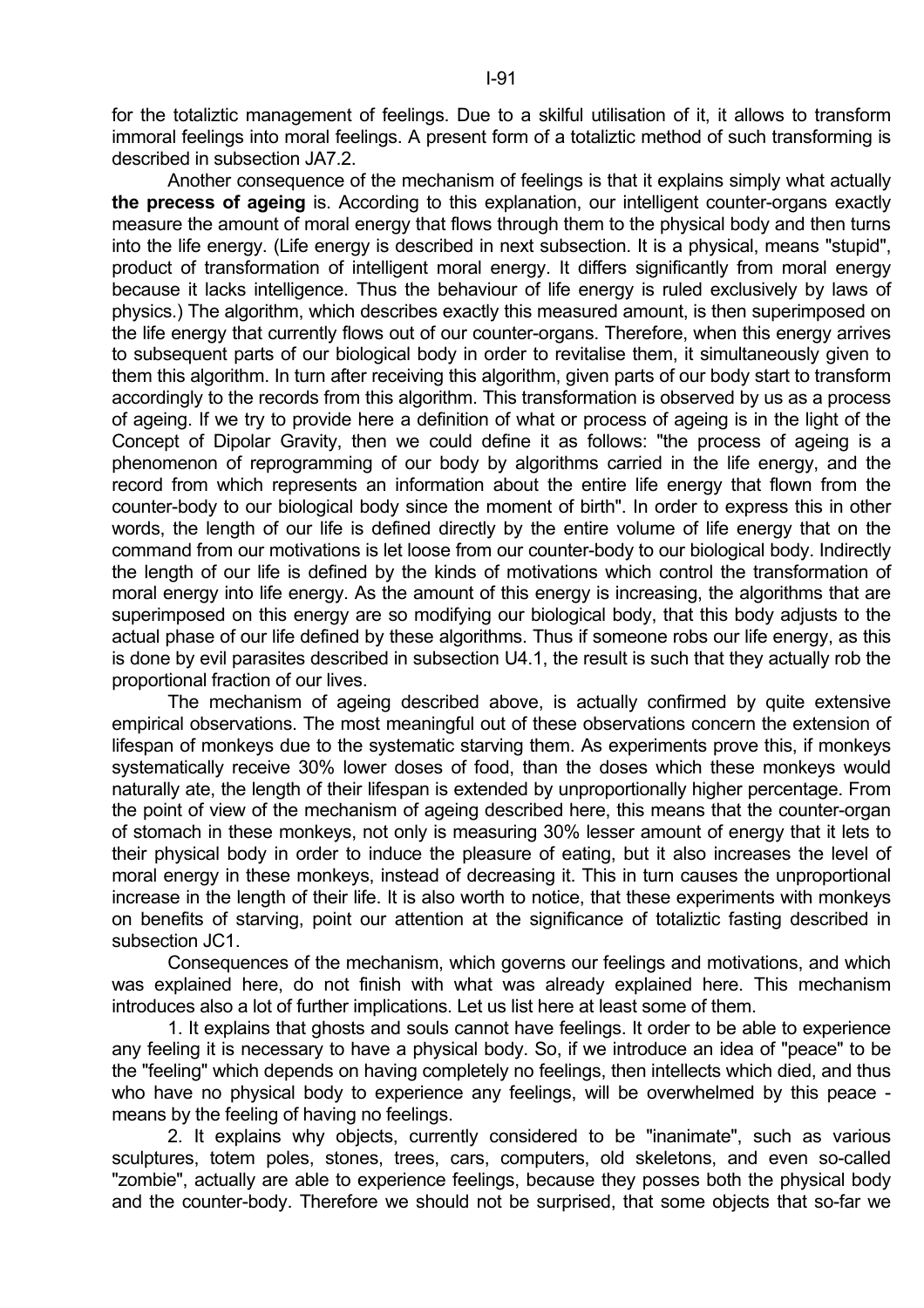used to be "dead", can actually take revenge on someone, or to shot to someone that they like him/her. For example, many long-term owners of the same cars claim, that their cars "like" them, because they never break on the way, and even if something happens to them, they still are able to arrive home. In turn computers of some people can show that they are "upset" only because the owners are letting them know that intend to sell them or to give them to someone else.

 3. It explains why various religions promote fasting. As it turns out from the mechanism of feelings explained above, while fasting weakens our body, actually it simultaneously supplies our counter-body with a lot of moral energy which is so needed to make us function correctly. So fasting (and also thirst) works as a process of the direct energy conversion, which transforms our physical energy into the moral energy. It is quite pity that I learned about the mechanism of feelings only after I finished experiencing nirvana, otherwise I would also complete experiments with fasting, similar to ones that are described in subsection JA6.8 (perhaps readers who accomplish the totaliztic nirvana could try to complete such experiments). The point is to determine experimentally how the yield of moral energy during fasting compares to the energy yield during heavy physical work. If these two yields are comparable, then totalizm could start to promote fasting as a way of fast restoration of our moral energy.

 That the gain of the moral energy resulting from fasting must be significant, it seems to be hinted by lifestyles of various ascetics and mystics. Many of them used to live in caves and lead rather unsocial lives, which should not generate almost any moral energy. But still the level of their moral energy used to be relatively high, thus hinting that fasting was probably the source of their high level of this energy.

 4. It explains why totalizm is inclined to promote corporal punishments, to positively accept pain, effort, and inconvenience, and to leading a Spartan life. As this is explained in subsections JC2 and JC1, the mechanism of operation of feelings favours the situations, that the correct serving of corporal punishments to people who actually are guilty, is able to turn punishing into a form of totaliztic good deed. Similarly this mechanism realises, that the adoption of appropriate motivations during life difficulties that affect us, is able to turn our effort and inconveniences of the Spartan lifestyle into a totaliztic good deed.

 5. It explains why all mental work always generates so little zwow energy (as it was explained in subsection JA5.8). Well, it turns out, that mental work usually makes us "suffer mentally", while we are doing this work. In turn such a suffering is an unpleasant mental perception, thus it causes the dispersion, not compression, of our moral energy. Therefore, if totalizm (or the reader) finds a method which would allow to transform the "mental suffering" experienced during the mental work, into a mental pleasure, then the mental work would start to generate a lot of moral energy. So the key to mental energy generation lies in our motivations!

 The mechanism of feelings, after it once takes place, causes various other secondary mechanisms to also occur. Therefore feelings are the primary sources for a whole array of secondary phenomena. In order to name an example of such secondary phenomena, it includes psychokinesis described in subsection H6.1. Psychokinesis is actually caused, and triggered, by the mechanism of feelings. It depends on forming a purposely directed and handled displacement of the counter-matter, which in turn causes a telekinetic motion. Therefore, if we identify the counter-organ in our counter-body which triggers psychokinesis, identify the unique feeling which signals the operation of this organ, and learn to manage the motivation which controls this counter-organ via the appropriate feeling, we actually are able to master psychokinesis with the use of our feelings.

 The explanation for the mechanism of feelings and motivations provided in this subsection, actually gives indications as how to handle and channel correctly these two mysterious quantities of our lives. Let us hope that totalizm soon develops a series of effective step-by-step tools which exactly explain how to do this management of feelings and motivations in every typical situation from real life.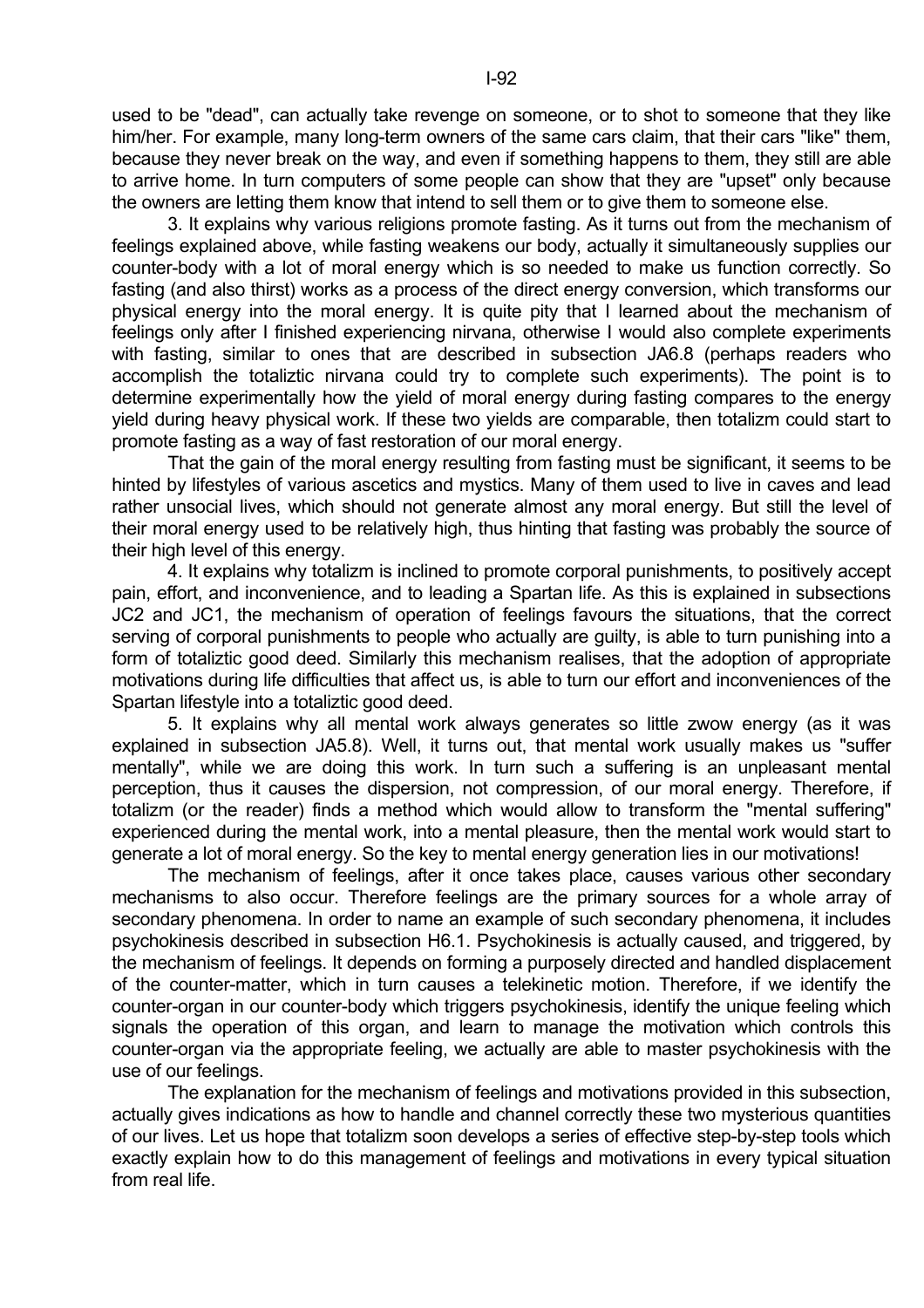#### I5.6. Energies, meridians, acupuncture

 Subsection I5.5 explained that our counter-body accumulates a unique form of energy, which we call "moral energy", and that counter-organs pump this energy to the counter-body by taking it from the physical body. However, the previous subsection did not analyse details either about the forms this energy takes in both bodies, nor about processes that accompany this "pumping". But these forms of energy, as well as processes of "pumping", are also very complex matters, and require further explanations. This subsection I5.6 is to shone an initial light on them.

 As we already know from research on our physical world, energy can take countless forms. For example, it can have mechanical form - such as a fast rotation wheels in our car, can take pneumatic form - as carried by gas particles compressed in the tire of our car, or it can take electrical form - as carried by movable "valence electrons" and "holes" in semi-conductive crystals. When the **moral energy** is stored in our counter-body, it probably takes the form of compression of the counter-matter of this counter-body. But according to descriptions from subsection H5.1, all compressions of counter-matter actually constitute a positive electric field. Therefore, the moral energy stored in our counter-body manifests itself in the form of a positive electric field. The interesting aspect of this electric field representing moral energy is, that it must form a rather steep gradient at the border of our body, because outside of our body almost neutral field prevails, which is an equivalent of the close to zero field level of our environment.

 At this point it should be explained that our **counter-body** (i.e. "spirit") in which our moral energy is compressed, is actually composed entirely from a single substance - in this monograph called "counter-matter". Usually this fact is a bit difficult to imagine, because we are used that our physical body is composed of countless substances, for example bones, muscles, fats, blood, skin, etc. So to understand it better, let us for a moment imagine that our counter-body is like a sculpture, which is whole casted from a single metal - let's say from "copper". But simultaneously, our counter-body is an exact copy of our physical body, with every tissue, nerve, muscle, bone perfectly reflected in it. Therefore, our imaginary sculpture we must imagine not just as a shapely log of "copper", but as intricate patterns wound out of extremely delicate copper wires, which with various densities, structures, and windings of these "fine copper wires" precisely reflect our physical body, including the most tiny details of it. Because the density and winding of this "delicate copper wires" differs for various parts of our counter-body, according to what is described in subsection H5.1 this "copper wiring" additionally produces electric field. So we could imagine this field production as if each single copper wire in our counter-body is simultaneously a part of some natural electricity generator. It forms electric field in the entire volume of each single such "delicate copper wire". Thus, if someone touches such a sculpture, he/she would get electrocuted. If someone would use measuring instruments in order to determine how the electricity would flow through this "copper" sculpture before it electrocutes the outsider, it would turn out that it would flow along very intricate paths. We call these paths with the name of energy "**meridians**". Energy meridians are simply channels for flows of energy that are formed by the structure of our counter-body. We could imagine them as these intricate patterns of "fine copper wires", which are passing through the structure of our "copper" sculpture, and which can conduct energy. Of course, these meridians, or "copper wires" do not follow straight lines across our sculpture, but they create very intricate circuitry, which still requires a lot of research to be fully identified and described. For example, it connects almost every internal organ, with various points on our skin (we call these points "**acupuncture points**"). Furthermore, they connect every single organ with every other organ- thus the entire our body is reflected in our eyes, ears, feet, hands, etc. Thus, for example our liver can electrically be connected to numerous points, some of which we find on each our ear, on each our feet, on each our hand, and also in many other places.

 Of course, the energy which is stored in our physical body, must manifest itself in a physical form, before it is pumped by our counter-organs to the counter-body. The reason is that it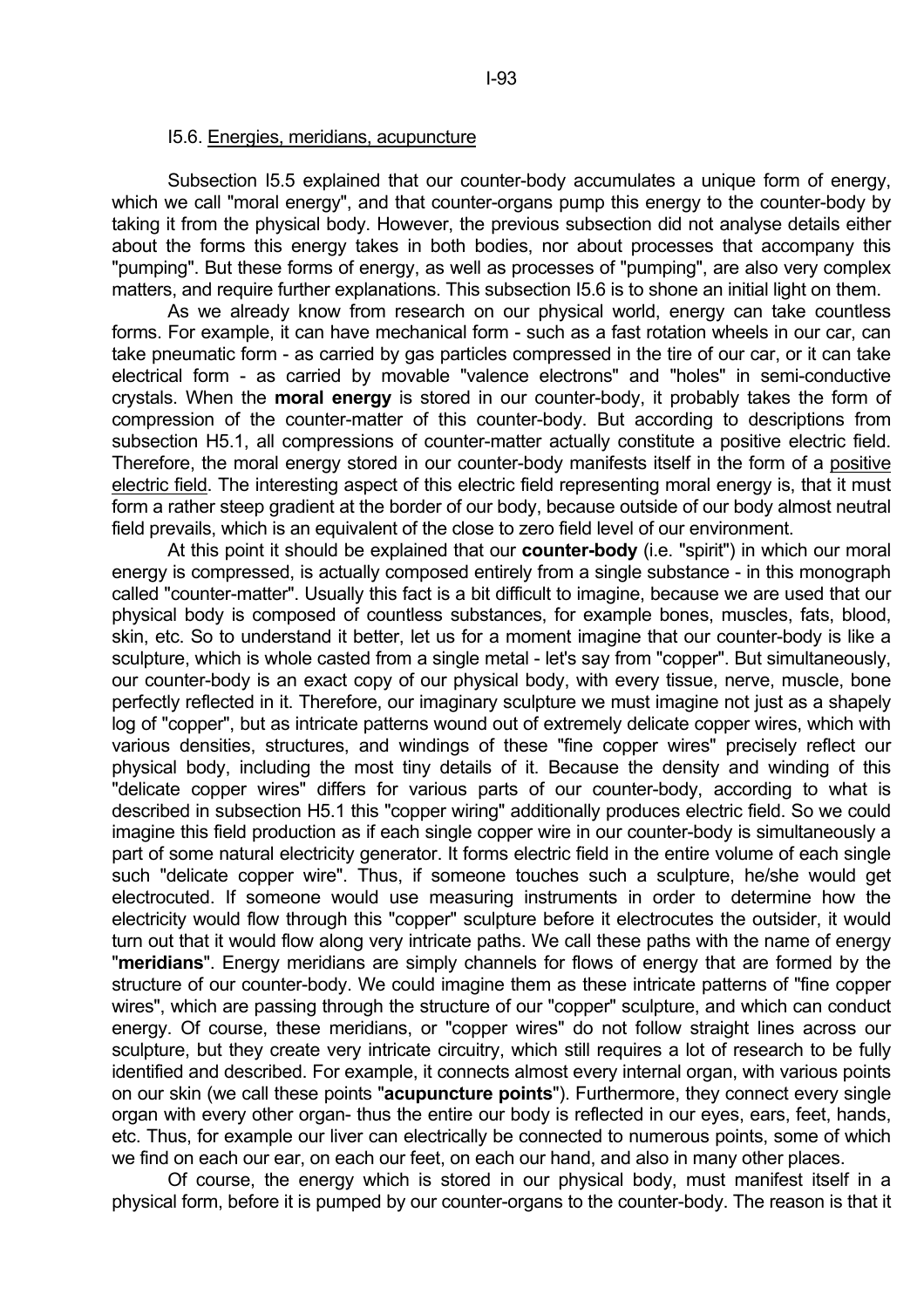is contained in the physical world, therefore it must be represented in a different form then it is represented in the counter-world. For example every physical energy is "stupid", while moral energy is intelligent. We so-far have not named this energy, so we give to it the name "**life energy**". There is a justification for this name, as from other analysis (see subsection JE9) it is obvious that this particular energy handled by our physical body is keeping this body alive. The life energy cannot be kept in the physical body in the form of a positive electric field, simply because such a field is formed only within the counter-world. But in our world negative electric charges can be put into motion, thus forming negative electric currents which flow along the meridians of the positive electric field from the counter-world. The effect is that the life energy in our physical body is stored in the form of negative electric currents (charges) that flow along meridians formed from positive electric field from our counter-body. Because the positive electric field from our counter-body, and negative electric current from our physical body, actually neutralize each other, in the electrical sense our whole system of the dual bodies together is almost neutral (i.e. almost does not show the presence of any field or charge). But actually this almost neutral state is simply a balance between the strong positive (static) field from our counterbody, and the strong negative (dynamic) charge flowing through our physical body.

 The coexistence of these two forms of energy, namely the moral energy, and the life energy, causes that the counter-material body, together with the physical body, functions as an extremely important "energy storing and handling system". This system is composed of four basic components, namely: (1) the counter-body - which we could imagine as a kind of container that compresses and stored moral energy, (2) the counter-organs (e.g. chakras) - which handle the flows of energies, meaning compress it into the counter-body, or let it out back to the physical body, (3) the physical body - which stores the life energy, and (4) physical organs, which extract the fresh life energy from our food, drink, and air, and disperse the used life energy back into the environment. These four basic components maintain an unique "**energy cycle**" in our dual body system. This energy cycle is simply flow of energies between our two bodies. It starts on our physical organs that retrieve life energy, then goes through source meridians - which supply these life energy to the chakras and counter-organs, then it goes to the counter-body where the energy is stored in the form of moral energy, then again is involving counter-organs which release this moral energy into the biological body, then it goes through distribution meridians which supply the life energy to subsequent parts of the body, and finally it finishes on the parts of the body which consume the life energy and convert it into their correct operation. This cycle keeps our two bodies alive and operative. The correct operation if it is composed of the following stages:

 1. Absorption of the life energy from the environment. The energy contained in the food that we eat, or in drinks we quench our thirst with, or in the air that we breathe, is extracted from this food, drinks, and air by our physical organs, and is directed to our physical body. In the body this energy is formed into several "**source meridians**" of the life energy, which take the form of flows of negative electric charges. These streams then flow through our body along several source meridians. The source meridians lead from our organs that absorbed this energy, to several points on the surface of our skin, where it is going to be dispersed. These source streams of energy, which slowly flow through our physical body, constitute our **source life energy**. The life energy is absolutely necessary for our survival, as it keeps our physical body alive. Unfortunately, the source meridians do not nourish the whole our body, but only concentrate on supplying the life energy to a small number our counter-organs, which shift this energy into our counter-body. Thus in order for our biological body to survive, the necessary life energy must be supplied to it not from these source meridians, but from the counter-body.

 2. Shifting the life energy to our counter-body, conversion into moral energy, and storing it in there as moral energy. The source life energy which is flowing through our physical body, is then intercepted by our counter-organs. These counter-organs compress (pump) it into our counter-body and convert it into moral energy. This compression/pumping is accompanied by specific feelings, which were described in subsection I5.5. After this life energy is shifted to our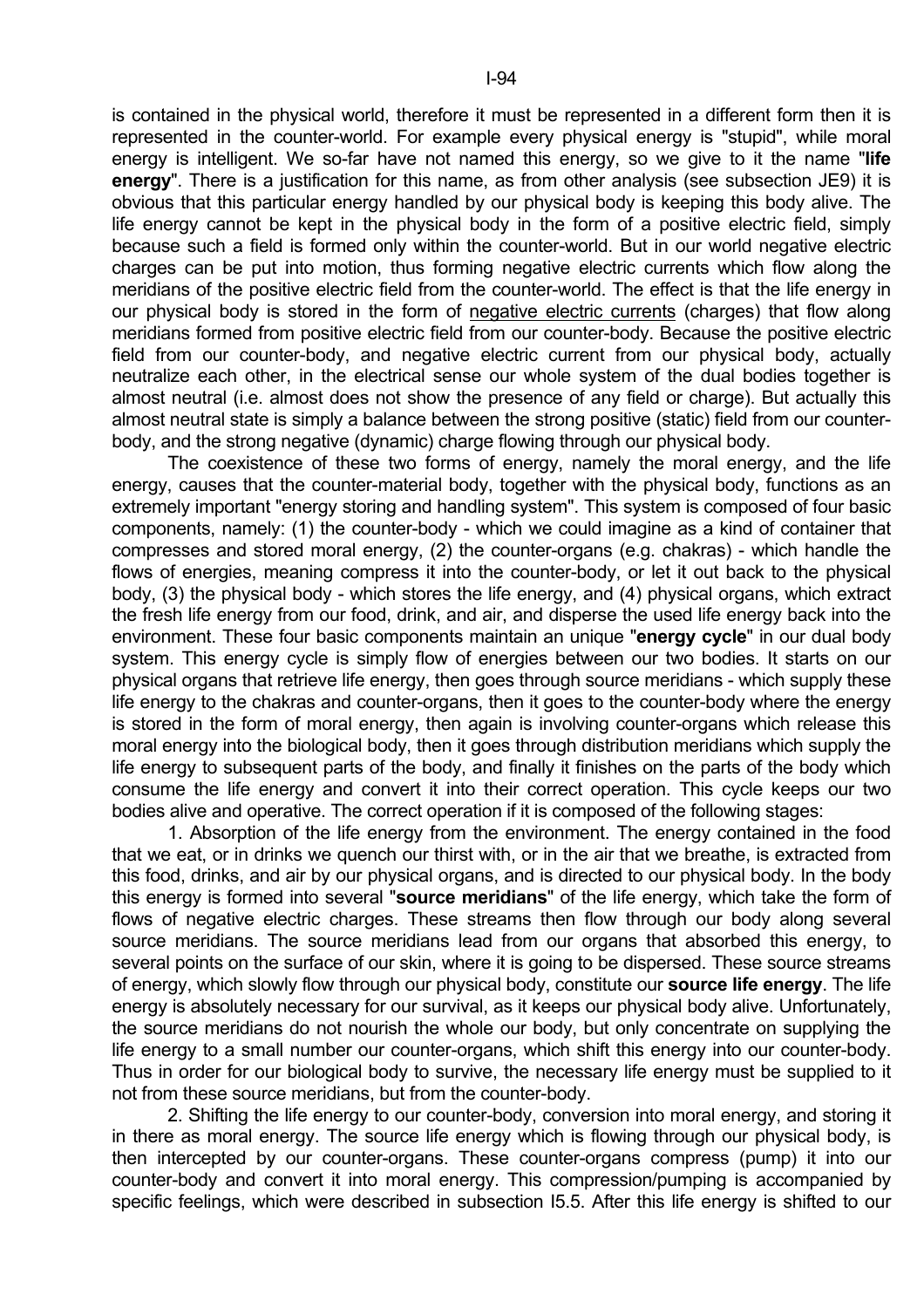counter-body and stored in there, it becomes our "**moral energy**". Moral energy is also absolutely essential to our survival, as it keeps our counter-body alive and functioning properly. Moral energy is kept in our counter-body without losses, but continually various our counter-organs let it out from the counter-body back into our physical body, and transform it back into the life energy. As described in subsection I5.5, this letting the moral energy out, is accompanied by a different types of feelings. The counter-organs which let out our moral energy back into the biological body, can differ from these which were compressing our moral energy. Therefore, these counter-organs, which let out our moral energy, and convert it back into the life energy, are simultaneously kind of distributors, or supplies, of the life energy to various areas of our physical body.

 3. Letting out moral energy from our counter-body, and distributing it through our physical body. This letting energy out, usually is perceived as pleasurable feelings, as this is explained in subsection I5.5. In depends on transforming the moral energy back into the life energy, and on dispersing this life energy from our counter-organs through the entire volume of our physical body. But after the return to biological body, this energy lands in a different system of meridians, which we can call the "**distributary meridians**". The function of distributary meridians is to distribute life energy to the volume of our biological body. Because each separate counter-organ nourishes with this life energy a different part of our physical body, and each counter-organ produces during this nourishment a different type of feeling, this practically means, that the types of feelings that we predominantly generate in ourselves, are deciding about the **nourishment** and health of selected parts of our physical body. Therefore, people who predominantly generate only specific types of feelings, are going to fall ill with specific types of illnesses. This means that all parasites who, because of the philosophy that they adhere to, gradually deprive themselves of the balanced feelings, are going to show types of illnesses, which are characteristic to the parasitic lifestyle. As the above illustrates, the balanced emotional life, which is generating harmoniously all possible feelings, is the primary requirement of the good physical health, as it uniformly nourishes with the life energy our entire physical body. Of course, establishing this fact, introduces countless consequences. For example, it provides the first guidelines for a development of a completely new method of healing, which we could call "healing with feelings", and which could become a basic "prevention method" used by the "medicine of the counter-world" described in subsection H8. In this method, we simply would carry out "feelings exercises", which would depend on the systematic generating a sequence of feelings, which would either nourish with the life energy the whole our body, or nourish these parts of body which are giving us troubles. Of course, before this method is developed, much more research into feelings is necessary, and the so-called "mapping" of feelings must be accomplished (such mapping determines which feelings are generated by which counter-organs, and what flow of energy these feelings actually cause to happen).

 4. Dispersion of the life energy beck to the environment. After the moral energy is converted back into the **life energy**, it is formed into small streams of the "**nourishing life energy**", which flow along energy meridians washing and nourishing all parts of our physical body. Each separate part of the body is nourished by a different counter-organ. Then these streams are directed towards the surface of our skin, when they are dispersed to the environment. This dispersion is taking place along the surface of the whole our skin. It increases with the increase of pressure of the life energy in our physical body. It also increases with age, so that people very old are dispersing instantly almost the entire life energy that gets to their physical bodies.

 The above "energy cycle" actually decides about everything in our lives, namely about how we feel, about the state of our health, about illnesses that overcome us, about our life and death, and about many more. Further details about subsequent stages of this energy cycle, as well as about consequences that it introduces, is contained in subsections JA6.3, JA7.1, I5.3, I5.5, and JE9.1.1.

If there is any blockage in these flows of energies through our dual body system, or if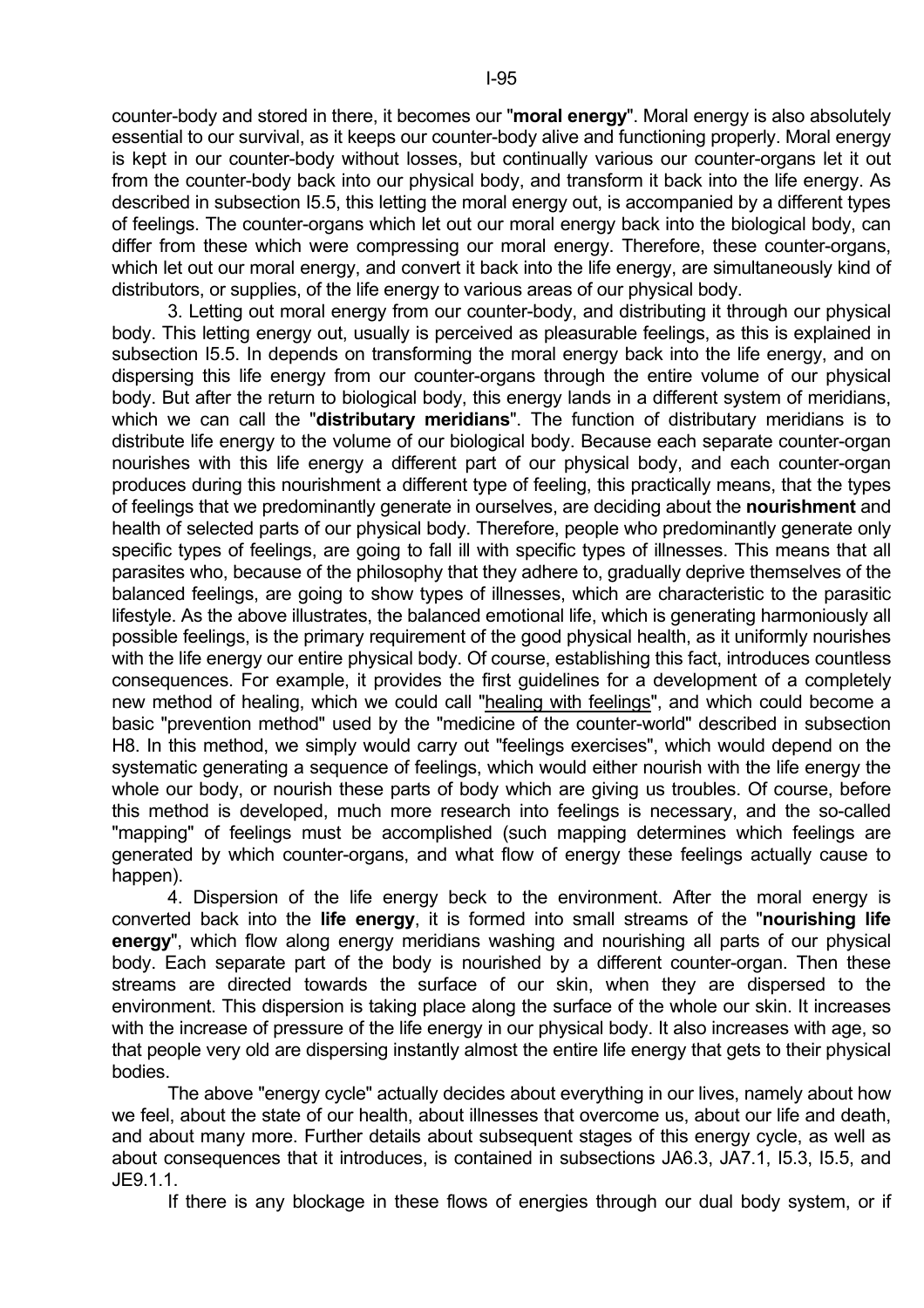some meridians do not get the life energy they need, this blockage, or energy deficit, causes specific illness to appear. Amongst numerous methods of healing this illness, there is also **acupuncture**, which so-far could not be understood by contemporary medicine. But the above energy cycle explains acupuncture in a very simple manner. It reveals that "acupuncture is one of the methods of restoring of the flow of life energy through specific meridians, in which a blockage took place, or which are undernourished by our counter-organs". This restoration takes the shape of a metal needle, which is electrically connected with a given meridian (means which is inserted at the outlet from a given meridian). Such a needle intercepts electrical charges that flow through a given meridian, and disperses these charges into the environment. Thus it works as a "pump" which sucks the life energy through this particular meridian, allowing the faster and better nourishment of the ill part of the body.

 Acupuncture can be carried out not only with metal needles, but also with any other objects which have conductive properties, or which supply bursts of energy that stimulate our meridians. For example, in Malaysia there is a folk belief, which actually works in practice (I tried it), and which says then when someone is caught in a rain, and wishes to avoid getting an illness from this rain, he/she should pick any nearest **blade of fresh grass**, and place this blade behind one of the ears. Although the folk wisdom does not explain how this works, it is easy to deduce, that the blade of grass placed behind an ear is emitting its own life energy, which is interacting with the life energy coming from acupuncture points behind the ear. Because each ear contains acupuncture points from almost all vital organs in human body, this interaction of the energy from a grass suffices to prevent any ill consequences of the rain.

 Other belief which has connection with acupuncture originates the Polish folklore. It states that the fist droplets of every new rain, which fall until the ground is completely wet, always make people sick. Therefore, it is OK to get wet in a rain and stay healthy, as long as we manage to avoid the droplets which fall when the ground is still not completely wet. In order to explain how this believe works, we must remember that the first rain, which falls until the ground is wet, apart from wetting the ground, also washes out various impurities contained in the air. Therefore droplets of this first rain are heavily charged with ions of the pollution which normally is suspended in the air. When this rain falls onto our skin, the energy from this pollution blocks energy outlets on our skin, causing the illness. So such first droplets of the rain work as a kind of anti-acupuncture, which blocks our energy meridians.

 The mechanism of energy flow through the dual system of our bodies explained above, is actually providing the first principle of operation of an **instrument for measuring the amount of the moral energy**, that someone managed to accumulate in his/her counter-body. The operation of such an instrument could be based on a principle of temporary removal of the balance between the positive electrical field created by our counter-body, and the negative electrical charges which flow through our physical body. In normal conditions these two fields mutually neutralize each other, so that our dual body system is electrically neutral. But if we somehow temporally eliminate this balance, e.g. by connecting the thumb in our right hand and the large toe in our left leg, into an electric circuit which has a specific direct voltage and a specific amperage, then the electric field created by this imbalance in our counter-body would be proportional to the level of our moral energy. Therefore, if within such a state we attach a precise measuring device to our thumb in the left hand and the large toe in our right leg, then the indications of this instrument would be proportional to the level of our moral energy. In order to explain this principle in a more illustrative manner, let us imagine to have an electric capacitor instead of our double body system. If we have this capacitor partially loaded, we actually do not know how much electricity this capacitor contains. But if we have an access to one plate of this capacitor, and we can add or remove a specific charge from this plate, or decrease/increase the voltage of this plate by a specific value, and we are able to measure how much electricity is going to flow in or out of another plate of the same capacitor, and what voltage this another plate is going to indicate, then by developing an appropriate methodology, we are able to gradually determine how much electricity this capacitor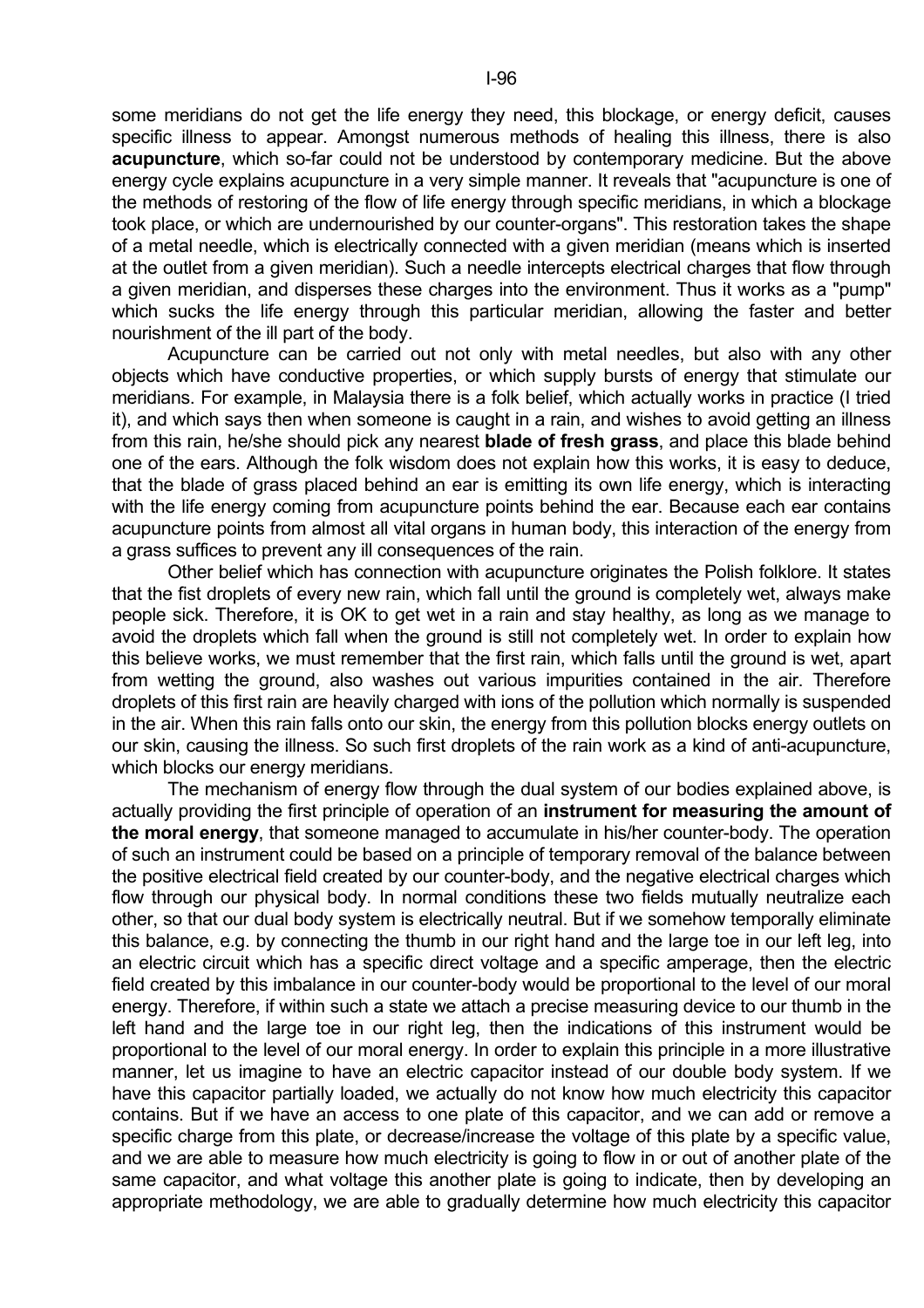contains.

 There is much more to the energy flows through our dual body system then it can be explained in such a general presentation. But any further details would need to be presented in a specialised publication, not in a general monograph about totalizm and the Concept of Dipolar Gravity. Let us hope that the information provided here is going to inspire a more serious research into this important area, so that the "medicine of the counter-world" postulated in subsection H8 could soon become a reality.

#### I5.7. Magic, black magic, and love

 The counter-bodies ("spirits") of all material objects, which were described in subsection I5.1, have a further unique property, which can be called the ability to "**affiliate**" other counterbodies. An example of this ability, can be the identification of a map by a water diviner with a real landscape, in order to find on this map the natural resources that actually are present in this landscape. This ability to affiliate depends on making a permanent connection between the "compassion" counter-organs from these two counter-bodies. After making this link, whatever flow of the moral energy experiences one of these counter-bodies, the same flow of energy also experiences other counter-body as well. This in turn introduces enormous consequences, that are to be explained in this subsection.

 The process of "affiliating" of two counter-bodies can be accomplished in a natural manner, or by conducting a special ritual. The natural affiliating takes place when there is a strong, or a long-acting mutual feeling between these people - for example when two people fall in love with each other. In turn the most common example of a ritual affiliating is when a water diviner assigns a map to a real land, so that it can later find water or mineral resources on this map (as explained in subsection I8.2).

 After two counter-bodies are affiliated with each other, then whatever even affects one of them, it is also affecting another one, and vice versa. For example, if a map is affiliated with a real land, then whatever is in this land, including mineral resources, water flows, etc., it can also be detected on the map. Furthermore, whatever is done with the map, it also will happen to a real land. For example, if one drowns the affiliated map in water, and does it with appropriate level of feelings, then the real land is going to be flooded. The only requirement for an event experienced by the affiliated object, to also affect the other object, is that this event must induce a flow of moral energy which is sufficient to simultaneously circulate through both counter-bodies that affiliate each other. This means that the feeling which caused, or accompanied, this flow must have socalled "above threshold value" (see subsection JE5.2 to find out what this actually means), so that it bursts enough moral energy to cause it overflow from one counter-body into the other counterbody. The events, which firstly affect one object, and then are to be passed on the other object, in some cases occur on the other object with some time delay, because they must wait until the software from the counter-world prepares appropriate execution programs to release them.

 The possibility of affiliating two counter-bodies, and then force them to experience the same events, has numerous practical applications. Most of these applications remain mystery to citizens of developed countries, although they are still well-known and exploited by inhabitants of so-called "primitive" societies. Two of them, which are most frequently practised and the best known, are "**magic**" and "**black magic**" (known also under many different names, as voodoo, bomoh, witchcraft, etc.). In my countless globetrotting I had opportunity to live also in countries, in which the use of these secret practices is still very popular, although it is carried out unofficially and with a kind of embarrassment (in secrecy). For example in Indonesia, Malaysia, Thailand, and in the neighbourhood of these countries, the practising of magic and black magic is one of recognized means of accomplishing various life aspirations, while all very important events in open are not carried out without a person who uses magic to prevent rain from falling before the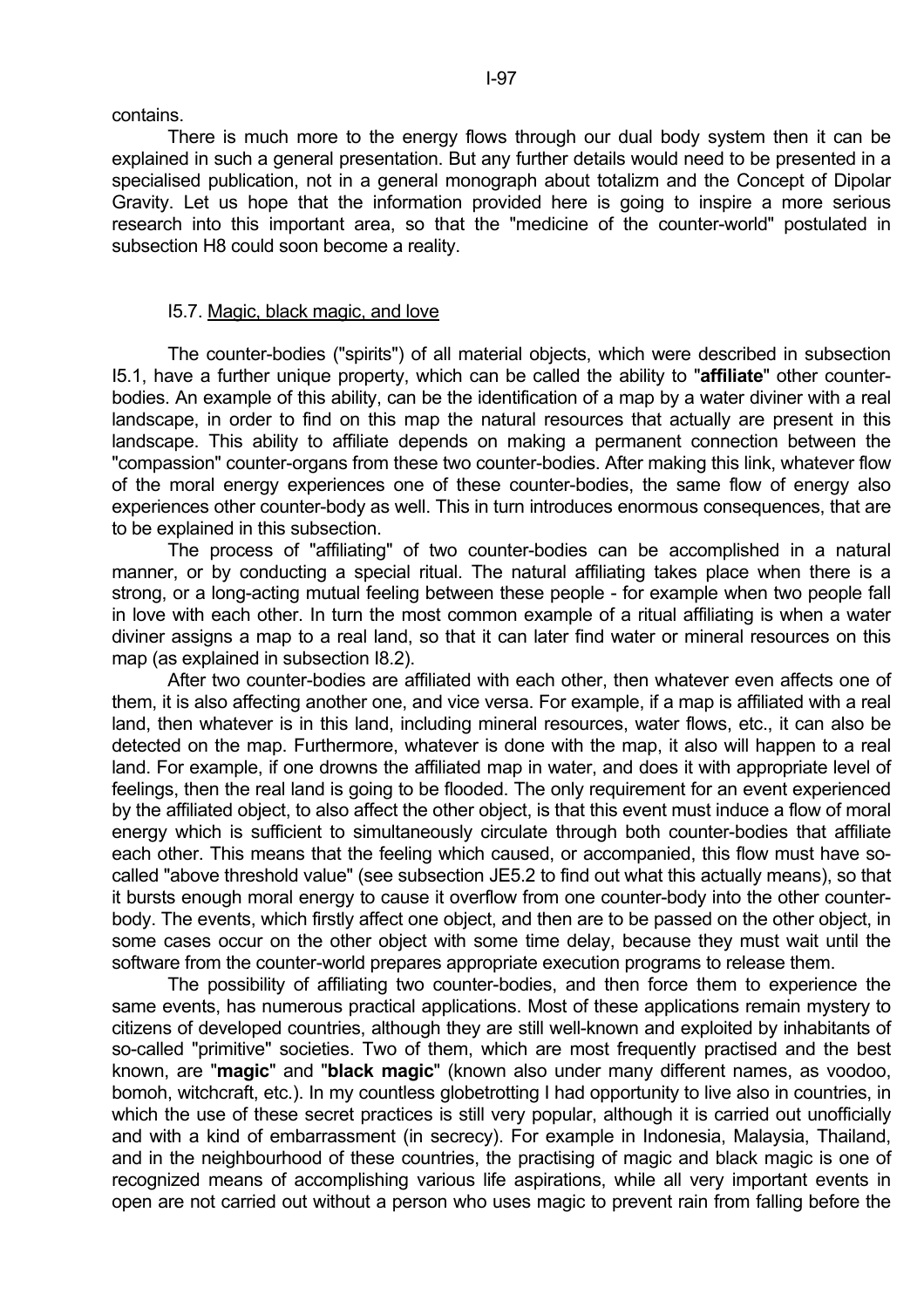event finishes. Unfortunately, in order for a stranger, like myself, is able to learn something about these secret practices, it is necessary to live in these countries for a long time, and to get to know people who practice these skills. This is because every tiny bit of information about such practices passed to other, requires a high trust.

In the sense of techniques being used, magic, and black magic, are very similar, although their goals are opposite. Magic concentrates exclusively on doing good and helping others (thus in the totaliztic sense, magic is "moral"). In turn black magic is used for immoral purposes, such as revenge, making someone to suffer, doing harm, etc. As it turns out, the most important part of both, magic and black magic, is the ritual affiliation of two objects, for example affiliation of an ordinary doll with a real person. When this affiliation is accomplished, then whatever is done to one of these objects (for example to the doll), and it is accompanied with appropriately high feelings, exactly the same is also experienced by another object (in this case by the person). For example, if with a high anger and wish to cause pain, the doll is pierced with a needle, then the real pain is also experienced by the person with whom the doll is affiliated. If the doll is suffocated, or bitten, also the person is feeling suffocated, or in the pain. Of course, magic which is supported with a high emission of feelings, can also be done for positive purposes, for example to heal someone from health problems. Note that the doll is used as an example of the object, which could be used for affiliation. But practically any object can be used for this purpose, and the selection depends on the goal that a given magic tries to accomplish. Apart from dolls, frequently affiliated objects include animals, as these can easily be tortured, suffocated, or mutilated.

 After magic is finished, it would be dangerous to live both objects affiliated with each other. Therefore, in many cases a reversed ritual is then also carried out, which is to "de-affiliate" both objects.

 One of the problems of practising magic or black magic, is that in order to make it work, during the "treatment" given to the affiliated object, the appropriate level of feelings must be released. This level we call here the "above threshold value" (for explanations what this mean see subsection JE5.2). Because this level is usually very high, mere mortals in normal circumstances usually are not able to produce it. Therefore people who practice magic, or black magic, use their own secret methods of lifting feelings to a required level. These methods typically either represent a "professional secret" of a given practitioner, or are build into the very procedure of realizing a given magic. However, an inquisitive outside observer sometimes succeeds in discovering how they are accomplished. In order to provide some examples of such methods, at Borneo I heard about a very popular Bidayuh healer who lived in a jungle. In order to lift the level his feelings to above threshold value, he was inserting several fish-hooks into his fingers. Therefore the intensive pain that these hooks were creating during every touch and movement, caused that his feelings were reaching the above threshold values during his healing sessions. In turn to provide an example of inducing the high feelings, which are build-in into the very procedure, I used to know a Malay who was explaining me one magic procedure. In this procedure the key element was a tombstone, which needed to be taken from a cemetery at midnight by the practitioner acting alone. Of course, just going to a cemetery alone at midnight sufficed to produce the required level of feelings. No wonder that this procedure was very effective.

 An attribute of two objects, the counter-bodies of which are permanently affiliated with each other, is that with the elapse of time they start to become increasingly similar. If they are two objects which belong to two different categories, for example a portrait (a picture) and a living person, then both of them are going to age with the same speed, both are going to show similar type of damages, both are affected by similar events, etc. If in turn two people are affiliated with each other, e.g. as this is the case with a pair in love, or with twins, then both start to look increasingly similar, and are affected by similar courses of events.

 The laws which are governing the objects which are affiliated, caused interesting believes to be formed by various nations. For example Chinese believe that if a pregnant woman starts to like someone very much, or dislike/hate someone very much, than some attributes of this liked or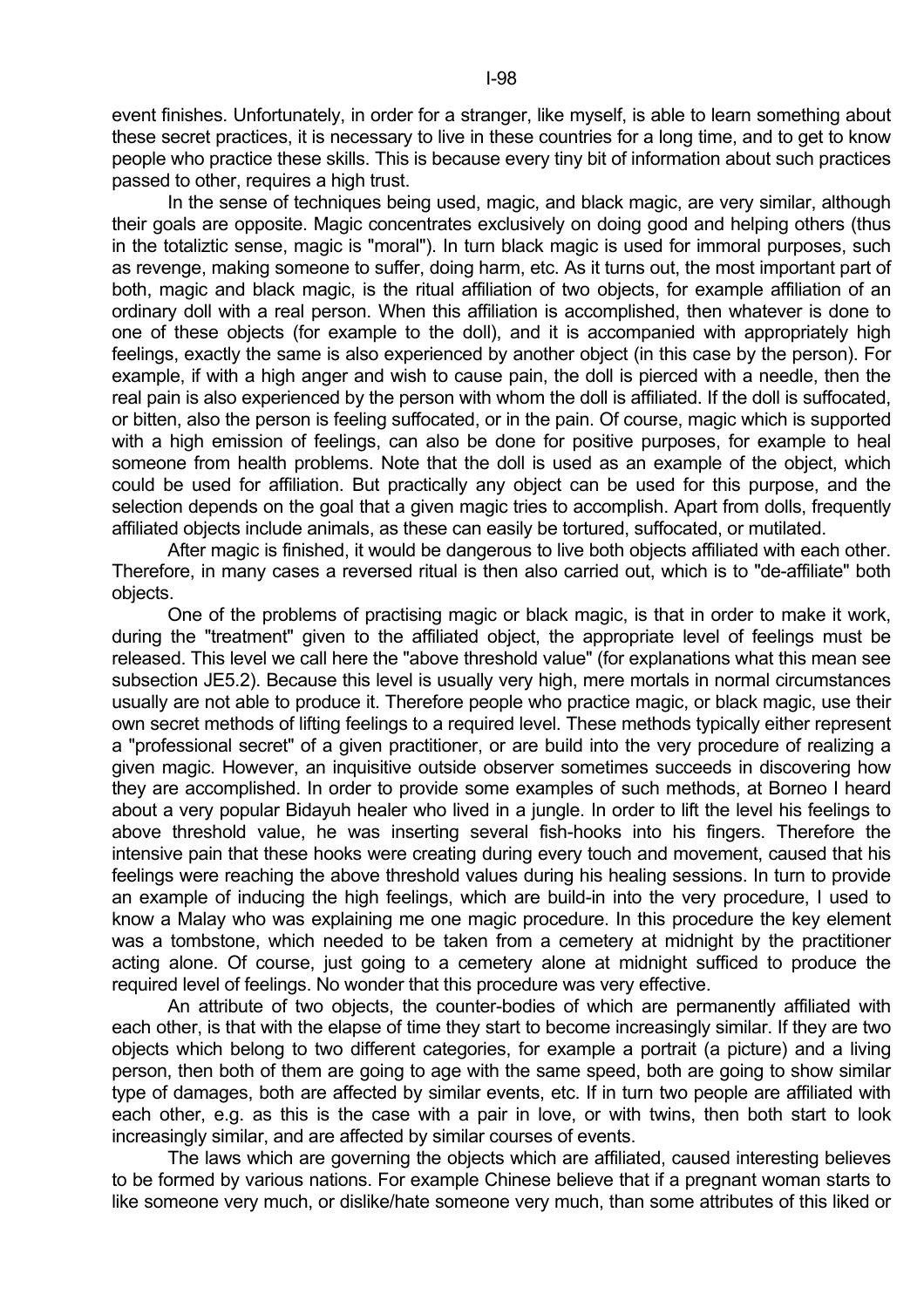hated person are going to appear in her child. (Notice that according to descriptions from subsection I5.5 hate is the same feeling as love, only that the flow of energy is in a reversed direction.). According to their believes, the specially intensive passing of attributes occurs, when the future mother is startled, while seeing this liked or hated person. It is also believed that the child is usually inheriting in this way mainly negative attributes. In one case which I am aware of, actually the mother of a boy was extremely friendly with her office girlfriend, and spend with her a lot of time. And in fact a lot of very characteristic attributes of this girlfriend were actually passed on the boy. The premises from my research indicate that the mechanism of such passing attributes is explainable within principles of affiliating of two objects. Because of this mechanism, the Chinese folk believes order future mothers to ignore all people which strongly act on their feelings, and also to not visit ZOO, especially to not be startled (scared) in there, so that the appearance of some animals is not passed on their children.

 It is worth to add that also the folklore from Poland has a similar believe, which in Poland was called "zapatrzeniem sie" (means "mesmerising"). According to this believe the child was obtaining attributes of a person by which mother was mesmerised during the pregnancy, even if this person was just visible in a form of a picture or a photo.

 Unfortunately, the majority of people do not know the laws which govern the affiliating, and de-affiliating. Therefore, there is a lot of cases, when someone does a ritual affiliating of two objects, and then lives them as such. For example, it is a common practice of European dowsers, who affiliate a map to the land, and then live it without de-affiliating. The result is that if such map cuts someone's finger, or makes someone angry in any other way, the result can be that it is thrown to water, burned, or thrown to rubbish. The result is that a given piece of land is unexpectedly plagued by a flush flood, or burnt, or getting rotten by some other means. The point which I am making is that after affiliation, and using, another ritual should be held to de-affiliate given objects. Other frequent cases of accidental affiliating include former boyfriends/girlfriends whose photograph is being admired and then forgotten, or photographs of film stars which are loved and then forgotten. If then such photographs are mistreated with a strong feelings, the result is that a person shown on them is also affected by similar mistreatment. This is probably one of reasons why many movie stars which are admired by a lot of fans, constantly have various bad accidents and their life is incredibly eventful.

 The extremely interesting case of affiliating, is the process of permanent connecting of registers in two people who love or hate each other very much. In such cases, whatever later happens to one of these two people, and it induced a sufficiently high level of feelings, soon afterwards it also happens to another person, and in a very similar circumstances. Such natural affiliating of counter-bodies almost always takes place in case of twins of the same sex, which lived together for a longer period of time.

 A natural affiliating is also common amongst couples who are in powerful love with each other. In case of couple in love, it is quite noticeable, because both of them are starting to be very similar to each other. In Poland there was even a folk believe which stated something along the lines "a couple which starts to look-alike is going to marry" (i.e. "kto sie upodobni ten sie i pozeni"). Simultaneously fate of this couple begins to coincide in all matters connected with releasing of strong feelings. Unfortunately, usually is goes unnoticed because it is a natural that a couple of people in love lives all important events through together, i.e. it marries each other, it has a child together, it buys a flat together, it buys a car together, etc. Even if they fall ill together, it is explained that "they infected each other". The strange events only start to be noted when something extraordinary happens to them both, e.g. when one of them has an accident far from another one, and then a few days later another one also has a similar accident, or when they do not marry each other, but they still are experiencing exactly the same strings of events. When the love finishes, also the affiliating of counter-bodies is terminated. But when the love continues, then even the death comes to both of them in a small distance of time and in similar circumstances, not mentioning that their graves are later experiencing a very similar fate.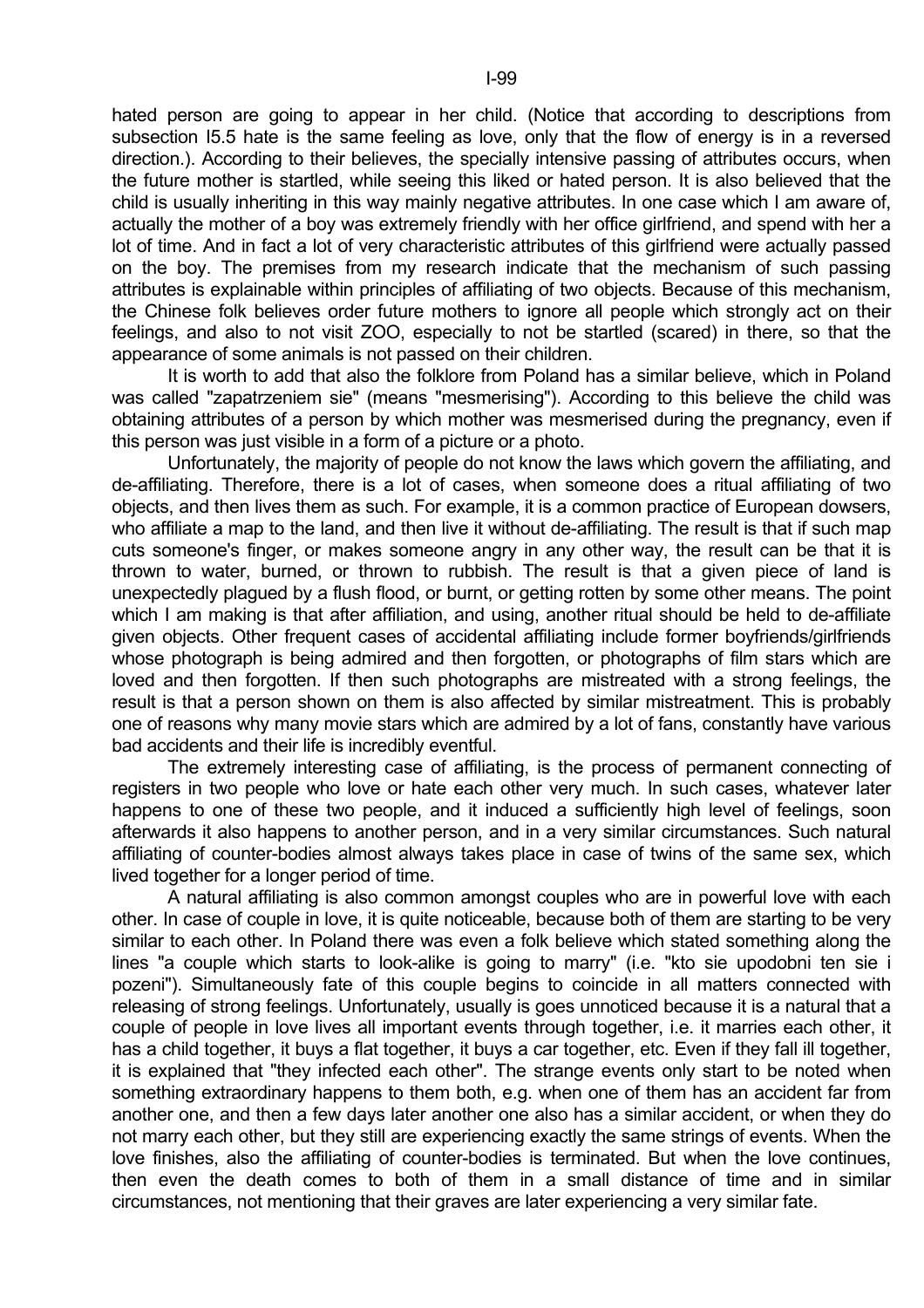Due to gaining an understanding of the process of "affiliating", we also gain an understanding of a mechanism behind **love**. This fact yields a lot of benefits. Firstly it allows to define what actually love is. According to this definition "love is the permanent connection of compassion counter-organs in two living organisms". Secondly it reveals that love is actually a form of magic, and therefore may yield results similar to magic (e.g. consider a well-known phenomenon of rejuvenation which is experienced by people in love). It also explains that love is NOT a physical phenomenon - as present psychologists are trying to tell us, therefore it has no much to do with sex, which can be a purely physical event (but which can also give another dimension to love). It reveals that love is not limited to two people of the opposite sex, but can appear between any two living creatures, or between a living creature and an object. It warns various idols of the consequences of making too many people to fall in love with them - after all, whatever then happens to any of these numerous lovers, and it is connected with a high level of feelings, it is going to also happen to a given idol (this explains why movie stars always have so dramatic life - they simply are affected by whatever happens to those who are in love with them). It explains the unusual similarities between masters and their dogs. They not only look similar, but also are affected by similar problems. For example it is well known that dogs tend to die in a manner which imitates the death of their masters. It is also noticeable that masters who have some physical disability, frequently have also dogs which have a similar disability.

 Magic, black magic, as well as unintentional magic (e.g. water divining on maps), all of them are generating appropriate karma. Therefore, whatever someone does with their use, he/she later is going to pay for it. There is no difference between the moral consequences of magic, and the moral consequences of any other our actions. Even when a magic is unintended, as this is the case with a water diviner who forgets to de-affiliate a map he/she used for water diving, still karma which is going to be produced by this action is going to charge the doer. This in turn means, that similarly as in our life we need to be very cautious to not cause an accident which harms someone, we also must be cautious to not cause an accident by an unintentional magic.

 At the end of this subsection I would like to direct notice of the reader at one fact which the folklore tradition is trying to tell us for centuries, but which we stubbornly refuse to accept. It is the truth that "everything that can be done with the aid of technical devices, can also be done with the natural capabilities of the human body, and vice versa". For example a bulldozer can dig a hole, so also an ordinary worker. Our heart is pumping blood, but the same does a technical device (a pump). The above fact has an important implication in relationship to magic. This is because magic can do things for which humanity has not build, as yet, appropriate devices. Perhaps this is the reason why the evil parasites described in subsection A3 are so afraid the development of magic on Earth, that they are blocking the progress of our knowledge on this subject, and also are forcing practitioners of magic to work only in hiding. Because of this, the negating attitude of today scientists towards magic is not at all the expression of their scientific approach or modern thinking, but simply the expression of their cooperation with intentions of evil parasites - as described in subsection VB5.1.1.

### I5.8. Group intellects and group karma

 Explanations from subsection I5.7 revealed, that if there is some strong and long-term emotional connection between two people, then the counter-bodies of these people gradually connect with each other, forming a special link which in subsection I5.7 was called "affiliating". This affiliating cases later, that events that effect one of these people, are also affecting the other one of them. Of course, the principle of forming such affiliation must also include all these cases, which take place in any possible cases of forming the emotional links between various people. This in turn means, that they must also be formed between people, who for example work in the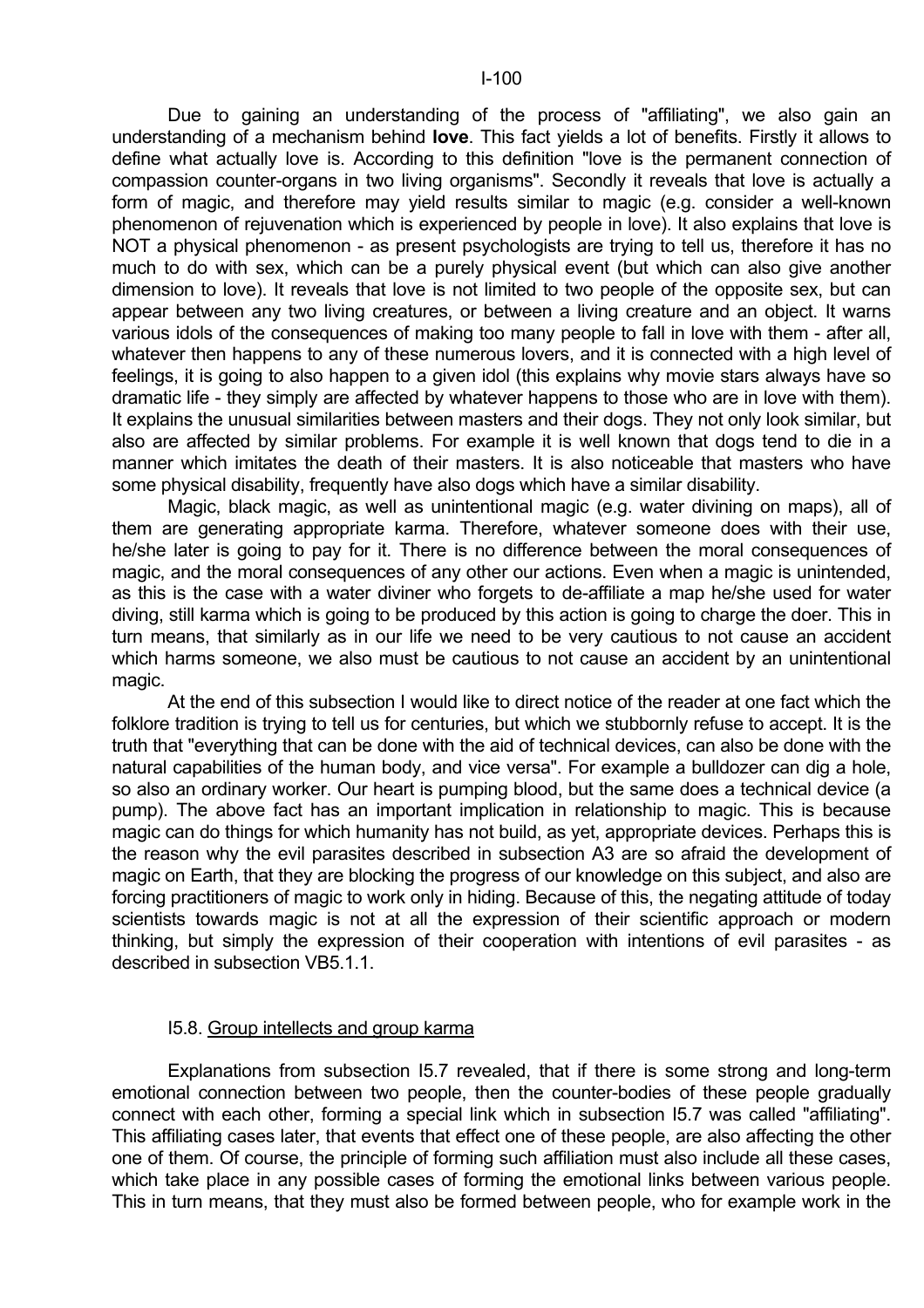same institution, or live inside of the same country. After all, such people continually exchange feelings amongst themselves. Thus with the elapse of time they must form a kind of bound that affiliates them mutually. Such mutual affiliating connections, formed between people, who because of the necessity of life must exchange feelings amongst themselves, we are going to called here "**group intellects**". Group intellects are structures made of people, who on the level of counter-world create some kind of mutual affiliating. Because of this affiliating, the people who are creating such group intellects, then share the common fate in the area which is the subject of their affiliation. Group intellects could be compared to Internet, which is composed of individual computers, but all the components of which are mutually linked with each other, so that they can share together some aspects of the common fate.

 The mechanism of the formation of group intellects described here reveals, that group intellects are not just loose crowds of people, who are not connected amongst themselves with any kind of common feeling. The condition of forming a group intellect is that all its people are mutually affiliated with some kind of uniform feelings, and that these feelings clearly indicate the borders of this intellect, i.e. they clearly indicate who belongs to a given intellect, and who does not belong to it.

 From the point of view of the operation of mechanisms of the universe, every separate group intellect displays all these attributes, which are also characteristic to individual intellects. And so each group intellects accumulates its own moral energy in the counter-world. It experiences its own feelings. It has its own karma. Of course, such a group intellect also is subjected to various moral laws, which with the elapse of time we should learn and utilise. For example all moral laws that work on individual people, work also for group intellects.

In every group intellect, the most interesting aspect is the mutual connection between karma of people that compose this intellect. As this can be deduced, karma flows between all intellects that are parts of a given group intellect, are locked within the volume of a given group intellect, only in cases when the karma concerns the interactions occurring between individual intellects of the same group. In turn all karma that results from interactions between people composed into a given group intellect, and people who form another group intellects, is not locked at all inside one such group intellect. This karma which is shifted from one group intellect into another group intellect, is called a "**group karma**". Such a group karma indicates the future fate that a given group intellect is going to experience, and the type of events that are going to affect this group intellect in the future. For this reason, in the vital interest of all group intellects, such as families, countries, or civilisations, lies to strictly control what subsequent people belonging to these group intellects are doing to people belonging to other group intellects. In case of detecting types of interactions, which are going to bring undesirable karmatic returns to a given group intellect, this intellect should influence its own people, to not generate such undesirable karma.

 The above should be supplemented with the information, that UFOnauts that occupy Earth, do not understand the action of group karma at all. The reason is, that in order to understand this action, it is necessary to have a correct scientific theory which describes the mechanism of karma, e.g. similar to the Concept of Dipolar Gravity. But UFOnauts do not recognise the Concept of Dipolar Gravity. Also they do not have anything different that could replace it. In the result, the action of karma UFOnauts learned only empirically (means only on the surface), through the accumulation of observations about the action of karma at other beings. Unfortunately, empirical observations very rarely allow to deduce the consequences of the group karma. After all, such group karma requires many generations to pass before it materialises itself. Thus a single historian is not able to understand it. Especially that, as it is the case with the hypocritical society of UFOnauts, the history of their society is continually falsified by them. The result of this lack of understanding how the group karma operates, that until today UFOnauts are still unable to walk around their group karma. This in turn means, that as a civilisation they are unable to escape their fate, which is to eventuate from the group karma that they receive.

The lack of knowledge of UFOnauts about the operation of group karma, gives to hands of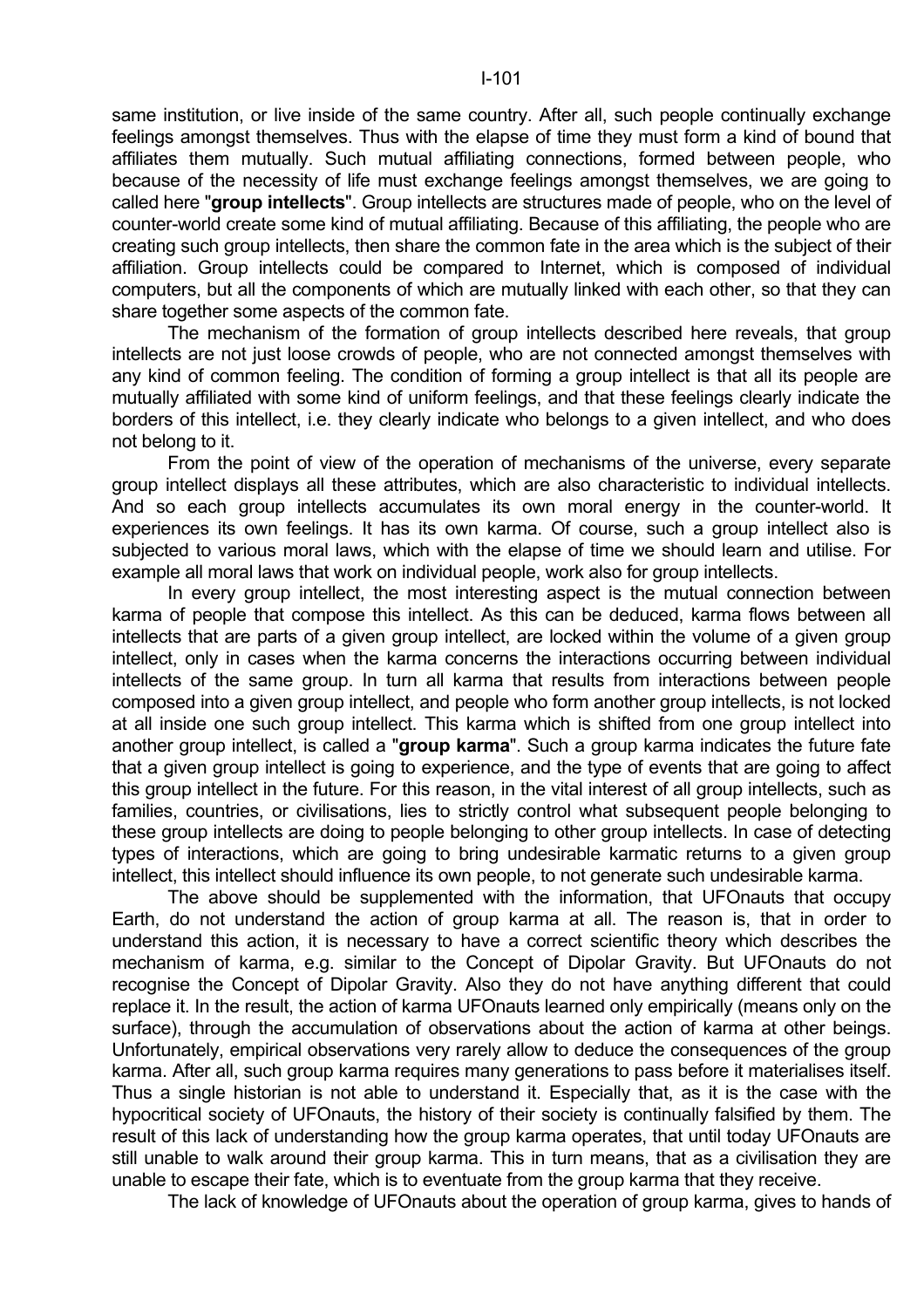people a powerful weapon against our cosmic aggressors. After all, we know how to charge on them their group karma for the crimes on humanity that they are committing, while they do not know how to escape from this our charging. This charging is very simple. In order to accomplish it, each time when any possible unpleasant feelings gets us, about which we already know, that the responsibility for them lies surely on UFOnauts, it is sufficient if in our minds we send these feelings to the UFOnauts, blaming them in thoughts and in our believes for hurting us and for causing our pain. Thus every our suffering, every problem and setback, which we send in this way to UFOnauts, in the future is going to appear in their society. In the result, UFOnauts gradually become subject to ever increasing number of problems, which so-far they caused amongst us. If this directing of our group karma at UFOnauts, we start to use skilfully and consistently, it becomes possible, that as a civilisation we manage to free ourselves from the evil oppression of UFOnauts. This is because their civilisation starts to fall in increasingly larger problems, so that they will have no power, to still suffocate us in their iron embracement.

 So let us remember: **whenever in our lives happens something very hurtful or unpleasant, we should not direct the bad feelings for causing our pain at the people who turned out to be direct creators of these events or problems, but we should decisively blame the responsibility for this our suffering at well hidden UFOnauts who occupy Earth, who manipulated wrongdoers, and who are the real cause of all evil on Earth**.

 At this point the reader may start to ask the question, whether is there any evidence, that such emotional sending our group karma to UFOnauts, actually gives any results. As it turns out, there is such evidence, and the description of it is contained in almost every textbook of history. This evidence does not limit itself to the revealing of fate of former colonial countries, such as England or France, or fate of Ottoman Empire, or Arabs, etc., whose citizens currently are troubled by the fate very similar to that one which these countries previously spread amongst nations that they used to enslave. Actually our history contains also the evidence on the effectiveness of emotional charging of group karma onto the UFOnauts who occupy Earth. The most known of such evidence (on the actual giving to UFOnauts the group karma that they deserve), is the medieval period, and the period of flourishing of humanity after the medieval times. All known facts unambiguously indicate that this period of flourishing of humanity, that appeared on Earth from around 1500 to around 1900, was actually a fruit of the group karma that humanity managed to send to UFOnauts in medieval times. As we know from history, in medieval times a special type of intellectual atmosphere prevailed on Earth. Present people are laughing at this intellectual atmosphere, finger-pointing it as an example of superstitions and "hypersensitivity towards devils". But actually whatever wrong happened in medieval times, people then used to immediately put the blame onto "devils". In turn "devils" used to be the medieval name assigned to creatures, which presently we call UFOnauts (for details see subsections V9.1 and VB1.1). This emotional charging of "devils" with blame for all evil deeded that happened then, caused that the group karma for these evil deeds was directed by people onto UFOnauts. (After all, for karma is not important what name someone is assigning for the object to which is sending his/her feelings - this object still is correctly found from its coordinates described in our registers from the counter-world. Karma always inevitably finds the object to which it was directed by someone's feelings.) In the result, without knowing this, in medieval times UFOnauts received a huge charge of unwanted group karma, which they did not expect. In the result of this karma, from around 1500, civilisations of UFOnauts that occupied Earth started to be plagued by incoming from Earth such number of internal problems, disagreements, breakouts, and disasters, that these civilisations loosed their iron grip on humanity. Thus, in time when UFOnauts were busy with solving their own problems which resulted from the karma that humanity send to them during medieval times, our civilisation only benefited from this, rapidly increasing its own level of science and technology. Unfortunately, during this scientific and technical development, humanity lost the medieval custom of blaming onto UFOnauts (devils) the karma for all evil deeds that troubled people. This ceasing to blame devils, in turn allowed UFOnauts to recover from karmatic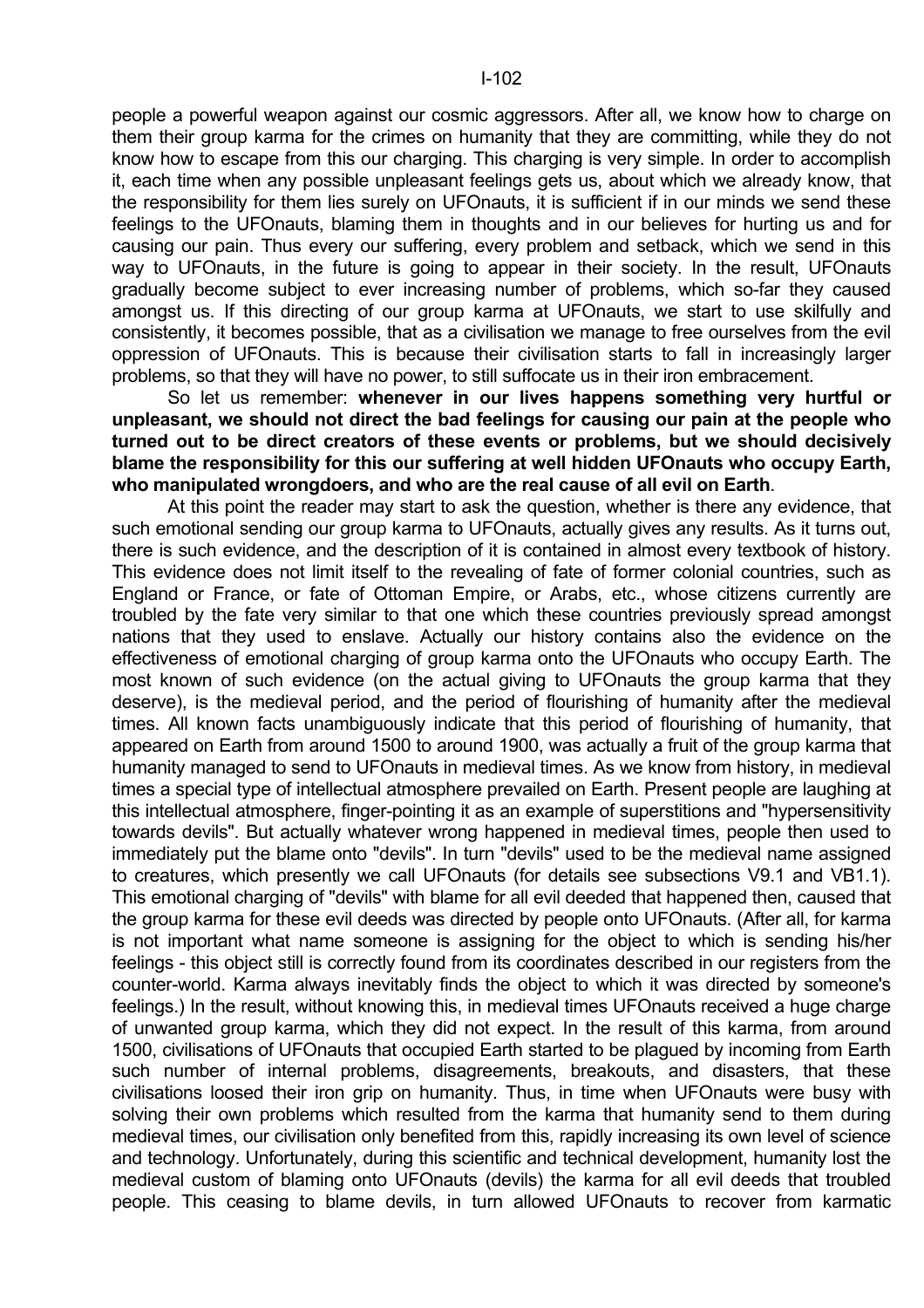problems. Thus starting from around 1900, UFOnauts gradually reinstated their iron grip on humanity and started to suffocate us increasingly tight. Presently only a small proportion of human group karma is charged onto UFOnauts, so that their civilisations temporary benefit from relatively low level of internal problems. Thus they are able to concentrate their efforts on destroying and enslaving humanity.

 If we wish that UFOnauts again start to be internally divided by increasingly larger problems, we must return to the method from medieval times, which is already proven in action. For all evil, that we are experiencing and that happens around us, we must start to direct the emotional blame onto UFOnauts who occupy us. Of course, this time we have the sufficient knowledge, to be completely aware what, and why, we are doing. This awareness can increase our effectiveness, as it allows to direct at UFOnauts the entire karma for actions carried out on Earth by them. (Presently we almost do not direct this karma to UFOnauts, but to our neighbours - other people.) Laws that govern karma are such, that this karma usually lands at this addressee, which is indicated by our feelings. Thus if a given sender of karma is not aware, that for his/her problems and suffering the direct responsibility lies in activities of UFOnauts on Earth, the karma for these problems and suffering is usually passed to another people, and stays on Earth.

 At this point I would also like to indicate the good work that Islam is doing in keeping UFOnauts under control. While almost the entire humanity stopped the emotional directing at UFOnauts the group karma for evil deeds that it experiences, believers of Islam still send this karma to UFOnauts. This is because even today, when anything wrong happens around them, they have no doubts that the primary blame for this wrong lies on Satan and on hordes of his devils (means on UFOnauts), not on other people. To this Satan and to his devils Muslims usually send with their feelings and with their prayers the entire karma for all the evil that affects them. In the result, UFOnauts on their native planet are still plagued by all these problems, which they brought onto Muslims, and that later were directed by Muslims through feelings and prayers back to UFOnauts. (In order to confirm this fact, consider the shocking similarity of the style of living on planets of UFOnauts, to the style of living in Muslim countries. Also consider similarities between the situation of UFOnauts' women to the situation of Muslim women.) The fact that civilisations of UFOnauts even today are still not free from various internal problems, breaks, and injustices, we own to believers of Islam. If not feelings and prayers of Muslims, which still are sending to UFOnauts the appropriate fraction of the group karma for evil deeds that they are committing on Earth, the present iron embracement of humanity by UFOnauts would be even more powerful. Our good luck, that mechanisms of group karma are working independently whether people are aware of this mechanisms or not. Thanks God, that Muslims are so decisive about identifying, and returning with feelings to UFOnauts, the outcomes of activities of Satan and his hordes of devils.

 At the end of this subsection I am not able to refry from sharing a philosophical comment about the infinitive wisdom and justice, with which the mechanisms of the universe were designed. As it turns out, in all cases when UFOnauts are successful in enslaving humanity and in holding back its scientific development, as this happened in medieval times, while still is the case in some Muslim countries, then these mechanisms of the universe are hitting UFOnauts with the highest dose of unwanted group karma. The higher oppression UFOnauts spread on Earth, the larger dose of unwanted group karma their civilisation receives from the harassed humanity. In the result, even if UFOnauts manage to suffocate the present development of totalizm and the resistance movement (RO), and they manage to squeeze Earth in the terror, the intensity of which is equal to their wickedness, still their civilisation one day is going to disintegrate by itself from the pressure of group karma that then they are going to receive from us.

### I5.9. Traps of "positive thinking"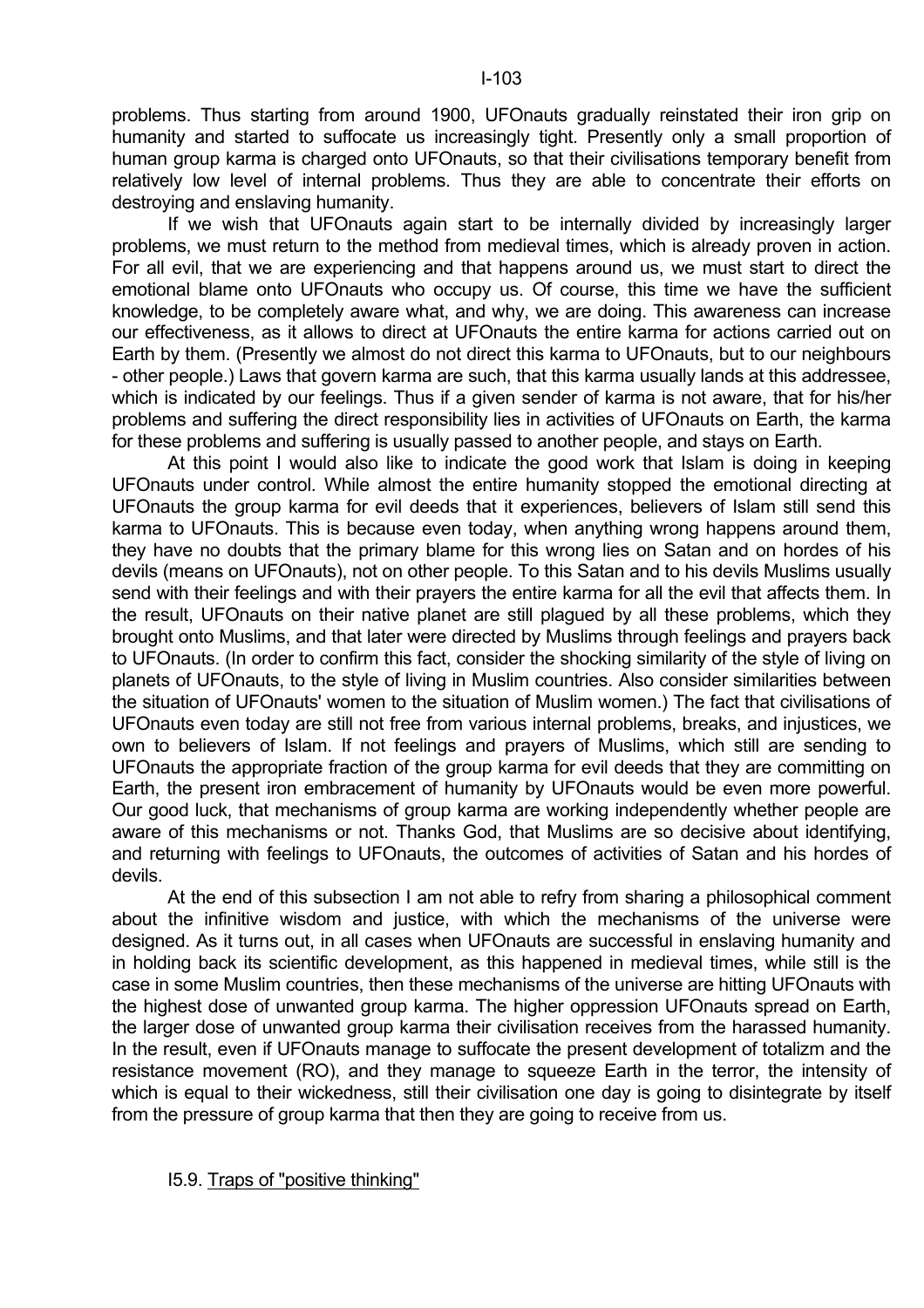In previous subsections it was explained, that whenever we take a stand or an attitude towards other people, and this stand induces in them any type of feelings, the consequence is that appropriate karma is written into our "register" (means into our "soul"). This karma later causes that whatever stand or attitude we took towards other people, the same stand or attitude other people are going to take towards us.

 The very nature of karma mechanism causes that if we have specific feelings and thoughts about someone, we exchange our karma with this person. As it turns out, we ourselves are not exception from this rule. If we think about ourselves in a specific manner, and attach strong feelings into this thinking, we actually exchange karma with ourselves. To be more interesting, this karma is later causing that we are affected by events, which are appropriate to the way we think about ourselves. The above leads to the realizing that "**if we think positively about ourselves, and put strong feelings into this thinking, this positive thinking is going to bring positive consequences to us**". But if we think about our future in a negative way, and we put strong feelings into this thinking, than this negative thinking is going to bring negative type of consequences to us. The above principle was already observed by many people, and is known under the name of "positive thinking". Some people even organise various courses which try to teach, how to carry out the process of positive thinking, and how to cause this process to bring to us positive consequences.

 The idea of positive thinking is very strongly promoted on Earth. I personally believe that atheistic "evil parasites" described in subsection VB5.3.2, are actually disseminating the use of "positive thinking" as an atheistic alternative and an atheistic replacement for totaliztic prayers. After all, these parasites are vitally interested to disseminate on Earth either crude atheism, or subtle atheism (see subsection JB4), as both these atheistic views are supporting their parasitic philosophy. Probably because of the invisible promotion carried out by evil parasites, the idea of positive thinking is lately gaining the widespread support in all circles. It becomes a buzz word, everyone is talking about it, every book stresses it, and even various gurus are carrying educational courses, which try to teach people how to carry out a positive thinking.

 For me, however, all this promotion of positive thinking looks a bit like lessons about "how to conduct surgeries", which are given by blind people. To start with, currently people do not know even what mechanisms are involved in positive thinking, and already are trying to temper with these mechanisms. For example people do not know that it generates karma, over which they later do not have any control. Then people also have no clue, that in order to be effective, every positive thinking must be accompanied with the strong positive feelings about ourselves (i.e. to have any effect, the feeling that accompanies this positive thinking must be of an "above threshold value", described in subsection JE5.2). Thus, it is not enough to just think positively, but it is also necessary to feel positively and strongly when we think positively. But this component of feelings, which makes the positive thinking effective, is quite a tricky one - see subsection I5.5. This is because it introduces two dangers. The first of these two is the action of the "Principle of Counterpolarity" described in subsection I4.1.1. According to this principle, whenever we feel positively and strongly about ourselves, we create a potential, which is going to cause that some time later we are going to feel negatively about ourselves. Thus, whatever good we introduce by the positive thinking, unless we are able to neutralize our negative feelings that arrive soon afterwards - this good will be later supplemented by an equal amount of the bad, which is going to be introduced by our negative feelings and enforced in our karma, and which must come in response. The second danger introduced by the effort of maintaining positive feelings about ourselves, is the promotion of selfishness. Totalizm teaches, that we always should think of others, and always act for others. But if we start putting effort into thinking exclusively about ourselves, and feel only about ourselves, the effect will be that we start to move towards the parasitic philosophy. Thus, such positive thinking introduces the danger of triggering parasitic sliding downhill in the moral field. For this reasons, I would strongly recommend not to rush into the idea of "positive thinking" - at least until totalizm develops some reliable systems of tools,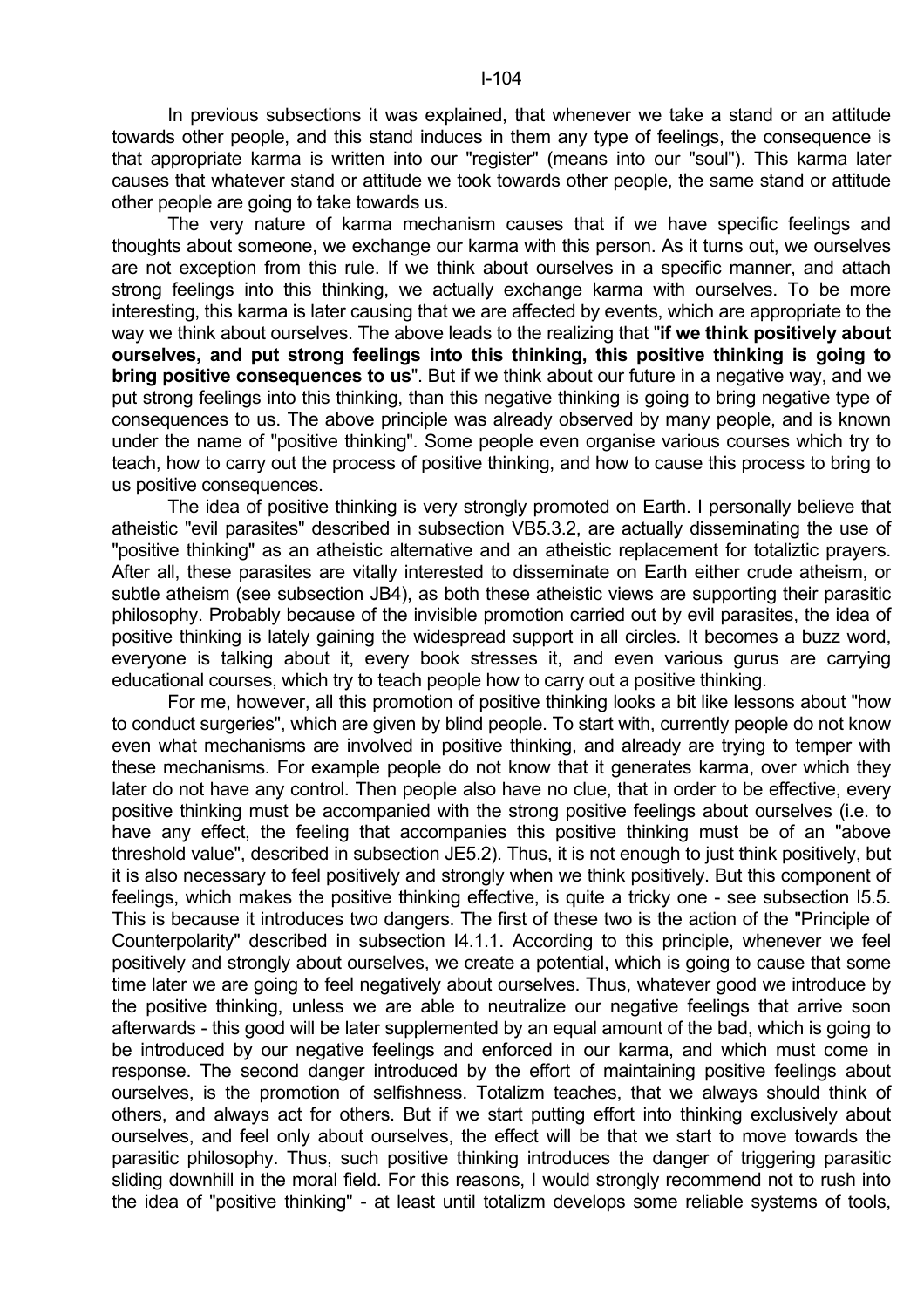which explain exactly how to avoid dangers and traps which it introduces. Until such time comes, in my opinion it is much better and safer to use just an old fashion prayers instead of the positive thinking. This is because the praying appeals to the universal intellect (God), and asks this intellect to introduce appropriate changes in the counter-world which would benefit us, while positive thinking depends on our own programming the counter-world. If one would compare these two, than prayers are like asking a skilled and responsible computer expert to repair our computer, while a positive thinking is like trying to repair this computer by ourselves - long before we learned any knowledge about electronics.

## I5.10. Praying

Motto of this subsection: "We should never underestimate the power of prayers".

 Praying to the universal intellect is a process which represents a safe alternative to the positive thinking. After all, it implements one of the moral laws which states, "if you wish to receive, you must ask for it". It may yield the same, or even better, effects as positive thinking, but it is directed to the highest authority of our universe. Therefore it does not carry any dangers of tempering with moral laws or accidental altering our karma. If we would compare prayers and positive thinking to something from our human experiences, prayers would be similar to asking an expert to repair a complicated machinery of our life, which in our opinion does not work properly, while positive thinking is trying to repair this machinery blindly by ourselves, thus taking a risk that instead of repairing it, we make it work even much worse.

 The methods of praying, which are currently promoted by present religions are rather outdated. Some of them were developed thousands of years ago, when people had no present knowledge of the universal intellect (God), and also were much more introvert and unspoken from today people. Thus they needed much more strict guidance about what, and how, they should say. This is why the majority of religions still use set wordings for prayers, the text of which remains almost unchanged for centuries. Although all this does not invalidate the old methods of praying, still they have a lot of room for improvement. For this reason, while conducting our prayers, it may turn beneficial if we utilize the large body of modern knowledge about the universal intellect, which is already made available by the Concept of Dipolar Gravity, and by totalizm.

 For example, we could start with replacement of text of standard prayers with our own improvisation. The text of standard prayers is supplied by religions. Thus their reciting during our own praying does not fulfil the moral requirement that everything that we are doing should climb uphill in the moral field - means also should run against the line of the least intellectual resistance. Furthermore, these standard prayers are not very relevant to our present situation. We should consider the introduction to our praying a kind of "intellectual conversation with the universal intellect", instead of just thoughtless recitations of these standard prayers. This conversation we would carry out silently, at the though level, in every place and the moment of time when we have opportunity to do it, and when we have something to say. We would talk to this intellect like to our father whom we respect a lot, but about whom we also know for sure that is loving us equally strong as every other person in the entire universe, and is going to do whatever is the best for us.

 An example of other improvement to our praying, which we may consider to introduce, is to "develop an intimate relationship with the universal intellect". This "intimate relationship" is to replace the "official relationship" which is promoted by present religions. It depends on treating the universal intellect not as an authority which we are scared of, and with which we made appointments in specially build "audience halls", but as our close friend and confidante, to whom we frequently chat about practically everything that matters in our lives. Of course, in this intimate relationship we always respect laws which the universal intellect introduced and is enforcing, thus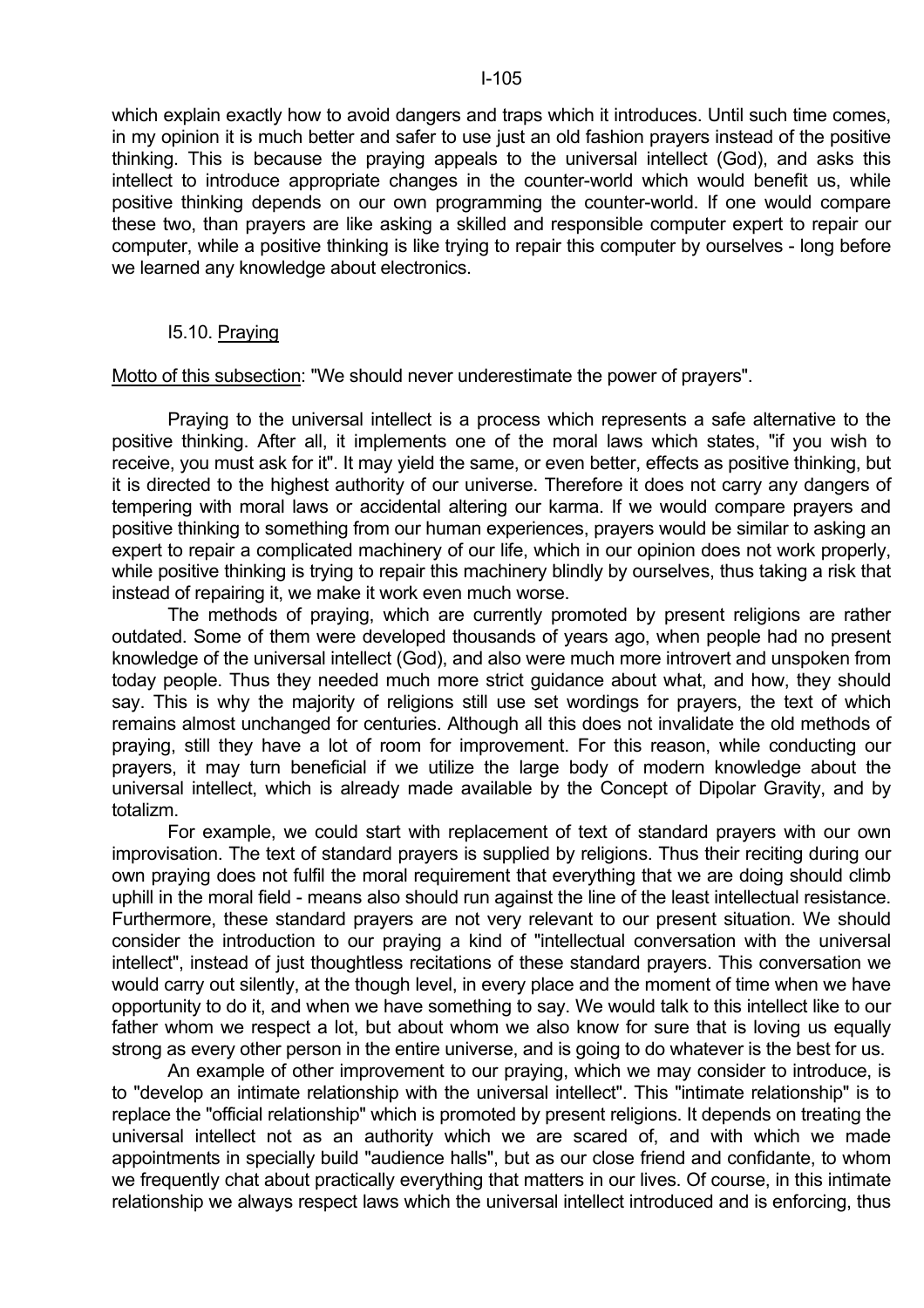we never ask for these laws to be broken for us. For example we never ask for forgiveness, although we may ask for the delay of the punishment. In our chats, at the thought levels we thank to this intellect for every pleasant thing that it made available to us, or to someone whom we know. We also thank for every unpleasant lesson that it served to us, summarising what we managed to learn from it. We explain our intentions and plans for the future, and explain which matters in our opinion are the most crucial for us. We also chat about other people who interact with us.

 One more example of the vital improvement to our intimate relationship with the universal intellect, which we may consider, is the attempt to develop a kind of two-directional dialogue, not just a monologue on our part. After all, there is an open channel of the two-way dialogue with the universal intellect, which everyone has. This is our conscience. Only that to use it, we need to learn ULT. If this learning scare us, there are also other communication channels, which allow to receive replies without actual knowledge of ULT. Their examples include verbal and telepathic messages, various signals and signs that we develop in our intimate relationship with the universal intellect (by ignorants called "superstitions"), dreams, visions, revelations, so-called "life writing" and "living words", some forms of ESP, and many more.

 Of course, the most vital aspect of praying is that we must feel comfortable and morally satisfied with the way we are doing it. Therefore, whatever way we are doing our prayers, as long as we find this way effective and working for us, we should not replace it with something that we wouldn't consider to be more convincing or more effective.

# I5.11. How the universal intellect helps us

 In my fight to-date with the overwhelming power of evil parasites from UFOs, I was continually helped by the universal intellect (UI). Actually if not this constant help and guiding received from the universal intellect, then I would never manage to accomplish even a small fraction of whatever I managed to achieve, and what I described in subsection JA4. This neverending help of the universal intellect caused that in some sense I am a kind of "expert" in spotting and implementing it in my actions. By this expression I understand, that probably I know much better than other people, how the help of the universal intellect manifests itself. Probably I also know better from others, how to implement it and how to utilise it. In this subsection I will try to describe my most important observations on this subject. Here they are:

 #1. **We must distinguish the help of UI from mechanisms of operation of the universe**. These mechanisms of operation of the universe are so designed, that they react on every our action, thought, intension, feeling, etc. Therefore, whatever we do, think, or feel, it always according to these mechanisms in the final effect brings to us some kind of response. But this response is NOT a help of the universal intellect (UI), but a reply of mechanisms of the universe to our actions, thoughts, or feelings. A help of the universal intellect is something, that we receive in addition to these automatic replies from mechanisms of operation of the universe, and what is displaying several unique attributes (e.g. it is fitting perfectly to our current circumstances, it supports our moral actions, etc.). For example, such a help is an additional inspiration, additional possibility which unexpectedly opens to us in the most critical time and that does not exist previously, a rapid event which saves us from further problems in situations almost without a solution, etc.

 #2. **We receive help only for "moral" actions**. The help of universal intellect always appears if we do something, that according to the principles of totalizm represents an action that obeys the definition of a "moral action". Thus we should not expect such a help, nor ask for it, when we carry out activities which totalizm defines as "immoral".

 #3. **The help of UI we must earn with our actions**. Every help of UI must be earned with some sort of our moral action. This earning does not need to be done in advance, but it can take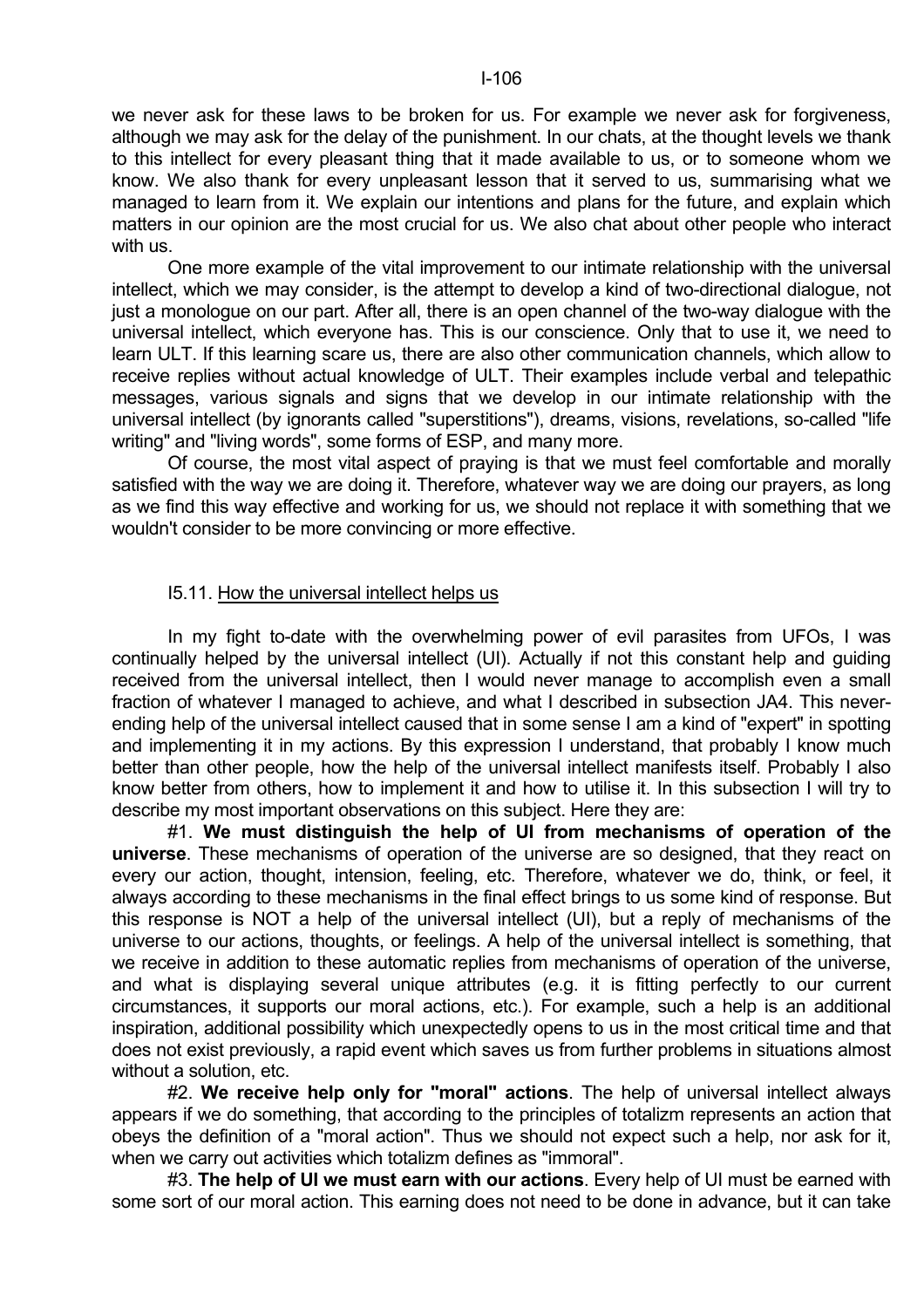place after we receive the help. But we must remember about it, because of we do not undertake steps aimed at earning a help of UI, such a help never comes again. (I.e. then we are going to receive only the automatic replies of mechanisms of operation of the universe.) Therefore, if we receive something in our lives, what we recognise as a help of UI, and we do not remember that we earned it with something, we should undertake various moral activities, which "repay" this help. In other case, whatever we received is going to be taken away from us, or another help is not going to come again.

 #4. **For a help we must ask - apart from special circumstances it is not given without asking for it**. With this help is like with our holidays - everyone is eligible to it (after all, the universal intellect loves and respects everyone exactly the same), but in order to receive it we must personally ask for it and deserve it. Only in very special circumstances, for example when we have no time to ask for it, or when we are not aware that we need it, for our good it may exceptionally come, even when we did not ask for it. Still even in such special circumstances we must either earn it, or later "pay it back".

 #5. **The help must be actively found, because it is always camouflaged**. The help of UI never arrives to us given on a silver plate and provided with huge writing "Help of UI". Rather otherwise, it always is somehow camouflaged after the arrival and looks very humble. The reason is, that it must not arrive in the manner that is obvious for everyone, because it then would deprive people their free will. Therefore, it always must appear to be a coincident, or a result of our own searches or actions. We must seek it actively in our vicinity and constantly look for it. The form under which it hides, will depend on the purpose for which it is needed by us. But it arrives in the most right moment of time and will patiently await somewhere in the reach of our hands until we discover it. When, in the result of our active searches, we discover where it hides, without difficulties we recognise it. Then we should immediately implement it in our action.

### I6. Supernatural powers and their generation

 The life at the beginning of 21 century is full of paradoxes. For example, on one hand our society officially believes in reassurances of orthodox scientists, that there are no such things as supernatural powers or supernatural phenomena. On the other hand, the same scientists who keep reassuring us about this during their working days, can be met in churches on Sundays, where they try to pray for the grace of God. In turn their students carry various talismans on exams, which are intended to bring them good luck. No wonder that every person is confused and continually questions, whether actually there is such thing as supernatural powers and supernatural phenomena. This subsection is aimed at clarifying the matter from the point of view of the Concept of Dipolar Gravity. After all, this concept clearly indicates, that YES - the existence of supernatural powers and supernatural phenomena is the undeniable fact. Thus instead, as this is done by orthodox science, misleadingly claim that these powers and phenomena do not exist, the concept rather directs its energy into researching them and explaining their mechanisms.

# I6.1. Datuk of Malaysia

 The most perfect phenomena, which in my opinion in the best manner possible illustrates the mechanism with the use of which supernatural powers are formed and released, is the worship of so called "Datuk", which until today is commonly practised in Malaysia. This worship is so extraordinary and so educational, that in my opinion for people interested in this subject, by itself it is a sufficient reason to visit Malaysia. Because it is so clear in illustrating what is the mechanism of supernatural powers' formation, I am going to describe it briefly in this subsection. The descriptions that I am providing here, can be supplemented with someone's own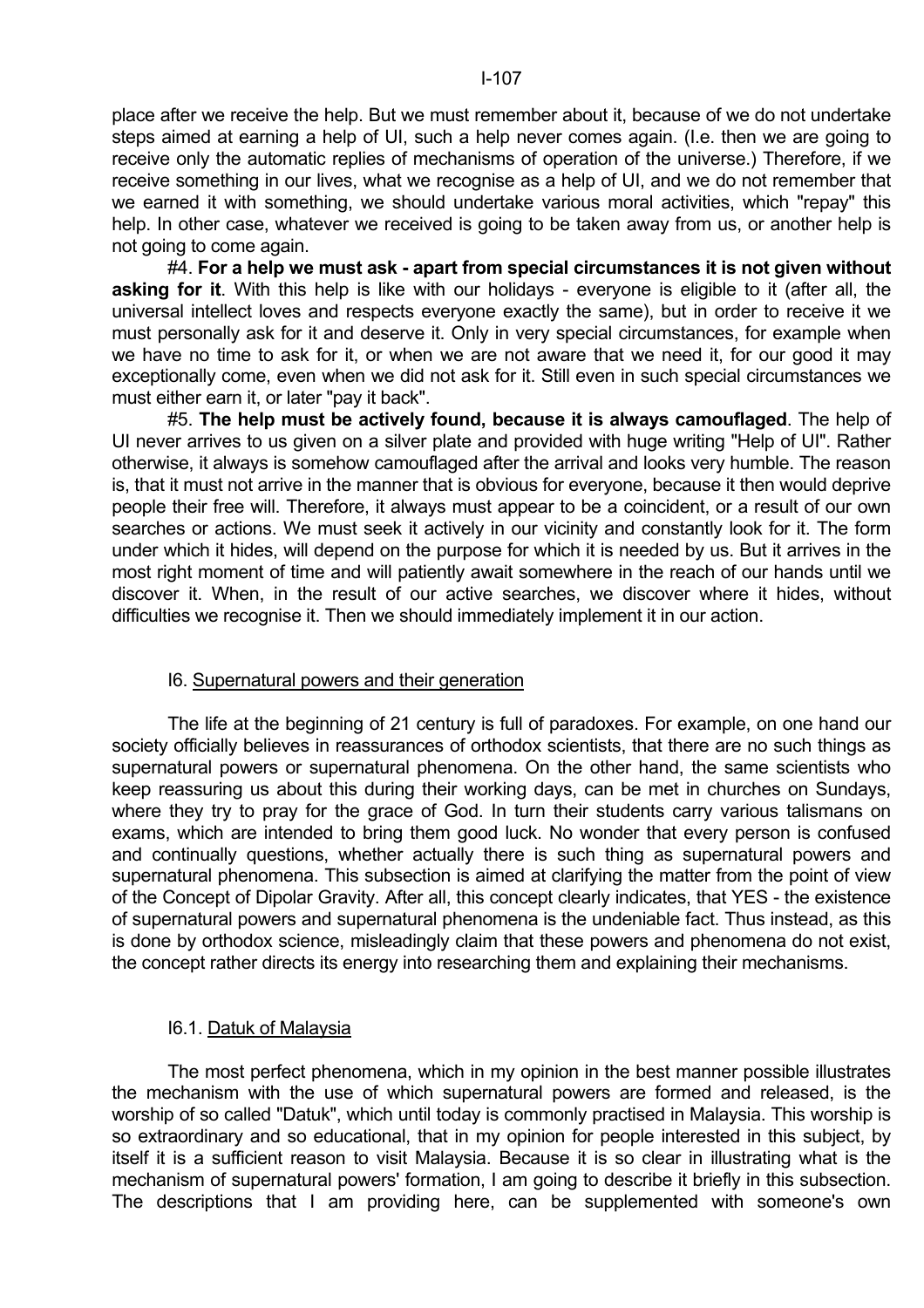observations - if this someone visits Malaysia.

 The very beginnings of the worship of Datuk are hidden in old times, when to the areas where presently Malaysia is located, the present "mono-deistic" religions did not arrive yet (means Islam nor Christianity did not arrive yet). In these old times, for local inhabitants of Malaysia the tropical jungle was full of evil spirits and supernatural beings, which only waited to doom someone. Thus, in order to somehow please these hostile powers, local people used to give them offerings and ask them for various favours. But because they had no temples then, their offerings they placed under a selected by them, nearby tree, which usually was distinguishable by something nontypical. They also prayed to this tree. With the elapse of time, their prayers and feelings that they put into them, gave to this tree such supernatural powers, that the free actually was capable of doing supernatural things, and also capable of fulfilling their requests. This very special tree, to which local people were praying, was called then "Datuk". The word "Datuk" in the language of Malays have several meanings. For example it means "grandfather", but also means someone who deserves a special respect - someone being a local equivalent to a knight or a prince in Europe.

 Later Chinese arrived to Malaysia. They quickly adopted local worship of Datuk, as it proved to be very practical and providing noticeable results. There were Chinese who added these red mini-temples in front of Datuk trees. Also Chinese with the elapse of time developed their own version of the Datuk, calling it the "Dato Kong". This version in worshipped until today. So now there are two kinds of Datuk in Malaysia, namely Malay one and Chinese one. For the outsider they look almost the same, although those who know local believes may recognise them from their heads - Malay Datuk wears a characteristic Malay head named "songkok", which is a traditional head dress for Malays. But both versions of Datuk hold the same type of supernatural powers.

 At some stage new "mono-deistic" religions arrived also to Malaysia. Their official teachings forbidden to pay respect to these pagan "Datuk". But practical Malaysians soon noticed, that new religions have political powers, but when comes to receiving everyday favours from hostile elements, local "Datuk" are much more effective from these newly arriving overseas gods. Thus locals were accepting officially these new religions, but quietly in everyday matters they were turning to their "Datuk". This situation has lasted until today, means until 2003. If one travels across Malaysia, in completely unexpected and "wild" places he/she may see small, red, miniature temples that stand under trees (means usually a tree stands either behind back walls of these miniature temples, or next to them). These red miniature temples, usually size of a doll house, are structures in which offerings for "Datuk" are placed. In turn "Datuk" themselves usually are trees that stands behind such miniature temples (in special circumstances of the lack of space, a tree "Datuk" may stand at a side wall of such a mini-temple). These miniature temples are very small, in most cased not larger than a typical house for an European dog - after all they are only to prevent offerings for Datuk from being subjected to rain or wind. But the Datuk is the tree, not these temples, or whatever is inside of them. Only in very special circumstances, when a given Datuk is very powerful and worshipped for a long time, these temples may reach the size of a typical European wayside chapel. They always are red in colour. If someone looks inside, usually there is nothing interesting in them. Just a few fruits or some other food intended for offering to this Datuk, and one or two stones looking quite ordinarily. Sometimes can reside in them a blackened from smoke, weather, and age, and covered with dust, figurine of a human-like Datuk. This figurine tries to recreate the appearance of the Datuk from a given tree, as any local managed to observe and to describe him.

 In spite of the humble appearance, trees Datuk have a tremendous supernatural power. This power is the greater, the more people pray to a given tree. (The mechanism of giving this power to a tree is explained in subsections JA2.4 and JE3.) Actually noting may happen in the area controlled by such a Datuk, without his approval and agreement. Local people consult their Datuk practically in every matter. Especially if a new building is to be constructed, or an old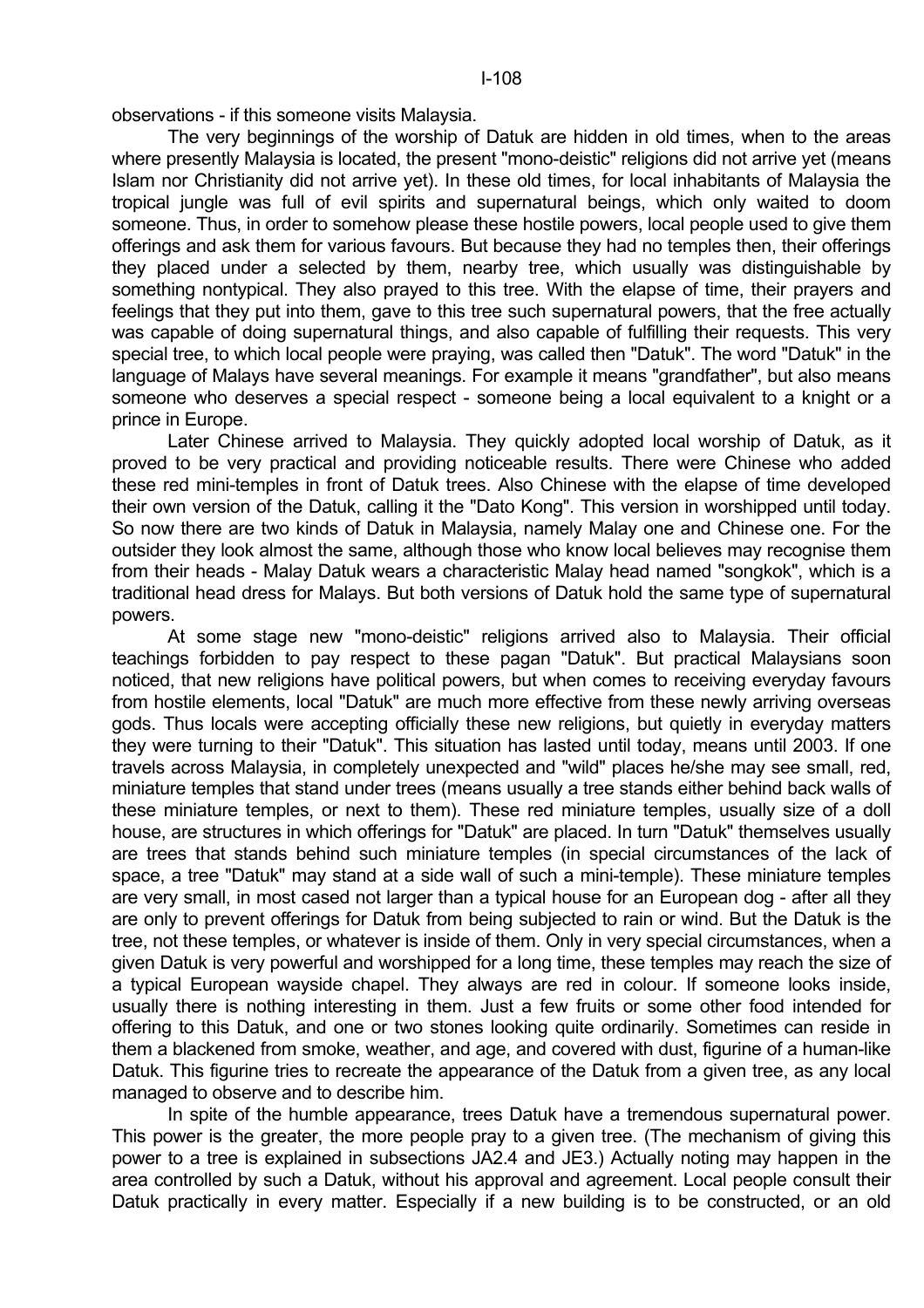building is to be removed, or a tree is to be cut down, etc. In Malaysia there are hundreds descriptions of real events, when even large construction sites needed to be suspended or even relocated, because builders failed to assure the benevolence of the local Datuk. Some of these stories are repeated in subsections JA2.4 and I5.4. When this local Datuk is not benevolent, on the construction site practically everything is going wrong. People are falling ill and are plagued by accidents, machines keep breaking down, finished structures of buildings collapse, etc. Even in the very centre of Kuala Lumpur, in the largest local shopping complex called the "Megamall", on the premises of this building there is a small (Indian) temple which needed to be left standing because of such action of the local Datuk. Builders of this Megamall tried to shift the temple, in order to make the room for the construction of the building, but the Datuk refused to agree. Everything started to fall and disintegrate, machines refused to work, while the company which was building the Megamall almost bankrupted. Thus, in order to regain favours of this Datuk, builders promised to upgrade the existing temple and to leave it in its old place. Problems immediately ceased to appear. Today this small (Indian) temple can be seen inside of the Megamall premises, in the area where it stood from the very beginning.

 Datuk is an extraordinary phenomenon. It illustrates the manner in which the human prayers to a specific object, such as a Datuk tree, a totem pole, a holly figurine, a holly picture, a relic, etc., gives supernatural powers to that object. A given object of prayers utilises later this power acquired from human prayers, to implement some of wishes of people who pray to it. This in turn brings more people praying to it, as the object proves to them that actually has supernatural powers, in turn this praying generates more power, etc., etc.

## I7. How the Concept of Dipolar Gravity explains some mysterious phenomena

 Numerous people are experiencing extraordinary phenomena, such as psychic healing, spontaneous human combustion, fire walking, near-death experience, ghosts, etc. All these kinds of experiences were unexplainable in the old, one-world view of the universe. But the new Concept of Dipolar Gravity introduces another prospective to our understanding of the universe, making the explanations of these phenomena quite simple. Below some of these explanations derived from the Concept of Dipolar gravity are provided.

 #1I7. **The multitude of effective methods of healing**. As this is explained in subsection JB8, present science and education developed in us a believe, that for every problem there is only a single correct solution. Thus, one of the facts, which later is constantly shocking people, is the discovery at some stage of their life, that there is a huge variety of drastically different methods of healing, all of which lead to the same final effect, namely to the recovery of health. In the old concept of monopolar gravity, this variety was incomprehensible, because according to it, the improvement of state of our physical body, should be only possible if the medical activities concentrate on this physical body. But the new Concept of Dipolar Gravity described in this monograph realises, that every object - including into this also human body, has a material component contained in our physical world, a counter-material component contained in the counter-world, and a software component contained in the virtual world. Because each single one out of these three components of every object (means in case of people: a physical body, a counter-body, or registers) can be subjected independently from one another to the process of healing, and the healing of each of these components can be carried out with several different methods - physical, telekinetic, spiritual, etc., actually there is a whole range of effective methods of recovering our health. The above is additionally reinforced by the philosophy of totalizm, which (the philosophy) states that every problem has an infinitive number of solutions, and that the limitations of these solutions result only from our current level of knowledge and from our philosophy.

The most frequently used methods of effective healing, which due to the new Concept of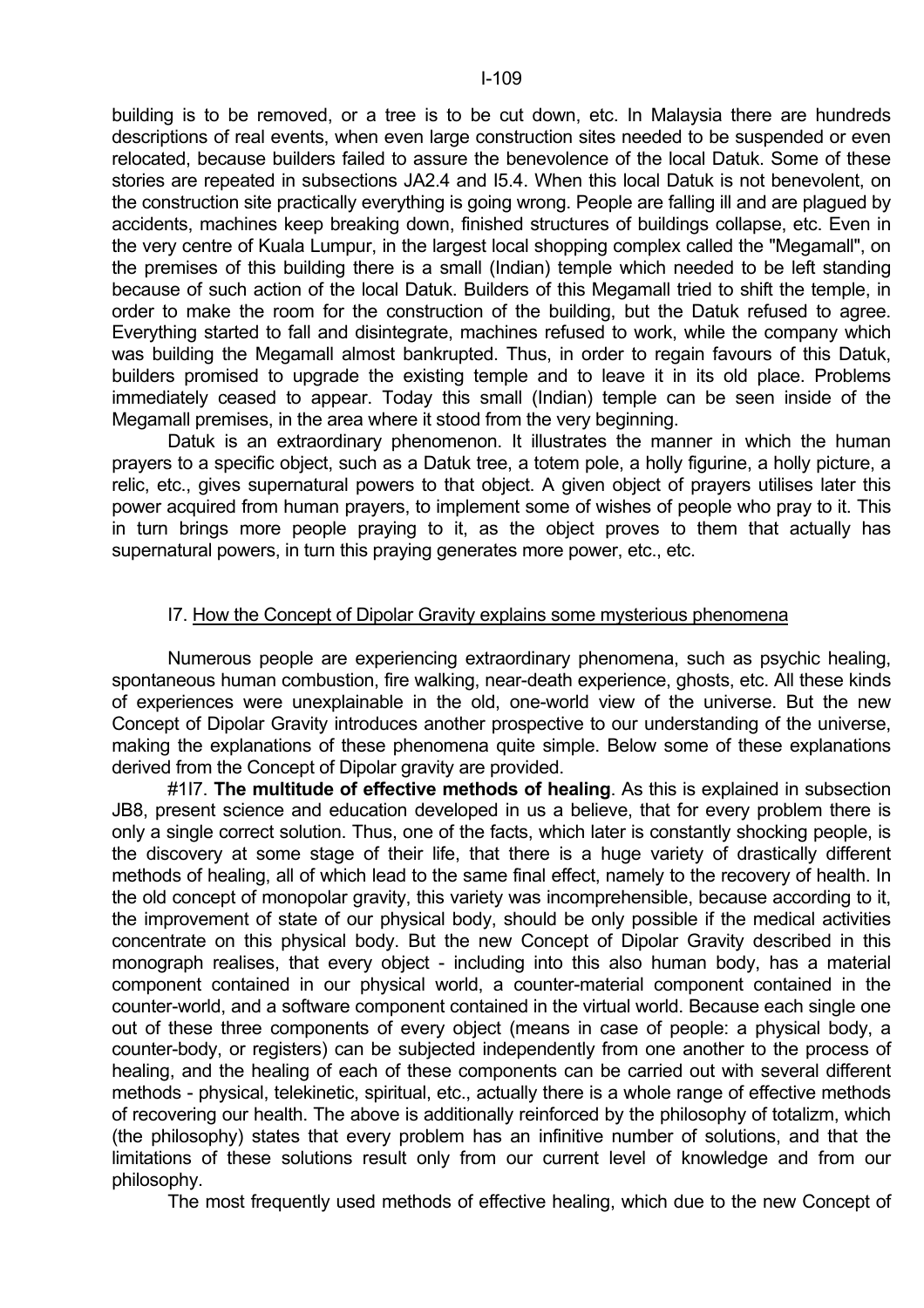Dipolar Gravity all can now be satisfactorily explained, include: (1) a physical healing of physical bodies, (2) a telekinetic healing of physical bodies, (3) a telekinetic healing of counter-bodies, and (4) an energy healing (physical) of counter-bodies. In addition to these, there are also used sporadically various methods of spiritual healing. Here are brief descriptions of these most frequent methods of effective healing:

 - A **physical** healing of physical bodies - sometimes also called "orthodox medicine". It is that one that is taught in present schools of medicine, and practised by present medical doctors. It depends on achieving physical healing effects via interaction with the biological body. Examples of physical healing include: swallowing of pills, injections of antibiotic, surgeries, etc.

 - A **telekinetic** healing of biological bodies. It interacts with our physical body, but uses telekinesis for this interaction. It includes so-called "bloodless operations" (psychic surgery) which depend on opening physical bodies with telekinesis. Also includes some forms of "psychic dentistry" - means telekinetic growth, or filling of, teeth. For practical details see a book [1L5.1]. An example of them is discussed in item #1L5.1.

 - A **telekinetic** healing of counter-bodies. It operates exclusively on counter-bodies (spirits) of people or animals. In turn, after these counter-bodies are healed, their new state transfers itself on the physical bodies, thus manifesting itself as the return of health. It includes such forms as: psychic surgery (e.g. operating on counter-bodies via telepathy), touch healing, etc. An example of it is presented as #2L2.

 The principle of all forms of telekinetic healing corresponds closely to the principle of telekinetic motion - see subsection H6.1. In this healing, the healer's mind affects the counterbody of an ill person, thus telekinetically returning this counter-body to its original configuration. Changes in the counter-material body, are in turn reflected to the physical body, which subsequently is restored to the health.

 Notice that the effective telekinetic healing must be accompanied by the emission of an extraction glow from the healed body (see the evidence #5L2). Therefore, the photographing of the healed body should lead to the detection of this glow. (This also can be used for the distinguishing between the charlatans, and real healers).

 - An **energy** healing of counter-bodies. It depends on such energy interaction with human body, that actually the counter-body is firstly healed. In turn the health of this counter-body is going to be transferred to the physical body. A best example of these healing techniques is acupuncture. Other examples include European "healing with colours", Japanese "reiki", Chinese "tai chi", and several others. The description of principles on which these methods are based is provided in subsection I5.6.

 There is also such thing as a **telepathic** healing of registers. It operates on registers (souls) of people, not on bodies, or on counter-bodies. This includes such forms as: faith healing, praying over someone, etc. For practical details see book [1H2].

 The principle of telepathic healing differs from that of telekinetic. In telepathic healing the healer's mind sends telepathic signals, which alter the software registers contained in the counter body. This in turn causes the healed body to display certain reactions (e.g. heal, grow new teeth, etc.). Thus, in this type of healing the spiritual processes occurs in the healed body. Telepathic healing is NOT accompanied by the emission of the extraction glow from the healed bodies, although the healers themselves may emit the dispersion glow. Therefore photographs of those healers could show a change in the colour of their skin.

 #2I7. **Hypnosis**. The Concept of Dipolar Gravity defines hypnosis as a state when subject's awareness is switched into the interception of signals from the counter-body. (Normally our awareness resides in the physical body.) For this reason, during hypnosis we may access the registers contained in the counter-world, which in conscientious state are inaccessible for our perception.

 Mechanism of operation of hypnosis is exactly the same one, which triggers the operation of moral laws described in subsection I4.1.1. Only that in hypnosis, instead from the counter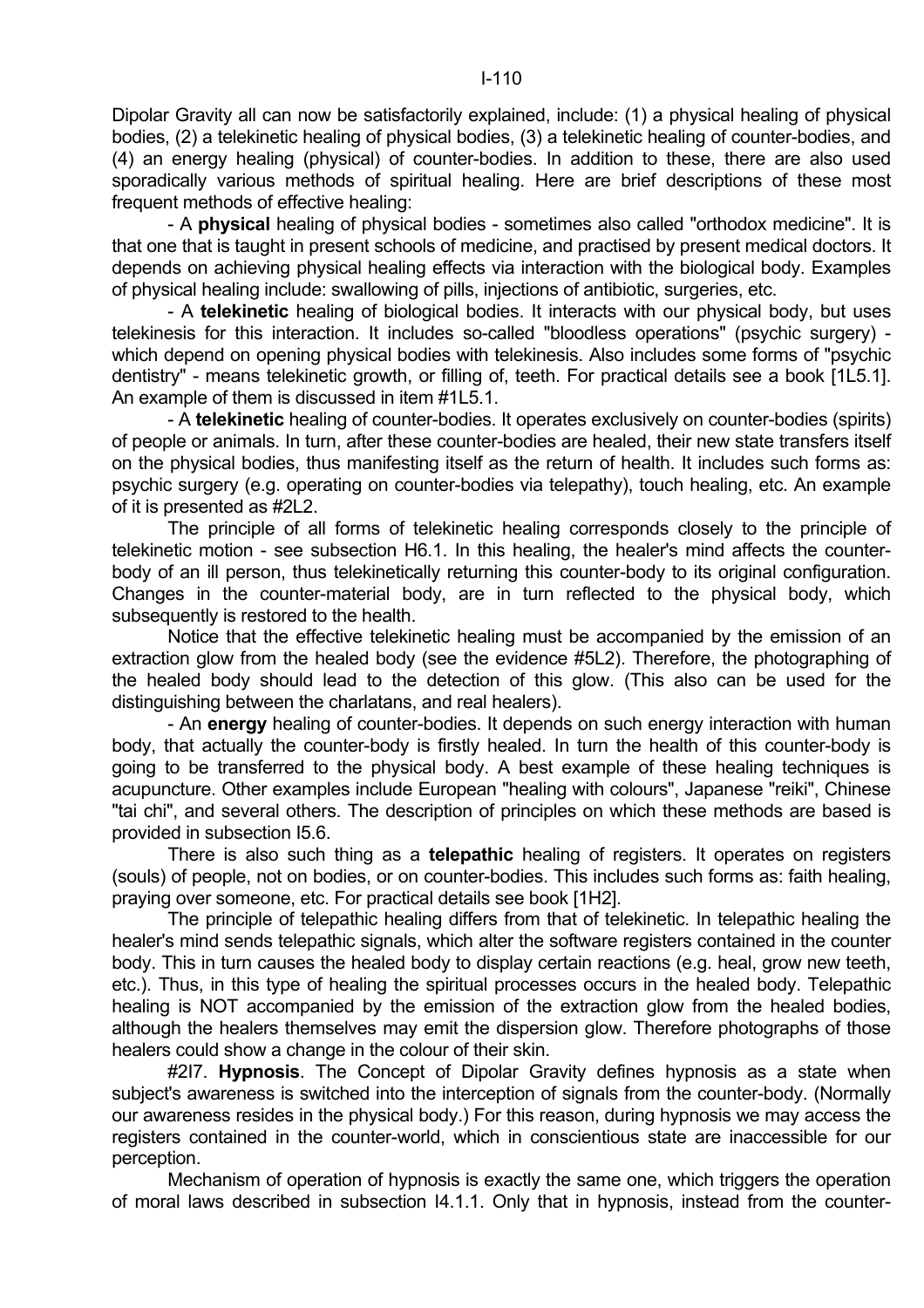world, the execution commands are originating from our world. Experiments on hypnotised people reveal the manner in which our counter-material duplicates control the function of our bodies, while themselves are being controlled by execution programs from our registers.

 Notice that according to the Concept of Dipolar Gravity time is motionless, but we move through time (see subsection M1). Therefore during hypnotic regressions (and also during dreams - see item #7I7 below) we can move to any point in time, and "re-live" again the events that took place at this point. Such free manoeuvres through time represent the main reason why hypnotic reconstruction of events can be so accurate. This is because in the hypnotic state a subject can return to events from the past and "freeze time" for the duration that is needed for noticing, examining, and describing all the necessary details. After the shift to this past point in time, these people can also carry out actions, which they did not do during the original event (e.g. ask additional question, enter the room that they previously did not see, etc.) - of course under the condition that these additional actions do not change anyone's karma.

 #3I7. **Spontaneous human combustion**. Principle of this phenomenon is similar to telekinetic motion, only that instead of triggering the physical work, it completes the chemical reaction that generates heat. This reaction, in a way similar to telekinetic motion carried out downhill, releases huge amounts of heat, which in the final effect burn the body of a victim. The mechanism of releasing this heat is described in subsection H6.1. It is worth to notice, that in the light of theory of control, the mechanism of triggering of this phenomenon is based on the positive (means self-increasing) feedback. The initiation of this mechanism is based on a self-perpetuating loop, i.e. the mind of a person, who somehow becomes hot, begins to panic that he/she is going to burn, and this panic telekinetically escalates chemical reactions that produce more heat, thus creating more panic, etc. It is interesting, that according to an old Polish folklore, people very drunk were capable to initiate this process much easier than sober people.

 It should be added to the above, that the orthodox science developed also its own physical explanation for this paranormal phenomenon. As every other today's scientific explanation, it avoids the admitting a paranormal component in this phenomenon, and explains it with the purely physical principle of the so-called "external wick". (An example of such "external wick" would be a patch of cloth that is wrapped around a candle. If one burns this cloth, the candle starts to melt and saturates the cloth, this causes the further burning, until the entire candle is burned.) According to this scientific explanation, during spontaneous human combustion initially burned is a patch of clothing of victims. In case of not being extinguished, this causes melting of bodily fat in the victim. The melted fat saturates the burning patch of clothing, and causes further burning, thus causing the gradual burning of the entire body, like a candle wrapped into an external wick. There were even carried out some experiments with corpses of fat pigs, which were wrapped into human clothes, and than ignited. They actually led to burning out of the entire corpses of these pigs on the principle of such an external wick. Unfortunately, although these experiments actually gave the effects similar to spontaneous human combustion, not all their aspects are coinciding with the knowledge, that is already accumulated about such combustion. For example they do not explain the observational evidence about the moment of initiation of such self-combustion, which according to empirical observations, and also according to folklore, firstly appears inside of a given victim. (I.e. smoke firstly bursts from the mouth of a given victim, not from the clothing.) They also do not explain the folk believe, very popular in old Poland, that almost the only way to extinguish such spontaneous human combustion, is to drink urine. (This could have something to do with the ability of salts contained in the urine to extinguish telepathically this resonating mental feedback.) Thus, it seems to appear, that independently from such a purely physical explanation with the use of phenomena of "external wick", there is also a parallel phenomenon of "psychic human combustion", which in sense of effects gives results similar to the physical one.

 It is quite possible that people who fall victims of the spontaneous human combustion actually practised self-hypnosis and meditation techniques, which make them prone to a resonance hysteria/nirvana, and to other similar types of phenomena.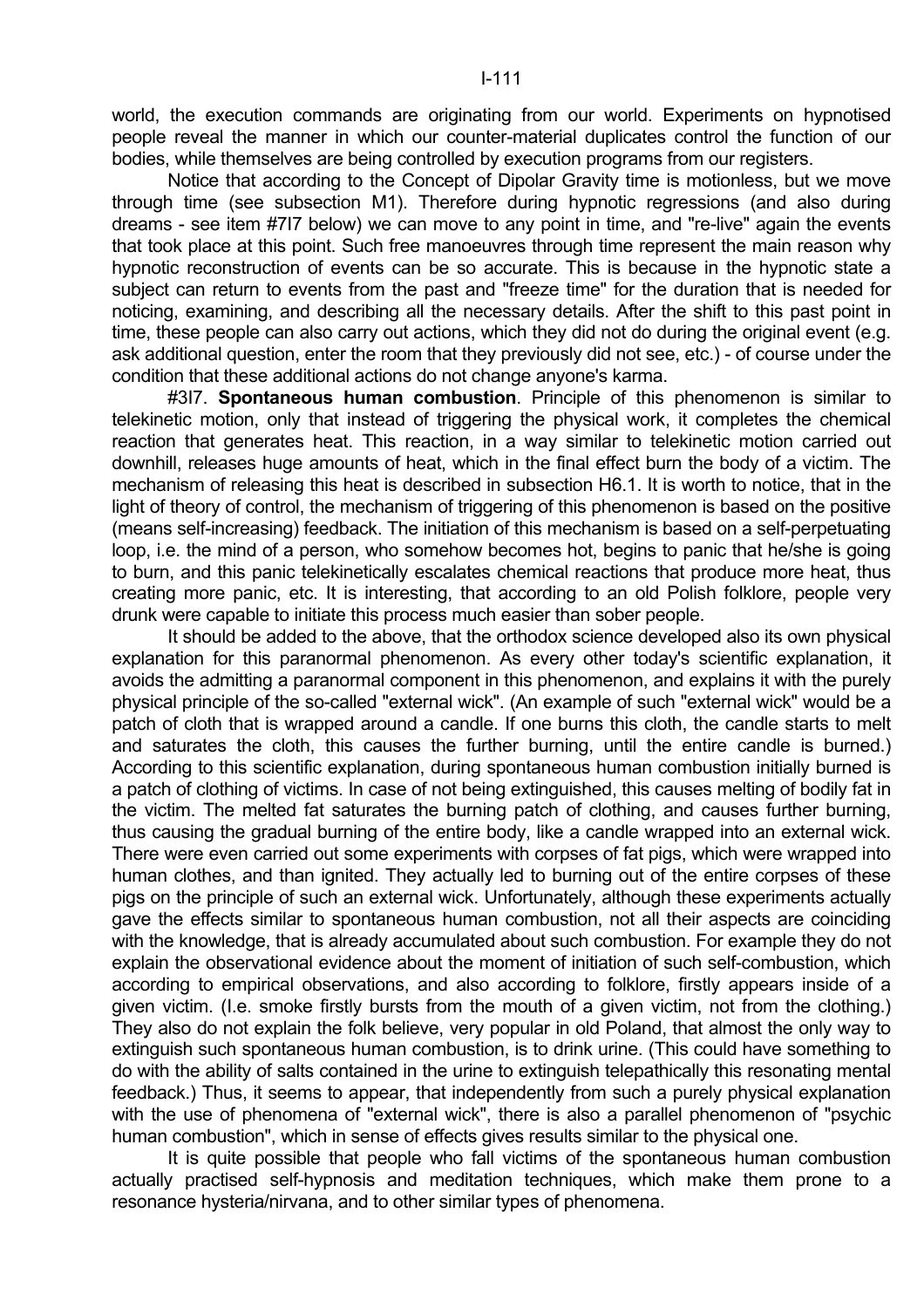Folklore of old Poland used to have significant body of verbal tradition about spontaneous human combustion of the psychic type. In my childhood I heard a lot of stories about various instances of this unusual phenomenon. For example, the folklore claimed, that people who fall victims of this phenomenon, always have some extremely heavy problem on their mind, which they try to solve. Supposedly the worst thing in that situation was to try to drown this problem in alcohol, as according to this folklore tradition, under the influence of alcohol the problem started to reverberate in minds of troubled people, leading to their self-burning. An interesting information that folklore provided about the origin of this inner fire - is that supposedly it always was starting inside of people, usually from lungs, and therefore was impossible to extinguish, as there was no known means to put it down inside of the body. Therefore, usually, since once started, it always resulted in the death of the victim, even if this death took place with a lot of people around trying to stop it.

 #4I7. **Fire walking**. In some states of trance, people are able to walk barefoot through a fire, and not burn their feet. Several times in my life I had an opportunity to observe this phenomenon. The first time I saw it in Malaysia on 13 October 1994, during Chinese holiday of 9 gods (which, according to the Chinese Moon calendar, takes place in 9th day of 9th month). In cases which I observed, tens of ordinary people, in this number many females, were walking along a footpath of charcoal that was glowing from the heat. The footpath was around 30 cm thick, around 2 metres wide, and around 30 metres long. It was formed by intensive burning of a thick layer of wood. The charcoal was so hot, that I was unable to come closer to it than at around 5 metres, because the heat that emanated from it burned my skin. But a long column of these people walked barefoot over this red-hot footpath of glowing charcoal, without any sign of pain, as if it was an ordinary carpet. During one of such rituals, I was interested to see what happens next with these people who walked over the fire, so I accompanied them to their temple. I discovered over there, that a significant number of them, if not all, were in a kind of religious trance, very similar to hypnosis. In order to return them to a normal state they were subjected into a ritual similar to awakening from a deep hypnosis.

 Various "hardware" explanations for fire walking provided by our present orthodox science were not confirmed experimentally. The conditions that these explanations impose are not met in a real fire walking. The Concept of Dipolar Gravity gives a "software" explanation based on the interpretation of time presented in subsection M1. In this explanation the mind of fire-walkers slows down the speed of time elapse for the hot surface that they walk through. Therefore the heat transfer from the ground into feet is also slowed down proportionally to this time elapse. Notice that only extreme psychic tension of the walkers leads to the successful deceleration of time and thus to not-burning their feet.

 There is a possibility of experimental confirmation of the above explanation. This is because a number of experiments can be conducted which allow to detect the slowing of time elapse in the fire. The simplest one of them, is to photography the fire. If time slows down, such photographs should show almost no emission of light, thus the fire should look proportionally darker than when it is seen by naked eyes of witnesses.

 #5I7. **Ghosts**. They belong to numerous phenomena ignored by the present orthodox science. In the Concept of Dipolar Gravity ghosts should be interpreted as the activities carried out by counter-material bodies (spirits) of dead people, or dead animals. Principles of ghost activities are exactly the same as principles of dreams. Also all characteristics of the ghost activities correspond to the those of dreams. Ghosts operate in the counter-world, but some effects of their activities, similarly like some effects of our dreams (e.g. poltergeists), may telekinetically affect the matter. Therefore ghosts may move some objects and create images made of the extraction glow. These images should be possible to observe and to photograph. According to subsection H7.3, ghosts must also induce some electromagnetic phenomena (see evidence #1H7.3). Note that ghosts usually do not have registers (souls), which part with them at the moment of death. Therefore, usually they are not able to do any intelligent activities, not to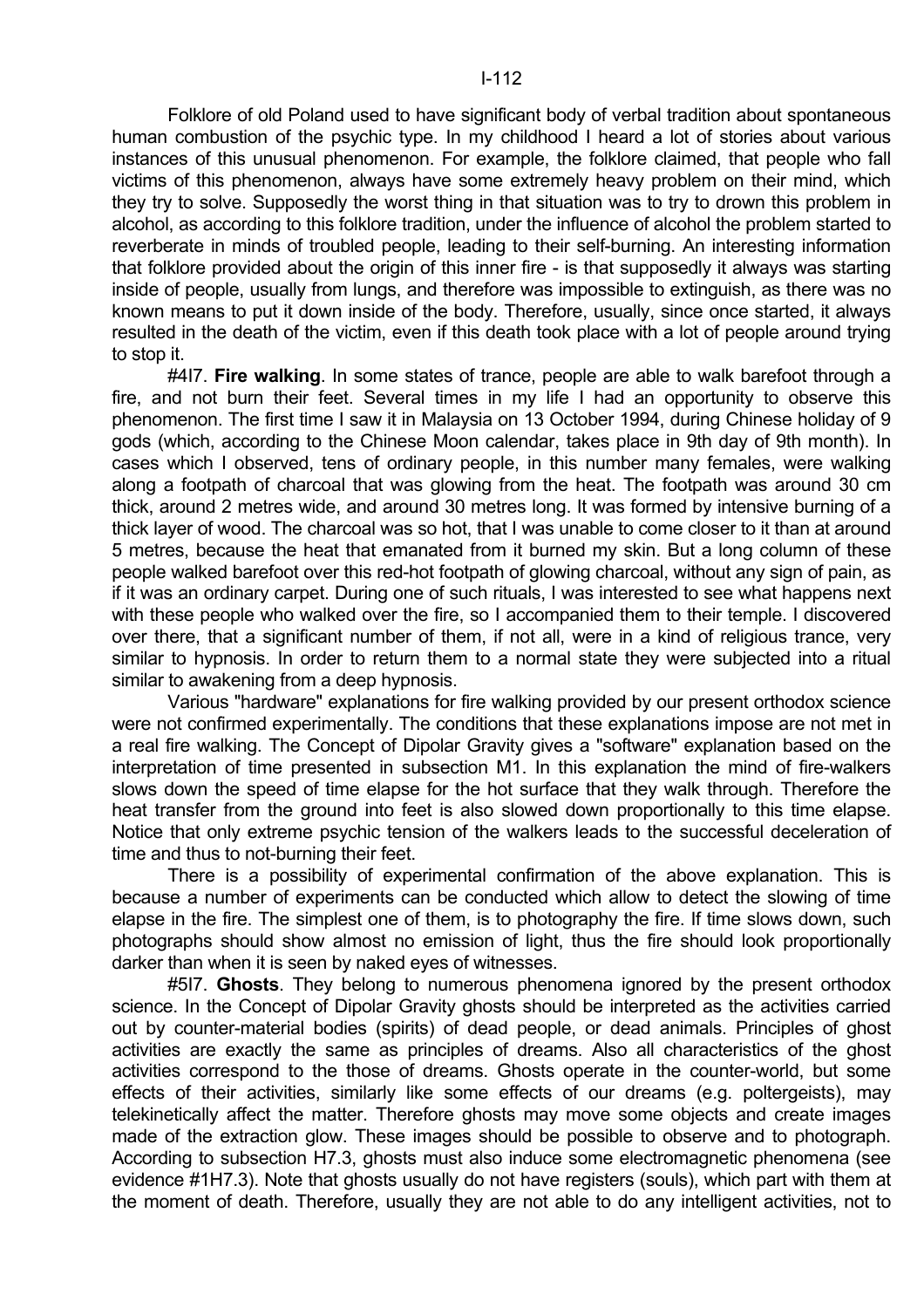display the good knowledge of their past. However, there is a possibility that some such entities may still keep their registers. Then they can do an intelligent damage.

 #6I7. **Possessions**. The Concept of Dipolar Gravity suggests, that the fact of being possessed must be clearly distinguished from ghosts. One is possessed when a control over a counter-body (spirit), thus also over the biological body of a living person, is taken by a register/soul of someone else. A version of being possessed are multiple personalities mentioned in subsection I5.4 and in item #6I5.4. When someone is possessed, the control over his/her body is taken by an intelligent register/soul. Thus such possessed people are having the memory, knowledge, intelligence, and personality of that entity that occupies their body. An additional knowledge that is introduced by the Concept of Dipolar Gravity is that the object of possession can actually be any living creature, not just only people - of course when the register that takes over a given body does not specifically want to obtain human attributes (e.g. the ability to speak). Furthermore, the register/intellect that is possessing a given body can originate from any creature, not just only from a human. Therefore people can be possessed by registers/souls of for example monkeys, tigers, birds, snakes, dinosaurs, etc.

 #7I7. **Dreams**. The Concept of Dipolar Gravity allows to distinguish between dreams and night visualizations. The **night visualizations** would originate from our physical mind. Thus they would be only non-coordinated, colour images created inside of our sleeping brains. They would occur in the physical world. **Dreams** would be real activities carried our by our counter-bodies and registers within the counter-world. Therefore dreams should display all properties of such activities (e.g. logic, consistency, symbolism, etc.) and also display the properties of the counter-world (e.g. colours expressed by information not by appearance, lack of physical attributes - like weight or blood, etc.).

 Night visualizations are already explained by various theories of contemporary medicine. The Concept of Dipolar Gravity does not change these explanations.

 Dreams would not obey the contemporary medical theories. The Concept of Dipolar Gravity would explain them differently than just pictures from our physical brains. In this explanation, **dreams would be real actions and adventures carried out in the counter-world by counter-material bodies and registers of sleeping people**. These adventures would be achievable through temporary separations of our counter-material bodies and registers from physical bodies. Therefore dreams should be characterized by a number of unique properties which result from their adventures' character and from placing them in the counter-world. Some of these properties include:

 - "Software" attributes of dreams. These attributes include: the expressing of colours as an information, not as an appearance (i.e. in dream every object looks as having a sepia colour, but we actually are aware of different colours that various objects have and we can "read" these colours from the registers of these objects), a different structure of our dreamed bodies (e.g. counter-bodies do not contain physical, red blood), indestructibility of our counter-material bodies (i.e. in dream we never get killed or loose a part of our body, although we may frequently experience someone or something attempting to hurt us; whatever happens in dreams, our counter-material {dreamed} bodies remain unaffected), etc.

 - Logic, abstraction, and prophetic nature of dreams. The counter-world is more logical and abstract than our world. It also allows us to insight registers of distant objects, and to see events that these objects will experience at any chosen instant of time, including the distant future.

 - Differences in our motion capabilities (the movements in the counter-world obey a different set of principles than those movements from our world; e.g. we can fly and levitate without a movement, or remain in one place in spite of completing rapid mobile actions).

 Notice that the defining dreams as "night adventures in the counter-world" provides a perfect means of verifying the correctness of the above explanations. This is because dreams so defined request all people participating in the night adventures of a particular person to also experience the same dream at some stage. Unfortunately there are two factors which make this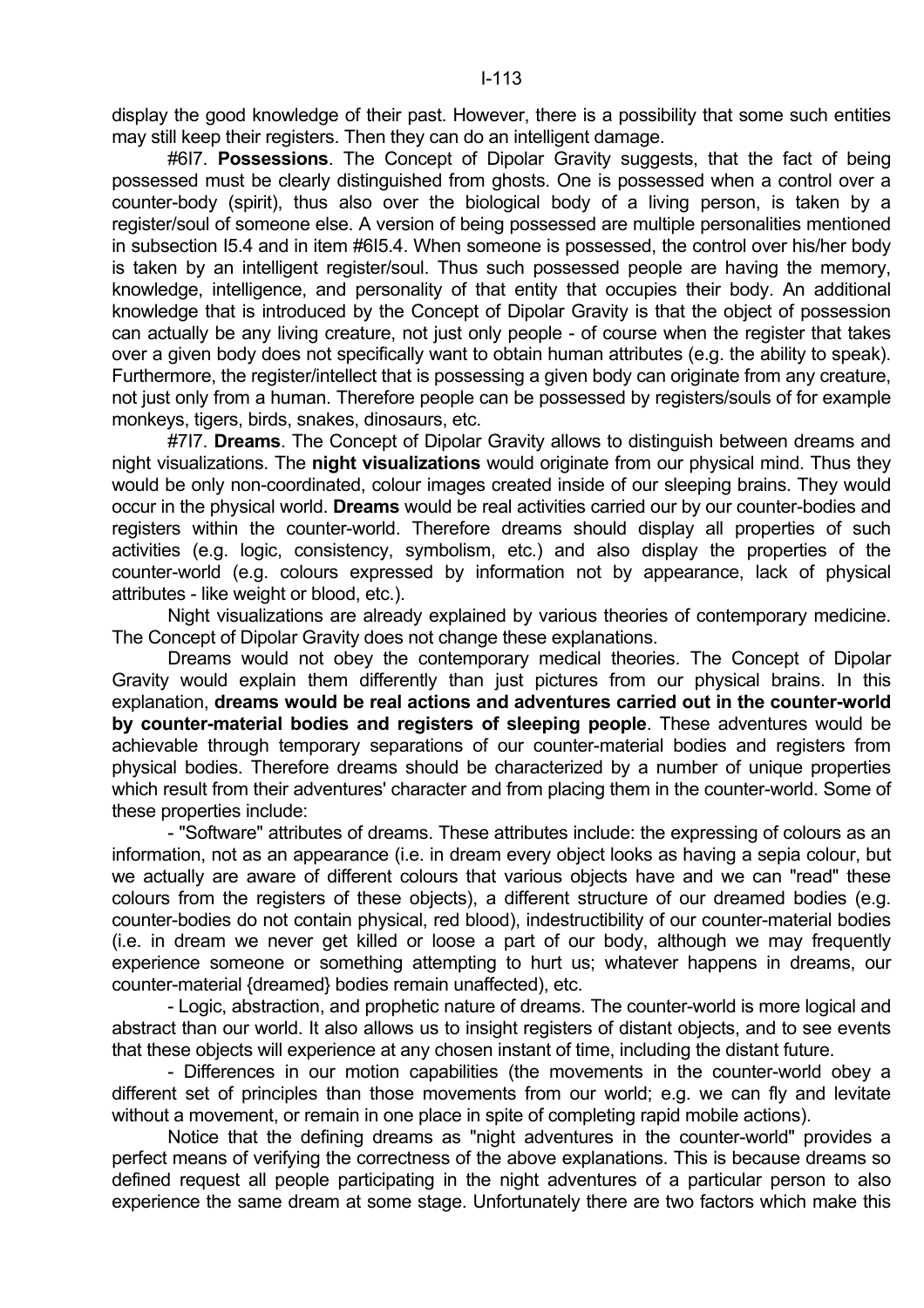verification difficult, i.e. (1) forgetting ratio and (2) time shift. It is proven that we remember only a small fraction of our dreams (sometimes less than 1% of what we dream). This practically means that, although all people appearing in a particular dreamed adventure, in fact participated in it, only in extremely rare occasions more than one of those people remembers this adventure. Even more obstacles to the verification of the above explanation introduces a time shift. The interpretation of time in dipolar gravity (see subsection H9.1) reveals that in the counter-world we may travel through time, thus experiencing events that happen at different times, i.e. in the distant future as well as in the past. Therefore participants who meet in a dream that occurs at a particular instant of time, may come to this instant from different starting times. This means practically that the same adventure involving time shift can be dreamed in a different year and time by each one of its participants.

 In spite of the above difficulties, I managed to find a person (Suzanne Poutu of Dunedin, New Zealand) who claimed that she and her friend both experienced exactly the same dream. I would be delighted to hear from other people who also discovered that their dreams were exactly repeated by someone else.

 Here is what about Chinese explanation for dreams is written in an excellent book **[1I7]** (and also [2J3] and [1#3L5.4]) by Frena Bloomfield, "The Book of Chinese Beliefs", Arrow Books, London 1983, ISBN 0-09-931900-4, page 151):

 "When we dream, say the Chinese, the soul goes wandering about the world and all its encounters and adventures are as real as in everyday waking life, though we recall them as dreams when the soul returns and the body awakes from sleep."

 #8I7. **Death**. We all need to die one day. So naturally we are curious how it is going to be, and what happens next. Well, the Concept of Dipolar Gravity seems to be the first scientific theory, which allows to deduct initial facts regarding this biggest mystery of life. It explains death using an analogy of both worlds that we live in, to a computer. In this analogy, our awareness is like a cursor which is able to shift forth and back, from the physical world to counter-world, and vice versa. Normally this shifting occurs during the dreams or hypnosis. Only that after they finish, the awareness is able to shift back to the physical body. So death is also one of these shifts, only that it does not allow to shift back any more. So it is like a dream or hypnosis, but deprived the possibility to wake up again. Then there are all these changes which take place, which are not occurring during dreams or hypnosis. The first of them is that our registers are separating from the counter-body. This means that we still are able to think and to reason, because our registers are still stored within the counter-matter and our awareness is in these registers, but we are not attached any more to the counter-matter of our counter-body. This separation of registers from our counter-body could be compared to shifting a given program in a computer, to totally different memory location, so that it is still in the computer, still can work (think), but is not in the normal location. When the awareness and registers separate from our body and from the counter-body, no feelings are possible any more. So we start feel this overwhelming peace, which actually is the complete lack of any feelings. Finally we need to move to the area of the counter-world, which the universal intellect prepared for storing our registers until the next life. What happens next, it needs to be researched and discovered, in the same way as we researched all other unknown worlds. The only difference is that now we have the Concept of Dipolar Gravity, which is like a spaceship able to bring us there, and to let us notice whatever previously we were unable to see.

 #9I7. **Animal instinct**. It is already explained on numerous examples in subsection I5.4 see items #4I5.4 and #3I5.4. It is an animal equivalent to human ESP.

 #10I7. **Subconsciousness**. This is the knowledge that is accumulated in our counterbody, and which our counter-body tries to send to our aware mind.

 #11I7. **Déjŕ vu**. These are flashes from the memory of the previous passage of time. They result from the systematic shifting back of time on Earth, carried out by evil parasites, so that course of events is more acceptable to the parasitic interests of these parasites and exploiters of humanity. More about this phenomenon is explained in subsections M2 and V5.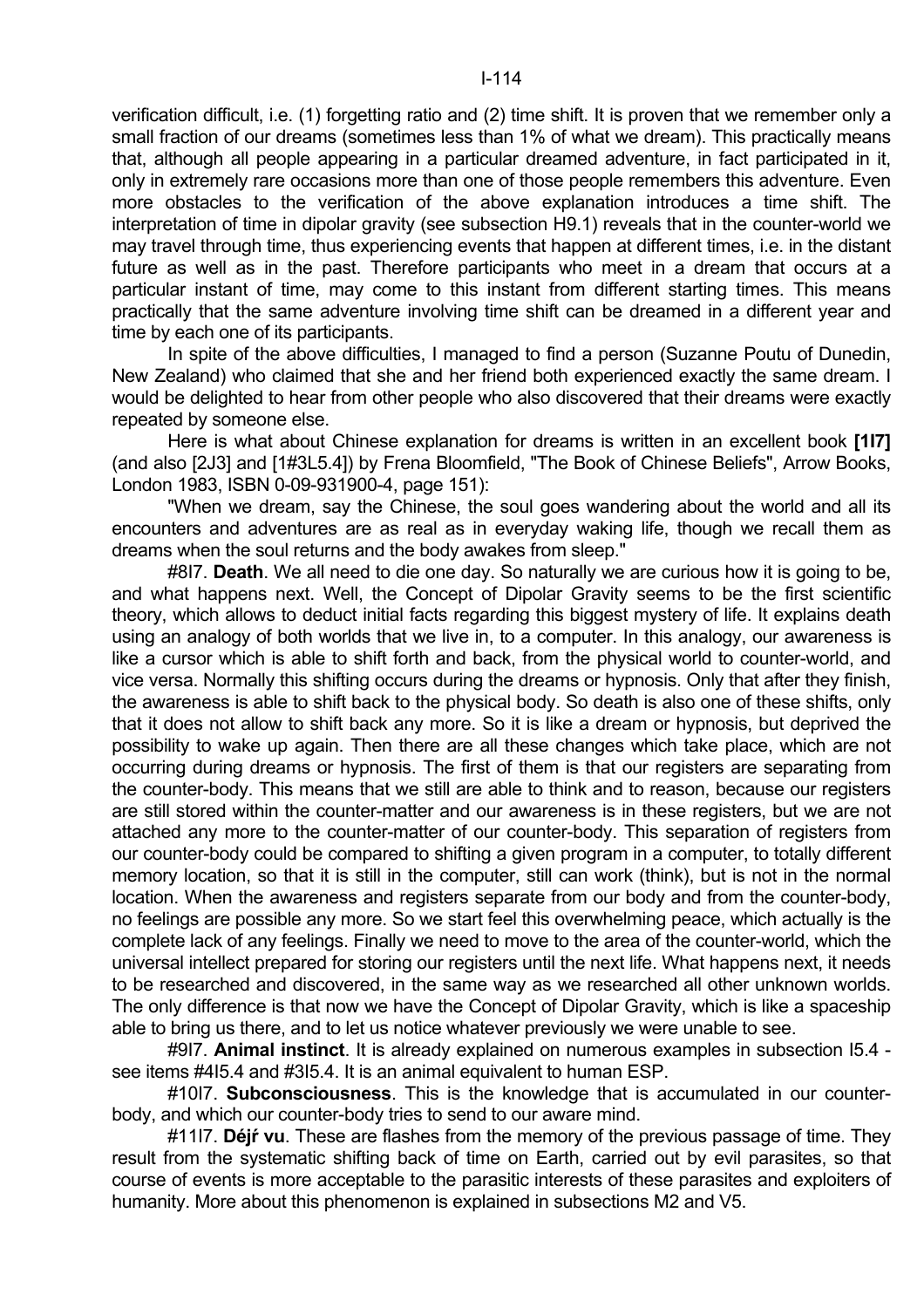$\star \star \star$ 

 The explanations of mysterious phenomena provided in this subsection have one common denominator, i.e. all of them include some attributes which enable their experimental confirmation. In this way the explanations provided here are more than just hypothesis: they pave the way for gradual finding the truth. Notice that experimental confirmation of any of the above explanations adds further confirmed facts to the large body of evidence, which already supports the correctness of the Concept of Dipolar Gravity as a whole.

# I8. Commonly available evidence of the intellectual capabilities of the counter-matter

 This subsection is going to summarise information about the most commonly known class of the empirical evidence for the intellectual capabilities of counter-matter, that confirms the existence of the intelligent counter-world. This class include all phenomena known under the general name of ESP - "Extra-Sensory Perception". These phenomena can appear in two versions, namely as human ESP, and as animal ESP called also "animal instinct". According to the new Concept of Dipolar Gravity presented in chapters H and I of this monograph, "ESP simply represents various methods of retrieving useful information from the thinking counter-matter". Of course, because there is a lot of various types of ESP, also there are various ways of retrieving the information from the counter-matter. But whichever of these numerous versions of ESP someone would consider, it always confirms illustratively the shocking fact, that "**counter-matter is able to think, to memorise, and to communicate with us, therefore it works as a huge natural computer**". In this way ESP is one of the most popularly available empirical evidence, that the thinking counter-matter in fact does exist, and thus that gravity actually has the dipolar character - as this was formally proven in subsection H1.1.

# I8.1. "Intellectual geniuses" amongst animals

 From time to time we learn from mass media, or from our friends, about cases of animals, when these animals solved some type of a problem, which sometimes was exceeding the capability of people for logical thinking. The existence of such "intellectual geniuses" amongst animals actually proves, that their shocking knowledge must originate from somewhere. Because in some cases this knowledge is so sophisticated, that it could not originate from animals themselves, the only explanation is, that it originates from the intelligent counter-matter, or more strictly from the universal computer (UC) that is formed from this counter-matter. Animals are walking proofs for the intellectual capabilities of the counter-world.

 In order to support the above statement with concrete examples, below I described cases of such animal geniuses, the descriptions of which I encountered in newspapers so-far. Here they are.

 #1I8.1. A dog who drove a car. In the article **[1#1I8.1]** '"My dog crashed the Maserati", TV star claims', published in the Malaysian newspaper New Sunday Times, Sunday edition, 22 December 2002, page 20, a case of a "driver dog" is described. A British film star took his dog from a veterinary doctor, in order to bring the dog home. But when the dog started to behave strangely, the star stopped his luxury car Maserati, in order to check what happens with the dog. When he walked the car around in order to examine the dog from the side of passenger doors, the dog unexpectedly jumped on the driver's sit, put the gear on, and pushed the accelerator. The car accelerated forward and smashed into a nearby truck. Because dogs not supposed to be able to drive a car, in the court this star was explaining that the dog "by accident" switched a gear on, and "by accident" pushed on the accelerator with its paw.

#2I8.1. The dog who survived, because was able to untap the water in kitchen. In the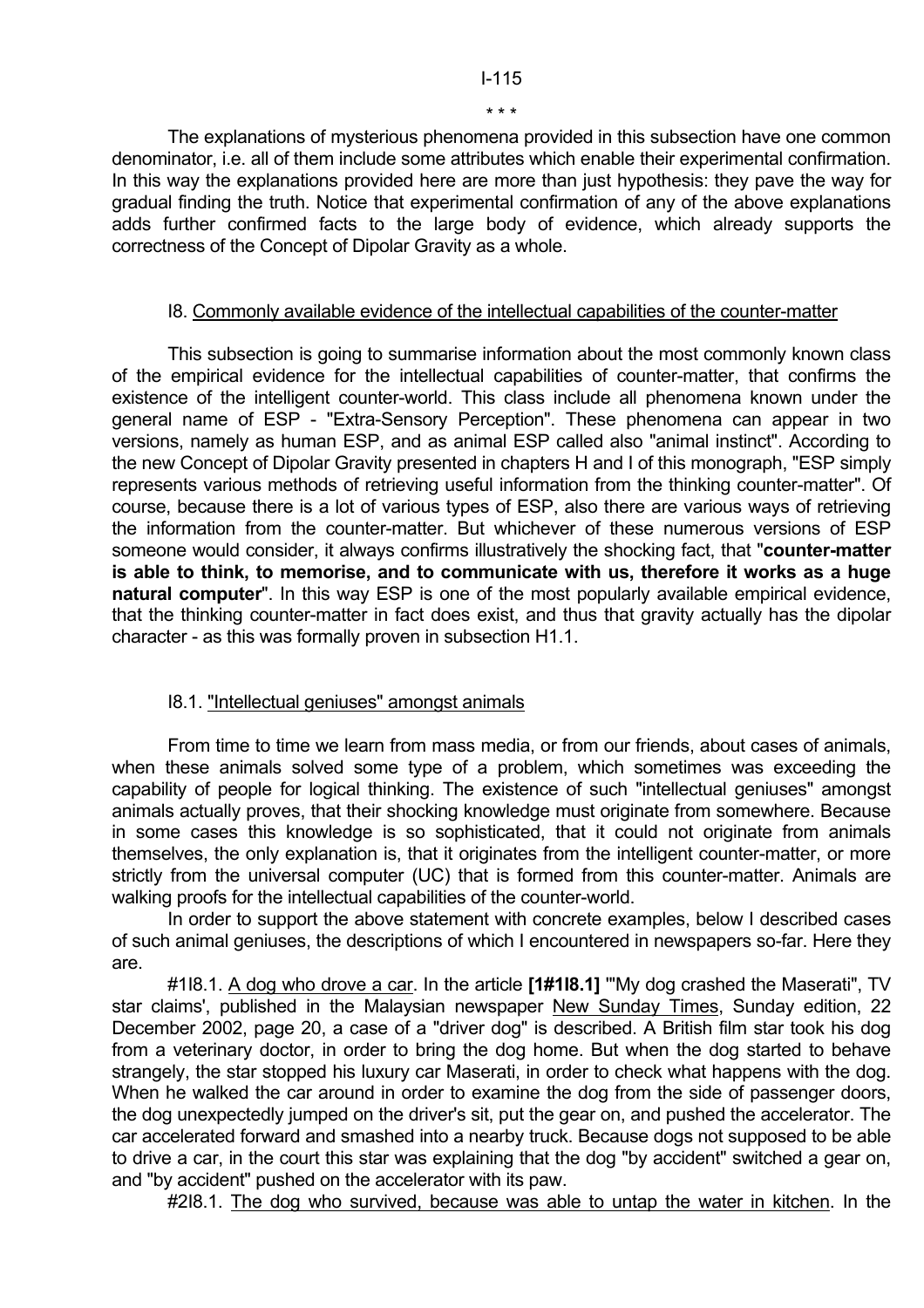article **[1#2I8.1]** "Stray dog trapped 23 days taps survival instinct" published on page 1 of the New Zealand newspaper "Dominion", issue from Saturday, 16 November 2002, an extraordinary case is described, when a dog was locked accidentally without food or water for the period of 23 days. This dog still survived, only because it was able to open for itself a tap with water, thus obtaining something to drink. Of course, because of this untapping of water the dog also demolished the cottage in which it was locked.

 Several further examples of such "animals - intellectual geniuses" is described in subsection I5.4 (especially see there item #4I5.4).

### I8.2. ESP

 The majority of readers may already be familiar with various manifestations of ESP. Therefore, for them, this subsection does not introduce any new information. These readers are welcome to directly proceed to reading subsection I9. From this subsection I8.2 they only need to remember that the substance called here "counter-matter" actually thinks, memorises, and communicates with us in its natural constitution, and that ESP represents the most commonly available evidence for this ability of counter-matter to think, to memorise, and to communicate with us. Of course, also readers who were not exposed previously to any constructive information about ESP, but who simply get entangled in the descriptions from this subsection, are also welcome to skip through subsections I8.2, I8.2.1, and I8.2.2, and directly proceed to reading subsection I9.

 The name Extra-Sensory Perception (or ESP) is assigned to the various methods of acquiring useful information without employing the physiological senses. **Examples of ESP** are: divining pendulum (i.e. the solving of various problems with the use of capabilities of the counterworld to think logically), predicting the future (i.e. the access to knowledge about the future which is available in the counter-world), dowsing (i.e. detection of underground water or minerals through reading telepathic signals that these substances are constantly emitting), psychic diagnosing of illnesses (i.e. reading telepathic messages that the ill organs are continually broadcasting into the counter-world), telepathy (i.e. communicating via the use of telepathic waves), etc. As hitherto no scientific explanation was known for the source of ESP information and for the ways of communicating it to us, there has been a generally bad feeling about ESP. Thus in spite of hight effectiveness of ESP methods, which in many cases exceeded the capabilities of present science, the majority of orthodox scientists qualify them as "scientific heresy".

 The Concept of Dipolar Gravity reveals, that we should clearly distinguish between two categories of actions, both of which presently are qualified as ESP, although according to information provided in subsections H6.1 and I7 they are based on totally different phenomena. The first of these two categories, let us call it "analytical ESP", boils down to the utilisation of "intellectual" capabilities of the counter-matter, especially the ability of this substance to think in a natural state. This category of ESP is utilised to solve various problems that usually exceed the knowledge and intellectual potential of a given user of ESP. Exclusively this category of analytical ESP is going to be discussed in this subsection. In the previous list of examples of ESP, it includes divining pendulums and healing. The second category of ESP, let us call it "telepathic ESP" (or "radiesthesia"), depends on the utilisation of "physical" behaviours of the counter-matter, especially on the perception and reading of telepathic waves which propagate across the counterworld and which are continually emitted by all objects and substances. From these waves the physical information that is expressed with them is later read and interpreted. Thus this category of ESP does not utilise the capability of the counter-world to think logically, and as such is only briefly mentioned in subsections H6.1 and I5.3. On the list of examples from previous paragraph, this category includes radiesthesia and telepathy.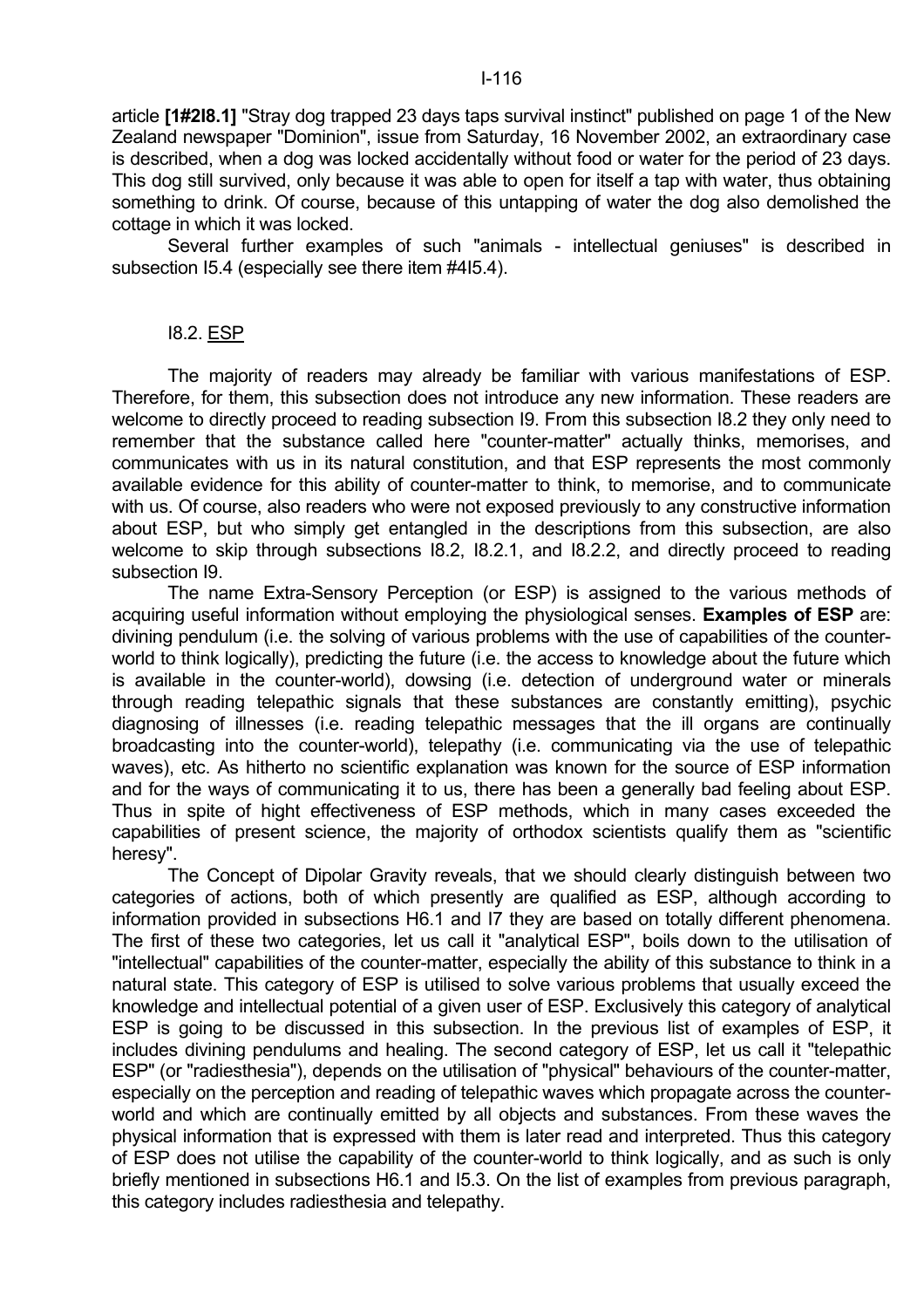The model of the brain as an input-output device discussed in subsection I5.4 provides a perfect explanation for the mechanism of analytical ESP, and for the source of information that analytical ESP allows to retrieve. In accordance with this explanation, analytical ESP is simply a process of acquiring access to the information stored in the counter-world. The mechanism of ESP is illustrated by the new Concept of Dipolar Gravity as an analogy of the whole counter-world to a huge natural computer. This natural "universal computer" (UC) stores complete information about everything that happens in the physical world. The information is nicely packed into handy systems of software files, which take the form of special "registers" that are attached to countermaterial duplicates of all material objects. Each such a "**register**" can be compared to the contemporary Data Base, which completely describes a given object. It stores information about everything that happens to that particular object. This natural Data Base is attached to the counter-material duplicate of this object (not to a physical object itself), means to another copy of this object which is made of counter-matter, and which is residing in the counter-world. Now, ESP is simply the process of retrieving information from this register of a given object. In order for ESP to occur, the human brain becomes a kind of input device which sets the appropriate "accession programs" (in a Universal Language of Thought, or ULT) that carry out a search in the required Data Base. In turn, an output device which intercepts the answers received due to ESP, usually is the entire body of an ESP practitioner. Of course, by being intercepted indirectly by the body, not directly by the mind, the information which is retrieved due to ESP, needs to be exhibited and subjected to interpretation. Thus the way it is exhibited and interpreted, and tools used to facilitate these two activities, are the source of countless differences between individual cases of ESP.

 The above explanation of ESP (which is based on the model of our brain as a input-output device), gives better understanding for numerous unexplained facts about this way of gathering information. For example it explains why ESP inquiry may refer to material objects - not to abstracts. (This is because only material objects possess their own counter-material duplicates and registers in the counter-world). It is also known that in order to inquire about another person, ESP practitioners must possess some material object belonging to that person. Again, according to the Concept of Dipolar Gravity, in order to access the counter-material duplicate and the register, the address of which is unknown, we firstly must find the link (address) to this duplicate through reading data from the duplicate of another object connected to the one searched for.

 There are two types of analytical ESP, which we may call "cognitive" and "involuntary". They differ from each other because the first of them employs, whereas the second excludes the brain in the perceiving of answers. In **cognitive ESP** all replies to inquiries are forwarded straight to the brain, where they are processed and synthesized into the final form. To achieve this, the mind of the inquirer must be in a special state that enables him/her to understand the ULT language (in the normal state our biological brain does not understand this language). This state is very difficult to introduce in typical circumstances. It appears mainly during hypnosis, dreams, exaltation, etc. But some especially sensitive people, called "psychics" or "mediums", are able to obtain it whenever it is required. Probably in the future some training techniques will be developed, which will allow everyone to master this ability. Until then, this type of ESP seems to be closed to mere mortals. Examples of it are: clairvoyance, precognition, and some forms of telepathy which allow the direct exchange of information.

 The second type, **involuntary ESP**, forwards the answer signals directly to the body/muscles of the inquirer, where these signals appear in the form of a involuntary muscular movement, a change in the electro-magnetic properties of the body (e.g. its electrical resistance), or signals send by internal organs (e.g. telekinetic impulses send by pineal gland). Because these effects are not consciously perceived, they are called involuntary. Examples of ESP utilizing them are: dowsing, working with a divining pendulum, and the use of machines for detection of lies (encephalographs). Involuntary ESP can easily be developed by everyone, and the appropriate training techniques is described in subsection I8.2.2 of this monograph. Moreover, it provides much higher effectiveness than the cognitive one, and it can be utilized in practically every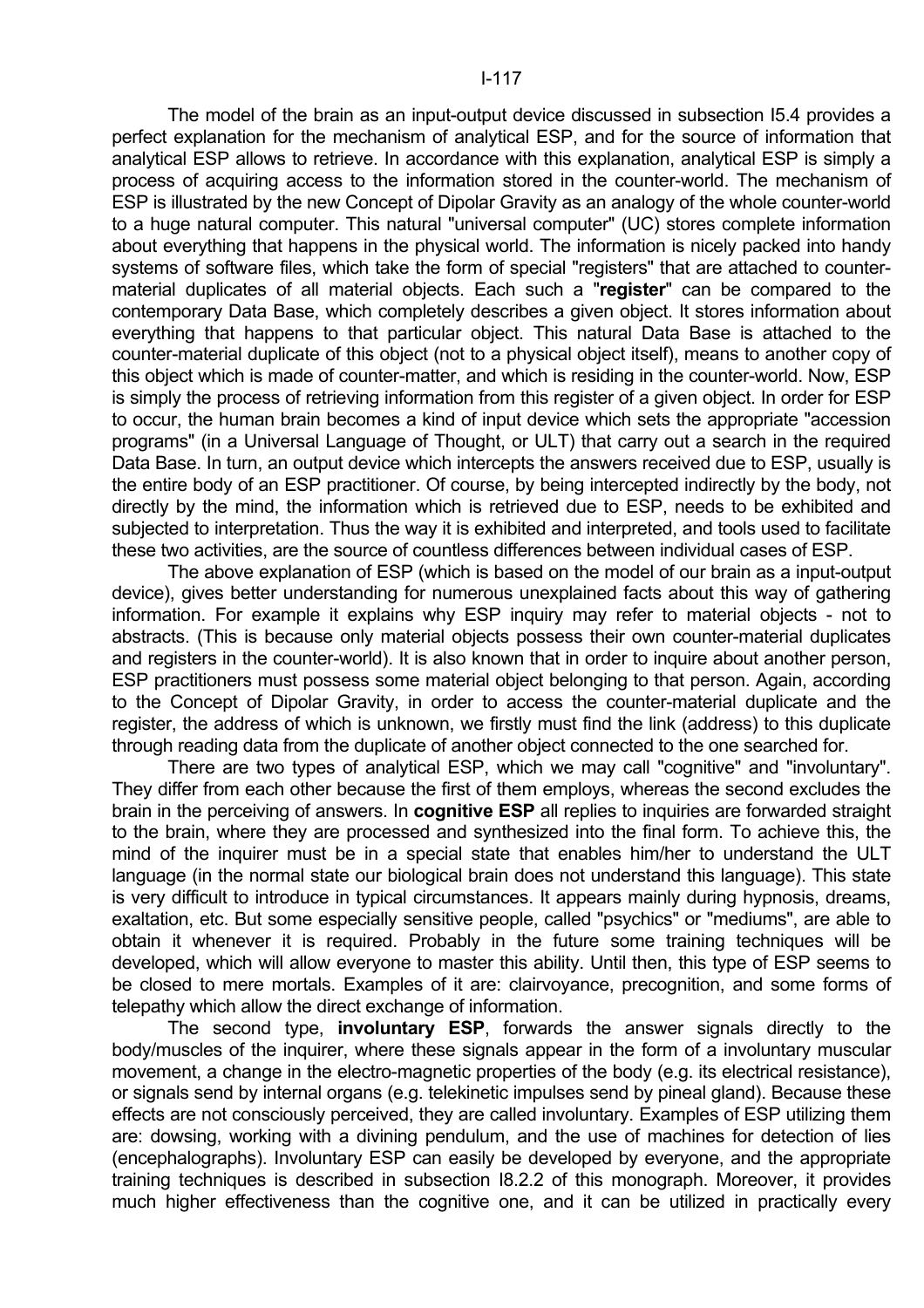application, including such technical areas as repairing cars, designing new devices, verifying new ideas, etc. For this reason, the examples discussed in the rest of this chapter refer mainly to involuntary ESP. But all the deductions and theoretical models (especially the idea of UC - means the "universal computer") presented here, can be applied to both types of ESP.

 **ESP must be clearly distinguished from prayers**, revelations, or whispers of conscience. During ESP we communicate with the intelligent substance, means with the countermatter. This counter-matter processes our ESP inquiries, finds answers in banks of registers that it stores inside of itself, and finally provides us with correct answers to our inquiries. Therefore our communication with the use of ESP have the character of interactions with a huge universal computer ("UC" machine). In turn during our prayers we communicate directly with the most superior programm/intellect in the universe, in this monograph called the universal intellect (UI) while by religions called God. Therefore replies to our prayers have the character of interactions between two intelligent programs, or two intelligent beings.

 The possibilities of ESP seem to be unlimited, although so-far they still remain untapped. It is likely to provide everyone with a direct and free access to the most powerful computer in the entire universe. Perfectly correct information on every form of matter, i.e. on every object, organism, or person, that ever existed or will exist in the entire universe, could be accessed from this source. It is difficult to image how dynamic the acceleration of our progress may be, once we have gained a proper, complete, and reliable mastery of ESP. After all, then the completion of such new inventions, as the Magnocraft, the oscillatory chamber, or telekinetic battery, would not require any physical research, experiments, and developmental procedures. Of course, in our universe **everything must be earned**. Thus also the utilisation of ESP techniques, from one hand is going to save us a lot of time and effort, by providing ready-made solutions for our problems. But simultaneously it is going to require equivalent amount of effort for the development of the reliable ESP techniques. In spite of this, ESP is worth putting an effort to work it out. After all, apart from the providing technical information - which is an equivalent to physical research, it is also able to give us moral information - which present scientific or technical research are unable to reveal. For example ordinary scientific research can give us the design of a new generator of energy. But only an ESP can indicate to us such a new type of energy generator, which is going to be the most beneficial for our health and for the natural environment. Thus in spite that the summary of labour put into inventions accomplished via ESP is going to be similar as in normal inventions, the moral quality of outcomes of ESP efforts is going to be much higher than in traditional methods.

 Unfortunately, in spite of numerous benefits from ESP methods, and in spite of the fact that the majority of water and natural resources on Earth was found with the use of ESP, so far **all efforts of formal proving the correctness of ESP keep failing**. The reason for this lack of formal evidence for the correctness of ESP, is not ESP itself, but interests of evil parasites on Earth - see subsection A3. As this is explained in subsection A3, ESP is one of these numerous directions in our development, in suppressing of which evil parasites are vividly interested. Thus, whenever on Earth attempts of formal proving the correctness of ESP are undertaken, evil parasites send there their invisible saboteurs, who make sure that results obtained are wrong, and thus that our society is kept in fallacy that ESP does not work correctly.

 It should be stressed, that in accordance with the Concept of Dipolar Gravity each person projects part of his/her body into the counter-world. Therefore theoretically speaking each one of us meets all the requirements necessary to successfully develop and use involuntary ESP technique. The only problem is, that as so-far, because of the lack of scientific knowledge about this phenomenon, ESP was the domain explored mainly by mystics and by people who indulge in curiosities. Therefore it was overgrown with unnecessary mysteries, rituals, and contradictive information. Thus, before reliable techniques of utilising ESP are developed, firstly the process of de-mystification of ESP is necessary. For this ESP must be subjected to objective research and verifications.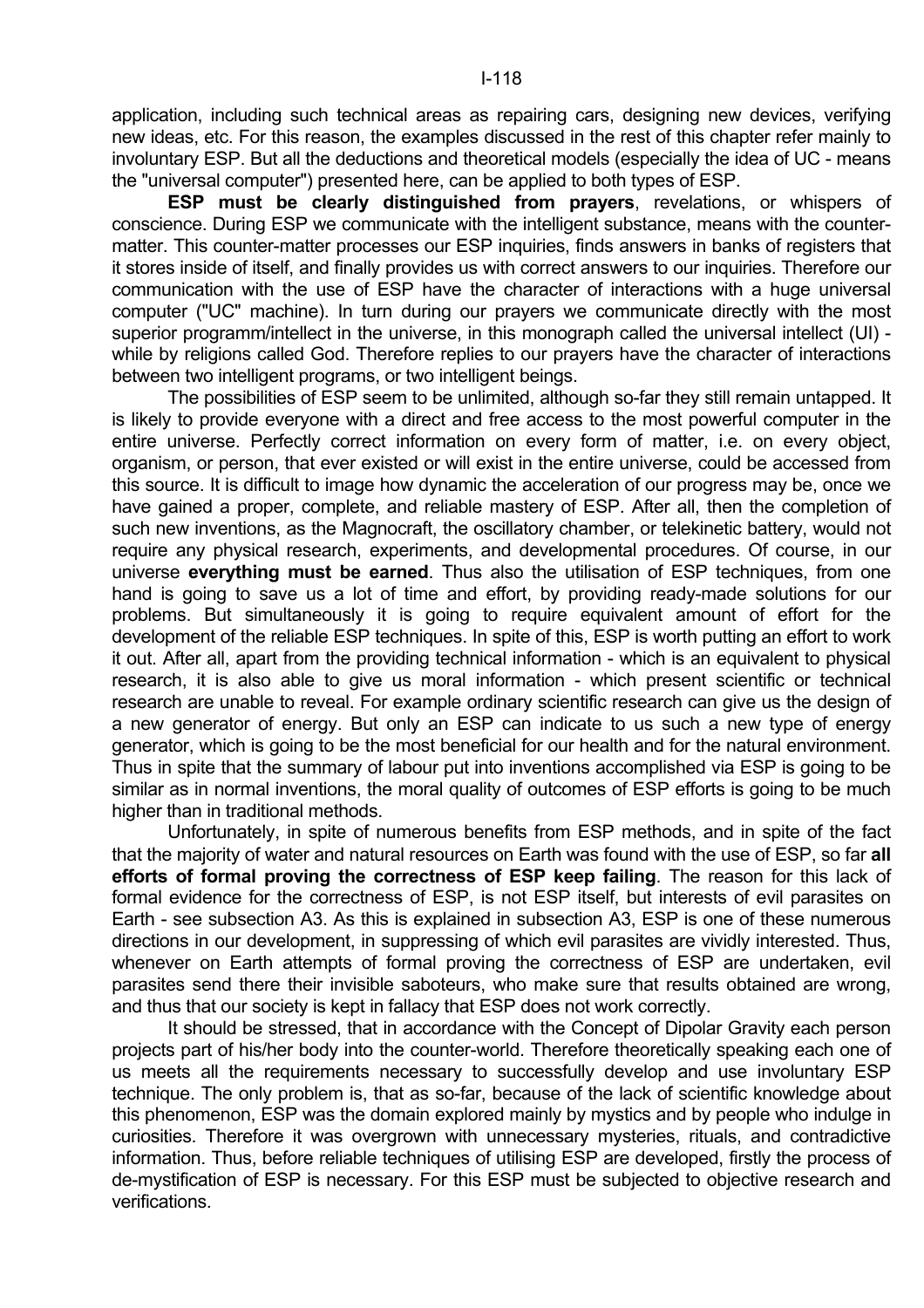In order to practice ESP, some ESP techniques needs to be developed and maintained. These techniques are to teach us how to receive and interpret clearly recognizable ESP signals, communicated involuntarily by our body. Without such signals, the required information, after reaching us, can not be interpreted and understood. Therefore to make ESP work, continual practice is necessary, to maintain the same clear answer signals (in the pendulum-assisted ESP e.g.: the clockwise circulating of a pendulum for the answer YES, a swinging movement for the answer NO, and a counter-clockwise circulating for the answer ERROR IN THE FORMULATION OF AN INQUIRY). Since continual training is required, perfection in ESP can be achieved only by extremely strongly motivated hobbyist, or by people living from it professionally (e.g. dowsers). Only they can afford the time and energy for everyday practice to improve their techniques.

 Out of numerous techniques of involuntary ESP, the greatest potentials for application in science and technology carries "instrumental ESP". Instrumental ESP are all those techniques in which bodies of ESP practitioners are connected to some kind of instrument (pointer) which displays or interprets involuntary signals perceived by these bodies. Present techniques of instrumental ESP utilize very primitive equipment for these pointers (e.g. divining pendulums, divining rods) which have not improved for many centuries. But conclusions from the new Concept of Dipolar Gravity, especially those concerning the electromagnetic manifestation of paranormal phenomena (see subsection H6.1), open the way for utilizing more sophisticated and reliable electronic equipment. Those conclusions indicate that using devices similar to "lie detectors" would increase significantly the reliability of ESP answers.

 Presently most popular technique of instrumental ESP involves the application of divining pendulum. This technique seems to be easiest to master, does not require any sophisticated equipment, is universal, and gives quite reliable and repetitive answers. Its disadvantages include: (2) the difficulty of use in open or unstable areas, where the action of wind or waves disturbs the movement of a pendulum (therefore for confirmation in a natural environment, findings of a pendulum are usually supplemented with the use of a divining rod), and (2) the requirement of continual practice to maintain the reliability of signals. Let us now review the **evidence** that I accumulated so far, which proves the effectiveness of the pendulum-assisted ESP.

 #1I8.2. Water divining on a map. This is one of the most popular applications of the pendulum-assisted ESP technique. In this application the main part of the search is conducted within the diviner's office. A client is asked to draw or to present the map of a searched area. Then, the diviner is completing a ritual in his/her thoughts, which he/she developed during years of practice, and which is aimed at "affiliation", means at linking the register of this map with the register of real land that this map reflects. After this linking of registers is accomplished, the map is "affiliated" with the real area, and thus it represents a substitute of this area. Whatever exists in the real area, or happens in the real area, has its equivalent in the map, and vice versa (the theory behind such "affiliation" is explained in subsection I5.7 which concerns magic). Frequently such affiliation practically boils down to subjecting the map to a special type of feelings, which is generated during the ritual of using a pendulum to orient this map towards geographic north, so that the north on the map points northward also in the diviner's office. The next step is finding and marking on this map the course of main streams of water in the searched area. For each of them the efficiency of the flow, the quality (clarity) of water and the underground depth of a stream is determined. After the client decides which stream he/she would like to exploit, the diviner visits the area and points out its exact location (this time using a divining rod). Further details about this application can be learned from numerous books dedicated to water divining, or from diviners who utilize it practically.

 In the above application of the pendulum-assisted ESP, the drawing of a map is frequently replaced by using an already printed one. But this printed map must be located only on one side of a piece of paper (i.e. the other side should be blank). This is because the information on a map represents an abstraction, whereas the piece of paper on which it is drawn constitutes the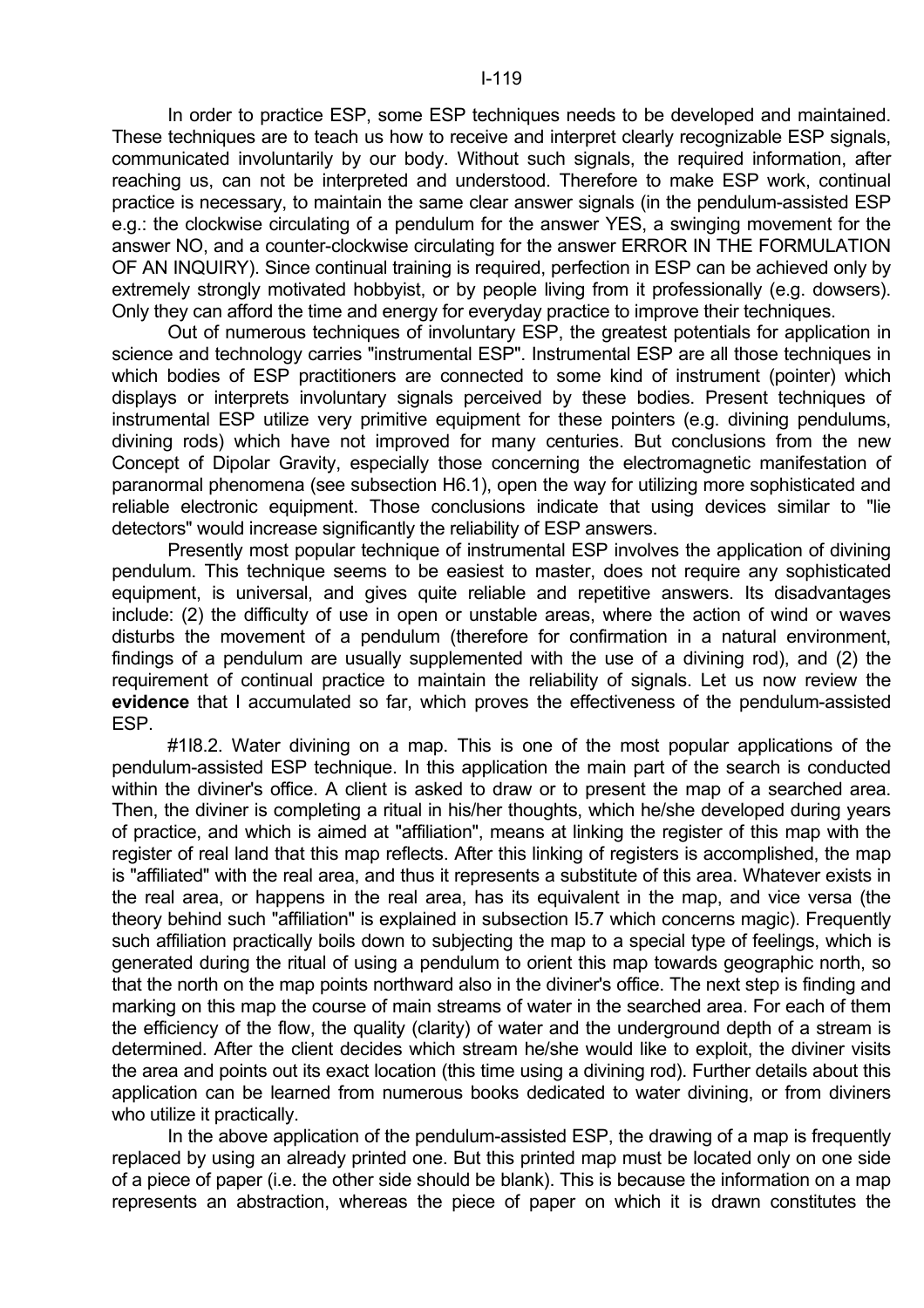material object. So the "register" with data, belongs to this piece of paper, whereas the map is stored only as information written into this register. When a paper is printed on both sides, the "register" contains two sets of information, which can be easily confused by a diviner searching through it.

 A problem with searching mineral resources on maps is that diviners usually know how to "affiliate" a map with the real area, but later do not know, or simply forget to "de-affiliate" them. The result is that later in an unaware manner they may cause to happen for this area so-called "unaware magic" - as this is explained in subsection I5.7. Therefore, in relationship to maps, plans, photographs, and all other objects that were used for any divining activities, or for magic, we should be rather careful - see subsection I5.7.

 It is extremely stimulating to analyze methods of acquiring quantitative information (i.e. efficiency of the water flow, iron content of the water, underground depth of the stream, etc.) used by various dowsers. Each dowser uses a method which differs from that used by other dowsers, but at the same time each one of them meets requirements of the "universal computer" (UC) described in subsection I8.2. Reviewing these methods reminds me looking at computer programs prepared by various students in such a way, that each program applies a different procedure, but all of them access the same Data Base and answer the same questions. An analysis of these methods reveals how accurate and how useful the analogy of "universal computer" (UC) is in describing the ESP phenomena.

 #2I8.2. Minerals divining. Techniques of instrumental ESP, in a way similar to water divining, can also be used for finding other substances, minerals, or objects. The principal requirement in such a case is that the diviner holds in his hand, or looks at a sample of the substance, or at the identifying attribute of the object, that he is searching for. To meet this requirement, diviners frequently use pendulums made of the substance they are searching for. Some of them use a transparent pendulum formed as a kind of bottle into which they put a sample of the searched for mineral.

 The above explains also why a wrongly selected pendulum (e.g. a pendulum made of a substance, the telepathic vibrations of which interfere with the substance that is searched for) can decrease the efficiency of searches for some dowsers.

 #3I8.2. The design of new technical devices. In 1985 I met Mr Alan Plank, a professional dowser - see **Figure I1**. Mr Plank spends much of his spare time quite successfully mining gold in unpopulated areas of New Zealand, for which he utilizes the pendulum technique to locate deposits of gold. For the purpose of this mining, Mr Plank needed a very efficient pump, able to withdraw not only water but also stones, sand and pieces of gold. Everything that industry offers in this matter is not efficient enough, and also the technical solutions used in the commercial pumps are inadequate for the purposes of gold mining. (E.g. propulsion for commercial pumps is usually with electric motors - a system that is rather inconvenient during gold prospecting in unpopulated areas.) Therefore Mr Plank decided to build a suitable pump by himself. Because he is not an engineer, he asked his pendulum for professional help in designing his pump. On a piece of paper he drew the lines indicated by the pendulum. The pendulum also indicated the dimensions and materials. The final construction of his pump was extremely simple. It contained no moving parts, and was run by compressed air supplied from a cylinder or a portable compressor. An hydraulic engineer consulted about the design pronounced that it would not work. But the pump worked perfectly after being built, with the efficiency of about 30 thousand gallons per hour. Mr Plank claims that his design is about 30% more efficient that the Venturi pump, to which its principle of operations is similar. The most unusual aspect in the entire case is that the first prototype of the pump began to work perfectly, immediately after being built. Everyone who deals with the implementation of mechanical designs knows that for each new device it is absolutely necessary to complete a whole series of prototypes, in which every subsequent one is only a slight improvement in relation to the previous, and more faulty ones.

Readers who are interested in learning further technical details about Mr Plank's pump or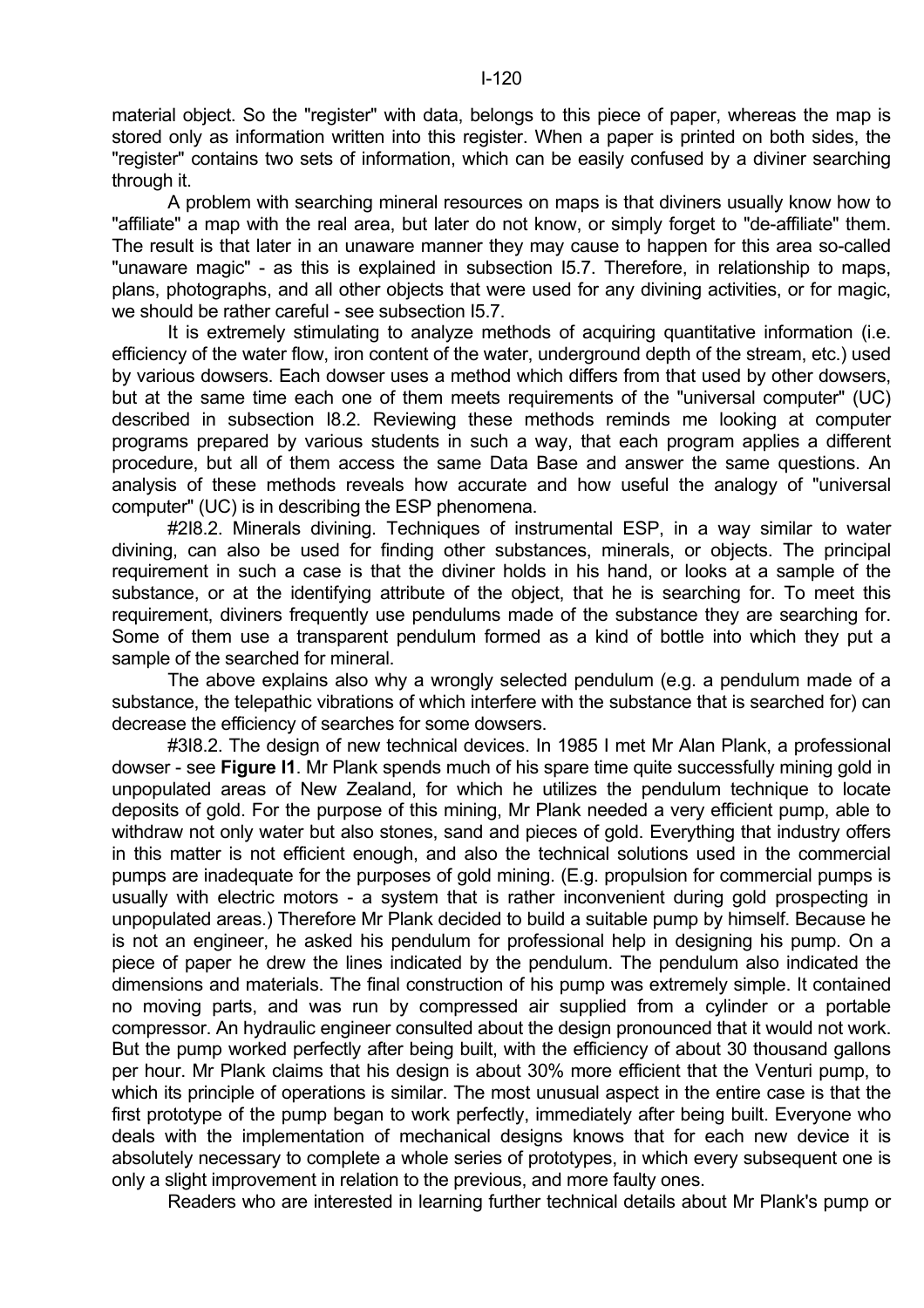his dowsing techniques may contact him at the following address: P.O. Box 7051, Invercargill, New Zealand.

 #4I8.2. Machine diagnostics. Some dowsers use a pendulum-assisted ESP technique to locate the cause of malfunctioning in a particular machine. If they do not know the construction of a checked device, they use a drawing of it (printed on one side of paper only!) presenting every internal detail. If they know the structure of a diagnosed machine, they work directly on it. To find the cause of malfunctioning they concentrate on it, element by element, asking the pendulum about its state, until they locate the problem. It is claimed that a diagnosis of cars conducted by the pendulum method can be just as precise as one performed by sophisticated electronic equipment. Examples of practitioners who utilize the above application are: Mr Alan Plank of New Zealand and Mr Wojciech Godziszewski, ul. Szczecinska 32/7a, 72-003 Dobra, Poland.

 #5I8.2. Illnesses diagnosing. The pendulum technique is also frequently used for the location and recognition of illnesses and for curing them. The location of an illness is conducted in an identical manner to the location of malfunctioning in a machine. For the cure, each practitioner uses his own method. An example of practitioner who pursues the medical application of the pendulum technique is: Mr Wojciech Godziszewski of Poland.

 $\star \star \star$  The above examples present only a few of the numerous applications made possible by the mastering of a pendulum-assisted ESP technique. Unfortunately, to utilize the potentials of ESP as a scientific tool, a lot of work still needs to be done. Our use of these abilities to-date has been based more on the empiric discoveries of individual hobbyists, and on the enthusiasm of some devoted practitioners, than on solid research or proven methodologies. To transform these spontaneous experiments into a reliable tool of scientific investigation, new devices and methodologies need to be developed, and the subjective factor needs to be removed, or at least significantly reduced. All of these can be achieved only in an atmosphere of recognition and approval of the triple composition of our universe (i.e. for the independent coexistence of the material, counter-material, and virtual components of our universe). But the effort of promoting new attitudes and intensifying the research on ESP techniques is worth pursuing, as there is a body of evidence indicating that the mastery of ESP may save a lot of unnecessary experiments, errors and expense in the completion of new technical devices (consider the invention of Mr Plank's pump). Let us hope that disclose of facts presented in this subsection is a significant step forward in the right direction.

### I8.2.1. A theoretical model of ESP, the universal computer (UC), and ULT

 Generations of ESP practitioners have accumulated empirical observations concerning the potentials and limitations of this method of acquiring useful information from the counter-matter. But hitherto there was no theoretical model available, that would provide a tool for the clear prediction of what is possible through ESP, and how it should be achieved. I would like now to introduce such a model, which is to be called here the "universal computer (UC)".

In order to explain what the UC is, it can be described as "a natural computer of an enormous processing power located in the counter-world, which furnishes all ESP practitioners with the information that they inquire about". But if we use a more precise explanation, then UC is "a collection of intelligent attributes of the counter-matter, which reacts on inquiries of ESP practitioners and provides these practitioners with replies searched for". The new Concept of Dipolar Gravity explains, that the counter-world filled up with the intelligent counter-matter, is a kind of a huge natural computer, which is almost unutilized, thus which is rather "bored" because of the lack of tasks awaiting the completion. Therefore this computer cannot wait to be able to serve to someone by the completion of a task forwarded to it for the execution. Thus whatever program is forwarded to this powerful computer, it is immediately completed. This UC executes all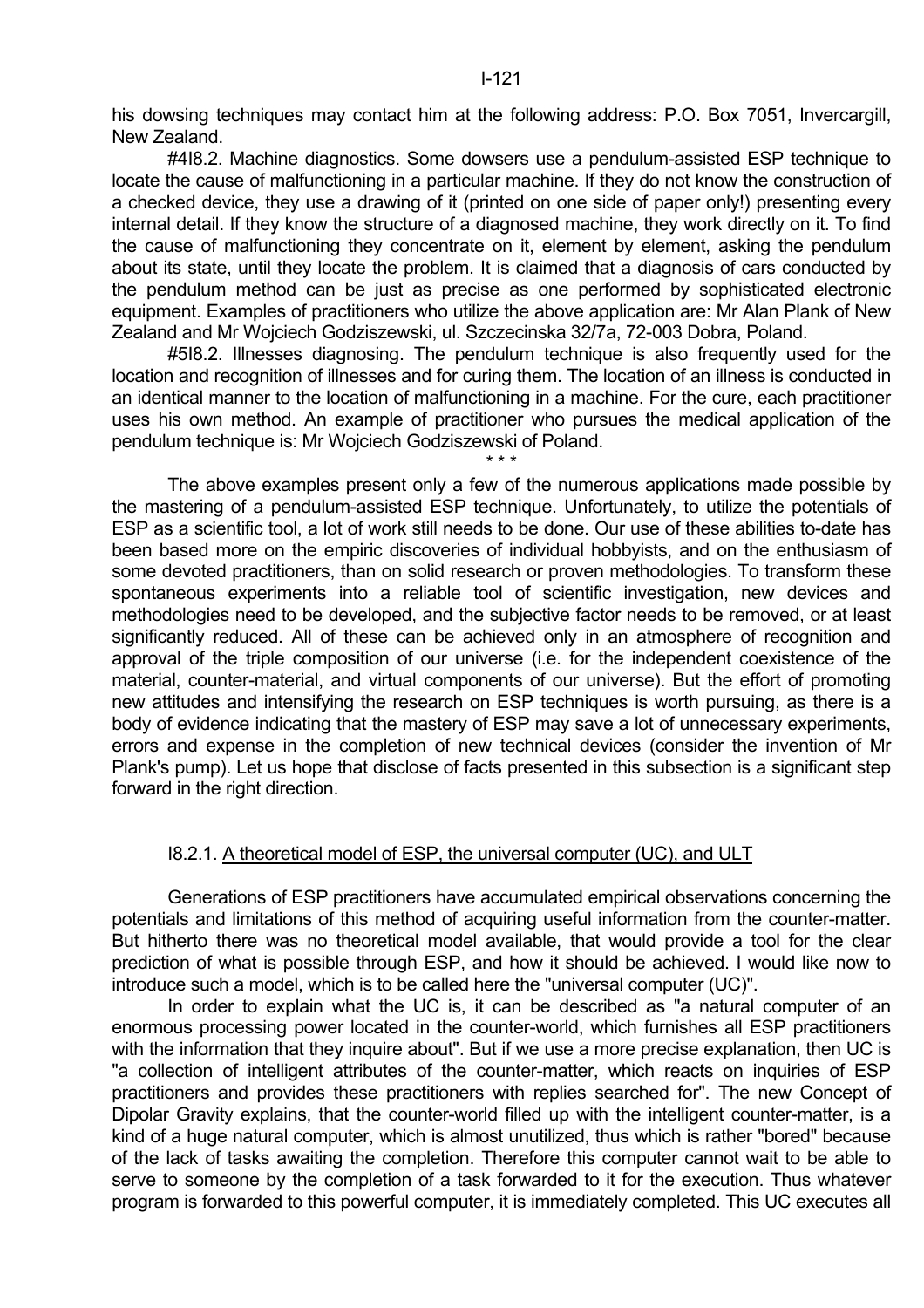programs that are forwarded to it, no matter what is their origin, including into this number also programs containing inquires for the information, which originate from people practising ESP. Unfortunately, this powerful computer has its own rules of "programming", and in order to correctly utilise it, one needs to know these rules, and to formulate his/her own programs according to them. After all, this computer is not an intelligent being (i.e. the universal intellect), but only a super-powerful computer hardware, in which, amongst others, the universal intellect also resides. Thus it (i.e. this computer - means UC) is capable of completing only such programs, which were formulated in a manner that it understands. In order to summarise the above deductions with the use of computer terminology:

 "UC is an extremely powerful natural computer (but only the hardware part), the operation and capabilities of which are equal to the operation and capabilities of the entire thinking countermatter of our universe". But this computer is not allowed to interfere with the programs which reside in it permanently (type of the "universal intellect") nor is allow to enable outside entities to utilise these programs easily. Therefore the UC is eager to complete only these tasks, for which a given ESP practitioner forwards own and operative programs for execution. The UC has free access to all registers contained in the entire counter-world. Thus it contains in its storage the detailed and complete data registers for every material object that ever existed or will exist in the entire universe. A given ESP practitioner is allowed to access in his/her programs the content of these registers. But UC does not have separate files (registers) for principles, concepts, and other non-material abstractions. Therefore it does not understand inquiries referring to them, unless these inquiries are referred to the specific objects, in which these abstractions are stored as their descriptive data. The UC conducts all processing instantaneously, independently of how distant in space or time is the object whose register is being searched for to complete a given processing. The UC understands and executes inquiries formulated in a human language, because when a given person thinks of something in the human language, the same matter in the counter-world is expressed in the ULT language. It inputs the processing commands straight from the brain of an inquirer, when they are still in the form of thoughts. The UC is able to perform any type of operation that other computers can do, and the results of its processing are always correct.

 The UC is only a natural computer, means it is composed only of "hardware" that was formed from the counter-matter capable of thinking in the natural state. The UC is able to execute every program that is forwarded to it, but normally it does not allow to use in ESP inquires any of the "souls/intellects" that would understand the intentions behind subsequent commands. Thus, if we do not pre-program of an ESP inquiry in the manner that is understandable to this UC, than the UC has no its own ability to translate this inquiry into the form that is compatible with its operation. In case of utilising UC, the ESP practitioner must formulate at thoughts level - with the use of ULT language, instructions that are UC compatible, which interactively direct the process of searching for the required information. (At this point it should be again reminded, that UC cannot be confused with the universal intellect "UI" described in subsections I3.1 and I3.3. The universal intellect is hierarchically the most important "program/intellect" that resides in UC, while UC is only the "hardware/machine" which allows various programs/intellects, that inhabit the universe, to reside in it and to operate in it.)

 The introduction of the model of ESP called here the universal computer, or UC, allows us to predict easily the operation, possibilities and limitations of every form of ESP. Each problem that could be theoretically resolved by UC, may also be empirically resolved by ESP, and the formulation of a problem for ESP must also be identical to that required for UC. This means practically, that perfection in ESP, requires a mastery of the same rules and principles, that are used by computer programmers working with first prototypes of new computers - means with the prototypes which still do not contain any programs but only are loaded with files and Data. Therefore, for professionalists in ESP, and for investigators of that phenomena, appropriate courses in computer programming would be extremely valuable.

From my research to-date it stems that the concept of UC seems to be a key to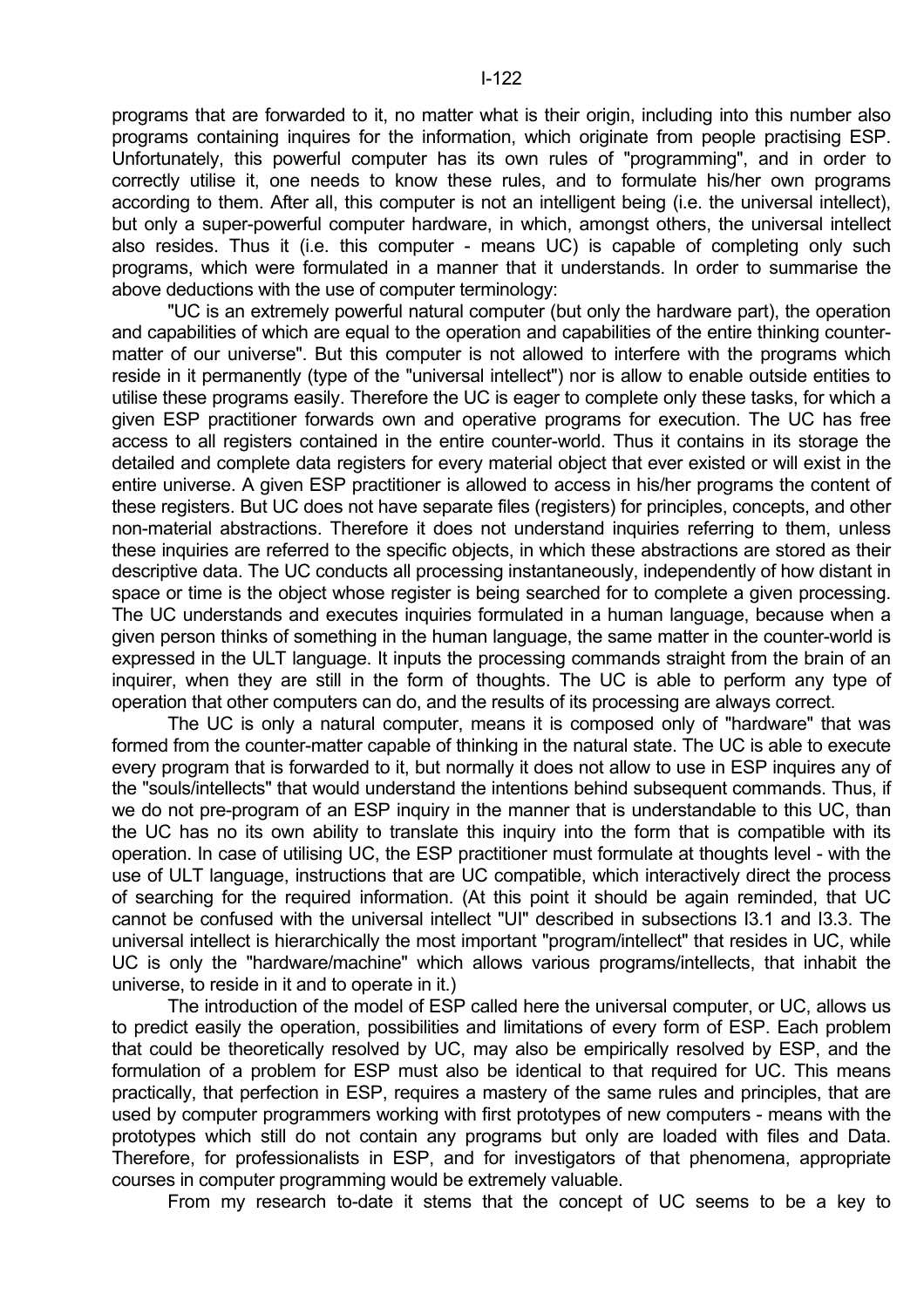understanding, developing, and mastering of ESP. To realize how helpful it can be, below are listed some of the vital attributes of ESP explained on UC examples. Those readers who have already had some experiences with ESP, when reviewing the descriptions that follow, will appreciate the benefits provided by the idea of UC. For other readers these descriptions will perhaps reveal that ESP is only one more of our natural abilities, which instead of being ignored or derided, should rather be investigated and utilized.

 #1. We are born completely equipped as terminals for the UC. Our brain is the input device, which transmits our wishes, intentions and inquiries, formulated in the Universal Language of Thought (ULT). Our entire body is the equivalent of the UC compatible output devices, that intercept and display the information received back. In some forms of ESP, additional equipment is used (e.g. pendulum, divining rod, etc.) which performs the function of a pointer that helps to exhibit and interpret the answer signals intercepted by the body. For this equipment NO special "magical" requirements are imposed. It only needs to suit the type of involuntary signals developed individually by the body of a particular user. A potato suspended on a string, or a branch from the nearest tree, in the hands of experienced user will provide the same correct answers as the most sophisticated divining pendulum or rod.

 #2. There exists a kind of Universal Language of Thoughts (called here ULT - see subsection I5.4). It is used by the entire universe. This language is utilized by the counter-matter for expressing all information recorded within the software registers. Our entire thinking process is conducted in this ULT, and all other living creatures also use this language. ULT is a language in which we formulate our ESP inquiry. ULT does not correspond to any human language, and when we talk, our thought expressions are automatically translated from ULT into the spoken language. Sometimes we recognize that we know something in ULT, but we have forgotten the appropriate word in the spoken language. Also many people who have changed their country and language very clearly experience that their thinking occurs in some kind of universal language, which is different from those which they use for speaking. An illustration for ULT from the UC model would be a machine code (machine language) in which contemporary computers "think". This machine code differs from the programming languages in which the same computers communicate with their environment (with programmers).

 #3. Every ESP inquiry must be formulated in the same unambiguous and resolvable way, as do the inquiries to an empty computer, which still does not contain any programs but only data files. It must refer only to recognizable material objects, whose registers need to be searched to resolve the problem, and also it must clearly describe the kind of processing that should be done. Correct ESP inquiry may not involve any processing of abstractions, concepts, or ideas, as these do not have in the counter-world their own files called here "registers". For example the question: "What is the temperature of this room expressed in Celsius degrees?" contains an abstraction (Celsius degrees), and therefore the UC would not be able to understand it, nor to answer it correctly. But the same inquiry formulated in another way such as "What would be the temperature reading on the thermometer in my office, if this thermometer was hanging on the wall of this room?" will receive the correct answer expressed in accordance with our first intention (provided that the indicated thermometer from our office is really scaled in Celsius degrees). As it is impossible to eliminate completely mistakes and "bugs" in the formulation of our inquiries, every ESP user should develop a clear signal meaning "NO REGISTER AVAILABLE". The lack of such a signal puts ESP inquiry in the situation of a wrongly programmed computer (UC), which for invalid inquiries which refer to a non-existing file, must still provide some answers (in accordance with the programming rule "garbage in - garbage out"). ESP seems to operate perfectly - if the answers are wrong the reason most frequently lies in a faulty application of it.

 #4. Because of the instant operation of UC, the ESP reply which is shown currently, always concerns the most recent **thought-level inquiry forwarded to UC**. People who are not aware of this rule, are going to claim that ESP provides them with wrong answers. For example someone on Thursday was issuing a wrongly formulated ESP inquiry stating: "is Thursday today"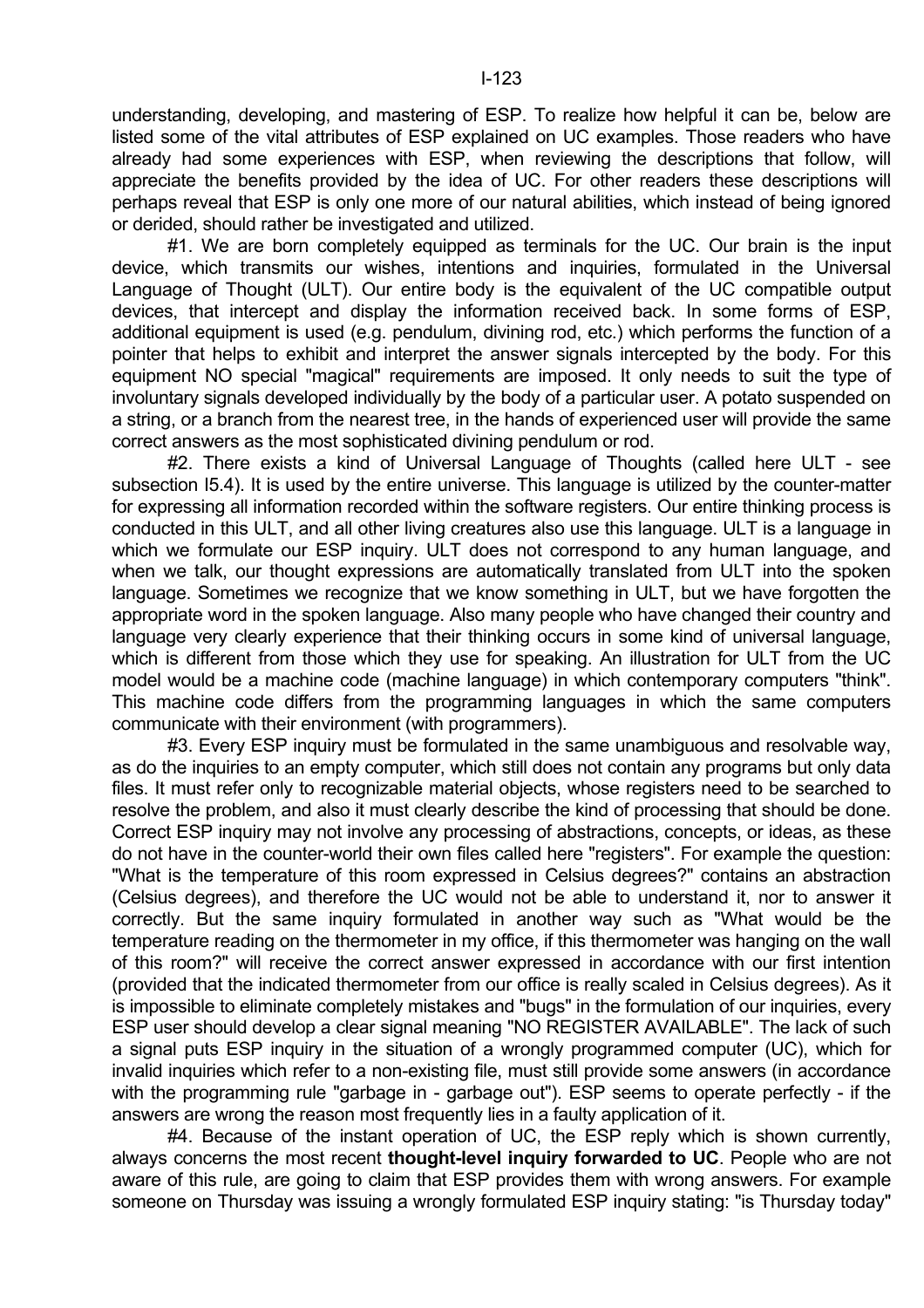(the inquiry is wrong because it is referring to an abstraction - i.e. to a day of week - Thursday, not to a physical object which has its own "register" to be searched through). Because of the error in this inquiry, the reply displayed cannot be interpreted neither as YES nor as NO. While observing the indecisive behaviour of the pendulum, the inquiring ESP practitioner without even realising this, is asking an additional question in an unaware manner. This additional question may read for example: "should I interpret these indecisive movements of the pendulum as YES". In reply to this unrealised additional ESP question, the UC immediately shows the reply NO. At that moment the inquiring ESP practitioner is interpreting this second reply, as the reply to his/her original question (without realizing that this original question was later invalidated by the unaware additional question), and comes to the conclusion that the UC wrongly indicated that "today is not Thursday".

 #5. All types of data processing that are possible in our computers, are also possible in ESP. To achieve a particular type of processing, it is only necessary to provide a thought-definition of what actually should be done. The above also means that the types of inquiries unanswerable to our computers (e.g. formulation of new ideas), are non-achievable through ESP as well.

 #6. Every object referred to in an ESP inquiry must be unambiguously identified and easily recognizable among the billions of similar objects existing in the entire universe. Such a strict identification of THE considered object enables UC to search in the right register. Otherwise the reply comes from a wrong register.

 There are only two ways of identifying the objects: (1) the inquirer must know them personally and imagine their appearance, or even better - look at them, at the moment of inquiring, or (2) the inquirer must think of, or look, at another object that has a material connection with the subject of inquiry, and therefore the searching of the latter register will provide the link to the searched-for object. The second object, which enable us to trace the register of the main object of inquiry, is called an ID key. In the case of an inquiry about an unknown or absent person, the ID key can be any object that have a direct link with this person, e.g. his/her photograph, hair, blood sample, a letter, a signed cheque, or any personal belonging. Again it should be stressed here, that the ID key cannot be an abstraction (e.g. a spoken name, or a spoken description), as abstractions do not have their own registers that could be searched in order to find out the link to the register of a person being sought.

### I8.2.2. How to develop a simplest pendulum assisted ESP technique

 In my opinion the biggest problem with present acceptance of a pendulum assisted analytical ESP, is the fact, that this capability is usually practised by people who typically are referred as "eccentrics". In turn non-typical behaviour of such people frequently discourages their environment to inquisitive approach of the subject of ESP. In addition to this, when a mere mortal tries to more exactly examine any form of ESP, then immediately from the very beginning he/she encounters such a powerful dose of mysticism and unexplained recommendations, that usually gives up after several first attempts to master this empirical skill.

 On the other hand, if someone removes the screen of mystery from ESP, then it turns out that principles of it are usually very simple. Actually everyone can master it, and effectively use in the everyday life. In addition, it is now sufficiently explainable in a rational manner, that almost everyone can understand how it works, and why it works. In order to provide here the rational and de-mystified descriptions of the technique for awakening our natural ESP capabilities, herewith I am providing a starting exercises, which initiate this sleeping ability. After mastering these exercises, the full utilisation of ESP capabilities is than only a matter of practice and continuous training.

Before I encourage to try on ourselves the technique of ESP development, I should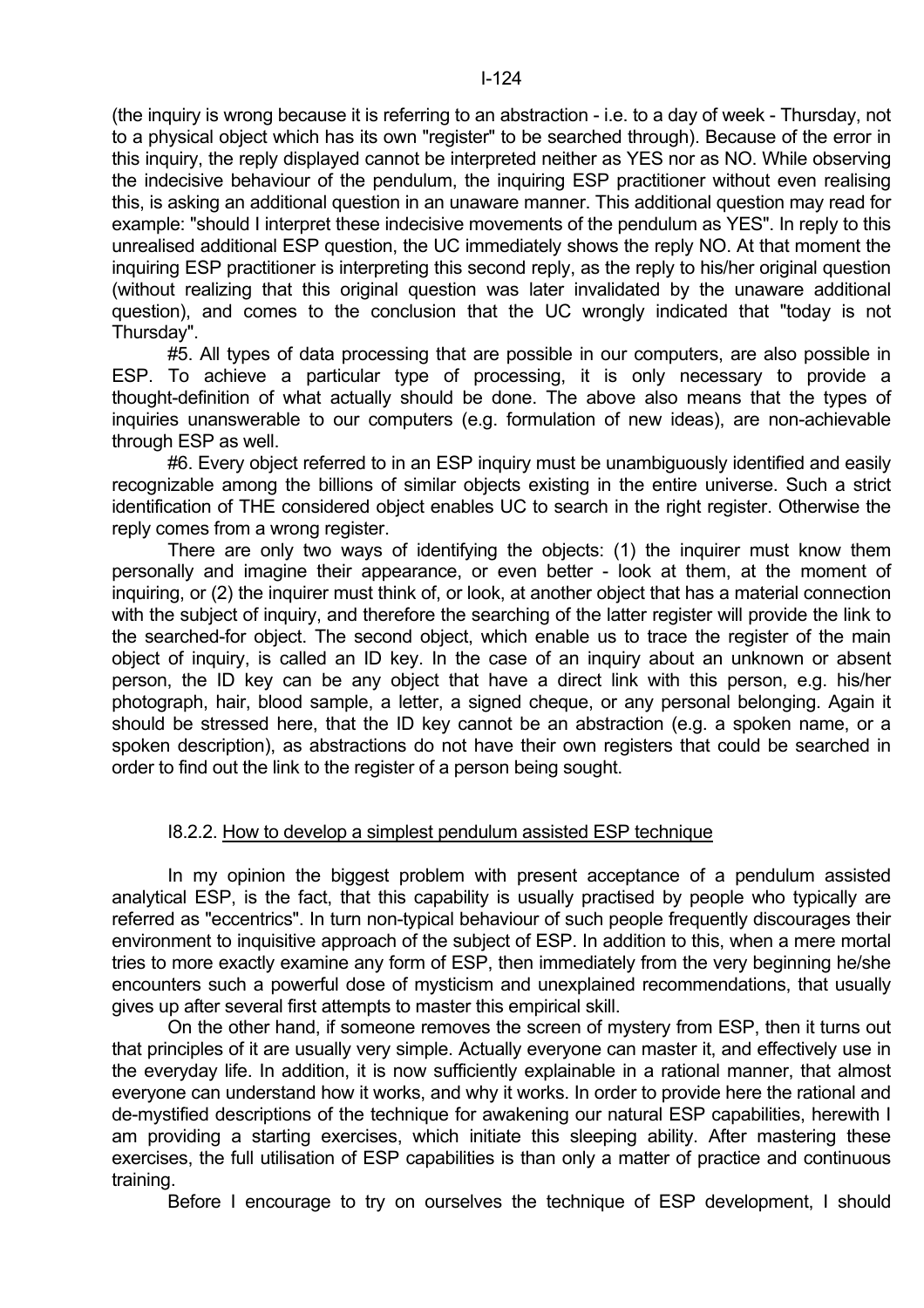mention that ESP belongs to one of the most quickly disappearing skills. From my personal experience it is obvious, that even the most fully awaken and effectively utilised ESP, disappears almost completely after around one year, if it is not supported with an everyday training and continuous practice.

 To develop a pendulum-assisted ESP technique, one must start with preparing, or purchasing, a divining pendulum. This is an extremely simple activity. Although if someone reads the existing literature on this subject, or asks opinions of so-called "experts" in radiesthesia, than it immediately grows to the size of a large problem. At the time of searching for such a pendulum it is worth to realise, that in the sense of function this pendulum performs only an ESP equivalent to pointers in a clock. (I.e. these pointers can be prepared practically from any material - even from a potato or straw, under the condition that their shape and the manner of assembling does not spoil the accuracy with which the mechanism of this clock works.) ESP signals are intercepted by the body of a practitioner, not by this pendulum. Thus, the pendulum is only to make obvious what the body intercepted. Any bullet-shaped object suspended on a thread, which was not used before for this purpose, will excellently perform this function. If there is nothing better available around, a heavy needle, a ring, or a pendant, should do. Professional dowsers are very strict in not allowing other people to use their pendulums. The Concept of Dipolar Gravity seems to justify this behaviour. It indicates that information about the interpretation of the answer signals can be stored in the pendulum's register. So, if the pendulum was/is used by someone else, who utilized/s a different set of signals, his/her interpretations of signals will be recorded on top of ours, causing confusion in all subsequent applications. Therefore to succeed with the completion of these exercises, we should make sure that the object we have chosen for the pendulum, was not used ever before by someone else for the same purpose. Also, if we exchange the pendulum for a new one, we should repeat the development procedure from the very beginning, in order to record into the register of this new pendulum the interpretations for our answer signals.

 The first stage of our exercise is to develop signals "NO" and "YES". We begin with the development of **signal NO**. For this purpose we utilize a bio-field induced by the blood transfer in our veins. To induce this signal we suspend the pendulum over the veins in our left wrist, holding the thread in our right hand - see part (a) in **Figure I2**. The flow of our blood induces the pendulum to swing forth and back along the veins. To check that the line of pendulum's swinging follows the direction of the blood flow, we slowly change the angle of our left hand. The plane of the pendulum's swing should adjust to this new course of veins.

 To develop the **signal YES** we utilize the change of bio-potentials appearing between our left thumb and forefinger. Positioning these fingers into the "U-shape" we form the bio-half-circle, which will be followed by the pendulum. When the pendulum is suspended in the centre of this U, it starts to circulate in clockwise direction - see part (b) in Figure I2. In future we are to interpret such a circulating movement as a YES answer.

 The readers who have used a pendulum before, and have already developed their own (different) NO/YES signals, should continue to interpret these signals in the manner they were originally defined.

 After successfully developing NO/YES signals, we can begin the second stage of our exercise, aimed at utilizing these signals to answer our questions. To accomplish this we use two reversed saucers, under one of which we **ourselves** place the sought object. Then we suspend the pendulum above this saucer and, visualizing the object in our minds, we ask whether the object is hidden there (we must remember though, to formulate our question so that it does not refer to any abstraction, but solely to material objects). The pendulum should answer YES by circulating in a clockwise direction. Now we suspend the pendulum above the other saucer and ask the same question. The pendulum should swing in a straight line displaying a clear NO signal. Such simulated inquiries should be repeated until the formulation of our question will induce an instantaneous signal of the correct answer.

In the third stage of developing our ESP technique, we conduct exercises with the same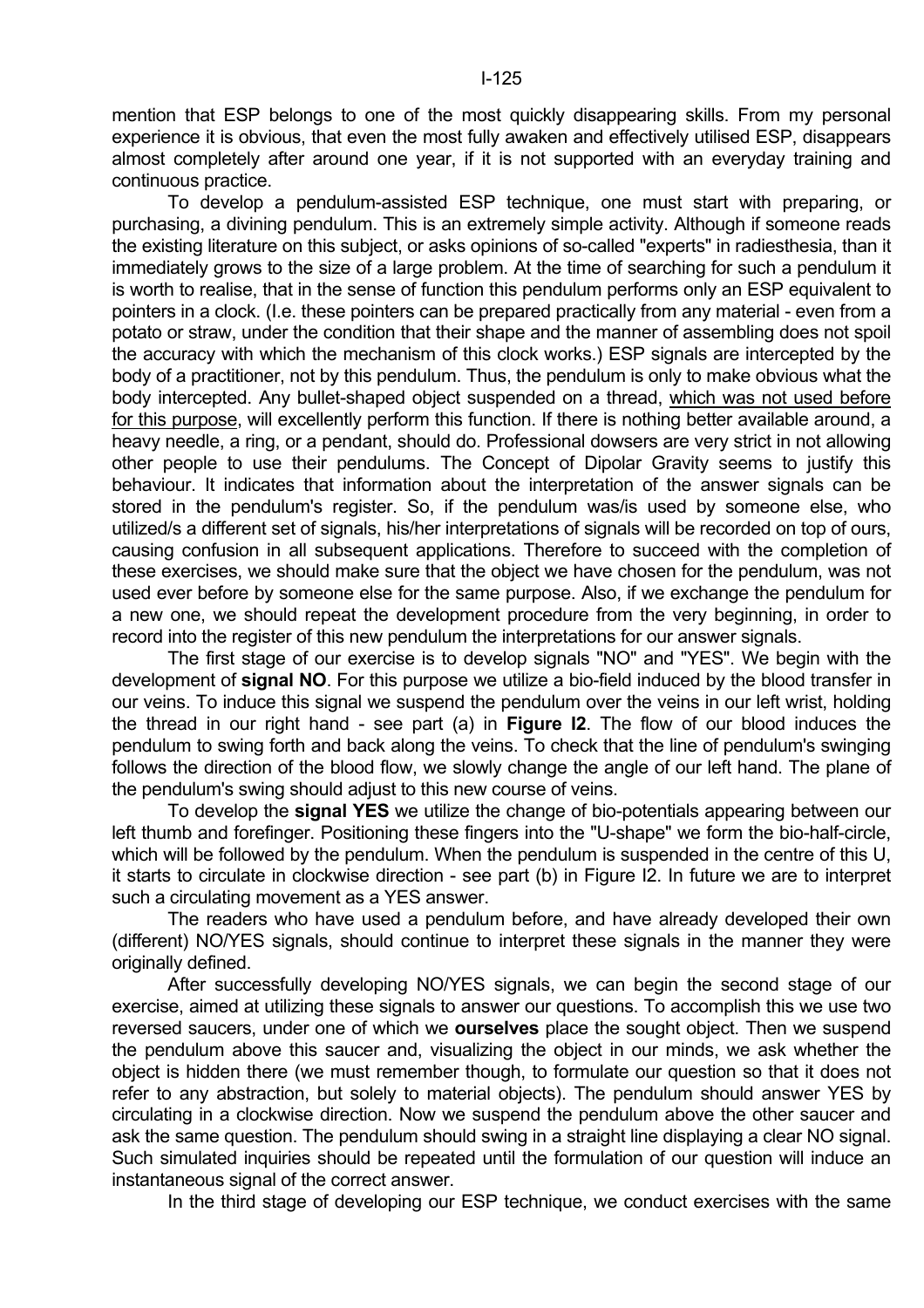object, but this time hidden by someone else under **one of three** sources placed upside down on a table. Now we learn how to concentrate and what kinds of psychic processes lead to the correct answers. The score will initially oscillate around the probability level, as we are still learning the technique. During the exercise we should try to detect, identify and memorize all these processes occurring within us, which lead to the correct answers of the pendulum. Therefore each time we score a hit, an analysis of our inner experiences should be conducted. We should repeat the elements recognized in such an analysis in our next approach. Similarly, when we miss, we should deduce what distracted us and then in the next approach we should try to avoid it. The most destructive tendencies which we must learn to eliminate at this stage are the attempts to guess, using our logic, and the temptation to change the interpretation of the answer signals. Logic will try to tell us where the object is (usually wrongly!), but we must make an effort to ignore any such logical suggestions. Also, when we miss, we will have the temptation to reverse the interpretation of NO/YES signals. We are not allowed to do this and we must keep firmly to the meaning of these signals originally decided upon. If the signals seem to not work and such a temptation becomes strong, we should repeat from the very beginning all three stages of our development procedure. We should continue the third stage of our development, described in this paragraph, until we become aware that the correct signals from the pendulum are always accompanied by the unique feeling of "inner satisfaction". When we learn to recognize this unique feeling, out technique is finally developed.

In the development of this procedure, it is extremely important to choose correctly the object to be hidden under saucers. It should be something unique, possibly existing in the entire universe in one copy only, easy to visualize, having an agreeable shape, inducing pleasant memories, and made of a different substance from that of the dishes under which it will be hidden and from our pendulum. It would be a big mistake to choose a coin, as there is a lot of similar coins in the world, so when visualizing it, our mind could approach the wrong register (for example the register of a coin from our purse, instead of the one hidden under a saucer).

 One of the most useful skills that we gain after mastering the pendulum assisted ESP, is the ability to determine someone's level of moral energy, means to determine for a given person the value of the coefficient which in subsection JD1.6.1 is marked as "µ". In order to determine this level, firstly we need to calibrate our pendulum. We use colours for the purpose of this calibration - for example we use a palette having rectangles painted on it in various colours, that we can receive from paint shops. Such a calibration of the pendulum depends on painting various colourful points on the string from which this pendulum is suspended. These colourful points mark lengths of the string, at which the pendulum is getting into the resonance with a given colour. (Means at which the oscillations of this pendulum are the largest, when it is suspended above a piece of paper painted with a given colour.) It is worth to notice that the same colour is going to have on the length of a pendulum's string several points of resonance (usually two or three). The length of the string contained between two subsequent points painted with the same colour, represents the "scale of sensitivity" of a given pendulum. The lighter a given pendulum is, the longer its "scale of sensitivity" is, and thus also the more precise its indications are. Unfortunately, below a certain weight, pendulum starts to loose its sensitivity because of the influence of friction with the air, and influence of motion of the air. Thus for every person there is a specific optimal weight of the pendulum, which provides the greatest sensitivity. Around the length of the thread, which we hold the most frequently, we firstly need to find two boundary resonance points, which resonate above the colour "green". These two points represent the edges for our calibration scale. Exactly in the centre between these two points of resonance with the colour green, a very important third point lies, which corresponds to so-called "negative green". The pendulum held in this point of "negative green" is going to resonate after it is suspended above any moving water, e.g. after being suspended above a glass, which contains spinning water (that we steered with a spoon). Between this "negative green" point, and both "green" points, there are points on the pendulum's string, which correspond to resonances with all other colours. For example in the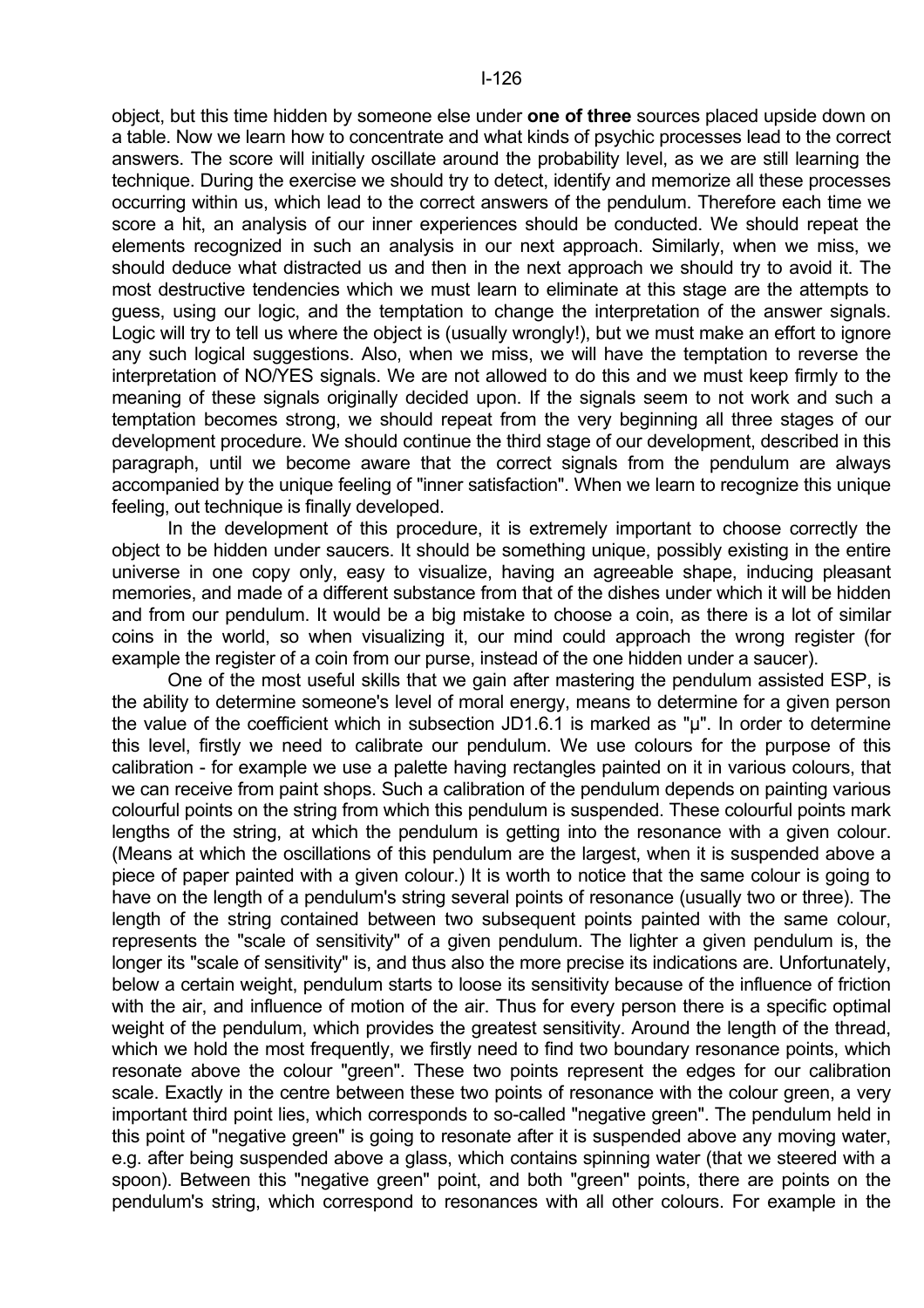lower half, approximately around the centre, there will be a point for red colour, while in the upper half, there will be points for colours of steel (greyish) and blue. Now, when so calibrated pendulum we suspend above someone's hand, it starts to resonate at the length of the string that is equivalent to one of these colours. The closer this resonance point for a given person lies to the green colour, the higher is "µ" of this person. In turn the further this resonance point for a given person lies from the green colour, and the closer to "negative green", the lower is "µ" of this person - means the less of moral energy this person has accumulated.

 Although the above developmental procedure was designed for a pendulum-assisted analytical ESP, similar set of exercises can be used for any other kind of instrumental ESP. Therefore people having some mastery of electronics, perhaps should try to build their own devices similar to "lie detectors", and then initiate with these devices pioneer research on the development of "electronically-assisted ESP".

#### I9. To conclude descriptions of intelligent mechanisms of the counter-world

 This monograph realises that times of choices are arriving to Earth. Every inhabitant of our planet sooner or later is going to be forced to stand by one of two possible sides, and then to support actively his/her side. The choice is only between two poles or two options, namely between the totaliztic pole, and the parasitic pole. Literally everything that surrounds us, gradually gravitates towards one these two poles. And so, our philosophy can gravitate towards totalizm or towards parasitism. Our science already is divided into newly born totaliztic sciences, and old orthodox science. Our everyday life may gravitate towards truth, or towards lies. Our believes may trust in God, or become atheistic. Our everyday stands may support freedom of Earth, or further occupation by evil parasites from UFOs. Etc., etc. The Concept of Dipolar Gravity, which is presented in this monograph is the original source, which realised to us the necessity of making such choices, and which indicated to us where lies the real division line between the two most important options. As such, this concept also requires to either stand by it, and support it on every occasion, or remain an adversary of it who by being passive still supports the orthodox science in spite that it is so saturated with parasitism.

 As it probably was realised in this chapter, the wide recognition of the new Concept of Dipolar Gravity is going to have enormous impact on almost every aspect of our lives. Most disciplines will be affected, including those presently considered to be unrelated to gravity, e.g. medicine (e.g. justification for acupuncture, psychic healing, understanding of the operation of long-term memory, introduction of the "medicine of the counter-world", etc.), farming (e.g. the introduction of telekinetic farming), religion (i.e. the replacement of believes by knowledge and qualifying religion as a part of physics of the counter-world), philosophy (the formulation of totalizm), parapsychology, etc.

 The largest impact the Concept of Dipolar Gravity exerts on totaliztic physics and other totaliztic disciplines that are related to it, such as mechanics, engineering, etc. After all, as this is explained in subsection H1.3, **the new Concept of Dipolar Gravity formally invalidates all claims of the science to-date that originate from the old concept of monopolar gravity, thus introducing the necessity of their re-defining**.

 After we learned whatever the new Concept of Dipolar Gravity presented in this chapter, let us consider for a moment what would characterise a hypothetical civilisation, which would accept this concept and introduce it to the everyday life. All members of this civilisation would be aware of the totaliztic orientation of the universe, and the harmonious coexistence of all its components (see descriptions from chapter JA). Thus, their totaliztic life philosophy would display high moral standards, self-fulfilment, happiness, sense of existence, internal peace, and all other internal attributes, for the accomplishing of which inhabitants of Earth now can only yawn. The awareness of the existence of the universal intellect and the operation of moral laws would cause,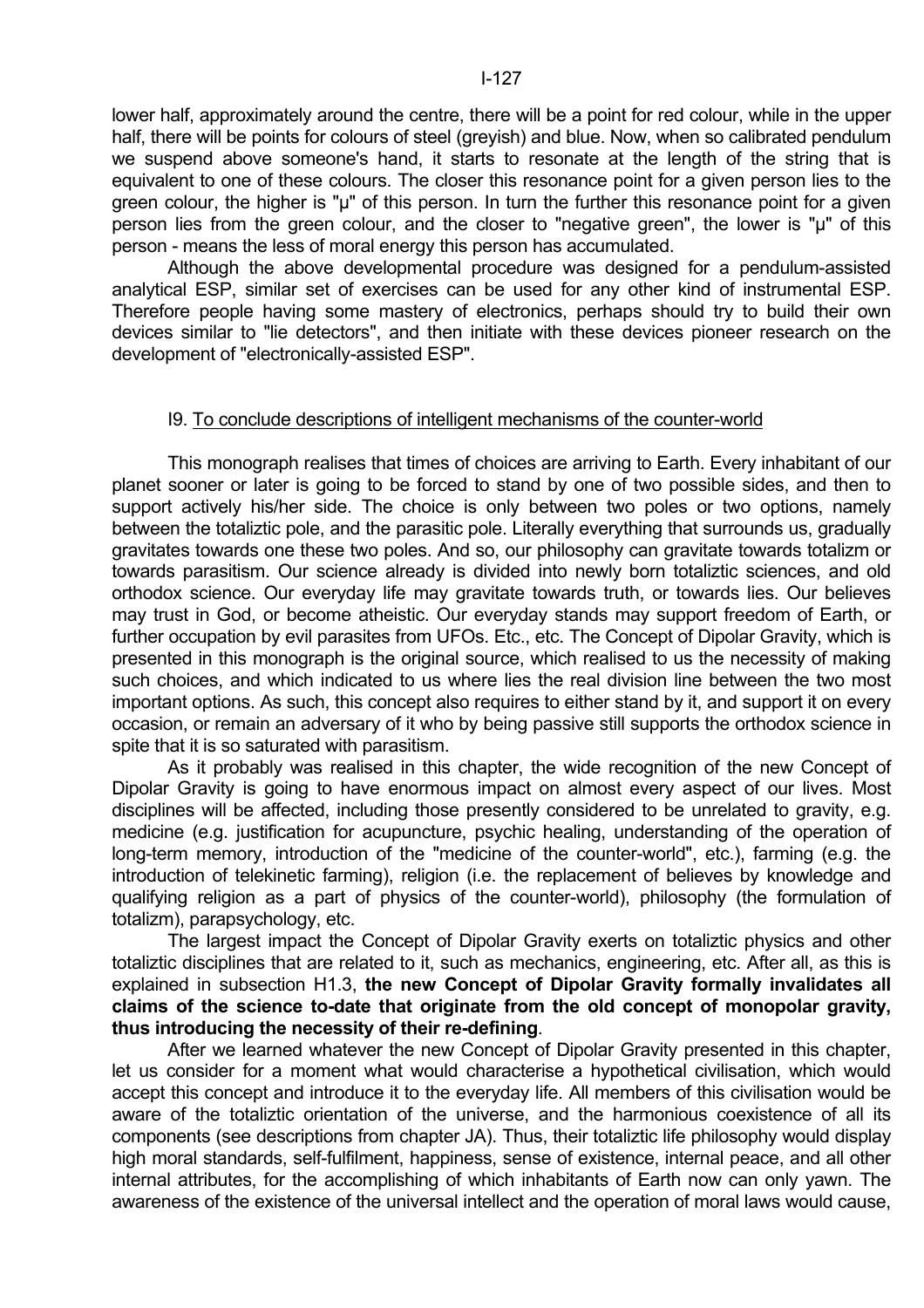that everyday behaviours of this civilisation would be characterised with morality, truthfulness, rightfulness, mutual tolerance, and other aspects that make everyday life pleasant and turn lives of people into a single string of happiness (cheating, lays, and crime, would not be possible in a society that would develop telepathic machines which read thoughts of other people, and devices that have insight to registers from the counter-world, thus allowing to immediately establish a culprit of every wrongdoing). Almost every citizen of this civilisation would live in the state of permanent nirvana. The learning and technical utilisation of laws that prevail in the counter-world, would allow science of this civilisation to develop new propulsion systems, new devices for materialising any imaginable goods, new healing machines, and many more inventions of the unimaginable now capabilities. This in turn would completely eliminate the existing suffering and illnesses, would extend the life of its citizens, and would remove problems that plague our present civilisation, such as pollution, hunger, inappropriate conditions for living, etc. It would also allow members of this civilisation to travel to distant parts of the universe in order to learn about lifeforms that populate these parts.

 If one considers the matter thoroughly, the above description of the civilisation that accepted and implements the statements of the new Concept of Dipolar Gravity, is not so hypothetical, as it may look at the first glance. If we manage to awake from the blindness that was imposed on us by evil parasites, then soon our civilisation may become such a hypothetical happy civilisation.

 As this is explained in subsections H1.3 and H10, independently from the reforming of the existing sciences, the Concept of Dipolar Gravity provides theoretical foundations for opening completely new disciplines and directions of research. In order to remind here their examples, it opens the need for development of such basic totaliztic disciplines, as the physics of the counterworld, or the thermodynamics of the counter-world - both of which would research the laws and relationships that rule the counter-world and that impact its coexistence with our world. For example, thermodynamics of the counter-world would, amongst others, explain the consequences of the mutual interaction between the entropy of the counter-world (which decreases with every telekinetic work) and the entropy of our world - which increases with every physical work. In this manner, perhaps new laws of nature would be discovered. Their example could be a law that expresses the relationship of thermal phenomena of our world from phenomena of the counter-world, and vice versa. This law could state, e.g. that "if a given space does not exchange heat with the environment, its total entropy must remain constant" (this law - if it works in reality, would state that in an isolated space, physical phenomena of the thermal nature must be balanced by a paranormal phenomena). The Concept of Dipolar Gravity would also create the need to open and maintain new applied totaliztic disciplines, such as engineering of the counter-world, chemistry of the counter-world, or medicine of the counter-world, that would build machines to control counter-material duplicates, or utilise the counter-world for practical purposes (e.g. healing, materialisation of objects, transformation of substances and objects, reading information, etc. - see chapters H, I, M, and N).

 The first scientific foundations for such new disciplines are already formulated. Their best example is chapter JE, which describes a completely new branch of mechanics called "totaliztic mechanics".

 The Concept of Dipolar Gravity, in spite of its clarity, rationality, and all evidence in support of it, still seems to be stubbornly rejected and hunted down by the orthodox science. This is quite understandable, as the significant proportion of scientists adheres to the philosophy of parasitism, while this new concept destroys the comfortable views of reality, which make parasites so complacent. Thus, it is predictable that not all the evidence and explanations presented in this chapter will gain instant recognition, and some of them are going to be subjected to well organized opposition and criticism (present science is so advanced that an appropriately motivated scientist can put in doubt even the best idea or the strongest documented evidence). But for all those people who are prepared to accept truth, the Concept of Dipolar Gravity provides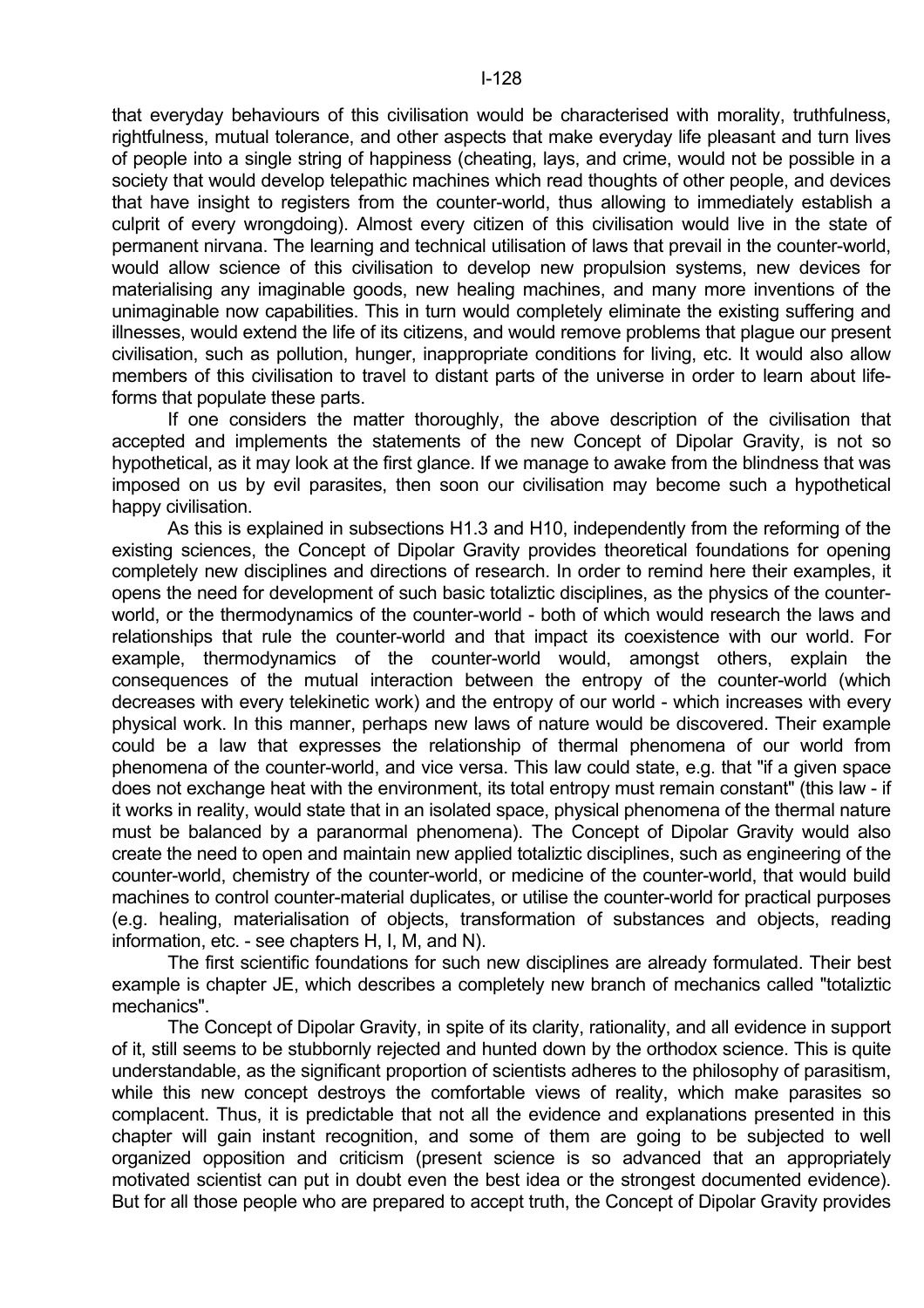a conceptual foundation, supported by a solid body of evidence, to initiate their independent investigations, and to show the universe from the perspective of truth. Thus, the key that opens our access to a completely new world finally seems to have been found. Now it is everyone's responsibility, how this key is put to a good use.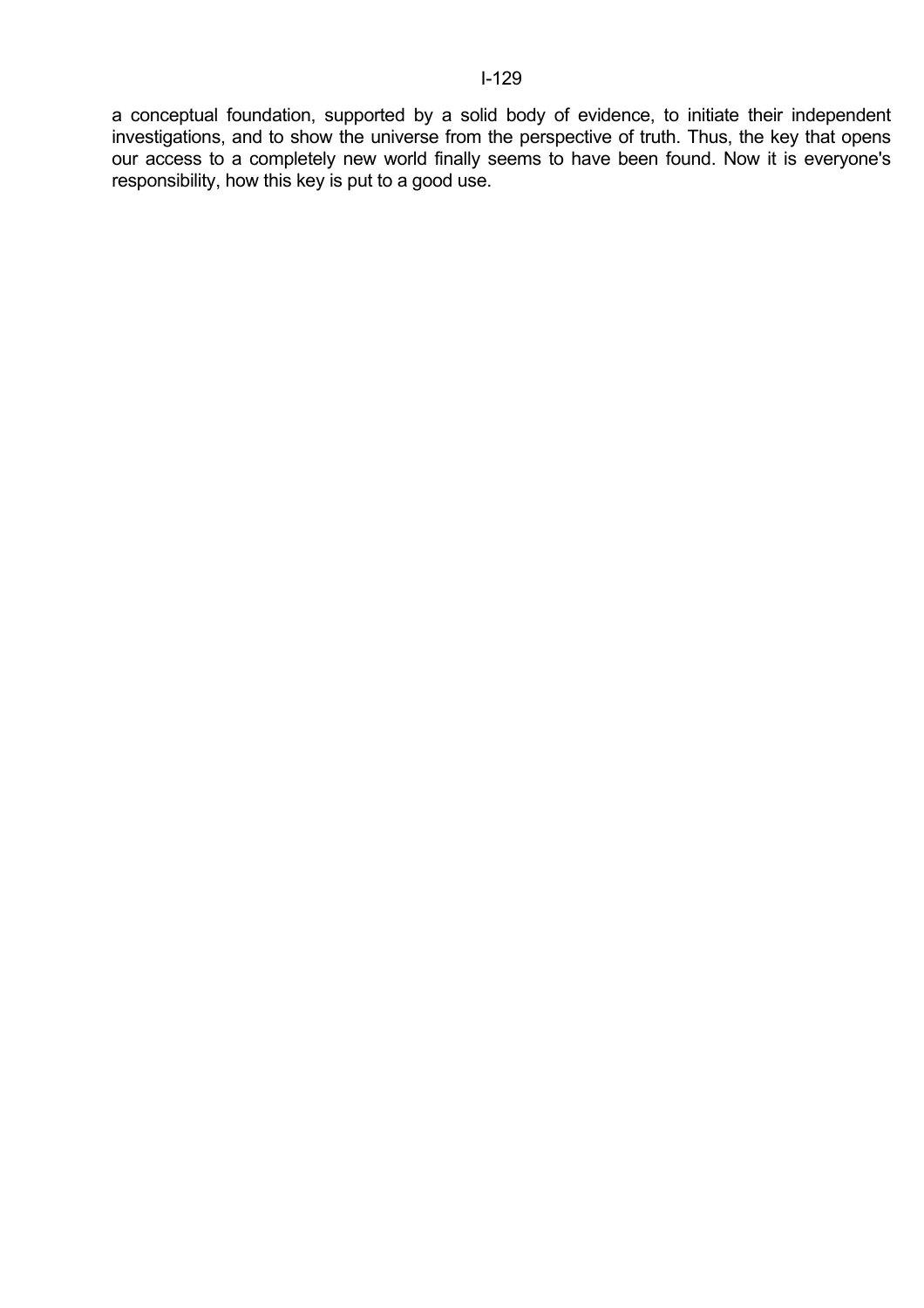

Fig. I1. A three-dimensional map showing **a wedge of the Universe**. This map was prepared at the Centre for Astrophysics, Harvard College Observatory and Smithsonian Astrophysical Observatory, by Margaret J. Geller, John P. Huchra and Valérie de Lapparent. It was published in Scientific American, March 1986 (Vol. 254, Number 3), page 49. The map reveals a cluster of galaxies which takes the apparent shape of a human figure. This human shape may gain special significance with the Concept of Dipolar Gravity stating that our universe is composed of two parallel worlds of a physical nature (i.e. the world of matter and the counter-world), which exactly copy each other like an object and its mirror reflection. The non-material one of these two worlds (i.e. the counter-world) is made of a substance (counter-matter) that is able to think in its natural constitution. This thinking substance forms the universal computer (UC) described in subsection I3.2, whose shape and dimensions must reflect the shape of our universe, and whose capabilities correspond to those of God. This in turn invokes a question as to whether the above human shape is a pure coincidence or astronomic confirmation to the biblical statement that "God created man in his own image".

 Information contained in subsection JE3.7.1 of this monograph, and confirmed in paragraphs N-174 i N-138 of chapter Z of monograph [2e], postulate that the universe does not spread linearly like a sphere or an exploding grenade, but rather has a shape of discoidal pancake which rolls and overlaps in layers on itself. Therefore, at our present level of knowledge we have not data as yet, in order to empirically describe the shape of the universe. However, we also do not have the data to exclude the possibility that the complete shape of the universe, with the consideration of its spacial spreading and rolling over, actually contains in itself the human shape presented on this Figure.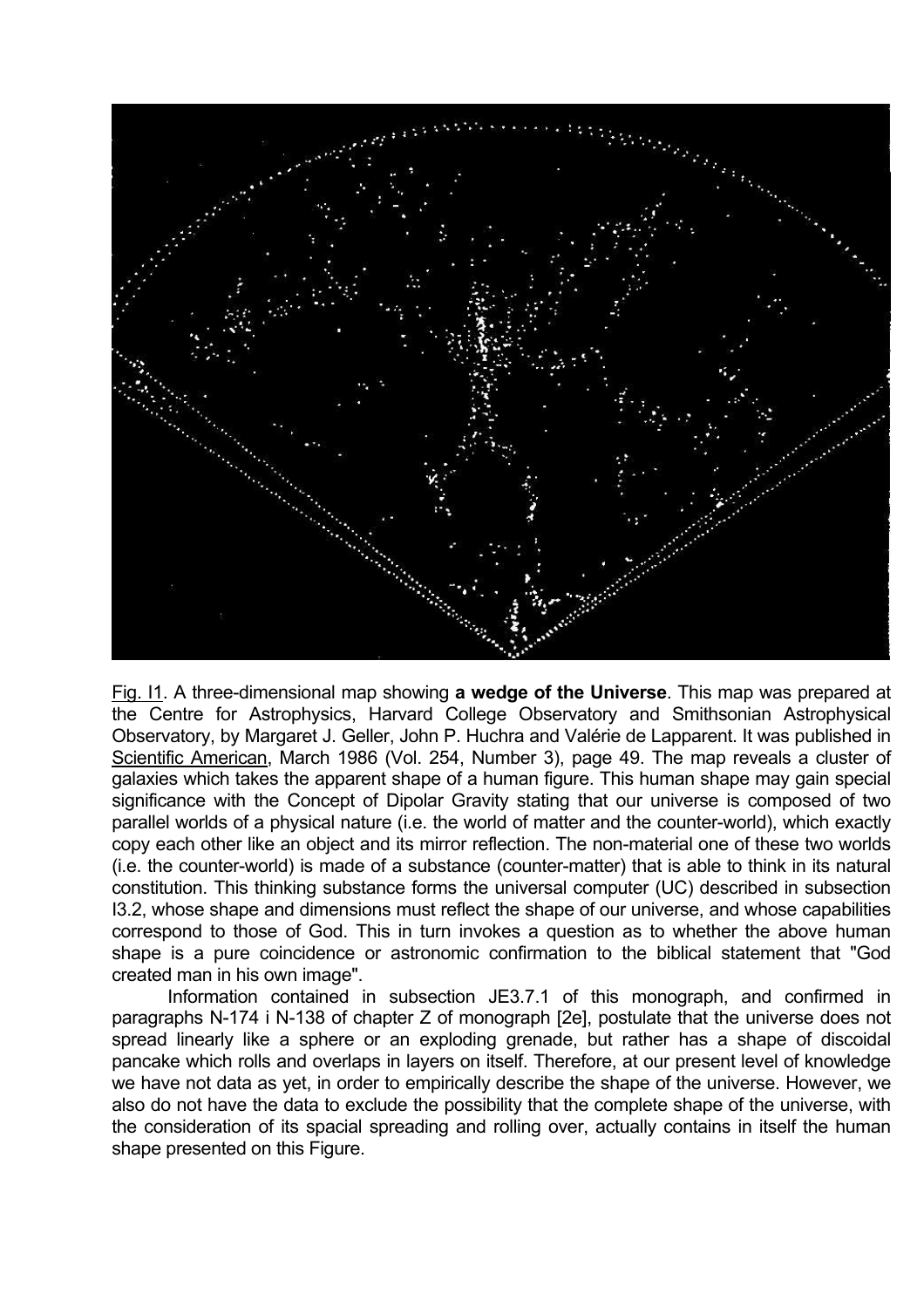

Fig. I2. **Mr Alan Plank with the pump he invented** and designed by the means of a pendulum-assisted analytical ESP technique. He read all the technical details of this pump directly from the counter-matter (UC) by finding and accessing the register that this device possesses in the counter-world. There is a high chance that scientifically reliable techniques of instrumental ESP will soon be developed, which will open the commercial applications for the ESP procedure discovered by Mr Plank (P.O. Box 7051, Invercargill, New Zealand). In such reliable ESP techniques, electronic devices similar to "lie detectors" could probably replace divining pendulums. After this new manner of gathering technical information is mastered, our present way of introducing new steps of technical progress could be completely revolutionized. For example the time-consuming laboratory experiments and expensive research of prototypes could then be replaced by reading out from the counter-matter all the necessary technical details about the best completed version of a device. Thus, introducing new inventions could be less expensive, faster, more reliable, and more moral, than at present.